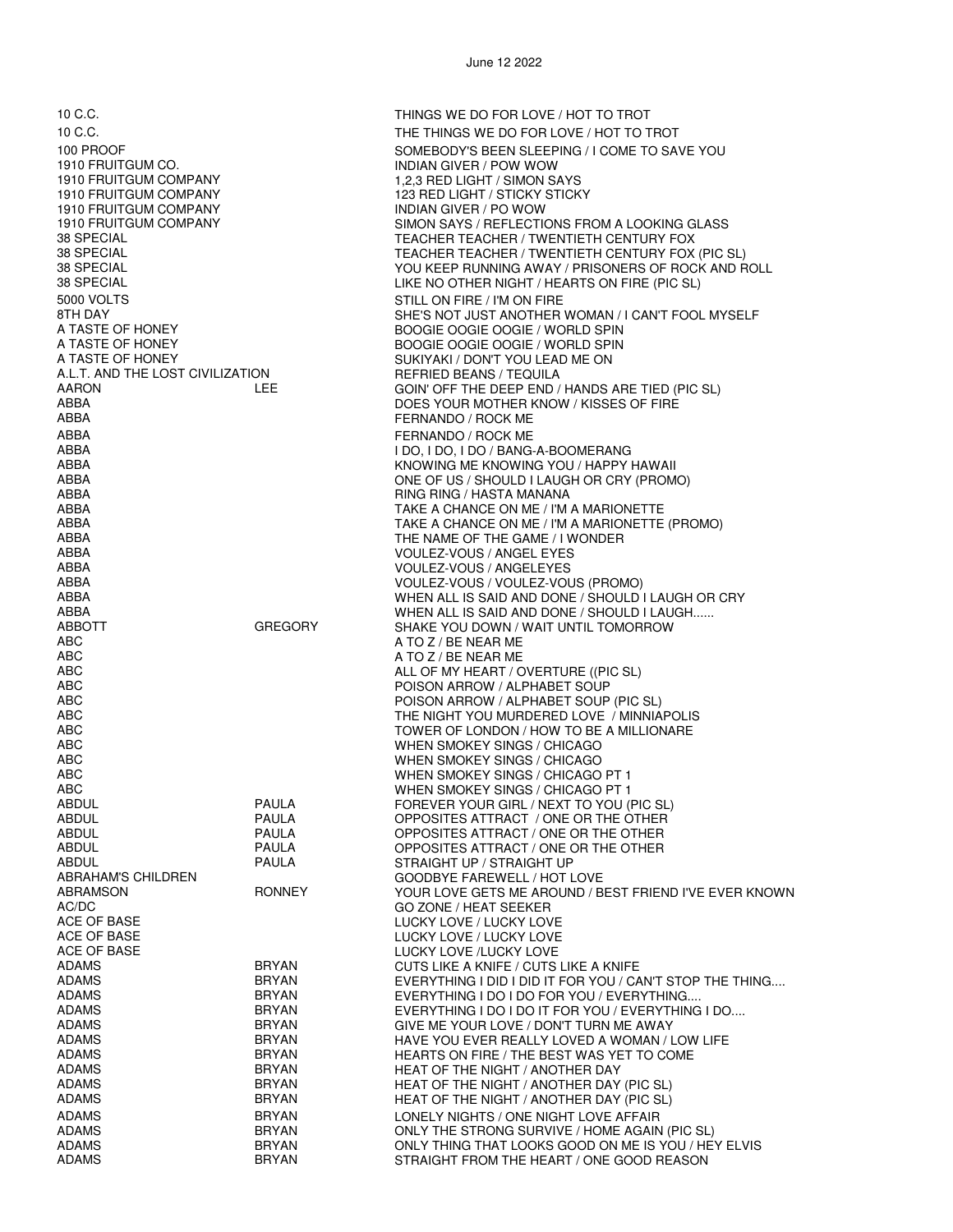| <b>ADAMS</b>            | <b>BRYAN</b>     | STRAIGHT FROM THE HEART / ONE GOOD REASON                                  |
|-------------------------|------------------|----------------------------------------------------------------------------|
| <b>ADAMS</b>            | <b>BRYAN</b>     | STRAIGHT FROM THE HEART / ONE GOOD REASON                                  |
| <b>ADAMS</b>            | <b>BRYAN</b>     | THE ONLY THING THAT LOOKS GOOD ON ME IS YOU / HEY ELVIS                    |
| <b>ADAMS</b>            | <b>BRYAN</b>     | THE ONLY THING THAT LOOKS GOOD ON ME/ HEY ELVIS                            |
|                         |                  |                                                                            |
| ADAMS                   | <b>BRYAN</b>     | THIS TIME / YOU WANT IT YOU GOT IT                                         |
| ADAMS                   | <b>BRYAN</b>     | THIS TIME / YOU WANT IT YOU GOT IT                                         |
| <b>ADAMS</b>            | <b>BRYAN</b>     | WAT AND SEE / HIDIN' FROM LOVE                                             |
| <b>ADDRISI BROTHERS</b> |                  | LILIES GROW HIGH / CHERRYSTONE                                             |
| <b>ADDRISI BROTHERS</b> |                  | LILIES GROW HIGH / CHERRYSTONE                                             |
| <b>ADDRISI BROTHERS</b> |                  | SLOW DANCIN DON'T TURN ME ON / SLOW DANCIN                                 |
| <b>ADDRISI BROTHERS</b> |                  | WE'VE GOT IT GET IT ON AGAIN / YOU MAKE IT ALL WORTHWHILE                  |
| <b>ADVENTURES</b>       |                  | SEND MY HEART / LOST IN HOLLYWOOD                                          |
| <b>AEROSMITH</b>        |                  | ANGEL / GIRL KEEPS COMING APART                                            |
| <b>AEROSMITH</b>        |                  | CRAZY / GOTTA LOVE IT                                                      |
| <b>AEROSMITH</b>        |                  | CRAZY / GOTTA LOVE IT                                                      |
| <b>AEROSMITH</b>        |                  | DUDE LOOKS LIKE A LADY / SIMORIAH                                          |
| AEROSMITH               |                  | <b>HEAD FIRST / BLIND MAN</b>                                              |
| <b>AEROSMITH</b>        |                  | HOLE IN MY SOUL / FALLING OFF                                              |
| <b>AEROSMITH</b>        |                  |                                                                            |
|                         |                  | I DON'T WANT TO MISS.- ANIMAL CRACKERS / TASTE OF INDIA                    |
| AEROSMITH               |                  | LAST CHILD / COMBINATION                                                   |
| <b>AEROSMITH</b>        |                  | RAG DOLL / ST. JOHN                                                        |
| AEROSMITH               |                  | YOUNG LUST / LOVE IN AN ELEVATOR (PROMO)                                   |
| AFTER ALL               |                  | SHADOWS OF A DOVE / 90-92 (PIC SL)                                         |
| AFTER THE FIRE          |                  | DER KOMMISSAR / NOBODY ELSE BUT YOU (PIC SL)                               |
| AGUILERA                | <b>CHRISTINA</b> | I TURN TO YOU / POR SIEMPRE TU                                             |
| AGUILERA                | <b>CHRISTINA</b> | I TURN TO YOU / POR SIEMRE TU                                              |
| A-HA                    |                  | TAKE ON ME / LOVE IS REASON                                                |
| A-HA                    |                  | TAKE ON ME / LOVE IS REASON                                                |
| A-HA                    |                  | TAKE ON ME / LOVE IS REASON                                                |
| AIR SUPPLY              |                  | MAKING LOVE OUT OF NOTHING AT ALL / LATE AGAIN                             |
| AIR SUPPLY              |                  | THE ONE THAT YOU LOVE / I WANT TO GIVE IT ALL                              |
| <b>AIR SUPPLY</b>       |                  | ALL OUT OF LOVE / OLD HABITS DIE HARD                                      |
| <b>AIR SUPPLY</b>       |                  | ALL OUT OF LOVE / OLD HABITS DIE HARD                                      |
| <b>AIR SUPPLY</b>       |                  |                                                                            |
| <b>AIR SUPPLY</b>       |                  | ALL OUT OF LOVE / OLD HABITS DIE HARD                                      |
| <b>AIR SUPPLY</b>       |                  | ALL OUT OF LOVE / OLD HABITS DIE HARD                                      |
|                         |                  | ALL OUT OF LOVE / OLD HABITS DIE HARD                                      |
| <b>AIR SUPPLY</b>       |                  | CRAZY LOVE / JUST AS I AM                                                  |
| <b>AIR SUPPLY</b>       |                  | EVEN THE NIGHT ARE BETTER / ONE STEP AHEAD (PIC SL)                        |
| AIR SUPPLY              |                  | EVEN THE NIGHTS ARE BETTER / ONE STEP CLOSER                               |
| <b>AIR SUPPLY</b>       |                  | EVERY WOMAN IN THE WORLD / MY BEST FRIEND                                  |
| <b>AIR SUPPLY</b>       |                  | EVERY WOMAN IN THE WORLD / MY BEST FRIEND                                  |
| AIR SUPPLY              |                  | HER I AM / I'VE GOT YOUR LOVE                                              |
| <b>AIR SUPPLY</b>       |                  | HERE I AM / I'VE GOT YOUR LOVE                                             |
| <b>AIR SUPPLY</b>       |                  | JUST AS I AM / CRAZY LOVE                                                  |
| <b>AIR SUPPLY</b>       |                  | LONELY IS THE NIGHT / I'D DIE FOR YOU                                      |
| AIR SUPPLY              |                  | LOST IN LOVE / I DON'T WANT TO LOSE YOU                                    |
| <b>AIR SUPPLY</b>       |                  | MAKING LOVE OUT OF NOTHING AT ALL / LATE AGAIN                             |
| AIR SUPPLY              |                  | MY BEST FRIEND / EVERY WOMAN IN THE WORLD                                  |
| <b>AIR SUPPLY</b>       |                  | ONE MORE CHANCE / HOPE SPRINGS ETERNAL                                     |
| <b>AIR SUPPLY</b>       |                  | SWEET DREAMS / DON'T TURN ME AWAY                                          |
| <b>AIR SUPPLY</b>       |                  | THE ONE THAT YOU LOVE / I WANT TO GIVE IT ALL                              |
| <b>AIR SUPPLY</b>       |                  | THE ONE THAT YOU LOVE / I WANT TO GIVE IT ALL                              |
| <b>AIR SUPPLY</b>       |                  | THE ONE THAT YOU LOVE / I WANT TO GIVE IT ALL                              |
| <b>AIR SUPPLY</b>       |                  | THE ONE THAT YOU LOVE / I WANT TO GIVE IT ALL                              |
| <b>AIR SUPPLY</b>       |                  | THE POWER OF LOVE / SUNSET                                                 |
| <b>AIR SUPPLY</b>       |                  | TWO LESS LONELY PEOPLE IN THE WORLD / WHAT KIND OF GIRL                    |
| <b>AIR SUPPLY</b>       |                  | ALL OUT OF LOVE / OLD HABITS DIE HARD                                      |
| <b>AIR SUPPLY</b>       |                  | JUST AS I AM / CRAZY LOVE                                                  |
| <b>AIR SUPPLY</b>       |                  | YOUNG LOVE / DON'T BE AFRAID                                               |
| ALABAMA                 |                  | HOMETOWN HONEYMOON / HOMESICK FEVER                                        |
| ALABAMA                 |                  | DIXIELAND DELIGHT / A VERY SPECIAL LOVE                                    |
| ALABAMA                 |                  | DOWN HOME / GOODBYE                                                        |
| ALABAMA                 |                  | DOWN HOME / GOODBYE                                                        |
| ALABAMA                 |                  |                                                                            |
| ALABAMA                 |                  | DOWN HOME / GOODBYE                                                        |
| ALABAMA                 |                  | DOWN HOME / GOODBYE                                                        |
| <b>ALABAMA</b>          |                  | HIGHWAY DRIVING / THE ONES YOU LOVE                                        |
| ALABAMA                 |                  | HOMETOWN HONEYMOON / HOMESICK FEVER<br>HOMETOWN HONEYMOON / HOMESICK FEVER |
| ALABAMA                 |                  |                                                                            |
| ALABAMA                 |                  | HOMETOWN HONEYMOON / HOMESICK FEVER<br>HOMETOWN HONEYMOON / HOMESICK FEVER |
| ALABAMA                 |                  | JUKEBOX IN MY MIND / FIRE ON FIRE                                          |
| ALABAMA                 |                  | JUKEBOX IN MY MIND / FIRE ON FIRE                                          |
|                         |                  |                                                                            |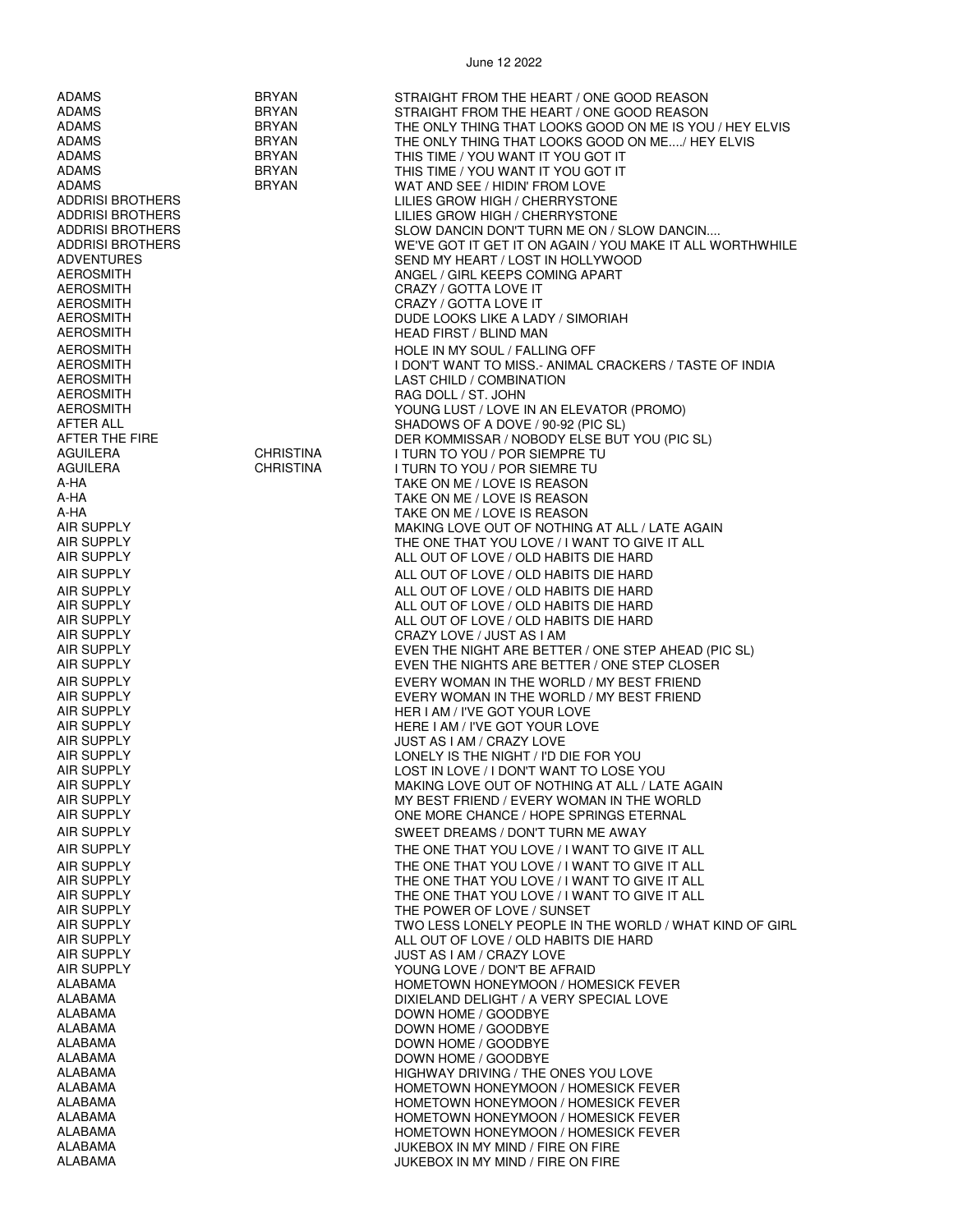ALABAMA MOUNTAIN MUSIC / NEVER BE ONE ALABAMA PASS IT ON DOWN / THE BORDER LINE ALAN PARSONS PROJECT DAMNED IF I DO / 54321 ALAN PARSONS PROJECT DAY AFTER DAY / BREAKDOWN ALAN PARSONS PROJECT TIME / THE GOLD BUG ALBERT MORRIS FEELINGS / MEMORIES ALLMAN BROTHERS JESSICA / COME AND GO BLUES ALPERT HERB TIJUANA TAXI / ZORBA THE GREEK ALPHAVILLE HEADLINES / ROMEOS (PROMO) ALTA MODA MY MILLIONAIRE / JULIAN AMERICA DAISY JANE / TOMORROW AMERICA LONELY PEOPLE / MAD DOG AMERICA LONELY PEOPLE / MAD DOG AMERICA LULLABY / FALLING OFF THE WORLD AMERICA SISTER GOLDEN HAIR / MIDNIGHT AMERICA SISTER GOLDEN HAIR / MIDNIGHT AMERICA TIN MAN / IN THE COUNTRY AMERICA TODAY'S THE DAY / HIDEAWAY PART 2 AMERICA LONELY PEOPLE / MAD DOG ANDERSON BILL PAPA / NO ONE'S GONNA HURT YOU ANDERSON LEROY BLUE TANGO/ BELLE OF THE BALL<br>ANDERSON LYNN LYNN ROSE GARDEN / NOTHING BETWE ANDREA TRUE CONNECTION MORE MORE MORE PTS 1 AND 2<br>ANDREWS & DOBRO SOLO MICKEY SLEEP WALK / DISCO DOBRO ANDREWS & DOBRO SOLO MICKEY SLEEP WALK / DISCO DOBRO ANDREWS SISTERS<br>ANDREWS SISTERS ANGELS TIL / A MOMENT AGO ANIMALS<br>
ANIMALS<br>
ANIMALS ANIMALS SEE SEE RIDER / SHE'LL RETURN IT ANIMALS SKY PILOT / SKY PILOT ANKA PAUL DO I LOVE YOU / SO LONG CITY

PASS IT ON DOWN / THE BORDERLINE ALABAMA TAKE ME DOWN / LOVE IN THE FIRST DEGREE ALABAMA TAKE ME DOWN / LOVING YOU IS KILLING ME ALABAMA WHEN WE MAKE LOVE / CAROLINA MOUNTAIN DEWE WHEN WE MAKE LOVE / CAROLINA MOUNTAIN DEWE ALABAMA YOU'VE GOT THE TOUCH / TRUE TRUE HOUSEWIFE GAMES PEOPLE PLAY / ACE OF SWORDS ALAN PARSONS PROJECT SECRET GARDEN / YOU WON'T BE THERE FEELINGS / THIS WORLD TODAY IS A MESS ALBERT COLEMANS ATL. POPS FOR A ROCK AROUND THE COUNTRY / JUST HOOKED ON COUNTRY /<br>ALLEN BARRY FULL BARRY THE BRAVE MEN / WII D ROSE COUNTRY (JOHN ANTI F) ALLEN BARRY THE BRAVE MEN / WILD ROSE COUNTRY (JOHN ANTLE) ALLEN DEBORAH BABY I LIED / TIME IS TAKING YOU AWAY.... MIDNIGHT RIDER / MULTI-COLORED LADY DIAMONDS / AFRICAN FLAME THE END IS NOT IN SIGHT / SAME OLE ME AMAZING RHYTHM ACES THIRD RATE ROMANCE / MYSTERY TRAIN<br>AMBOY DUKES THE MIND AND ROUGHER TO THE CENTRE OF THE MIND A JOURNEY TO THE CENTRE OF THE MIND / ROCKIN' ALL OVER.... AMBROSIA BIGGEST PART OF ME / LIVING ON MY OWN AMBROSIA BIGGEST PART OF ME / LIVIN' ON MY OWN AMBROSIA BIGGEST PART OF ME / LIVING ON MY OWN AMERICA A HORSE WITH NO NAME / EVERYONE I MEET IS FROM CALIFORNIA **I NEED YOU / RIVERSIDE** THE BORDER / SOMETIMES LOVERS TODAY'S THE DAY / HIDEAWAY PART 2 MUSKRAT LOVE / CORNWALL BLANK AMERICA YOU CAN DO MAGIC / EVEN THE SCORE AMERICAN FLYER SPIRIT OF A WOMAN / I'M BLOWN AWAY CHINA DOLL / CHRISTOPHER SUNDAY<br>PAPA / NO ONE'S GONNA HURT YOU BILL WHY DID THE LAST TIME //// THANKS<br>CARL SUPERSTAR / I DON'T KNOW HOW TO ANDERSON CARL SUPERSTAR / I DON'T KNOW HOW TO LOVE HIM (YVONNE ELLIMAN) ANDERSON JOHN MONEY IN THE BANK /NASHVILLE TEARS ANDERSON LYNN ROSE GARDEN / NOTHING BETWEEN US ANDERSON LYNN ROSE GARDEN / NOTHING BETWEEN US MORE MORE MORE / MORE MORE MORE ANDREWS SISTERS THE BLONDE SAILOR / ALL THE WORLD TO ME<br>ANDY AND THE BEY SISTERS THE THE THE YOU CAN'T BE MINE ANYMORE / TREES ANDY AND THE BEY SISTERS YOU CAN'T BE MINE ANYMORE / TREES<br>ANGELS ANIMALS<br>ANIMALS ANIMALS BRING IT ON HOME TO ME / FOR MISS CAULKNER<br>DON'T BRING ME DOWN / CHEATING DON'T BRING ME DOWN / CHEATING ANIMALS HELP ME GIRL THAT AIN'T WHERE ITS AT ROOM TO MOVE / SEND IT OVER ANKA PAUL CRAZY LOVE / ALL OF A SUDDEN MY HEART SINGS DANCE ON LITTLE GIRL / TONIGHT MY LOVE TONIGHT PAUL I BELIEVE THERE'S NOTHING STRONGER THAN OUR LOVE / TODAY....<br>PAUL I LOVE YOU INTHE SAME OLD WAY / HELLO YOUNG LOVERS ANKA **EXAMPLE I LOVE YOU INTHE SAME OLD WAY / HELLO YOUNG LOVERS**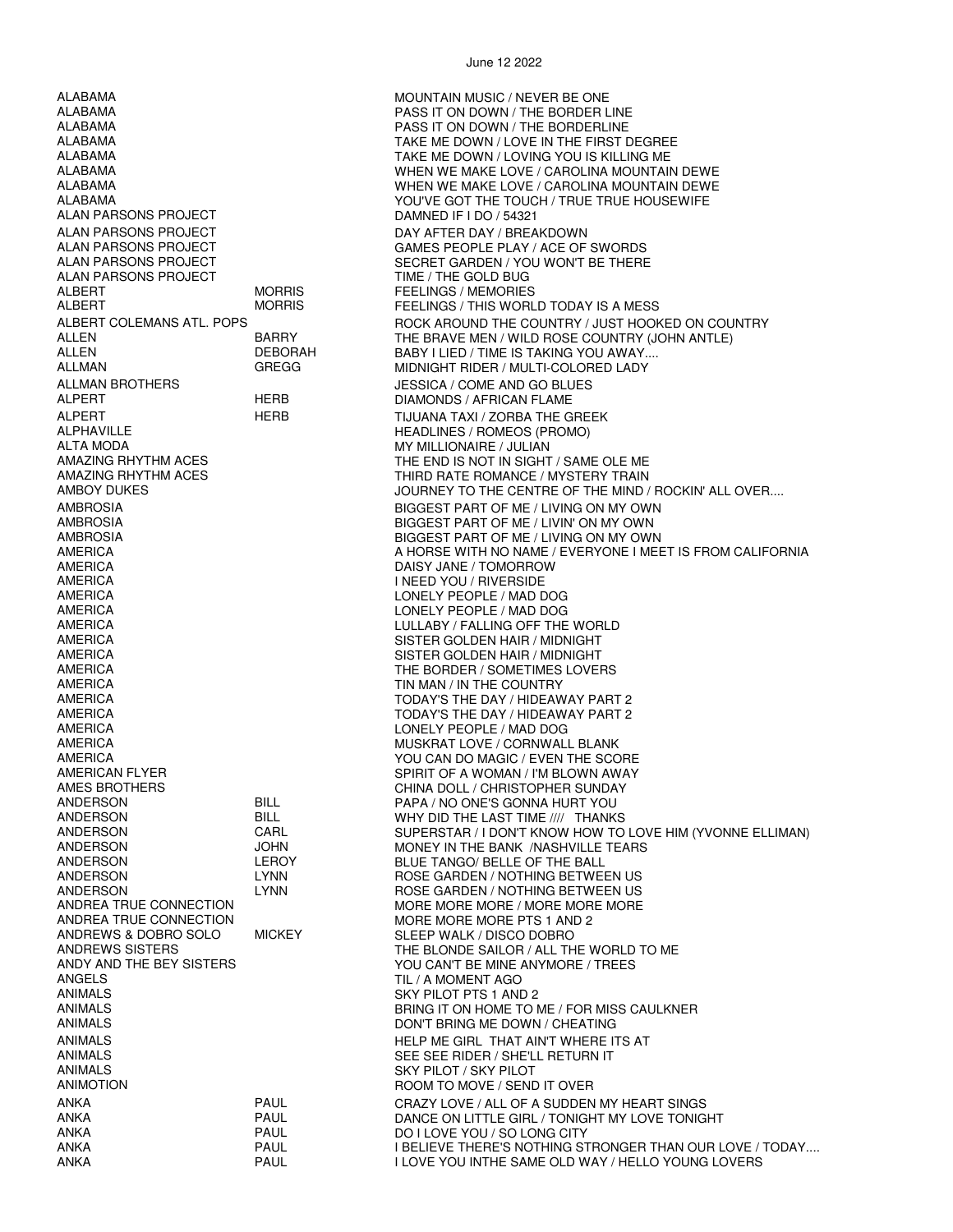| ANKA                             | PAUL                             | <b>VERBOTEN / MIDNIGHT</b>                                                            |
|----------------------------------|----------------------------------|---------------------------------------------------------------------------------------|
| ANKA                             | PAUL                             | YOU ARE MY DESTINY / TONIGHT MY LOVE                                                  |
| ANKA                             | PAUL                             | ONE MAN WOMAN-ONE WOMAN MAN / LET ME GET TO KNOW YOU                                  |
| ANKA & G. HAMILTON & J NASH PAUL |                                  | THE TEEN COMANDMENTS / IF YOU LEARN TO PRAY                                           |
| ANT                              | ADAM                             | GOODY TWO SHOES / CRACKPOT HISTORY                                                    |
| ANTHONY                          | RAY                              | STAND BY YOUR MAN / ARE YOU SINCERE                                                   |
| APRIL WINE                       |                                  | THE WHOLE WORLD' GOING CRAZY / SO BAD                                                 |
| APRIL WINE<br>APRIL WINE         |                                  | ANEJO / LOVE HAS REMEMBERED ME                                                        |
| APRIL WINE                       |                                  | CUM HEAR THE BAND / BABY DONE GOT SOME SOUL<br>ENOUGH IS ENOUGH / AIN'T GOT YOUR LOVE |
| APRIL WINE                       |                                  | FAST TRAIN / WENCH                                                                    |
| APRIL WINE                       |                                  | GIMME LOVE / WE CAN BE MORE THAN WE ARE                                               |
| APRIL WINE                       |                                  | GIMME LOVE / WE CAN BE MORE THAN WE ARE                                               |
| APRIL WINE                       |                                  | GIMME LOVE / WE CAN MORE THAN WE ARE                                                  |
| APRIL WINE                       |                                  | I CAN HEAR YOU CALLIN' / ELECTRIC JEWELS                                              |
| APRIL WINE                       |                                  | JUST BETWEEN YOU AND ME / BIG CITY GIRLS                                              |
| APRIL WINE                       |                                  | <b>JUST LIKE THAT / CAT'S CLAW</b>                                                    |
| APRIL WINE                       |                                  | LIKE A LOVER-LIKE A SONG / GOODIE TWO-SHOES                                           |
| APRIL WINE                       |                                  | ROLLER / RIGHT DOWN TO IT                                                             |
| APRIL WINE<br>APRIL WINE         |                                  | TONIGHT / LADIES MAN<br>YOU COULD HAVE BEEN A LADY / TEACHER                          |
| APRIL WINE                       |                                  | YOU WON'T DANC WITH ME / HOLLY WOULD                                                  |
| APRIL WINE                       |                                  | YOU WON'T DANCE WITH ME / HOLLY WOULD                                                 |
| APRIL WINE                       |                                  | YOU WON'T DANCE WITH ME / HOLLY WOULD                                                 |
| APRIL WINE                       |                                  | YOU WON'T DANCE WITH ME / HOLLY WOULD                                                 |
| ARC ANGELS                       |                                  | SENT BY ANGELS / LIVING IN A DREAM                                                    |
| ARC ANGELS                       |                                  | SENT BY ANGELS / LIVING IN A DREAM                                                    |
| ARCHER                           | CON                              | ROBBIN' THE CRADLE / UNTIL THEN                                                       |
| ARCHIES                          |                                  | JINGLE JANGLE / JUSTINE                                                               |
| ARCHIES                          |                                  | TOGETHER WE TWO / EVERYTHING'S ALL RIGHT                                              |
| ARMATRADING                      | JOAN                             | TEMPTATION / TALKING TO THE WALL                                                      |
| ARMSTRONG                        | <b>LOUIS</b>                     | HELLO DOLLY / BLUEBERRY HILL                                                          |
| ARNOLD                           | EDDY                             | LOVE ON MY MIND / LONELY AGAIN                                                        |
| ARROWS                           |                                  | HEART OF THE CITY / TELL IT TO MY HEART                                               |
| ARROWS<br>ART OF NOISE           |                                  | NEVER BE ANOTHER ONE / GIRL IN 313<br>PETER GUNN / SOMETHING ALWAYS HAPPENS           |
| ARTISTS AGAINST APARTHEID        |                                  | SUN CITY / NOT SO FAR AWAY                                                            |
| ASIA                             |                                  | ONLY TIME WILL TELL /TIME AGAIN                                                       |
| ASTLEY                           | RICK                             | IT WOULD TAKE A STRONG MAN / YOU MOVE ME                                              |
| ASTLEY                           | <b>RICK</b>                      | SHE WANTS TO DANCE WITH ME / SHE WANTS TO DANCE (INSTR)                               |
| ATLANTA RHYTHM SECTION           |                                  | ALIEN / SOUTHERN EXPOSURE                                                             |
| ATLANTA RHYTHM SECTION           |                                  | DO IT OR DIE / MY SONG                                                                |
| ATLANTA RHYTHM SECTION           |                                  | IMAGINARY LOVER / SILENT TREATMENT                                                    |
| ATLANTA RHYTHM SECTION           |                                  | <b>IMAGINARY LOVER / SILENT TREATMENT</b>                                             |
| ATLANTA RHYTHM SECTION           |                                  | SO INTO YOU / EVERYBODY GOTTA GO                                                      |
| ATLANTIC STARR                   |                                  | ALL IN THE NAME OF LOVE / I'M IN LOVE (PROMO)                                         |
| ATLANTIC STARR                   |                                  | ALWAYS / ALWAYS (INST)                                                                |
| ATLANTIC STARR                   |                                  | ALWAYS / ALWAYS (INST) (PIC SL)                                                       |
| ATLANTIS                         |                                  | OOH, BABY / MAINLINE, FLORIDAY                                                        |
| ATTILA'S BRIDES                  |                                  | WOOLY BULLY / RUNNING OUT OF TIME (PIC SL)                                            |
| AUGUST                           | JAN                              | MISERLOU / MALEGUENA                                                                  |
| AUSTIN<br>AVALON                 | PATTI                            | BABY COME TO ME / SOLERO                                                              |
| AVALON                           | <b>FRANKIE</b><br><b>FRANKIE</b> | DE DE DINAH / WHY<br>JUST ASK YOUR HEART / DON'T THROW AWAY ALL THOSE TEARDROPS       |
| AVALON                           | <b>FRANKIE</b>                   | THE PUPPET SONG / A PERFECT LOVE                                                      |
| AVALON                           | <b>FRANKIE</b>                   | VENUS / VENUS (DISCO VERSION)                                                         |
| AVALON                           | <b>FRANKIE</b>                   | YOU EXCITE ME / DARLIN'                                                               |
| AVALON                           | <b>FRANKIE</b>                   | BOBBY SOX TO STOCKING / A BY WITHOUT A GIRL                                           |
| AVERAGE WHITE BAND               |                                  | LET'S GO 'ROUND AGAIN / HELP IS ON THE WAY                                            |
| B. BUMBLE                        |                                  | NEAR YOU / BOOGIE WOOGIE                                                              |
| B.BUMBLE & THE STINGERS          |                                  | <b>BUMBLE BOOGIE / NUT ROCKER</b>                                                     |
| B.T. EXPRESS                     |                                  | DO IT TIL YOU'RE SATISFIED / DO IT TIL YOUR SATISFIED                                 |
| B52'S                            |                                  | LOVE SHACK / CHANNEL Z                                                                |
| B-52'S                           |                                  | GOOD STUFF / BAD INFLUENCE                                                            |
| B-52'S<br>B-52'S                 |                                  | LOVE SHACK / CHANNEL Z                                                                |
|                                  |                                  | LOVE SHACK / CHANNEL Z                                                                |
| BABYFACE<br>BABYS                |                                  | LADY LADY / EVER TIME I CLOSE MY EYES<br>BACK ON MY FEET AGAIN / TURN AROUND IN TOKYO |
| <b>BABYS</b>                     |                                  |                                                                                       |
| BABYS                            |                                  | ISN'T IT TIME / GIVE ME YOUR LOVE<br>ISN'T IT TIME / GIVE ME YOUR LOVE                |
| BACHELORS                        |                                  | CHAPEL IN THE MOONLIGHT / THE OLD WISHING WELL                                        |
| <b>BACHELORS</b>                 |                                  | <b>I BELIEVE / SWEET LULLABIES</b>                                                    |
|                                  |                                  |                                                                                       |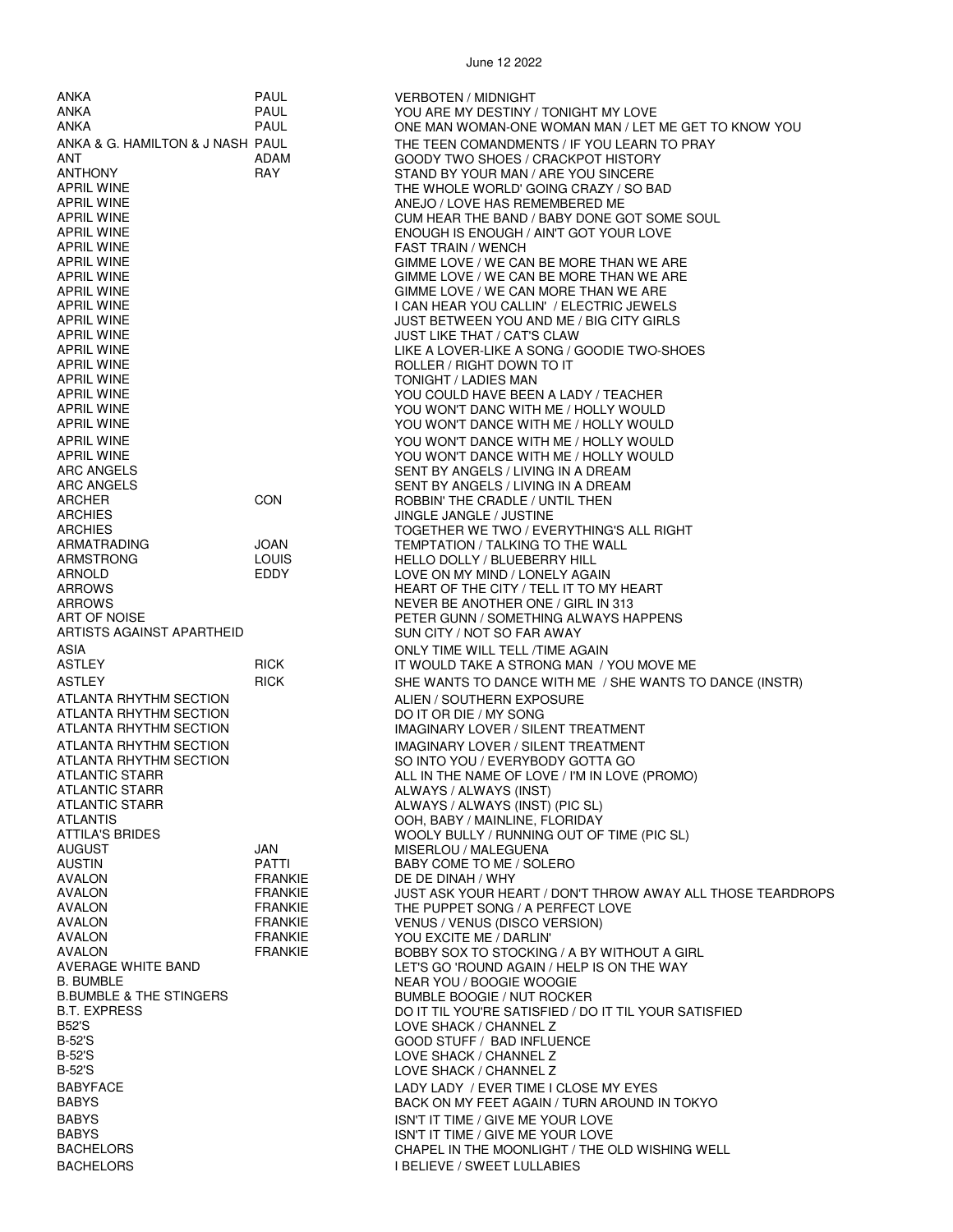BACHELORS LOVE ME WITH ALL OF YOUR HEART / NO ROOM IN MY HEART BACHELORS MARIE / YOU CAN TELL BACHMAN **IS THE NIGHT TOO COLD FOR DANCIN'** / MAYBE AGAIN BACHMAN-TURNER OVERDRIVE **INCLUS** HEY YOU / FLAT BROKE LOVE BACHMAN-TURNER OVERDRIVE<br>BACHMAN-TURNER OVERDRIVE HEY YOU / FLAT BROKE LOVE BACHMAN-TURNER OVERDRIVE TAKE IT LIKE A MAN / WONCHA TAKE ME FOR A WHILE<br>BACHMAN-TURNER OVERDRIVE TAKE THE GIMME YOUR MONEY PLEASE / FOUR WHEEL DRIVE BACHMAN-TURNER OVERDRIVE GIMME YOUR MONEY PLEASE / FOUR WHEEL DRIVE<br>BACHMAN-TURNER OVERDRIVE GIMME YOUR MONEY PLEASE / FOUR WHEEL DRIVE BACHMAN-TURNER OVERDRIVE GIMME YOUR MONEY PLEASE / FOUR WHEEL DRIVE BACHMAN-TURNER OVERDRIVE HEARTACHES / HEAVEN TONIGHT BACHMAN-TURNER OVERDRIVE HOLD BACK THE WATER / BLUE COLLAR BACHMAN-TURNER OVERDRIVE<br>BACHMAN-TURNER OVERDRIVE LOOK LOOKING OUT FOR NUMBER ONE / FIND OUT ABOUT LOVE BACHMAN-TURNER OVERDRIVE QUICK CHANGE ARTIST / SHE'S KEEPING TIME BACHMAN-TURNER OVERDRIVE TAN TAKE IT LIKE A MAN (PROMO)<br>BACKSTREET BOYS TAND TO THE EVERYBODY (BACKSTREET'S BACKSTREET BOYS EVERYBODY (BACKSTREET'S BACK) / AS LONG AS YOU LOVE ME BACKSTREET BOYS LARGER THAN LIFE / LARGER THAN LIFE BACKSTREET BOYS FRAMING THAN LIFE AND LARGER THAN LIFE / LARGER THAN LIFE IN LIFE AND LIFE AND LIFE BACKSTREET BOYS BACKSTREET BOYS SHAPE OF MY HEART / SHAPE OF MY HEART SHAPE OF MY HEART / SHAPE OF MY HEART BACKSTREET BOYS SHAPE OF MY HEART / SHAPE OF MY HEART BACKSTREET BOYS SHAPE OF MY HEART / SHAPE OF MY HEART SHAPE OF MY HEART / SHAPE OF MY HEART ( BAD COMPANY FEEL LIKE MAKING LOVE / WILD FIRE WOMAN<br>BAD ENGLISH FIRE WARD FOR THE ROCKIN' HORSE / WHEN I SEE YOU SMILE BAD ENGLISH GORIN' HORSE / WHEN I SEE YOU SMILE<br>BAD ENGLISH GORIN' HORSE / WHEN I SEE YOU SMILE ROCKIN' HORSE / WHEN I SEE YOU SMILE BADFINGER APPLE OF MY EYE / BLIND OWL BADFINGER COME AND GET IT / ROCK OF ALL AGES BADFINGER<br>BADFINGER COME AND GET IT / ROCK OF ALL AGES<br>DAY AFTER DAY / MONFY DAY AFTER DAY / MONEY BADFINGER NO MATTER WHAT / CARRY ON UNTIL TOMORROW BAEZ JOAN DIAMONDS AND RUST / DIAMONDS AND RUST (PROMO) BAEZ JOAN NIGHT THEY DROVE OLD DIXIE DOWN /WHEN TIME IS STOLEN BAJA MARIMBA BAND GHOST RIDERS IN THE SKY / SABOR A MI SWEET LOVE / WATCH YOUR STEP BAKER GEORGE PALOMA BLANCA / DREAMBOAT BAKER MICKEY THIRD MAN THEME / BAIA BAKUS JIM DELICIOUS / I NEED A VACATION BALANCE BREAKING AWAY / IT'S SO STRANGE AINT' THAT PECULIAR / SPOONFUL (SMALL HOLE 45) BALDRY LONG JOHN COME AND GET YOUR LOVE / COME AND GET....(PROMO)<br>BALDRY LONG JOHN STAY THE WAY YOU ARE / MIDNIGHT SHOW STAY THE WAY YOU ARE / MIDNIGHT SHOW BALDRY LONG JOHN YOU'VE LOST THAT LOVIN' FEELING / BALDRY'S OUT BALDRY LONG JOHN ANY DAY NOW / WORK FOR ME BALDRY LONG JOHN ANY DAY NOW / WORK FOR ME BALDRY LONG JOHN FIND YOU / A THRILL'S A THRILL BALIN MARTY DO IT FOR LOVE / HEART OF STONE<br>BALLARD HANK DO YOU KNOW HOW TO TWIST / BR BALLARD HANK DO YOU KNOW HOW TO TWIST / BROADWAY BALLARD HANK FINGER POPPIN' TIME / I LOVE YOU I LOVE YOU BALLARD HANK THE HOOCHI COOCHI COO / I'M THINKING OF YOU THE FIRE STILL BURNS / HOLD ON BALTIMORA TARZAN BOY / TARZAN BOY BALTIMORA TARZAN BOY / TARZAN BOY BAM BOO COME AY-OHNIGHT EH /LAUGHING WHEN WE'RE YOUNG (PIC SL)<br>BANANARAMA I HEARD A RUMOR / CLEAN CUT BOY BANANARAMA **I HEARD A RUMOUR / CLEAN CUT BOY** BANANARAMA I HEARD A RUMOUR / CLEAN CUT BOY LOVE IN THE FIRST DEGREE / ECSTACY (PIC SL) BANANARAMA MR. SLEEZE / I CAN'T HELP IT BANANARAMA<br>BANANARAMA SHARAMA SHARAMA SHARAMA SHARAMA SHARAMA SHARAMA SHARAMA SHARAMA SHARAMA SHARAMA SHARAMA SHARAMA SHA BANANARAMA VENUS / WHITE TRAIN BAND DON'T DO IT / RAG MAMA RAG BAND AID DO THEY KNOW IT'S CHRISTMAS / FEED THE WORLD (PIC SL) ETERNAL FLAME / WHAT I MEAN TO SAY BANGLES **EXAMPLES** HAZY SHADE OF WINTER / SHE'S LOST YOU BANGLES **EXAMPLE OF WINTER / SHADE OF WINTER / SHE'S LOST YOU (JOAN JETT) PIC SL** BANGLES IN YOUR ROOM / BELL JAR BANGLES<br>BANGLES BANGLES WALK LIKE AN EGYPTIAN / ANGELS DON'T FALL IN LOVE BANGLES<br>BANGLES BANGLES DON'T FALL IN LOVE AND MALK LIKE AN EGYPTIAN / ANGELS DON'T FALL IN LOVE WALK LIKE AN EGYPTIAN / ANGELS DON'T FALL IN LOVE BARDEUX MAGIC CARPET RIDE / WHEN WE KISS BABY WANTS TO BOOGIE / DROPKICK ME JESUS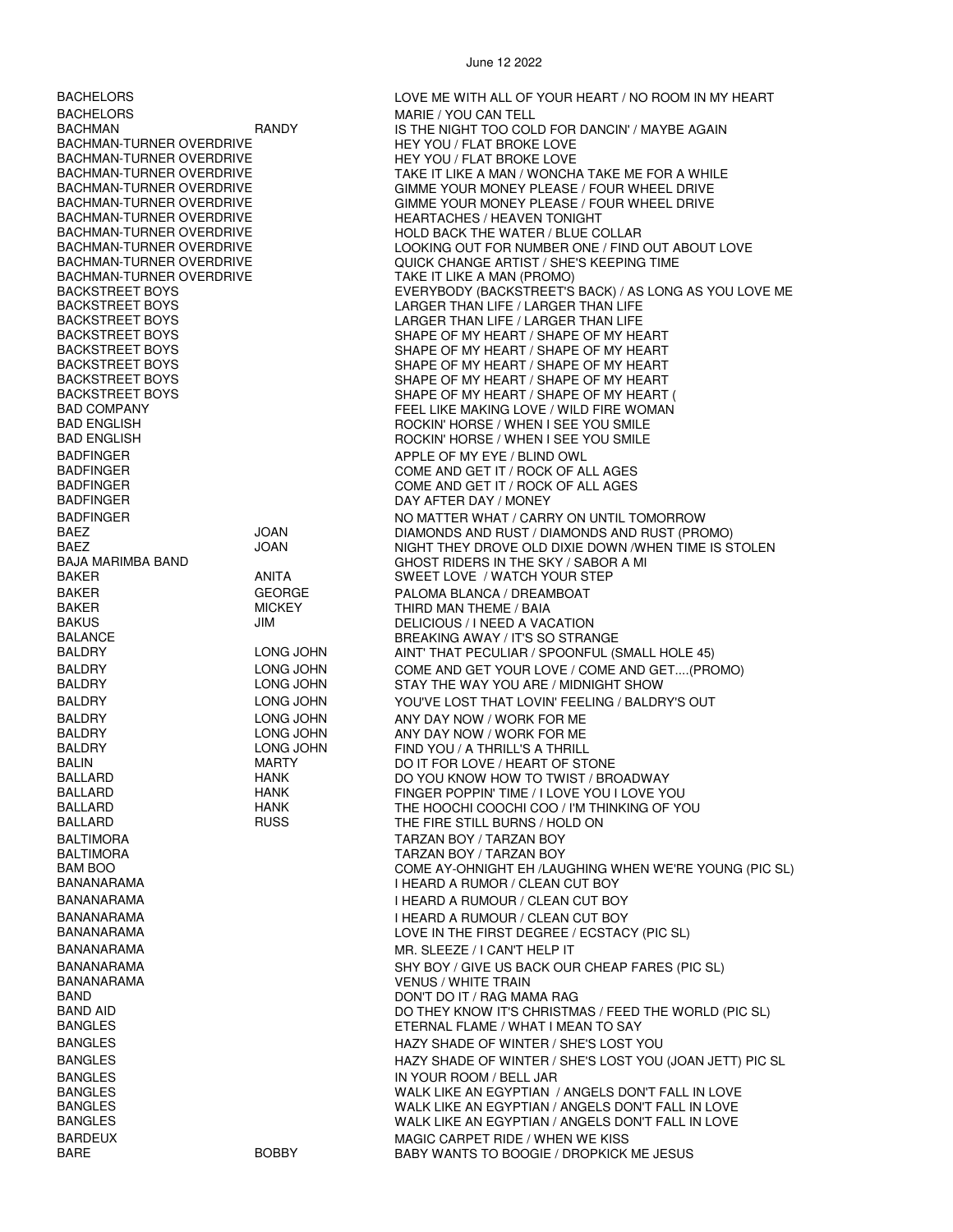| BARE                     | <b>BOBBY</b> | IF YOU THINK I'M CRAZY NOW / LOOK WHO I'M CHEATIN' ON |
|--------------------------|--------------|-------------------------------------------------------|
| <b>BARE</b>              | <b>BOBBY</b> | <b>QUALUDES AGAIN / TEQUILA SHEILA</b>                |
| <b>BARENAKED LADIES</b>  |              | ONE WEEK / WHEN YOU DREAM                             |
| <b>BARNES</b>            | JIMMY        | WORKING CLASS MAN / BOYS CRY OUT FOR WAR              |
| <b>BARRY</b>             | CLAUDIA      | BOOGIE WOOGIE DANCIN' SHOES / FORGET ABOUT YOU        |
| <b>BARRY</b>             | JOE          | I'M A FOOL TO CARE / I GOT A FEELING                  |
| <b>BARRY</b>             | LEN          | $1 - 2 - 3$ / BULLSEYE                                |
| BASE & D.J.EZ ROCK       | ROB          | JOY AND PAIN / TIMES ARE GETTIN' ILL                  |
| BASE & D.J.E-Z ROCK      | ROB          |                                                       |
|                          |              | IT TAKES TWO / IT TAKES TWO (INST)                    |
| BASE & DJ E-Z ROCK       | <b>ROB</b>   | JOE AND PAIN / TIMES ARE GETTIN ILL                   |
| <b>BASIA</b>             |              | CRUISING FOR BRUISING / COME TO HEAVEN                |
| <b>BASIA</b>             |              | TIME AND TIDE / RUN FOR COVER (PIC SL)                |
| <b>BASIL</b>             | <b>TONI</b>  | MICKEY / HANGING AROUND                               |
| <b>BASIL</b>             | <b>TONI</b>  | <b>MICKEY /HANGING AROUND</b>                         |
| <b>BAXTER</b>            | <b>LES</b>   | WAKE THE TOWN AND TELL THE PEOPLE / I'LL NEVER STOP   |
| <b>BAY CITY ROLLERS</b>  |              | MONEY HONEY / MARIANNE                                |
| <b>BAY CITY ROLLERS</b>  |              | DANCE DANCE DANCE / YOU MADE ME BELIEVE IN MAGIC      |
| <b>BAY CITY ROLLERS</b>  |              | DON'T STOP THE MUSIC / DON'T STOP THE MUSIC           |
| <b>BAY CITY ROLLERS</b>  |              | DON'T STOP THE MUSIC / DON'T STOP THE MUSIC           |
|                          |              |                                                       |
| <b>BAY CITY ROLLERS</b>  |              | I ONLY WANT TO BE WITH YOU / WRITE A LETTER           |
| <b>BAY CITY ROLLERS</b>  |              | I ONLY WANT TO BE WITH YOU / WRITE A LETTER           |
| <b>BAY CITY ROLLERS</b>  |              | MONEY HONEY / MARIANNE                                |
| <b>BAY CITY ROLLERS</b>  |              | ROCK'N'ROLLER / DEDICATION                            |
| <b>BAY CITY ROLLERS</b>  |              | THE WAY I FEEL TONIGHT / LOVE POWER                   |
| <b>BAY CITY ROLLERS</b>  |              | THE WAY I FEEL TONIGHT / SWEET VIRGINIA               |
| <b>BAY CITY ROLLERS</b>  |              | YESTERDAY'S HERO / MY LISA                            |
| <b>BAY CITY ROLLERS</b>  |              | YESTERDAY'S HERO / MY LISA                            |
| <b>BAY CITY ROLLERS</b>  |              | YOU MADE ME BELIEVE IN MAGIC / DANCE DANCE DANCE      |
|                          |              |                                                       |
| <b>BAY CITY ROLLERSS</b> |              | SATURDAY NIGHT / MARLINA                              |
| <b>BEACH BOYS</b>        |              | BEACH BOYS MEDLEY / GOD ONLY KNOWS                    |
| <b>BEACH BOYS</b>        |              | BEACH BOYS MEDLEY / GOD ONLY KNOWS                    |
| <b>BEACH BOYS</b>        |              | CALIFORNIA DREAMIN / LADY LIBERTY                     |
| <b>BEACH BOYS</b>        |              | HELP ME RHONDA / KISS ME BABY                         |
| <b>BEACH BOYS</b>        |              | KOKOMO / TUTTI FRUTTI (LITTLE RICHARD)                |
| <b>BEACH BOYS</b>        |              | ROCK AND ROLL MUSIC / THE T M SONG                    |
| <b>BEACH BOYS</b>        |              | ROCK'N'ROLL TO THE RESCUE / GOOD VIBRATIONS (PIC SL)  |
| <b>BEACH BOYS</b>        |              | SAIL ON SAILOR / ONLY WITH YOU                        |
| BEAR                     | EDWARD       | CLOSE YOUR EYES / CACHET COUNTY                       |
| BEAR                     | EDWARD       | LAST SONG / BEST FRIEND (PIC SL)                      |
| BEAR                     | EDWARD       | YOU ME AND MEXICO / SINKING SHIP                      |
| BEAU                     | <b>TOBY</b>  | THEN YOU CAN TELL ME GOODBYE / BOOGIE WOOGIE MELODY   |
| BEAU MARKS               |              | BILLY BILLY WENT A WALKING / CAUSE WE'RE IN LOVE      |
| <b>BECKHAM</b>           | <b>BOB</b>   | JUST AS MUCH AS EVER / YOUR SWEET LOVE                |
| <b>BEE GEES</b>          |              | ALIVE / PAPER MACHE CABBAGES & KINGS                  |
| <b>BEE GEES</b>          |              | <b>BOOGIE CHILD / LOVERS</b>                          |
| <b>BEE GEES</b>          |              | <b>BOOGIE CHILD / LOVERS</b>                          |
| <b>BEE GEES</b>          |              | <b>BOOGIE CHILD /LOVERS</b>                           |
| <b>BEE GEES</b>          |              | <b>COUNTRY LANES / FANNY</b>                          |
| <b>BEE GEES</b>          |              | GOT TO GET A MESSAGE TO YOU / KITTY CAN               |
| <b>BEE GEES</b>          |              | HE'S A LIAR / HE'S A LIAR                             |
| <b>BEE GEES</b>          |              | HE'S A LIAR / HE'S A LIAR (INST)                      |
| <b>BEE GEES</b>          |              | HE'S A LIAR / HE'S A LIAR (INST)                      |
| <b>BEE GEES</b>          |              | HE'S A LIAR / HE'S A LIAR (INST)                      |
| <b>BEE GEES</b>          |              | HOW CAN YOU MEND A BROKEN HEART / COUNTRY WOMAN       |
|                          |              |                                                       |
| <b>BEE GEES</b>          |              | HOW DEEP IS YOUR LOVE / CAN'T KEEP A GOOD MAN DOWN    |
| <b>BEE GEES</b>          |              | HOW DEEP IS YOUR LOVE / CAN'T KEEP A GOOD MAN DOWN    |
| <b>BEE GEES</b>          |              | HOW DEEP IS YOUR LOVE / CAN'T KEEP A GOOD MAN DOWN    |
| <b>BEE GEES</b>          |              | HOW DEEP IS YOUR LOVE / CAN'T KEEP A GOOD MAN DOWN    |
| <b>BEE GEES</b>          |              | LOVE SO RIGHT / YOU STEPPED INTO MY LIFE              |
| <b>BEE GEES</b>          |              | LOVE SO RIGHT / YOU STEPPED INTO MY LIFE              |
| <b>BEE GEES</b>          |              | LOVE YOU INSIDE OUT / I'M SATISFIED                   |
| <b>BEE GEES</b>          |              | LOVE YOU INSIDE OUT / I'M SATISFIED                   |
| <b>BEE GEES</b>          |              | LOVE YOU INSIDE OUT / I'M SATISFIED                   |
| <b>BEE GEES</b>          |              | NIGHTS ON BROADWAY / EDGE OF THE UNIVERSE             |
| <b>BEE GEES</b>          |              | RUN TO ME / ROAD TO ALASKA                            |
| <b>BEE GEES</b>          |              | THE LIGHTS WENT OUT IN MASSACHUSETTS / SIR GEOFFREY   |
| <b>BEE GEES</b>          |              | THROW A PENNY / I CAN'T LET YOU GO                    |
| <b>BEE GEES</b>          |              | TO LOVE SOMEBODY / WORDS                              |
| <b>BEE GEES</b>          |              | TOO MUCH HEAVEN / REST YOUR LOVE ON ME                |
| <b>BEE GEES</b>          |              | TOO MUCH HEAVEN / REST YOUR LOVE ON ME                |
| <b>BEE GEES</b>          |              | TOO MUCH HEAVEN / TOO MUCH HEAVEN (PROMO)             |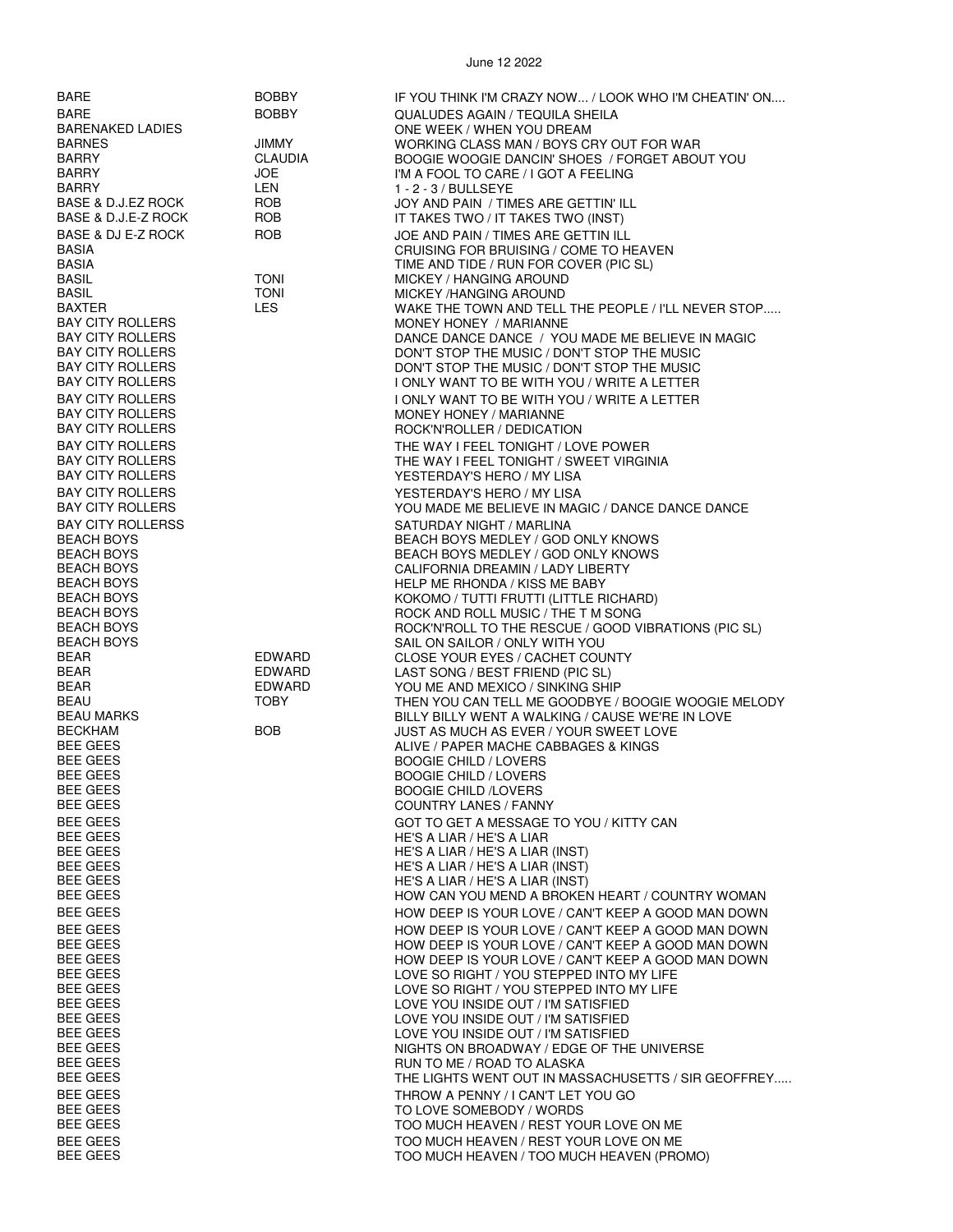| BEE GEES                                               |                                  | TRAGEDY / UNTIL                                                                                         |
|--------------------------------------------------------|----------------------------------|---------------------------------------------------------------------------------------------------------|
| BEE GEES                                               |                                  | <b>TRAGEDY / UNTIL</b>                                                                                  |
| <b>BEE GEES</b><br><b>BEE GEES</b>                     |                                  | <b>TRAGEDY / UNTIL</b><br>TRAGEDY / UNTIL                                                               |
| <b>BEE GEES</b>                                        |                                  | YOU SHOULD BE DANCING / SUBWAY                                                                          |
| <b>BEE GEES</b>                                        |                                  | YOU WIN AGAIN (PROMO)                                                                                   |
| <b>BEE GEES</b><br>BELAMY BROTHERS                     |                                  | HOW DEEP IS YOUR LOVE / CAN'T KEEP A GOOD MAN DOWN<br>IF I SAID YOU HAD A BEAUTIFUL BODY / MAKE ME OVER |
| <b>BELL</b>                                            | <b>VINCENT</b>                   | NIKKI / DARLING LILI                                                                                    |
| <b>BELL NOTES</b>                                      |                                  | SHORTNIN' BREAD / TO EACH HIS OWN                                                                       |
| <b>BELL NOTES</b>                                      |                                  | SHORTNIN' BREAD / TO EACH HIS OWN                                                                       |
| <b>BELLAMY BROTHERS</b><br><b>BELLAMY BROTHERS</b>     |                                  | BIG LOVE / THE COURTHOUSE<br><b>CROSSFIRE / TIGER LILY LOVER</b>                                        |
| BELLAMY BROTHERS                                       |                                  | DO YOU LOVE AS GOOD AS YOU LOOK / GIVING IN TO LOVE AGAIN                                               |
| <b>BELLAMY BROTHERS</b>                                |                                  | IF I SAID YOU HAD A BEAUTIFUL BODY / MAKE ME OVER                                                       |
| BELLAMY BROTHERS<br><b>BELLAMY BROTHERS</b>            |                                  | OLD HIPPIE / WHEELS<br>OLD HIPPIE / WHEELS                                                              |
| <b>BELLE STARS</b>                                     |                                  | IKO IKO / LAS VEGAS                                                                                     |
| <b>BELLE STARS</b>                                     |                                  | IKO IKO / LAS VEGAS (HANS ZIMMER)                                                                       |
| <b>BELLS</b><br><b>BELLS</b>                           |                                  | EASIER SAID THAN DONE/ LORD DON'T YOU THINK IT'S TIME<br>FLY LITTLE WHITE DOVE FLY / FOLLOW THE SUN     |
| <b>BELLS</b>                                           |                                  | FLY LITTLE WHITE DOVE FLY / FOLLOW THE SUN                                                              |
| <b>BELMONTS</b>                                        |                                  | THE AMERICAN DANCE / I NEED SOMEONE                                                                     |
| BELUSHI<br><b>BENATAR</b>                              | <b>JOHN</b><br><b>PAT</b>        | MONEY (THAT'S WHAT I WANT) / LOUIE, LOUIE                                                               |
| BENATAR                                                | <b>PAT</b>                       | ALL FIRED UP / COOL ZERO (PIC SL)<br>CRAZY / SOMEBODY'S BABY                                            |
| <b>BENATAR</b>                                         | <b>PAT</b>                       | FIRE AND ICE / HARD TO BELIEVE                                                                          |
| BENATAR                                                | <b>PAT</b>                       | FIRE AND ICE / HARD TO BELIEVE                                                                          |
| BENATAR<br>BENATAR                                     | PAT<br><b>PAT</b>                | INVINCIBLE / INVINCIBLE<br>INVINCIBLE / INVINCIBLE (PIC SL)                                             |
| BENATAR                                                | <b>PAT</b>                       | SEX AS A WEAPON / RED VISION                                                                            |
| <b>BENATAR</b>                                         | <b>PAT</b>                       | WE LIVE FOR LOVE / RATED X                                                                              |
| <b>BENATAR</b><br><b>BENATAR</b>                       | <b>PAT</b><br><b>PAT</b>         | WE LIVE FOR LOVE / RATED X<br>WE LIVE FOR LOVE / RATED X (PIC SL)                                       |
| <b>BENETAR</b>                                         | <b>PAT</b>                       | HIT ME WITH YOUR BEST SHOT / PRISONER OF LOVE                                                           |
| <b>BENETAR</b>                                         | <b>PAT</b>                       | WE BELONG / SUBURBAN KING                                                                               |
| BENNETT<br><b>BENSON</b>                               | <b>TONY</b><br><b>GEORGE</b>     | COLD COLD HEART / BECAUSE OF YOU<br>THIS MASQUERADE / LADY                                              |
| BENTALL                                                | <b>BARNEY</b>                    | SOMETHING TO LIVE FOR / BLACK CLOUDS (PIC SL)                                                           |
| BENTALL LEGENDARY HEARTS BARNEY                        |                                  | SHE'S MY INSPIRATION / SOMEWHERE THERE'S AN ANGEL (PIC SL)                                              |
| <b>BENTON</b><br><b>BENTON</b>                         | <b>BROOK</b><br><b>BROOK</b>     | A LITTLE BIT OF SOAP / MY WAY<br>KIDDIO / THE SAME ONE                                                  |
| <b>BENTON</b>                                          | <b>BROOK</b>                     | RAINY NIGHT IN GEORGIA / WHERE DO I GO FROM HERE                                                        |
| <b>BENTON</b>                                          | <b>BROOK</b>                     | ENDLESSLY / SO CLOSE                                                                                    |
| <b>BERLIN</b>                                          | <b>CHUCK</b>                     | NO MORE WORDS / RUMOR OF LOVE (PROMO)                                                                   |
| BERRY<br>BERRY                                         | <b>CHUCK</b>                     | REELIN' AND ROCKIN' / MY DING A LING<br>SWEET LITTLE ROCK AND ROLL / JOE JOE GUN                        |
| <b>BIDDU ORCHESTRA</b>                                 |                                  | I COULD HAVE DANCED ALL NIGHT / EXODUS                                                                  |
| <b>BIG BAM BOO</b><br><b>BIG BANG</b>                  |                                  | IF YOU COULD SEE MY NOW / I'M GONE                                                                      |
| <b>BIG BROTHER &amp; HOLDING COMPANY</b>               |                                  | INTO THE NIGHT / SWEET EMOTIONS<br>PIECE OF MY HEART / TURTLE BLUES                                     |
| <b>BIG HEAT</b>                                        |                                  | LOVE BOAT / WATCH ME CATCH FIRE                                                                         |
| <b>BIG HOUSE</b><br><b>BIG PIG</b>                     |                                  | COLD OUTSIDE / AINT LONELY YT-AMARILLO-LOVE AIN'T EASY<br>BREAKAWAY / HELL BENT HEAVEN                  |
| BIG TROUBLE                                            |                                  | <b>CRAZY WORLD / LIPSTICK</b>                                                                           |
| BILK                                                   | <b>ACKER</b>                     | STRANGER ON THE SHORE / CIELITO LINDO                                                                   |
| <b>BILL BLACK'S COMBO</b><br><b>BILLY &amp; LILLIE</b> |                                  | <b>BOILIN' CABBAGE / TRUCK STOP</b><br>LA DEE DAH / THE MONSTER                                         |
| BILLY & LILLIE                                         |                                  | LUCKY LADYBUG / I PROMISE YOU                                                                           |
| BILLY & LILLIE                                         |                                  | LUCKY LADYBUG / I PROMISE YOU                                                                           |
| BIM<br>BIRDS OF A FEATHER                              |                                  | SO CLOSE TO HOME / RIGHT AFTER MY HEART<br>SWAN SONG / SWAN SONG                                        |
| <b>BISHOP</b>                                          | <b>ELVIN</b>                     | FOOLED AROUND AND FELL IN LOVE / SLICK TITTY BOOM                                                       |
| <b>BISHOP</b>                                          | <b>STEPHEN</b>                   | ON AND ON / LITTLE ITALY                                                                                |
| <b>BISHOP</b><br><b>BISHOP</b>                         | <b>STEPHEN</b><br><b>STEPHEN</b> | ON AND ON / LITTLE ITALY (PROMO)<br>SAVE IT FOR A RAINY DAY / CARELESS (PROMO)                          |
| <b>BLACK</b>                                           | <b>CLINT</b>                     | KILLIN' TIME / BETTER MAN                                                                               |
| BLACK                                                  | <b>CLINT</b>                     | LOVING BLIND / MUDDY WATER                                                                              |
| BLACK<br><b>BLACK</b>                                  | <b>CLINT</b><br><b>CLINT</b>     | MUDDY WATER / LOVING BLIND<br>ONE MORE PAYMENT / YOU'RE GONNA LEAVE ME AGAIN                            |
| <b>BLACK</b>                                           | <b>CLINT</b>                     | PUT YOURSELF IN MY SHOES / LIVE AND LEARN                                                               |
| <b>BLACK</b>                                           | <b>CLINT</b>                     | PUT YOURSELF IN MY SHOES / LIVE AND LEARN                                                               |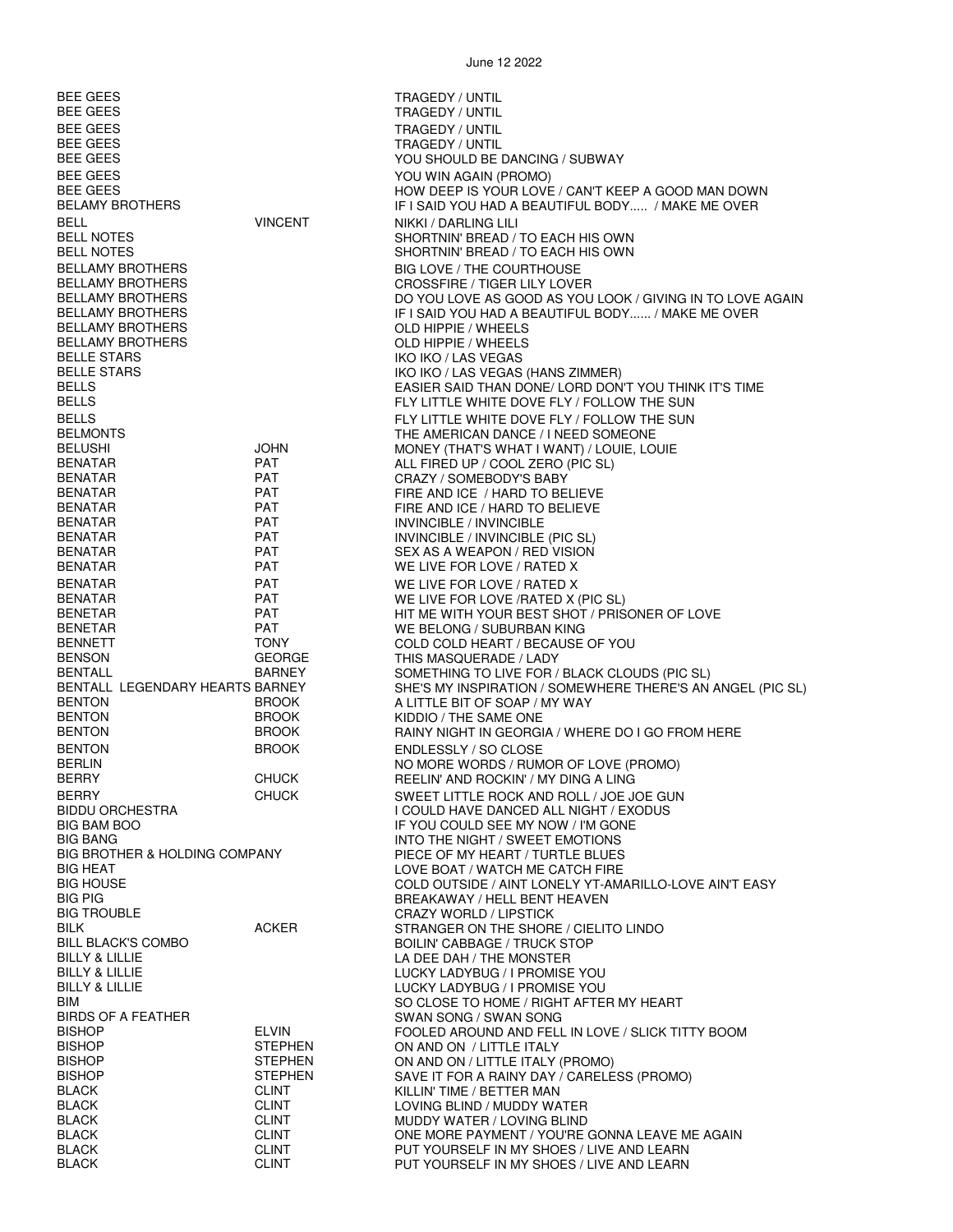BLACKBYRDS FLYING HIGH / ALL I ASK BLONDIE HEART OF GLASS / 11:59 BLONDIE HEART OF GLASS / 11:59 BLONDIE HEART OF GLASS / 11:59<br>BLONDIE REART OF GLASS / 11:59 BLONDIE HEART OF GLASS / 11:59 BLOOD, SWEAT & TEARS THE BATTLE / HI-DE-HO<br>BLOOD, SWEAT & TEARS THE STATE THE ONE / HEA BLUE OCEAN GOIN' HOME / MY WOMAN<br>BLUE RIDGE RANGERS FOR THE SERVICE OF THE WORKIN' ON A BULDING / BLUE ZONE U.K. JACKIE / CHANCE IT

BLACK CLINT PUT YOURSELF IN MY SHOES / LIVE AND LEARN BLACK CLINT PUT YOURSELF IN MY SHOES / LIVE AND LEARN SUNT PUT YOURSELF IN MY SHOES / LIVE AND LEARN<br>CLINT PUT YOURSELF IN MY SHOES / LIVE AND LEARN BLACK CLINT CUNT PUT YOURSELF IN MY SHOES / LIVE AND LEARN BLACK CLINT PUT YOURSELF IN MY SHOES / LIVE AND LEARN BLACK CLINT SUMMER'S COMING / HEY HOT ROD WE TELL OURSELVES / THERE NEVER WAS A TRAIN BLACK JEANNIE HE'LL HAVE TO STAY / UNDER YOUR SPELL AGAIN BLACK CLINT NOBODY'S HOME / WINDING DOWN CLINT CONE MORE PAYMENT / YOU'RE GONNA LEAVE ME AGAIN<br>CLINT CLINT BLACK CLINT LOVING BLIND / MUDDY WATER BLACK CROWES ONLY A FOOL / PEACE ANYWAY BLACK CROWES ONLY A FOOL / PEACE ANYWAY MIDNIGHT OIL / NONE OF EM GLOW LIKE YOU BLAINE HAL SECRET AGENT MAN / MIDNIGHT AT PINKS BLAND BILLY BILLY PARDON ME / YOU WERE BORN TO BE LOVED<br>BLONDIE HEART OF GLASS / 11:59 BLONDIE DENIS / CONTACT IN RED SQUARE-KUNG FOO GIRLS HEART OF GLASS / 11:59 BLONDIE ISLAND OF LOST SOULS / DRAGONFLY BLONDIE ISLAND OF LOST SOULS / DRAGONFLY THE TIDE IS HIGH / SUZY & JEFFERY BLONDIE THE TIDE IS HIGH / SUZY AND JEFFREY BLONDIE<br>BLOOD SWEAT & TEARS TEARS THE TIDE IS HIGH /SUZY AND JEFFERY<br>ROLLER COASTER / INNER CRISIS ROLLER COASTER / INNER CRISIS BLOOD, SWEAT & TEARS AND WHEN I DIE / LUCRETIA MAC EVIL BLOOD, SWEAT & TEARS GOT TO GET YOU INTO MY LIFE / NAKED MAN<br>BLOOD, SWEAT & TEARS GOT GOT TO GET YOU MADE ME SO VERY H SPINNING WHEEL / YOU MADE ME SO VERY HAPPY BLOOD, SWEAT & TEARS YOU'RE THE ONE / HEAVY BLUE<br>BLOOD, SWEAT AND TEARS YOU'RE THE ONE / SOMETIMES II AND WHEN I DIE / SOMETIMES IN WINTER BLOOD, SWEAT AND TEARS VELOUIT AND TEARS VELVET / I CAN'T MOVE NO MOUNTAINS BLOODSTONE NATURAL HIGH / NATURAL HIGH (PROMO) BLOOM BOBBY TRY A LITTLE HARDER / MONTEGO BAY BLUE HAZE SMOKE GETS IN YOUR EYES / ANNA ROSANNA<br>BLUE OCEAN SALLER SON THOME / MY WOMAN WORKIN' ON A BULDING / JAMBALAYA BLUE SUEDE LONELY SUNDAY AFTERNOON / HUSH, I'M ALIVE<br>BLUE SWEDE LONE LONELY SUNDAY AND ROI LONE HAVE YOUR LOVE BLUE SWEDE DR. ROCK AND ROLL / GOTTA HAVE YOUR LOVE BLUE SWEDE NEWSLEET STATE SWEDE NEWSLEET A SAN ALL ALL AND MEVER MY LOVE / PINEWOOD RALLY I SOLD MY HEART TO THE JUNKMAN / ITTY BITTY TWIST BLUES BROTHERS GIMM SOME LOVIN' / SHE CAUGHT THE KATY BLUES BROTHERS GIMME SOME LOVIN' / SE CAUGHT THE KATY<br>BLUES BROTHERS GIMME SOME LOVIN / SHE CAUGHT THE KATY GIMME SOME LOVIN / SHE CAUGHT THE KATY BLUES BROTHERS GIMME SOME LOVIN' / SHE CAUGHT THE KATY BLUES BROTHERS GIMME SOME LOVIN' / SHE CAUGHT THE KATY<br>BLUES BROTHERS GIMME SOME LOVIN / SHE CAUGHT THE KATY GIMME SOME LOVIN / SHE CAUGHT THE KATY (PIC SL) BLUES BROTHERS GIMME SOME LOVIN' / SHE CAUGHT THE KATY (PROMO) BLUES IMAGE **RIDE CAPTAIN RIDE / PAY MY DUES** BLVD NEVER GIVE UP / WHEN THE LIGHTS GO DOWN (PIC SL) BOB CREWE GENERATION FOR THE ROOM MUSIC TO WATCH GIRLS BY / GIRLS ON THE ROCKS<br>BOBBETTES BOBBETTES I SHOT MR. LEE / UNTRUE LOVE BOBBETTES I SHOT MR. LEE / UNTRUE LOVE BOBBY FULLER FOUR<br>BOBETTES LOVE MADE A FOOL OF YOU / DON'T EVER LET ME KNOW<br>I SHOT MR. LEE / UNTRUE LOVE I SHOT MR. LEE / UNTRUE LOVE BODY ELECTRIC **ELECTRIC CONTING A BOOT A** FOOL / ONE STEP BACK BOLTON MICHAEL DOCK OF THE BAY / DOCK OF THE BAY (PIC SL) BOLTON MICHAEL GEORGIA ON MY MIND / TAKE A LOOK AT MY FACE BOLTON MICHAEL SOUL PROVIDER / THE HUNGER BON JOVI JOHN BLAZE OF GLORY / YOU REALLY GOT ME NOW BON JOVI JOHN BLAZE OF GLORY / YOU REALLY GOT ME NOW ALWAYS / LIVING IN SIN BON JOVI BAD MEDICINE / 99 IN THE SHADE (PIC SL) BON JOVI BED OF ROSES / LAY YOUR HANDS ON ME BON JOVI BED OF ROSES / LAY YOUR HANDS ON ME BON JOVI BON JOVI BED OF ROSES / THANK YOU FOR LOVING ME (RED VINYL)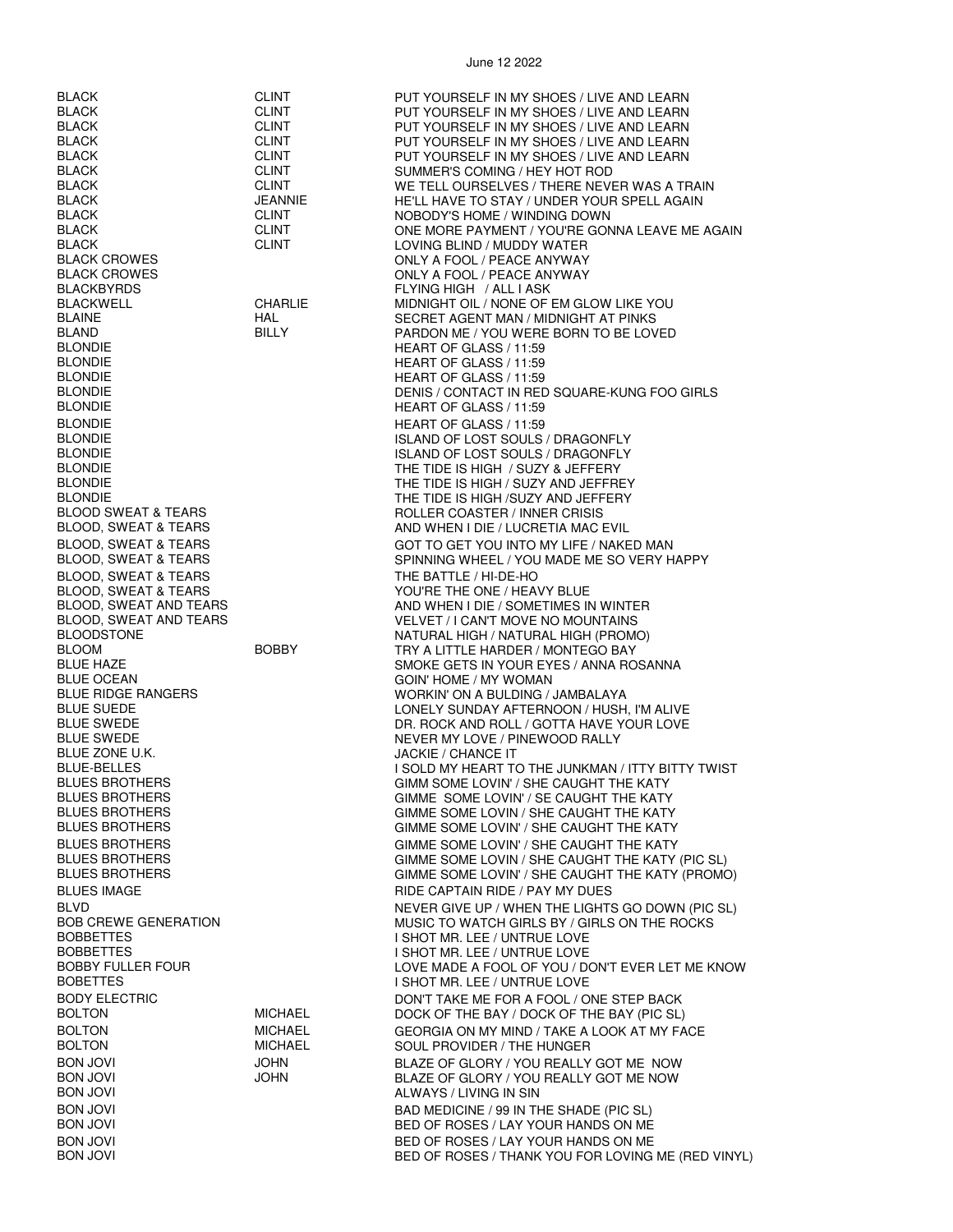BON JOVI BORN TO BE MY BABY / LOVE FOR SALE (PIC SL) BON JOVI I WISH EVERDAY WOULD BE LIKE CHRISTMAS / KEEP THE FAITH BON JOVI **IN THESE ARMS / SAVE A PRAYER** BON JOVI LIVING IN SIN / ALWAYS BONDS GARY U.S. NEW ORLEANS / PLEASE FORGIVE ME BONEY M TWO OF US / BYE BYE BLUEBIRD (PROMO) BONEY M RASPUTIN / NEVER CHANGE LOVERS..... BOOKER T. & THE M.G.'S HEADS OR TAILS / SOUL LIMBO BOOKER T. & THE MG'S TIME IS TIGHT / JOHNNY I LOVE YOU BOOMTOWN RATS BANANA REPUBLIC / MAN AT THE TOP BOONE DANIEL BEAUTIFUL SUNDAY / TRULY JULIE<br>BOONE DEBBY YOU LIGHT UP MY LIFE / HE'S A RE BOONE DEBBY YOU LIGHT UP MY LIFE / HE'S A REBEL BOONE DEBBY YOU LIGHT UP MY LIFE / HE'S A REBEL BOONE PAT LOVE LETTERS IN THE SAND / BERNADINE BORELLY JEAN-CLAUDE DOLANNES MELODY / DOLANNES MELODIE BOSTON AMANDA / MY DESTINATION BOSTON HOLLYANN / TO BE A MAN (PROMO) BOSTON USED TO BAD NEWS / FEELING SATISFIED BOUVETTE REG ROUTE NO. 15 / HOME BREW POLKA BOWEN JIMMY I TRUSTED YOU / WARM UP TO ME BABY BOWIE DAVID BLUE JEAN / DANCING WITH THE BIG BOYS BOWIE DAVID BLUE JEAN / DANCING WITH THE BIG BOYS BOWIE DAVID DAY IN DAY OUT / JULIE (PIC SL) BOWIE DAVID NEVER LET ME DOWN / 87 AND CRY BOX TOPS CHOO CHOO CHOO TRAIN / FIELDS OF CLOVER<br>BOX TOPS CHOO CHOO CHOO TRAIN / FIFI DS OF CLOVER BOX TOPS CHOO CHOO TRAIN / FIELDS OF CLOVER BOX TOPS NEON RAINBOW / EVERYTHING I AM BOY'S BRIGADE **MELODY / AFRICA (PIC SL)** BRANDON KATHY SURFIN' DOLL / A BOY TO LOVE ME BRANIGAN LAURA LAURA SOLITAIRE / I'M NOT THE ONLY ONE<br>BRAUN SYNC PERFECTION BTO / SANTANA / LOVERBOY / KC SU BREAD **I DON'T LOVE YOU / EVERYTHING I OWN** BREAD IF / TAKE COMFORT BREAD IT DON'T MATTER TO ME / CALL ON ME

BREAD BREAD **BREAD LET YOUR LOVE GO** / TOO MUCH LOVE

IN THESE ARMS / SAVE A PRAYER QUARTER TO THREE / TIME OLD STORY BONEY M BROWN GIRL IN THE RING / RIVERS OF BABYLON<br>BONEY M BONEY M BONEY M BONEY M BONEY M RIVER OF BABYLON / BROWN GIRL IN THE RING RIVERS OF BABYLON / BROWN GIRL IN THE RING 1956 CADILLAC / TELL ME WHO YOU ARE BOOKER JAMESON WHY DON'T YOU SPEND THE NIGHT / YOU CAN'T BUY MY LOVE MELTING POT / KINDA EASY LIKE BOOMERANG WHEN THE PHONE STOPS RINGING / MONEY, MEN & MAKEUP BOOMTOWN RATS I DON'T LIKE MONDAYS / IT'S ALL THE RAGE SUGAR MOON / CHERIE, I LOVE YOU (PIC SL) BOONE **EXAMPLE PAT RAT READ PAT ASSESS** WONDERFUL TIME UP THERE / IT'S TOO SOON TO KNOW BORCHERS BOBBY I LIKE LADIES IN LONG BLACK DRESSES / SHAWN CANTCHA SAY / COOL THE ENGINES (PIC SL) BOSTON LET ME TAKE YOU HOME TONIGHT / LONG TIME ROSTON LONG TO LATER TAKE YOU HOME TO LATER TO LATER TO LATER TO LATER TO LATER TO LATER TO LATER TO LATER TO LATER TO LATER TO LATER TO LATER TO LATER TO LATER TO LATER TO L LONG TIME / LET ME TAKE YOU HOME TONIGHT BOWEN JIMMY BY THE LIGHT OF THE SILVERY MOON / THE TWO STEP FAME / RIGHT DAVID TIME WILL CRAWL / GIRLS<br>DAVID UP THE HILL BACKWARDS BOWIE DAVID UP THE HILL BACKWARDS / CRYSTAL JAPAN (PIC SL) CRY LIKE A BABY / THE DOOR YOU CLOSED TO ME BOX TOPS SWEET CREAM LADIES/ I SEE ONLY SUNSHINE EVERYTHING I OWN / USE ME BOY MEETS GIRL GIRE THE SALL OF STAR TO FALL / NO APPOLIGIES<br>BOYCE & HART GIRL WARD THE STILL MY FAVOURITE... / BO ALICE LONG YOU'RE STILL MY FAVOURITE... / BOX 9847 BOYS DON'T CRY I WANNA BE A COWBOY / I WANNA BE A COWBOY **GLORIA / LIVING A LIE** BRANIGAN LAURA LAURA SHATTERED GLASS / STATUE IN THE RAIN (PROMO)<br>BRANIGAN LAURA SOLITAIRE / I M NOT THE ONLY ONE (PIC SL) BRANIGAN LAURA LAURA SOLITAIRE / I M NOT THE ONLY ONE (PIC SL)<br>BRANIGAN LAURA SOLITAIRE / I'M NOT THE ONLY ONE SOLITAIRE / I'M NOT THE ONLY ONE BRAUN SYNC PERFECTION BTO / SANTANA / LOVERBOY / KC SUNSHINE BAND - 33 EP RECORD BRAVE BELT ROCK AND ROLL BAND / ANY DAY MEANS TOMORROW BRAXTON TONI UNBREAK MY HEART / UNBREAK MY HEART BRAXTON TONI TONI UNBREAK MY HEART / UNBREAK MY HEART<br>BAEAD BREAD BABY I'M A WANT YOU / EVERYTHING I OWN BABY I'M A WANT YOU / EVERYTHING I OWN BREAD IT DON'T MATTER TO ME / CALL ON ME IT DON'T MATTER TO ME / MAKE IT WITH YOU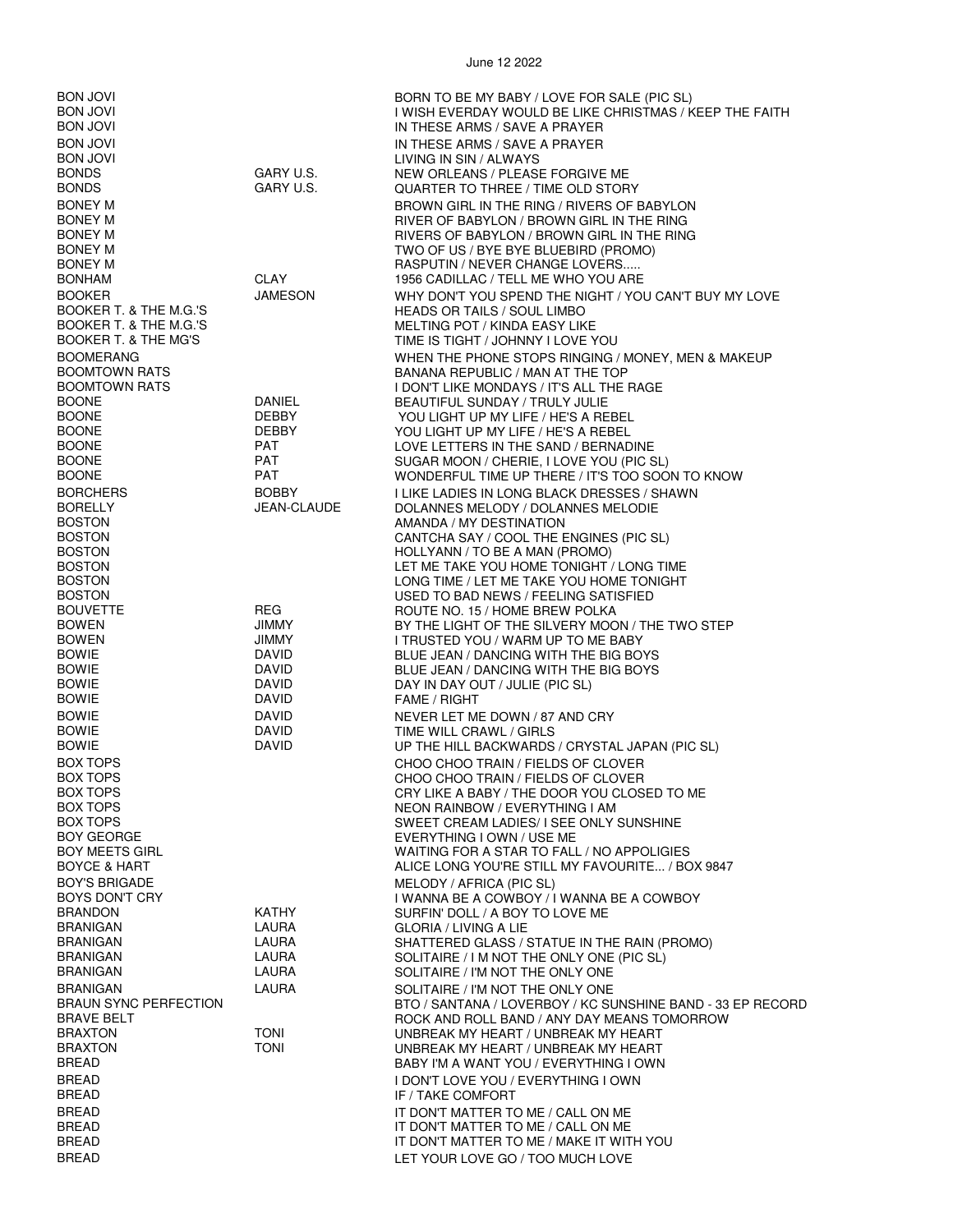BREATHE DON'T TELL ME LIES / LIBERTIES OF LOVE BREEN MICHAEL RAIN / ALL THE WAY BRENNAN WALTER OLD RIVER / EPIC RIDE OF JOHN H. GLEN BRICKELL EDIE WHAT I AM / I DO BRIGHTER SIDE OF DARKNESS<br>BRILLIANT BRITINGS AND THE GUY BRONSKI BEAT WHY / CLOSE TO THE EDGE BROOKS DONNIE MISSION BELL / DO IT FOR ME BROOKS DONNIE ROUND ROBIN / DOLL HOUSE BROOKS DONNIE ROUND ROBIN / DOLL HOUSE BROOKS GARTH RODEO / NEW WAY TO FLY BROOKS GARTH SHAMELESS / AGAINST THE GRAIN BROOKS GARTH SHAMELESS / AGAINST THE GRAIN BROTHERS FOUR<br>BROTHERS FOUR FOUR STRONG WINDS / THE JOHN B S. BROTHERS FOUR<br>BROTHERS JOHNSON FOUR STRONG WINDS / THE JOHN B SAILS<br>FILL BE GOOD TO YOU / (PROMO) BROTHERS JOHNSON TO A SAND THE BE GOOD TO YOU / (PROMO)<br>BROTHERS JOHNSON THE DEVIL / I'LL BE GOOD TO YO BROTHERS JOHNSON I'LL BE GOOD TO YOU / THE DEVIL BROWN BOBBY BOBBY DON'T BE CRUEL / DON'T BE CRUEL (INST)<br>BROWN CHARITY JIMMY MACK / JIMMY MACK (PROMO) BROWN CHARITY JIMMY MACK / JIMMY MACK (PROMO)<br>BROWN CHARITY JIMMY MACK / YOU BFAT MF TO THE BROWN JAMES LIVING IN AMERICA / FAREWELL BROWN PETER DANCE WITH ME / FOR YOUR LOVE BROWN SAWYER SAWYER SHAKIN' / BILLY DOES YOUR BULLDOG BITE<br>SAWYER SIX DAYS ON THE ROAD / THIS NIGHT WON' BROWN JAMES GRAVITY / GRAVITY (PIC SL) BROWN RUTH HERE HE COMES / SURE NUFF (SAM ) REALLY REACTED AS A STOP / BLIFE SOLDIER BROWNE JACKSON BOULEVARD / CALL IT A LOAN BROWNE JACKSON BOULEVARD / CALL IT A LOAN BROWNE JACKSON BOULEVARD / CALL IT A LOAN BROWNE JACKSON FOR A ROCKER / DOWNTOWN BROWNE JACKSON RUNNING ON EMPTY / NOTHING BUT TIME BROWNE JACKSON RUNNING ON EMPTY / STAY BROWNE JACKSON THE PRETENDER / DADDY'S TUNE BRUNI SERGIO BUON ANNO....SERENTELLA SCIUE SCIUE BRYANT **ANITA** PAPER ROSES / MIXED EMOTIONS

BREAD LOST WITHOUT YOUR LOVE / CHANGE OF HEART BRANDS TO HEAVEN / LIFE AND TIMES<br>BRAIN / ALL THE WAY BREWER TERESA HEAVENLY LOVER/ FAIR WEATHER SWEETHEART PICKLE UP A DOODLE / RAIN FALLS ON EVERYBODY BRIAN & BRENDA GONNA DO MY BEST TO LOVE YOU / GONNA DO..... WHAT I AM / I DO I LOVE THE NIGHTLIFE / SELF APPLAUSE IT'S A MAN'S MAN'S MAN'S WORLD / CRASH THE CAR (PROMO) BRITISH INVASION **EXECUTE IN A BUSIC CONTRANT DURAN A** CLASSIX NOUVEAUS / T DOLBY / TALK TALK EP **RECORD MISSION BELL / DO IT FOR ME** LONGNECK BOTTLE/ ROLLIN' SHAMELESS / AGAINST THE GRAIN BROOKS NORMAN THE WALTZ WITH YOU / A SKY-BLUE SHIRT AND RAINBOW TIE BROOKS & CRHIS GAINES GARTH TO THE SUN / LOST IN YOU BROOKS & DUNN<br>BROOKS & DUNN I CAN'T GET OVER YOU / WAY GONE BROOKS & DUNN GOOD BOOK AND ROCK MY WORLD LITTLE COUNTRY GIRL / OUR TIME IS COMING<br>BROOKS & DUNN GENERAL BROOKS AND SHE'S THE KIND OF TROUBLE / SHE'S NOT THE CHEATIN' KIND BROOKS & DUNN SHE'S THE KIND OF TROUBLE / SHE'S NOT THE CHEATIN' KIND TEXAS WOMEN DON'T STAY LONELY LONG / HARD WORKIN' MAN BROOKS & DUNN TEXAS WOMEN DON'T STAY LONELY..../ HARD WORKIN' MAN BROS CHOCOLATE BOX / LIFE'S A HEARTBEAT (PIC SL) BROSE GORD GORD CANADIAN TRUCK SONG / HITCH HIKIN' BLUES<br>BROTHERHOOD OF MAN GORD SAVE YOUR KISSES FOR ME / LET'S LOVE TOO SAVE YOUR KISSES FOR ME / LET'S LOVE TOGETHER THE DEVIL / I'LL BE GOOD TO YOU BROTHERWOOD OF MAN SOBBY SAVE YOUR KISSES FOR ME / LET'S LOVE TOGETHER<br>BROWN BOBBY DON'T BE CRUEL / DON'T BE CRUEL (INST) BROWN CHARITY JIMMY MACK / YOU BEAT ME TO THE PUNCH BROTHER RAP / BROTHER RAP BROWN JIM ED LOVE IS WORTH THE TRYIN/ SHE'S LEAVING BROWN SAWYER SIX DAYS ON THE ROAD / THIS NIGHT WON'T LAST FOREVER SIX DAYS ON THE ROAD / THIS NIGHT WON'T LAST FOREVER STOP / BLUE SOLDIER FOR A ROCKER / DOWN TOWN (PROMO) BROWNE JACKSON HERE COME THOSE TEARS AGAIN/ LINDA PALOMA BROWNE JACKSON IN THE SHAPE OF A HEART / VOICE OF AMERICA (PROMO)<br>BROWNE JACKSON LAWYERS IN LOVE / SAY IT ISN'T TRUE (PROMO) BROWNE JACKSON LAWYERS IN LOVE / SAY IT ISN'T TRUE (PROMO) RUNNING ON EMPTY / NOTHING BUT TIME BROWNE JACKSON THESE TIMES YOU'VE COME / REDNECK FRIEND THE THREE BELLS / HEAVEN FELL LAST NIGHT<br>BUON ANNO....SERENTELLA SCIUE SCIUE BRYANT ANITA IN MY LITTLE CORNER OF THE WORLD / ANYONE WOULD LOVE YOU MY LITTLE CORNER OF THE WORLD / ANYONE WOULD LOVE YOU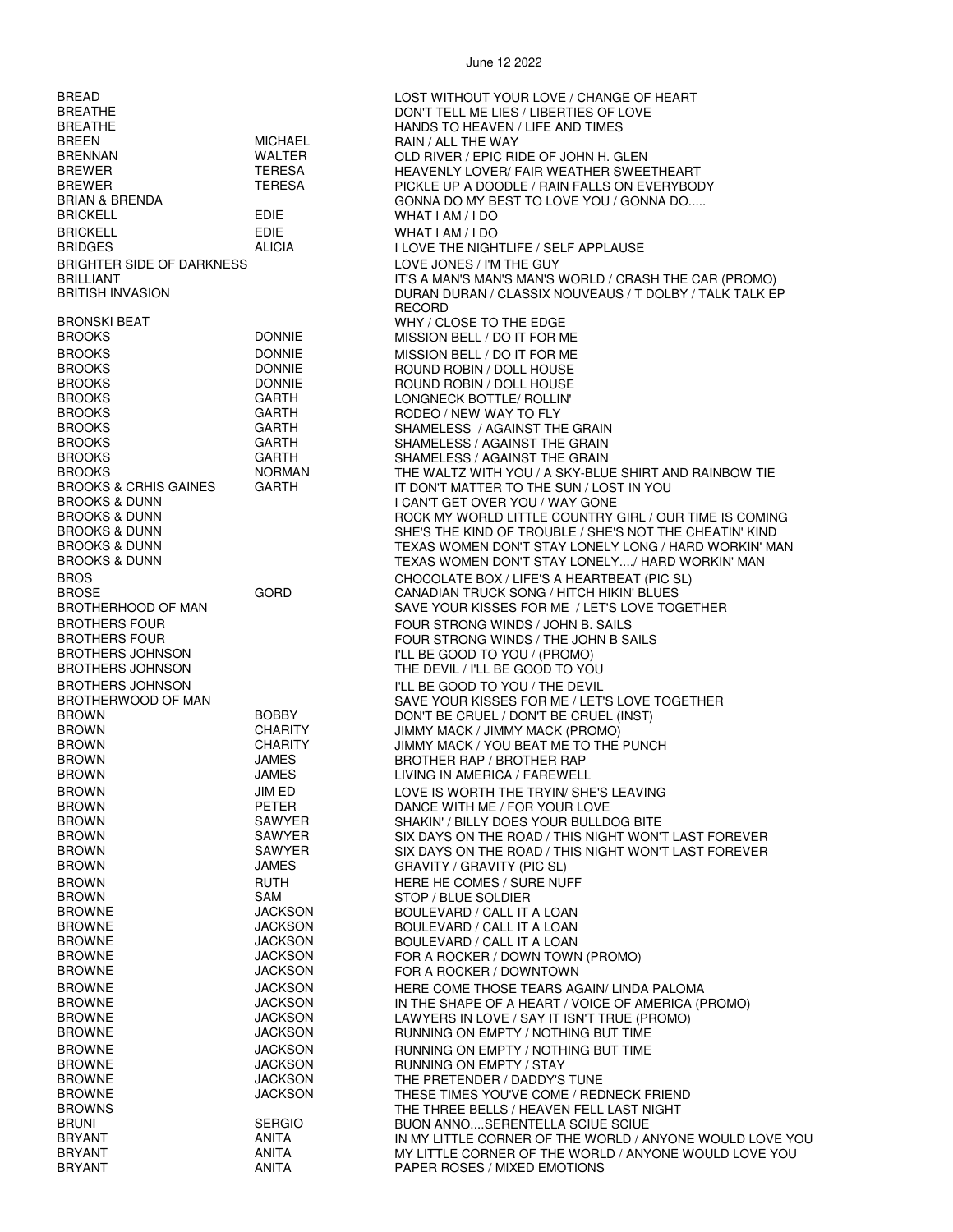| BTO                                                            |                              | END OF THE LINE / JAMAICA                                                                            |
|----------------------------------------------------------------|------------------------------|------------------------------------------------------------------------------------------------------|
| <b>BUCKINGHAM</b>                                              | LINDSAY                      | GO INSANE / PLAY IN THE RAIN                                                                         |
| <b>BUCKINGHAM</b>                                              | LINDSAY                      | GO INSANE / PLAY IN THE RAIN                                                                         |
| <b>BUCKINGHAM</b><br><b>BUCKINGHAM</b>                         | <b>LINDSAY</b><br>LINDSAY    | GO INSANE / PLAY IN THE RAIN (PROMO)<br>TROUBLE / MARY LEE JONES                                     |
| <b>BUCKINGHAM</b>                                              | <b>LINDSAY</b>               | TROUBLE / MARY LEE JONES                                                                             |
| <b>BUCKINGHAM</b>                                              | LINDSAY                      | TROUBLE / MARY LEE JONES                                                                             |
| <b>BUCKINGHAM</b>                                              | <b>LINDSEY</b>               | GO INSANE / PLAY IN THE RAIN                                                                         |
| <b>BUCKINGHAMS</b>                                             |                              | DON'T YOU CARE / WHY DON'T YOU LOVE ME                                                               |
| <b>BUCKINGHAMS</b><br><b>BUCKINGHAMS</b>                       |                              | HEY BABY / AND OUR LOVE<br>MERCY, MERCY, MERCY / YOU ARE GONE                                        |
| <b>BUCKINGHAMS</b>                                             |                              | <b>SUSAN / FOREIGN POLICY</b>                                                                        |
| <b>BUCKINGHAMS</b>                                             |                              | SUSAN / FOREIGN POLICY                                                                               |
| <b>BUCKNER &amp; GARCIA</b>                                    |                              | PAC-MAN FEVER / PAC-MAN FEVER (INST)                                                                 |
| <b>BUCKNER &amp; GARCIA</b>                                    |                              | PAC-MAN FEVER / PAC-MAN FEVER (INST)                                                                 |
| <b>BUFFETT</b><br><b>BUOYS</b>                                 | <b>JIMMY</b>                 | THE WIND AND I KNOW / COME MONDAY<br>TIMOTHY / IT FEELS GOOD                                         |
| <b>BURDON</b>                                                  | ERIC                         | SPILL THE WINE / MAGIC MOUNTAIN                                                                      |
| <b>BURDON</b>                                                  | <b>ERIC</b>                  | SPILL THE WINE / MAGIC MOUNTAIN                                                                      |
| <b>BURDON</b>                                                  | <b>ERIC</b>                  | SPILL THE WINE / MAGIC MOUNTAIN                                                                      |
| <b>BURGENS</b><br><b>BURNETT</b>                               | JAN<br>CAROL                 | MIDNIGHT IN MOSCOW / SHINE<br>ENTER LAUGHING / GEORGY GIRL                                           |
| <b>BURNETTE</b>                                                | <b>JOHNNY</b>                | DREAMIN' / CINCINNATI FIREBALL                                                                       |
| <b>BURNETTE</b>                                                | <b>JOHNNY</b>                | SETTIN' THE WOODS ON FIRE / KENTUCKY WALTZ                                                           |
| <b>BURNETTE</b>                                                | <b>JOHNNY</b>                | YOUR SIXTEEN / I BEG YOUR PARDON                                                                     |
| <b>BURNETTE</b>                                                | <b>ROCKY</b>                 | TIRED OF TOEIN' THE LINE / BOOGIE DOWN MOBILE ALABAMA                                                |
| <b>BURNETTE</b><br><b>BURTON</b>                               | <b>ROCKY</b><br><b>JENNY</b> | TIRED OF TOEIN' THE LINE / BOOGIE DOWN TO MOBILE<br>BAD HABITS / LET'S GET BACK TO LOVE (PROMO)      |
| <b>BYRDS</b>                                                   |                              | HAVE YOU SEEN HER FACE / DON'T MAKE WAVES                                                            |
| <b>BYRDS</b>                                                   |                              | IT'S ALL OVER NOW BABY BLUE / JESUS IS JUST ALRIGHT                                                  |
| <b>BYRDS</b>                                                   |                              | JESUS IS JUST ALRIGHT / MR. SPACEMAN                                                                 |
| <b>BYRDS</b><br>C.C.S.                                         |                              | TURN TURN TURN / SHE DON'T CARE ABOUT TIME<br>WHOLE LOTTA LOVE / BOOM BOOM                           |
| CADILLACS                                                      |                              | SPEEDO / LET ME EXPLAIN                                                                              |
| CAFFERTY                                                       | <b>JOHN</b>                  | ON THE DARK SIDE / WILD SUMMER NIGHTS                                                                |
| CAIOLA                                                         | AL                           | THE MAGNIFICENT SEVEN / THE LONELY REBEL                                                             |
| CAMEO<br>CAMPBELL                                              | <b>DEBBIE</b>                | WORD UP / WORD UP (INST)                                                                             |
| CAMPBELL                                                       | GLEN                         | PLEASE TELL HIM THAT I SAID HELLO / YOU BETTER WAIT<br>BONAPART'S RETREAT / TOO MANY MORNINGS        |
| CAMPBELL                                                       | GLEN                         | DREAMS OF THE EVERYDAY HOUSEWIFE / KELLI HOEDOWN                                                     |
| CAMPBELL                                                       | GLEN                         | GALVESTON / EVERY TIME I ITCH                                                                        |
| CAMPBELL<br><b>CAMPBELL</b>                                    | <b>GLEN</b><br>GLEN          | GALVESTON / EVERY TIME I ITCH                                                                        |
| CAMPBELL                                                       | GLEN                         | GENTLE ON MY MIND / JUST ANOTHER MAN<br>RHINESTONE COWBOY / COUNTRY BOY                              |
| CAMPBELL                                                       | GLEN                         | RHINESTONE COWBOY / LOVELIGHT                                                                        |
| CAMPBELL                                                       | <b>GLEN</b>                  | RHINESTONE COWBOY / LOVELIGHT                                                                        |
| CAMPBELL                                                       | GLEN                         | SOUTHERN NIGHTS / WILLIAM TELL OVERTURE                                                              |
| CAMPBELL<br>CAMPBELL                                           | <b>GLEN</b><br><b>GLEN</b>   | SOUTHERN NIGHTS/ WILLIAM TELL OVERTURE<br>WICHITA LINEMAN / FATE OF MAN                              |
| CAMPBELL                                                       | GLEN                         | WICHITA LINEMAN / FATE OF MAN                                                                        |
| CAMPBELL                                                       | <b>JO-ANN</b>                | WAIT A MINUTE / IT'S TRUE                                                                            |
| CANDI<br>CANDI                                                 |                              | DANCING UNDER A LATIN MOON / BONUS BEATS<br>UNDER YOUR SPELL / DANCE WITH ME                         |
| CANDI                                                          |                              | UNDER YOUR SPELL / DANCE WITH ME                                                                     |
| CANDI                                                          |                              | UNDER YOUR SPELL / DANCE WITH ME (PIC SL)                                                            |
| <b>CANNED HEAT</b>                                             |                              | I'M HER MAN /LET'S WORK TOGETHER                                                                     |
| <b>CANNON</b><br>CANNON                                        | ACE<br>FREDDY                | RUBY DON'T TAKE YOUR LOVE TO TOWN / I CAN'T STOP LOVING YOU<br>PALISADES PARK / JUNE JULY AND AUGUST |
| CANNON                                                         | <b>FREDDIE</b>               | WAY DOWN YONDER IN NEW ORLEANS / FRACTURED                                                           |
| <b>CAPTAIN &amp; TENNILLE</b>                                  |                              | CAN'T STOP DANCIN' / MS CANCIONES                                                                    |
| <b>CAPTAIN &amp; TENNILLE</b>                                  |                              | CAN'T STOP DANCING / MIS CANCIONES                                                                   |
| <b>CAPTAIN &amp; TENNILLE</b>                                  |                              | DO THAT TO ME ONE MORE TIME / DEEP IN THE DARK                                                       |
| <b>CAPTAIN &amp; TENNILLE</b><br><b>CAPTAIN &amp; TENNILLE</b> |                              | DO THAT TO ME ONE MORE TIME / DEEP IN THE DARK<br>I'VE NEVER DONE IT LIKE THAT / "D' KEYBOARD BLUES  |
| <b>CAPTAIN &amp; TENNILLE</b>                                  |                              | LONELY NIGHT (ANGEL FACE) (PROMO)                                                                    |
| <b>CAPTAIN &amp; TENNILLE</b>                                  |                              | LONELY NIGHTS / SMILE FOR ME ONE MORE TIME                                                           |
| <b>CAPTAIN &amp; TENNILLE</b>                                  |                              | LOVE WILL KEEP US TOGETHER / GENTLE STRANGER                                                         |
| <b>CAPTAIN &amp; TENNILLE</b><br><b>CAPTAIN &amp; TENNILLE</b> |                              | MUSKRAT LOVE / HONEY COME LOVE ME<br>MUSKRAT LOVE / MUSKRAT LOVE                                     |
| <b>CAPTAIN &amp; TENNILLE</b>                                  |                              | SHOP AROUND (PROMO)                                                                                  |
| <b>CAPTAIN &amp; TENNILLE</b>                                  |                              | SHOP AROUND / BUTTERSCOTCH CASTLE                                                                    |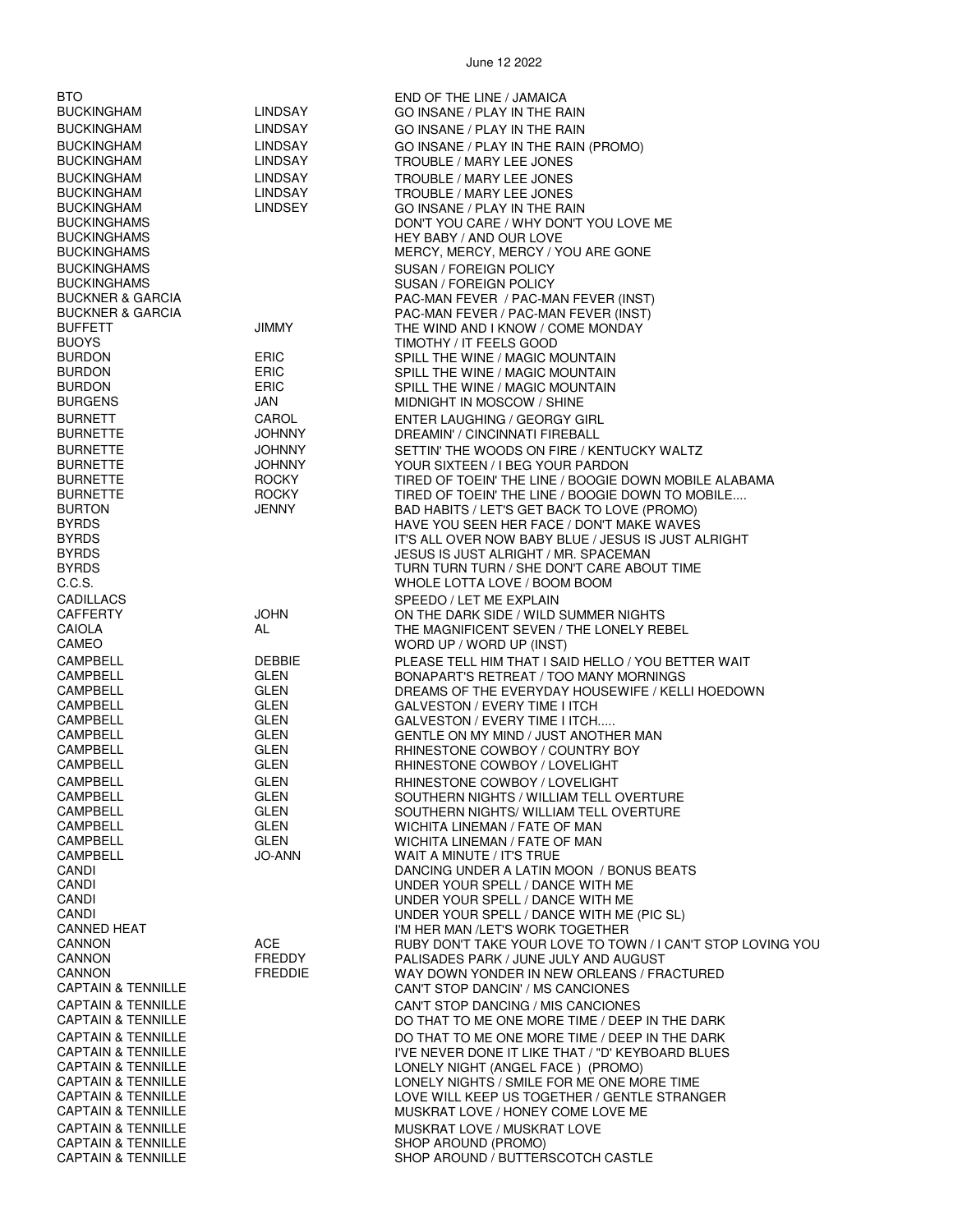CAPTAIN & TENNILLE<br>CAPTAIN & TENNILLE CAPTAIN & TENNILLE CAPTAIN & TENNILLE CAPTAIN & TENNILLE THE WAY I WANT TO TOUCH YOU (PROMO)<br>CAPTAIN & TENNILLE THE WAY I WANT TO TOUCH YOU / BRODD CAPTAIN & TENNILLE THE WAY I WANT TO TOUCH YOU / BRODDY BOUNCE<br>CAPTAIN & TENNILLE THE WAY I WANT TO TOUCH YOU / BRODDY BOUNCE THE WAY I WANT TO TOUCH YOU / BRODDY BOUNCE CAPTAIN & TENNILLE<br>CAPTIAN & TENNILLE CAPTIAN & TENNILLE CAPTIAN & TENNILLE LOVE WILL KEEP US TOGETHER / GENTLE STRANGER CARA IRENE FAME / NEVER ALONE CAREY MARIAH VISION OF LOVE / PRISONER-ALL IN YOUR MIND-SOMEDAY VISION OF LOVE / PRISONER-MIND-SOMEDAY CAREY MARIAH WITHOUT YOU / NEVER FORGET YOU OLD PHOTOGRAPHS / POSTCARDS CARISSE LONELY HIGHWAY BLUES / VELVET NIGHT CARL GARE MAX MAX THE CIRCLE / TELL ME WHERE YOUR SISTER'S HIDING (PROMO) CARLISLE BELINDA CIRCLE IN THE SAND / WE CAN CHANGE CARLISLE BELINDA CIRCLE IN THE SAND / WE CAN CHANGE (PIC SL) CARLISLE BELINDA I FEEL THE MAGIC / FROM THE HEART (PIC SL) CARLISLE BELINDA MAD ABOUT YOU / I NEVER WANTED A RICH MAN CARLISLE BOB BUTTERFLY KISSES / BUTTERFLY KISSES CARMEN ERIC ALL BY MYSELF / EVERYTHING CARMEN ERIC ERIC HUNGRY EYES / WHERE ARE YOU TONIGHT<br>CARMEN ERIC ERIC HUNGRY EYES / WHERE ARE YOU TONIGHT CARMEN ERIC HUNGRY EYES / WHERE ARE YOU TONIGHT CARMEN ERIC I WANNA HEAR IT FROM YOUR LIPS / SPOTLIGHT CARMEN ERIC I WANNA HEAR IT FROM YOUR LIPS / SPOTLIGHT MAKE ME LOSE CONTROL / THAT'S ROCK & ROLL CARMEN **ERIC ERIC ERIC NEVER GONNA FALL IN LOVE AGAIN** / ALL BY MYSELF CARMEN ERIC ERIC NEVER GONNA FALL IN LOVE AGAIN / NO HARD FEELINGS<br>CARMEN FRIC FRIC NEVER GONNA FALL IN LOVE AGAIN / NO HARD FEELINGS NEVER GONNA FALL IN LOVE AGAIN / NO HARD FEELINGS CARMEN ERIC SHE DID IT / SOMEDAY CARMEN ERIC SHE DID IT / SOMEDAY SUNRISE / MY GIRL CARMEN ERIC ERIC TAKE IT OR LEAVE IT / BOATS AGAINST THE CURRENT<br>CARMEN ERIC ERIC SPOTLIGHT / I WANNA HEAR IT FROM YOUR LIPS (PRO CARMEN ERIC ERIC SPOTLIGHT / I WANNA HEAR IT FROM YOUR LIPS (PROMO)<br>CARNES CARNES BETTE DAVIS EYES / MISS YOU TONIGHT CARNES KIM KIM BETTE DAVIS EYES / MISS YOU TONIGHT CARNES KIM CRAZY IN THE NIGHT / OLIVER CARNES KIM DRAW OF THE CARDS / BREAK THE RULES TONIGHT CARNES KIM INVISIBLE HANDS (PROMO) CARNES KIM KIM VOYEUR / THRILL OF THE GRILL<br>CARNES KIM YOUNG LOVE / HANGING ON BY CARNES KIM YOUNG LOVE / HANGING ON BY A THREAD CARPENTER MARY CHAPIN I FEEL LUCKY / MIDDLE GROUND I FELL LUCKY / MIDDLE GROUND CARPENTERS CARPENTERS CONSIDER CALLING OCCUPANTS OF INTERPLANETARY EARTH / (PROMO)<br>CARPENTERS CALLING OCCUPANTS OF INTERPLANTERY EARTH / CAN'T SMII CARPENTERS CALLING OCCUPANTS OF INTERPLANTERY EARTH / CAN'T SMILE CLOSE TO YOU / I KEEP ON LOVING YOU CARPENTERS FOR ALL WE KNOW / DON'T BE AFRAID<br>CARPENTERS FOR ALL WE GOODBYE TO LOVE / CRYSTAL LULLAB CARPENTERS GOODBYE TO LOVE / CRYSTAL LULLABY GOOFUS / GOOFUS (PROMO) CARPENTERS HURTING EACH OTHER / MAYBE IT'S YOU CARPENTERS I NEED TO BE IN LOVE / SANDY I WON'T LAST A DAY WITHOUT YOU / I WON'T LAST....(PROMO) CARPENTERS I WON'T LAST A DAY WITHOUT YOU / ONE LOVE CARPENTERS IT'S GOING TO TAKE SOME TIME / FLAT BAROQUE LOVE ME FOR WHAT I AM / SOLITAIRE CARPENTERS MERRY CHRISTMAS DARLING / SANTA CLAUS IS COMING TO TOWN CARPENTERS ONLY YESTERDAY / HAPPY CARPENTERS ONLY YESTERDAY / ONLY YESTERDAY CARPENTERS SANTA CLAUS IS COMING TO TOWN / SANTA CLAUS IS CARPENTERS SING / DRUSCILLA PENNY CARPENTERS SING / DUSCILLA PENNY SOLITAIRE / LOVE ME FOR WHAT I AM CARPENTERS SOLITAIRE / LOVE ME FOR WHAT I AM CARPENTERS SUPERSTAR / BLESS THE BEASTS AND CHILDREN CARPENTERS SWEET SWEET SMILE / I HAVE YOU THERE'S A KIND OF HUSH / GOODBYE AND I LOVE YOU CARPENTERS THERE'S A KIND OF HUSH... / CAUGHT BETWEEN GOODBYE ....<br>CARPENTERS CARPENTERS THIS MASQUARADE / PLEASE MR POSTMAN CARPENTERS THIS MASQUARADE / PLEASE MR POSTMAN CARPENTERS THIS MASQUARADE / PLEASE MR POSTMAN<br>CARPENTERS THIS MASS THE TO RIDE / YOUR WONDERFUL PARAL CARPENTERS TO RIDE / YOUR WONDERFUL PARADE<br>CARPENTERS TO RESERVE TO A TOP OF THE WORLD / HEATHER TOP OF THE WORLD / HEATHER CARPENTERS TOP OF THE WORLD / HEATHER CARPENTERS TOUCH ME WHEN WE'RE DANCING / BECAUSE WE ARE IN LOVE<br>CARPENTERS TO A CARPENTER ON THE YESTERDAY ONCE MORE / ROAD ODE YESTERDAY ONCE MORE / ROAD ODE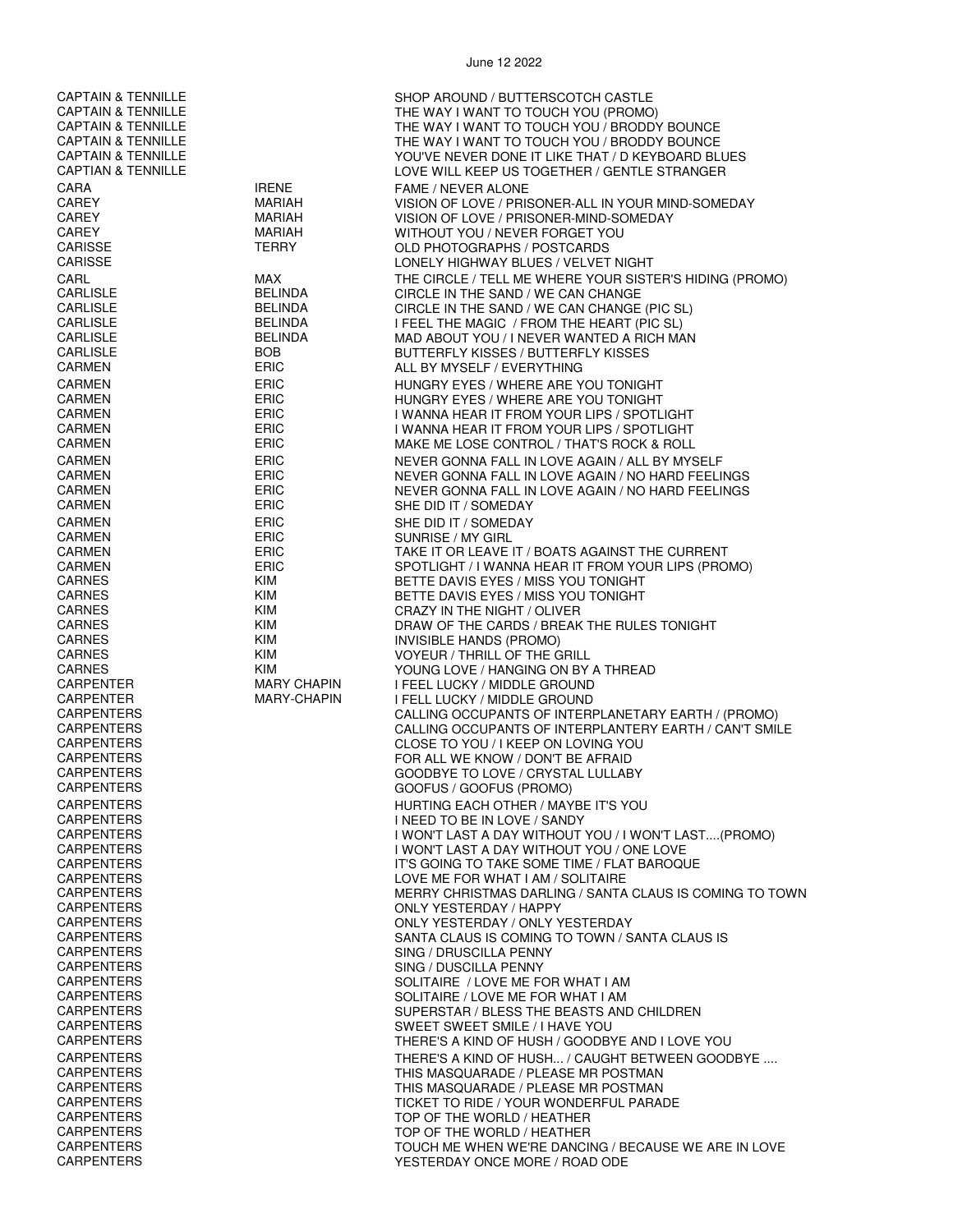| <b>CARPENTERS</b>                 |                              | YESTERDAY ONCE MORE / ROAD ODE                                               |
|-----------------------------------|------------------------------|------------------------------------------------------------------------------|
| <b>CARPENTERS</b>                 |                              | YOUR BABY DOESN'T LOVE YOU ANYMORE / SAILING ON THE TIDE                     |
| CARR                              | <b>VIKKI</b>                 | IT MUST BE HIM / SO NICE                                                     |
| <b>CARRACK</b>                    | <b>PAUL</b>                  | MERILEE / DON'T SHED A TEAR                                                  |
| CARROL                            | <b>CLIFF</b>                 | THE WAY OF LIFE / PROSPECTING FOR JESUS                                      |
| CARS                              |                              | ALL I CAN DO / GOT A LOT ON MY HEAD                                          |
| CARS                              |                              | GOT A LOT ON MY HEAD / ALL I CAN DO (PROMO)                                  |
| CARS                              |                              | HELLO AGAIN (PROMO)                                                          |
| CARS                              |                              | <b>HELLO AGAIN / HELLO AGAIN</b>                                             |
| CARS                              |                              | <b>HELLO AGAIN / HELLO AGAIN</b>                                             |
| CARS                              |                              | HELLO AGAIN / HELLO AGAIN                                                    |
| CARS                              |                              | SHAKE IT UP / CRUISER                                                        |
| CARS                              |                              | TONIGHT SHE COMES / JUST WHAT I NEEDED                                       |
| CARS                              |                              | TONIGHT SHE COMES / JUST WHAT I NEEDED                                       |
| CARS                              |                              | TONIGHT SHE COMES / JUST WHAT I NEEDED                                       |
| CARS                              |                              | TOUCH AND GO / DOWN BOYS                                                     |
| CARS                              |                              | TOUCH AND GO / DOWN BOYS (PROMO)                                             |
| CARS                              |                              | WHY CAN'T I HAVE YOU // BREAKAWAY                                            |
| CARS                              |                              | YOU MIGHT THINK / HEARTBEAT CITY                                             |
| <b>CARTER</b>                     | CLARENCE                     | PATCHES / SAY ONE MORE TIME                                                  |
| CASCADES                          |                              | MAYBE THE RAIN WILL FALL / NAGGIN' CRIES                                     |
| CASH                              | <b>JOHNNY</b>                | A THING CALLED LOVE / DADDY                                                  |
| CASH                              | <b>JOHNNY</b>                | ANY OLD WIND THAT BLOWS / KENTUCKY STRAIGHT                                  |
| CASH                              | <b>JOHNNY</b>                | BALLAD OF A TEENAGE QUEEN / BIG RIVER                                        |
| CASH                              | <b>JOHNNY</b>                | BALLAD OF TEENAGE QUEEN (WITH EVERLY BROS) / THAT OLD WHEEL                  |
| CASH                              | <b>JOHNNY</b>                | BLISTERED / SEE RUBY FALL                                                    |
| CASH                              | <b>JOHNNY</b>                | <b>CHILDREN / LAST SUPPER</b>                                                |
| CASH                              | <b>JOHNNY</b>                | <b>COUNTRY TRASH / ONEY</b>                                                  |
| CASH                              | <b>JOHNNY</b>                | DADDY SANG BASS / HE TURNED THE WATER INTO WINE                              |
| CASH                              | <b>JOHNNY</b>                | GENERAL LEE / DUELING DUKES                                                  |
| CASH                              | <b>JOHNNY</b>                | GOODBY LITTLE DARLIN' / YOU TELL ME                                          |
| CASH                              | <b>JOHNNY</b>                | I WOULD LIKE TO SEE YOU AGAIN / LATELY                                       |
| CASH                              | <b>JOHNNY</b>                | IF I WERE A CARPENTER / CAUSE I LOVE YOU                                     |
| CASH                              | <b>JOHNNY</b>                | KENTUCKY STRAIGHT / ANY OLD WIND THAT BLOWS                                  |
| CASH                              | <b>JOHNNY</b>                | NO NEED TO WORRY / I'LL BE LOVING YOU                                        |
| CASH                              | <b>JOHNNY</b>                | OLD TIME FEELING / FAR SIDE BANKS OF JORDAN                                  |
| CASH                              | <b>JOHNNY</b>                | PAPA WAS A GOOD MAN / I PROMISE YOU                                          |
| CASH                              | <b>JOHNNY</b>                | SING A TRAVELLING SONG / WHAT IS TRUTH                                       |
| CASH                              | <b>JOHNNY</b>                | SUNDAY MORNING COMING DOWN / I'M GONNA TRY TO BE THAT WAY                    |
| CASH                              | <b>JOHNNY</b>                | SUNDAY MORNING COMING DOWN / I'M GONNA TRY                                   |
| CASH                              | <b>JOHNNY</b>                | THIS SIDE OF THE LAW / FLESH AND BLOOD                                       |
| CASH                              | <b>JOHNNY</b>                | UNDERSTAND YOUR MAN / DARK AS A DUNGEON                                      |
| CASH                              |                              | JOHNNY & W. JENNINGTHERE AIN'T NO GOOD CHAIN GANG / I WISH I WAS CRAZY AGAIN |
| CASH                              | <b>ROSANNE</b>               | BLUE MOON WITH A HEARTACHE / ONLY HUMAN                                      |
| <b>CASH &amp; WAYLON JENNINGS</b> |                              | THERE AIN'T NO GOOD CHAIN GANG / I WISH I WAS CRAZY AGAIN                    |
| CASH NELSON JENINGS KRISOFJOHNNY  |                              | HIGHWAYMAN / THE HUMAN CONDITION (PIC SL)                                    |
| <b>CASHMERES</b>                  |                              | SATISFIED PT 1 / SATISFIED PT 2                                              |
| <b>CASSIDY</b>                    | SHAUN                        | DA DOO RON RON / HOLIDAY                                                     |
| <b>CASSIDY</b>                    | <b>SHAUN</b>                 | DA DOO RON RON / HOLIDAY                                                     |
| <b>CASSIDY</b>                    | <b>SHAUN</b>                 | <b>HEY DEANIE / STRANGE SENSATION</b>                                        |
| <b>CASSIDY</b>                    | SHAUN                        | <b>HEY DEANIE / STRANGE SENSATION</b>                                        |
| <b>CASSIDY</b>                    | SHAUN                        | THAT'S ROCK AND ROLL / I WANNA BE WITH YOU                                   |
| <b>CASSIDY</b>                    | <b>SHAUN</b>                 | THAT'S ROCK AND ROLL / I WANT TO BE WITH YOU                                 |
| <b>CASSIDY</b>                    | <b>SHAUN</b>                 | DA DOO RON RON / HOLIDAY                                                     |
| <b>CASSIDY</b><br>CASTLE          | <b>SHAUN</b><br><b>DAVID</b> | THAT'S ROCK AND ROLL / I WANNA BE WITH YOU                                   |
| CASTLEMAN                         | <b>BOOMER</b>                | TEN TO EIGHT / FINIALLY                                                      |
| <b>CAT MOTHER</b>                 |                              | THREE FEET HIGH AND GROWIN' / JUDY MAE<br>GOOD OLD ROCK AND ROLL / BAD NEWS  |
| <b>CAT MOTHER</b>                 |                              | GOOD OLD ROCK N ROLL / TOAST AND MARMALADE FOR TEA                           |
|                                   |                              |                                                                              |
| CATE BROS.                        |                              | UNION MAN / EASY WAY OUT                                                     |
| CATS CAN FLY                      |                              | COLD HANDS, WARM HEART / LOOKIN FOR LOVE                                     |
| <b>CETERA</b>                     | PETER                        | GLORY OF LOVE / GLORY OF LOVE                                                |
| <b>CETERA</b>                     | PETER                        | GLORY OF LOVE / ON THE LINE                                                  |
| CETERA                            | PETER                        | GLORY OF LOVE / ON THE LINE                                                  |
| <b>CETERA</b>                     | PETER                        | HOLY MOLY / THE NEXT TIME I FALL                                             |
| <b>CETERA</b>                     | <b>PETER</b>                 | ONE MORE STORY / ONE GOOD WOMAN (PROMO)                                      |
| CETERA<br><b>CETERA</b>           | PETER<br><b>PETER</b>        | ONLY LOVE KNOWS WHY / EVIL EYE (PROMO)                                       |
| <b>CHAD &amp; JEREMY</b>          |                              | THE NEXT TIME I FALL / HOLY MOLY                                             |
| <b>CHAD &amp; JEREMY</b>          |                              | I HAVE DREAMED / SHOULD I<br>IF I LOVED YOU / DONNA DONNA                    |
| CHAD AND JEREMY                   |                              | YESTERDAY'S GONE / LEMON TREE                                                |
| <b>CHAKA KHAN</b>                 |                              | I FEEL FOR YOU / CHINATOWN                                                   |
|                                   |                              |                                                                              |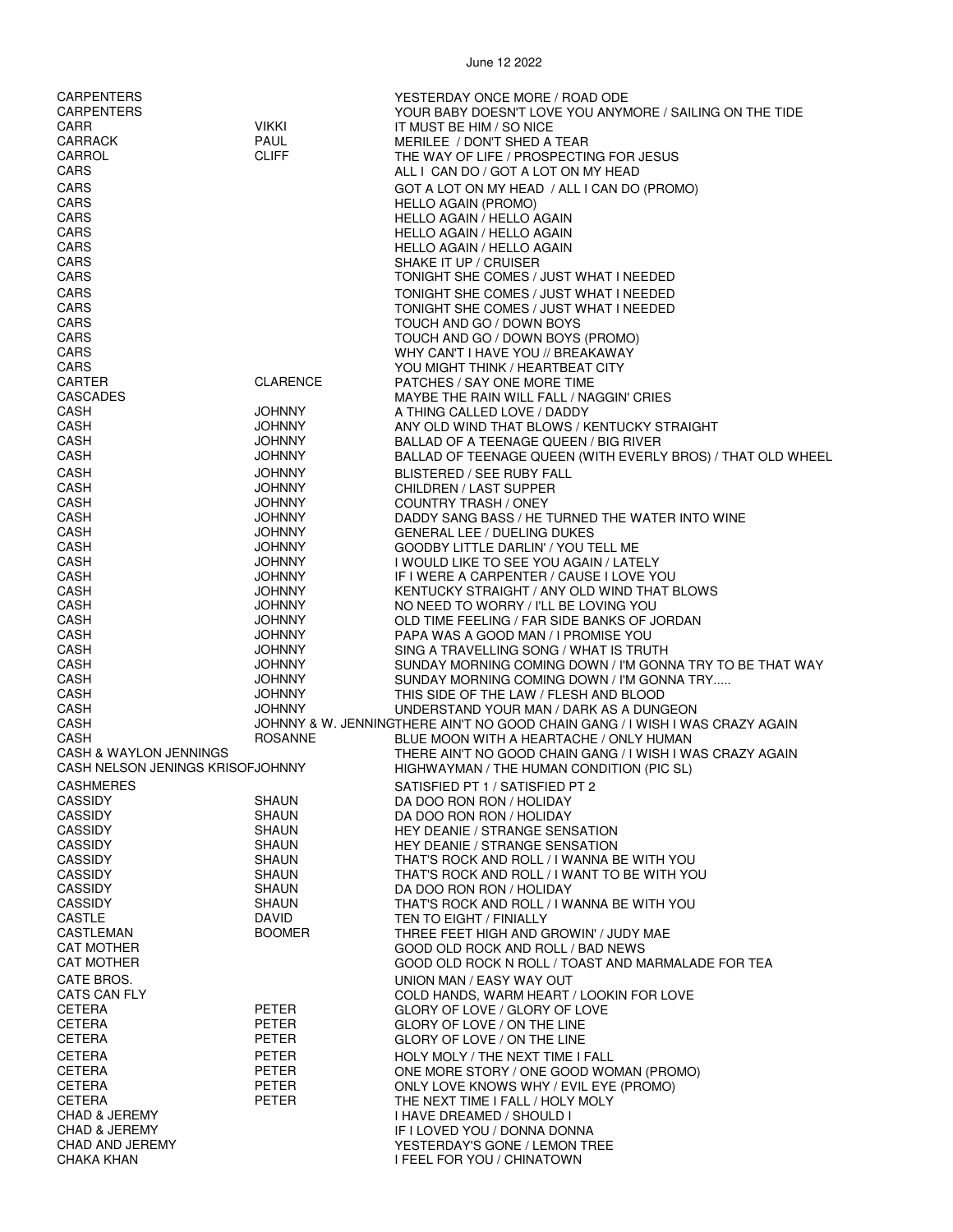| CHAKACHAS                                    |                   | JUNGLE FEVER / CHA KA CHA                                                                  |
|----------------------------------------------|-------------------|--------------------------------------------------------------------------------------------|
| <b>CHAMELEON TWINS</b>                       |                   | LOVE THEME FROM BREAKFAST CLUB / I'M THE DUDE                                              |
| <b>CHAMPS</b>                                |                   | EL RANCHO ROCK / MIDNIGHTER                                                                |
| <b>CHAMPS</b>                                |                   | LIMBO ROCK / TEQUILA TWIST                                                                 |
| <b>CHAMPS</b>                                |                   | <b>TEQUILA / TRAIN TO NOWHERE</b>                                                          |
| <b>CHANTAYS</b>                              |                   | PIPELINE / MOVE IT                                                                         |
| <b>CHAPIN</b>                                | <b>HARRY</b>      | MY OLD LADY / I DID IT FOR YOU, JANE                                                       |
| <b>CHAPIN</b>                                | HARRY             | TAXI / EMPTY                                                                               |
| <b>CHAPIN</b>                                | <b>HARRY</b>      | TAXI / EMPTY                                                                               |
| <b>CHAPMAN</b>                               | <b>TRACY</b>      | FAST CAR / FOR YOU                                                                         |
| <b>CHAPMAN</b>                               | <b>TRACY</b>      | TALKIN' ABOUT A REVOLUTION / BEHIND THE WALL                                               |
| <b>CHARLENE</b>                              |                   | SOMEWHERE IN MY LIFE / I'VE NEVER BEEN TO ME                                               |
| <b>CHARLES</b>                               | RAY               | COME LIVE WITH ME / EVERYBODY SING                                                         |
| <b>CHARLES</b>                               | <b>RAY</b><br>RAY | I CAN'T STOP LOVING YOU / BORN TO LOSE                                                     |
| <b>CHARLES</b><br><b>CHARLES</b>             | <b>RAY</b>        | I GOTTA WOMAN PARTS 1 AND 2<br>MY HEART CRIES FOR YOU /BABY DON'T YOU CRY (PROMO)          |
| <b>CHARLES</b>                               | RAY               | MY HEART CRIES FOR YOU / BABY DON'T CRY                                                    |
| <b>CHARLES</b>                               | <b>RAY</b>        | ONE MINT JULEP / LET'S GO                                                                  |
| <b>CHARLES</b>                               | RAY               | THAT LUCKY OLD SUN / OLD MAN TIME                                                          |
| <b>CHARLES</b>                               | RAY               | WHAT AM I LIVING FOR / TIRED OF MY TEARS                                                   |
| <b>CHARLES</b>                               | <b>RAY</b>        | WHAT'D I SAY (PT 1) / WHAT'D I SAY (PT 2)                                                  |
| <b>CHARLES</b>                               | <b>TINA</b>       | DISCO FEVER / I LOVE TO LOVE                                                               |
| <b>CHARLES NUSSBAUM ORCH</b>                 |                   | <b>BALLAD FOR CARLEEN / FLUTISSIMI</b>                                                     |
| <b>CHARLES SINGERS</b>                       | <b>RAY</b>        | AL DI LA / TIL THE END OF TIME                                                             |
| <b>CHARLES SINGERS</b>                       | <b>RAY</b>        | LOVE ME WITH ALL YOUR HEART / HELLO DOLLY                                                  |
| CHARLIE DANIELS BAND                         |                   | <b>BLUE STAR / IN AMERICA</b>                                                              |
| CHARLIE DANIELS BAND<br>CHARLIE DANIELS BAND |                   | <b>BLUE STAR / IN AMERICA</b><br>DEVIL WENT DOWN TO GEORGIA / RAINBOW RIDE                 |
| <b>CHARLIE DANIELS BAND</b>                  |                   | LEGEND OF WOOLY SWAMP / MONEY                                                              |
| CHARLIE DANIELS BAND                         |                   | WICHITA JAIL / IT'S MY LIFE                                                                |
| <b>CHATER</b>                                | <b>KERRY</b>      | BREAKING UP IS GONNA BREAK ME DOWN / MISTY MARY                                            |
| <b>CHEAP TRICK</b>                           |                   | AIN'T THAT A SHAME / ELO KIDDIES                                                           |
| <b>CHEAP TRICK</b>                           |                   | DON'T BE CRUEL / I KNOW WHAT I WANT                                                        |
| <b>CHEAP TRICK</b>                           |                   | EVERYTHING WORKS IF YOU LET IT / WAY OF THE WORLD                                          |
| <b>CHEAP TRICK</b>                           |                   | EVERYTHING WORKS IF YOU LET IT / WAY OF THE WORLD                                          |
| <b>CHEAP TRICK</b>                           |                   | EVERYTHING WORKS IF YOU LET IT / WAY OF THE WORLD                                          |
| <b>CHEAP TRICK</b>                           |                   | I WANT YOU TO WANT ME / CLOCK STRIKES TEN                                                  |
| <b>CHEAP TRICK</b>                           |                   | SURRENDER / AUF WIEDERSEHEN                                                                |
| <b>CHEAP TRICK</b>                           |                   | TONIGHT IT'S YOU / WILD WILD WOMEN                                                         |
| <b>CHEAP TRICK</b>                           |                   | WHO D' KING / STOP THE GAME                                                                |
| <b>CHEAP TRICK</b><br><b>CHEAP TRICK</b>     |                   | DON'T BE CRUEL / I KNOW WHAT I WANT (PIC SL)<br>I WANT YOU TO WANT ME / CLOCK STRIKES TEN  |
| <b>CHECKER</b>                               | CHUBBY            | LIMBO ROCK / MAN SMART, WOMAN SMARTER                                                      |
| <b>CHECKER</b>                               | <b>CHUBBY</b>     | LIMBO ROCK / POPEYE                                                                        |
| <b>CHECKER</b>                               | <b>CHUBBY</b>     | LIMBO ROCK / POPEYE                                                                        |
| CHEECH N CHONG                               |                   | BASEBALL JONES / DON'T BUG ME                                                              |
| <b>CHER</b>                                  |                   | WE ALL SLEEP ALONE (PROMO)                                                                 |
| <b>CHER</b>                                  |                   | HALF BREED MELODY                                                                          |
| <b>CHER</b>                                  |                   | A WOMAN'S STORY / BABY I LOVE YOU SO                                                       |
| <b>CHER</b>                                  |                   | ALFIE / SHE'S NO BETTER THAN ME                                                            |
| <b>CHER</b>                                  |                   | ALL I REALLY WANT TO DO / I'M GONNA LOVE YOU                                               |
| <b>CHER</b>                                  |                   | BANG BANG / YOU BETTER SIT DOWN KIDS                                                       |
| <b>CHER</b>                                  |                   | BANG BANG MY BABY SHOT ME DOWN / OUR DAY WILL COME                                         |
| <b>CHER</b>                                  |                   | DANGEROUS TIMES / AFTER ALL                                                                |
| <b>CHER</b><br><b>CHER</b>                   |                   | DANGEROUS TIMES / AFTER ALL (PROMO)                                                        |
| <b>CHER</b>                                  |                   | DANGEROUS TIMES / I FOUND SOMEONE<br>DARK LADY / TWO PEOPLE CLINGING TO A THREAD           |
| <b>CHER</b>                                  |                   | DARK LADY / TWO PEOPLE CLINGING TO A THREAD                                                |
| <b>CHER</b>                                  |                   | DARK LADY / TWO PEOPLE CLINGING TO A THREAD                                                |
| <b>CHER</b>                                  |                   | DON'T HIDE YOUR LOVE / THE FIRST TIME                                                      |
| <b>CHER</b>                                  |                   | GYSPIES TRAMPS AND THIEVES / HE'LL NEVER KNOW                                              |
| <b>CHER</b>                                  |                   | HALF BREED / MELODY                                                                        |
| <b>CHER</b>                                  |                   | I FOUND SOMEONE / I FOUND SOMEONE (PROMO) PIC SL                                           |
| <b>CHER</b>                                  |                   | I HATE TO SLEEP ALONE / I SAW A MAN AND HE DANCED                                          |
| <b>CHER</b>                                  |                   | <b>JUST LIKE JESSE JAMES / STARTING OVER</b>                                               |
| <b>CHER</b>                                  |                   | JUST LIKE JESSE JAMES / STARTING OVER                                                      |
| <b>CHER</b>                                  |                   | JUST LIKE JESSE JAMES / STARTING OVER                                                      |
| <b>CHER</b>                                  |                   | <b>JUST LIKE JESSE JAMES / STARTING OVER</b>                                               |
| <b>CHER</b><br><b>CHER</b>                   |                   | <b>JUST LIKE JESSE JAMES / STARTING OVER</b><br>LIVING IN A HOUSE DIVIDED / ONE HONEST MAN |
| <b>CHER</b>                                  |                   | LOVE AND UNDERSTANDING / TRAIL OF BROKEN HEARTS                                            |
|                                              |                   |                                                                                            |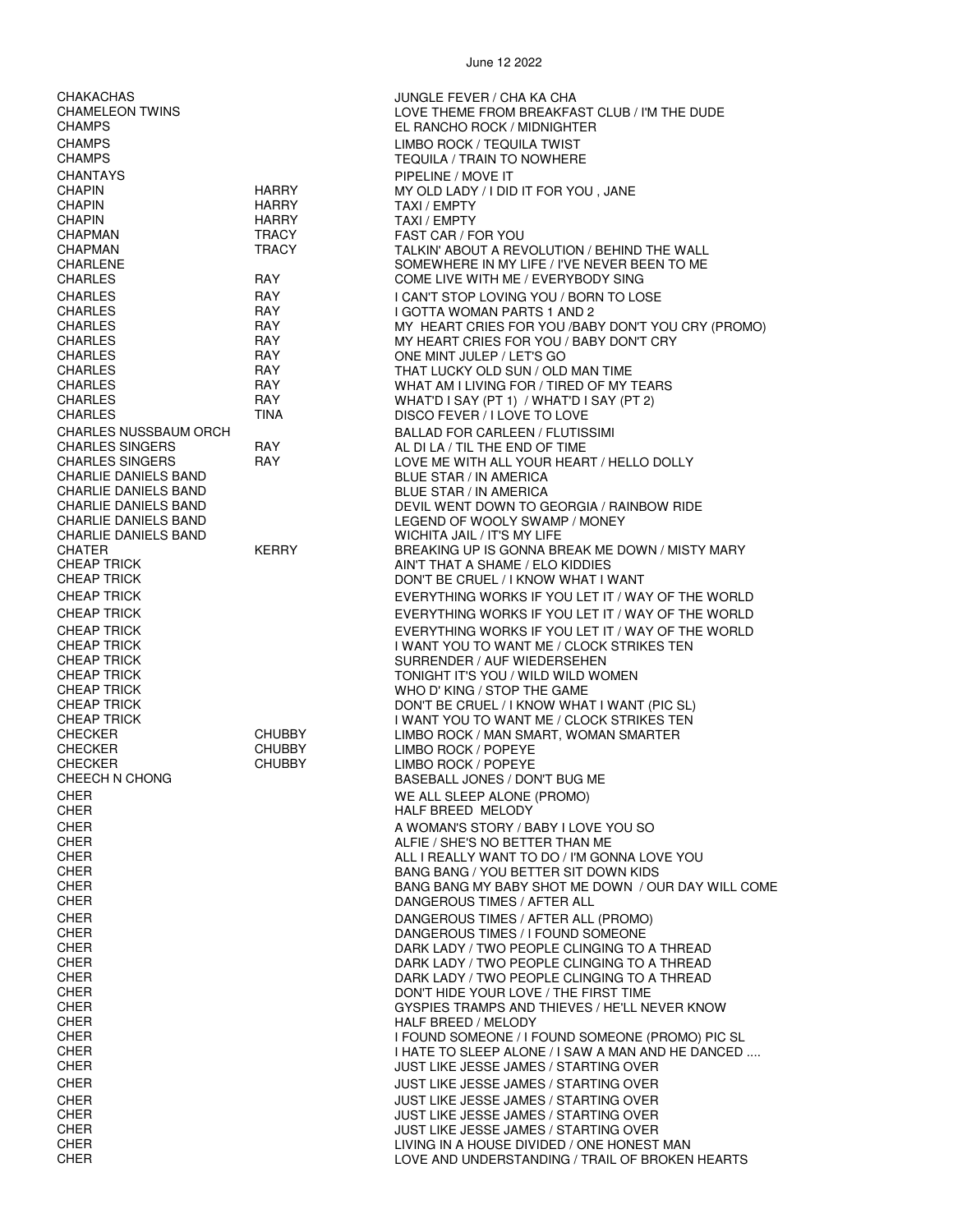CHER MAIN MAN / MAIN MAN (PROMO) CHER SHOOP SHOOP SONG / LOVE ON A ROOFTOP SHOOP SHOOP SONG / LOVE ON A ROOFTOP CHER SKIN DEEP / PERFECTION CHER TAKE ME HOME / MY SONG CHER THE SHOOP SHOOP SONG / LOVE ON A ROOFTOP CHER THE SHOOP SHOOP SONG / LOVE ON A ROOFTOP CHER THE SHOOP SHOOP SONG / LOVE ON A ROOFTOP CHER THE SHOOP SHOOP SONG / LOVE ON A ROOFTOP CHER THE WAY OF LOVE / DON'T PUT IT ON ME TRAIN OF THOUGHT / DIXIE GIRL CHER TRAIN OF THOUGHT / DIXIE GIRL CHER WHERE DO YOU GO / SEE SEE BLUES CHER YOU BETTER SIT DOWN KIDS / MAMA CHESNUTT MARK OLD FLAMES HAVE NEW NAMES / POSTPONE THE PAIN OLD FLAMES HAVE NEW NAMES /POSTPONE THE PAIN CHESTER MAKE MY LIFE A LITTLE BIT BRIGHTER / BUT MAYBE THE NEXT TIME I WANT YOUR LOVE / FUNNY BONE CHIC LE FREAK / SAVOIR FAIRE CHICAGO COLOUR MY WORLD / BEGINNINGS 25 OR 6 TO 4 / MAKE ME SMILE CHICAGO 25 OR 6 TO 4 / WILL YOU STILL LOVE ME CHICAGO ANOTHER RAINY DAY IN NEW YORK CITY / HOPE FOR LOVE BRAND NEW LOVE AFFAIR / HIDEAWAY CHICAGO BYBLOS / SEARCHIN' SO LONG CHICAGO CALL ON ME / PRELUDE TO AIRE CRITIC'S CHOICE / JUST YOU AND ME CHICAGO CRITIC'S CHOICE / JUST YOU AND ME CHICAGO DIALOGUE / NOW THAT YOU'VE GONE CHICAGO DOES ANYBODY REALL KNOW WHAT TIME IT IS / LISTEN DOES ANYBODY REALLY KNOW WHAT TIME IT IS / LISTEN CHICAGO FEELIN' STRONGER EVERY DAY / JENNY FIRE / FREE COUNTRY CHICAGO **EXECUTE TO SAY I'M SORRY / SONNY THINK TWICE** CHICAGO **EXECUTE TO SAY I'M SORRY / SONNY THINK TWICE** CHICAGO **Example 20 The CHICAGO CHICAGO** HARRY TRUMAN / OLD DAYS CHICAGO HIDEAWAY / OLD DAYS HIDEAWAY / OLD DAYS CHICAGO IF SHE WOULD HAVE BEEN FAITHFUL / FOREVER (PIC SL) CHICAGO IF SHE WOULD HAVE BEEN FAITHFUL / FOREVER (PROMO) CHICAGO I'M A MAN / QUESTION 67 AND 68 LIFE SAVER / WISHING YOU WERE HERE CHICAGO LITTLE ONE / TIL THE END OF TIME CHICAGO LOOK AWAY / COME IN FROM THE NIGHT CHICAGO NIAGARA FALLS / NIAGARA FALLS (PROMO) CHICAGO NO TELL LOVER / TAKE A CHANCE ONCE IN A LIFETIME / YOU'RE THE INSPIRATION CHICAGO REMEMBER THE FEELING / HARD HABIT TO BREAK (PROMO) CHICAGO SATURDAY IIN THE PARK / ALMA MATER SATURDAY IN THE PARK / ALMA MATER CHICAGO SEARCHING SO LONG / BYBLOS CHICAGO TAKE ME BACK TO CHICAGO / POLICEMAN TAKIN' IN ON UPTOWN / BABY WHAT A BIG SURPRISE CHICAGO THUNDER AND LIGHTENING / I'D RATHER BE RICH CHICAGO WE CAN LAST FOREVER (PROMO) CHICAGO WISHING YOU WERE HERE / LIFESAVER YOU ARE ON MY MIND / GENTLY I'LL WAKE YOU CHICAGO YOU'RE THE INSPIRATION / ONCE IN A LIFETIME YOU'RE THE INSPIRATION / ONCE IN A LIFETIME CHICAGO 25 OR 6 T0 4 / WILL YOU STILL LOVE ME<br>CHILD 25 OR 6 T0 4 / WILL YOU STILL LOVE ME WELCOME TO THE REAL WORLD / HEY MR JONES CHILLIWACK RAIN-O / I GOT YOU FIXED CHILLIWACK ARE YOU REALLY GONNA WALK OUT / GETTING BETTER CHILLIWACK CALIFORNIA GIRL (PROMO) CHILLIWACK CHILLIWACK CHILLIWACK CHILLIWACK CHILLIWACK CHILLIWACK CHILLIWACK COME ON OVER / COME ON OVER<br>CHILLIWACK CHILLIWACK CHILLIWACK DON'T WANNA LIVE FOR A LIVING / I BELIEVE CHILLIWACK EVERYDAY / SUNDOWN CHILLIWACK FLY AT NIGHT / MARY LOU AND ME FLY AT NIGHT / MARYLOU AND ME CHILLIWACK GONE GONE GONE GONE (MY GIRL) (PROMO)<br>CHILLIWACK GONE GONE GONE GONE GONE CONFINERE GONE GONE GONE / SIGN HERE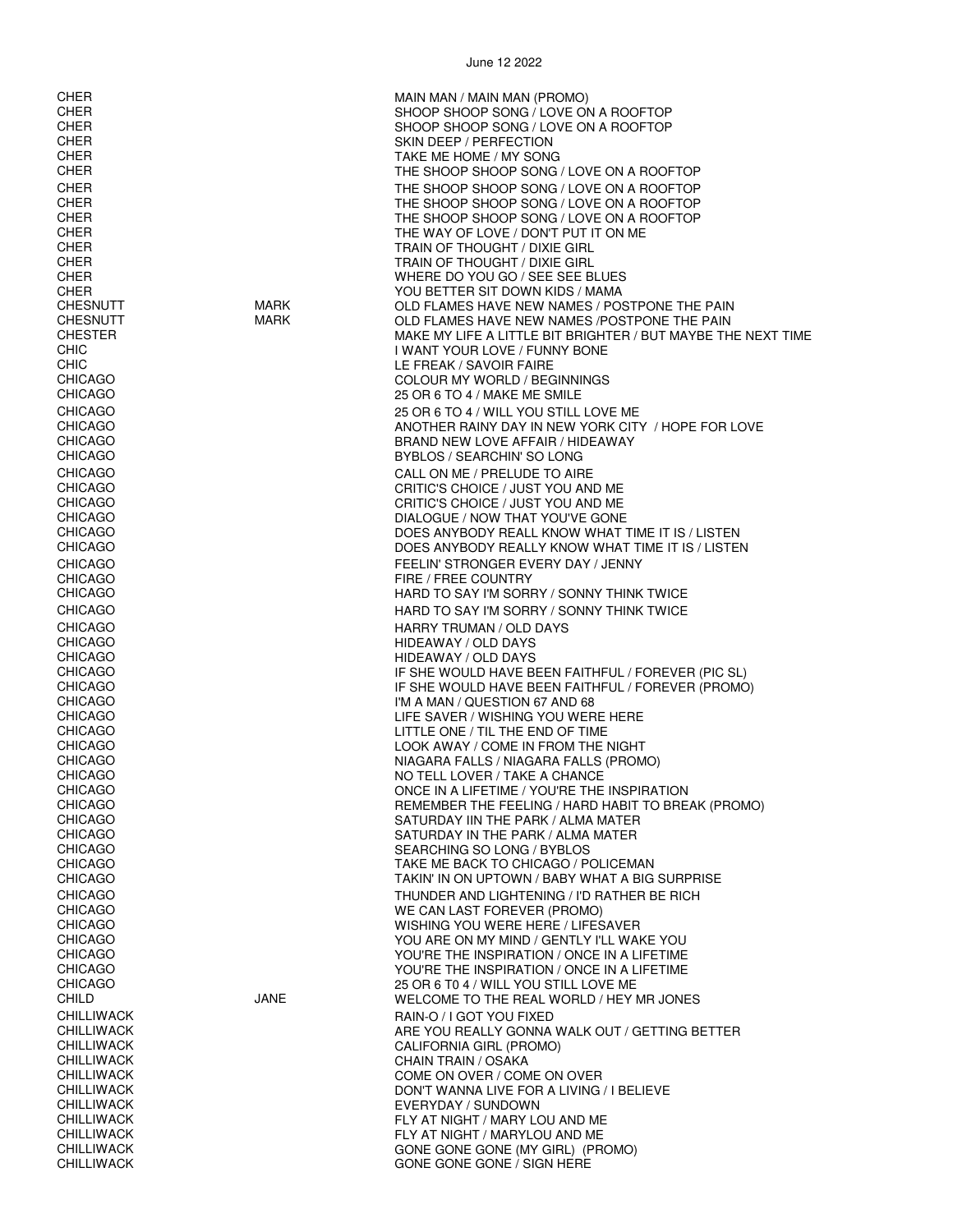| CHILLIWACK | I BELIEVE / LIVING IN STEREO        |
|------------|-------------------------------------|
| CHILLIWACK | I BELIEVE / LIVING IN STEREO        |
| CHILLIWACK | LAST DAY IN DECEMBER (PROMO)        |
| CHILLIWACK | MY GIRL (GONE GONE GONE) / SIGN HER |
| CHILLIWACK | MY GIRL (GONE GONE GONE) / SIGN HEF |
|            |                                     |

| <b>CHILLIWACK</b>                      |                            | MY GIRL (GONE GONE GONE) / SIGN HERE                                                               |
|----------------------------------------|----------------------------|----------------------------------------------------------------------------------------------------|
| <b>CHILLIWACK</b>                      |                            | MY GIRL (GONE GONE GONE) / SIGN HERE                                                               |
| <b>CHILLIWACK</b>                      |                            | MY GIRL (GONE GONE GONE) / SIGN HERE                                                               |
| <b>CHILLIWACK</b><br><b>CHILLIWACK</b> |                            | MY GIRL (GONE GONE GONE) / SIGN HERE<br>NEVER BE THE SAME (PROMO)                                  |
| <b>CHILLIWACK</b>                      |                            | SECRET INFORMATION / YOU'R GONNA LAST (PIC SL)                                                     |
| <b>CHILLIWACK</b>                      |                            | SOMETHING BETTER RAIN-O                                                                            |
| <b>CHILLIWACK</b>                      |                            | SOMETHING BETTER (PROMO)                                                                           |
| <b>CHILLIWACK</b>                      |                            | SOMETHING BETTER (PROMO)                                                                           |
| <b>CHILLIWACK</b>                      |                            | SOMETHING BETTER / RAIN-O                                                                          |
| <b>CHILLIWACK</b>                      |                            | THERE'S SOMETHING I LIKE ABOUT THAT / IN AND OUT                                                   |
| <b>CHILLIWACK</b>                      |                            | THERE'S SOMETHING I LIKE ABOUT THAT / IN AND OUT                                                   |
| <b>CHILLIWACK</b><br>CHIPMAN           | <b>PETER</b>               | YOU'R GONNA LAST / SECRET INFORMATION                                                              |
| <b>CHORDETTES</b>                      |                            | RODEO ROAD SHOW MAN / GHOST RIDERS IN THE SKY<br>ALL MY SORROWS / IN THE DEEP BLUE SEA             |
| <b>CHORDETTES</b>                      |                            | BABY OF MINE / PHOTOGRAPHS                                                                         |
| <b>CHORDETTES</b>                      |                            | GIRLS WORK IS NEVER DONE /NO WHEELS (PIC SL)                                                       |
| <b>CHORDETTES</b>                      |                            | LOLLIPOP / BABY COME-A BACK-A                                                                      |
| <b>CHORDETTES</b>                      |                            | NEVER ON SUNDAY / FARAWAY STAR                                                                     |
| <b>CHORDETTES</b>                      |                            | SOFT SANDS / BETWEEN YOU AND ME                                                                    |
| <b>CHRISTIE</b>                        | LOU                        | BEYOND THE BLUE HORIZON / SADDLE THE WIND                                                          |
| CHUCK AND BETTY                        |                            | WIN OR LOSE / WALKING IN MY DREAMS                                                                 |
| <b>CINDERELLA</b>                      |                            | NOBODY'S FOOL / PUSH PUSH                                                                          |
| <b>CINDERELLA</b>                      |                            | PUSH PUSH / NOBODY'S FOOL                                                                          |
| CITY BOY<br><b>CLAPTON</b>             | <b>ERIC</b>                | 5.7.0.5 / BAD FOR BUSINESS                                                                         |
| <b>CLAPTON</b>                         | <b>ERIC</b>                | ANOTHER TICKET / HOLD ME LORD (PIC SL)<br>ANOTHER TICKET / HOLD ME LORD (PIC SL)                   |
| <b>CLAPTON</b>                         | <b>ERIC</b>                | FOREVER MAN / TOO BAD                                                                              |
| <b>CLAPTON</b>                         | <b>ERIC</b>                | FOREVER MAN / TOO BAD                                                                              |
| <b>CLAPTON</b>                         | <b>ERIC</b>                | FOREVER MAN / TOO BAD                                                                              |
| <b>CLAPTON</b>                         | <b>ERIC</b>                | I CAN'T STAND IT / BLACK ROSE                                                                      |
| <b>CLAPTON</b>                         | ERIC                       | I CAN'T STAND IT / BLACK ROSE                                                                      |
| <b>CLAPTON</b>                         | <b>ERIC</b>                | I'VE GOT A ROCK AND ROLL HEART / MAN IN LOVE                                                       |
| <b>CLAPTON</b><br><b>CLAPTON</b>       | <b>ERIC</b><br>ERIC        | I'VE GOT A ROCK"N'ROLL HEART / MAN IN LOVE<br>LAY DOWN SALLY / NEXT TIME YOU SEE HER               |
| <b>CLAPTON</b>                         | <b>ERIC</b>                | LAY DOWN SALLY / NEXT TIME YOU SEE HER                                                             |
| <b>CLAPTON</b>                         | ERIC                       | LAY DOWN SALLY / NEXT TIME YOU SEE HER                                                             |
| <b>CLAPTON</b>                         | <b>ERIC</b>                | LAYLA / SIGNE                                                                                      |
| <b>CLAPTON</b>                         | <b>ERIC</b>                | LAYLA / SIGNE                                                                                      |
| <b>CLAPTON</b>                         | <b>ERIC</b>                | LAYLA / SIGNE                                                                                      |
| <b>CLAPTON</b>                         | ERIC                       | LAYLA / SINGE                                                                                      |
| <b>CLAPTON</b>                         | <b>ERIC</b>                | TEARS IN HEAVEN / TRACKS AND LINES                                                                 |
| <b>CLAPTON</b><br><b>CLAPTON</b>       | <b>ERIC</b><br><b>ERIC</b> | TOO BAD / FOREVER MAN<br>WILLIE AND THE HAND JIVE / MAINLINE FLORIDA                               |
| <b>CLAPTON</b>                         | RICHARD                    | THE HEART OF IT / ATOM BOMB                                                                        |
| <b>CLAPTON &amp; TINA TURNER</b>       | <b>ERIC</b>                | TEARING US APART / HOLD ON                                                                         |
| <b>CLARK</b>                           | PETULA                     | COULDN'T LIVE WITHOUT YOUR LOVE / YOUR WAY OF LIFE (PROMO)                                         |
| <b>CLARK</b>                           | <b>PETULA</b>              | I KNOW A PLACE / JACK AND JOHN                                                                     |
| <b>CLARK</b>                           | <b>PETULA</b>              | MY LOVE / WHERE AM I GOING                                                                         |
| <b>CLARK</b>                           | <b>PETULA</b>              | THIS IS MY SONG / HIGH                                                                             |
| <b>CLARK</b>                           | PETULA                     | THIS IS MY SONG / HIGH (PROMO)                                                                     |
| <b>CLARK</b><br><b>CLARK</b>           | <b>ROY</b><br><b>ROY</b>   | LAWRENCE WELK COUNTER REVOLUTION POLKA / WHEN THE<br>YESTERDAY WHEN I WAS YOUNG / JUST ANOTHER MAN |
| <b>CLARK</b>                           | TERRI                      | A LITTLE GASOLINE / EMPTY                                                                          |
| <b>CLARKE</b>                          | ALLAN                      | RUBY / IT'S ALRIGHT WITH ME                                                                        |
| <b>CLASSICS IV</b>                     |                            | STORMY / 24 HOURS OF LONLINESS                                                                     |
| <b>CLASSICS IV</b>                     |                            | TRACES / MARY MARY ROW YOUR BOAT                                                                   |
| <b>CLASSICS IV</b>                     |                            | WHERE DID ALL THE GOOD TIMES GO / AIN'T IT THE TRUTH                                               |
| <b>CLAYTON</b>                         | <b>STEW</b>                | THE STRIKE SONG / HOMESTEAD BY THE SEA                                                             |
| <b>CLERMONT</b>                        | EDDY                       | MY LOVE / LOVE BY NUMBERS                                                                          |
| <b>CLIFFORD</b>                        | <b>BUZZ</b>                | BABY SITTIN' BOOGIE / DRIFTWOOD                                                                    |
| <b>CLIFFORD</b>                        | <b>BUZZ</b>                | BABY SITTIN' BOOGIE / DRIFTWOOD                                                                    |
| <b>CLIMAX</b>                          |                            | LIFE AND BREATH / IF IT FEELS GOOD DO IT                                                           |
| <b>CLIMAX</b><br><b>CLIMAX</b>         |                            | PRECIOUS AND FEW / PARK PRESERVE                                                                   |
| <b>CLIMAX BLUES BAND</b>               |                            | PREIOUS AND FEW / PARK PRESERVE<br>COULDN'T GET IT RIGHT (PROMO)                                   |
| <b>CLIMAX BLUES BAND</b>               |                            | COULDN'T GET IT RIGHT / SAV'RY GRAVY                                                               |
| <b>CLIQUE</b>                          |                            | SUGAR ON SUNDAY / SUPERMAN                                                                         |
| <b>CLOVERS</b>                         |                            | LOVE POTION #9/STAY AWHILE                                                                         |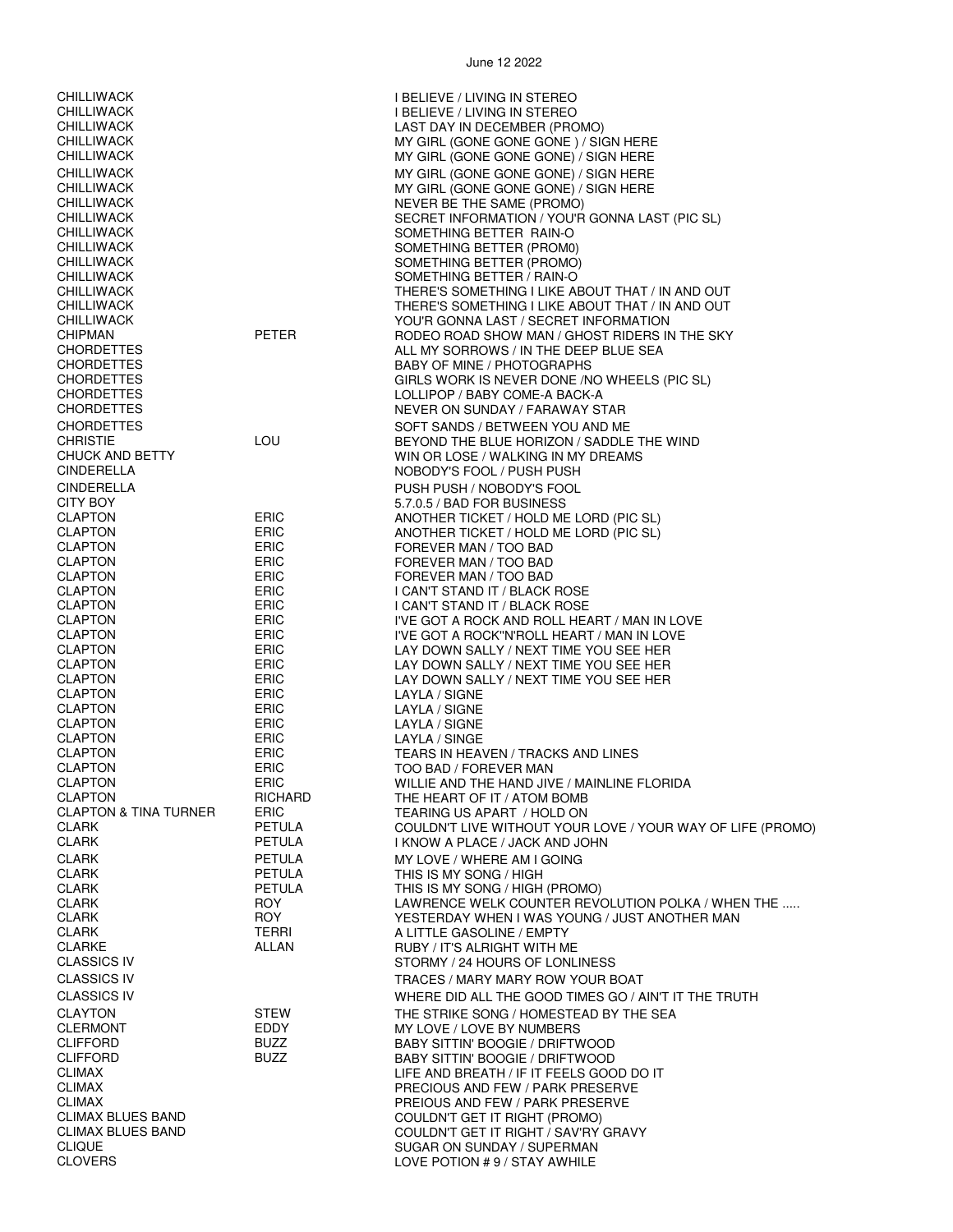| <b>CLOVERS</b>                     |                                    | ROCK AND ROLL TANGO / OLD BLACK MAGIC                                                 |
|------------------------------------|------------------------------------|---------------------------------------------------------------------------------------|
| <b>CLUB NOUVEAU</b>                |                                    | LEAN ON ME / LEAN ON ME                                                               |
| <b>CLUB NOUVEAU</b>                |                                    | LEAN ON ME / LEAN ON ME                                                               |
| <b>CLUB NOUVEAU</b>                |                                    | LEAN ON ME / LEAN ON ME                                                               |
| <b>CLUB NOUVEAU</b>                |                                    | LET ME GO / PROMISES PROMISES                                                         |
| <b>COASTERS</b>                    |                                    | LOVE POTION #9/D.W. WASHBURN                                                          |
| <b>COASTERS</b>                    |                                    | RUN RED RUN / WHAT ABOUT US                                                           |
| <b>COASTERS</b>                    |                                    | RUN RED RUN / WHAT ABOUT US                                                           |
| <b>COASTERS</b><br><b>COASTERS</b> |                                    | RUN RED RUN / WHAT ABOUT US<br>THE SHADOW KNOWS / SORRY BUT I'M GOING TO HAVE TO PASS |
| <b>COASTERS</b>                    |                                    | YAKETY YAK / ZING WENT THE STRINGS OF MY HEART                                        |
| COCHRANE                           | <b>TOM</b>                         | <b>BIG LEAGUE / VACATION</b>                                                          |
| <b>COCHRANE</b>                    | <b>TOM</b>                         | <b>BIG LEAGUE / VACATION</b>                                                          |
| <b>COCHRANE</b>                    | <b>TOM</b>                         | <b>BIG LEAGUE / VACATION</b>                                                          |
| COCHRANE                           | <b>TOM</b>                         | <b>BIG LEAGUE / VACATION</b>                                                          |
| <b>COCHRANE</b>                    | <b>TOM</b>                         | <b>BIG LEAGUE / VACATION</b>                                                          |
| <b>COCHRANE</b>                    | <b>TOM</b>                         | OCEAN BLUES / OCEAN BLUES                                                             |
| <b>COCHRANE</b><br><b>COCKBURN</b> | <b>TOM</b><br><b>BRUCE</b>         | OCEAN BLUES / OCEAN BLUES                                                             |
| <b>COCKBURN</b>                    | <b>BRUCE</b>                       | MAKING CONTACT / NICARAGUA<br>MAKING CONTACT /NICAURAGUA                              |
| COCKBURN                           | <b>BRUCE</b>                       | WAITING FOR A MIRACLE / VAGABONDAGE (PIC SL)                                          |
| <b>COCKBURN</b>                    | <b>BRUCE</b>                       | WAITING FOR A MIRACLE / VAGABONDAGE                                                   |
| <b>COCKER</b>                      | JOE                                | A WOMAN LOVES A MAN / LA VIE EN ROSE (PIC SL)                                         |
| <b>COCKER</b>                      | <b>JOE</b>                         | ALL OUR TOMORROWS / ISOLATION                                                         |
| <b>COCKER</b>                      | <b>JOE</b>                         | BIRD ON THE WIRE / HONKEY TONK WOMEN (PROMO)                                          |
| <b>COCKER</b>                      | <b>JOE</b>                         | CRY ME A RIVER / GIVE PEACE A CHANCE                                                  |
| <b>COCKER</b>                      | <b>JOE</b>                         | CRY ME A RIVER / GIVE PEACE A CHANCE (PROMO)                                          |
| <b>COCKER</b>                      | <b>JOE</b>                         | HIGH TIME WE WENT / BLACK-EYED BLUES                                                  |
| <b>COCKER</b>                      | <b>JOE</b>                         | PUT OUT THE LIGHT / IF I LOVE YOU                                                     |
| <b>COCKER</b>                      | <b>JOE</b>                         | SHE CAME IN THROUGH THE BATHROOM WINDOW / CHANGE IN                                   |
| <b>COCKER</b>                      | <b>JOE</b>                         | SPACE CAPTAIN / THE LETTER                                                            |
| <b>COCKER</b>                      | <b>JOE</b>                         | THE LETTER / CHANGE IN LOUISE                                                         |
| <b>COCKER</b><br><b>COCKER</b>     | <b>JOE</b><br><b>JOE</b>           | THE LETTER / SPACE CAPTAIN (PROMO)                                                    |
| <b>COCKER</b>                      | <b>JOE</b>                         | UNCHAIN MY HEART / SATISFIED<br>UNCHAIN MY HEART / SATISFIED                          |
| <b>COCKER</b>                      | JOE                                | YOU ARE SO BEAUTIFUL / IT'S A SIN WHEN YOU LOVE SOMEBODY                              |
| <b>COCKER</b>                      | <b>JOE</b>                         | YOU ARE SO BEAUTIFUL / IT'S A SIN                                                     |
| <b>COCKER</b>                      | <b>JOE &amp; J. WARNES</b>         | UP WHERE WE BELONG / SWEET L'IL WOMAN                                                 |
| COCKER & JENNIFER WARNES JOE       |                                    | UP WHERE WE BELONG / SWEET LIL WOMAN                                                  |
| COCKER & JENNIFER WARNES JOE       |                                    | UP WHERE WE BELONG / SWEET LIL WOMAN                                                  |
|                                    |                                    |                                                                                       |
| <b>COCKRANE</b>                    | <b>TOM</b>                         | BOY INSIDE THE MAN / LASTING SONG (PIC SL)                                            |
| <b>COFFEY</b>                      | <b>DENNIS</b>                      | SCORPIO / SAD ANGEL                                                                   |
| <b>COLDWATER</b>                   |                                    | MAKE ME DO ANYTHING YOU WANT / ALONE TOGETHER                                         |
| COLE                               | <b>BOBBY</b>                       | HOLLY / THE OMEN                                                                      |
| COLE                               | NAT KING                           | MONA LISA / TOO YOUNG                                                                 |
| COLE                               | <b>NAT KING</b>                    | RAMBLIN' ROSE / THE GOOD TIMES                                                        |
| COLE<br><b>COLE</b>                | <b>NAT KING</b><br><b>NAT KING</b> | RAMBLIN' ROSE / THE GOOD TIMES                                                        |
| COLE                               | <b>NAT KING</b>                    | THE GOOD TIMES / RAMBLIN' ROSE<br>WHEN ROCK AND ROLL CAME TO TRINIDAD / CHINA GATE    |
| COLE                               | NATALIE                            | DANGEROUS / LOVE IS ON THE WAY                                                        |
| COLE                               | <b>NATALIE</b>                     | GOOD TO BE BACK / I MISS YOU LIKE CRAZY                                               |
| COLE                               | <b>NATALIE</b>                     | PINK CADILLAC / I WANNA BE THAT WOMAN                                                 |
| COLE                               | NATALIE                            | PINK CADILLAC / I WANNA BE THAT WOMAN                                                 |
| COLE                               | NATALIE                            | PINK CADILLAC / WHEN I FALL IN LOVE                                                   |
| COLE                               | <b>BOBBY</b>                       | MR. BO JANGLES / BUS 22 TO BETHLEHEM                                                  |
| <b>COLLINS</b>                     | <b>JUDY</b>                        | AMAZING GRACE / NIGHTINGALE                                                           |
| <b>COLLINS</b>                     | JUDY                               | SEND IN THE CLOWNS / HOUSES                                                           |
| <b>COLLINS</b>                     | <b>JUDY</b>                        | SEND IN THE CLOWNS / HOUSES                                                           |
| <b>COLLINS</b><br><b>COLLINS</b>   | <b>JUDY</b><br>PHIL                | SUZANNE / SOMEDAY SOON<br>AGAINST ALL ODDS / THE SEARCH                               |
| <b>COLLINS</b>                     |                                    |                                                                                       |
| <b>COLLINS</b>                     | PHIL<br>PHIL                       | AGAINST ALL ODDS / THE SEARCH<br>DON'T LOSE MY NUMBER / WE SAID HELLO GOODBYE         |
| <b>COLLINS</b>                     | PHIL                               | GROOVY KIND OF LOVE / BIG NOISE                                                       |
| <b>COLLINS</b>                     | PHIL                               | <b>GROOVY KIND OF LOVE / BIG NOISE</b>                                                |
| <b>COLLINS</b>                     | PHIL                               | GROOVY KIND OF LOVE / BIG NOISE                                                       |
| <b>COLLINS</b>                     | PHIL                               | GROOVY KIND OF LOVE / BIG NOISE                                                       |
| <b>COLLINS</b>                     | PHIL                               | I DON'T WANNA KNOW / SEPARATE LIVES                                                   |
| <b>COLLINS</b>                     | PHIL                               | ONE MORE NIGHT /THE MAN WITH THE HORN                                                 |
| <b>COLLINS</b>                     | PHIL                               | SEPARATE LIVES / I DON'T WANNA KNOW                                                   |
| <b>COLLINS</b>                     | PHIL                               | SEPARATE LIVES / I DON'T WANNA KNOW                                                   |
| <b>COLLINS</b><br><b>COLLINS</b>   | PHIL<br>PHIL                       | SUSSUDIO / I LIKE THE WAY<br>THRU THESE WALLS / I CANNOT BELIEVE ITS TRUE (PROMO)     |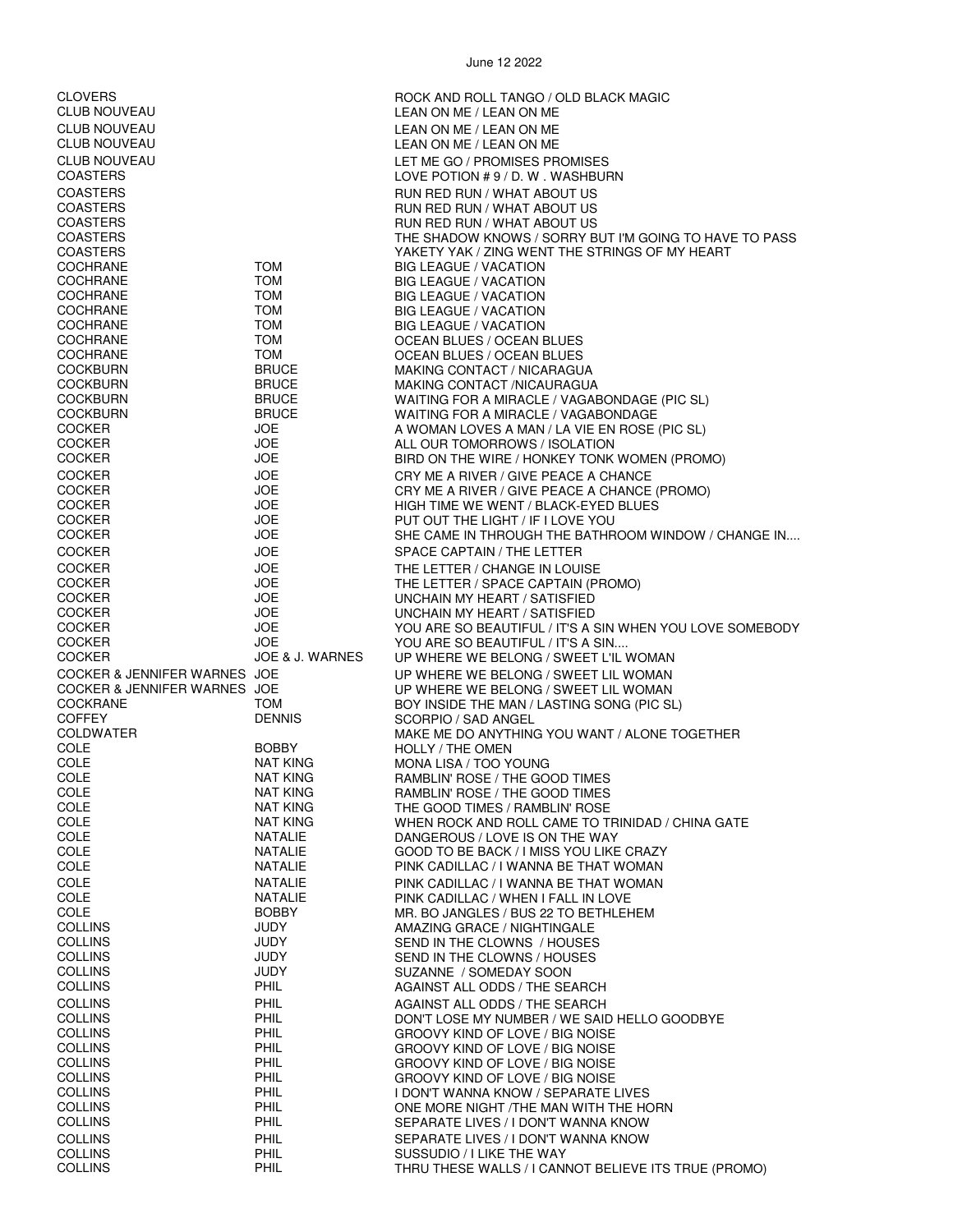| <b>PHIL</b><br><b>COLLINS</b><br>TWO HEARTS / THE ROBBERY (ANNE DUDLEY)<br>PHIL<br><b>COLLINS</b><br>YOU CAN'T HURRY LOVE / DO YOU KNOW DO YOU CARE<br><b>COLLINS</b><br><b>PHIL</b><br>YOU CAN'T HURRY LOVE/ DO YOU KNOW DO YOU CARE<br><b>COLTER</b><br><b>JESSE</b><br>FOR THE FIRST TIME / I'M NOT LISA<br><b>COLTER</b><br>JESSI<br>I'M NOT LISA / FOR THE FIRST TIME<br><b>COMMANDER CODY</b><br>HOT ROD LINCOLN / MY HOME IN MY HAND<br><b>COMMODORES</b><br><b>BRICK HOUSES / CAPTAIN QUICK-DRAW</b><br><b>COMMODORES</b><br>CAN'T LET YOU TEASE ME / EASY<br><b>COMMODORES</b><br>LADY / GETTIN' IT<br><b>COMMODORES</b><br>LADY / GETTIN' IT<br><b>COMMODORES</b><br>LADY / GETTIN' IT<br><b>COMMODORES</b><br>OH NO / LOVING YOU<br><b>COMMODORES</b><br>SAIL ON / THUMPIN MUSIC<br><b>COMMODORES</b><br>SAIL ON / THUMPIN' MUSIC<br><b>COMMODORES</b><br>STILL / SUCH A WOMAN<br><b>COMMODORES</b><br>STILL / SUCH A WOMAN<br><b>COMMODORES</b><br>STILL / SUCH A WOMAN<br><b>COMMODORES</b><br>THREE TIMES A LADY / LOOK WHAT YOU'VE DONE TO ME<br><b>COMMODORES</b><br>THREE TIMES A LADY / LOOK WHAT YOU'VE DONE TO ME<br><b>COMMODORES</b><br>THREE TIMES A LADY / LOOK WHAT YOU'VE DONE TO ME<br><b>COMMODORES</b><br>THREE TIMES A LADY/ LOOK WHAT YOU'VE DONE TO ME<br><b>COMO</b><br><b>PERRY</b><br>IT'S IMPOSSIBLE / LONG LIFE, LOTS OF HAPPINESS<br>PERRY<br>COMO<br>IT'S IMPOSSIBLE / LONG LIFE, LOTS OF HAPPINESS<br>COMO<br><b>PERRY</b><br><b>JUST BORN / IVY ROSE</b><br>COMO<br><b>PERRY</b><br>KEWPIE DOLL / DANCE ONLY WITH ME<br><b>PERRY</b><br>COMO<br>MOON TALK / BEATS THERE A HEART SO TRUE<br>COMO<br><b>PERRY</b><br>TOMBOY / KISS ME AND KISS ME<br>COMO<br><b>PERRY</b><br>TOMBOY / KISS ME AND KISS ME AND KISS ME<br>COMO<br>PERRY<br>IT'S IMPOSSIBLE / LONG LIFE, LOTS OF HAPPNESS<br><b>COMPTON BROTHERS</b><br>HAUNTED HOUSE / SOUND OF AN ANGEL'S WINGS<br><b>CONIFF</b><br>RAY<br>SOMEWHERE MY LOVE / LOOKING FOR LOVE<br><b>CONLEE</b><br>JOHN<br>BACKSIDE OF THIRTY / HOLD ON<br><b>CONLEY</b><br><b>ARTHUR</b><br>OB LA DI OB LA DA / SWEET SOUL MUSIC<br><b>CONLEY</b><br><b>ARTHUR</b><br>SWEET SOUL MUSIC / OB-LA-DI, OB-LA-DA<br><b>CONNIFF</b><br><b>RAY</b><br>SOMEWHERE MY LOVE / MIDSUMMER IN SWEDEN<br><b>DICK</b><br><b>CONTINO</b><br>SWINGIN' SHEPHERD BLUES / CLAUDINE<br><b>COOKE</b><br>SAM<br>FOREVER / I'LL COME RUNNING BACK TO YOU<br><b>COOKE</b><br>SAM<br>DESIRE ME / FOR SENTEMENTAL REASONS<br>SAM<br>COOKE<br>LONELY ISLAND / YOU WERE MADE FOR ME<br><b>COOLIDGE</b><br><b>RITA</b><br>I'D RATHER LEAVE WHILE I'M IN LOVE / SWEET EMOTION<br><b>COOPER</b><br><b>ALICE</b><br><b>CLONES / MODEL CITIZEN</b><br><b>COOPER</b><br><b>ALICE</b><br>EIGHTEEN / BODY<br><b>COOPER</b><br><b>ALICE</b><br>GO TO HELL / I NEVER CRY<br><b>COOPER</b><br><b>ALICE</b><br>GO TO HELL / I NEVER CRY<br><b>COOPER</b><br><b>ALICE</b><br>GO TO HELL / I NEVER CRY<br><b>COOPER</b><br><b>ALICE</b><br>HOW YOU GONNA SEE ME NOW / NO TRICKS<br><b>COOPER</b><br><b>ALICE</b><br><b>INEVER CRY / INEVER CRY</b><br><b>COOPER</b><br><b>ALICE</b><br>YOU AND ME / IT'S HOT TONIGHT<br><b>COOPER</b><br><b>ALICE</b><br>YOU AND ME / IT'S HOT TONIGHT<br>ALICE<br>EIGHTEEN / BODY<br><b>ALICE</b><br>HEY STOOPID / IT RAINED ALL NIGHT 2<br><b>COOPER</b><br><b>ALICE</b><br>YOU AND ME / IT'S HOT TONIGHT<br><b>COOPER</b><br><b>ALICE</b><br>YOU AND ME / IT'S HOT TONIGHT<br><b>COOPER</b><br><b>ALICE</b><br>HEY STOOPID / IT RAINED ALL NIGHT<br><b>COOPER</b><br><b>ALICE</b><br>ONLY WOMEN (BLEED) / COLD ETHYL<br><b>COPPERPENNY</b><br>DISCO QUEEN / GONNA HAVE A GOOD TIME<br><b>COPPERPENNY</b><br>DISCO QUEEN / GONNA HAVE A GOOD TIME<br><b>COPPERPENNY</b><br>MIND OVER MATTER / GOING DOWN TO MIAMI<br><b>COPPERPENNY</b><br>RUN RUDOLPH RUN / HEY NOW WHATCHA GONNA GIVE ME<br><b>COPPERPENNY</b><br>STOP (WAIT A MINUTE) /I'VE BEEN HURT BEFORE<br><b>COREY</b><br>JILL<br>LOVE ME TO PIECES / LOVE<br><b>ELIVIS</b><br>COSTELLO<br>WATCH YOUR STEP / LUXEMBOURG<br>JOHN<br><b>COUGAR</b><br>AIN'T EVEN DONE WITH THE NIGHT / MAKE ME FEEL<br><b>COUGAR</b><br>JOHN<br>AIN'T EVEN DONE WITH THE NIGHT / MAKE ME FEEL<br><b>COUGAR</b><br>JOHN<br>FEELS SO GOOD / CLOSE ENOUGH<br><b>JOHN</b><br>JACK AND DIANE / CAN YOU TAKE IT<br><b>COUGAR</b><br>JOHN<br>JACK AND DIANE / CAN YOU TAKE IT<br><b>COUGAR</b><br><b>JOHN</b><br>LONELY OL NIGHT / THE KIND OF FELLA I AM<br><b>COUGAR</b><br>JOHN<br>PINK HOUSES / SERIOUS BUSINESS | <b>COLLINS</b> | PHIL | TWO HEARTS / THE ROBBERY           |
|---------------------------------------------------------------------------------------------------------------------------------------------------------------------------------------------------------------------------------------------------------------------------------------------------------------------------------------------------------------------------------------------------------------------------------------------------------------------------------------------------------------------------------------------------------------------------------------------------------------------------------------------------------------------------------------------------------------------------------------------------------------------------------------------------------------------------------------------------------------------------------------------------------------------------------------------------------------------------------------------------------------------------------------------------------------------------------------------------------------------------------------------------------------------------------------------------------------------------------------------------------------------------------------------------------------------------------------------------------------------------------------------------------------------------------------------------------------------------------------------------------------------------------------------------------------------------------------------------------------------------------------------------------------------------------------------------------------------------------------------------------------------------------------------------------------------------------------------------------------------------------------------------------------------------------------------------------------------------------------------------------------------------------------------------------------------------------------------------------------------------------------------------------------------------------------------------------------------------------------------------------------------------------------------------------------------------------------------------------------------------------------------------------------------------------------------------------------------------------------------------------------------------------------------------------------------------------------------------------------------------------------------------------------------------------------------------------------------------------------------------------------------------------------------------------------------------------------------------------------------------------------------------------------------------------------------------------------------------------------------------------------------------------------------------------------------------------------------------------------------------------------------------------------------------------------------------------------------------------------------------------------------------------------------------------------------------------------------------------------------------------------------------------------------------------------------------------------------------------------------------------------------------------------------------------------------------------------------------------------------------------------------------------------------------------------------------------------------------------------------------------------------------------------------------------------------------------------------------------------------------------------------------------------------------------------------------------------------------------------------------------------------------------------------------------------------------------------------------------------------------------------------------------------------------------------------------------------------------------------------------------------------------------------------------------------------------------------------------------------------------------------------------------------------------------------------------------------------------------------------------------------------|----------------|------|------------------------------------|
|                                                                                                                                                                                                                                                                                                                                                                                                                                                                                                                                                                                                                                                                                                                                                                                                                                                                                                                                                                                                                                                                                                                                                                                                                                                                                                                                                                                                                                                                                                                                                                                                                                                                                                                                                                                                                                                                                                                                                                                                                                                                                                                                                                                                                                                                                                                                                                                                                                                                                                                                                                                                                                                                                                                                                                                                                                                                                                                                                                                                                                                                                                                                                                                                                                                                                                                                                                                                                                                                                                                                                                                                                                                                                                                                                                                                                                                                                                                                                                                                                                                                                                                                                                                                                                                                                                                                                                                                                                                                                                                     |                |      |                                    |
|                                                                                                                                                                                                                                                                                                                                                                                                                                                                                                                                                                                                                                                                                                                                                                                                                                                                                                                                                                                                                                                                                                                                                                                                                                                                                                                                                                                                                                                                                                                                                                                                                                                                                                                                                                                                                                                                                                                                                                                                                                                                                                                                                                                                                                                                                                                                                                                                                                                                                                                                                                                                                                                                                                                                                                                                                                                                                                                                                                                                                                                                                                                                                                                                                                                                                                                                                                                                                                                                                                                                                                                                                                                                                                                                                                                                                                                                                                                                                                                                                                                                                                                                                                                                                                                                                                                                                                                                                                                                                                                     |                |      |                                    |
|                                                                                                                                                                                                                                                                                                                                                                                                                                                                                                                                                                                                                                                                                                                                                                                                                                                                                                                                                                                                                                                                                                                                                                                                                                                                                                                                                                                                                                                                                                                                                                                                                                                                                                                                                                                                                                                                                                                                                                                                                                                                                                                                                                                                                                                                                                                                                                                                                                                                                                                                                                                                                                                                                                                                                                                                                                                                                                                                                                                                                                                                                                                                                                                                                                                                                                                                                                                                                                                                                                                                                                                                                                                                                                                                                                                                                                                                                                                                                                                                                                                                                                                                                                                                                                                                                                                                                                                                                                                                                                                     |                |      |                                    |
|                                                                                                                                                                                                                                                                                                                                                                                                                                                                                                                                                                                                                                                                                                                                                                                                                                                                                                                                                                                                                                                                                                                                                                                                                                                                                                                                                                                                                                                                                                                                                                                                                                                                                                                                                                                                                                                                                                                                                                                                                                                                                                                                                                                                                                                                                                                                                                                                                                                                                                                                                                                                                                                                                                                                                                                                                                                                                                                                                                                                                                                                                                                                                                                                                                                                                                                                                                                                                                                                                                                                                                                                                                                                                                                                                                                                                                                                                                                                                                                                                                                                                                                                                                                                                                                                                                                                                                                                                                                                                                                     |                |      |                                    |
|                                                                                                                                                                                                                                                                                                                                                                                                                                                                                                                                                                                                                                                                                                                                                                                                                                                                                                                                                                                                                                                                                                                                                                                                                                                                                                                                                                                                                                                                                                                                                                                                                                                                                                                                                                                                                                                                                                                                                                                                                                                                                                                                                                                                                                                                                                                                                                                                                                                                                                                                                                                                                                                                                                                                                                                                                                                                                                                                                                                                                                                                                                                                                                                                                                                                                                                                                                                                                                                                                                                                                                                                                                                                                                                                                                                                                                                                                                                                                                                                                                                                                                                                                                                                                                                                                                                                                                                                                                                                                                                     |                |      |                                    |
|                                                                                                                                                                                                                                                                                                                                                                                                                                                                                                                                                                                                                                                                                                                                                                                                                                                                                                                                                                                                                                                                                                                                                                                                                                                                                                                                                                                                                                                                                                                                                                                                                                                                                                                                                                                                                                                                                                                                                                                                                                                                                                                                                                                                                                                                                                                                                                                                                                                                                                                                                                                                                                                                                                                                                                                                                                                                                                                                                                                                                                                                                                                                                                                                                                                                                                                                                                                                                                                                                                                                                                                                                                                                                                                                                                                                                                                                                                                                                                                                                                                                                                                                                                                                                                                                                                                                                                                                                                                                                                                     |                |      |                                    |
|                                                                                                                                                                                                                                                                                                                                                                                                                                                                                                                                                                                                                                                                                                                                                                                                                                                                                                                                                                                                                                                                                                                                                                                                                                                                                                                                                                                                                                                                                                                                                                                                                                                                                                                                                                                                                                                                                                                                                                                                                                                                                                                                                                                                                                                                                                                                                                                                                                                                                                                                                                                                                                                                                                                                                                                                                                                                                                                                                                                                                                                                                                                                                                                                                                                                                                                                                                                                                                                                                                                                                                                                                                                                                                                                                                                                                                                                                                                                                                                                                                                                                                                                                                                                                                                                                                                                                                                                                                                                                                                     |                |      |                                    |
|                                                                                                                                                                                                                                                                                                                                                                                                                                                                                                                                                                                                                                                                                                                                                                                                                                                                                                                                                                                                                                                                                                                                                                                                                                                                                                                                                                                                                                                                                                                                                                                                                                                                                                                                                                                                                                                                                                                                                                                                                                                                                                                                                                                                                                                                                                                                                                                                                                                                                                                                                                                                                                                                                                                                                                                                                                                                                                                                                                                                                                                                                                                                                                                                                                                                                                                                                                                                                                                                                                                                                                                                                                                                                                                                                                                                                                                                                                                                                                                                                                                                                                                                                                                                                                                                                                                                                                                                                                                                                                                     |                |      |                                    |
|                                                                                                                                                                                                                                                                                                                                                                                                                                                                                                                                                                                                                                                                                                                                                                                                                                                                                                                                                                                                                                                                                                                                                                                                                                                                                                                                                                                                                                                                                                                                                                                                                                                                                                                                                                                                                                                                                                                                                                                                                                                                                                                                                                                                                                                                                                                                                                                                                                                                                                                                                                                                                                                                                                                                                                                                                                                                                                                                                                                                                                                                                                                                                                                                                                                                                                                                                                                                                                                                                                                                                                                                                                                                                                                                                                                                                                                                                                                                                                                                                                                                                                                                                                                                                                                                                                                                                                                                                                                                                                                     |                |      |                                    |
|                                                                                                                                                                                                                                                                                                                                                                                                                                                                                                                                                                                                                                                                                                                                                                                                                                                                                                                                                                                                                                                                                                                                                                                                                                                                                                                                                                                                                                                                                                                                                                                                                                                                                                                                                                                                                                                                                                                                                                                                                                                                                                                                                                                                                                                                                                                                                                                                                                                                                                                                                                                                                                                                                                                                                                                                                                                                                                                                                                                                                                                                                                                                                                                                                                                                                                                                                                                                                                                                                                                                                                                                                                                                                                                                                                                                                                                                                                                                                                                                                                                                                                                                                                                                                                                                                                                                                                                                                                                                                                                     |                |      |                                    |
|                                                                                                                                                                                                                                                                                                                                                                                                                                                                                                                                                                                                                                                                                                                                                                                                                                                                                                                                                                                                                                                                                                                                                                                                                                                                                                                                                                                                                                                                                                                                                                                                                                                                                                                                                                                                                                                                                                                                                                                                                                                                                                                                                                                                                                                                                                                                                                                                                                                                                                                                                                                                                                                                                                                                                                                                                                                                                                                                                                                                                                                                                                                                                                                                                                                                                                                                                                                                                                                                                                                                                                                                                                                                                                                                                                                                                                                                                                                                                                                                                                                                                                                                                                                                                                                                                                                                                                                                                                                                                                                     |                |      |                                    |
|                                                                                                                                                                                                                                                                                                                                                                                                                                                                                                                                                                                                                                                                                                                                                                                                                                                                                                                                                                                                                                                                                                                                                                                                                                                                                                                                                                                                                                                                                                                                                                                                                                                                                                                                                                                                                                                                                                                                                                                                                                                                                                                                                                                                                                                                                                                                                                                                                                                                                                                                                                                                                                                                                                                                                                                                                                                                                                                                                                                                                                                                                                                                                                                                                                                                                                                                                                                                                                                                                                                                                                                                                                                                                                                                                                                                                                                                                                                                                                                                                                                                                                                                                                                                                                                                                                                                                                                                                                                                                                                     |                |      |                                    |
|                                                                                                                                                                                                                                                                                                                                                                                                                                                                                                                                                                                                                                                                                                                                                                                                                                                                                                                                                                                                                                                                                                                                                                                                                                                                                                                                                                                                                                                                                                                                                                                                                                                                                                                                                                                                                                                                                                                                                                                                                                                                                                                                                                                                                                                                                                                                                                                                                                                                                                                                                                                                                                                                                                                                                                                                                                                                                                                                                                                                                                                                                                                                                                                                                                                                                                                                                                                                                                                                                                                                                                                                                                                                                                                                                                                                                                                                                                                                                                                                                                                                                                                                                                                                                                                                                                                                                                                                                                                                                                                     |                |      |                                    |
|                                                                                                                                                                                                                                                                                                                                                                                                                                                                                                                                                                                                                                                                                                                                                                                                                                                                                                                                                                                                                                                                                                                                                                                                                                                                                                                                                                                                                                                                                                                                                                                                                                                                                                                                                                                                                                                                                                                                                                                                                                                                                                                                                                                                                                                                                                                                                                                                                                                                                                                                                                                                                                                                                                                                                                                                                                                                                                                                                                                                                                                                                                                                                                                                                                                                                                                                                                                                                                                                                                                                                                                                                                                                                                                                                                                                                                                                                                                                                                                                                                                                                                                                                                                                                                                                                                                                                                                                                                                                                                                     |                |      |                                    |
|                                                                                                                                                                                                                                                                                                                                                                                                                                                                                                                                                                                                                                                                                                                                                                                                                                                                                                                                                                                                                                                                                                                                                                                                                                                                                                                                                                                                                                                                                                                                                                                                                                                                                                                                                                                                                                                                                                                                                                                                                                                                                                                                                                                                                                                                                                                                                                                                                                                                                                                                                                                                                                                                                                                                                                                                                                                                                                                                                                                                                                                                                                                                                                                                                                                                                                                                                                                                                                                                                                                                                                                                                                                                                                                                                                                                                                                                                                                                                                                                                                                                                                                                                                                                                                                                                                                                                                                                                                                                                                                     |                |      |                                    |
|                                                                                                                                                                                                                                                                                                                                                                                                                                                                                                                                                                                                                                                                                                                                                                                                                                                                                                                                                                                                                                                                                                                                                                                                                                                                                                                                                                                                                                                                                                                                                                                                                                                                                                                                                                                                                                                                                                                                                                                                                                                                                                                                                                                                                                                                                                                                                                                                                                                                                                                                                                                                                                                                                                                                                                                                                                                                                                                                                                                                                                                                                                                                                                                                                                                                                                                                                                                                                                                                                                                                                                                                                                                                                                                                                                                                                                                                                                                                                                                                                                                                                                                                                                                                                                                                                                                                                                                                                                                                                                                     |                |      |                                    |
|                                                                                                                                                                                                                                                                                                                                                                                                                                                                                                                                                                                                                                                                                                                                                                                                                                                                                                                                                                                                                                                                                                                                                                                                                                                                                                                                                                                                                                                                                                                                                                                                                                                                                                                                                                                                                                                                                                                                                                                                                                                                                                                                                                                                                                                                                                                                                                                                                                                                                                                                                                                                                                                                                                                                                                                                                                                                                                                                                                                                                                                                                                                                                                                                                                                                                                                                                                                                                                                                                                                                                                                                                                                                                                                                                                                                                                                                                                                                                                                                                                                                                                                                                                                                                                                                                                                                                                                                                                                                                                                     |                |      |                                    |
|                                                                                                                                                                                                                                                                                                                                                                                                                                                                                                                                                                                                                                                                                                                                                                                                                                                                                                                                                                                                                                                                                                                                                                                                                                                                                                                                                                                                                                                                                                                                                                                                                                                                                                                                                                                                                                                                                                                                                                                                                                                                                                                                                                                                                                                                                                                                                                                                                                                                                                                                                                                                                                                                                                                                                                                                                                                                                                                                                                                                                                                                                                                                                                                                                                                                                                                                                                                                                                                                                                                                                                                                                                                                                                                                                                                                                                                                                                                                                                                                                                                                                                                                                                                                                                                                                                                                                                                                                                                                                                                     |                |      |                                    |
|                                                                                                                                                                                                                                                                                                                                                                                                                                                                                                                                                                                                                                                                                                                                                                                                                                                                                                                                                                                                                                                                                                                                                                                                                                                                                                                                                                                                                                                                                                                                                                                                                                                                                                                                                                                                                                                                                                                                                                                                                                                                                                                                                                                                                                                                                                                                                                                                                                                                                                                                                                                                                                                                                                                                                                                                                                                                                                                                                                                                                                                                                                                                                                                                                                                                                                                                                                                                                                                                                                                                                                                                                                                                                                                                                                                                                                                                                                                                                                                                                                                                                                                                                                                                                                                                                                                                                                                                                                                                                                                     |                |      |                                    |
|                                                                                                                                                                                                                                                                                                                                                                                                                                                                                                                                                                                                                                                                                                                                                                                                                                                                                                                                                                                                                                                                                                                                                                                                                                                                                                                                                                                                                                                                                                                                                                                                                                                                                                                                                                                                                                                                                                                                                                                                                                                                                                                                                                                                                                                                                                                                                                                                                                                                                                                                                                                                                                                                                                                                                                                                                                                                                                                                                                                                                                                                                                                                                                                                                                                                                                                                                                                                                                                                                                                                                                                                                                                                                                                                                                                                                                                                                                                                                                                                                                                                                                                                                                                                                                                                                                                                                                                                                                                                                                                     |                |      |                                    |
|                                                                                                                                                                                                                                                                                                                                                                                                                                                                                                                                                                                                                                                                                                                                                                                                                                                                                                                                                                                                                                                                                                                                                                                                                                                                                                                                                                                                                                                                                                                                                                                                                                                                                                                                                                                                                                                                                                                                                                                                                                                                                                                                                                                                                                                                                                                                                                                                                                                                                                                                                                                                                                                                                                                                                                                                                                                                                                                                                                                                                                                                                                                                                                                                                                                                                                                                                                                                                                                                                                                                                                                                                                                                                                                                                                                                                                                                                                                                                                                                                                                                                                                                                                                                                                                                                                                                                                                                                                                                                                                     |                |      |                                    |
|                                                                                                                                                                                                                                                                                                                                                                                                                                                                                                                                                                                                                                                                                                                                                                                                                                                                                                                                                                                                                                                                                                                                                                                                                                                                                                                                                                                                                                                                                                                                                                                                                                                                                                                                                                                                                                                                                                                                                                                                                                                                                                                                                                                                                                                                                                                                                                                                                                                                                                                                                                                                                                                                                                                                                                                                                                                                                                                                                                                                                                                                                                                                                                                                                                                                                                                                                                                                                                                                                                                                                                                                                                                                                                                                                                                                                                                                                                                                                                                                                                                                                                                                                                                                                                                                                                                                                                                                                                                                                                                     |                |      |                                    |
|                                                                                                                                                                                                                                                                                                                                                                                                                                                                                                                                                                                                                                                                                                                                                                                                                                                                                                                                                                                                                                                                                                                                                                                                                                                                                                                                                                                                                                                                                                                                                                                                                                                                                                                                                                                                                                                                                                                                                                                                                                                                                                                                                                                                                                                                                                                                                                                                                                                                                                                                                                                                                                                                                                                                                                                                                                                                                                                                                                                                                                                                                                                                                                                                                                                                                                                                                                                                                                                                                                                                                                                                                                                                                                                                                                                                                                                                                                                                                                                                                                                                                                                                                                                                                                                                                                                                                                                                                                                                                                                     |                |      |                                    |
|                                                                                                                                                                                                                                                                                                                                                                                                                                                                                                                                                                                                                                                                                                                                                                                                                                                                                                                                                                                                                                                                                                                                                                                                                                                                                                                                                                                                                                                                                                                                                                                                                                                                                                                                                                                                                                                                                                                                                                                                                                                                                                                                                                                                                                                                                                                                                                                                                                                                                                                                                                                                                                                                                                                                                                                                                                                                                                                                                                                                                                                                                                                                                                                                                                                                                                                                                                                                                                                                                                                                                                                                                                                                                                                                                                                                                                                                                                                                                                                                                                                                                                                                                                                                                                                                                                                                                                                                                                                                                                                     |                |      |                                    |
|                                                                                                                                                                                                                                                                                                                                                                                                                                                                                                                                                                                                                                                                                                                                                                                                                                                                                                                                                                                                                                                                                                                                                                                                                                                                                                                                                                                                                                                                                                                                                                                                                                                                                                                                                                                                                                                                                                                                                                                                                                                                                                                                                                                                                                                                                                                                                                                                                                                                                                                                                                                                                                                                                                                                                                                                                                                                                                                                                                                                                                                                                                                                                                                                                                                                                                                                                                                                                                                                                                                                                                                                                                                                                                                                                                                                                                                                                                                                                                                                                                                                                                                                                                                                                                                                                                                                                                                                                                                                                                                     |                |      |                                    |
|                                                                                                                                                                                                                                                                                                                                                                                                                                                                                                                                                                                                                                                                                                                                                                                                                                                                                                                                                                                                                                                                                                                                                                                                                                                                                                                                                                                                                                                                                                                                                                                                                                                                                                                                                                                                                                                                                                                                                                                                                                                                                                                                                                                                                                                                                                                                                                                                                                                                                                                                                                                                                                                                                                                                                                                                                                                                                                                                                                                                                                                                                                                                                                                                                                                                                                                                                                                                                                                                                                                                                                                                                                                                                                                                                                                                                                                                                                                                                                                                                                                                                                                                                                                                                                                                                                                                                                                                                                                                                                                     |                |      |                                    |
|                                                                                                                                                                                                                                                                                                                                                                                                                                                                                                                                                                                                                                                                                                                                                                                                                                                                                                                                                                                                                                                                                                                                                                                                                                                                                                                                                                                                                                                                                                                                                                                                                                                                                                                                                                                                                                                                                                                                                                                                                                                                                                                                                                                                                                                                                                                                                                                                                                                                                                                                                                                                                                                                                                                                                                                                                                                                                                                                                                                                                                                                                                                                                                                                                                                                                                                                                                                                                                                                                                                                                                                                                                                                                                                                                                                                                                                                                                                                                                                                                                                                                                                                                                                                                                                                                                                                                                                                                                                                                                                     |                |      |                                    |
|                                                                                                                                                                                                                                                                                                                                                                                                                                                                                                                                                                                                                                                                                                                                                                                                                                                                                                                                                                                                                                                                                                                                                                                                                                                                                                                                                                                                                                                                                                                                                                                                                                                                                                                                                                                                                                                                                                                                                                                                                                                                                                                                                                                                                                                                                                                                                                                                                                                                                                                                                                                                                                                                                                                                                                                                                                                                                                                                                                                                                                                                                                                                                                                                                                                                                                                                                                                                                                                                                                                                                                                                                                                                                                                                                                                                                                                                                                                                                                                                                                                                                                                                                                                                                                                                                                                                                                                                                                                                                                                     |                |      |                                    |
|                                                                                                                                                                                                                                                                                                                                                                                                                                                                                                                                                                                                                                                                                                                                                                                                                                                                                                                                                                                                                                                                                                                                                                                                                                                                                                                                                                                                                                                                                                                                                                                                                                                                                                                                                                                                                                                                                                                                                                                                                                                                                                                                                                                                                                                                                                                                                                                                                                                                                                                                                                                                                                                                                                                                                                                                                                                                                                                                                                                                                                                                                                                                                                                                                                                                                                                                                                                                                                                                                                                                                                                                                                                                                                                                                                                                                                                                                                                                                                                                                                                                                                                                                                                                                                                                                                                                                                                                                                                                                                                     |                |      |                                    |
|                                                                                                                                                                                                                                                                                                                                                                                                                                                                                                                                                                                                                                                                                                                                                                                                                                                                                                                                                                                                                                                                                                                                                                                                                                                                                                                                                                                                                                                                                                                                                                                                                                                                                                                                                                                                                                                                                                                                                                                                                                                                                                                                                                                                                                                                                                                                                                                                                                                                                                                                                                                                                                                                                                                                                                                                                                                                                                                                                                                                                                                                                                                                                                                                                                                                                                                                                                                                                                                                                                                                                                                                                                                                                                                                                                                                                                                                                                                                                                                                                                                                                                                                                                                                                                                                                                                                                                                                                                                                                                                     |                |      |                                    |
|                                                                                                                                                                                                                                                                                                                                                                                                                                                                                                                                                                                                                                                                                                                                                                                                                                                                                                                                                                                                                                                                                                                                                                                                                                                                                                                                                                                                                                                                                                                                                                                                                                                                                                                                                                                                                                                                                                                                                                                                                                                                                                                                                                                                                                                                                                                                                                                                                                                                                                                                                                                                                                                                                                                                                                                                                                                                                                                                                                                                                                                                                                                                                                                                                                                                                                                                                                                                                                                                                                                                                                                                                                                                                                                                                                                                                                                                                                                                                                                                                                                                                                                                                                                                                                                                                                                                                                                                                                                                                                                     |                |      |                                    |
|                                                                                                                                                                                                                                                                                                                                                                                                                                                                                                                                                                                                                                                                                                                                                                                                                                                                                                                                                                                                                                                                                                                                                                                                                                                                                                                                                                                                                                                                                                                                                                                                                                                                                                                                                                                                                                                                                                                                                                                                                                                                                                                                                                                                                                                                                                                                                                                                                                                                                                                                                                                                                                                                                                                                                                                                                                                                                                                                                                                                                                                                                                                                                                                                                                                                                                                                                                                                                                                                                                                                                                                                                                                                                                                                                                                                                                                                                                                                                                                                                                                                                                                                                                                                                                                                                                                                                                                                                                                                                                                     |                |      |                                    |
|                                                                                                                                                                                                                                                                                                                                                                                                                                                                                                                                                                                                                                                                                                                                                                                                                                                                                                                                                                                                                                                                                                                                                                                                                                                                                                                                                                                                                                                                                                                                                                                                                                                                                                                                                                                                                                                                                                                                                                                                                                                                                                                                                                                                                                                                                                                                                                                                                                                                                                                                                                                                                                                                                                                                                                                                                                                                                                                                                                                                                                                                                                                                                                                                                                                                                                                                                                                                                                                                                                                                                                                                                                                                                                                                                                                                                                                                                                                                                                                                                                                                                                                                                                                                                                                                                                                                                                                                                                                                                                                     |                |      |                                    |
|                                                                                                                                                                                                                                                                                                                                                                                                                                                                                                                                                                                                                                                                                                                                                                                                                                                                                                                                                                                                                                                                                                                                                                                                                                                                                                                                                                                                                                                                                                                                                                                                                                                                                                                                                                                                                                                                                                                                                                                                                                                                                                                                                                                                                                                                                                                                                                                                                                                                                                                                                                                                                                                                                                                                                                                                                                                                                                                                                                                                                                                                                                                                                                                                                                                                                                                                                                                                                                                                                                                                                                                                                                                                                                                                                                                                                                                                                                                                                                                                                                                                                                                                                                                                                                                                                                                                                                                                                                                                                                                     |                |      |                                    |
|                                                                                                                                                                                                                                                                                                                                                                                                                                                                                                                                                                                                                                                                                                                                                                                                                                                                                                                                                                                                                                                                                                                                                                                                                                                                                                                                                                                                                                                                                                                                                                                                                                                                                                                                                                                                                                                                                                                                                                                                                                                                                                                                                                                                                                                                                                                                                                                                                                                                                                                                                                                                                                                                                                                                                                                                                                                                                                                                                                                                                                                                                                                                                                                                                                                                                                                                                                                                                                                                                                                                                                                                                                                                                                                                                                                                                                                                                                                                                                                                                                                                                                                                                                                                                                                                                                                                                                                                                                                                                                                     |                |      |                                    |
|                                                                                                                                                                                                                                                                                                                                                                                                                                                                                                                                                                                                                                                                                                                                                                                                                                                                                                                                                                                                                                                                                                                                                                                                                                                                                                                                                                                                                                                                                                                                                                                                                                                                                                                                                                                                                                                                                                                                                                                                                                                                                                                                                                                                                                                                                                                                                                                                                                                                                                                                                                                                                                                                                                                                                                                                                                                                                                                                                                                                                                                                                                                                                                                                                                                                                                                                                                                                                                                                                                                                                                                                                                                                                                                                                                                                                                                                                                                                                                                                                                                                                                                                                                                                                                                                                                                                                                                                                                                                                                                     |                |      |                                    |
|                                                                                                                                                                                                                                                                                                                                                                                                                                                                                                                                                                                                                                                                                                                                                                                                                                                                                                                                                                                                                                                                                                                                                                                                                                                                                                                                                                                                                                                                                                                                                                                                                                                                                                                                                                                                                                                                                                                                                                                                                                                                                                                                                                                                                                                                                                                                                                                                                                                                                                                                                                                                                                                                                                                                                                                                                                                                                                                                                                                                                                                                                                                                                                                                                                                                                                                                                                                                                                                                                                                                                                                                                                                                                                                                                                                                                                                                                                                                                                                                                                                                                                                                                                                                                                                                                                                                                                                                                                                                                                                     |                |      |                                    |
|                                                                                                                                                                                                                                                                                                                                                                                                                                                                                                                                                                                                                                                                                                                                                                                                                                                                                                                                                                                                                                                                                                                                                                                                                                                                                                                                                                                                                                                                                                                                                                                                                                                                                                                                                                                                                                                                                                                                                                                                                                                                                                                                                                                                                                                                                                                                                                                                                                                                                                                                                                                                                                                                                                                                                                                                                                                                                                                                                                                                                                                                                                                                                                                                                                                                                                                                                                                                                                                                                                                                                                                                                                                                                                                                                                                                                                                                                                                                                                                                                                                                                                                                                                                                                                                                                                                                                                                                                                                                                                                     |                |      |                                    |
|                                                                                                                                                                                                                                                                                                                                                                                                                                                                                                                                                                                                                                                                                                                                                                                                                                                                                                                                                                                                                                                                                                                                                                                                                                                                                                                                                                                                                                                                                                                                                                                                                                                                                                                                                                                                                                                                                                                                                                                                                                                                                                                                                                                                                                                                                                                                                                                                                                                                                                                                                                                                                                                                                                                                                                                                                                                                                                                                                                                                                                                                                                                                                                                                                                                                                                                                                                                                                                                                                                                                                                                                                                                                                                                                                                                                                                                                                                                                                                                                                                                                                                                                                                                                                                                                                                                                                                                                                                                                                                                     |                |      |                                    |
|                                                                                                                                                                                                                                                                                                                                                                                                                                                                                                                                                                                                                                                                                                                                                                                                                                                                                                                                                                                                                                                                                                                                                                                                                                                                                                                                                                                                                                                                                                                                                                                                                                                                                                                                                                                                                                                                                                                                                                                                                                                                                                                                                                                                                                                                                                                                                                                                                                                                                                                                                                                                                                                                                                                                                                                                                                                                                                                                                                                                                                                                                                                                                                                                                                                                                                                                                                                                                                                                                                                                                                                                                                                                                                                                                                                                                                                                                                                                                                                                                                                                                                                                                                                                                                                                                                                                                                                                                                                                                                                     |                |      |                                    |
|                                                                                                                                                                                                                                                                                                                                                                                                                                                                                                                                                                                                                                                                                                                                                                                                                                                                                                                                                                                                                                                                                                                                                                                                                                                                                                                                                                                                                                                                                                                                                                                                                                                                                                                                                                                                                                                                                                                                                                                                                                                                                                                                                                                                                                                                                                                                                                                                                                                                                                                                                                                                                                                                                                                                                                                                                                                                                                                                                                                                                                                                                                                                                                                                                                                                                                                                                                                                                                                                                                                                                                                                                                                                                                                                                                                                                                                                                                                                                                                                                                                                                                                                                                                                                                                                                                                                                                                                                                                                                                                     |                |      |                                    |
|                                                                                                                                                                                                                                                                                                                                                                                                                                                                                                                                                                                                                                                                                                                                                                                                                                                                                                                                                                                                                                                                                                                                                                                                                                                                                                                                                                                                                                                                                                                                                                                                                                                                                                                                                                                                                                                                                                                                                                                                                                                                                                                                                                                                                                                                                                                                                                                                                                                                                                                                                                                                                                                                                                                                                                                                                                                                                                                                                                                                                                                                                                                                                                                                                                                                                                                                                                                                                                                                                                                                                                                                                                                                                                                                                                                                                                                                                                                                                                                                                                                                                                                                                                                                                                                                                                                                                                                                                                                                                                                     |                |      |                                    |
|                                                                                                                                                                                                                                                                                                                                                                                                                                                                                                                                                                                                                                                                                                                                                                                                                                                                                                                                                                                                                                                                                                                                                                                                                                                                                                                                                                                                                                                                                                                                                                                                                                                                                                                                                                                                                                                                                                                                                                                                                                                                                                                                                                                                                                                                                                                                                                                                                                                                                                                                                                                                                                                                                                                                                                                                                                                                                                                                                                                                                                                                                                                                                                                                                                                                                                                                                                                                                                                                                                                                                                                                                                                                                                                                                                                                                                                                                                                                                                                                                                                                                                                                                                                                                                                                                                                                                                                                                                                                                                                     |                |      |                                    |
|                                                                                                                                                                                                                                                                                                                                                                                                                                                                                                                                                                                                                                                                                                                                                                                                                                                                                                                                                                                                                                                                                                                                                                                                                                                                                                                                                                                                                                                                                                                                                                                                                                                                                                                                                                                                                                                                                                                                                                                                                                                                                                                                                                                                                                                                                                                                                                                                                                                                                                                                                                                                                                                                                                                                                                                                                                                                                                                                                                                                                                                                                                                                                                                                                                                                                                                                                                                                                                                                                                                                                                                                                                                                                                                                                                                                                                                                                                                                                                                                                                                                                                                                                                                                                                                                                                                                                                                                                                                                                                                     |                |      |                                    |
|                                                                                                                                                                                                                                                                                                                                                                                                                                                                                                                                                                                                                                                                                                                                                                                                                                                                                                                                                                                                                                                                                                                                                                                                                                                                                                                                                                                                                                                                                                                                                                                                                                                                                                                                                                                                                                                                                                                                                                                                                                                                                                                                                                                                                                                                                                                                                                                                                                                                                                                                                                                                                                                                                                                                                                                                                                                                                                                                                                                                                                                                                                                                                                                                                                                                                                                                                                                                                                                                                                                                                                                                                                                                                                                                                                                                                                                                                                                                                                                                                                                                                                                                                                                                                                                                                                                                                                                                                                                                                                                     |                |      |                                    |
|                                                                                                                                                                                                                                                                                                                                                                                                                                                                                                                                                                                                                                                                                                                                                                                                                                                                                                                                                                                                                                                                                                                                                                                                                                                                                                                                                                                                                                                                                                                                                                                                                                                                                                                                                                                                                                                                                                                                                                                                                                                                                                                                                                                                                                                                                                                                                                                                                                                                                                                                                                                                                                                                                                                                                                                                                                                                                                                                                                                                                                                                                                                                                                                                                                                                                                                                                                                                                                                                                                                                                                                                                                                                                                                                                                                                                                                                                                                                                                                                                                                                                                                                                                                                                                                                                                                                                                                                                                                                                                                     |                |      |                                    |
|                                                                                                                                                                                                                                                                                                                                                                                                                                                                                                                                                                                                                                                                                                                                                                                                                                                                                                                                                                                                                                                                                                                                                                                                                                                                                                                                                                                                                                                                                                                                                                                                                                                                                                                                                                                                                                                                                                                                                                                                                                                                                                                                                                                                                                                                                                                                                                                                                                                                                                                                                                                                                                                                                                                                                                                                                                                                                                                                                                                                                                                                                                                                                                                                                                                                                                                                                                                                                                                                                                                                                                                                                                                                                                                                                                                                                                                                                                                                                                                                                                                                                                                                                                                                                                                                                                                                                                                                                                                                                                                     | <b>COOPER</b>  |      |                                    |
|                                                                                                                                                                                                                                                                                                                                                                                                                                                                                                                                                                                                                                                                                                                                                                                                                                                                                                                                                                                                                                                                                                                                                                                                                                                                                                                                                                                                                                                                                                                                                                                                                                                                                                                                                                                                                                                                                                                                                                                                                                                                                                                                                                                                                                                                                                                                                                                                                                                                                                                                                                                                                                                                                                                                                                                                                                                                                                                                                                                                                                                                                                                                                                                                                                                                                                                                                                                                                                                                                                                                                                                                                                                                                                                                                                                                                                                                                                                                                                                                                                                                                                                                                                                                                                                                                                                                                                                                                                                                                                                     | <b>COOPER</b>  |      |                                    |
|                                                                                                                                                                                                                                                                                                                                                                                                                                                                                                                                                                                                                                                                                                                                                                                                                                                                                                                                                                                                                                                                                                                                                                                                                                                                                                                                                                                                                                                                                                                                                                                                                                                                                                                                                                                                                                                                                                                                                                                                                                                                                                                                                                                                                                                                                                                                                                                                                                                                                                                                                                                                                                                                                                                                                                                                                                                                                                                                                                                                                                                                                                                                                                                                                                                                                                                                                                                                                                                                                                                                                                                                                                                                                                                                                                                                                                                                                                                                                                                                                                                                                                                                                                                                                                                                                                                                                                                                                                                                                                                     |                |      |                                    |
|                                                                                                                                                                                                                                                                                                                                                                                                                                                                                                                                                                                                                                                                                                                                                                                                                                                                                                                                                                                                                                                                                                                                                                                                                                                                                                                                                                                                                                                                                                                                                                                                                                                                                                                                                                                                                                                                                                                                                                                                                                                                                                                                                                                                                                                                                                                                                                                                                                                                                                                                                                                                                                                                                                                                                                                                                                                                                                                                                                                                                                                                                                                                                                                                                                                                                                                                                                                                                                                                                                                                                                                                                                                                                                                                                                                                                                                                                                                                                                                                                                                                                                                                                                                                                                                                                                                                                                                                                                                                                                                     |                |      |                                    |
|                                                                                                                                                                                                                                                                                                                                                                                                                                                                                                                                                                                                                                                                                                                                                                                                                                                                                                                                                                                                                                                                                                                                                                                                                                                                                                                                                                                                                                                                                                                                                                                                                                                                                                                                                                                                                                                                                                                                                                                                                                                                                                                                                                                                                                                                                                                                                                                                                                                                                                                                                                                                                                                                                                                                                                                                                                                                                                                                                                                                                                                                                                                                                                                                                                                                                                                                                                                                                                                                                                                                                                                                                                                                                                                                                                                                                                                                                                                                                                                                                                                                                                                                                                                                                                                                                                                                                                                                                                                                                                                     |                |      |                                    |
|                                                                                                                                                                                                                                                                                                                                                                                                                                                                                                                                                                                                                                                                                                                                                                                                                                                                                                                                                                                                                                                                                                                                                                                                                                                                                                                                                                                                                                                                                                                                                                                                                                                                                                                                                                                                                                                                                                                                                                                                                                                                                                                                                                                                                                                                                                                                                                                                                                                                                                                                                                                                                                                                                                                                                                                                                                                                                                                                                                                                                                                                                                                                                                                                                                                                                                                                                                                                                                                                                                                                                                                                                                                                                                                                                                                                                                                                                                                                                                                                                                                                                                                                                                                                                                                                                                                                                                                                                                                                                                                     |                |      |                                    |
|                                                                                                                                                                                                                                                                                                                                                                                                                                                                                                                                                                                                                                                                                                                                                                                                                                                                                                                                                                                                                                                                                                                                                                                                                                                                                                                                                                                                                                                                                                                                                                                                                                                                                                                                                                                                                                                                                                                                                                                                                                                                                                                                                                                                                                                                                                                                                                                                                                                                                                                                                                                                                                                                                                                                                                                                                                                                                                                                                                                                                                                                                                                                                                                                                                                                                                                                                                                                                                                                                                                                                                                                                                                                                                                                                                                                                                                                                                                                                                                                                                                                                                                                                                                                                                                                                                                                                                                                                                                                                                                     |                |      |                                    |
|                                                                                                                                                                                                                                                                                                                                                                                                                                                                                                                                                                                                                                                                                                                                                                                                                                                                                                                                                                                                                                                                                                                                                                                                                                                                                                                                                                                                                                                                                                                                                                                                                                                                                                                                                                                                                                                                                                                                                                                                                                                                                                                                                                                                                                                                                                                                                                                                                                                                                                                                                                                                                                                                                                                                                                                                                                                                                                                                                                                                                                                                                                                                                                                                                                                                                                                                                                                                                                                                                                                                                                                                                                                                                                                                                                                                                                                                                                                                                                                                                                                                                                                                                                                                                                                                                                                                                                                                                                                                                                                     |                |      |                                    |
|                                                                                                                                                                                                                                                                                                                                                                                                                                                                                                                                                                                                                                                                                                                                                                                                                                                                                                                                                                                                                                                                                                                                                                                                                                                                                                                                                                                                                                                                                                                                                                                                                                                                                                                                                                                                                                                                                                                                                                                                                                                                                                                                                                                                                                                                                                                                                                                                                                                                                                                                                                                                                                                                                                                                                                                                                                                                                                                                                                                                                                                                                                                                                                                                                                                                                                                                                                                                                                                                                                                                                                                                                                                                                                                                                                                                                                                                                                                                                                                                                                                                                                                                                                                                                                                                                                                                                                                                                                                                                                                     |                |      |                                    |
|                                                                                                                                                                                                                                                                                                                                                                                                                                                                                                                                                                                                                                                                                                                                                                                                                                                                                                                                                                                                                                                                                                                                                                                                                                                                                                                                                                                                                                                                                                                                                                                                                                                                                                                                                                                                                                                                                                                                                                                                                                                                                                                                                                                                                                                                                                                                                                                                                                                                                                                                                                                                                                                                                                                                                                                                                                                                                                                                                                                                                                                                                                                                                                                                                                                                                                                                                                                                                                                                                                                                                                                                                                                                                                                                                                                                                                                                                                                                                                                                                                                                                                                                                                                                                                                                                                                                                                                                                                                                                                                     |                |      |                                    |
|                                                                                                                                                                                                                                                                                                                                                                                                                                                                                                                                                                                                                                                                                                                                                                                                                                                                                                                                                                                                                                                                                                                                                                                                                                                                                                                                                                                                                                                                                                                                                                                                                                                                                                                                                                                                                                                                                                                                                                                                                                                                                                                                                                                                                                                                                                                                                                                                                                                                                                                                                                                                                                                                                                                                                                                                                                                                                                                                                                                                                                                                                                                                                                                                                                                                                                                                                                                                                                                                                                                                                                                                                                                                                                                                                                                                                                                                                                                                                                                                                                                                                                                                                                                                                                                                                                                                                                                                                                                                                                                     |                |      |                                    |
|                                                                                                                                                                                                                                                                                                                                                                                                                                                                                                                                                                                                                                                                                                                                                                                                                                                                                                                                                                                                                                                                                                                                                                                                                                                                                                                                                                                                                                                                                                                                                                                                                                                                                                                                                                                                                                                                                                                                                                                                                                                                                                                                                                                                                                                                                                                                                                                                                                                                                                                                                                                                                                                                                                                                                                                                                                                                                                                                                                                                                                                                                                                                                                                                                                                                                                                                                                                                                                                                                                                                                                                                                                                                                                                                                                                                                                                                                                                                                                                                                                                                                                                                                                                                                                                                                                                                                                                                                                                                                                                     |                |      |                                    |
|                                                                                                                                                                                                                                                                                                                                                                                                                                                                                                                                                                                                                                                                                                                                                                                                                                                                                                                                                                                                                                                                                                                                                                                                                                                                                                                                                                                                                                                                                                                                                                                                                                                                                                                                                                                                                                                                                                                                                                                                                                                                                                                                                                                                                                                                                                                                                                                                                                                                                                                                                                                                                                                                                                                                                                                                                                                                                                                                                                                                                                                                                                                                                                                                                                                                                                                                                                                                                                                                                                                                                                                                                                                                                                                                                                                                                                                                                                                                                                                                                                                                                                                                                                                                                                                                                                                                                                                                                                                                                                                     |                |      |                                    |
|                                                                                                                                                                                                                                                                                                                                                                                                                                                                                                                                                                                                                                                                                                                                                                                                                                                                                                                                                                                                                                                                                                                                                                                                                                                                                                                                                                                                                                                                                                                                                                                                                                                                                                                                                                                                                                                                                                                                                                                                                                                                                                                                                                                                                                                                                                                                                                                                                                                                                                                                                                                                                                                                                                                                                                                                                                                                                                                                                                                                                                                                                                                                                                                                                                                                                                                                                                                                                                                                                                                                                                                                                                                                                                                                                                                                                                                                                                                                                                                                                                                                                                                                                                                                                                                                                                                                                                                                                                                                                                                     |                |      |                                    |
|                                                                                                                                                                                                                                                                                                                                                                                                                                                                                                                                                                                                                                                                                                                                                                                                                                                                                                                                                                                                                                                                                                                                                                                                                                                                                                                                                                                                                                                                                                                                                                                                                                                                                                                                                                                                                                                                                                                                                                                                                                                                                                                                                                                                                                                                                                                                                                                                                                                                                                                                                                                                                                                                                                                                                                                                                                                                                                                                                                                                                                                                                                                                                                                                                                                                                                                                                                                                                                                                                                                                                                                                                                                                                                                                                                                                                                                                                                                                                                                                                                                                                                                                                                                                                                                                                                                                                                                                                                                                                                                     |                |      |                                    |
|                                                                                                                                                                                                                                                                                                                                                                                                                                                                                                                                                                                                                                                                                                                                                                                                                                                                                                                                                                                                                                                                                                                                                                                                                                                                                                                                                                                                                                                                                                                                                                                                                                                                                                                                                                                                                                                                                                                                                                                                                                                                                                                                                                                                                                                                                                                                                                                                                                                                                                                                                                                                                                                                                                                                                                                                                                                                                                                                                                                                                                                                                                                                                                                                                                                                                                                                                                                                                                                                                                                                                                                                                                                                                                                                                                                                                                                                                                                                                                                                                                                                                                                                                                                                                                                                                                                                                                                                                                                                                                                     | <b>COUGAR</b>  |      |                                    |
|                                                                                                                                                                                                                                                                                                                                                                                                                                                                                                                                                                                                                                                                                                                                                                                                                                                                                                                                                                                                                                                                                                                                                                                                                                                                                                                                                                                                                                                                                                                                                                                                                                                                                                                                                                                                                                                                                                                                                                                                                                                                                                                                                                                                                                                                                                                                                                                                                                                                                                                                                                                                                                                                                                                                                                                                                                                                                                                                                                                                                                                                                                                                                                                                                                                                                                                                                                                                                                                                                                                                                                                                                                                                                                                                                                                                                                                                                                                                                                                                                                                                                                                                                                                                                                                                                                                                                                                                                                                                                                                     |                |      |                                    |
|                                                                                                                                                                                                                                                                                                                                                                                                                                                                                                                                                                                                                                                                                                                                                                                                                                                                                                                                                                                                                                                                                                                                                                                                                                                                                                                                                                                                                                                                                                                                                                                                                                                                                                                                                                                                                                                                                                                                                                                                                                                                                                                                                                                                                                                                                                                                                                                                                                                                                                                                                                                                                                                                                                                                                                                                                                                                                                                                                                                                                                                                                                                                                                                                                                                                                                                                                                                                                                                                                                                                                                                                                                                                                                                                                                                                                                                                                                                                                                                                                                                                                                                                                                                                                                                                                                                                                                                                                                                                                                                     |                |      |                                    |
|                                                                                                                                                                                                                                                                                                                                                                                                                                                                                                                                                                                                                                                                                                                                                                                                                                                                                                                                                                                                                                                                                                                                                                                                                                                                                                                                                                                                                                                                                                                                                                                                                                                                                                                                                                                                                                                                                                                                                                                                                                                                                                                                                                                                                                                                                                                                                                                                                                                                                                                                                                                                                                                                                                                                                                                                                                                                                                                                                                                                                                                                                                                                                                                                                                                                                                                                                                                                                                                                                                                                                                                                                                                                                                                                                                                                                                                                                                                                                                                                                                                                                                                                                                                                                                                                                                                                                                                                                                                                                                                     | <b>COUGAR</b>  | JOHN | THIS TIME / DON'T MISUNDERSTAND ME |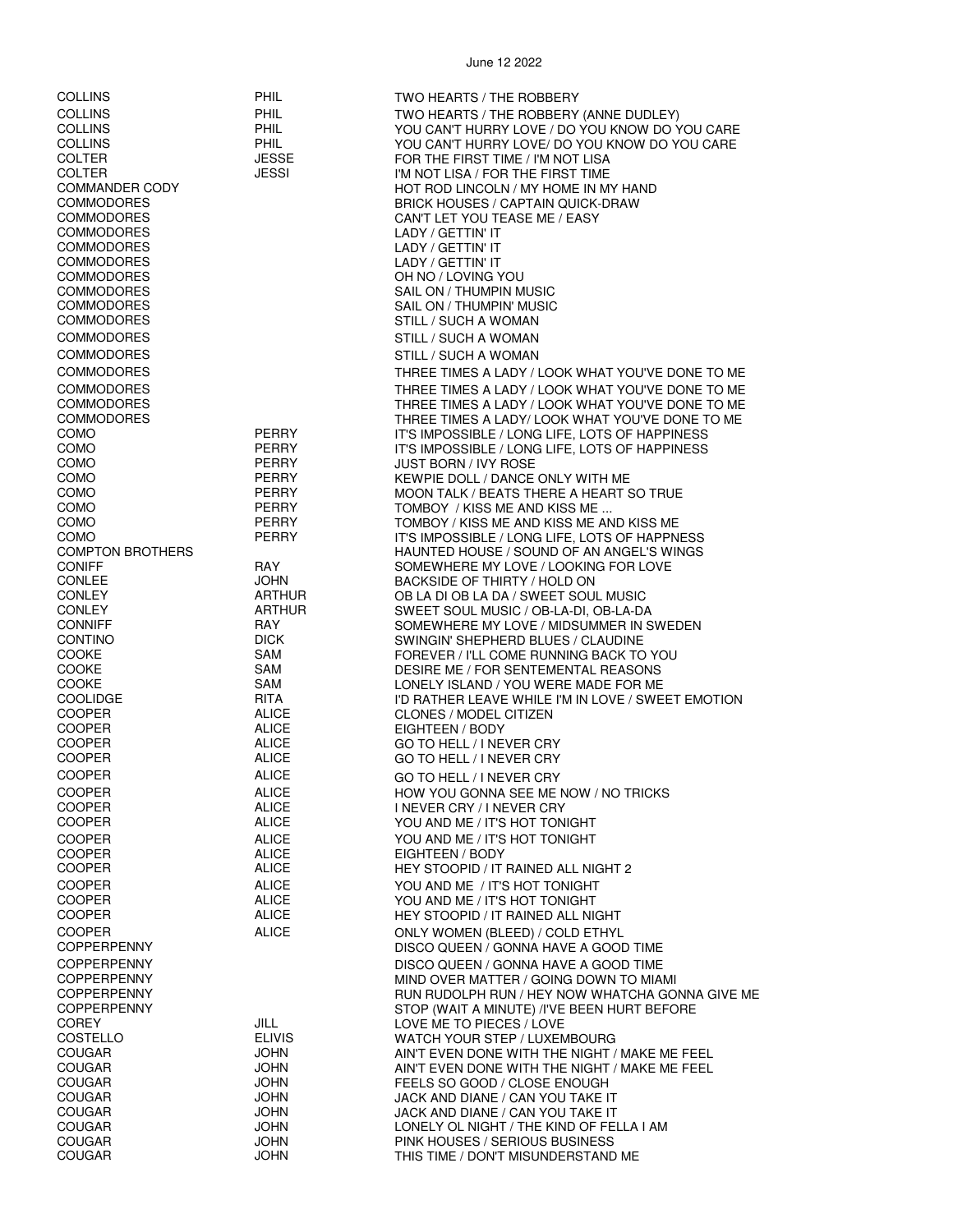COWBOY COPAS ALABAM / I CAN COWBOY COPAS ALABAM /I CAN CRAMER FLOYD FLOYD HOT PEPPER / FOR THOSE THAT CRY CRAMER FLOYD JAVA / STRANGER ON THE SHORE CRAMER FLOYD LAST DATE / SAN ANTONIO ROSE CRAMER FLOYD LAST DATE /SWEETIE BABY CRAWFORD TERRY GETAWAY / LET A LIGHT ON CRAWFORD TERRY CRAWFORD CRAWFORD TERRY ONE TIME FOR OLD TIMES / STRIKE CRAWFORD TERRY RUNNING / THREE LITTLE WORDS<br>CRAZY ELEPHANT CRAZY CIMME GIMME GOOD LOVIN ' / HIP CREEDENCE CLEARWATER REVIVAL SWEET HITCH-HIKER / DOOR TO DOOR CREEDENCE CLEARWATER REVIVIAL<br>CREEDENCE CLEARWATER REVIVIAL CREEDENCE CLEARWATER REVIVIAL GREEN RIVER / COMMOTION CREEDENCE CLEARWATER REVIVIAL GREEN RIVER / COMMOTION CREEDENCE CLEARWATER REVIVIAL PROUD MARY / BORN ON THE BAYOU CRESTS **A YEAR AGO TONIGHT / PAPER CROWN** CROCE JIM JIM I GOT A NAME / ALABAMA RAIN CROSBY STILLS & NASH WASTED ON THE WAY / DELTA (PIC SL) CROSBY STILLS NASH & YOUNG AMERICAN DREAM / COMPASS CROSBY, STILLS, NASH & YOUNG AMERIAN DREAM / COMPASS CROSBY, STILLS, NASH & YOUNG AMERICAN DREAM / COMPASS<br>CROSS CROSS CROSS CROSS CHRISOPHER RIDE LIKE THE WIND / MINSTRI CROSS CHRISOPHER SAILING / POOR SHIRLEY<br>CROSS CHRISTOPHER ARTHURS THEME / MINST CROSS CHRISTOPHER ARTHURS THEME / MINSTREL GIGOLO CROSS CHRISTOPHER SPINNING / SAY YOU'LL BE MINE CROWDED HOUSE THE SAME SOON OF THE BETTER BE HOME SOON / KILL EYE<br>CROWDED HOUSE THAT'S WELL EXPLOSIVE THAT'S WELL ASSESS TO A READ TO DON'T DREAM ITS OVER / THAT'S W

CROWDED HOUSE **SOMETHING SO STRONG / I WALK AWAY** 

COWBOY JUNKIES GOW SUN COMES UP, IT'S TUESDAY MORNING / WITCHES (PIC SL)<br>COWSILLS HAIR / WHAT IS HAPPY FLOYD ON THE REBOUND / MOOD INDIGO CRAMER FLOYD SAN ANTIONIO ROSE / I CAN JUST IMAGINE I DIDN'T KNOW WHAT TIME IT WAS / I CRIED..... GIMME GIMME GOOD LOVIN ' / HIPS AND LIPS CREAM CREAM CREAM WHITE ROOM / THOSE WERE THE DAYS<br>CREEDENCE CLEARWATER REVIVAL CREED HAVE YOU FVER SEEN THE RAIN / HEY CREEDENCE CLEARWATER REVIVAL HAVE YOU EVER SEEN THE RAIN / HEY TONIGHT CREEDENCE CLEARWATER REVIVAL LOOKIN' OUT MY BACK DOOR / LONG AS I CAN SEE THE LIGHT<br>CREEDENCE CLEARWATER REVIVAL LOOKING OUT MY BACK DOOR / LONG AS I CAN SEE THE LIGHT CREEDENCE CLEARWATER REVIVAL LOOKING OUT MY BACK DOOR / LONG AS I CAN SEE THE LIGHT SWEET HITCH-HIKER / DOOR TO DOOR DOOR TO DOOR / SWEET HITCHHIKER CREEDENCE CLEARWATER REVIVIAL UP AROUND THE BEND / RUN THRU THE JUNGLE CRESTS THE ANGELS LISTENED IN / I THANK THE MOON CRICKETS (BUDDY HOLLY) THAT'LL BE THE DAY / LOOKIN FOR SOMEONE TO LOVE CROCE **The STATE STATE OF STATE AND STATE ASSESS** BROWN IS GOOD TIME MAN LIKE ME..... CROCE JIM JIM I'LL HAVE TO SAY I LOVE YOU IN A SONG / SALON AND SALOON CROCE **TIME IN A BOTTLE / HARD TIME LOSIN' MAN** CROCE THE CAR WASH BLUES / THURSDAY<br>CROCE THE CAR WASH BLUES / THURSDAY<br>JIM BAD BAD LEROY BROWN / A GOOD TIME MAN...... CROCE JIM BAD BAD LEROY BROWN / A GOOD TIME MAN...... BAD BAD LEROY BROWN / A GOOD TIME MAN LIKE ME..... CROCE JIM IT DOESN'T HAVE TO BE THAT WAY / ACE TIME IN A BOTTLE / HARD TIME LOSIN' MAN CROSBY BING ANNIVERSARY SONG / HAPPY BIRTHDAY|OLD LANG SYNE CROSBY BING AROUND THE WORLD / AROUND THE WORLD (INST) JUST A SONG BEFORE I GO / DARK STAR CROSBY, STILLS & NASH  $JUST A$  SONG BEFORE I GO / DARK STAR RIDE LIKE THE WIND / MINSTREL GIGOLO POOR SHIRLEY / SAILING CROSS CHRISTOPHER RIDE LIKE THE WIND / MINSTREL GIGGOLO<br>CROSS CHRISTOPHER RIDE LIKE THE WIND / MINSTREL GIGILO RIDE LIKE THE WIND / MINSTREL GIGILO CROSS CHRISTOPHER RIDE LIKE THE WIND / MINSTREL GIGOLO<br>CROSS CHRISTOPHER SAILING / POOR SHIRI FY CHRISTOPHER SAILING / POOR SHIRLEY<br>CHRISTOPHER SPINNING / SAY YOU'LL E CROW SHERYL ANYTHING BUT DOWN / THE DIFFICULT KIND CROW SHERYL ANYTHING BUT DOWN / THE DIFFICULT KIND ANYTHING BUT DOWN / THE DIFFICULT KIND CROW SHERYL ANYTHING BUT DOWN / THE DIFFICULT KIND CROW SHERYL ANYTHING BUT DOWN / THE DIFFICULT KIND ANYTHING BUT DOWN // THE DIFFICULT KIND CROW SHERYL ANYTHING BUT DOWN / THE DIFFICULT KIND CROWBAR ALL THE LIVING THINGS / GO FOR THE THROAT SOMETHING HAPPENED YESTERDAY / MILLION DOLLAR WEEKEND CROWDED HOUSE DON'T DREAM ITS OVER / THAT'S WHAT I CALL LOVE CROWDED HOUSE DON'T DREAM IT'S OVER / THAT'S WHAT I CALL LOVE CROWDED HOUSE INTO TEMPTATION/ BETTER BE HOME SOON SOMETHING SO STRONG ,/ I WALK AWAY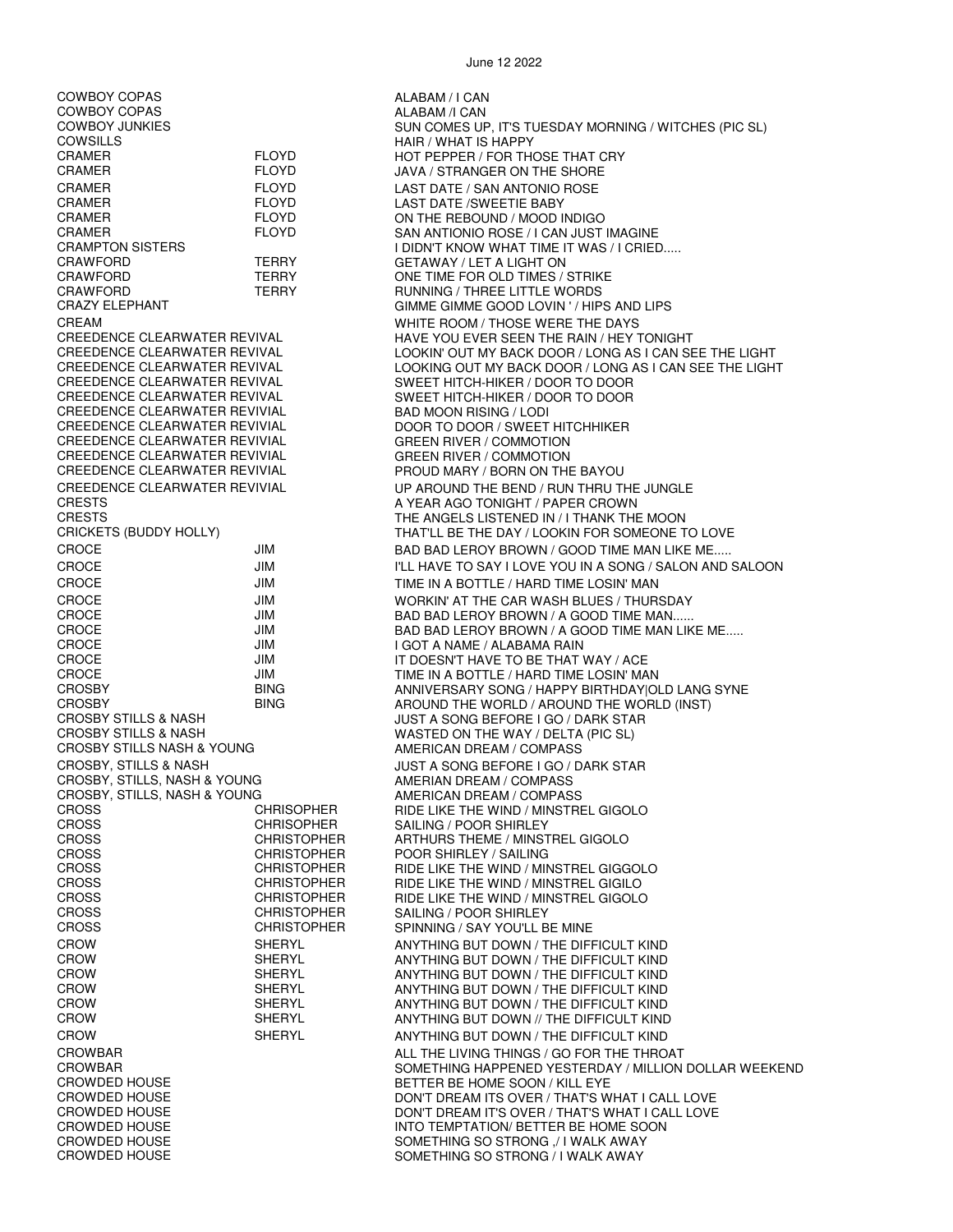CROWDED HOUSE CONSERVER'S SOMETHING SO STRONG / I WALK AWAY<br>CROWDED HOUSE CROWDED FINAT'S WHAT I CALL LOVE / DON'T DREA CROWDED HOUSE THAT'S WHAT I CALL LOVE / DON'T DREAM ITS OVER THAT'S WHAT I CALL LOVE / DON'T DREAM IT'S OVER CROWDED HOUSE WORLD WHERE YOU LIVE / HOLE IN THE RIVER (PIC SL) CROWDED HOUSE INTO TEMPTATION / BETTER BE HOME SOON CROWELL RODNEY LOVIN' ALL NIGHT / I DIDNT KNOW I COULD LOSE YOU RODNEY LOVIN' ALL NIGHT / I DIDN'T KNOW I COULD LOSE YOU<br>SIMON STAND UP SIT DOWN SHUT YOUR MOUTH / CONTRY M CRUM SIMON STAND UP SIT DOWN SHUT YOUR MOUTH / CONTRY MUSIC IS HERE.... YOU LOOK MARVELOUS / YOU LOOK MARVELOUS CRYSTALS UPTOWN / WHAT A NICE WAY TO TURN SEVENTEEN TRACY / WHERE DO YOU GO CUFF LINKS RUN SALLY RUN / I REMEMBER CUFF LINKS WHEN JULIE COMES AROUND / SALLY ANN AUTOMATIC BLUES / FIRE WOMAN CULT LOVE REMOVAL MACHINE / WOLF CHILD'S BLUES CULT JAM GIT IT / JUST GIT IT TOGETHER CULTURE CLUB CHURCH OF THE POISON MIND (PROMO) CULTURE CLUB CULTURE CULTURE CLUB<br>CULTURE CLUB CULTURE CULTURE CULTURE CULTURE CULTURE CULTURE CLUB CULTURE CLUB KARMA CHAMELEON / THAT'S THE WAY KARMA CHAMELEON / THAT'S THE WAY CULTURE CLUB **MOVE AWAY / SEXUALITY** CULTURE CLUB MOVE AWAY/ SEXUALITY CULTURE CLUB TIME / WHITE BOYS CAN'T CONTROL IT BREAK IT TO THEM GENTLY / ROLL WITH THE PUNCHES CUMMINGS BURTON {4PLAY} STAND TALL/I'M SCARED/YOUR OWN BACKYARD/ MYOWN ..... BREAK IT TO THEM GENTLY / ROLL WITH THE PUNCHES CUMMINGS BURTON DRAGGIN' EM DOWN THE LINE / CHARLEMAGNE CUMMINGS BURTON DRAGGIN' EM DOWN THE LINE / CHARLEMAGNE CUMMINGS BURTON I'M SCARED / SUGARTIME FLASHBACK JOYS I'M SCARED / SUGARTIME FLASHBACK JOYS CUMMINGS BURTON MEANING SO MUCH / TAKES A FOOL TO LOVE A FOOL CUMMINGS BURTON MILE A SECOND / WHERE ARE YOU CUMMINGS BURTON MY OWN WAY TO ROCK / I'M SCARED CUMMINGS BURTON MY OWN WAY TO ROCK / A SONG FOR HIM CUMMINGS BURTON MY OWN WAY TO ROCK / A SONG FOR HIM CUMMINGS BURTON NEVER HAD A LADY BEFORE / TIMELESS LOVE CUMMINGS BURTON NEVER HAD A LADY BEFORE / TIMELESS LOVE BURTON SOMETHING OLD SOMETHING NEW / GETTING MY DADDY'S CAR CUMMINGS BURTON STAND TALL / BURCH MAGIC STAND TALL / BURCH MUSIC CUMMINGS BURTON STAND TALL / BURCH MUSIC CUMMINGS BURTON STAND TALL / NEVER HAD A LADY BEFORE CUMMINGS BURTON WHATEVER HAPPEND TO YOUR EYES / CREEPIN' PEEPIN/....... WHATEVER HAPPENED TO YOUR EYES / CREEPIN PEEPIN..... CUMMINGS BURTON WHEN A MAN LOVES A WOMAN / I WILL PLAY A RHAPSODY CUMMINGS BURTON WHERE ARE YOU / MILE A SECOND YOU SAVED MY SOUL / NOTHIN' WRONG WITH THE ROAD CUMMINGS BURTON YOUR BACK YARD / IS IS REALLY RIGHT BURTON YOUR BACK YARD / IS IT REALLY RIGHT CUMMINGS BURTON YOUR BACK YARD / IS IT REALLY RIGHT CUMMINGS BURTON YOUR BACK YARD / IS IT REALLY RIGHT CURRENT CURRENT GONNA FLY NOW / PETER'S THEME<br>CURTOLA GURTOLA BOBBY CALL ME RARY / IT STARTED WHEN CURTOLA BOBBY CALL ME BABY / IT STARTED WHEN YOU STOPPED...... CURTOLA BOBBY HAND IN HAND WITH YOU / JOHNNY TAKE YOUR TIME WALKIN' WITH MY ANGEL / MIDNIGHT CUTTING CREW I JUST DIED IN YOUR ARMS / FOR THE LONGEST TIME CUTTING CREW **I JUST DIED IN YOUR ARMS / FOR THE LONGEST TIME**<br>CUTTING CREW **I JUST DIED IN YOUR ARMS / FOR THE LONGEST** TIME CUTTING CREW I JUST DIED IN YOUR ARMS / FOR THE LONGEST TIME I'VE BEEN IN LOVE BEFORE / LIFE IN A DANGEROUS TIME (PIC SL) CYMARRON RINGS / LIKE CHILDREN CYMARRON VALERIE / ACROSS THE KANSAS SKY CYRUS BILLY RAY ACHY BREAKY HEART / WHER'M I GONNA LIVE D.J.JAZZY JEFF & THE FRESH PRINCE PARENTS JUST DON'T UNDERSTAND / PARENTS..... DADDY DEWDROP CHANTILLY LACE / CHICK-A-BOOM DADDY DEWDROPS CHICK-A-BOOM / JOHN JACOB JINGLEHEIMER SMITH DAL BELLO LISA PRETTY GIRLS / MIRACLE MAKER PRETTY GIRLS / MIRACLE MAKER DAL BELLO LISA STILL IN LOVE / HOLLYWOOD DALBELLO TANGO / WHY STAND ALONE (PIC SL) DALE KENNY KENNY LET'S MAKE LOVE / TWO HEARTS TANGLED IN LOVE DALE KENNY LOVE WALKED IN AGAIN / SHAME SHAME ON ME I'M LEAVING IT UP TO YOU / STOP AND THINK IT OVER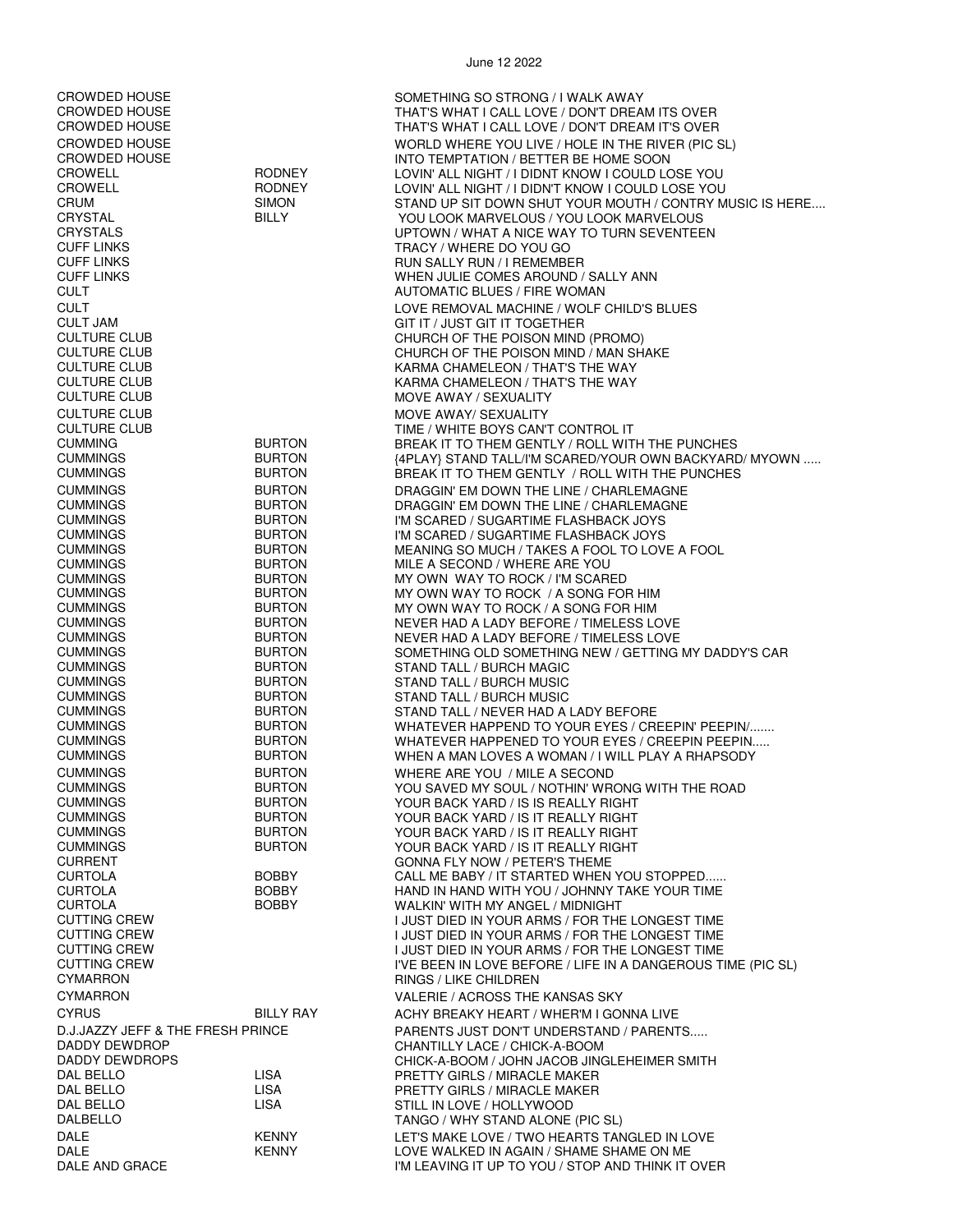| DALE AND GRACE               |                              | I'M LEAVING IT UP TO YOU / STOP AND THINK IT OVER                                                                  |
|------------------------------|------------------------------|--------------------------------------------------------------------------------------------------------------------|
| <b>DALTREY</b>               | <b>ROGER</b>                 | AVENGING ANNIE / THE PRISONER                                                                                      |
| <b>DAMIAN</b>                | <b>MICHAEL</b>               | ROCK ON / ROCK ON                                                                                                  |
| <b>DAMIAN</b>                | <b>MICHAEL</b>               | ROCK ON / ROCK ON                                                                                                  |
| DAMIAN                       | <b>MICHAEL</b>               | ROCK ON / ROCK ON                                                                                                  |
| <b>DAMIAN</b>                | <b>MICHAEL</b>               | ROCK ON / ROCK ON                                                                                                  |
| DAMIAN<br>DAMITA JO          | <b>MICHAEL</b>               | ROCK ON / ROCK ON                                                                                                  |
| DAMN YANKEES                 |                              | I'LL BE THERE / LOVE LAID IT'S HANDS ON ME<br>SILENCE IS BROKEN / DOUBLE COYOTE                                    |
| DAN REED NETWORK             |                              | TIGER IN A DRESS / TIGER IN A DRESS                                                                                |
| DANA                         | <b>VIC</b>                   | MORE / THAT'S WHY I'M SORRY                                                                                        |
| <b>DANIELS</b>               | BILLY                        | I FOUND A NEW BABY / THE TOUCH OF YOUR LIPS                                                                        |
| DANTE AND THE EVERGREENS     |                              | WHAT ARE YOU DOING NEW YEAR'S EVE / YEAH BABY                                                                      |
| DARIN                        | <b>BOBBY</b>                 | BOBBY DARIN PRESENTS (33 RPM EXTENDED PLAY)                                                                        |
| <b>DARIN</b>                 | <b>BOBBY</b>                 | EARLY IN THE MORNING / NOW WE'RE ONE                                                                               |
| <b>DARIN</b>                 | <b>BOBBY</b>                 | LOVIN' YOU / AMY                                                                                                   |
| <b>DARIN</b>                 | <b>BOBBY</b>                 | MULTIPLICATON / IRRESISTIBLE YOU                                                                                   |
| <b>DARIN</b>                 | <b>BOBBY</b>                 | PLAIN JANE / WHILE I'M GONE                                                                                        |
| <b>DARIN</b>                 | <b>BOBBY</b>                 | THINGS / JAILER BRING ME WATER                                                                                     |
| DAVE & SUGAR                 |                              | DON'T THROW IT ALL AWAY / QUEEN OF MY HEART (PROMO)                                                                |
| DAVE & SUGAR<br>DAVE & SUGAR |                              | GOLDEN TEARS / FEEL LIKE A LITTLE LOVE                                                                             |
| DAVE & SUGAR                 |                              | GOTTA QUIT LOOKING AT YOU BABY / WE ARE THE ONE<br>I'M KNEE DEEP IN LOVING YOU / LIVING AT THE END OF THE RAINBOW  |
| DAVE & SUGAR                 |                              | KNEE DEEP IN LOVING YOU / LIVIN' AT THE END OF RAINBOW                                                             |
| DAVE & SUGAR                 |                              | QUEEN OF THE SILVER DOLLAR / FOOLS                                                                                 |
| DAVE & SUGAR                 |                              | THE DOOR IS ALWAYS OPEN / LATE NITE COUNTRY LOVIN MUSIC                                                            |
| DAVE CLARK FIVE              |                              | A LITTLE BIT NOW / YOU DON'T PLAY ME AROUND                                                                        |
| DAVE CLARK FIVE              |                              | CATCH US IF YOU CAN / MOVE ON                                                                                      |
| DAVE CLARK FIVE              |                              | CATCH US IF YOU CAN / MOVE ON                                                                                      |
| DAVE CLARK FIVE              |                              | YOU GOT WHAT IT TAKES / SMALL TALK                                                                                 |
| DAVE, DEE, DOZY, BEAKY, ETC  |                              | BEND IT / SHE'S SO GOOD                                                                                            |
| DAVID                        | F.R.                         | WORDS / WHEN THE SUN GOES DOWN                                                                                     |
| DAVID & JONATHAN             |                              | MICHELLE / HOW BITTER THE TASTE OF LOVE                                                                            |
| <b>DAVIS</b><br><b>DAVIS</b> | JIMMIE<br>MAC                | NOBODY'S DARLIN' BUT MINE / YOU ARE MY SUNSHINE                                                                    |
| <b>DAVIS</b>                 | MAC                          | BABY DON'T GET HOOKED ON ME<br>BABY DON'T GET HOOKED ON ME / POEM FOR MY LITTLE LADY                               |
| <b>DAVIS</b>                 | MAC                          | BABY DON'T GET HOOKED ON ME / POEM FOR MY LITTLE LADY                                                              |
| <b>DAVIS</b>                 | MAC                          | FRIEND, LOVER, WOMAN, WIFE / EVERYBODY LOVES A LOVE SONG                                                           |
| <b>DAVIS</b>                 | <b>MAC</b>                   | HOOKED ON MUSIC/ ME AND FAT BOY                                                                                    |
| <b>DAVIS</b>                 | MAC                          | I'LL PAINT YOU A SONG / CLOSEST I EVER CAME                                                                        |
| <b>DAVIS</b>                 | MAC                          | IT'S HARD TO BE HUMBLE / GREATEST GIFT OF ALL                                                                      |
| <b>DAVIS</b>                 | MAC                          | IT'S HARD TO BE HUMBLE / THE GREATEST GIFT OF ALL                                                                  |
| <b>DAVIS</b>                 | MAC                          | ONE HELL OF A WOMAN / A POOR MAN'S GOLD                                                                            |
| DAVIS<br><b>DAVIS</b>        | MAC<br>MAC                   | ROCK & ROLL I GAVE YOU ALL THE BEST YEARS THE LOVE IN<br>ROCK'N'ROLL I GAVE YOU ALL THE BEST YEARS / EMILY SUZANNE |
| <b>DAVIS</b>                 | MAC                          | STOP AND SMELL THE ROSES / ONE HELL OF A WOMAN                                                                     |
| <b>DAVIS</b>                 | MAC                          | STOP AND SMELL THE ROSES / POOR BOY BOOGIE                                                                         |
| <b>DAVIS</b>                 | MAC                          | TEXAS IN MY REAR VIEW MIRROR / SAD SONGS                                                                           |
| <b>DAVIS</b>                 | MAC                          | YOU'RE MY BESTEST FRIEND / YOU ARE SO LOVELY                                                                       |
| <b>DAVIS</b>                 | PAUL                         | A LITTLE BIT OF SOAP / THREE LITTLE WORDS                                                                          |
| <b>DAVIS</b>                 | <b>PAUL</b>                  | RIDE EM COWBOY / I'M THE ONLY SINNER IN SALT LAKE CITY                                                             |
| <b>DAVIS</b>                 | <b>PAUL</b>                  | SUPERSTAR / MAGNOLIA BLUES                                                                                         |
| <b>DAVIS</b><br><b>DAVIS</b> | <b>SKEETER</b><br><b>MAC</b> | THE FACE OF A CLOWN / LET ME GET CLOSE TO YOU                                                                      |
| <b>DAVIS</b>                 | <b>PAUL</b>                  | BABY DON'T GET HOOKED ON ME / POEM FOR MY LITTLE LADY<br>SUPERSTAR / MAGNOLIA BLUES                                |
| <b>DAVIS</b>                 | SAMMY JR                     | EP RECORD DECCA ED 2215                                                                                            |
| <b>DAVIS</b>                 | <b>TYRONE</b>                | TURN BACK THE HANDS OF TIME / I KEEP COMING BACK                                                                   |
| DAVIS JR                     | SAMMY                        | THE CANDY MAN / THE PEOPLE TREE                                                                                    |
| <b>DAWN</b>                  |                              | VIO DON DIOS / I CAN'T BELIEVE HOW MUCH I LOVE YOU                                                                 |
| DAWN                         | <b>BILLIE</b>                | SUZIE WE GOOFED AGAIN / THIS IS REAL                                                                               |
| <b>DAWN</b>                  |                              | CANDIDA / LOOK AT                                                                                                  |
| DAWN                         |                              | GET OUT FROM WHERE WE ARE / I PLAY AND SING                                                                        |
| <b>DAWN</b>                  |                              | KNOCK THREE TIMES / CANDIDA                                                                                        |
| <b>DAWN</b>                  |                              | KNOCK THREE TIMES / HOME                                                                                           |
| DAWN                         |                              | KNOCK THREE TIMES / HOME                                                                                           |
| DAWN<br><b>DAWN</b>          |                              | KNOCK THREE TIMES / HOME<br>LOOK IN MY EYES PRETTY WOMAN / MY LOVE HAS NO PRIDE                                    |
| <b>DAWN</b>                  |                              | SAY HAS ANYBODY SEEN MY SWEET GYPSY ROSE / THE SPARK                                                               |
| <b>DAWN</b>                  |                              |                                                                                                                    |
| <b>DAWN</b>                  |                              | SAY HAS ANYBODY SEEN MY SWEET GYPSY ROSE / THE SPARK<br>SAY HAS ANYBODY SEEN MY SWEET GYPSY ROSE / THE SPARK       |
| DAWN                         |                              | SAY HAS ANYBODY SEEN MY SWEET GYPSY ROSE / THE SPARK                                                               |
| DAWN                         |                              | SUMMER SAND / THE SWEET SOUNDS OF LOVE                                                                             |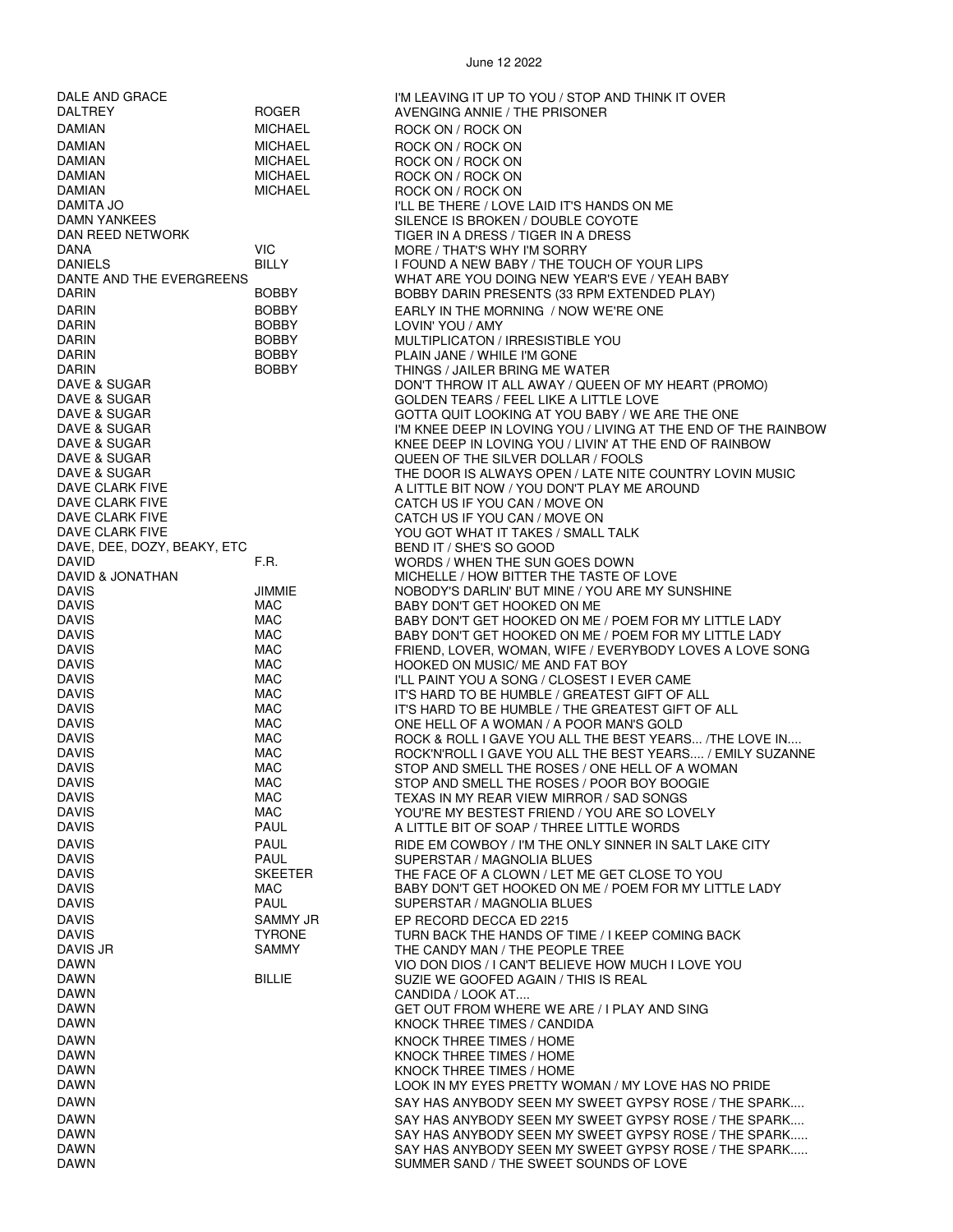DAWN TIE A YELLOW RIBBON .... / I CAN'T BELIEVE.... TIE A YELLOW RIBBON .... / SAY HAS ANYBODY SEEN.... DAWN TIE A YELLOW RIBBON.... / I CAN'T BELIEVE HOW MUCH..... TIE A YELLOW RIBBON......I CAN'T BELIEVE HOW MUCH.... DAY BOBBY ROCKIN' ROBIN / IN THE MOOD (ERNIE FIELDS) TELL IT TO MY HEART / TELL IT TO MY HEART DAYNE TAYLOR WITH EVERY BEAT OF MY HEART / ALL I IEVER WANTED (PIC SL) DE BURGH CHRIS CHRIS ALL THE LOVE I HAVE INSIDE / DON'T PAY THE FERRYMAN DE BURGH CHRIS CHRIS CARRY ON / GIRL WITH APRIL IN HER EYES DE BURGH CHRIS CHRIS FIRE ON THE WATER / THE VISION (PIC SL) DE BURGH CHRIS CHRIS HIGH ON EMOTION / MUCH MORE THAN THIS DE BURGH CHRIS CHRIS LADY IN RED / THE VISION DE BURGH CHRIS LADY IN RED / THE VISION DE BURGH CHRIS MISSING YOU ./ THE LAST TIME I CRIED DE BURGH CHRIS SAY GOODBYE TO IT ALL / FATAL HESITATION SAY GOODBYE TO IT ALL / FATAL HESITATION DE BURGH CHRIS THE ECSTACY OF FLIGHT / MOONLIGHT AND VODKA THE SIMPLE TRUTH (A CHILD IS BORN) / SIMPLE TRUTH ..(PIC SL) DE BURGH CHRIS CHRIS THIS WAITING HEART / CARRY ME<br>DE SHANNON DE SHANNON JACKIE ONLY LOVE CAN BREAK YOUR HE ONLY LOVE CAN BREAK YOUR HEART / VANILLA O'LAY DE SHANNON JACKIE PUT A LITTLE LOVE IN YOUR HEART / ALWAYS TOGETHER NADIA'S THEME / (PROMO) DE VORZON BARRY NADIA'S THEME / DOWN THE LINE NADIA'S THEME / DOWN THE LINE DE YOUNG CLIFF SUNSHINE ON MY SHOULDERS / MY SWEET LADY DEAN FRAMEL HAZEL ALWAYS DOESN'T MEAN FOREVER... / THEY SAY IT'S GONNA RAIN<br>DEAN FRAMELY DEAN HANY BIG BAD JOHN / I WON'T GO HUNTIN' WITH YOU JAKE DEAN JIMMY BIG BAD JOHN / I WON'T GO HUNTIN' WITH YOU JAKE EL **EL WHO'S JOHNNY / LOVE ME IN A SPECIAL WAY (PIC SL)** DEBARGE WHO'S HOLDING DONNA NOW / BE MY LADY (PIC SL) DECARO NICK CAROLINE, NO / IF I ONLY HAD TIME LONELY / MANITOBA MOON DEE JIMMY MY BROKEN HEART / IT'S ONLY YOU I LOVE DEE KIKI LOVE MAKES THE WORLD GO ROUND / JIMMY LOVE MAKES THE WORLD GO ROUND / JIMMY DEE KIKI **KIKI ONCE A FOOL / SOMEONE TO ME** DEE KIKI REST MY HEAD / AMOUREUSE DEE JAY & THE RUNAWAYS<br>DEES PETER RABBIT / ARE YOU READY<br>DISCO DUCK (PARTS 1 AND 2) DISCO DUCK (PARTS 1 AND 2) DEES RICK DISCO DUCK / DISCO DUCK ON DISCO DUCK DEF JAM **DEF JAM** LOVE IS... / GOT THE RIGHT ATTITUDE DEF LEPPARD BILLY'S GOT A GUN / LOVE BITES DEF LEPPARD BILLY'S GOT A GUN / LOVE BITES FOOLIN' / COMIN' UNDER FIRE (PIC SL) DEF LEPPARD HAVE EVER NEEDED SOMEONE SO BAD / ELECTED HAVE YOU EVER NEEDED SOMEONE.... / ELECTED DEF LEPPARD LOVE BITES / BILLY'S GOT A GUN LOVE BITES / BILLY'S GOT A GUN DEF LEPPARD MAKE LOVE LIKE A MAN / MISS YOU IN A HEARTBEAT DEF LEPPARD MAKE LOVE LIKE A MAN / MISS YOU IN A HEARTBEAT MAKE LOVE LIKE A MAN / MISS YOU IN A HEARTBEAT DEF LEPPARD MAKE LOVE LIKE A MAN / MISS YOU IN A HEARTBEAT DEF LEPPARD MISS YOU IN A HEARTBEAT / LET'S GET ROCKED POUR SOME SUGAR ON ME / RING OF FIRE DEF LEPPARD ROCKET / WOMEN DEF LEPPARD ROCKET / WOMEN MAKE LOVE LIKE A MAN / MISS YOU IN A HEARTBEAT DEFRANCO FAMILY SAVE THE LAST DANCE FOR ME / SAVE THE LAST.... DEFRANCO FAMILY ABRA-CA-DABRA / SAME KIND A' LOVE (PROMO) DEFRANCO FAMILY DESCRIPTION OF BABY BLUE / WRITE ME A LETTER DEFRANCO FAMILY DESCRIPTION ON THE BABY BLUE / WANT TO LIVE WITHOUT IT DON'T WANT TO LIVE WITHOUT IT / RAGING FIRE DEFRANCO FAMILY HEARTBEAT - IT'S A LOVEBEAT / SWEET SWEET LORETTA

DEFRANCO FAMILY SWEET SWEET LORETTA / HEARTBEAT-IT'S A LOVEBEAT (PROMO) DELANEY & BONNIE<br>DELANEY & BONNIE & FRIENDS DELANEY OU KNOW AND I KNOW / GOD KNOWS I LOVE YOU<br>DELANEY & BONNIE & FRIENDS DELANEY ON LOVE RENDING SONG OF LOVE / ONLY YOU KNOW AND I DELANEY & BONNIE & FRIENDS<br>DELFONICS NEWSLAPH TRYING TO MAKE A FOOL OF ME / BABY I LOVE YOU

TIGHTEN UP / DOG EAT DOG

BERMUDA SHORTS / TIME

DELFONICS TRYING TO MAKE A FOOL OF ME / BABY I LOVE YOU DELFONICS WHEN YOU GET RIGHT DOWN TO IT / I GAVE TO YOU

DELMORE BROTHERS MUDDY WATER / BLUES STAY AWAY FROM ME

DELLS HALLELUJAH BABY / CAN SING A RAINBOW-LOVE IS BLUE

SWEET SWEET LORETTA / HEARTBEAT IT'S A LOVEBEAT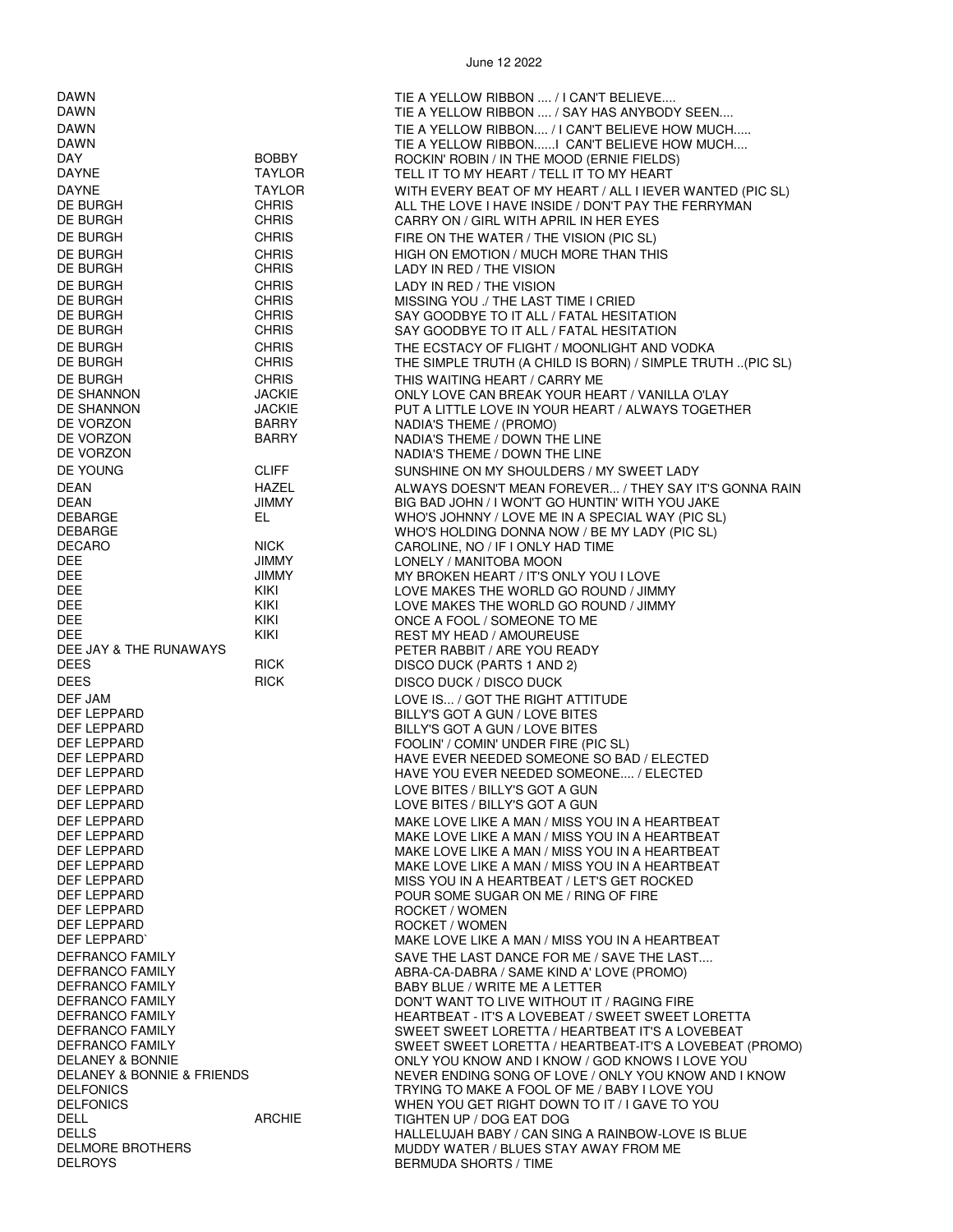| <b>DENNY</b>           | <b>MARTIN</b>  | QUIET VILLAGE / THE ENCHANTED SEA                             |
|------------------------|----------------|---------------------------------------------------------------|
| <b>DENVER</b>          | <b>JOHN</b>    | ANNIES SONG / COOL AN GREEN AN SHADY                          |
| <b>DENVER</b>          | <b>JOHN</b>    | BABY YOU LOOK GOOD TO ME TONIGHT / WRANGLE MOUNTAIN SONG      |
|                        |                |                                                               |
| <b>DENVER</b>          | <b>JOHN</b>    | ROCKY MOUNTAIN HIGH / SPRING                                  |
| <b>DENVER</b>          | <b>JOHN</b>    | THANK GOD I'M A COUNTRY BOY / MY SWEET LADY                   |
| <b>DEODATO</b>         |                | ALSO SPRACH ZARATHUSTRA (2001 THEME) / SPIRIT OF SUMMER       |
| <b>DEODATO</b>         |                | MOONLIGHT SERENADE / HAVANA STRUT                             |
| <b>DEREK</b>           |                | BACK DOOR MAN / I CAN'T EXPLAIN IT (MCCOYS)                   |
| DEREK AND THE DOMINOS  |                | LAYLA / I AM YOURS                                            |
| <b>DERRINGER</b>       | <b>RICK</b>    | ROCK AND ROLL HOOCHIE KOO / TIME WARP                         |
|                        |                |                                                               |
| <b>DEUTSCHMEISTERS</b> |                | THERE IS NO BEER IN HEAVEN / SPRINGTIME IN THE ROCKIES        |
| <b>DEUTSHCMEISTERS</b> |                | THERE IS NO BEER IN HEAVEN / SPRINGTIME IN THE ROCKIES        |
| <b>DEVAUGHN</b>        | <b>WILLIAM</b> | BE THANKFUL FOR WHAT YOU GOT / BE THANKFULLPT 2               |
| <b>DEVO</b>            |                | WHIP IT / SATISFACTION                                        |
| <b>DEYOUNG</b>         | <b>DENNIS</b>  | <b>DESERT MOON / GRAVITY</b>                                  |
| <b>DIAMOND</b>         | <b>NEIL</b>    | ACAPULCO / LOVE ON THE ROCKS                                  |
| <b>DIAMOND</b>         | <b>NEIL</b>    | AND THE SINGER SINGS HIS SONG / UNTIL ITS TIME FOR YOU TO GO  |
| <b>DIAMOND</b>         | <b>NEIL</b>    | AND THE SINGER SINGS HIS SONG / UNTIL IT'S TIME FOR YOU TO GO |
| <b>DIAMOND</b>         | <b>NEIL</b>    | BE / FLIGHT OF THE GULL                                       |
| <b>DIAMOND</b>         | <b>NEIL</b>    |                                                               |
|                        |                | BE MINE TONIGHT / RIGHT BY YOU                                |
| <b>DIAMOND</b>         | <b>NEIL</b>    | <b>BEAUTIFUL NOISE / SINGS</b>                                |
| <b>DIAMOND</b>         | <b>NEIL</b>    | BES YEARS OF OUR LIVES / CARMELITA'S EYES                     |
| <b>DIAMOND</b>         | <b>NEIL</b>    | BROTHER LOVE'S TRAVELLING SALVATION SHOW / MODERN DAY         |
| <b>DIAMOND</b>         | <b>NEIL</b>    | <b>CRACKLIN' ROSIE / LORDY</b>                                |
| <b>DIAMOND</b>         | <b>NEIL</b>    | DON'T THINKFEEL / HOME IS A WOUNDED HEART                     |
| <b>DIAMOND</b>         | <b>NEIL</b>    | FOREVER IN BLUE JEANS / REMEMBER ME                           |
| <b>DIAMOND</b>         | <b>NEIL</b>    | FOREVER IN BLUE JEANS / REMEMBER ME                           |
|                        |                |                                                               |
| <b>DIAMOND</b>         | <b>NEIL</b>    | <b>FRONT PAGE STORY / I'M GUILTY</b>                          |
| <b>DIAMOND</b>         | <b>NEIL</b>    | HANKY PANKY / DO IT                                           |
| <b>DIAMOND</b>         | <b>NEIL</b>    | HE AIN'T HEAVY, HE"S MY BROTHER / FREE LIFE                   |
| <b>DIAMOND</b>         | <b>NEIL</b>    | <b>HEADED FOR THE FUTURE / ANGEL</b>                          |
| <b>DIAMOND</b>         | <b>NEIL</b>    | HELLO AGAIN / AMAZED AND CONFUSED                             |
| <b>DIAMOND</b>         | NEIL           | HELLO AGAIN / AMAZED AND CONFUSED                             |
| <b>DIAMOND</b>         | <b>NEIL</b>    | <b>HOLLY HOLLY / SOOLIAMON</b>                                |
|                        |                |                                                               |
| <b>DIAMOND</b>         | <b>NEIL</b>    | <b>HOLLY HOLLY / SOOLIMION</b>                                |
| <b>DIAMOND</b>         | <b>NEIL</b>    | HOLLY HOLY / HURTIN' YOU DONT COME EASY                       |
| <b>DIAMOND</b>         | <b>NEIL</b>    | HOLLY HOLY / HURTIN' YOU DON'T COME EASY                      |
| <b>DIAMOND</b>         | <b>NEIL</b>    | I'M A BELIEVER / CROOKED STREET                               |
| <b>DIAMOND</b>         | NEIL           | I'M A BELIEVER / SEPTEMBER MORN                               |
| <b>DIAMOND</b>         | <b>NEIL</b>    | I'M GLAD YOUR HERE WITH ME TONIGHT / DANCE OF THE SABRES      |
| <b>DIAMOND</b>         | <b>NEIL</b>    | I'VE BEEN THIS WAY BEFORE / REGGAE STRUT                      |
|                        |                | LAST THING ON MY MIND / CANTA LIBRE                           |
| <b>DIAMOND</b>         | NEIL           |                                                               |
| <b>DIAMOND</b>         | <b>NEIL</b>    | LAST THING ON MY MIND / CANTA LIBRE                           |
| <b>DIAMOND</b>         | <b>NEIL</b>    | LONGFELLOW SERENADE / ROSEMAY'S WINE                          |
| <b>DIAMOND</b>         | <b>NEIL</b>    | ONE BY ONE / SLEEP WITH ME TONIGHT                            |
| <b>DIAMOND</b>         | <b>NEIL</b>    | PLAY ME / PORCUPINE PIE                                       |
| <b>DIAMOND</b>         | <b>NEIL</b>    | PLAY ME / PORCUPINE PIE                                       |
| <b>DIAMOND</b>         | <b>NEIL</b>    | SHILO / LA BAMBA                                              |
| <b>DIAMOND</b>         | <b>NEIL</b>    | SKYBIRD / LONELY LOOKING SKY                                  |
|                        |                |                                                               |
| <b>DIAMOND</b>         | <b>NEIL</b>    | SOMEDAY BABY / YOU GOT TO ME (PROMO)                          |
| <b>DIAMOND</b>         | <b>NEIL</b>    | SONG SUNG BLUE / GITCH GOOMY                                  |
| <b>DIAMOND</b>         | <b>NEIL</b>    | SONG SUNG BLUE / GITCHY GOOMY                                 |
| <b>DIAMOND</b>         | <b>NEIL</b>    | SOOLAIMON / AND THE GRASS DON'T PAY NO MIND                   |
| <b>DIAMOND</b>         | NEIL           | STONES / CRUNCHY GRANOLA SUITE                                |
| <b>DIAMOND</b>         | <b>NEIL</b>    | STONES / CRUNCHY GRANOLA SUITE                                |
| <b>DIAMOND</b>         | <b>NEIL</b>    |                                                               |
|                        |                | STREET LIFE / IF YOU KNOW WHAT I MEAN                         |
| <b>DIAMOND</b>         | <b>NEIL</b>    | SWEET CAROLINE / DIG IN (SURFACE NOISE)                       |
| <b>DIAMOND</b>         | <b>NEIL</b>    | THE LAST PICASSO / THE GIFT OF SONG                           |
| <b>DIAMOND</b>         | <b>NEIL</b>    | THE STORY OF MY LIFE / LOVE DOESN'T LIVE HERE ANYMORE         |
| <b>DIAMOND</b>         | NEIL           | WALK ON WATER / HIGH ROLLING MAN                              |
| <b>DIAMOND</b>         | <b>NEIL</b>    | WALK ON WATER / MR BOJANGLES                                  |
| <b>DIAMOND</b>         | <b>NEIL</b>    | YESTEDAY'S SONGS / GUITAR HEAVEN                              |
|                        |                |                                                               |
| <b>DIAMOND</b>         | <b>NEIL</b>    | YESTEDAY'S SONGS / GUITAR HEAVEN (PIC SL) 2                   |
| <b>DIAMOND</b>         | <b>NEIL</b>    | YESTERDAYS SONGS (PROMO)                                      |
| <b>DIAMOND</b>         | <b>NEIL</b>    | YOU DON'T BRING ME FLOWERS / YOU DON'T                        |
| DIAMOND IN THE ROUGH   |                | I WISH THERE WAS A WAY / YOUNG OF HEART                       |
| DIAMOND IN THE ROUGH   |                | WHERE IS LOVE / THIEF IN THE NIGHT (PIC SL)                   |
| DIAMOND REO            |                | ROCK AND ROLL TILL I DIE / I AIN'T BUYIN'                     |
| <b>DIAMONDS</b>        |                | DON'T LET ME DOWN / HIGH SIGN                                 |
|                        |                |                                                               |
| <b>DIAMONDS</b>        |                | DON'T SAY GOODBYE / WORDS OF LOVE                             |
| <b>DIAMONDS</b>        |                | HAPPY YEARS / KATHY-O                                         |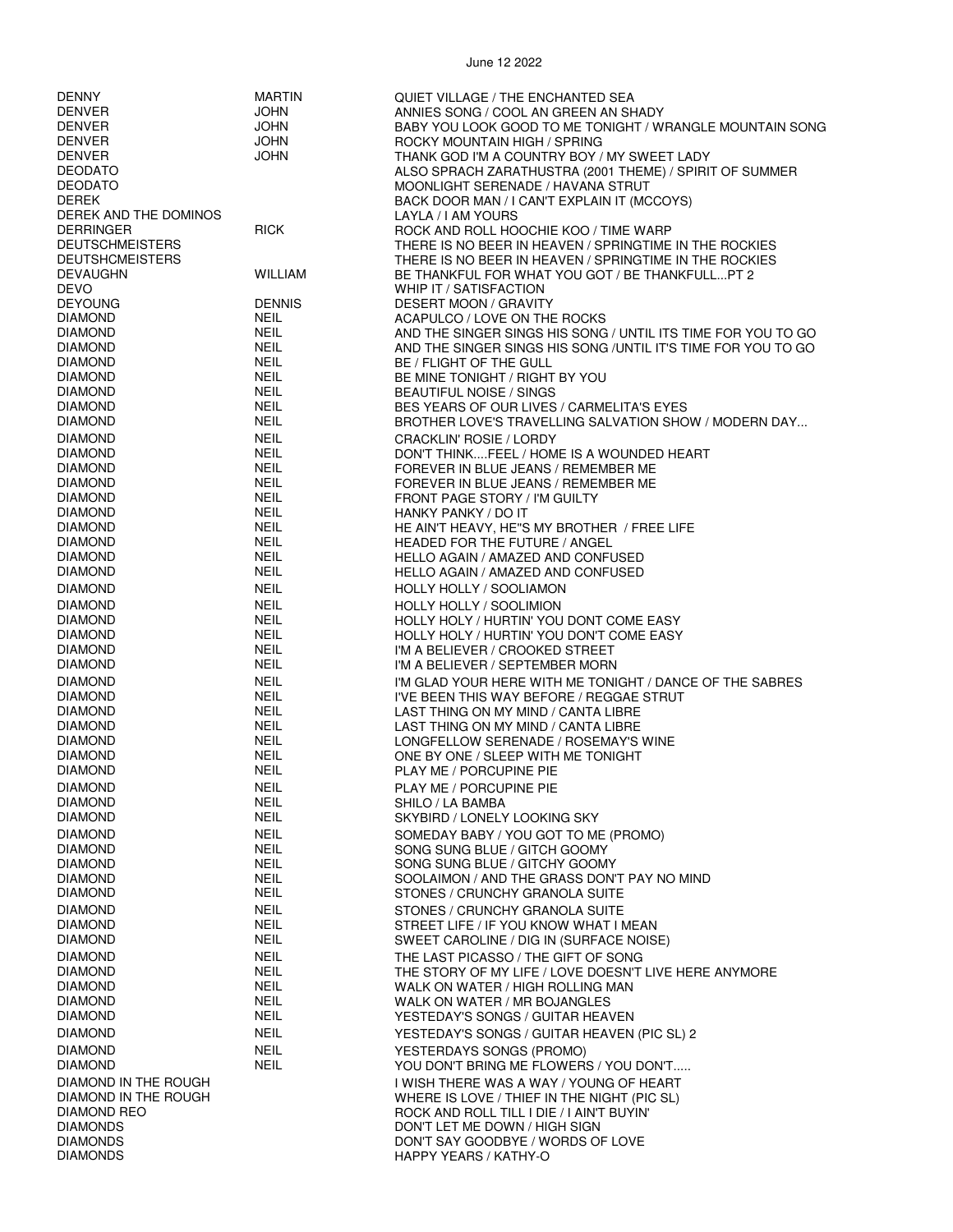DIAMONDS HAPPY YEARS / KATHY-O DIAMONDS THE STROLL / LAND OF BEAUTY DION QUEEN OF '59 / ON THE NIGHT DION & R. KELLY CELINE I'M YOUR ANGEL / I'M YOUR ANGEL DIRE STRAITS INDUSTRIAL DISEASE / SOLID ROCK DIRTY POLKA BAND DIRTY POLKA / DIRTY POLKA / DIRTY POLKA<br>DIRTY POLKA BAND DIRTY POLKA / DIRTY POLKA DOCTOR MUSIC<br>DOGGETT TRY A LITTLE HARDER / THE LAND<br>BILL TRY A LITTLE HARDER / THE LAND DOMINO FATS BLUEBERRY HILL / BO WEEVIL<br>DOMINO FATS DON'T YOU KNOW I LOVE YOU DOMINO FATS FATS VALLEY OF TEARS / IT'S YOU I LOVE<br>DON & JUAN DON & JUAN DONOVAN HURDY GURDY MAN / TEEN ANGEL DOOBIE BROTHERS THE DOCTOR / TOO HIGH A PRICE<br>THE DOOBIE BROTHERS THE REACK WATER / ANOTHER PARK A DOOBIE BROTHERS LITTLE DARLING / LOSIN END<br>DOOBIE BROTHERS LITTLE DARLING / LOSING EN DOOBIE BROTHERS LITTLE DARLING / LOSING END

DIAMONDS DESCRIPTION OF MY HEART SHE SAY / FROM THE BOTTOM OF MY HEART DIAMONDS THE CRUMBLE / YOU'D BE MINE DANGWA / O BOSSO DICK AND DEEDEE THE MOUNTAIN'S HIGH / I WANT SOMEONE<br>DIFSEL DIESE SALISALITO SUMMERNIGHT / BITE BACK SAUSALITO SUMMERNIGHT / BITE BACK DION CELINE ANY OTHER WAY / ANY OTHER WAY (INST)<br>DION CELINE ANY OTHER WAY / ANY OTHER WAY (INST) ANY OTHER WAY / ANY OTHER WAY (INST) PIC SL DION CELINE THE POWER OF LOVE / NO LIVING WITHOUT YOU<br>DION DION BEER ABRAHAM MARTIN & JOHN / DADDY ROLLIN DION ABRAHAM MARTIN & JOHN / DADDY ROLLIN DION FUNCTURE HAVING FUN / NORTHEAST END OF THE CORNER IN THE USE OF THE CORNER IN THE LOCAL SET OF THE SOURCE IN THE LOCAL SET OF THE SOURCE IN THE SOURCE IN THE SOURCE IN THE SOURCE IN THE SOURCE IN THE SOURCE IN THE SOU LET IT BE / CLOSE TO IT ALL DION LONLIEST MAN IN THE WORLD / THIS LITTLE GIRL DION YOU OWN BACK YARD / SIT DOWN, OLD FRIEND DION<br>DION & R. KELLY CELINE THE POWER OF LOVE / NO LIVING WITHOUT LOVING YOU<br>DION & R. KELLY CELINE THE YOUR ANGEL / I'M YOUR ANGEL CALLING ELVIS / MILLIONAIRE BLUES DIRE STRAITS CALLING ELVIS / MILLIONAIRE BLUES DIRE STRAITS CALLING ELVIS / MILLIONAIRE BLUES DIRE STRAITS CALLING ELVIS / MILLIONAIRE BLUES DIRE STRAITS CALLING ELVIS / MILLIONAIRE BLUES INDUSTRIAL DISEASE / SOLID ROCK DIRE STRAITS LADY WRITER / WHERE DO YOU THINK YOU'RE GOING<br>DIRE STRAITS LADY WRITER / WHERE DO YOU THINK YOU'RE GOING LADY WRITER / WHERE DO YOU THINK YOU'RE GOING DIRE STRAITS LOVE OVER GOLD (LIVE) / SOLID ROCK (LIVE) PRIVATE INVESTIGATIONS / BADGES, POSTERS. DIRE STRAITS THE POOL / EASTBOUND TRAIN (PIC SL)<br>DIRTY POLKA BAND TRAIN THE POOL OF THE POOL OF DIRTY POLKA DIRTY POLKA / DIRTY POLKA DIVINYLS I TOUCH MYSELF / FOLLOW THROUGH DIXIE CHICKS THE FRESH PRINCE TO ME TONIGHT THE HEARTACHES ON ME / GIVE IT UP OR LET ME GO<br>DJ JAZZY JEFF & THE FRESH PRINCE TO MERICLE A NIGHTMARE ON MY STREET / A NIGHTMARE ON MY STREET A NIGHTMARE ON MY STREET / A NIGHTMARE ON MY STREET DOBKINS JR CARL EXCLUSIVELY YOURS / ONE LITTLE GIRL DOBKINS JR CARL GENIE / A DIFFERENT KIND OF LOVE DOBKINS JR CARL IF YOU DON'T WANT MY LOVE / LOVE IS EVERYTHING SPIRIT IN THE SKY / LAUGHING AT THE PIECES DOCTOR & THE MEDICS GOD BE SPIRIT IN THE SKY / LAUGHING AT THE PIECES (PIC SL)<br>DOCTOR AND THE MEDICS GOD BE SPIRIT IN THE SKY / LAUGHING AT THE PIECES SPIRIT IN THE SKY / LAUGHING AT THE PIECES DOCTOR AND THE MEDICS SPIRIT IN THE SKY / LAUGHING AT THE PIECES<br>DOCTOR MUSIC SPIRIT IN THE ANDER / THE LAND HONKY TONK PT 2 / FLOYD'S GUITAR BLUES DOLBY THOMAS SHE BLINDED ME WITH SCIENCE / FLYING NORTH DOLCE JOE SHADDAP YOU FACE / AIN'T IN NO HURRY DOLCE JOE SHADDUP YOU FACE / AINT IN NO HURRY FATS DON'T YOU KNOW I LOVE YOU / YES MY DARLING DOMINO FATS FATS PUT YOUR ARMS AROUND ME HONEY / THREE NIGHTS A WEEK<br>FATS FATS VALLEY OF TEARS / IT'S YOU I LOVE DON & JUAN WHAT'S YOUR NAME / COOL JERK (THE CAPITOLS) DONALDSON BO BILLY DON'T BE A HERO / DON'T EVER LOOK BACK DONALDSON BO BILLY, DON'T BE A HERO / DON'T EVER LOOK BACK BILLY, DON'T BE A HERO / DON'T EVER LOOK BACK DONEGAN LONNIE MY OLD MAN'S A DUSTMAN / THE GOLDEN VANITY DONNEGAN LONNIE LONNIE DOES YOUR CHEWING GUM LOSE IT'S FLAVOUR...../ MY OLD MANS A DUSTMAN DONOVAN DONOVAN RIKI TIKI TAVI / RIKI TIKI TAVI / RIKI TIKI TAVI (PROMO)<br>DOOBIE BROTHERS THE DOCTOR / TOO HIGH A PRICE DOOBIE BROTHERS BLACK WATER / ANOTHER PARK ANOTHER SUNDAY BLACK WATER / SONG TO SEE YOU THROUGH DOOBIE BROTHERS BLACK WATER / SONG TO SEE YOU THROUGH MINUTE BY MINUTE / SWEET FEELIN' DOOBIE BROTHERS MINUTE BY MINUTE / SWEET FEELIN' DOOBIE BROTHERS NOTHIN BUT A HEARTACHE / LIVING ON THE FAULT LINE<br>DOOBIE BROTHERS NOTHERS TAKE ME IN YOU ARMS ROCK ME / SLAT KY SOQUEL RAG DOOBIE BROTHERS TAKE ME IN YOU ARMS ROCK ME / SLAT KY SOQUEL RAG<br>TAKE ME IN YOUR ARMS (ROCK ME) / SLAT KFY SOOLIFI DOOBIE BROTHERS TAKE ME IN YOUR ARMS (ROCK ME) / SLAT KEY SOQUEL RAG TAKIN' IT TO THE STREEETS / FOR SOMEONE SPECIAL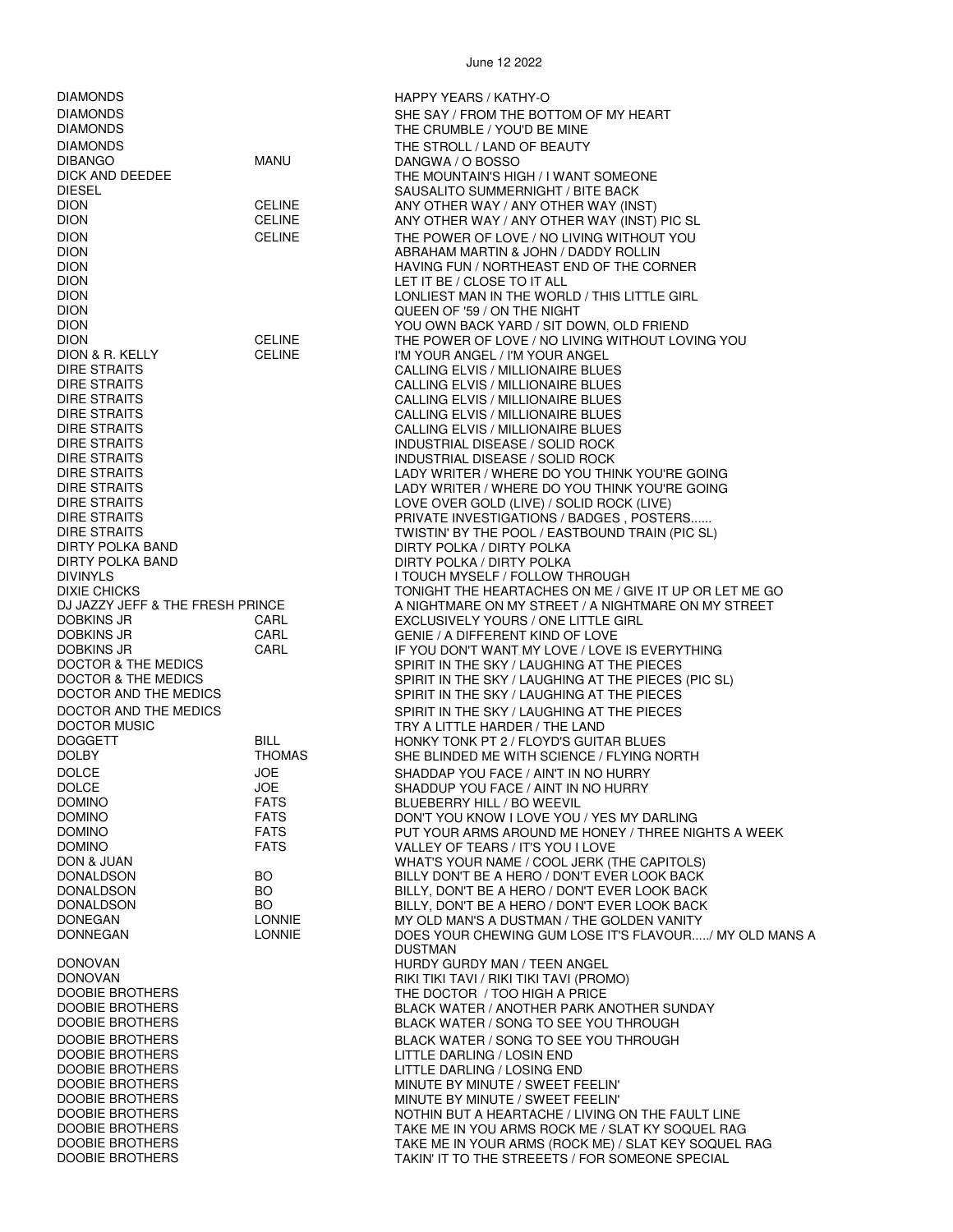$\lim_{2} 12.2022$ 

|                                                                                                                                                                                                                                                                                                                                                                                                                  |                                                                                                                                                                                   | June 12 2022                                                                                                                                                                                                                                                                                                                                                                                                                                                                                                                                                                                                                                                                                                                                                                                                                                                                                                                            |
|------------------------------------------------------------------------------------------------------------------------------------------------------------------------------------------------------------------------------------------------------------------------------------------------------------------------------------------------------------------------------------------------------------------|-----------------------------------------------------------------------------------------------------------------------------------------------------------------------------------|-----------------------------------------------------------------------------------------------------------------------------------------------------------------------------------------------------------------------------------------------------------------------------------------------------------------------------------------------------------------------------------------------------------------------------------------------------------------------------------------------------------------------------------------------------------------------------------------------------------------------------------------------------------------------------------------------------------------------------------------------------------------------------------------------------------------------------------------------------------------------------------------------------------------------------------------|
| <b>DOORS</b><br><b>DOORS</b><br><b>DOORS</b><br><b>DOORS</b><br><b>DORE</b><br><b>DORION</b><br><b>DORSEY</b><br><b>DORSEY</b><br><b>DORSEY</b><br><b>DOUBLE</b><br>DOUG AND THE SLUGS<br>DOUG AND THE SLUGS<br>DOUG AND THE SLUGS                                                                                                                                                                               | <b>CHARLIE</b><br>JIMMY<br><b>TOMMY</b><br><b>TOMMY</b>                                                                                                                           | LOVE ME TWO TIMES / UNKNOWN SOLDIER<br>TIGHTROPE RIDE / VARIETY IS THE SPICE OF LIFE<br>WISHFUL SINFUL / WHO SCARED YOU<br>TOUCH ME / WILD CHILD<br>PILOT OF THE AIRWAVES / SLEEPLESS<br>ONLY / LAST TIME (PIC SL)<br>SO RARE / SOPHISTICATED SWING<br>GETTING SENTIMENTAL OVER YOU / SUNNY SIDE OF THE STREET<br>OPUS 1 / BOOGIE WOOGIE<br>THE CAPTAIN OF HER HEART / YOUR PRAYER TAKES ME OFF<br>CHINATOWN CALCULATION / IF I FAIL<br>DAY BY DAY / LET GO<br>I DON'T WANT TO WALK AWAY / ANYDAYNOW                                                                                                                                                                                                                                                                                                                                                                                                                                    |
| DOUG AND THE SLUGS<br>DOUG AND THE SLUGS<br>DOUG AND THE SLUGS<br>DOUG AND THE SLUGS<br>DOUG AND THE SLUGS<br>DOUG AND THE SLUGS<br>DOUG AND THE SLUGS<br>DOUG AND THE SLUGS<br><b>DOUGLAS</b><br><b>DOUGLAS</b><br><b>DOUGLAS</b><br>DOV E<br><b>DOVE</b><br>DOVE<br><b>DOVE</b><br><b>DOWELL</b><br>DOWN SOUTH<br>DOWNCHILD BLUES BAND<br>DR. HOOK<br>DR. HOOK<br>DR. HOOK<br>DR. HOOK<br>DR. HOOK<br>DR. HOOK | CARL<br>CARL<br>CAROL<br><b>RONNIE</b><br>RONNIE<br><b>RONNIE</b><br><b>RONNIE</b><br>JOE                                                                                         | I'LL BE WAITING FOR YOU / PLEASE PLEASE PLEASE<br>LOVE SHINES / OPINIONS<br>REAL ENOUGH / WRONG SIDE OF RIGHT<br>TOMCAT PROWL / MUST BE THE RAIN<br>TOMCAT PROWL / MUST BE THE RAIN<br>TOMCAT PROWL /MUST BE THE RAIN<br>TOO BAD / THE MOVE<br>WHITE CHRISTMAS / WHITE CHRISTMAS<br>DANCE THE KUNG FU / CHANGING TIMES<br>KUNG FU FIGHTING / GAMBLIN' MAN<br>DOCTOR'S ORDERS / A HURRICANE IS COMING TONIGHT<br>THINGS / HERE WE GO AGAIN<br>CRY / AUTUMN RHAPSODY<br>CRY / AUTUMN RHAPSODY<br>ONE MORE MOUNTAIN TO CLIMB / ALL<br>LITTLE RED RENTED ROWBOAT / THE ONE I LEFT FOR YOU<br>9,999,999 TEARS / THE FIRST TIME (PIC SL)<br>FLIP FLOP AND FLY / SHOTGUN BLUES<br>A COUPLE MORE YEARS / A COUPLE MORE YEARS<br>A LITTLE BIT MORE / A COUPLE MORE YEARS<br>COVER OF THE ROLLING STONE / QUEEN OF THE SILVER DOLLAR<br>GIRLS CAN GET IT / DOIN' IT<br>ONLY SIXTEEN / LET ME BE YOUR LOVER<br>ONLY SIXTEEN / LET ME BE YOUR LOVER |
| DR. HOOK<br>DR. HOOK<br>DR. HOOK<br>DR. HOOK<br>DR. HOOK<br>DR. HOOK<br>DR. JOHN<br>DR. JOHN<br><b>DRAKE</b><br><b>DREAM ACADEMY</b><br>DREAM ACADEMY<br>DREAM ACCADEMY<br><b>DREAMLOVERS</b><br><b>DRIFTERS</b><br><b>DRIFTERS</b><br><b>DRIFTERS</b><br><b>DRIFTERS</b>                                                                                                                                        | <b>CHARLIE</b>                                                                                                                                                                    | PUT A LITTLE BIT ON ME / ROLAND THE ROADIE<br>SEXY EYES / HELP ME MAMA<br>SHARIN' THE NIGHT TOGETHER / YOU MAKE MY PANTS<br>THE COVER THE OF ROLLING STONE / LIFE AIN'T EASY<br>WHEN YOU'RE IN LOVE WITH A BEAUTIFUL WOMAN / KNOWING SHES<br>WHEN YOU'RE IN LOVE WITH A BEAUTIFUL WOMAN / KNOWING<br>RIGHT PLACE WRONG TIME / I BEEN HOODOOD<br>RIGHT PLACE, WRONG TIME / I BEEN HOODOOED<br>MY BOOMERANG WON'T COME BACK / I BENT MY ASSAGAI<br>GIRL IN A MILLION / THE LOVE PARADE<br>LOVE PARADE / LOVE PARADE (PROMO)<br>LIFE IN A NORTHERN TOWN / TEST TAPE #3<br>WHEN WE GET MARRIED / JUST BECAUSE<br>DANCE WITH ME / TRUE LOVE TRUE LOVE<br>DANCE WITH ME / TRUE LOVE TRUE LOVE<br>I KNOW / YODEE YAKEE<br>SOME KIND OF WONDERFUL / HONEY BEE                                                                                                                                                                                   |
| <b>DRIFTERS</b><br><b>DRIFTERS</b><br><b>DUDLEY</b><br><b>DUDLEY</b><br><b>DUNCAN</b><br><b>DUNCAN</b><br><b>DUNCAN</b><br><b>DUNCAN</b><br><b>DUPREE</b><br><b>DUPREE</b><br><b>DUPREE</b><br><b>DUPREE</b><br><b>DUPREE</b><br><b>DUPREE</b><br><b>DUPREE</b><br><b>DUPREE</b><br><b>DUPRESS</b><br>DURAN DURAN                                                                                                | DAVE<br>DAVE<br><b>JOHNNY</b><br><b>JOHNNY</b><br><b>JOHNNY</b><br><b>JOHNNY</b><br>ROBBIE<br>ROBBIE<br>ROBBIE<br><b>ROBBIE</b><br>ROBBIE<br>ROBBIE<br>ROBBIE<br>ROBBIE<br>ROBBIE | SOME KIND OF WONDERFUL / HONEY BEE<br>SOME KIND OF WONDERFUL / HONEY BEE<br>38 AND LONELY / TEXAS RUBY<br>SIX DAYS ON THE ROAD / I FEEL A CRY COMING ON<br>IT COULDN'T HAVE BEEN ANY BETTER / DENVER WOMAN<br>PLAY ANOTHER SLOW SONG / MY WOMAN'S GOOD TO ME<br>SHE CAN PUT HER SHOES UNDER MY BED ANYTIME / MAYBE I JUST<br>THINKING OF A RENDEVOUS / LOVE SHOULD BE EASY<br>BROOKLYN GIRLS / LONELY RUNNER (PROMO)<br>HOT ROD HEARTS / LOVE IS A MYSTERY<br>HOT ROD HEARTS / LOVE IS A MYSTERY<br>HOT ROD HEARTS / LOVE IS A MYSTERY<br>HOT ROD HEARTS / LOVE IS A MYSTERY<br>HOT ROD HEARTS / LOVE IS A MYSTERY<br>STEAL AWAY / I'M NO STRANGER<br>STEAL AWAY / I'M NO STRANGER<br>HOT ROD HEARTS / LOVE IS A MYSTERY<br>A VIEW TO A KILL / A VIEW TO A KILL                                                                                                                                                                         |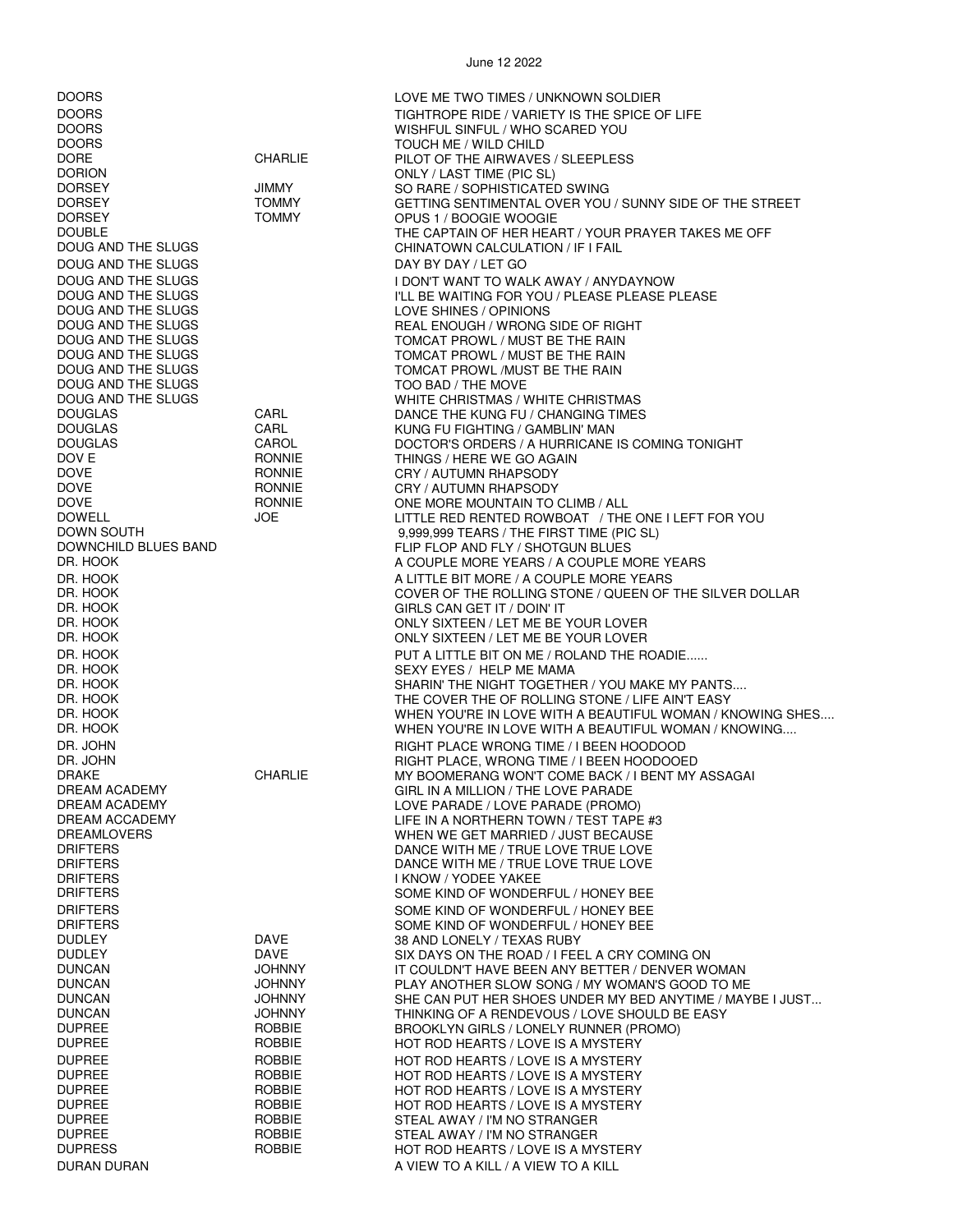DURAN DURAN DURAN ALL SHE WANTS IS / I BELIEVE-ALL I NEED TO KNOW<br>DURAN DURAN DURAN ALL SHE WOLF I HE WOLF I HE WOLF / HUNGRY LIKE THE WOLF DURAN DURAN DURAN HUNGRY LIKE THE WOLF / HUNGRY LIKE THE WOLF / HUNGRY LIKE THE WOLF / HUNGRY LIKE THE WOLF LO<br>I DON'T WANT YOUR LOVE / I DON'T WANT YOUR LOVE / I DON'T WANT YOUR LO I DON'T WANT YOUR LOVE / I DON'T WANT YOUR LOVE (PIC SL) DURAN DURAN NEW MOON ON MONDAY / TIGER TIGER DURAN DURAN NOTORIOUS / WINTER MARCHES ON DURAN DURAN SKIN TRADE / WE NEED YOU DURAN DURAN THE REFLEX / THE REFLEX (PROMO) DURAN DURAN THE WILD BOYS / CRACKS IN THE PAVEMENT DURAN DURAN I DON'T WANT YOUR LOVE / I DON'T WANT YOUR LOVE DURAN DURAN SKIN TRADE / WE NEED YOU (PIC SL) DURANTE JIMMY SEPTEMBER SONG / YOUNG AT HEART DUSK I HEAR THOSE CHURCH BELL RINGING / I CANNOT SEE..... I HEAR THOSE CHURCH BELLS RINGING/ I CANNOT SEE.... DUSTY SLIM THE PUB WITH NO BEER / WALKIN' ON MY WAY I'M ON FIRE / DID YOU SEE WHAT HAPPENED DYLAN BOB BOB A FOOL SUCH AS I / THE LILY OF THE WEST<br>DYLAN BOB BOB COPPER KETTI F / WIG WAM COPPER KETTLE / WIG WAM DYLAN BOB BOB COPPER KETTLE / WIGWAM DYLAN BOB BOB GEORGE JACKSON / GEORGE JACKSON<br>DYLAN BOB GOTTA SERVE SOMERODY / TROUBLE IN DYLAN BOB GOTTA SERVE SOMEBODY / TROUBLE IN MIND GOTTA SERVE SOMEBODY / TROUBLE IN MIND DYLAN BOB BOB KNOCKIN' ON HEAVENS DOOR / FOOL SUCH AS I DYLAN BOB BOB KNOCKIN' ON HEAVEN'S DOOR / TURKEY CHASE DYLAN BOB BOB KNOCKIN' ON HEAVEN'S DOOR / TURKEY CHASE DYLAN BOB BOB MOST LIKELY YOU GO YOUR WAY / STAGE FRIGHT (THE BAND)<br>DYLAN BOB BOB SLOW TRAIN / DO RIGHT TO ME BARY (PIC SL) DYLAN BOB SLOW TRAIN / DO RIGHT TO ME BABY (PIC SL) WATCHING THE RIVER FLOW / SPANISH IS THE LOVING TONGUE DYSON RONNIE ONE MAN BAND / I THINK I'LL TELL HER E.L.O. JULIE DON'T LIVE HERE / TWILIGHT EAGLES<br>EAGLES BEST OF MY LOVE / OL 55 EAGLES HEARTACHE TONIGHT / TEENAGE JAIL HEARTACHE TONIGHT / TEENAGE JAIL EAGLES HOTEL CALIFORNIA / PRETTY MAIDS ALL IN A ROW EAGLES HOTEL CALIFORNIA / PRETTY MAIDS ALL IN A ROW HOTEL CALIFORNIA / PRETTY MAIDS ALL IN A ROW EAGLES HOTEL CALIFORNIA / PRETTY MAIDS ALL IN A ROW EAGLES I CAN'T TELL YOU WHY / GREEKS DON'T WANT NO FREAKS I CAN'T TELL YOU WHY / JAMES DEAN EAGLES I CAN'T TELL YOU WHY / THE GREEKS DON'T WANT NO FREAKS.... EAGLES JAMES DEAN / GOOD DAY IN HELL EAGLES<br>
EAGLES<br>
LIFE IN THE EAST LANE / THE LAST RESO EAGLES<br>EAGLES EAGLES LIFE IN THE FAST LANE / THE LAST RESORT<br>LIFE IN THE FAST LANE / THE LAST RESORT LIFE IN THE FAST LANE / THE LAST RESORT EAGLES LYIN' EYES / TOO MANY HANDS LYIN' EYES / TOO MANY HANDS EAGLES NEW KID IN TOWN / VICTIM OF LOVE EAGLES NEW KID IN TOWN / VICTIM OF LOVE EAGLES NEW KID IN TOWN / VICTIM OF LOVE EAGLES SEVEN BRIDGES ROAD / THE LONG RUN SEVEN BRIDGES ROAD / THE LONG RUN EAGLES SEVEN BRIDGES ROAD / THE LONG RUN TAKE IT TO THE LIMIT / AFTER THE THRILL IS GONE EAGLES TAKE IT TO THE LIMIT / AFTER THE THRILL IS GONE EAGLES THE LONG RUN / THE DISCO STRANGLER EAGLES<br>EARLE EARLE STEVE SAND COPPERHEAD ROAD / SNAKE OIL EARLE STEVE STEVE COPPERHEAD ROAD / SNAKE OIL<br>FARLE STEVE STEVE GUITAR TOWN / LITTLE ROCK N R EARLE STEVE GUITAR TOWN / LITTLE ROCK N ROLLER SIX DAYS ON THE ROAD / WEEK OF LIVING DANGEROUSLY EARLE STEVE COPPERHEAD ROAD / SNAKE OIL EARLE STEVE EARLE STEVE LITTLE SISTER / BACK TO THE WALL<br>EARTH, WIND & FIRE SEPTEMBER / LOVE'S HOLIDAY SEPTEMBER / LOVE'S HOLIDAY EARTH, WIND & FIRE SEPTEMBER / LOVE'S HOLIDAY EAST L.A. CAR POOL LIKE THEY SAY IN L.A. / LINDA CHICANA<br>EASTON LIMMY MACK / MONEY BACK GUARANTE JIMMY MACK / MONEY BACK GUARANTEE EASTON SHEENA MODERN GIRL / SUMMER'S OVER

MORNING TRAIN / CALM BEFORE THE STORM

SHEENA **MORNING TRAIN / CALM BEFORE THE STORM** 

EASTON SHEENA MORNING TRAIN / CALM BEFORE THE STORM EASTON SHEENA MORNING TRAIN / CALM BEFORE THE STORM<br>EASTON SHEENA MORNING TRAIN / CALM BEFORE THE STORM EASTON SHEENA MORNING TRAIN / CALM BEFORE THE STORM

EASTON SHEENA TELEPHONE / WISH YOU WERE HERE TONIGHT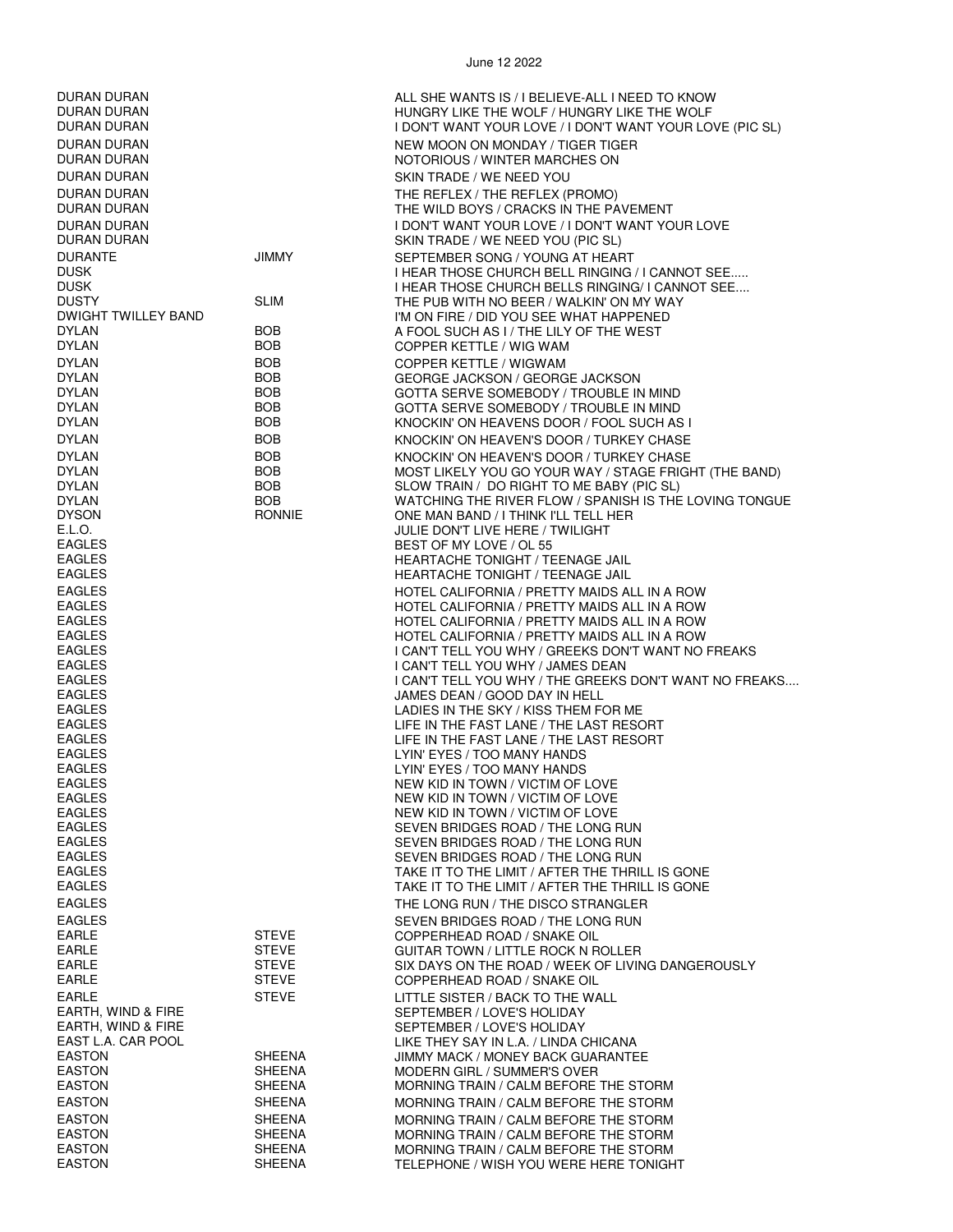EDDY DUANE RAMROD / THE WALKER EIKHARD SHIRLEY ROLL THAT ROCK SECRETS ELECTRIC LIGHT ORCHESTRA<br>ELECTRIC LIGHT ORCHESTRA ELORADO / BOY BLUE<br>HOI D ON TIGHT / TWII ELECTRIC LIGHT ORCHESTRA ELECTRIC LIGHT ORCHESTRA POKER/ CONFUSION ELECTRIC LIGHT ORCHESTRA SHINE A LITTLE LOVE / JUNGLE<br>SHECTRIC LIGHT ORCHESTRA SHOW STANDIGHT / JUDY DON'T LIVE H ELEGANTS LITTLE STAR / GETTING DIZZY ELLIE ETERNAL CIRCLE / TO THE FAMILY EMOTIONS BEST OF MY LOVE / A FEELING IS EMOTIONS BEST OF MY LOVE / A FEELING IS ESCAPE CLUB WILD WILD WEST / WE CAN RUN ESCAPE CLUB WILD WILD WEST / WE CAN RUN ESCAPE CLUB WILD WILD WEST / WE CAN RUN ESPOSITO JOE LADY LADY LADY / HE'S A DREAM ESQUIRES ATLANTIS / I'VE LOST MY GIRL ESQUIRES GET ON UP / LISTEN TO ME ESSEX DAVID ROCK ON / ON AND ON

EASTON SHEENA THE LOVER IN ME / THE LOVER IN ME (INST)<br>EASTON SHEENA FOR YOUR EYES ONLY / FOR YOUR EYES O EASTON SHEENA FOR YOUR EYES ONLY / FOR YOUR EYES ONLY<br>EDDIE MNSSISSIPPI QUEEN / MISSISSIPPI QUEEN / MISSISSIPPI QUEEN MISSISSIPPI QUEEN / MISSISSIPPI QUEEN EDDIE M RHAPSODY QUEEN / MISSISSIPPI QUEEN EDDY DUANE BECAUSE THEY'RE YOUNG / REBEL WALK EDDY DUANE BECAUSE THEY'RE YOUNG / REBEL WALK EDDY DUANE MASON DIXON LION / CANNON BALL FRANKENSTEIN / UNDERCOVER MAN EDGAR WINTER GROUP FRANKENSTEIN / UNDERCOVER MAN<br>EDGAR WINTER GROUP FOPLE MUSIC / COOL DANCE PEOPLE MUSIC / COOL DANCE EDGAR WINTER GROUP UNDERCOVER MAN / FRANKENSTEIN UNDERCOVER MAN / FRANKENSTEIN EDMUNDS DAVE I HEAR YOU KNOCKING / BLACK BILL EDWARD TOMMY I REALLY DON'T WANT TO KNOW / UNLOVED JONATHAN CAROLINA CAROLINE / NEVER TOGETHER<br>TOMMY BARY BARY BARY / LOVER'S WALTZ EDWARDS TOMMY BABY BABY BABY / LOVER'S WALTZ EDWARDS TOMMY TOMMY IT'S ALL IN THE GAME / PLEASE LOVE ME FOREVER<br>EDWARDS TOMMY PLEASE MR. SUN / THE MORNINGSIDE OF THE MOU EDWARDS TOMMY PLEASE MR. SUN / THE MORNINGSIDE OF THE MOUNTAIN FOOL MOON FIRE / TAMMY ANN EGAN WALTER TUNNEL OF LOVE / MAGNET AND STEEL<br>FGAN WALTER TIINNEL OF LOVE / MAGNET AND STEEL EGAN WALTER TUNNEL OF LOVE / MAGNET AND STEEL LET ME DOWN EASY / CHILD OF THE PRESENT EIKHARD SHIRLEY SAY YOU LOVE ME / CHILD OF THE PRESENT EIKHARD SHIRLEY SOMETHING THAT LASTS / CLEVER GIRL THE ART OF CALLING / THE COMPLETE CALL ELECTIC LIGHT ORCHESTRA<br>ELECTRIC LIGHT ORCHESTRA LAST TRAIN TO LONDON / DOWN HOME TOWN<br>DON'T BRING ME DOWN / DREAMING OF 4000 DON'T BRING ME DOWN / DREAMING OF 4000 HOLD ON TIGHT / TWILIGHT<br>I'M ALIVE / DRUM DREAMS ELECTRIC LIGHT ORCHESTRA LAST TRAIN TO LONDON / DOWN HOME TOWN ELECTRIC LIGHT ORCHESTRA LAST TRAIN TO LONDON / DOWN HOME TOWN ELECTRIC LIGHT ORCHESTRA LAST TRAIN TO LONDON / DOWN HOME TOWN ELECTRIC LIGHT ORCHESTRA TWILIGHT / JUDY DON'T LIVE HERE<br>ELECTRIC LIGHT ORCHESTRA TWILIGHT / JULIE DON'T LIVE HERE ELECTRIC LIGHT ORCHESTRA TWILIGHT / JULIE DON'T LIVE HERE<br>FLEGANTS ELLIMAN YVONNE EVERYTHING'S ALRIGHT / HEAVEN ON THEIR MINDS LOVE ME / I KEEP HANGING ON ELLIS SHIRLEY THE NAME GAME / THE NITTY GRITTY ELLIS SHIRLEY THE NAME GAME / WHISPER TO ME WIND TEXAS SPECIAL (33 E P RECORD) ENGLAND DAN & JOHN COLEY THE TIME HAS COME / IT'S SAD TO BELONG<br>ENGLAND DAN & JOHN FORD COLEY THE TIME HAS COME / IT'S SAD TO BELONG ENGLAND DAN & JOHN FORD COLEY THE TIME HAS COME / IT'S SAD TO BELONG<br>ENVOYS THE RED. GO ON THE GREEN / SUI STOP ON THE RED, GO ON THE GREEN / SUMMER SUN ENYA STORMS IN AFRICA / STORMS IN AFRICA BIG BAD TOM / CATTLE CALL WILD WILD WEST / WE CAN RUN (PROMO) ESMERALDA SANTA DON'T LET ME BE MISUNDERSTOOD / DON'T LET ME..... ESMERALDA SANTA SANTA DON'T LET ME BE MISUNDERSTOOD / DON'T LET ME.....<br>ESMERALDA SANTA HOUSE OF RISING SUN / HOUSE OF RISING SUN HOUSE OF RISING SUN / HOUSE OF RISING SUN ESMERALDA SANTA SANTA DON'T LET ME BE MISUNDERSTOOD / DON'T LET ME..... **ROCK ON / LAMPLIGHT** 1-2-3 / 1-2-3 (INST) (PI C SL) ESTEFAN GLORIA ANYTHING FOR YOU / ANYTHING FOR YOU (PIC SL)<br>ESTEFAN GLORIA ANYTHING FOR YOU / ANYTHING FOR YOU (PIC SL) ESTEFAN GLORIA ANYTHING FOR YOU / ANYTHING FOR YOU (PIC SL) ESTEFAN GLORIA BETCH SAY THAT / LOVE TOY (PIC SL) ESTEFAN GLORIA DONT' WANT TO LOSE YOU / SI VOY A PERDERTE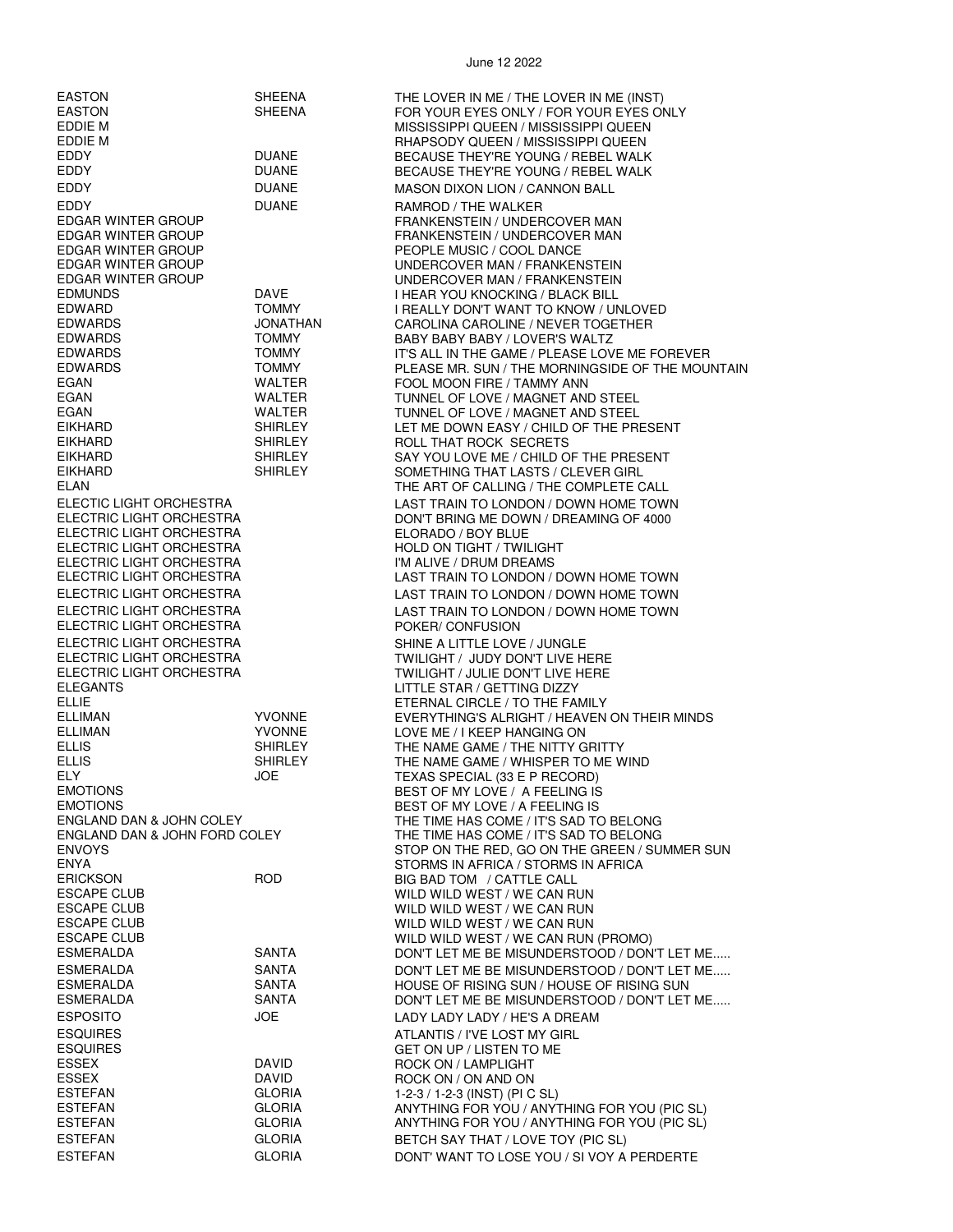| <b>ESTEFAN</b>                         | <b>GLORIA</b>               | <b>HEAVEN'S WHAT I FEEL / GLORIA'S HITMIX</b>                                                |
|----------------------------------------|-----------------------------|----------------------------------------------------------------------------------------------|
| <b>ESTEFAN</b>                         | <b>GLORIA</b>               | RHYTHM IS GOING TO GET YOU / GIVE IT UP                                                      |
| <b>ESTEFAN</b>                         | <b>GLORIA</b>               | RHYTHM IS GONNA GET YOU / GET IT UP (PIC SL)                                                 |
| <b>ESTEFAN</b>                         | <b>GLORIA</b>               | WORDS GET IN THE WAY / GET ON YOUR FEET                                                      |
| <b>ESTUS &amp; GEORGE MICHAEL</b>      | <b>DEON</b>                 | <b>HEAVEN HELP ME / IT'S A PARTY</b>                                                         |
| <b>ETHERIDGE</b>                       | <b>MELISSA</b>              | I'M THE ONLY ONE / I WANT TO COME OVER                                                       |
| <b>ETHERRIDGE</b>                      | <b>MELISSA</b>              | LIKE THE WAY I DO / PRECIOUS PAIN                                                            |
| <b>EUGENE</b>                          |                             | CHRISTMAS FEELING / CHRISTMAS FEELING (PROMO)                                                |
| <b>EUROGLIDERS</b>                     |                             | HEAVEN MUST BE THERE / WAITING FOR YOU                                                       |
| <b>EUROPE</b>                          |                             | CARRIE / LOVE CHASER                                                                         |
| <b>EUROPE</b>                          |                             | CARRIE / LOVE CHASER                                                                         |
| <b>EUROPE</b>                          |                             | CARRIE / LOVE CHASER                                                                         |
| <b>EURYTHIMICS</b>                     |                             | MISSIONARY MAN / TAKE YOUR PAIN AWAY                                                         |
| <b>EURYTHMICS</b>                      |                             | ANGEL / PRECIOUS (PIC SL)                                                                    |
| <b>EURYTHMICS</b>                      |                             | HERE COMES THE RAIN PAINT A RUMOUR                                                           |
| <b>EURYTHMICS</b>                      |                             | MY BABY'S GONNA CRY / MY BABY'S GONNA CRY                                                    |
| <b>EURYTHMICS</b>                      |                             | MY BABY'S GONNA CRY / MY BABY'S GONNA CRY (PIC SL)                                           |
| <b>EURYTHMICS</b>                      |                             | SISTERS ARE DOING IT FOR THEMSELVES/ LOVE YOU LIKE BALL                                      |
| <b>EURYTHMICS</b>                      |                             | THERE MUST BE AN ANGEL / GROWN UP GIRLS                                                      |
| <b>EURYTHMICS</b>                      |                             | THORN IN MY SIDE / IN THIS TOWN                                                              |
| <b>EVANS</b>                           | <b>MARTY</b>                | NOW THAT YOU HAVE GONE / POOR ME                                                             |
| <b>EVANS</b><br><b>EVANS</b>           | MAUREEN<br>PAUL             | LIKE I DO / STARLIGHT STARBRIGHT                                                             |
|                                        |                             | HAPPY-GO-LUCKY ME / FISH IN THE OCEAN                                                        |
| <b>EVANS</b><br>EVERETT & JERRY BUTLER | <b>PAUL</b><br><b>BETTY</b> | NOT ME / AFTER THE HURRICANE                                                                 |
| <b>EVERLY BROTHERS</b>                 |                             | LET IT BE ME / AIN'T THAT LOVING YOU BABY<br>BIRD DOG / DEVOTED TO YOU                       |
| <b>EVERLY BROTHERS</b>                 |                             | BORN YESTERDAY / DON'T SAY GOODNIGHT                                                         |
| <b>EVERLY BROTHERS</b>                 |                             | CATHY'S CLOWN / ALWAYS IT'S YOU                                                              |
| <b>EVERLY BROTHERS</b>                 |                             | ON THE WINGS OF A NIGHTENGALE / ASLEEP                                                       |
| <b>EVERLY BROTHERS</b>                 |                             | WHEN WILL I BE LOVED / BE BOP A-LULA                                                         |
| EVERY MOTHERS SON                      |                             | PUT YOUR MIND AT EASE / PROPER FOUR LEAF CLOVER                                              |
| EVERY MOTHERS' SON                     |                             | COME ON DOWN TO MY BOAT / I BELIEVE IN YOU                                                   |
| EVERY MOTHER'S SON                     |                             | PUT YOUR MIND AT EASE / THE PROPER FOUR-LEAF CLOVER                                          |
| <b>EXILE</b>                           |                             | KISS YOU ALL OVER / DON'T DO IT                                                              |
| <b>EXILE</b>                           |                             | YOU THRILL ME / ONE STEP AT A TIME                                                           |
| <b>EXILE</b>                           |                             | YOU THRILL ME // ONE STEP AT A TIME                                                          |
| <b>EXPOSE</b>                          |                             | COME GO WITH ME / DECEMBER                                                                   |
| <b>EXPOSE</b>                          |                             | LET ME BE THE ONE / LOVE IS OUR DESTINY                                                      |
| <b>EXPOSE</b>                          |                             | LET ME BE THE ONE / LOVE IS OUR DESTINY                                                      |
| <b>EXPOSE</b>                          |                             | POINT OF NO RETURN / EXTRA EXTRA                                                             |
| EYE EYE                                |                             | XRAY EYES / ONE SIDED LOVE (PIC SL)                                                          |
| <b>FABRIC</b>                          | <b>BENT</b>                 | ALLEY CAT / MARKIN' TIME                                                                     |
| <b>FACHIN</b>                          | ERIA                        | SAVIN' MYSELF / SAVIN' MYSELF                                                                |
| <b>FAITH NO MORE</b><br><b>FALCO</b>   |                             | EDGE OF THE WORLD / EPIC<br>ROCK ME AMADEUS / DER KOMMISSAR                                  |
|                                        |                             |                                                                                              |
| <b>FALTERMEYER</b>                     | <b>HAROLD</b>               | AXEL F / SHOOT OUT                                                                           |
| <b>FAMILY BROWN</b><br><b>FANCY</b>    |                             | OVERNIGHT SUCCESS / I THINK ABOUT YOU<br><b>FANCY / WILD THING</b>                           |
| <b>FANCY</b>                           |                             | WILD THING / FANCY                                                                           |
| <b>FANCY</b>                           |                             | <b>WILD THING / FANCY</b>                                                                    |
| <b>FANCY</b>                           |                             | TOUCH ME / I DON'T NEED YOUR LOVE                                                            |
| <b>FARGO</b>                           | <b>DONNA</b>                | FUNNY FACE / HOW CLOSE YOU CAME                                                              |
| <b>FARGO</b>                           | <b>DONNA</b>                | HAPPIEST GIRL IN THE WHOLE USA / YOU CAN'T BE A BEACON                                       |
| <b>FARGO</b>                           | <b>DONNA</b>                | JUST A FRIEND OF MINE / YOU CAN'T BE A BEACON                                                |
| <b>FARNHAM</b>                         | JEFF                        | YOU'RE THE VOICE / GOING GOING GONE                                                          |
| <b>FARNHAM</b>                         | <b>JOHN</b>                 | AGE OF REASON / WHEN THE WAR IS OVER (PIC SL)                                                |
| <b>FAT BOYS</b>                        |                             | LOUIE LOUIE / ALL DAY LOVER (PIC SL)                                                         |
| <b>FAT BOYS</b>                        |                             | THE TWIST / THE TWIST                                                                        |
| <b>FAT BOYS</b>                        |                             | THE TWIST / THE TWIST                                                                        |
| FB.                                    | <b>MICHAEL</b>              | GET ON THE FLOOR / SHE'S OUT OF MY LIFE                                                      |
| <b>FEEHAN</b>                          | TIM                         | <b>MEAN STREAK / VANA</b>                                                                    |
| <b>FEEHAN</b>                          | TIM                         | WHERE'S THE FIRE / NEVER SURRENDER                                                           |
| <b>FELICIANO</b>                       | <b>JOSE</b>                 | LIGHT MY FIRE / HI-HEEL SNEAKERS                                                             |
| <b>FELICIANO</b>                       | JOSE                        | SHAKE A HAND / THERE'S NO ONE ABOUT                                                          |
| <b>FENDER</b>                          | FREDDY                      | BEFORE THE NEXT TEARDROP FALLS / WAITING FOR YOUR LOVE                                       |
| <b>FENDER</b>                          | FREDDY                      | IF YOU DON'T LOVE ME / THANK YOU MY LOVE                                                     |
| <b>FENDER</b>                          | FREDDY                      | IF YOU DON'T LOVE ME / THANK YOU MY LOVE                                                     |
| <b>FENDER</b>                          | FREDDY                      | SECRET LOVE / LOVING CAJUN STYLE                                                             |
| FENDER                                 | FREDDY                      | SINCE I MET YOU BABY / LITTLE MAMA                                                           |
| <b>FENDER</b><br><b>FENDER</b>         | FREDDY<br>FREDDY            | SINCE I MET YOU BABY / LITTLE MAMA                                                           |
| <b>FENDER</b>                          | <b>FREDDY</b>               | VAYA CON DIOS / WINTER OF MY LIFE<br>WASTED DAYS AND WASTED NIGHTS / I LOVE MY RANCHO GRANDE |
|                                        |                             |                                                                                              |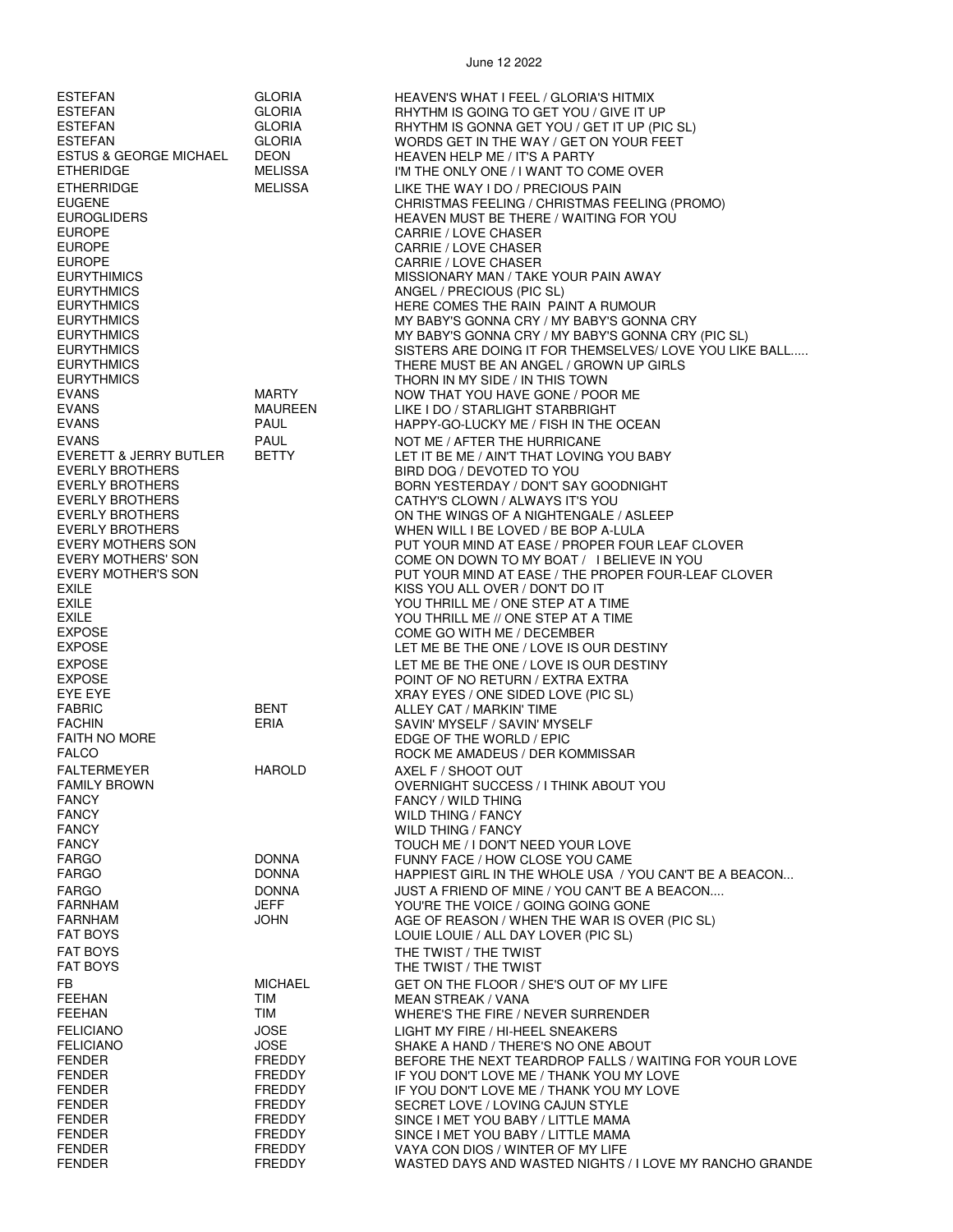| <b>FENDER</b><br><b>FERGUSON</b>                                                          | FREDDY<br>JAY                | WASTED DAYS AND WASTED NIGHTS / I LOVE MY RANCHO GRANDE<br>THUNDER ISLAND / MAGIC MOMENT                                           |
|-------------------------------------------------------------------------------------------|------------------------------|------------------------------------------------------------------------------------------------------------------------------------|
| <b>FERGUSON</b><br><b>FERRANTE &amp; TEICHER</b><br>FERRANTE AND TEICHER                  | <b>JOHNNY</b>                | I UNDERSTAND JUST HOW YOU FEEL / FLUTTER FLUTTER<br>MIDNIGHT COWBOY / ROCK-A-BYE BABY<br><b>EXODUS / TWILIGHT</b>                  |
| <b>FERRY</b>                                                                              | <b>BRYAN</b>                 | IS YOUR LOVE STRONG ENOUGH / WINDSWEPT (PIC SL)                                                                                    |
| <b>FIFTH DIMEMSION</b><br><b>FIFTH DIMENSION</b>                                          |                              | CARPET MAN / THE MAGIC GARDEN<br>ASHES TO ASHES / THE SINGER                                                                       |
| <b>FIFTH DIMENSION</b><br><b>FIFTH DIMENSION</b>                                          |                              | BLOWING AWAY / SKINNY MAN<br>IF I COULD REACH YOU / TOMORROW BELONGS TO THE CHILDREN                                               |
| <b>FIFTH DIMENSION</b><br><b>FIFTH DIMENSION</b>                                          |                              | LOVE LINES, ANGLES AND RHYMES / THE SINGER<br>UP UP AND AWAY / PAPER CUP                                                           |
| <b>FIFTH DIMENSION</b><br><b>FIFTH DIMENSION</b>                                          |                              | WEDDING BELL BLUES / BLOWIN' AWAY<br>WEDDING BELL BLUES / LOVIN' STEW                                                              |
| <b>FINE YOUNG CANIBALS</b><br>FINE YOUNG CANNIBALS                                        |                              | SHE DRIVES ME CRAZY / PULL THE SUCKER OFF<br>DON'T LOOK BACK / AS HARD AS IT IS                                                    |
| <b>FINE YOUNG CANNIBALS</b><br><b>FINE YOUNG CANNIBALS</b><br><b>FINE YOUNG CANNIBALS</b> |                              | JOHNNY COME HOME / LOVE FOR SALE<br>PULL THE SUCKER OFF / SHE DRIVES ME CRAZY                                                      |
| <b>FINN</b><br><b>FINNEGAN</b>                                                            | <b>TIM</b><br>LARRY          | SHE DRIVES ME CRAZY / PULL THE SUCKER OFF<br><b>GRAND ADVENTURE / THROUGH THE YEARS</b>                                            |
| <b>FIREBALLS</b><br><b>FIREBALLS</b>                                                      |                              | DEAR ONE / CANDY LIPS<br>ALMOST PARADISE / SWEET TALK                                                                              |
| <b>FIREBALLS</b><br><b>FIREBALLS</b>                                                      |                              | BOTTLE OF WINE / CAN'T YOU SEE I'M TRYIN<br>BOTTLE OF WINE / CAN'T YOU SEE I'M TRYIN'<br>BOTTLE OF WINE / CAN'T YOU SEE I'M TRYING |
| <b>FIREBALLS</b><br><b>FIREBALLS</b>                                                      |                              | BOTTLE OF WINE / GOIN' AWAY<br>GON' AWAY / GROOVY MOTIONS                                                                          |
| <b>FIREBALLS</b><br><b>FIREFALL</b>                                                       |                              | LONG GREEN / LIGHT IN THE WINDOW<br>HEADED FOR A FALL / JUST WHAT YOU NEED (PROMO)                                                 |
| <b>FIREFALL</b><br><b>FIREFALL</b>                                                        |                              | JUST REMEMBER I LOVE YOU / JUST THINK<br>YOU ARE THE WOMAN / SAD OL LOVE SONG                                                      |
| <b>FIRST EDITION</b><br><b>FIRST EDITION</b>                                              |                              | MISSION OF SAN NOHERO //SOMEONE WHO CARES<br>SOMETHING'S BURNING / MOMMA'S WAITING                                                 |
| <b>FIRST EDITION</b><br><b>FIRST EDITION</b>                                              |                              | TAKE MY HAND / ALL GOD'S LONELY CHILDREN<br>TELL IT ALL BROTHER / JUST REMEMBER                                                    |
| <b>FIRST EDITION</b>                                                                      |                              | TELL IT ALL BROTHER / JUST REMEMBER                                                                                                |
| <b>FIRST EDITION</b>                                                                      |                              | TRIGGER HAPPY KID / SCHOOL TEACHER                                                                                                 |
| <b>FISHER</b><br><b>FISHER</b>                                                            | <b>CLIMIE</b><br><b>TONI</b> | LOVE CHANGES EVERYTHING / NEVER CLOSE TO THE SHOW<br>THE BIG HURT / MEMPHIS BELLE                                                  |
| <b>FIVE AMERICANS</b><br><b>FIVE AMERICANS</b>                                            |                              | I SEE THE LIGHT / THE OUTCASTS<br>ZIP CODE / SWEET BIRD OF YOUTH                                                                   |
| <b>FIVE KEYS</b>                                                                          |                              | WHAT GOES ON / YOU BROKE THE RULES OF LOVE                                                                                         |
| FIVE MAN ELECTRICAL BAND<br>FIVE MAN ELECTRICAL BAND<br><b>FIVE SATINS</b>                |                              | ABSOLUTELY RIGHT / BUTTERFLY<br>ABSOLUTELY RIGHT / SIGNS                                                                           |
| <b>FIVE SATINS</b>                                                                        |                              | TO THE AISLE / WISH I HAD MY BABY<br>TO THE AISLE / WISH I HAD MY BABY                                                             |
| FLACK                                                                                     | <b>ROBERTA</b>               | 25TH OF DECEMBER / WHY DON'T YOU MOVE                                                                                              |
| <b>FLACK</b><br><b>FLACK</b>                                                              | <b>ROBERTA</b><br>ROBERTA    | FEEL LIKE MAKING LOVE / WHEN YOU SMILE<br>FIRST TIME EVER I SAW YOUR FACE / TRADE WINDS                                            |
| <b>FLACK</b>                                                                              | ROBERTA                      | JESSE / NO TEARS IN THE END                                                                                                        |
| <b>FLACK</b><br><b>FLACK</b>                                                              | ROBERTA<br>ROBERTA           | THE FIRST TIME EVER I SAY YOUR FACE / TRADE WINDS<br>TONIGHT I CELBRATE MY LOVE / BORN TO LOVE                                     |
| <b>FLACK</b>                                                                              | <b>ROBERTA</b>               | WILL YOU STILL LOVE ME TOMORROW / GO UP MOSES                                                                                      |
| <b>FLACK</b>                                                                              | ROBERTA                      | IF I EVER SEE YOU AGAIN / I'D LIKE TO BE BABY TO YOU (PROMO)                                                                       |
| <b>FLACK &amp; DONNY HATHAWAY</b><br>FLASH CADILLAC & CONT. KIDS                          | ROBERTA                      | THE CLOSER I GET TO YOU / LOVE IS THE HEALING<br>GOOD TIMES ROCK AND ROLL / IT'S HARD TO BREAK THE ICE                             |
| <b>FLATT &amp; EARL SCRUGGS</b><br><b>FLEETWOOD MAC</b>                                   | LESTER                       | BALLAD OF JED CLAMPETT / COAL LOADIN' JOHNNY<br>YOU MAKE LOVING FUN / GOLD DUST WOMAN                                              |
| FLEETWOOD MAC<br>FLEETWOOD MAC                                                            |                              | ANOTHER WOMAN / SAVE ME<br>AS LONG AS YOU FOLLOW / OH WELL                                                                         |
| FLEETWOOD MAC                                                                             |                              | BIG LOVE / YOU AND I (PROMO)                                                                                                       |
| FLEETWOOD MAC<br>FLEETWOOD MAC                                                            |                              | BIG LOVE / YOU AND I PART 1 (PIC SL)<br>CAN'T GO BACK / LOVE IN STORE                                                              |
| FLEETWOOD MAC                                                                             |                              | DON'T STOP / NEVER GOING BACK AGAIN                                                                                                |
| FLEETWOOD MAC                                                                             |                              | EVERYWHERE / EVERYWHERE (PROM0)                                                                                                    |
| FLEETWOOD MAC<br>FLEETWOOD MAC                                                            |                              | EVERYWHERE / WHEN I SEE YOU AGAIN<br>FAMILY MAN / DOWN ENDLESS STEET                                                               |
| FLEETWOOD MAC                                                                             |                              | FARMER'S DAUGHTER / MONDAY MORNING (PIC SL)                                                                                        |
| FLEETWOOD MAC<br>FLEETWOOD MAC                                                            |                              | FIREFLIES / OVER MY HEAD (PIC SL)<br>GO YOUR OWN WAY / SILVER SPRINGS                                                              |
| FLEETWOOD MAC                                                                             |                              | GO YOUR OWN WAY / SILVER SPRINGS                                                                                                   |
| FLEETWOOD MAC                                                                             |                              | GYPSY / COOL WATER                                                                                                                 |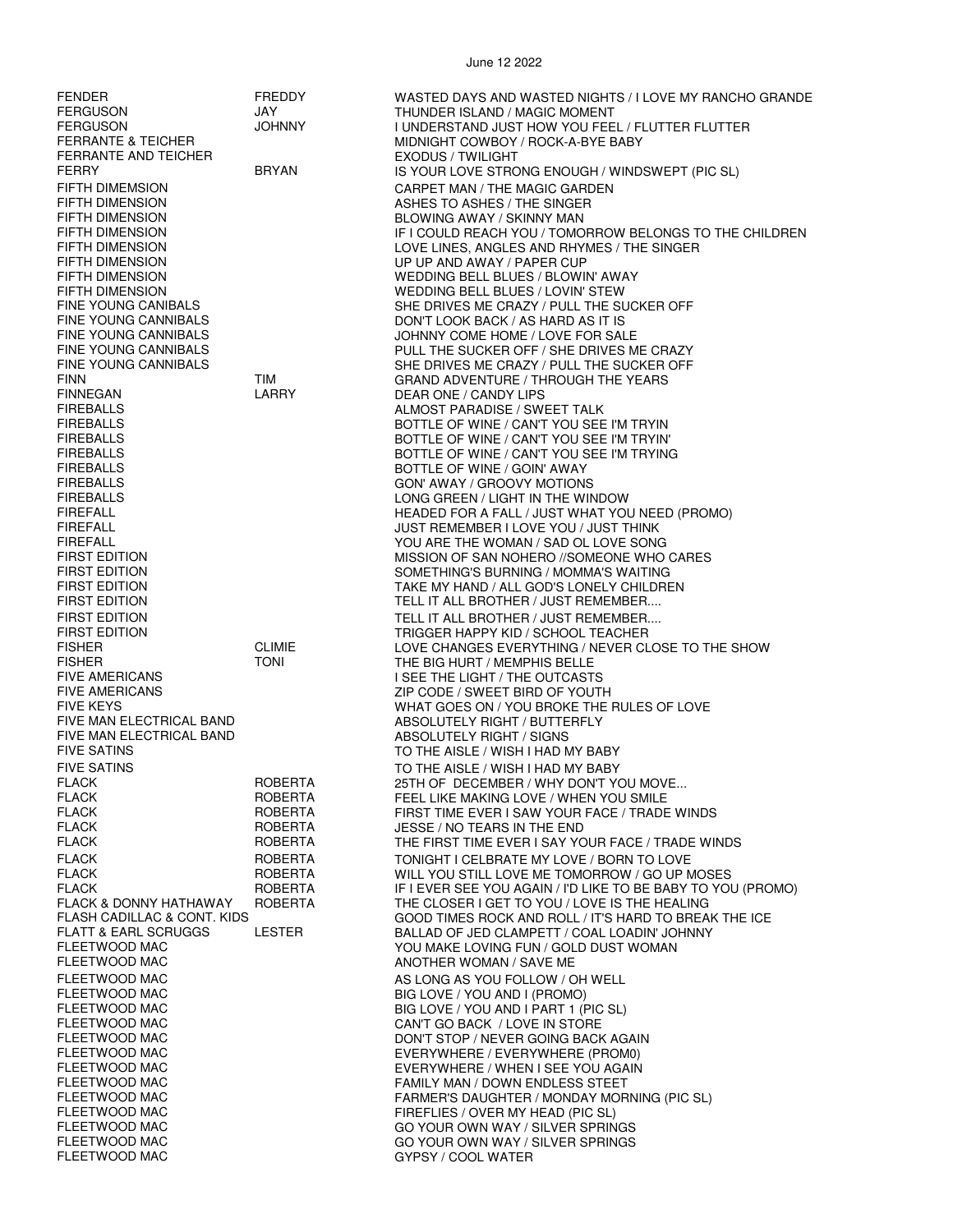FLEETWOOD MAC GYSPY / COOL WATER FLEETWOOD MAC HOLD ME / EYES OF THE WORLD HOLD ME / EYES OF THE WORLD FLEETWOOD MAC LITTLE LIES / LITTLE LIES (PROMO) FLEETWOOD MAC LITTLE LIES / RICKY FLEETWOOD MAC PAPER DOLL / THE CHAIN SARA / THAT'S ENOUGH FOR ME FLEETWOOD MAC SAVE ME / ANOTHER WOMAN FLEETWOOD MAC SAVE ME / ANOTHER WOMAN SAVE ME / ANOTHER WOMAN FLEETWOOD MAC SAVE ME / ANOTHER WOMAN FLEETWOOD MAC SAY YOU LOVE ME / MONDAY MORNING FLEETWOOD MAC SILVER SPRINGS / GO YOUR OWN WAY FLEETWOOD MAC SILVER SPRINGS / GO YOUR OWN WAY (2) THINK ABOUT ME / SAVE ME A PLACE FLEETWOOD MAC TUSK / NEVER MAKE ME CRY FLEETWOOD MAC TUSK / NEVER MAKE ME CRY (PIC SL) TUSK / NEVER MAKE ME CRY (PROMO) FLEMONS WADE WADE SLOW MOTION / WALKING BY THE RIVER<br>FLINT SHELBY CAST YOUR FATE TO THE WIND / THE LIL FLINT SHELBY CAST YOUR FATE TO THE WIND / THE LILLY (PROMO)<br>FLIRTS FOR THINK AROLIT IS SEX / ALL YOU FVER ALL YOU EVER THINK ABOUT IS SEX / ALL YOU EVER. FLOATERS FOR A REASON FLOAT ON / EVERYTHING HAPPENS FOR A REASON<br>FLORIO FLOW FOR A LOUISA FLOVE ATTACK / LOVE ATTACK (PIC SL) FLORIO LOUISA LOVE ATTACK / LOVE ATTACK (PIC SL) FLOY JOY<br>FLYING BURRITO BROTHERS FLYING BURRITO #3 / BON SOIR BLUES FLYING BURRITO BROTHERS HOT BURRITO #3 / BON SOIR BLUES DREAM GIRL / REAL THING FM JUST LIKE YOU / THE ONLY WAY TO WIN FOCUS HOCUS FOCUS / HOCUS FOCUS II ALONG THE ROAD / LONGER FOGELBERG DAN BEYOND THE EDGE / LONELY IN LOVE FOR THE GO DOWN EASY / GO DOWN EASY (PROMO)<br>FOR THE HEART HOTELS / REGGAR'S GAME FOGELBERG DAN HEART HOTELS / BEGGAR'S GAME HEARTS AND CRAFTS / SAME OLD LANG SYNE FOGELBERG DAN HEARTS IN DECLINE / SEEING YOU AGAIN FOGELBERG DAN LEADER OF THE BAND / TIMES LIKE THESE FOGELBERG DAN LEADER OF THE BAND / TIMES LIKE THESE FOGELBERG DAN LOVE GONE BY / SCARECROW'S DREAM MAKE LOVE STAY / HEARTS AND CRAFTS FOGELBERG DAN PART OF THE PLAN / SONG FROM HALF MOUNTAIN FOGELBERG DAN THE INNOCENT AGE / HARD TO SAY FOR THE SAME TIMES LIKE THESE / LEADER OF THE BAND<br>JOHN TIMES ALMOST SATURDAY NIGHT / SEA CRUISE FOGERTY JOHN ALMOST SATURDAY NIGHT / SEA CRUISE EYE OF THE ZOMBIE / I CONFESS FOGERTY JOHN OLD MAN DOWN THE ROAD / BIG TRAIN FROM MEMPHIS PREMONITION / BORN ON THE BAYOU FOGERTY JOHN PREMONITION / BORN ON THE BAYOU FOGERTY JOHN THE OLD MAN DOWN THE ROAD / BIG TRAIN JOHN BORN ON THE BAYOU / PREMONITION FOGGERTY **STATE SUBSET ASSESSED A SUBSET OF A SUBSET ASSESSED FOGGERTY STATE WALL** FOGHAT FOGHAT SLOW RIDE / SAVE YOUR LOVIN' FOR ME<br>FOGHAT FOGHAT STORE THIRD TIME LUCKY / LOVE IN MOTION FOGHAT THIRD TIME LUCKY / LOVE IN MOTION FOLDY PETER BONDI JUNCTION / ALICE MAARY JANE MACPHERSON BONDI JUNCTION / ALICE MARY JANE MACPHERSON FOLEY BETTY MAGIC LOVE / OLD MOON FORBERT STEVE GET WELL SOON / ROMEO'S TUNE FORD FRANKIE ALIMONY / CAN'T TELL MY HEART WHAT TO DO FOREIGNER BLUE MORNING, BLUE DAY / I HAVE WAITED SO LONG (PROMO) DOUBLE VISION / LONELY CHILDREN FOREIGNER<br>FORFIGNER DOUBLE VISION / LONELY CHILDREN<br>FEELS LIKE THE FIRST TIME / WOMA FEELS LIKE THE FIRST TIME / WOMAN OH WOMAN FOREIGNER FEELS LIKE THE FIRST TIME / WOMAN OH WOMAN FOREIGNER HOT BLOODED / TRANMOTANE FOREIGNER I DONT' WANT TO LIVE WITHOUT YOU / FACE TO FACE FOREIGNER I DON'T WANT TO LIVE WITHOUT YOU / FACE TO FACE FOREIGNER I NEED YOU / COLD AS ICE I WANT TO KNOW WHAT LOVE IS / STREET THUNDER FOREIGNER JUKEBOX HER0 / NIGHT LIFE SAY YOU WILL / A NIGHT TO REMEMBER FOREIGNER SAY YOU WILL /A NIGHT TO REMEMBER (PIC SL) FOREIGNER URGENT / GIRL ON THE MOON FOREIGNER WAITING FOR A GIRL LIKE YOU / I'M GONNA WIN

FREEDOM COMES FREEDOM GOES / THERE'S A MAN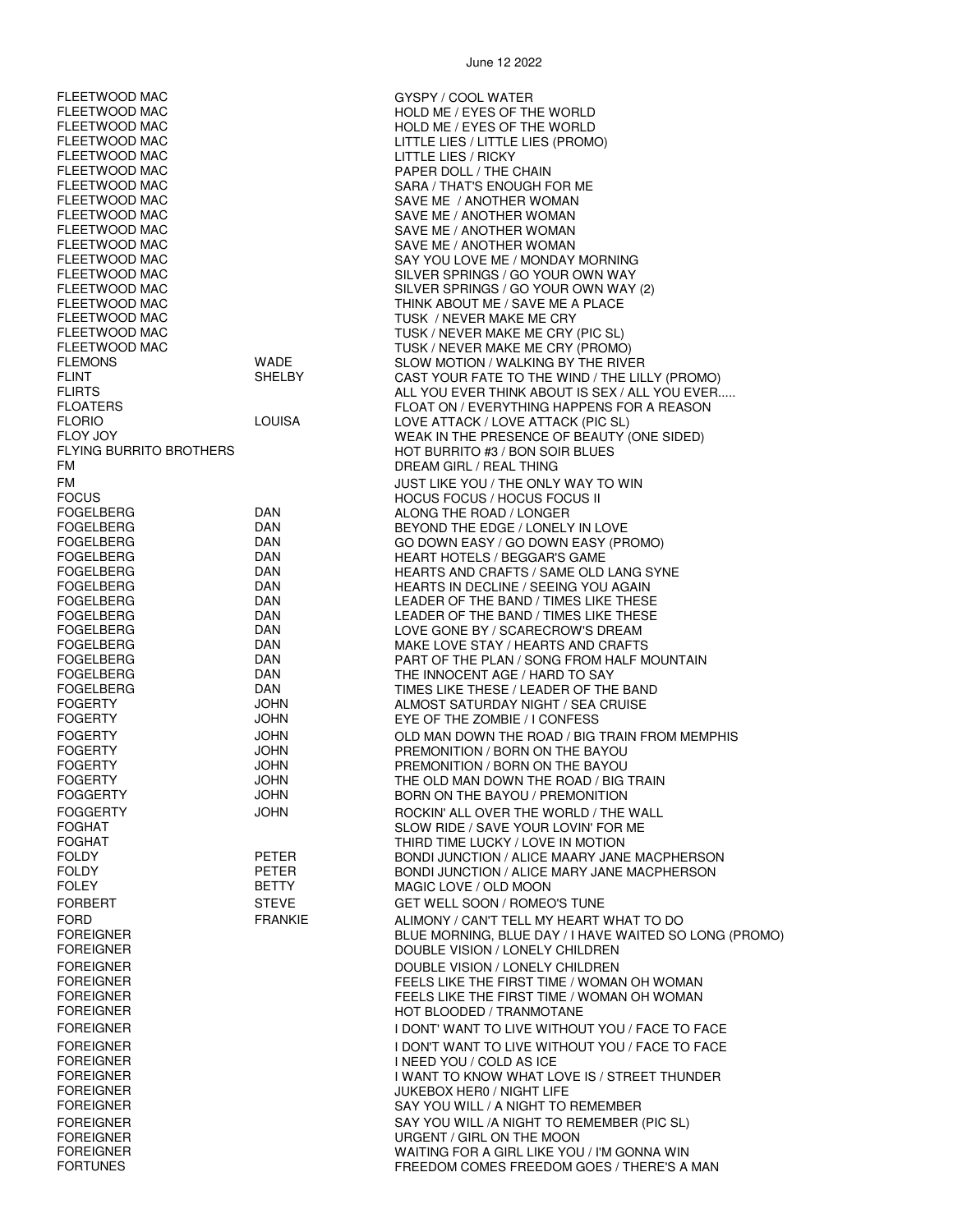FOSTER JIM JIM X-RAY EYES / YOU'VE GOT MY NUMBER FOSTER & OLIVIA NEWTON-JOHIDAVID THE BEST OF ME / SAJE FOUR ACES PARADISE ISLAND / CIAO CIAO BAMBINA FOUR ESQUIRES<br>FOUR FRESHMEN FOUR FRESHMEN HIDEAWAY / REPEAT AFTER ME<br>CRY / NOWHERE TO GO FOUR FRESHMEN<br>FOUR JACKS AND A JILL CONTROL TO GO GO GO GO GO GO GO GO GO GO GO GO GRANDFATHER DUGAN FOUR JACKS AND A JILL THE MASTER JACK / I LOOKED BACK<br>FOUR KNGHTS TEAN MASTER JOHN APPY DAY / A MILLION TEAN FOUR KNGHTS OH HAPPY DAY / A MILLION TEARS FOUR LADS<br>FOUR PREPS FOUR PREPS FOUR PREPS AND FOUR PREPS AND FOUR PREPS FOUR PREPS 26 MILES / IT'S YOU FOUR PREPS 26 MILES / IT'S YOU FOUR PREPS FOUR PREPS FOUR PREPS FOUR PREPS FOUR PREPS FOUR PREPS SUMMERTIME LIFE / LAZY SUMMER NIGHT FOUR SEASONS ELECTRIC STORIES / PITY FOUR SEASONS FOUR SEASONS FOUR SEASONS FOUR SEASONS FOUR SEASONS FOUR TOPS BERNADETTE / 7 ROOMS OF GLOOM FOUR TOPS I JUST CAN'T WALK AWAY / HANG FOUR TOPS TO THE GAME IN THE GAME IS THE GAME IN THE GAME IN THE GAME IN THE GAME IN THE SAME OLD SONG IN LOVING Y FOUR VOICES DANCING WITH MY SHADOW / BON BON FOX SAMANTHA TOUCH ME / DROP ME A LINE FOX SAMANTHA TOUCH ME / DROP ME A LINE (PIC SL) FRAMPTON PETER DO YOU FEEL LIKE WE DO / I'M IN YOU FRAMPTON PETER FRAMPTON FRAMPTON PETER I'M IN YOU / I'M IN YOU (PROMO)<br>FRAMPTON PETER IT'S A PLAIN SHAME / BABY I LO FRAMPTON PETER SHINE ON / SHOW ME THE WAY FRAMPTON PETER SO FAR AWAY / ALL EYES ON YOU (PROMO)<br>FRANCIS CONNIE HOLLYWOOD / HE'S MY DREAMBOAT FRANCIS CONNIE HOLLYWOOD / HE'S MY DREAMBOAT FRANCIS CONNIE MAMA / TEDDY FRANKIE & THE KNOCKOUTS FRANKIE & THE KNOCKOUTS<br>FRANKIN FRANKIN METHA ARETHA AIN'T NOTHING LIKE THE REAL FRANKLIN ARETHA JIMMY LEE / AN ANGEL CRIES (PIC SL) FRANKLIN ARETHA JUMPIN' JACK FLASH / INTEGRITY FREBERG STAN WUNNERFUL WUNNERFUL PTS 1 & 2 FREE ALL RIGHT NOW / MOUTHFUL OF GRASS<br>FREE MOVEMENT FREE ALL RIGHT NOW / MOUTHFUL OF GRASS FREEWHEELERS THE BEST OF IT / WALK WALK FREY GLENN GLENN ALL THOSE LIES / THAT GIRL<br>FREY GLENN BETTER IN THE USA / SEXY (

FORTUNES<br>FORTUNES FORTUNES HERE COMES THAT RAINY DAY FEELING AGAIN / I GOTTA DREAM<br>YOU'VE GOT YOUR TROUBLES / I'VE GOTTA GO FORTUNES YOU'VE GOT YOUR TROUBLES / I'VE GOTTA GO FOR DAVID<br>FOR THE WHO'S GONNA LOVE YOU TONIGHT /<br>EX-RAY EYES / YOU'VE GOT MY NUMB THREE COINS IN THE FOUNTAIN / A GARDEN IN THE RAIN FOUR JACKS AND A JILL CHARAL GRANDFATHER DUGAN / STONE IN MY SHOE (PROMO)<br>FOUR JACKS AND A JILL CHARACTER JACK / I LOOKED BACK 26 MILES / IT'S YOU SUMMERTIME LIES / LAZY SUMMER NIGHTS FOUR SEASONS **EXECUTE A SEASURE A SEASON SECEMBER 1963 OH WHAT A NIGHT / SLIP AWAY** FOUR SEASONS **EXECUTE:** THE DECEMBER 1963 OH WHAT A NIGHT / SLIP AWAY WHO LOVES YOU / WHO LOVES YOU FOUR TOPS FOUR TOPS AIN'T NO MOUNTAIN HIGH ENOUGH / REACH OUT AND TOUCH....<br>FOUR TOPS FOUR LOVIN' / WITHOUT THE ONE YOU LOVE FOUR TOPS FOUR TOPS BABY I NEED YOUR LOVIN' / WITHOUT THE ONE YOU LOVE FOUR TOPS FOUR TOPS IF I WERE A CARPENTER / I'M IN A DIFFERENT WORLD FOUR TOPS IF I WERE A CARPENTER / WONDERFUL BABY FOUR TOPS TO THE SAME OLD SONG / LOVING YOU IS SWEETER....<br>FOUR TOPS TO THE SAME OLD SONG YOU IS SWEETER.... FOUR TOPS FOUR TOPS FOUR TOPS FOUR TOPS AND THESE CHANGING TIMES FOUR TOPS FOUR TOPS FOUR TOPS SHAKE ME WAKE ME / SOMETHING ABOUT YOU STANDING IN THE SHADOW OF LOVE / REACH OUT I'LL BE THERE FOUR TOPS WALK AWAY RENE / YOU KEEP ME RUNNING AWAY FOX SAMANTHA I WANN HAVE SOME FUN / DON'T CHEAT ON ME<br>FOX SAMANTHA TOUCH ME / DROP ME A LINE (PIC SI ) BABY I LOVE YOUR WAY/ IT'S A PLAIN SHAME FRAMPTON PETER DO YOU FEEL LIKE WE DO / DO YOU FEEL LIKE WE DO FRAMPTON PETER PETER DO YOU FEFILLIKE WE DO / I'M IN YOU FRAMPTON PETER IT'S A PLAIN SHAME / BABY I LOVE YOUR WAY<br>FRAMPTON PETER SHINE ON / SHOW ME THE WAY SHINE ON / SHOW ME THE WAY FRAMPTON FRAMPTON PETER SHOW ME THE WAY / BABY I LOVE YOUR WAY<br>FRAMPTON PETER SHOW ME THE WAY /SHOW ME THE WAY SHOW ME THE WAY /SHOW ME THE WAY FRAMPTON PETER SIGNED SEALED AND DELIVERED / ROCKY'S HOT CLUB<br>FRAMPTON PETER SO FAR AWAY / ALL EYES ON YOU (PROMO) IF I DIDN'T CARE / TOWARD THE END OF THE DAY FRANCIS CONNIE MANY TEARS AGO / SENZA MAMMA E NNAMMURATA FRANCIS CONNIE CONNIE THE MYSTERY OF LOVE / YOU MY DARLING YOU<br>FRANKIE & THE KNOCKOUTS WITHOUT YOU / SHAKEDOWN FRANKIN ARETHA AIN'T NOTHING LIKE THE REAL THING / EIGHT DAYS ON THE ROAD FRANKLIN ARETHA FREEWAY OF LOVE / UNTIL YOU SAY YOU LOVE ME IF YOU NEED MY LOVE TONIGHT / HE'LL COME ALONG I KNEW YOU WERE WAITING FOR ME / I KNEW ..... FRED JOHN JUDY IN DISGUISE WITH GLASSES / WHEN THE LIGHTS GO OUT JUDY IN DISGUISE WITH GLASSES /WHEN THE LIGHTS GO OUT FRE HARDER I TRY / COMING HOME<br>FREE MOVEMENT UNDERSTAND ME FREEMAN BOBBY BOBBY YOU DON'T UNDERSTAND ME / I DO THE SHIMMY SHIMMY<br>FREEMAN FREEMAN ERNIE DARK AT THE TOP OF THE STAIRS / COME ON HOME FREEMAN ERNIE ERNIE DARK AT THE TOP OF THE STAIRS / COME ON HOME CREEWHEELERS FREEWHEELERS BETTER IN THE USA / SEXY GIRL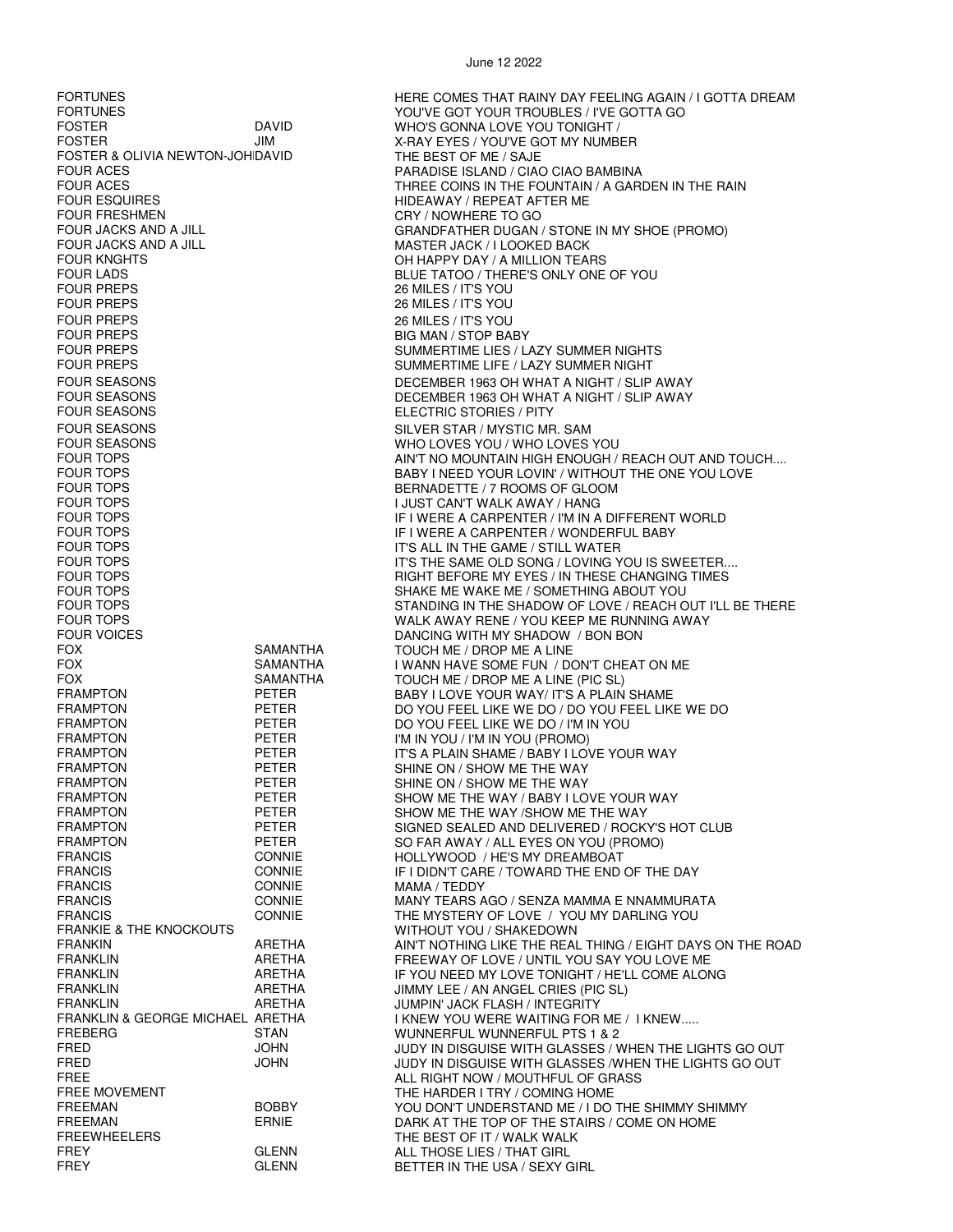| <b>FREY</b>                             | GLENN                          | I FOUND SOMEBODY / ALL THOSE LIES                                                                           |
|-----------------------------------------|--------------------------------|-------------------------------------------------------------------------------------------------------------|
| FREY                                    | <b>GLENN</b>                   | SMUGGLER'S BLUES / NEW LOVE                                                                                 |
| FREY                                    | <b>GLENN</b>                   | TRUE LOVE / WORKING MAN                                                                                     |
| FREY                                    | <b>GLENN</b>                   | TRUE LOVE / WORKING MAN (PIC SL)                                                                            |
| <b>FRIJID PINK</b>                      |                                | HOUSE OF THE RISING SUN / HEARTBREAK HOTEL                                                                  |
| <b>FRIZZELL</b><br><b>FROST</b>         | <b>LEFTY</b>                   | MY BABY IS A TRAMP / SHE BROUGHT LOVE SWEET LOVE<br>MAX AND THE TROOPESHAPE OF THINGS TO COME / FREE LOVIN' |
| <b>FROZEN GHOST</b>                     |                                | END OF THE LINE / TRUTH IN LIES (PROMO)                                                                     |
| <b>FROZEN GHOST</b>                     |                                | PAUPER IN PARADISE / SELLING SALVATION                                                                      |
| <b>FROZEN GHOST</b>                     |                                | PROMISES / BEWARE THE MASQUE (PROMO)                                                                        |
| <b>FROZEN GHOST</b>                     |                                | ROUND AND ROUND / ROUND AND ROUND                                                                           |
| FROZEN GHOST                            | <b>BOBBY</b>                   | SHOULD I SEE / SUSPENDED HUMANATION (PROMO)                                                                 |
| <b>FULLER</b><br><b>FULLER</b>          | <b>BOBBY</b>                   | I FOUGHT THE LAW / CINDY'S BIRTHDAY (JOHNNY CRAWFORD)<br>I FOUGHT THE LAW / LITTLE ANNIE LOU                |
| <b>FULLER</b>                           | <b>JERRY</b>                   | FIRST LOVE NEVER DIES / GUILTY OF LOVING YOU                                                                |
| <b>FUNKY KINGS</b>                      |                                | SLOW DANCING / NOTHING WAS EXCHANGED                                                                        |
| <b>FUNKY KINGS</b>                      |                                | SLOW DANCING / NOTHING WAS EXCHANGED                                                                        |
| <b>GABRIEL</b>                          | PETER                          | DIGGING IN THE DIRT / QUIET STREAM                                                                          |
| <b>GABRIEL</b>                          | <b>PETER</b>                   | DO IT YOURSELF / PERSPECTIVE                                                                                |
| <b>GABRIEL</b><br><b>GABRIEL</b>        | <b>PETER</b><br>PETER          | GAMES WITHOUT FRONTIERS / LEAD A NORMAL LIFE<br>SLEDGEHAMMER / DON'T BREAK THIS RHYTHM                      |
| <b>GABRIEL</b>                          | <b>PETER</b>                   | STEAM / GAMES WITHOUT FRONTIERS                                                                             |
| <b>GADSON</b>                           | MEL                            | COMIN DOWN WITH LOVE / I'M GETTING SENTIMENTAL                                                              |
| <b>GAGNON</b>                           | ANDRE                          | SURPRISE / DOUCE IMAGE                                                                                      |
| <b>GAGNON</b>                           | ANDRE                          | WOW / SAMBA                                                                                                 |
| <b>GAGNON</b><br><b>GALE</b>            | ANDRE                          | WOW / SAMBA                                                                                                 |
| <b>GALLAGHER &amp; LYLE</b>             | <b>SUNNY</b>                   | OH WHAT IT SEEMED TO BE / THE GYPSY TOLD ME SO<br>EVERY LITTLE TEARDROP / EVERY LITTLE TEARDROP (PROMO)     |
| <b>GALLANT</b>                          | <b>PATSY</b>                   | FROM NEW YORK TO L.A. / FROM NEW YORK TO L.A. (RADIO STATION                                                |
|                                         |                                | COPY)                                                                                                       |
| GALLANT                                 | <b>PATSY</b>                   | FROM NEW YORK TO L.A. / ANGIE                                                                               |
| GALLERY<br>GALLERY                      |                                | I BELIEVE IN MUSIC / SOMEONE                                                                                |
| <b>GARFUNKEL</b>                        | ART                            | <b>I BELIEVE IN MUSIC / SOMEONE</b><br>BREAK AWAY / DISNEY GIRL                                             |
| <b>GARFUNKEL</b>                        | ART                            | I ONLY HAVE EYES FOR YOU / LOOKING FOR THE RIGHT ONE                                                        |
| <b>GARFUNKEL</b>                        | ART                            | I ONLY HAVE EYES FOR YOU / LOOKING FOR THE RIGHT ONE                                                        |
| <b>GARFUNKEL</b>                        | ART                            | MARY WAS AN ONLY CHILD / ALL I KNOW                                                                         |
| GARFUNKEL & JAMES TAYLOR ART<br>GARI    | <b>FRANK</b>                   | A WONDERFUL WORLD / WOODEN PLANES                                                                           |
| <b>GARRETT</b>                          | LEIF                           | I AIN'T GOT A GIRL / UTOPIA<br>PUT YOUR HEAD ON MY SHOULDER / KARI                                          |
| <b>GARRETT</b>                          | LEIF                           | RUNAROUND SUE / I WANNA SHARE A DREAM WITH YOU                                                              |
| GARY                                    | <b>JOHN</b>                    | COLD / IMAGINE                                                                                              |
| <b>GARY O</b>                           |                                | CALL OF THE WILD / WHAT ARE FRIENDS FOR                                                                     |
| <b>GATLIN</b>                           | LARRY                          | KISS IT ALL GOODBYE / I JUST WISH YOU WERE SOMEONE I LOVE                                                   |
| <b>GATLIN</b><br><b>GATLIN BROTHERS</b> | LARRY                          | PIECE BY PIECE / TAKING SOMEBODY WITH ME<br>SHE USED TO BE SOMEBODY'S BABY / BEING ALONE                    |
| <b>GATLIN BROTHERS</b>                  |                                | THE MIDNIGHT CHOIR / HOLD ME CLOSER                                                                         |
| GAVE                                    | <b>MARVIN</b>                  | PRIDE AND JOY / CAN I GET A WITNESS                                                                         |
| GAYE                                    | <b>MARVIN</b>                  | HOW SWEET IT IS TO BE LOVED BY YOU / I'LL BE DOGGONE                                                        |
| GAYE                                    | <b>MARVIN</b>                  | SANCTIFIED LADY / SANCTIFIED LADY (INST)                                                                    |
| GAYE<br><b>GAYLE</b>                    | <b>MARVIN</b><br>CRYSTAL       | TRY IT BABY / YOU'RE A WONDERFUL ONE<br>DON'T IT MAKE YOUR BROWN EYES BLUE / IT'S ALRIGHT WITH ME           |
| GAYLE                                   | CRYSTAL                        | DON'T IT MAKE YOUR BROWN EYES BLUE / IT'S ALRIGHT WITH ME                                                   |
| <b>GAYLORDS</b>                         |                                | FLAMINGO L'AMORE / I'M LONGING FOR LOVE                                                                     |
| <b>GAYLORDS</b>                         |                                | MA MA MA MARIE / BUONA SERRA                                                                                |
| <b>GAYNOR</b><br><b>GAYNOR</b>          | <b>GLORIA</b><br><b>GLORIA</b> | I WILL SURVIVE / SUBSTITUTE<br>I WILL SURVIVE / SUBSTITUTE                                                  |
| <b>GAYNOR</b>                           | <b>GLORIA</b>                  | I WILL SURVIVE / SUBSTITUTE                                                                                 |
| <b>GEDDES</b>                           | <b>DAVID</b>                   | RUN JOEY RUN / HONEY DON'T BLOW IT                                                                          |
| <b>GEDDES</b>                           | <b>DAVID</b>                   | RUN JOEY RUN / HONEY, DON'T BLOW IT                                                                         |
| <b>GEILS</b>                            | J                              | CENTREFOLD / RAGE IN THE CAGE                                                                               |
| <b>GEILS</b><br><b>GEILS</b>            | J.                             | CENTERFOLD / RAGE IN THE CAGE                                                                               |
| <b>GEILS</b>                            | J.<br>J.                       | FREEZE-FRAME / FLAMETHROWER                                                                                 |
| <b>GEILS</b>                            | J.                             | FREEZE-FRAME / FLAMETHROWER<br>FUNKY JUDGE / MUST HAVE GOT LOST                                             |
| <b>GEILS</b>                            | J.                             | GIVE IT TO ME / HOLD YOUR LOVING                                                                            |
| <b>GEILS</b>                            | J.                             | GIVIN' IT ALL UP / GETTIN' OUT                                                                              |
| <b>GEILS</b>                            | J.                             | I DO / SANCTUARY                                                                                            |
| <b>GEILS</b><br><b>GEILS</b>            | J.<br>J.                       | JUST CAN'T WAIT / NO ANCHOVIES PLEASE<br>LOVE STINKS / TIL THE WALLS COME TUMBLIN' DOWN                     |
| <b>GEILS</b>                            | J.                             | TAKIN' YOU DOWN / COME BACK                                                                                 |
| <b>GEILS</b>                            | J.                             | TAKIN YOU DOWN / COME BACK                                                                                  |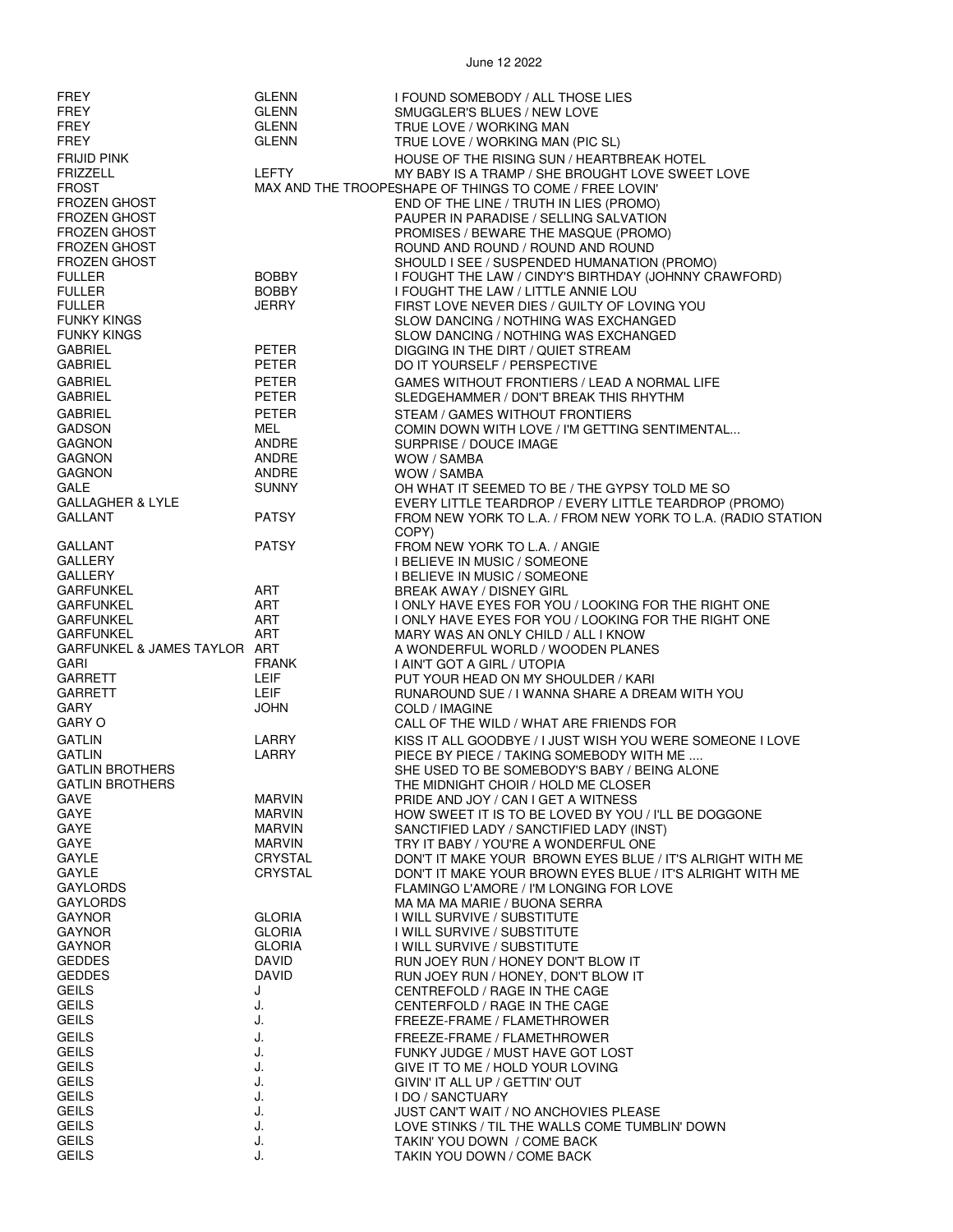| <b>GEILS</b><br><b>GEILS</b><br><b>GEILS</b><br><b>GEILS</b><br><b>GELDOF</b><br><b>GENERAL PUBLIC</b><br><b>GENESIS</b><br><b>GENESIS</b><br><b>GENESIS</b><br><b>GENESIS</b><br><b>GENESIS</b><br><b>GENESIS</b>                     | J.<br>J.<br>J.<br><b>BOB</b>                             | TAKIN' YOU DOWN / COME BACK<br>WHERE DID OUR LOVE GO / WHAT'S YOUR HURRY<br>COME BACK / TAKIN' YOU DOWN<br>YOU'RE THE ONLY ONE / WRECKAGE<br>TALK ME UP./ THIS IS THE WORLD CALLING (PROMO)<br>LOVE, IT'S MURDER / NEVER ALL THERE (PROMO) (PIC SL)<br>I CAN'T DANCE / ON THE SHORELINE<br>IN THE GLOW OF THE NIGHT / TONIGHT TONIGHT TONIGHT<br>IN THE GLOW OF THE NIGHT / TONIGHT TONIGHT TONIGHT<br>MAN ON THE CORNER / SUBMARINE<br>MISUNDERSTANDING / BEHIND THE LINES<br>MISUNDERSTANDING / BEHIND THE LINES |
|----------------------------------------------------------------------------------------------------------------------------------------------------------------------------------------------------------------------------------------|----------------------------------------------------------|--------------------------------------------------------------------------------------------------------------------------------------------------------------------------------------------------------------------------------------------------------------------------------------------------------------------------------------------------------------------------------------------------------------------------------------------------------------------------------------------------------------------|
| <b>GENESIS</b><br><b>GENESIS</b><br><b>GENESIS</b><br><b>GENESIS</b><br><b>GENESIS</b><br><b>GENESIS</b>                                                                                                                               |                                                          | MISUNDERSTANDING / BEHIND THE LINES<br>MISUNDERSTANDING / BEHIND THE LINES<br>MISUNDERSTANDING / BEHIND THE LINES<br>MISUNDERSTANDING / BEHIND THE LINES (PIC SL)<br>MISUNDERSTANDING / FOLLOW YOU FOLLOW ME<br>NO REPLY AT ALL / DODO                                                                                                                                                                                                                                                                             |
| <b>GENESIS</b><br><b>GENESIS</b><br><b>GENESIS</b><br><b>GENESIS</b><br><b>GENESIS</b><br><b>GENESIS</b><br><b>GENESIS</b><br><b>GENESIS</b><br><b>GENESIS</b><br><b>GENESIS</b><br><b>GENESIS</b><br><b>GENESIS</b><br><b>GENESIS</b> |                                                          | NO REPLY AT ALL / DODO<br>NO REPLY AT ALL / DODO<br>NO REPLY AT ALL / DODO<br>NO REPLY AT ALL / DODO<br>NO REPLY AT ALL / DODO<br>NO REPLY AT ALL / DODO<br>NO REPLY AT ALL // DODO<br>TAKING IT ALL TOO HARD / SILVER RAINBOW<br>THAT'S ALL / SECOND HOME BY THE SEA<br>THE LAST DOMINO / INVISIBLE TOUCH<br>THROWING IT ALL AWAY / DO THE NEUROTIC<br>THROWING IT ALL AWAY/ DO THE NEUROTIC (PIC SL)<br>TURN IT ON AGAIN / EVIDENCE OF AUTUMN (PROMO)                                                            |
| <b>GENTLEMEN</b><br><b>GENTRY</b><br><b>GENTRY</b><br><b>GENTRY</b><br>GENTRY & GLEN CAMPBELL<br><b>GENTRYS</b>                                                                                                                        | <b>BOBBIE</b><br><b>BOBBIE</b><br>BOBBY<br><b>BOBBIE</b> | LATIN AFTERNOON / SLAVIC AFTERNOON<br>LOUISIANA MAN / COURTYARD<br>ODE TO BILLIE JOE / MISSISSIPPI DELTA<br>ODE TO BILLIE JOE / MISSISSIPPI DELTA<br>ALL I HAVE TO DO IS DREAM / LESS OF ME<br>CINNAMON GIRL / I JUST GOT THE NEWS                                                                                                                                                                                                                                                                                 |
| <b>GENTRYS</b><br><b>GEORGE BAKER SELECTION</b><br><b>GEORGE BAKER SELECTION</b><br><b>GEORGE BAKER SELECTION</b><br><b>GEORGIA SATELLITES</b><br><b>GEORGIA SATELLITES</b><br><b>GEORGIA SATELLITES</b><br><b>GEORGIA SATELLITES</b>  |                                                          | KEEP ON DANCING / MAKE UP YOUR MIND<br>LITTLE GREEN BAG / PRETTY LITTLE DREAMER<br>LITTLE GREEN BAG / PRETTY LITTLE DREAMER<br>PALOMA BLANCA / DREAMBOAT<br>HIPPY HIPPY SHAKE / HAND TO MOUTH<br>KEEP YOUR HANDS TO YOURSELF / CAN'T STAND THE PAIN<br>KEEP YOUR HANDS TO YOURSELF / CAN'T STAND THE PAIN<br>KEEP YOUR HANDS TO YOURSELF / CAN'T STAND THE RAIN                                                                                                                                                    |
| <b>GERRY &amp; THE PACEMAKERS</b><br>GIBB<br>GIBB<br>GIBB                                                                                                                                                                              | ANDY<br><b>ANDY</b><br>ANDY                              | I'LL BE THERE / YOU YOU YOU<br>AN EVERLASTING LOVE / FLOWING RIVERS<br>DESIRE /WAITING FOR YOU<br>I JUST WANT TO BE YOUR EVERYTHING / IN THE END                                                                                                                                                                                                                                                                                                                                                                   |
| GIBB                                                                                                                                                                                                                                   | ANDY                                                     | I JUST WANT TO BE YOUR EVERYTHING / THE END                                                                                                                                                                                                                                                                                                                                                                                                                                                                        |
| GIBB                                                                                                                                                                                                                                   | ANDY                                                     | TIME IS TIME I GO FOR YOU                                                                                                                                                                                                                                                                                                                                                                                                                                                                                          |
| GIBB                                                                                                                                                                                                                                   | ANDY                                                     | TIME IS TIME / I GO FOR YOU                                                                                                                                                                                                                                                                                                                                                                                                                                                                                        |
| <b>GIBB</b>                                                                                                                                                                                                                            | ANDY                                                     | TIME IS TIME / I GO FOR YOU                                                                                                                                                                                                                                                                                                                                                                                                                                                                                        |
| GIBB                                                                                                                                                                                                                                   | ANDY                                                     | TIME IS TIME / I GO FOR YOU                                                                                                                                                                                                                                                                                                                                                                                                                                                                                        |
| <b>GIBB</b>                                                                                                                                                                                                                            | ANDY                                                     | YOUR LOVE DON'T THROW IT ALL AWAY / ONE MORE LOOK                                                                                                                                                                                                                                                                                                                                                                                                                                                                  |
| <b>GIBB</b>                                                                                                                                                                                                                            | ANDY                                                     | LOVE IS THICKER THAN WATER / WORDS AND MUSIC                                                                                                                                                                                                                                                                                                                                                                                                                                                                       |
| <b>GIBBS</b>                                                                                                                                                                                                                           | <b>TERRI</b>                                             | MIS'RY RIVER / TOO LONG                                                                                                                                                                                                                                                                                                                                                                                                                                                                                            |
| <b>GIBBS</b>                                                                                                                                                                                                                           | <b>TERRI</b>                                             | SOMEBODY'S KNOCKIING/ SOMEDAYS IT RAINS                                                                                                                                                                                                                                                                                                                                                                                                                                                                            |
| <b>GIBBS</b>                                                                                                                                                                                                                           | <b>TERRI</b>                                             | SOMEBODY'S KNOCKING / SOME DAYS IT RAINS                                                                                                                                                                                                                                                                                                                                                                                                                                                                           |
| <b>GIBBS</b>                                                                                                                                                                                                                           | <b>TERRI</b>                                             | SOMEBODY'S KNOCKING/ SOME DAYS IT RAINS                                                                                                                                                                                                                                                                                                                                                                                                                                                                            |
| <b>GIBSON</b>                                                                                                                                                                                                                          | <b>DEBBIE</b>                                            | FOOLISH BEAT / FALLEN ANGEL                                                                                                                                                                                                                                                                                                                                                                                                                                                                                        |
| <b>GIBSON</b>                                                                                                                                                                                                                          | <b>DEBBIE</b>                                            | LOST IN YOUR EYES / SILENCE SPEAKS A THOUSAND WORDS                                                                                                                                                                                                                                                                                                                                                                                                                                                                |
| <b>GIBSON</b>                                                                                                                                                                                                                          | <b>DEBBIE</b>                                            | ONLY IN MY DREAMS / ONLY IN MY DREAMS                                                                                                                                                                                                                                                                                                                                                                                                                                                                              |
| <b>GIBSON</b>                                                                                                                                                                                                                          | <b>DEBBIE</b>                                            | OUT OF THE BLUE / OUT OF THE BLUE                                                                                                                                                                                                                                                                                                                                                                                                                                                                                  |
| <b>GIBSON</b>                                                                                                                                                                                                                          | <b>DON</b>                                               | BLUE BLUE DAY / TOO SOON TO KNOW                                                                                                                                                                                                                                                                                                                                                                                                                                                                                   |
| <b>GIBSON</b>                                                                                                                                                                                                                          | <b>DON</b>                                               | WOMAN SENSUOUS WOMAN / IF YO WANT ME TO I'LL GO                                                                                                                                                                                                                                                                                                                                                                                                                                                                    |
| <b>GIBSON &amp; SUE THOMPSON</b>                                                                                                                                                                                                       | <b>DON</b>                                               | MAYBE TOMORROW / I CAN'T TELL MY HEART THAT                                                                                                                                                                                                                                                                                                                                                                                                                                                                        |
| <b>GIBSON &amp; SUE THOMPSON</b>                                                                                                                                                                                                       | <b>DON</b>                                               | OH HOW LOVE CHANGES / SWEET AND TENDER TIMES                                                                                                                                                                                                                                                                                                                                                                                                                                                                       |
| <b>GILBERT</b>                                                                                                                                                                                                                         | <b>JOHN</b>                                              | NO CHARGE / NO CHARGE                                                                                                                                                                                                                                                                                                                                                                                                                                                                                              |
| <b>GILDER</b>                                                                                                                                                                                                                          | <b>NICK</b>                                              | YOU REALLY ROCK ME / GOT TO GET OUT                                                                                                                                                                                                                                                                                                                                                                                                                                                                                |
| <b>GILDER</b>                                                                                                                                                                                                                          | <b>NICK</b>                                              | CATCH 22 / ROCK AMERICA                                                                                                                                                                                                                                                                                                                                                                                                                                                                                            |
| <b>GILDER</b>                                                                                                                                                                                                                          | <b>NICK</b>                                              | CATCH 22 / ROCK AMERICA                                                                                                                                                                                                                                                                                                                                                                                                                                                                                            |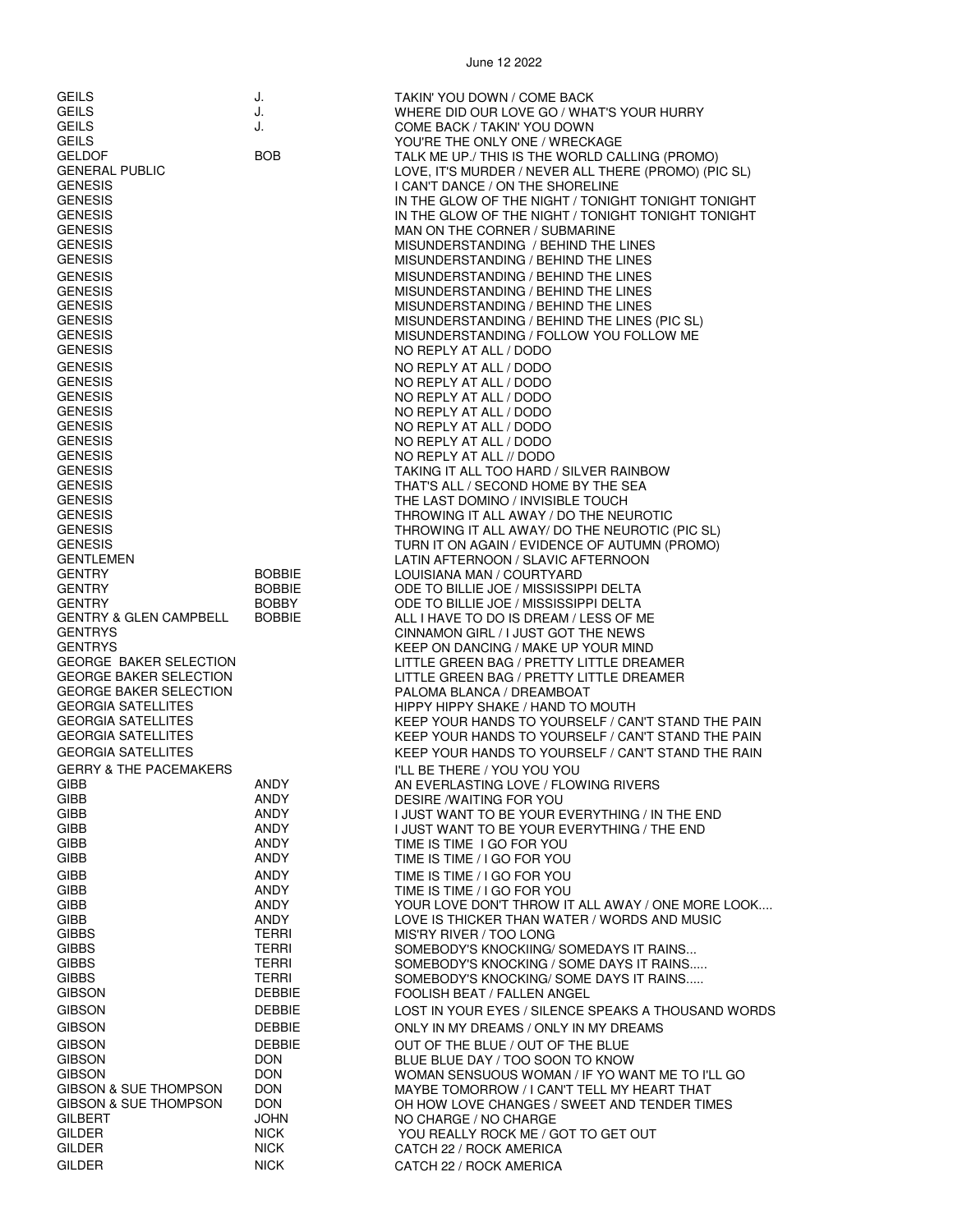| GILDER                                   | <b>NICK</b>                  | HERE COMES THE NIGHT / ROCKAWAY                                               |
|------------------------------------------|------------------------------|-------------------------------------------------------------------------------|
| <b>GILDER</b>                            | <b>NICK</b>                  | HERE COMES THE NIGHT / ROCKAWAY                                               |
| <b>GILDER</b>                            | <b>NICK</b>                  | NIGHT COMES DOWN / WILD ONES                                                  |
| <b>GILDER</b>                            | <b>NICK</b>                  | HOT CHILD IN THE CITY / BACKSTREET NOISE                                      |
| <b>GILL</b>                              | <b>VINCE</b>                 | LIZA JANE / WHAT'S A MAN TO DO                                                |
| <b>GILLEY</b>                            | <b>MICKEY</b>                | LONELY NIGHTS / WE'VE WATCHED ANOTHER EVENING                                 |
| <b>GILLEY</b>                            | <b>MICKEY</b>                | MY SILVER LINING / PICTURE OF OUR LOVE                                        |
| <b>GILLEY</b>                            | <b>MICKEY</b>                | ROOM FULL OF ROSES / SHE CALLED ME BABY                                       |
| <b>GILLEY</b>                            | <b>MICKEY</b>                | STAND BY ME / COTTON EYED JOE (UNSTRUNG HEROS)                                |
| <b>GILLEY</b><br><b>GLASS TIGER</b>      | <b>MICKEY</b>                | STAND BY ME / THE UNSTRUNG HEROS<br>DIAMOND SUN / DIAMOND SUN                 |
| <b>GLASS TIGER</b>                       |                              | DIAMOND SUN / DIAMOND SUN                                                     |
| <b>GLASS TIGER</b>                       |                              | DIAMOND SUN / DIAMOND SUN (PIC SL)                                            |
| <b>GLASS TIGER</b>                       |                              | DO YOU WANNA DANCE WITH ME / YOU'RE WHAT I LOOK FOR                           |
| <b>GLASS TIGER</b>                       |                              | DON'T FORGET ABOUT ME / ANCIENT EVENINGS (PIC SL)                             |
| <b>GLASS TIGER</b>                       |                              | DON'T FORGET ME / ANCIENT EVENINGS                                            |
| <b>GLASS TIGER</b>                       |                              | DON'T FORGET ME WHEN I 'M GONE / ANCIENT EVENINGS                             |
| <b>GLASS TIGER</b>                       |                              | I'M STILL SEARCHING / SUFFER IN SILENCE                                       |
| <b>GLASS TIGER</b>                       |                              | I'M STILL SEARCHING / SUFFER IN SILENCE                                       |
| <b>GLASS TIGER</b>                       |                              | MY SONG / FAR AWAY FROM HERE (PIC SL)                                         |
| <b>GLASS TIGER</b><br><b>GLASS TIGER</b> |                              | SEND YOUR LOVE/ THIS ISLAND EARTH (PIC SL)                                    |
| <b>GLASS TIGER</b>                       |                              | SOMEDAY / VANISHING TRIBE<br>WATCHING WORLD CRUMBLE / IT'S LOVE U FEEL        |
| <b>GLITTER</b>                           | <b>GARY</b>                  | ROCK AND ROLL PARTS 1 AND 2                                                   |
| <b>GODFATHERS</b>                        |                              | WALK AWAY RENE / THE SICILIAN CLAN                                            |
| <b>GODLEY &amp; CREME</b>                |                              | CRY / LOVE BOMBS                                                              |
| <b>GODLEY &amp; CREME</b>                |                              | CRY / LOVE BOMBS (PIC SL) SMALL HOLE 45                                       |
| <b>GODSPELL</b>                          |                              | DAY BY DAY / BLESS THE LORD                                                   |
| GO-GO'S                                  |                              | OUR LIPS ARE SEALED / SURFIN' AND SPYIN'                                      |
| GO-GO'S<br>GOLD                          | JIM                          | OUR LIPS ARE SEALED / SURFIN' AND SPYIN                                       |
| <b>GOLDEN EARIRING</b>                   |                              | NICE TO BE WITH YOU / GINGER HAIRED MAN<br>LUCKY NUMBERS / CE SOIR            |
| <b>GOLDEN EARRING</b>                    |                              | JUST LIKE VINCE TAYLOR / RADAR LOVE                                           |
| <b>GOLDSBORO</b>                         | <b>BOBBY</b>                 | HONEY / AUTUMN OF MY LIFE                                                     |
| <b>GOLDSBORO</b>                         | <b>BOBBY</b>                 | HONEY / DANNY                                                                 |
| <b>GOLDSBORO</b>                         | BOBBY                        | LITTLE DROPS OF WATER / I DON'T KNOW YOU ANYMORE                              |
| <b>GOLDSBORO</b>                         | <b>BOBBY</b>                 | SEE THE FUNNY LITTLE CLOWN / HELLO LOSER                                      |
| <b>GOLDSBORO</b>                         | <b>BOBBY</b>                 | THE AUTUMN OF MY LIFE / SHE CHASED ME                                         |
| <b>GOLDSBORO</b><br>GOLDSBORO            | <b>BOBBY</b><br><b>BOBBY</b> | VOODOO WOMAN / IT BREAKS MY HEART<br>WATCHING SCOTTY GROW / WATER COLOUR DAYS |
| <b>GOLDSBORO</b>                         | <b>BOBBY</b>                 | WATCHING SCOTTY GROW / WATER COLOR DAYS                                       |
| <b>GOMM</b>                              | IAN                          | ANOTHER YEAR / HOLD ON                                                        |
| <b>GOOD BROTHERS</b>                     |                              | GONE SO LONG / HIGH ROLLIN' HEART                                             |
| <b>GOODMAN</b>                           | <b>DICKIE</b>                | MR. JAWS / IRV'S THEME                                                        |
| <b>GOODWIN</b>                           | <b>DON</b>                   | GOOD GOOD LOVIN' / TIME TO CRY                                                |
| <b>GOODWIN</b><br><b>GOODWYN</b>         | <b>RON</b><br><b>MYLES</b>   | SWINGING SWEETHEARTS / I'LL FIND YOU                                          |
| <b>GOOSE CREEK SYMPHONY</b>              |                              | DO YOU KNOW WHAT I MEAN / DO YOU KNOW(PIC SL)<br>MERCEDES BENZ / RUSH ON LOVE |
| <b>GORE</b>                              | <b>LESLIE</b>                | SHE'S A FOOL / THE OLD CROWD                                                  |
| <b>GORE</b>                              | <b>LESLEY</b>                | JUDY'S TURN TO CRY / JUST LET ME CRY                                          |
| <b>GORME</b>                             | EYDIE                        | BLAME IT ON THE BOSA NOVA / CAN'T GET OVER BOSA NOVA                          |
| <b>GORMY</b>                             | EYDIE                        | THIS GIRL'S IN LOVE WITH YOU / IT'S YOU AGAIN                                 |
| <b>GOWAN</b>                             |                              | AWAKE THE GIANT / VICTORY (PIC SL)                                            |
| <b>GOWAN</b>                             |                              | AWAKE THE GIANT / VICTORY (PIC SL)                                            |
| <b>GOWAN</b>                             |                              | <b>GORILLA SOLDIER / OCEANIA</b>                                              |
| <b>GOWAN</b>                             |                              | GUERILLA SOLDIER / OCEANIA (PIC SL)                                           |
| <b>GOWAN</b><br><b>GOWAN</b>             |                              | LIVING IN THE GOLDEN AGE / VICTORY<br>MOONLIGHT DESIRES / 60 SECOND NIGHTMARE |
| GOWAN                                    |                              | MOONLIGHT DESIRES / JET WHITE                                                 |
| <b>GOWAN</b>                             |                              | MOONLIGHT DESIRES / MOONLIGHT DESIRES                                         |
| <b>GOWAN</b>                             |                              | STRANGE ANIMAL / BURNING TORCHES OF HOPE (PIC SL)                             |
| GOWAN                                    |                              | YOU'RE A STRANGE ANIMAL / BURNING TORCHES OF HOPE                             |
| <b>GRACIE</b>                            | <b>CHARLIE</b>               | FABULOUS / JUST LOOKIN'                                                       |
| <b>GRAHAM</b>                            | <b>TOMMY</b>                 | SEA CRUISE / PLAY ME A SONG                                                   |
| <b>GRAMM</b>                             | LOU                          | MIDNIGHT BLUE / CHAIN OF LOVE                                                 |
| <b>GRAMM</b>                             | LOU                          | MIDNIGHT BLUE / CHAIN OF LOVE                                                 |
| <b>GRAMM</b><br><b>GRAMM</b>             | LOU<br>LOU                   | MIDNIGHT BLUE / CHAIN OF LOVE<br>MIDNIGHT BLUE / CHAIN OF LOVE                |
| <b>GRAMM</b>                             | LOU                          | MIDNIGHT BLUE / CHAIN OF LOVE                                                 |
| <b>GRAMMER</b>                           | BILLY                        | GOTTA TRAVEL ON / CHASING A DREAM                                             |
| <b>GRANT</b>                             | AMY                          | ANGELS / IN A LITTLE WHILE                                                    |
| GRANT                                    | AMY                          | EVERYWHERE I GO / WHERE DO YOU HIDE YOUR HEART                                |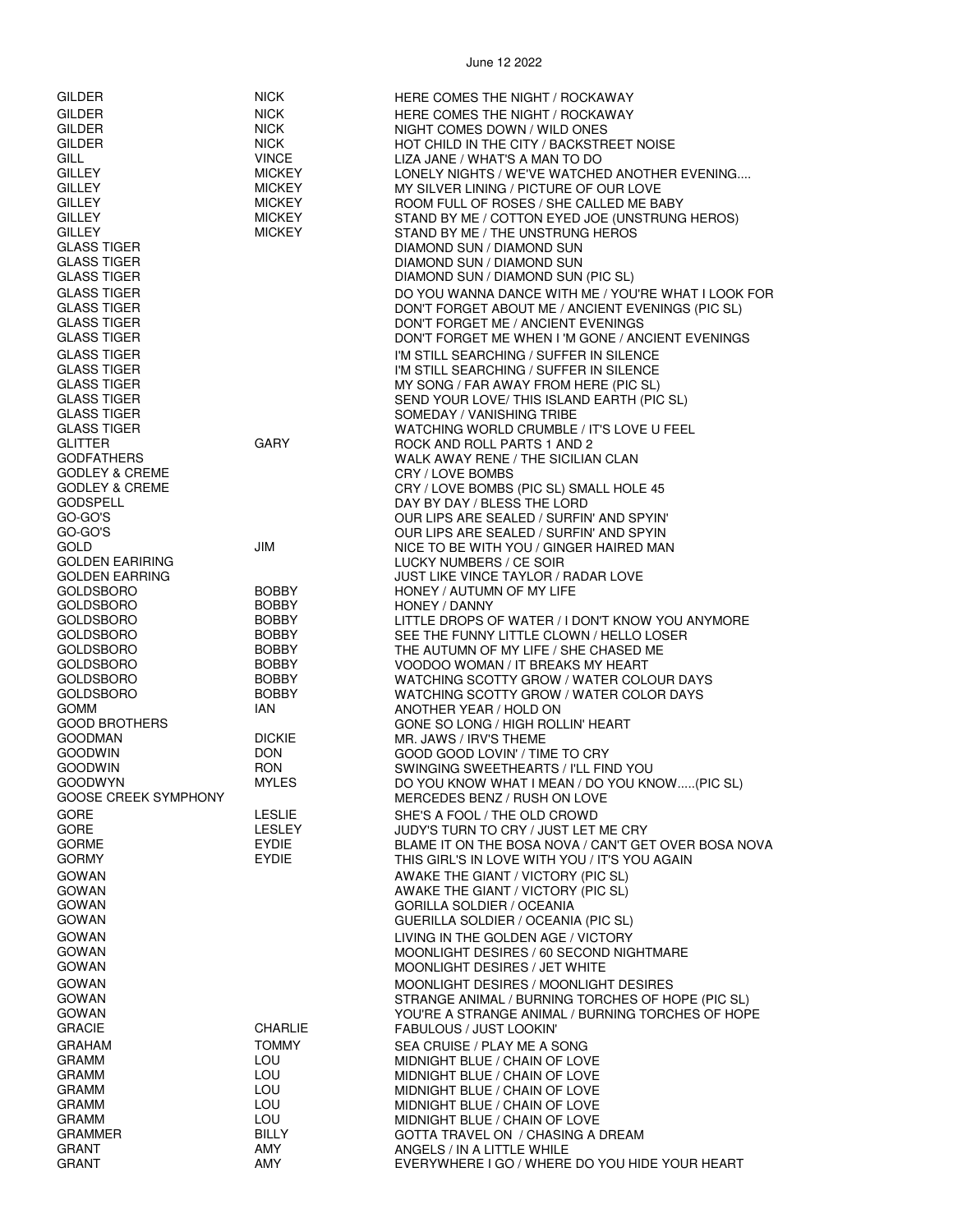| <b>GRANT</b>                         | AMY                          | STAY FOR A WHILE / LOVE OF ANOTHER KIND                                                           |
|--------------------------------------|------------------------------|---------------------------------------------------------------------------------------------------|
| <b>GRANT</b>                         | AMY                          | WISE UP / STRAIGHT AHEAD                                                                          |
| <b>GRANT</b>                         | EDDY                         | ELECTRIC AVENUE / TIME WARP                                                                       |
| GRANT<br><b>GRASS ROOTS</b>          | AMY                          | FIND A WAY / ANGELS                                                                               |
| <b>GRASS ROOTS</b>                   |                              | BABY HOLD ON / GET IT TOGETHER<br>THE RUNWAY / MOVE ALONG                                         |
| <b>GRASS ROOTS</b>                   |                              | TWO DIVIDED BY LOVE / LET IT GO                                                                   |
| <b>GRATEFUL DEAD</b>                 |                              | DANCIN' IN THE STREETS / TERRAPIN STATION                                                         |
| <b>GRATEFUL DEAD</b>                 |                              | DANCIN' N THE STREETS / TERRAPIN STATION                                                          |
| <b>GRATEFUL DEAD</b>                 |                              | <b>TERRAPIN STATION /PASSENGER</b>                                                                |
| <b>GRAY</b><br>GRAY                  | DAVID<br><b>DOBIE</b>        | PLEASE FORGIVE ME / BABYLON<br>DRIFT AWAY / CITY STARS                                            |
| GRAY                                 | DOBIE                        | LOVIN' THE EASY WAY / ROSE                                                                        |
| <b>GREASEBALL BOOGIE BAND</b>        |                              | BE-BOP-A-LULA / DR. FEELGOOD                                                                      |
| <b>GREAT WHITE</b>                   |                              | ONE BITTEN TWICE SHY / SLOW RIDE                                                                  |
| <b>GREAT WHITE</b>                   |                              | ONE BITTEN TWICE SHY / SLOW RIDE                                                                  |
| <b>GREAT WHITE</b>                   |                              | RUN AWAY / THE ANGEL SONG                                                                         |
| <b>GREAT WHITE</b><br><b>GREAVES</b> | R.B.                         | THE ANGEL SONG / RUN AWAY                                                                         |
| <b>GREAVES</b>                       | R.B.                         | ALWAYS SOMETHING THERE TO REMIND ME / OH WHEN I WAS A BOY<br>TAKE A LETTER MARIA / BIG BAD CITY   |
| <b>GREAVES</b>                       | R.B.                         | TAKE A LETTER MARIA / BIG BAD CITY                                                                |
| <b>GREENE</b>                        | <b>JACK</b>                  | THE KEY THAT FITS HER DOOR / BACK IN THE ARMS OF LOVE                                             |
| <b>GREENE</b>                        | <b>LORNE</b>                 | I'M THE SAME OLD ME / LOVE FINDS A WAY                                                            |
| <b>GREENFIELD</b>                    |                              | NEW YORK IS CLOSED TONIGHT / ROLL ON JOHN                                                         |
| <b>GREENWAY</b><br><b>GREENWOOD</b>  | <b>BRIAN</b><br>LEE.         | LET IT GO / R U READY FOR LOVE<br>DIXIE ROAD / LOVE IN TIME                                       |
| <b>GREENWOOD</b>                     | LEE.                         | DIXIE ROAD / LOVE IN TIME                                                                         |
| <b>GREENWOOD</b>                     | LEE.                         | DIXIE ROAD / LOVE IN TIME                                                                         |
| <b>GREENWOOD</b>                     | LEE.                         | DIXIE ROAD / LOVE IN TIME                                                                         |
| <b>GREENWOOD</b>                     | <b>LEE</b>                   | FOOL'S GOLD / WORTH IT FOR THE RIDE                                                               |
| <b>GREENWOOD</b>                     | <b>LEE</b><br>LEE.           | IF THERE'S ANY JUSTICE / WE COULD HAVE BEEN (PROMO)                                               |
| <b>GREENWOOD</b><br><b>GREGASH</b>   | JOEY                         | YOU CAN'T FALL IN LOVE WHEN YOUR CRYING / YOU CAN'T<br>DOWN BY THE RIVER / TAKE THE BLINDNESS     |
| GREGORASH                            | <b>JOEY</b>                  | DON'T LET YOUR PRIDE GET YOU GIRL / DON'T LET(PROMO)                                              |
| GREGORASH                            | JOEY                         | DOWN BY THE RIVER / DOWN BY THE RIVER (PROMO)                                                     |
| GREGORASH                            | JOEY                         | I'M YOUR LOVER / I KNOW WE'LL MAKE IT TOGETHER                                                    |
| GREGORASH<br><b>GREGORASH</b>        | <b>JOEY</b><br>JOEY          | LIZA / FREEDOM MEANS LOVE<br>LIZA / LIZA (PROMO)                                                  |
| <b>GREGORASH</b>                     | JOEY                         | ONE DAY / HE SHO GOT A WAY WITH A WOMAN                                                           |
| GREGORASH                            | JOEY                         | TOGETHER (NEW WEDDING SONG) / LOVE WILL BRING IT(PIC SL)                                          |
| GREGORASH                            | JOEY                         | TOGETHER (THE NEW WEDDING SONG) / LOVE WILL BRING                                                 |
| <b>GREGORASH</b>                     | <b>JOEY</b>                  | TOGETHER / LO VE WILL BRING IT TOGETHER                                                           |
| <b>GREGORASH</b><br><b>GREGORASH</b> | JOEY<br>JOEY                 | TOGETHER / LOVE WILL BRING IT TOGETHER<br>TOGETHER THE NEW WEDDING SONG / LOVE WILL BRING IT      |
| <b>GREGORASH</b>                     | JOEY                         | YOU'VE BEEN WRONG / YOU'VE BEEN WRONG (PROMO)                                                     |
| <b>GRIFF</b>                         | RAY                          | GOODBYE BABY / RAYMOND'S PLACE                                                                    |
| <b>GRIFFIN</b><br><b>GRIFFITH</b>    | MERV<br>BOBBY G              | BANNED IN BOSTON / THE WORLD WE LOVE IN                                                           |
| <b>GRIFFITH</b>                      | BOBBY G.                     | THE BADGER'S SONG / IN HER LOVING WAY<br>TH BADGER'S SONG / IN HER LOVING WAY                     |
| <b>GRIMM</b>                         | LOU                          | MIDNIGHT BLUE / CHAIN OF LOVE                                                                     |
| <b>GROCE</b>                         | <b>LARRY</b>                 | JUNK FOOD JUNKIE / MUDDY BOGGY BANJO MAN                                                          |
| <b>GROSS</b><br><b>GROSS</b>         | <b>HENRY</b><br><b>HENRY</b> | SHANNON / POKEY<br>SHANNON / POKEY                                                                |
| <b>GROSS</b>                         | <b>HENRY</b>                 | SHANNON / POKEY                                                                                   |
| <b>GROSS</b>                         | <b>HENRY</b>                 | SHANNON / POKEY                                                                                   |
| <b>GUESS WHO</b>                     |                              | ALBERT FLASHER / BROKEN                                                                           |
| <b>GUESS WHO</b>                     |                              | AND SHE'S MINE / ALL RIGHT                                                                        |
| <b>GUESS WHO</b><br><b>GUESS WHO</b> |                              | C'MON LITTLE MAMA / NEVER TRUST A CHORUS GIRL<br>DANCIN' FOOL / SEEMS LIKE I CAN'T LIVE WITH YOU  |
| <b>GUESS WHO</b>                     |                              | <b>GLAMOUR BOY / LIE DOWN</b>                                                                     |
| <b>GUESS WHO</b>                     |                              | <b>GLAMOUR BOY / LIE DOWN</b>                                                                     |
| <b>GUESS WHO</b>                     |                              | <b>GLAMOUR BOY / LIE DOWN</b>                                                                     |
| <b>GUESS WHO</b>                     |                              | <b>GLAMOUR BOY / LIE DOWN</b>                                                                     |
| <b>GUESS WHO</b><br><b>GUESS WHO</b> |                              | GUNS GUNS GUNS / HEAVEN ONLY MOVED ONCE YESTERDAY<br>HAND ME DOWN WORLD / RUNNING DOWN THE STREET |
| <b>GUESS WHO</b>                     |                              | HANG ON TO YOUR LIFE / DO YOU MISS ME DARLIN                                                      |
| <b>GUESS WHO</b>                     |                              | HANG ON TO YOUR LIFE / DO YOU MISS ME DARLING                                                     |
| <b>GUESS WHO</b>                     |                              | HEARTBROKEN BOPPER / ARRIVEDERCHI GIRL                                                            |
| <b>GUESS WHO</b><br><b>GUESS WHO</b> |                              | HEARTBROKEN BOPPER / ANNIVERSARY GIRL                                                             |
| <b>GUESS WHO</b>                     |                              | LIFE IN THE BLOODSTREAM / OUR SUITE<br>LIFE IN THE BLOODSTREAM / SOUR SUITE                       |
|                                      |                              |                                                                                                   |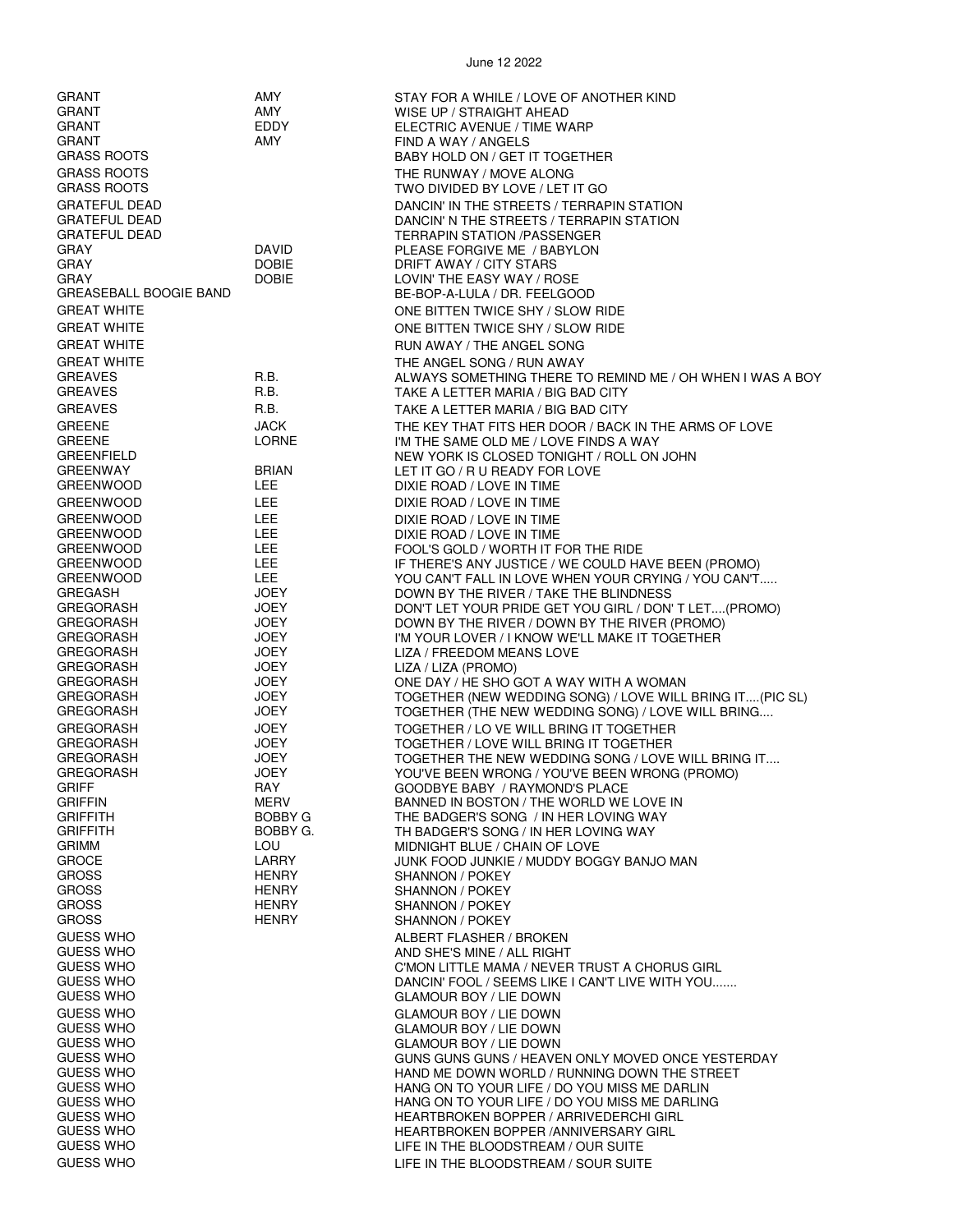| GUESS WHO                    |                      | LOVES ME LIKE A BROTHER / HOE DOWN TIME                                                                         |
|------------------------------|----------------------|-----------------------------------------------------------------------------------------------------------------|
| GUESS WHO                    |                      | ORLY / THE WATCHER                                                                                              |
| GUESS WHO                    |                      | ORLY / THE WATCHER                                                                                              |
| GUESS WHO                    |                      | RAIN DANCE / ONE DIVIDED                                                                                        |
| GUESS WHO                    |                      | RAIN DANCE / ONE DIVIDED                                                                                        |
| GUESS WHO                    |                      | RAIN DANCE / ONE DIVIDED                                                                                        |
| GUESS WHO                    |                      | RAIN DANCE / ONE DIVIDED                                                                                        |
| GUESS WHO                    |                      | ROSANNE / DREAMS                                                                                                |
| GUESS WHO                    |                      | ROSANNE / DREAMS                                                                                                |
| GUESS WHO                    |                      | ROSANNE / DREAMS                                                                                                |
| GUESS WHO                    |                      | ROSANNE / DREAMS                                                                                                |
| GUESS WHO                    |                      | RUNNING BACK TO SASKATOON / GLACE BAY BLUES                                                                     |
| GUESS WHO                    |                      | SILVER BIRD / RUNNING DOWN THE STREET                                                                           |
| GUESS WHO<br>GUESS WHO       |                      | STAR BABY / MUSICONE<br>SWEET YOUNG THING / MOON WAVE MAKER                                                     |
| GUESS WHO                    |                      | WHEN THE BAND WAS SINGING "SHAKIN' ALL OVER" / WOMEN                                                            |
| GUESS WHO                    |                      | WHEN THE BAND WAS SINGING "SHAKIN' ALL OVER" / WOMEN                                                            |
| <b>GUESS WHO</b>             |                      | LIFE IN THE BLOODSTREAM / SOUR SUITE                                                                            |
| GUNNE                        | <b>JO JO</b>         | RUN RUN RUN / TAKE IT EASY                                                                                      |
| GUNS N' ROSES                |                      | DON'T CRY / DON'T CRY                                                                                           |
| GUNS N' ROSES                |                      | LIVE AND LET DIE / LIVE AND LET DIE                                                                             |
| GUNS N' ROSES                |                      | SWEET CHILD'O MINE / ITS SO EASY                                                                                |
| GUNS N' ROSES                |                      | YESTERDAYS / YESTERDAYS                                                                                         |
| GUNTER                       | <b>CORNEL</b>        | YOU SEND ME / CALL ME A FOOL                                                                                    |
| GUTHRIE<br>GYRA              | ARLO<br><b>SPYRO</b> | CITY OF NEW ORLEANS / DAYS ARE SHORT<br>PERCOLATOR / PHILLY                                                     |
| HADDOCK                      | <b>DURWOOD</b>       | I GOTTA GET DRUNK / THOUGHT OF LOSING YOU                                                                       |
| HAGGARD                      | MERLE                | A PLACE TO FALL APART / ALL I WANT TO DO IS SING MY SONG                                                        |
| HAGGARD                      | MERLE                | A PLACE TO FALL APART / ALL I WANT TO DO IS SING MY SONG                                                        |
| HAGGARD                      | MERLE                | BIG CITY / I' THINK I'M GONNA LIVE HERE FOREVER                                                                 |
| HAGGARD                      | MERLE                | BRANDED MAN / YOU DON'T HAVE VERY FAR TO GO                                                                     |
| HAGGARD                      | MERLE                | DADDY FRANK / MY HEART WOULD KNOW                                                                               |
| HAGGARD<br>HAGGARD           | MERLE<br>MERLE       | <b>FARMER'S DAUGHTER / SOLDIER'S LAST LETTER</b><br>FROM GRACELAND TO THE PROMISED LAND / ARE YOU LONESOME      |
| HAGGARD                      | MERLE                | FROM GRACELAND TO THE PROMISED LAND / ARE YOU LONESOME                                                          |
| HAGGARD                      | <b>MERLE</b>         | I'M GETTING HIGH / THE BULL AND THE BEAVER                                                                      |
| HAGGARD                      | MERLE                | I'M GETTING HIGH / THE BULL AND THE BEAVER                                                                      |
| HAGGARD                      | MERLE                | MOVIN' ON / HERE IN FRISCO                                                                                      |
| HAGGARD                      | MERLE                | OAKIE FROM MIUSKOGEE / IF I HAD LEFT IT UP TO YOU                                                               |
| HAGGARD                      | MERLE                | RAINBOW STEW / BLUE YODEL #9                                                                                    |
| HAGGARD<br>HAGGARD           | MERLE<br>MERLE       | SOMEDAY YOUR GONNA NEED YOUR FRIENDS/ GOING WHERE<br>THINK I'LL JUST STAY HERE AND DRINK / BACK TO THE BARROOMS |
| HAGGARD                      | <b>MERLE</b>         | WHEN MY BLUE MOON TURNS TO GOLD AGAIN / RAMBLIN' FEVER                                                          |
| HAGOPIAN                     | <b>HOVANESS</b>      | HARLEM SONG / HARLEM SONG (FADY)                                                                                |
| HALEY                        | BILL                 | LEAN JEAN / DONT NOBODY MOVE                                                                                    |
| HALEY                        | <b>BILL</b>          | ROCK AROUND THE CLOCK / THIRTEEN WOMEN                                                                          |
| HALEY                        | <b>BILL</b>          | ROCK AROUND THE CLOCK / THIRTEEN WOMEN                                                                          |
| HALEY                        | <b>BILL</b>          | SKINNY MINNIE / SWAY WITH ME                                                                                    |
| HALL<br>HALL                 | DARYL<br>TOM T       | DREAMTIME / LET IT OUT(PIC SL)<br>FASTER HORSES / NO NEW FRIENDS PLEASE                                         |
| HALL                         | TOM T.               | I LIKE BEER / FASTER HORSES                                                                                     |
| HALL                         | TOM T.               | THAT SONG IS DRIVING ME CRAZY / FORGET IT                                                                       |
| HALL & OATES                 |                      | EVERYTHING YOUR HEART DESIRES / REAL LOVE                                                                       |
| <b>HALL &amp; OATES</b>      |                      | EVERYTHING YOUR HEART DESIRES / REAL LOVE                                                                       |
| HALL & OATES                 |                      | EVERYTHING YOUR HEART DESIRES / REAL LOVE (PIC SL)                                                              |
| <b>HALL &amp; OATES</b>      |                      | I CAN'T GO FOR THAT / UNGUARDED MINUTE                                                                          |
| <b>HALL &amp; OATES</b>      |                      | KISS ON MY LIST / SAY IT ISN'T SO                                                                               |
| HALL & OATES                 |                      | LOVE TRAIN / EARTH GIRLS ARE EASY (PROMO)                                                                       |
| HALL & OATES                 |                      | MANEATER / ADULT EDUCATION                                                                                      |
| HALL & OATES<br>HALL & OATES |                      | MANEATER / DELAYED REACTION                                                                                     |
| HALL & OATES                 |                      | ONE ON ONE / ACT OF HEARTBREAK<br>ONE ON ONE / ART OF HEARTBREAK                                                |
| HALL & OATES                 |                      | ONE ON ONE / THE ART OF HEARTBREAK (PIC SL)                                                                     |
| HALL & OATES                 |                      | ONE ON ONE / THE ART OF HEARTBREAK (PIC SL)                                                                     |
| HALL & OATES                 |                      | PRIVATE EYES / TELL ME WHAT YOU WANT                                                                            |
| HALL & OATES                 |                      | PRIVATE EYES / TELL ME WHAT YOU WANT                                                                            |
| HALL & OATES                 |                      | PRIVATE EYES / TELL ME WHAT YOU WANT                                                                            |
| HALL & OATES                 |                      | PRIVATE EYES / TELL ME WHAT YOU WANT                                                                            |
| HALL & OATES                 |                      | SOME THINGS ARE BETTER LEFT UNSAID / ALL AMERICAN GIRL                                                          |
| <b>HALL &amp; OATES</b>      |                      | WAIT FOR ME / NO BRAIN, NO PAIN                                                                                 |
| HALL & OATES                 |                      | YOU'VE LOST THAT LOVIN' FEELING / DIDDY DO WOP                                                                  |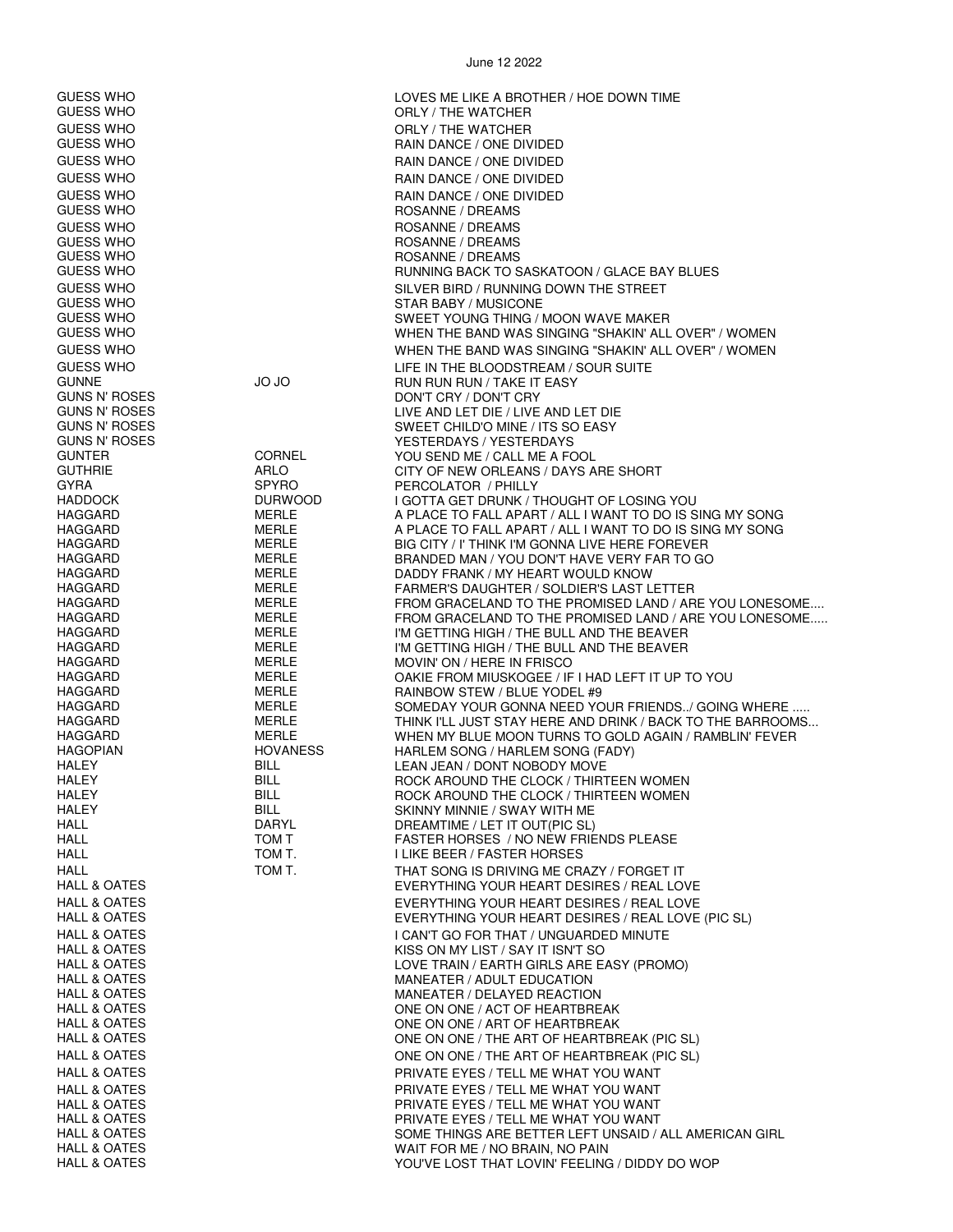| HALL & OATES                   |                | YOU'VE LOST THAT LOVING FEELING / DIDDY DOO WOP           |
|--------------------------------|----------------|-----------------------------------------------------------|
| <b>HAMILTON</b>                | <b>BOBBY</b>   | CRAZY EYES FOR YOU / WHILE WALKING TOGETHER               |
| HAMILTON                       | <b>BOBBY</b>   | WHILE WALKING TOGETHER / CRAZY EYES FOR YOU               |
| HAMILTON                       | <b>RUSS</b>    | RAINBOW / WE WILL MAKE LOVE (SM HOLE)                     |
| <b>HAMILTON IV</b>             | <b>GEORGE</b>  | <b>BLUE TRAIN / MARITIME FAREWELL</b>                     |
| <b>HAMILTON IV</b>             | <b>GEORGE</b>  | CANADIAN PACIFIC / SISTERS OF MERCY                       |
|                                |                |                                                           |
| HAMILTON IV                    | <b>GEORGE</b>  | THE FARMER'S SONG / SECOND CUP OF COFFEE                  |
| HAMILTON IV                    | GEORGE         | WHY DON'T THEY UNDERSTAND / EVEN THO'                     |
| HAMILTON, JOE FRANK & REYNOLDS |                | DON'T PULL YOUR LOVE / FUNK-IN-WAGNAL                     |
| HAMILTON, JOE FRANK & REYNOLDS |                | DON'T PULL YOUR LOVE / FUNK-N-WAGNAL                      |
| HAMILTON, JOE FRANK & REYNOLDS |                | EVERYDAY WITHOUT YOU / BADMAN                             |
| HAMILTON, JOE FRANK & REYNOLDS |                | WINNERS AND LOSERS / BARROOM BLUES                        |
| HAMILTON, JOE FRANK AND REY    |                | FALLIN' IN LOVE / SO GOOD AT LOVIN' YOU                   |
| <b>HAMLISCH</b>                | MARVIN         |                                                           |
|                                |                | THE ENTERTAINER / SOLACE                                  |
| HAMLISCH                       | MARVIN         | ENTERTAINER / SOLACE                                      |
| <b>HAMMERSMITH</b>             |                | GOOD-BYE GOOD-BYE / DANCIN' FOOLS                         |
| <b>HAMMERSMITH</b>             |                | LATE NIGHT LOVIN' MAN / LOW RIDIN' LADIES                 |
| <b>HAMMOND</b>                 | ALBERT         | BRAND NEW DAY / I'M A TRAIN                               |
| HAMPSHIRE                      | KEITH          | DAYTIME-NGHTTIME / TURNED THE OTHER WAY                   |
| HAMPSHIRE                      | KEITH          | FIRST CUT IS THE DEEPEST / YOU CAN'T HEAR THE SONG        |
| <b>HAPPENINGS</b>              |                | I GOT RHYTHM / YOU'RE IN A BAD WAY                        |
|                                |                |                                                           |
| <b>HAPPENINGS</b>              |                | MY MAMMY / I BELIEVE IN NOTHING (PROMO)                   |
| <b>HAPPY FEELING</b>           |                | FOUR O'CLOCK / STILL HILL                                 |
| HARDCASTLE                     | <b>PAUL</b>    | 19 / FLY BY NIGHT                                         |
| <b>HARDEN TRIO</b>             |                | TIPPY TOEING / HUSBANDS AND WIVES                         |
| HARDY                          | <b>HAGOOD</b>  | MISSOURI BREAKS / AFTERNOON IN VENICE                     |
| <b>HARDY</b>                   | <b>HAGOOD</b>  | THE HOMECOMING / QUORUM                                   |
| <b>HARDY</b>                   | HAYGOOD        | THE HOMECOMING / QUORUM                                   |
| HARLEQUIN                      |                | I DID IT FOR LOVE / HEAVY TALK                            |
|                                |                |                                                           |
| <b>HARLEQUIN</b>               |                | I DID IT FOR LOVE / HEAVY TALK                            |
| <b>HARLEQUIN</b>               |                | INNOCENCE / SURVIVE                                       |
| <b>HARLEQUIN</b>               |                | <b>MEMORIES / LOVE IN DISGUISE</b>                        |
| <b>HARLEQUIN</b>               |                | SWEET THINGS IN LIFE / BARELY ALIVE                       |
| <b>HARLEQUIN</b>               |                | YOU ARE THE LIGHT / WHAT'S YOUR NAME                      |
| <b>HARMS</b>                   | DALLAS         | BALLAD OF THE DUKE / IN THE LOVING ARMS OF MARY           |
| <b>HARRIS</b>                  | <b>EMMYLOU</b> | EVEN COWGIRLS GET THE BLUES / SAVE THE LAST DANCE FOR ME  |
| <b>HARRIS</b>                  | <b>MAJOR</b>   | LOVE WON'T LET ME WAIT / AFTER LOVING YOU                 |
| <b>HARRISON</b>                | <b>GEORGE</b>  | APRIL SCRUFFS / ANOTHER DAY (PAUL MCCARTNEY)              |
|                                | <b>GEORGE</b>  | MY SWEET LORD / ISN'T IT A PITY                           |
| <b>HARRISON</b>                |                |                                                           |
| <b>HARRISON</b>                | <b>GEORGE</b>  | MY SWEET LORD / ISN'T IT A PITY                           |
| <b>HARRISON</b>                | <b>GEORGE</b>  | WHEN WE WAS FAB / ZIG ZAG                                 |
| <b>HARRISON</b>                | <b>GEORGE</b>  | WHEN WE WAS FAB / ZIG ZAG                                 |
| <b>HARRISON</b>                | <b>GEORGE</b>  | YOU / WORLD OF STONE                                      |
| <b>HARRISON</b>                | <b>GEORGE</b>  | DARK HORSE / I DON'T CARE ANYMORE                         |
| <b>HARRISON</b>                | <b>GEORGE</b>  | DEEP BLUE / BANLADESH                                     |
| <b>HARRISON</b>                | <b>GEORGE</b>  | GOT MY MIND SET ON YOU / LAY HIS HEAD                     |
|                                |                |                                                           |
| <b>HARRISON</b>                | GEORGE         | THIS IS LOVE / BREATH AWAY FROM HEAVEN                    |
| <b>HARRISON</b>                | <b>GEORGE</b>  | THIS SONG / LEARNING HOW TO LOVE YOU                      |
| <b>HARRISON</b>                | GEORGE         | WHAT IS LIFE / APPLE SCRUFFS                              |
| <b>HARRISON</b>                | <b>GEORGE</b>  | WHAT IS LIFE / APPLE SCRUFFS                              |
| <b>HARRISON</b>                | <b>GEORGE</b>  | WHAT IS LIFE / APPLE SCRUFFS                              |
| <b>HARRISON</b>                | WILBERT        | DON'T DROP IT / BABY DONT YOU KNOW                        |
| HARRY                          | DEBBIE         | BACKFIRED / MILITARY RAP                                  |
| <b>HARRY</b>                   | DEBBIE         | <b>BACKFIRED / MILITARY RAP</b>                           |
| <b>HARRY</b>                   | <b>DEBBIE</b>  | BACKFIRED / MILITARY RAP                                  |
| <b>HARRY</b>                   | <b>DEBBIE</b>  | BACKFIRED / MILITARY RAP (PIC SL)                         |
| <b>HARRY</b>                   | DEBBIE         |                                                           |
|                                |                | FRENCH KISSIN' (PROMO)                                    |
| HART                           | COREY          | BOY IN THE BOX / SILENT TALKIN'                           |
| <b>HART</b>                    | COREY          | BOY IN THE BOX / SILENT TALKIN/                           |
| <b>HART</b>                    | COREY          | CAN'T HELP FALLING IN LOVE / BROKEN ARROW (PIC SL POSTER) |
| <b>HART</b>                    | <b>COREY</b>   | CAN'T HELP FALLING IN LOVE / BROKEN ARROW (PIC SL)        |
| <b>HART</b>                    | <b>COREY</b>   | CHIPPIN' AWAY / IN YOUR SOUL                              |
| HART                           | COREY          | DON'T TAKE ME TO THE RACETRACK / CHASE THE SUN            |
| <b>HART</b>                    | COREY          | EURASIAN EYES / SUNNY PLACE-SHADY PEOPLE                  |
| <b>HART</b>                    | COREY          | EURASIAN EYES / SUNNY PLACE-SHADY PEOPLE                  |
| <b>HART</b>                    | COREY          | EVERYTHING IN MY HEART (PROMO)                            |
| <b>HART</b>                    | <b>COREY</b>   | I AM BY YOUR SIDE / POLITICAL CRY (PIC SL)                |
| <b>HART</b>                    | <b>COREY</b>   | IN YOUR SOUL / CHIPPIN' AWAY (PIC SL)                     |
| <b>HART</b>                    | COREY          | IT AIN'T ENOUGH / CHEATIN' IN SCHOOL                      |
| <b>HART</b>                    | COREY          |                                                           |
| <b>HART</b>                    | <b>COREY</b>   | NEVER SURRENDER / WATER FROM THE MOON                     |
|                                |                | NEVER SURRENDER / WATER FROM THE MOON (PIC SL)            |
| <b>HART</b>                    | <b>COREY</b>   | SHE GOT THE RADIO / ARABY                                 |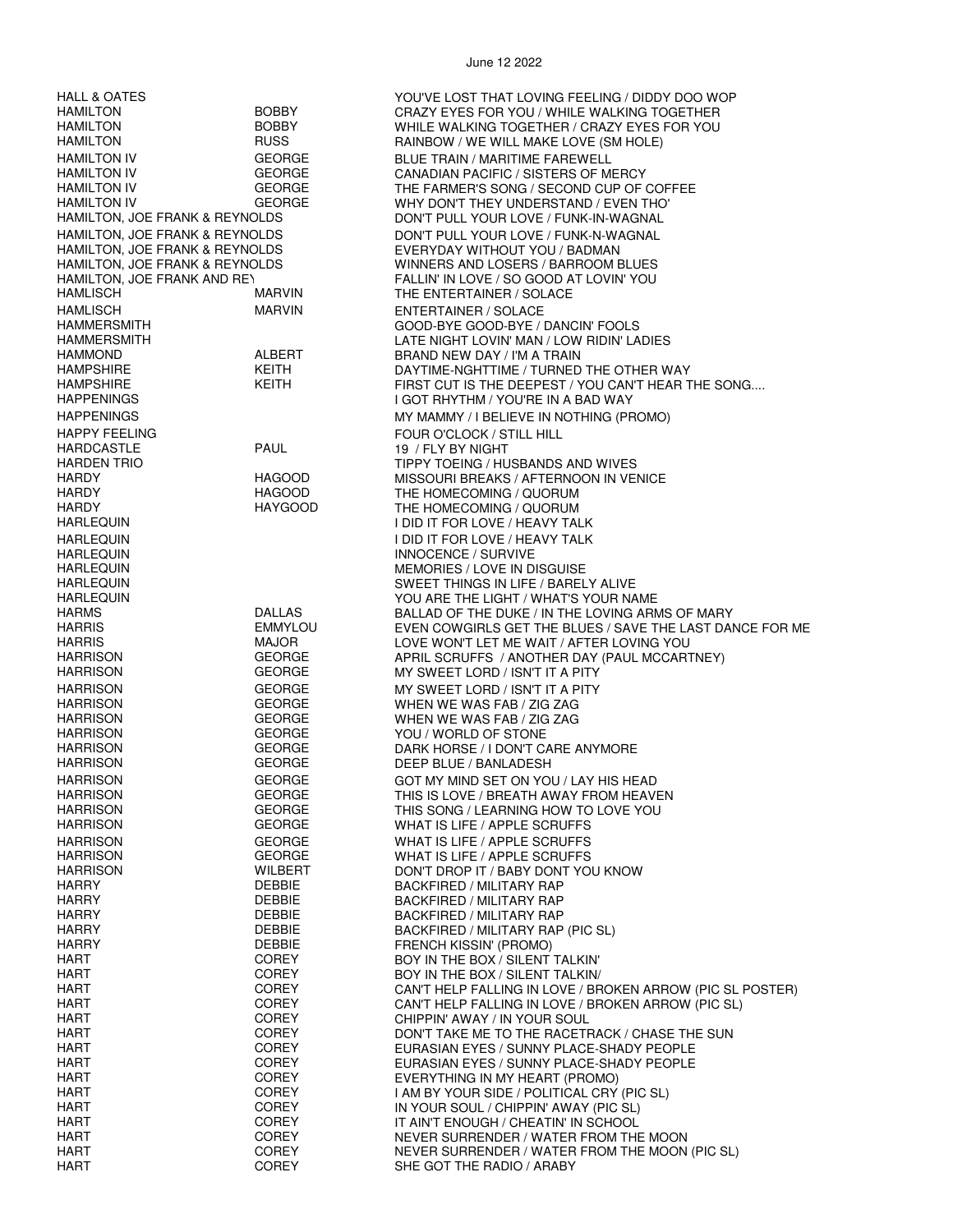| HART                   | <b>COREY</b>  | STILL IN LOVE / 21                                              |
|------------------------|---------------|-----------------------------------------------------------------|
| HART                   | <b>COREY</b>  | STILL IN LOVE / 21 (PIC SL POSTER)                              |
| <b>HART</b>            | <b>COREY</b>  | TAKE MY HEART / MY BROTHER'S LEAVING TODAY                      |
| <b>HART</b>            | COREY         | TOO GOOD TO BE ENOUGH / IS IT TOO LATE (PIC SL POSTER)          |
| <b>HART</b>            | <b>COREY</b>  | CAN'T HELP FALLING IN LOVE/ BROKEN ARROW                        |
|                        |               |                                                                 |
| <b>HART</b>            | <b>COREY</b>  | CAN'T HELP FALLING IN LOVE / BROKEN ARROW (PIC SL POSTER)       |
| <b>HATCH</b>           | <b>CONEY</b>  | HEY OPERATOR / STAND UP                                         |
| <b>HAVENS</b>          | <b>RICHIE</b> | HERE COMES THE SUN / THINK ABOUT THE CHILDREN                   |
| <b>HAVENS</b>          | <b>RICHIE</b> | HERE COMES THE SUN / YOUNGER MEN GROW OLDER                     |
| <b>HAWKINS</b>         | EDWIN         | OH HAPPY DAY / JESUS LOVER OF MY SOUL                           |
| <b>HAWKINS</b>         | <b>RONNIE</b> |                                                                 |
|                        |               | JOHNNY B. GOODE / WILD LITTLE WILLIE (PIC SL)                   |
| <b>HAWKINS</b>         | <b>RONNIE</b> | MARY LOU / NEED YOUR LOVIN                                      |
| <b>HAWKINS</b>         | <b>RONNIE</b> | SOUTHERN LOVE / LOVE ME LIKE YOU CAN                            |
| <b>HAYES</b>           | <b>ISAAC</b>  | DON'T LET GO / YOU CAN'T HOLD YOUR WOMAN                        |
| <b>HAYES</b>           | <b>ISAAC</b>  | THEME FROM SHAFT / CAFE REGIO'S                                 |
| <b>HAYWARD</b>         |               | JUSTIN & JOHN LODGEI DREAMED LAST NIGHT / REMEMBER ME MY FRIEND |
| <b>HAYWIRE</b>         |               | BAD BAD BOY / WHEN YOU FALL OUT OF LOVE                         |
| <b>HAYWIRE</b>         |               | DANCE DESIRE / SEPARATE DREAMS (PIC SL)                         |
| <b>HAYWIRE</b>         |               | DANCE DESIRE/ SEPARATE DREAMS-OHOHOH (PIC SL)                   |
| <b>HAYWIRE</b>         |               | STANDIN' IN LINE / CRAZY (PIC SL)                               |
|                        |               |                                                                 |
| <b>HAYWIRE</b>         |               | STANDIN' IN LINE / CRAZY (PIC SL)                               |
| <b>HEADPINS</b>        |               | BREAKIN' DOWN / DON'T YA EVER LEAVE ME                          |
| <b>HEADPINS</b>        |               | CELEBRATION / CELEBRATION (PROMO)                               |
| <b>HEADPINS</b>        |               | WINNIN' / WINNIN (PROMO) PIC SL                                 |
| HEALEY                 | <b>JEFF</b>   | CONFIDENCE MAN / THAT'S WHAT THEY SAY (PIC SL)                  |
| HEART                  |               | ALL I WAN TO DO IS MAKE LOVE TO YOU / CALL OF THE WILD          |
| HEART                  |               | ALL I WANNA DO IS MAKE LOVE TO YOU / CALL OF THE WILD           |
| HEART                  |               | ALL I WANNA DO IS MAKE LOVE TO YOU / CALL OF THE WILD           |
| HEART                  |               | ALL I WANNA DO IS MAKE LOVE TO YOU / CALL OF THE WILD           |
| HEART                  |               | ALL I WANNA DO IS MAKE LOVE TO YOU / CALL OF THE WILD           |
| HEART                  |               | ALL I WANNA DO IS MAKE LOVE TO YOU / CALL OF THE WILD           |
| HEART                  |               |                                                                 |
|                        |               | ALL I WANNA DO IS MAKE LOVE TO YOU /CALL OF THE WILD            |
| HEART                  |               | <b>HEART OF DARKNESS / WHAT ABOUT LOVE</b>                      |
| HEART                  |               | <b>HEARTLESS / HEARTLESS</b>                                    |
| HEART                  |               | HEARTLESS / JUST THE WINE                                       |
| HEART                  |               | HOW DEEP IT GOES / HOW DEEP IT GOES (PROMO)                     |
| HEART                  |               | I DIDN'T WANT TO NEED YOU / NIGHT                               |
| HEART                  |               | I DIDN'T WANT TO NEED YOU / NIGHT                               |
| <b>HEART</b>           |               |                                                                 |
|                        |               | I DIDN'T WANT TO NEED YOU / THE NIGHT                           |
| HEART                  |               | I DIDN'T WANT TO NEED YOU / THE NIGHT                           |
| HEART                  |               | I DIDN'T WANT TO NEED YOU / THE NIGHT                           |
| HEART                  |               | I DIDN'T WANT TO NEED YOU / THE NIGHT                           |
| HEART                  |               | I DIDN'T WANT TO NEED YOU / THE NIGHT                           |
| HEART                  |               | I DIDN'T WANT TO NEED YOU / THE NIGHT                           |
| HEART                  |               |                                                                 |
|                        |               | LITTTLE QUEEN / KICK IT OUT                                     |
| HEART                  |               | LOVE ME LIKE MUSIC (PROMO)                                      |
| HEART                  |               | NEVER / SHELL SHOCK                                             |
| <b>HEART</b>           |               | NEVER/ SHELL SHOCK (PIC SL)                                     |
| HEART                  |               | SHELL SHOCK / NEVER                                             |
| HEART                  |               | SILVER WHEELS / BEBE LA STRANGE                                 |
| <b>HEART</b>           |               | STRAIGHT ON / LIGHTER TOUCH                                     |
| HEART                  |               | THE NIGHT / I DIDN'T WANT TO NEED YOU                           |
| <b>HEART</b>           |               | THESE DREAMS / SHELLSHOCK                                       |
| HEART                  |               | WITHOUT YOU (PROMO)                                             |
| HEATH                  | ROBERT        | FOR LOVE OR MONEY / CAUGHT YOU TELLING A LIE                    |
| <b>HEATHERTON</b>      | JOEY          | CRAZY / I'M SORRY                                               |
| <b>HEATHERTON</b>      | JOEY          | GONE / THE ROAD I TOOK TO YOU                                   |
| <b>HEEBEEGEEBEES</b>   |               |                                                                 |
|                        |               | MEANINGLESS SONGS / POSING IN THE MOONLIGHT                     |
| <b>HELIX</b>           |               | DREAM ON / WHAT YA BRINGIN' TO THE PARTY                        |
| <b>HELIX</b>           |               | GIMME GIMME GOOD LOVIN' / WHEN THE HAMMER FALLS (PIC SL)        |
| HELIX                  |               | MAKE ME DO ANYTHING YOU WANT / MAKE ME DO ANYTHING              |
| HENHOUSE FIVE PLUS TWO |               | IN THE MOOD / CLASSICAL CLUCK                                   |
| <b>HENLEY</b>          | <b>DON</b>    | DIRTY LAUNDRY / LILAH                                           |
| <b>HENLEY</b>          | <b>DON</b>    |                                                                 |
|                        |               | END OF INNOCENCE / IF DIRT WERE DOLLARS                         |
| <b>HENLEY</b>          | <b>DON</b>    | MAN WITH A MISSION / SUNSET GRILL                               |
| <b>HENRY</b>           | CLARENCE      | LONELY STREET / WHY CANT YOU                                    |
| <b>HENRY</b>           |               | CLARENCE FROGMAN BUT I DO / JUST MY BABY AND ME                 |
| <b>HENRY</b>           |               | CLARENCE FROGMAN BUT I DO / JUST MY BABY AND ME                 |
| <b>HENRY</b>           |               | CLARENCE FROGMAN BUT I DO / JUST MY BABY AND ME                 |
| <b>HENRY</b>           |               | CLARENCE FROGMAN BUT I DO / JUST MY BABY AND ME                 |
| <b>HENSON</b>          | JIM           | RUBBER DUCKIE / SESAME STREET                                   |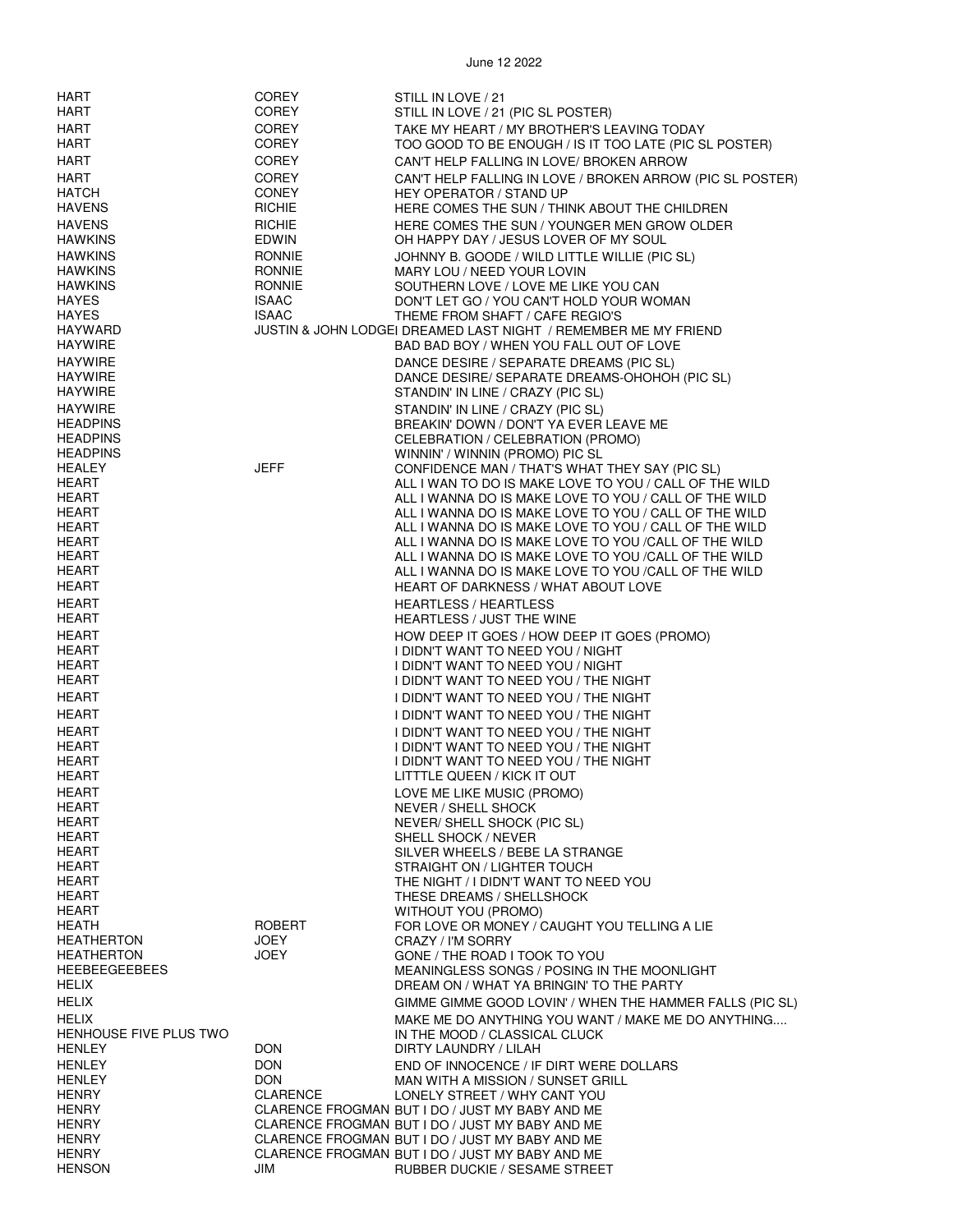| <b>HERMAN'S HERMITS</b><br><b>HERMAN'S HERMITS</b><br><b>HERMAN'S HERMITS</b><br><b>HERMAN'S HERMITS</b><br><b>HERMAN'S HERMITS</b><br><b>HERMAN'S HERMITS</b> |                                                               | A MUST TO AVOID / THE MAN WITH THE CIGAR<br>A MUST TO AVOID / THE MAN WITH THE CIGAR<br>CAN'T YOU HEAR MY HEARTBEAT / I KNOW WHY<br><b>JUST A LITTLE BIT BETTER / SEA CRUISE</b><br>SUNSHINE GIRL / NOBODY NEEDS TO KNOW<br>THERE'S A KIND OF HUSH / NO MILK TODAY                                                                                    |
|----------------------------------------------------------------------------------------------------------------------------------------------------------------|---------------------------------------------------------------|-------------------------------------------------------------------------------------------------------------------------------------------------------------------------------------------------------------------------------------------------------------------------------------------------------------------------------------------------------|
| <b>HERNANDEZ</b><br>HERNANDEZ<br><b>HERVEY</b><br><b>HEYWARD</b><br>HIGHWAY 101<br>HIGHWAY 101<br>HIGHWAYMEN<br><b>HIGHWAYMEN</b><br><b>HIGHWAYMEN</b>         | <b>PATRICK</b><br><b>PATRICK</b><br><b>PAT</b><br><b>NICK</b> | BORN TO BE ALIVE / TOO MANY PEOPLE<br>BORN TO BE ALIVE / TOO MANY PEOPLE<br>MR. HEARTACHE / FIRST THING TOMORROW<br>YOU'RE MY WORLD (PROMO) PIC SL<br>BING BANG BOOM / BABY I'M MISSING YOU<br>THE BED YOU MADE FOR ME / I'M GONNA RUN THROUGH THE WIND<br>MICHAEL '65 / PUTTIN ON THE STYLE<br>COTTON FIELDS / THE GYPSY ROVER<br>MICHAEL / NUMBER 1 |
| <b>HIGHWAYMEN</b><br>HILL                                                                                                                                      | <b>DAN</b>                                                    | MICHAEL / SANTIANO<br>CAN'T WE TRY / PLEASURE CENTRE (PIC SL)                                                                                                                                                                                                                                                                                         |
| HILL.                                                                                                                                                          | <b>DAN</b>                                                    | DON'T GIVE UP ON LOVE / FUMICO                                                                                                                                                                                                                                                                                                                        |
| HILL.                                                                                                                                                          | DAN                                                           | <b>HELPLESS /IN YOUR EYES</b>                                                                                                                                                                                                                                                                                                                         |
| <b>HILL</b><br><b>HILL</b>                                                                                                                                     | DAN<br>DAN                                                    | I'VE BEEN ALONE / PHONE CALL<br>NEVER THOUGHT / BLOOD IN MY VEINS ( PIC SL)                                                                                                                                                                                                                                                                           |
| <b>HILL</b>                                                                                                                                                    | <b>DAN</b>                                                    | YOU PULLED ME THROUGH / WHERE YOU GONNA RUN TO                                                                                                                                                                                                                                                                                                        |
| HILL                                                                                                                                                           | <b>FAITH</b>                                                  | IF MY HEART HAD WINGS / IT WILL BE ME                                                                                                                                                                                                                                                                                                                 |
| HILL                                                                                                                                                           | DAN                                                           | CAN'T WE TRY / PLEASURE CENTER                                                                                                                                                                                                                                                                                                                        |
| <b>HILL &amp; TIIM MCCRAW</b><br><b>HILL &amp; TIM MCGRAW</b>                                                                                                  | <b>FAITH</b><br><b>FAITH</b>                                  | LET'S MAKE LOVE / THERE WILL COME A DAY<br>LET'S MAKE LOVE / THERE WILL COME A DAY                                                                                                                                                                                                                                                                    |
| <b>HILLSIDE SINGERS</b>                                                                                                                                        |                                                               | I'D LIKE TO TEACH THE WORLD TO SIING / I BELIEVED IT ALL                                                                                                                                                                                                                                                                                              |
| HIRT                                                                                                                                                           | AL                                                            | COTTON CANDY / WALKIN'                                                                                                                                                                                                                                                                                                                                |
| HO                                                                                                                                                             | <b>DON</b>                                                    | TINY BUBBLES / BORN FREE                                                                                                                                                                                                                                                                                                                              |
| HO<br><b>HODGE</b>                                                                                                                                             | <b>DON</b><br><b>CHRIS</b>                                    | TINY BUBBLES / DO I LOVE YOU<br>WE'RE ON OUR WAY / SUPERSOUL                                                                                                                                                                                                                                                                                          |
| <b>HODGES</b>                                                                                                                                                  | EDDIE                                                         | I'M GONNA KNOCK ON YOUR DOOR / AIN'T GONNA WASH FOR A WEEK                                                                                                                                                                                                                                                                                            |
| <b>HOLIDAY ABROAD</b>                                                                                                                                          |                                                               | VARIOUS ARTISTS 45 E.P.                                                                                                                                                                                                                                                                                                                               |
| <b>HOLLIES</b><br><b>HOLLIES</b>                                                                                                                               |                                                               | MAGIC WOMAN TOUCH / BLUE IN THE MORNING<br>ANOTHER NIGHT / TIME MACHINE JIVE                                                                                                                                                                                                                                                                          |
| <b>HOLLIES</b>                                                                                                                                                 |                                                               | ANOTHER NIGHT / TIME MACHINE JIVE                                                                                                                                                                                                                                                                                                                     |
| <b>HOLLIES</b>                                                                                                                                                 |                                                               | CARRIE-ANNE / HE AIN'T HEAVY HE'S MY BROTHER                                                                                                                                                                                                                                                                                                          |
| <b>HOLLIES</b><br><b>HOLLIES</b>                                                                                                                               |                                                               | CROCODILE WOMAN / WRITE ON<br>DRAGGIN MY HEELS / I WON'T MOVE OVER                                                                                                                                                                                                                                                                                    |
| HOLLIES                                                                                                                                                        |                                                               | DRAGGIN' MY HEELS / I WON'T MOVE OVER                                                                                                                                                                                                                                                                                                                 |
| <b>HOLLIES</b>                                                                                                                                                 |                                                               | HARLEQUIN / DRAGGIN ' MY HEELS                                                                                                                                                                                                                                                                                                                        |
| <b>HOLLIES</b><br><b>HOLLIES</b>                                                                                                                               |                                                               | HE AIN'T HEAVY, HE'S MY BROTHER / COS YOU LIKE TO LOVE ME<br>I WON'T MOVE OVER / DRAGGIN' MY HEELS                                                                                                                                                                                                                                                    |
| <b>HOLLIES</b>                                                                                                                                                 |                                                               | <b>JENNIFER ECCLES / TRY IT</b>                                                                                                                                                                                                                                                                                                                       |
| <b>HOLLIES</b>                                                                                                                                                 |                                                               | LONG COOL WOMAN (IN A BLACK DRESS) / LOOK WHAT WE'VE GOT                                                                                                                                                                                                                                                                                              |
| <b>HOLLIES</b><br><b>HOLLIES</b>                                                                                                                               |                                                               | LONG DARK ROAD / INDIAN GIRL                                                                                                                                                                                                                                                                                                                          |
| <b>HOLLIES</b>                                                                                                                                                 |                                                               | LONG DARK ROAD / INDIAN GIRL<br>ON A CAROUSEL / ALL THE WORLD IS LOVE                                                                                                                                                                                                                                                                                 |
| <b>HOLLIES</b>                                                                                                                                                 |                                                               | SANDY / SECOND HAND HANGUPS                                                                                                                                                                                                                                                                                                                           |
| <b>HOLLIES</b>                                                                                                                                                 |                                                               | STOP IN THE NAME OF LOVE (PROMO) (SM HOLE)                                                                                                                                                                                                                                                                                                            |
| <b>HOLLIES</b><br><b>HOLLIES</b>                                                                                                                               |                                                               | THE AIR THAT I BREATHE / NO MORE RIDERS<br>THE AIR THAT I BREATHE / NO MORE RIDERS                                                                                                                                                                                                                                                                    |
| <b>HOLLIES</b>                                                                                                                                                 |                                                               | WRITING ON THE WALL / BURN OUT                                                                                                                                                                                                                                                                                                                        |
| <b>HOLLY</b>                                                                                                                                                   | <b>BUDDY</b>                                                  | BROWN-EYED HANDSOME MAN / WISHING                                                                                                                                                                                                                                                                                                                     |
| HOLLYWOOD ARGYLES<br><b>HOLLYWOOD ARGYLES</b>                                                                                                                  |                                                               | ALLEY-OOP / SHO' KNOW A LOT ABOUT LOVE<br>GUN TOTIN CRITTER CALLED JACK / BUG EYE                                                                                                                                                                                                                                                                     |
| <b>HOLMES</b>                                                                                                                                                  | <b>CLINT</b>                                                  | PLAYGROUND IN MY MIND / NO FUTURE IN MY FUTURE                                                                                                                                                                                                                                                                                                        |
| <b>HOLMES</b>                                                                                                                                                  | <b>CLINT</b>                                                  | PLAYGROUND IN MY MIND / SHIDDLE-EE-DEE                                                                                                                                                                                                                                                                                                                |
| HONEY CONE<br><b>HONEYDRIPPERS</b>                                                                                                                             |                                                               | ONE MONKEY DON'T STOP NO SHOW (PTS 1 & 2)<br>ROCKIN' AT MIDNIGHT / YOUNG BOY BLUES                                                                                                                                                                                                                                                                    |
| <b>HONEYDRIPPERS</b>                                                                                                                                           |                                                               | ROCKIN' AT MIDNIGHT / YOUNG BOY BLUES                                                                                                                                                                                                                                                                                                                 |
| <b>HONEYDRIPPERS</b>                                                                                                                                           |                                                               | SEA OF LOVE / I GET A THRILL                                                                                                                                                                                                                                                                                                                          |
| <b>HONEYMOON SUITE</b><br><b>HONEYMOON SUITE</b>                                                                                                               |                                                               | ALL ALONG YOU KNEW /ONE BY ONE (PIC SL)<br>ALL ALONG YOU KNEW / ONE BY ONE                                                                                                                                                                                                                                                                            |
| <b>HONEYMOON SUITE</b>                                                                                                                                         |                                                               | LETHAL WEAPON / TAKE MY HAND                                                                                                                                                                                                                                                                                                                          |
| <b>HOOTERS</b>                                                                                                                                                 |                                                               | 500 MILES / HOUSE OF WOLFGANG                                                                                                                                                                                                                                                                                                                         |
| <b>HOOTERS</b><br><b>HOOTERS</b>                                                                                                                               |                                                               | 500 MILES / THE HOUSE OF WOLFGANG<br>AND WE DANCED / BLOOD FROM A STONE                                                                                                                                                                                                                                                                               |
| <b>HOOTERS</b>                                                                                                                                                 |                                                               | AND WE DANCED / BLOOD FROM A STONE                                                                                                                                                                                                                                                                                                                    |
| <b>HOOTERS</b><br><b>HOOTIE &amp; THE BLOWFISH</b>                                                                                                             |                                                               | AND WE DANCED / BLOOD FROM A STONE                                                                                                                                                                                                                                                                                                                    |
|                                                                                                                                                                |                                                               | I WILL WAIT / WISHING                                                                                                                                                                                                                                                                                                                                 |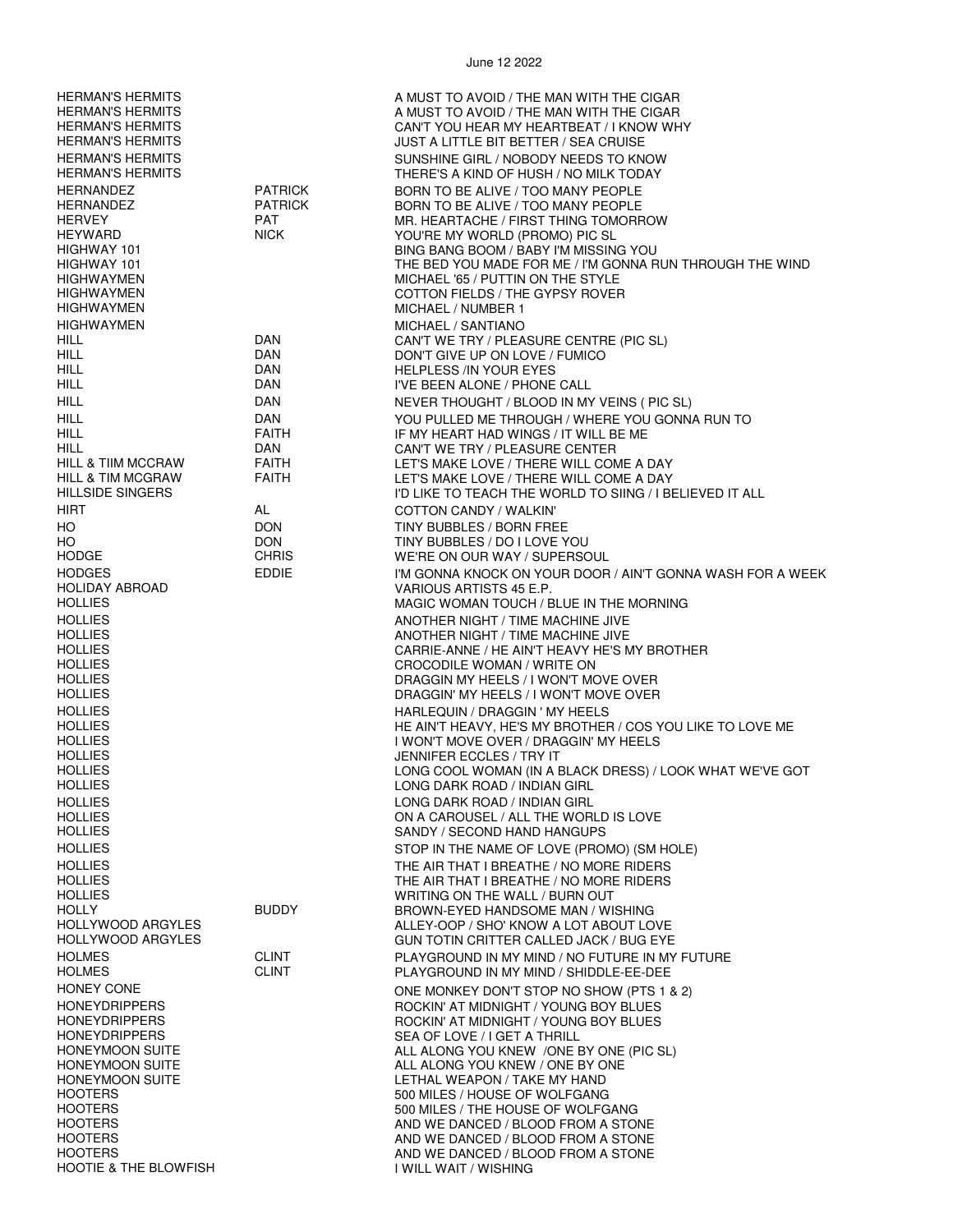HOOTIE & THE BLOWFISH I WILL WAIT / WISHING<br>HOOTIE & THE BLOWFISH I WILL OLD MAN & ME / BEFOI HOOTIE & THE BLOWFISH<br>HOOTIE & THE BLOWFISH THE ROLLS IN THE ROLLS IN SOLD MAN & ME / BEFORE THE HURRICANE..... HOOTIE & THE BLOWFISH **OLD MAN & ME / BEFORE THE HURRICANE.....**<br>HOOVER **OLD MAN & ME / BIDIN' HIGH / BIDIN' HIGH** RIDIN' HIGH / RIDIN' HIGH HOPKIN MARY QUE SERA SERA / FIELDS OF ST. ETIENNE HOPKIN MARY QUE SERA SERA / FILEDS OF ST. ETIENNE TURN TURN TURN /THOSE WERE THE DAYS HORNSBY BRUCE THE VALLEY ROAD / THE LONG RACE HORNSBY BRUCE THE WAY IT IS / THE WILD FRONTIER THE WAY IT IS / THE WILD FRONTIER HORNSBY BRUCE MANDOLIN RAIN / THE RED PLAINS (LIVE) HORNSBY BRUCE THE WAY IT IT / THE WILD FRONTIER **MY LITTLE MARINE / MISSIN'** HORTON JOHNNY BATTLE OF NEW ORLEANS / NORTH TO ALASKA HORTON JOHNNY BATTLE OF NEW ORLEANS / NORTH TO ALASKA HONKY TONK MAN / WHISPERING PINES HORTON JOHNNY HONKY TONK MAN / WORDS<br>HORTON HORTON JOHNNY NORTH TO ALASKA / THE MA HORTON JOHNNY NORTH TO ALASKA / THE MANSION YOU STOLE HORTON JOHNNY SINK THE BISLMARCK / WHEN IT'S SPRINGTIME IN ALASKA HORTON JOHNNY SINK THE BISMARCK / WHEN IT'S SPRINGTIME IN ALASKA SINK THE BISMARK / SAME OLD TALE THE CROW TOLD ME HOT ANGEL IN YOUR ARMS / CAUSE I'M GUILTY HOT ANGEL IN YOUR ARMS / JUST CAUSE I'M GUILTY PERCULATOR / TRISTANA HOT BUTTER<br>HOT CHOCOLATE THE MOVIES HOT CHOCOLATE THAT A POWER OF LOVE / EVERYOR<br>POWER OF LOVE / EVERYOR HOT CHOCOLATE POWER OF LOVE / EVERYONE'S A WINNER HOUSTON WHITNEY DIDN'T WE ALMOST HAVE IT ALL / SHOCK ME (PIC SL) HOUSTON WHITNEY DIDN'T WE ALMOST HAVE IT ALL / SHOCK ME (PIC SL) HOUSTON WHITNEY GREATEST LOVE OF ALL / THINKING ABOUT YOU HOUSTON WHITNEY GREATEST LOVE OF ALL / THINKING ABOUT YOU (PIC SL) HOUSTON WHITNEY GREATEST LOVE OF ALL /THINKING ABOUT YOU (PIC SL) HOUSTON THOUSTON WHITNEY HOW WILL I KNOW / SOMEONE FOR ME<br>HOUSTON WHITNEY I WANNA DANCE WITH SOMEBODY / MC HOUSTON WHITNEY I WANNA DANCE WITH SOMEBODY / MOMENT OF TRUTH HOUSTON THE DAY / HOW WILL I KNOW WHITNEY THE DAY / HOW WILL I KNOW HOUSTON THE DAY / HOW WILL I KNOW LOVE WILL SAVE THE DAY / HOW WILL I KNOW HOUSTON WHITNEY ONE MOMENT IN TIME / LOVE IS A CONTACT SPORT (PIC SL) HOUSTON WHITNEY SAVING ALL MY LOVE FOR YOU / ALL AT ONCE<br>HOUSTON WHITNEY WHITNEY WHERE DO BROKEN HEARTS GO / WHERE YOU WHERE DO BROKEN HEARTS GO / WHERE YOU ARE HOUSTON WHITNEY WHERE TO BROKEN HEARTS GO / WHERE YOU ARE (PIC SL) HOUSTON WHITNEY YOU GIVE GOOD LOVE / GREATEST LOVE OF ALL (PIC SL)<br>HOWARD HARLAN SUNDAY MORNING CHRISTIAN / LITTLE BOY WHO FOLLOW SUNDAY MORNING CHRISTIAN / LITTLE BOY WHO FOLLOWS ME HUD LORENCE OUT ON THE ROAD ROLLING HOME (PROMO)<br>HUD LORENCE GRAB HOLD AND HANG ON / SIGN OF THE GY GRAB HOLD AND HANG ON / SIGN OF THE GYPSY QUEEN (PROMO) HUD LORENCE LORENCE LOVE YOU ALL NIGHT LONG (PROMO)<br>HUDSON BROTHERS SPINNING THE WHEEL / BERNIE WAS SPINNING THE WHEEL / BERNIE WAS A FRIEND OF OURS HUES CORPORATION FREEDOM FOR THE STALLION / OFF MY CLOUD<br>HUES CORPORATION ROCK THE BOAT / ROCKIN' SOUL HUES CORPORATION FIGHARD FOOKIN' SOUL / GO TO THE POET<br>HUET FIGHARD CHILD UNDER A LEAF / CHILD UND HUET RICHARD CHILD UNDER A LEAF / CHILD UNDER A LEAT HUMAN LEAGUE<br>HUMAN LEAGUE AND THE YOU EVER COMING BACK / JAM ARE YOU EVER COMING BACK / JAM HUMAN LEAGUE FASCINATION / TOTAL PANIC<br>HUMPERDINCK FINGELBERT FIFE AFTER THE LOVIN / LET'S RE HUMPERDINCK ENGELBERT AFTER THE LOVIN / LET'S REMEMBER THE GOOD TIMES HUMPERDINCK ENGELBERT AFTER THE LOVIN/ LET'S REMEMBER THE GOOD TIMES AM I THAT EASY TO FORGET / PRETTY RIBBONS HUMPERDINCK ENGELBERT LES BICYLETTES DE BELIZE / THREE LITTLE WORDS HUMPERDINCK ENGELBERT RELEASE ME / TEN GUITARS ENGELBERT THE LAST WALTZ / THAT PROMISE<br>ENGELBERT THERE GOES MY EVERYTHING / YO HUMPERDINCK ENGELBERT THERE GOES MY EVERYTHING / YOU LOVE HUMPHREY PAUL COOL AID / DETROIT HUMPHREY AND THE DUMPTRUCKS DANDELION / BLACKSTRAP BREAKDOWN<br>HUMPHREY AND THE DUMPTRUCKS DIFFERENT SONGS / I'D LIKE TO SEE YOU DIFFERENT SONGS / I'D LIKE TO SEE YOU HUMPHREY AND THE DUMPTRUCKS MAN FROM THE CITY / SEND ME SOME WORD<br>HUMPHREY AND THE DUMPTRUCKS MAN FROM THE CITY / SEND ME SOME WORD HUMPHREY AND THE DUMPTRUCKS MAN FROM THE CITY / SEND ME SOME WORD<br>HUMPHREY AND THE DUMPTRUCKS SAND SNOWBALL- IF WISHES WERE HORSES / PLEA SNOWBALL- IF WISHES WERE HORSES / PLEASE DON'T THROW MY...... HUNTER IVORY JOE SINCE I MET YOU BABY / YOUR TENDER LIPS HUSKY FERLIN MY LOVE FOR YOU / ASI ES LA VIDA HUSKY FERLIN WINGS OF A DOVE / GONE HYDE PAUL AMERICA IS SEXY / TENNIS ANYONE HYLAND BRIAN GYPSY WOMAN / YOU AND ME<br>HYLAND BRIAN HUNG UP IN YOUR EYES / WHY HYLAND BRIAN BRIAN HUNG UP IN YOUR EYES / WHY MINE<br>HYLAND BRIAN BELONG TO YOU HYLAND BRIAN BRIAN LET IT DIE / LET ME BELONG TO YOU<br>HYLAND BRIAN BRIAN RUN RUN LOOK AND SEE / WHY DID \ RUN RUN LOOK AND SEE / WHY DID YOU DO IT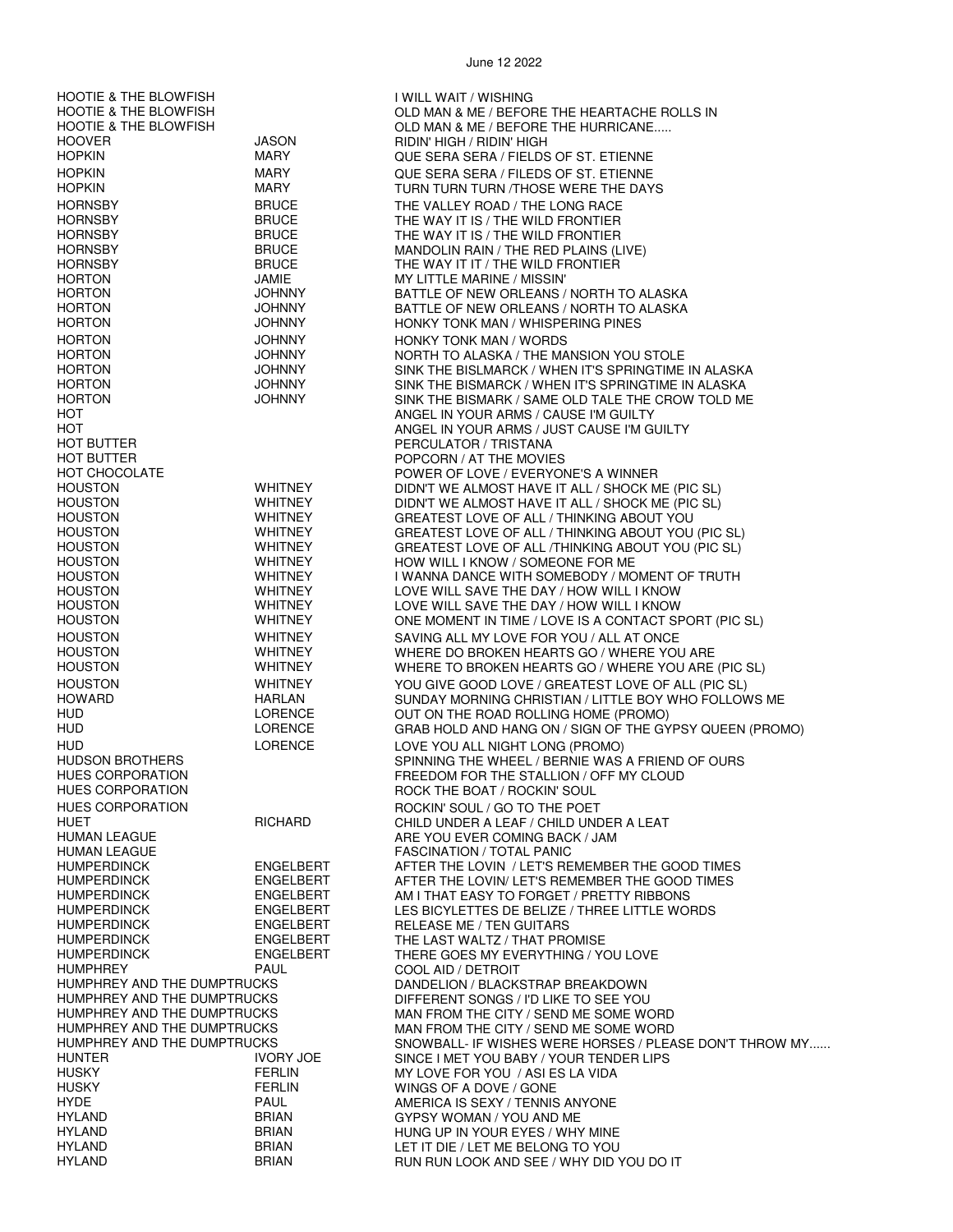| <b>HYLAND</b>              | <b>BRIAN</b>  | WARMED OVER KISSES / WALK A LONELY MILE                |
|----------------------------|---------------|--------------------------------------------------------|
| HYLAND                     | <b>BRIAN</b>  | THE JOKER WENT WILD / I CAN HEAR THE RAIN              |
| HYLAND                     | <b>BRIAN</b>  | LET ME BELONG TO YOU / LET IT DIE                      |
| I.V.LEAGUERS               |               | RING CHIMES / THE STORY                                |
| IAN                        | <b>JANIS</b>  | SOCIETY'S CHILD / YOUNGER GENERATION BLUES             |
| IAN                        | <b>JANIS</b>  | THANKYOUS / IN THE WINTER                              |
| <b>IAN &amp; SYLVIA</b>    |               | <b>CREATORS OF RAIN / SUMMER WAGES</b>                 |
| IAN & SYLVIA               |               | SOME KIND OF FOOL / MORE OFTEN THAN NOT                |
| <b>IAN &amp; SYLVIA</b>    |               | SOME KIND OF FOOL / MORE OFTER THEN NOT                |
| <b>IAN THOMAS</b>          |               | TIME IS THE KEEPER (PROMO)                             |
| <b>ICEHOUSE</b>            |               | CRAZY / NO PROMISES                                    |
| <b>ICEHOUSE</b>            |               | ELECTRIC BLUE / OVER MY HEAD                           |
| <b>ICEHOUSE</b>            |               | ELECTRIC BLUE / OVER MY HEAD                           |
| <b>IDES OF MARCH</b>       |               | <b>VEHICLE / LEAD ME HOME GENTLY</b>                   |
| <b>IDOL</b>                | <b>BILLY</b>  | CATCH MY FALL / DAYTIME DRAMA                          |
| <b>IDOL</b>                | <b>BILLY</b>  | CRADLE OF LOVE / 311 MAN                               |
|                            |               |                                                        |
| <b>IDOL</b>                | BILLY         | CRADLE OF LOVE / 311 MAN                               |
| <b>IDOL</b>                | <b>BILLY</b>  | CRADLE OF LOVE / 311 MAN                               |
| <b>IDOL</b>                | <b>BILLY</b>  | FLESH FOR FANTASY / THE DEAD NEXT DOOR (PIC SL)        |
| <b>IDOL</b>                | <b>BILLY</b>  | HOT IN THE CITY / CATCH MY FALL                        |
| <b>IDOL</b>                | <b>BILLY</b>  | MONY MONY / SHAKIN ALL OVER                            |
| <b>IDOL</b>                | BILLY         | MONY MONY / SHAKIN' ALL OVER                           |
| <b>IDOL</b>                | <b>BILLY</b>  | MONY MONY / SHAKIN' ALL OVER                           |
| <b>IDOL</b>                | <b>BILLY</b>  | MONY MONY / SHAKIN' ALL OVER                           |
| <b>IDOL</b>                | <b>BILLY</b>  | SHAKIN' ALL OVER / MONY MONY                           |
| <b>IDOL</b>                | BILLY         | SWEET SIXTEEN / BEYOND BELIEF (PIC SL)                 |
| <b>IDOL</b>                | <b>BILLY</b>  | SWEET SIXTEEN / BEYOND BELIEF (PROMO)                  |
| <b>IDOL</b>                | <b>BILLY</b>  | TO BE A LOVER / ALL SUMMER SINGLE                      |
| <b>IDOL</b>                | <b>BILLY</b>  | TO BE A LOVER / ALL SUMMER SINGLE (PIC SL)             |
| <b>IGGY POP</b>            |               | REAL WILD CHILD / LITTLE MISS EMPEROR                  |
| <b>IGGY POP</b>            |               | REAL WILD CHILD / LITTLE MISS EMPEROR                  |
| I'M TALKING                |               | DO YOU WANNA BE / DO YOU WANNA BE (PIC SL)             |
| <b>IMPALAS</b>             |               | OH WHAT A FOOL / SANDY WENT AWAY                       |
| <b>IMPALAS</b>             |               | OH WHAT A FOOL / SANDY WENT AWAY                       |
| <b>IMPRESSIONS</b>         |               | AMEN / LONG LONG WINTER                                |
| <b>INGMANN</b>             | <b>JORGEN</b> | APACHE / ECHO BOOGIE                                   |
| <b>INGRAM</b>              | JAMES         | BETTER WAY / BAD GUYS (PROMO)                          |
| <b>INK SPOTS</b>           |               | CARELESS LOVE / HAWAIIAN WEDDING SONG                  |
| <b>INNOCENCE</b>           |               | THERE'S GOT TO BE A WORD / I DON'T WANNA BE AROUND YOU |
| <b>INXS</b>                |               | DEVIL INSIDE / ON THE ROCKS 2                          |
| <b>INXS</b>                |               | DIFFERENT WORLD / NEVER TEAR US APART                  |
| <b>INXS</b>                |               | DISAPPEAR / MIDDLE BEAST                               |
| <b>INXS</b>                |               | DISAPPEAR / MIDDLE BEAST                               |
| <b>INXS</b>                |               | NEED YOU TONIGHT / I'M COMING HOME                     |
| <b>INXS</b>                |               | NEED YOU TONIGHT / I'M COMING HOME                     |
| <b>INXS</b>                |               | NEW SENSATION / GUNS IN THE SKY                        |
| <b>INXS</b>                |               | NEW SENSATION / GUNS IN THE SKY                        |
| <b>INXS</b>                |               | NEW SENSATION / GUNS IN THE SKY                        |
| <b>INXS</b>                |               | SUICIDE BLONDE / EVERYBODY WANTS U TONIGHT             |
| <b>INXS</b>                |               |                                                        |
|                            |               | SUICIDE BLONDE / EVERYBODY WANTS U TONIGHT             |
| <b>INXS</b><br><b>INXS</b> |               | SUICIDE BLONDE / EVERYBODY WANTS U TONIGHT             |
|                            |               | SUICIDE BLONDE / EVERYBODY WANTS U TONIGHT             |
| <b>INXS</b>                |               | SUICIDE BLONDE / EVERYBODY WANTS U TONIGHT             |
| <b>INXS</b>                |               | SUICIDE BLONDE / EVERYBODY WANTS U TONIGHT             |
| <b>INXS</b>                |               | WHAT YOU NEED / SWEET AS RAIN (SM HOLE)                |
| <b>IRISH REBELS</b>        |               | IRISH SOLDIER/ MURSHEEN DURKIN                         |
| <b>IRISH ROVERS</b>        |               | THE UNICORN / BLACK VELVET BAND                        |
| <b>IRON BUTTERFLY</b>      |               | SOUL EXPERIENCE / IN THE CROWDS                        |
| <b>IRONHORSE</b>           |               | ONE AND ONLY / SHE'S GOT IT (PROMO)                    |
| <b>IRONHORSE</b>           |               | SWEET LUI-LOUISE / WATCH ME FLY                        |
| <b>IRONHORSE</b>           |               | SYMPHONY / RAILROAD LOVE (PROMO)                       |
| <b>IRONHORSE</b>           |               | TUMBLEWEED / HE'S A JOKER                              |
| <b>ISAAK</b>               | <b>CHRIS</b>  | WICKED GAME / WICKED GAME                              |
| ISAAK                      | <b>CHRIS</b>  | WICKED GAME / WICKED GAME (INST)                       |
| <b>ISAAK</b>               | <b>CHRIS</b>  | WICKED GAME / WICKED GAME (INST)                       |
| <b>ISLEY BROTHERS</b>      |               | LAY LADY LAY / VACUUM CLEANER                          |
| <b>ISLEY BROTHERS</b>      |               | FIGHT FOR THE POWER PARTS 1 AND 2                      |
| <b>IVES</b>                | <b>BURL</b>   | A LITTLE BITTY TEAR / PEARLY SHELLS                    |
| <b>IVES</b>                | <b>BURL</b>   | LONESOME 7-7203 / HOLLOW WORDS                         |
| <b>IVES</b>                | <b>BURL</b>   | MARY ANN REGRETS / HOW DO YOU FALL OUT OF LOVE         |
| <b>IVY LEAGUERS</b>        |               | RING CHIMES / THE STORY                                |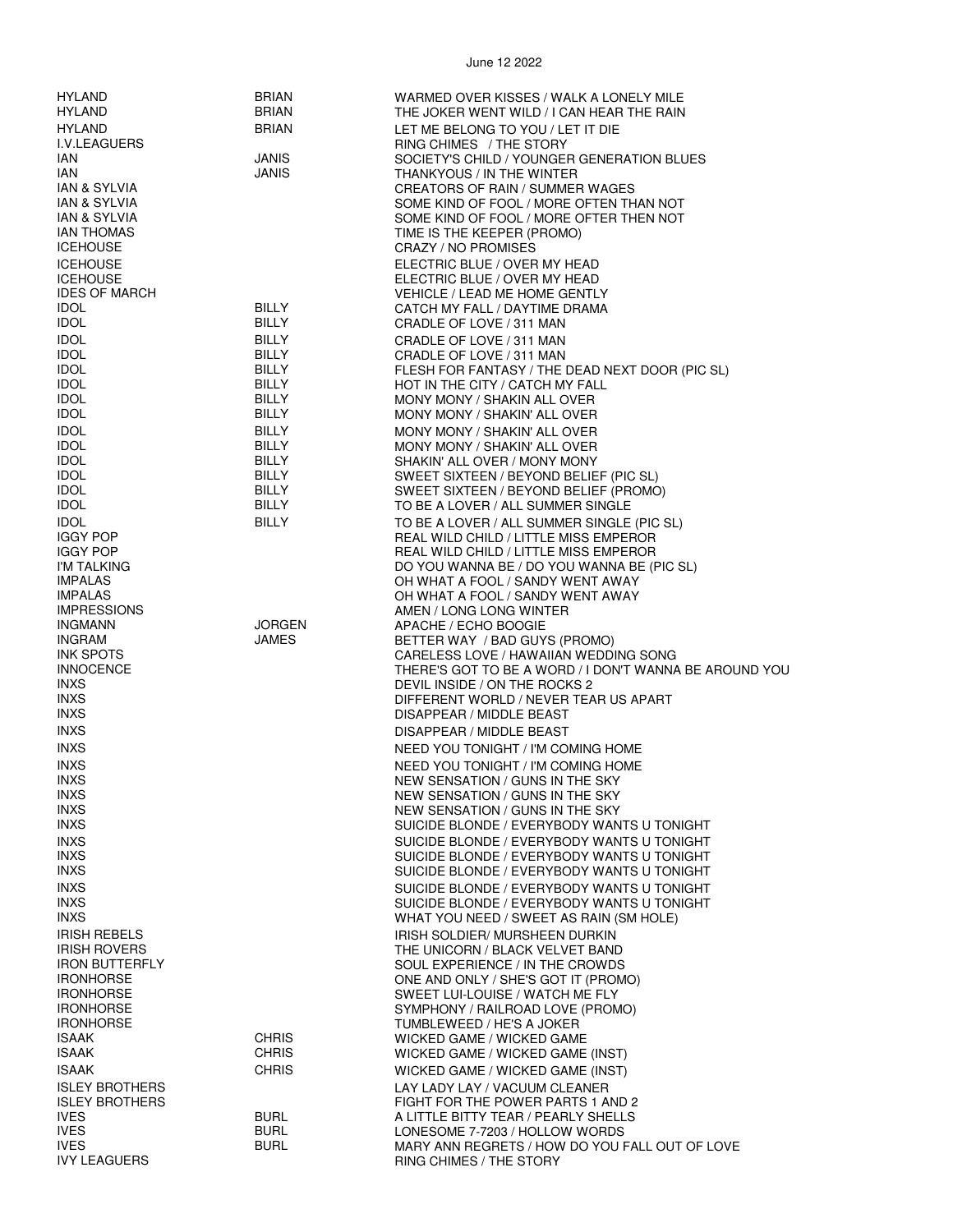June 12 2022 IVY THREE<br>IVY THREE THE YOGI / WAS JUDY THERE<br>YOGI / WAS JUDY THERE IVY THREE THE REAL THANGE THE MANUSIC WAS JUDY THERE IN A THE SUN / P<br>JACK TERRY TERRY SEASONS IN THE SUN / P JACK TERRY SEASONS IN THE SUN / PUT THE BONE IN SUSAN I THOUGHT OF YOU AGAIN / I WANT YOU TO LOVE ME<br>IT TAKES TWO / SOMEBODY NEW JACKS SUSAN IT TAKES TWO / SOMEBODY NEW JACKS SUSAN YOU DON'T KNOW WHAT LOVE IS / ANOTHER YEAR ANOTHER DAY YOU DON'T KNOW WHAT LOVE IS / ANOTHER YEAR ANOTHER DAY JACKS SUSAN YOU DON'T KNOW WHAT LOVE IS /ANOTHER YEAR ANOTHER DAY JACKS TERRY CHRISTINA / THE FEELINGS THAT WE'VE LOST JACKS TERRY CONCRETE SEA / SHE EVEN TOOK THE CAT JACKS TERRY CYNTHIA / YOU FOOLED ME JACKS TERRY IF YOU GO AWAY / ME AND YOU JACKS TERRY I'M GONNA CAPTURE YOU / A GOOD THING LOST JACKS TERRY SEASONS IN THE SUN / PUT THE BONE IN JACKSON ALAN CHATTAHOOCHEE / I'LL GO ON LOVING YOU ALAN I'D LOVE YOU ALL OVER AGAIN / HOME<br>ALAN WHEN SOMEBODY LOVES YOU / MEAT JACKSON ALAN WHEN SOMEBODY LOVES YOU / MEAT AND POTATO MAN JACKSON ALAN WWW.MEMORY / IT'S ALRIGHT TO BE A REDNECK JACKSON FREDDIE JAM TONIGHT / HAVE YOU EVER LOVED SOMEBODY<br>JACKSON FREDDIE YOU ARE MY LADY / LWANNA SAY LLOVE YOU YOU ARE MY LADY / I WANNA SAY I LOVE YOU JACKSON JANET BLACK CAT / BLACK CAT JACKSON JANET BLACK CAT / BLACK CAT

JACKS TERRY I'M GONNA LOVE YOU TOO / SOMETHING GOOD WAS OVER.... I'M GONNA LOVE YOU TOO / SOMETHING GOOD WAS OVER..... JACKSON JANET BLACK CAT / BLACK CAT MISS YOU MUCH / YOU NEED ME JACKSON JANET WHEN I THINK OF YOU / PRETTY BOY TAKE ME IN YOUR ARMS / DADDY'S HOME JACKSON JOE JUMPIN JIVE / HOW LONG MUST I WAIT FOR YOU JACKSON JOE KINDA KUTE / IT'S DIFFERENT FOR GIRLS JACKSON JOE RIGHT AND WRONG / BREAKING US IN TWO JACKSON JOE YOU CAN'T GET WHAT YOU WANT / CHA CHA LOCO JACKSON MICHAEL BLACK OR WHITE / BLACK OR WHITE (INST) JACKSON MICHAEL BLACK OR WHITE / BLACK OR WHITE (INST) JACKSON MICHAEL GET ON THE FLOOR / SHE'S OUT OF MY LIFE JACKSON MICHAEL I JUST CAN'T STOP LOVING / YOU / BABY BE MIN (PIC SL) JACKSON MICHAEL MAN IN THE MIRROR / MAN IN THE MIRROR (INST) PIC SL SCREAM / CHILDHOOD JACKSON MICHAEL SHE'S OUT OF MY LIFE / GET ON THE FLOOR WE'RE ALMOST THERE / TAKE ME BACK (PROMO) JACKSON MICHAEL BEAT IT / GET ON THE FLOOR JACKSON STONEWALL HERMAN SCHWARTZ / LOVIN' THE FOOL OUT OF ME JACKSON STONEWALL WATERLOO / MARY DON'T YOU WEEP WATERLOO / MARY DON'T YOU WEEP JACKSON WANDA NO WEDDING BELLS FOR JOE / FUJIYAMA MAMA JACKSON & DIANA ROSS MICHAEL EASE ON DOWN THE ROAD / POPPY GIRLS JACKSON 5 DARLING DEAR / MAMA'S PEARL JACKSON 5 I CAN'T QUIT YOUR LOVE / WHATEVER YOU GOT I WANT I'LL BE THERE / THE LOVE YOU SAVE JACKSON 5 MAMA'S PEARL / NEVER CAN SAY GOODBYE JACKSON 5 THE LOVE YOU SAVE / I FOUND THAT GIRL JACKSONS ENJOY YOURSELF / STYLE OF LIFE JACKSONS ENJOY YOUSELF / STYLE OF LIFE JACKSONS NOTHIN/ ALL RIGHT WITH ME STATE OF SHOCK / YOUR WAY JAGGER MICK JUST ANOTHER NIGHT / TURN THE GIRL LOOSE JAGGER MICK MICK JUST ANOTHER NIGHT / TURN THE GIRL LOOSE (PIC SL) JAGGER MICK TURN THE GIRL LOOSE / JUST ANOTHER NIGHT JAGGER & BOWIE DANCING IN THE STREET / DANCING IN THE STREET (INST) PIC SL DANCING IN THE STREET / DANCING IN THE STREET JAGGER & DAVID BOWIE MICK DANCING IN THE STREET / DANCING IN THE STREET JAMES ATLANTA I'M THE ONLY HELL MY MAMA EVER RAISED / DOWN ON THE LEVY JAMES COLIN BAD GIRL / DREAM OF SATIN CHICKS AND CARS / BAD GIRL JAMES COLIN FIVE LONG YEARS / THREE SHEETS TO THE WIND JAMES COLIN FIVE LONG YEARS / THREE SHEETS TO THE WIND (PIC SL) JAMES COLIN VOODOO THING / LONE WOLF JAMES COLIN VOODOO THING / LONE WOLF COLIN VOODOO THING / LONE WOLF<br>COLIN VOODOO THING / LONE WOLF JAMES COLIN VOODOO THING / LONE WOLF JAMES COLIN VOODOO THING / LONE WOLF

WHY'D YOU LIE / DOWN IN THE BOTTOM (PIC SL)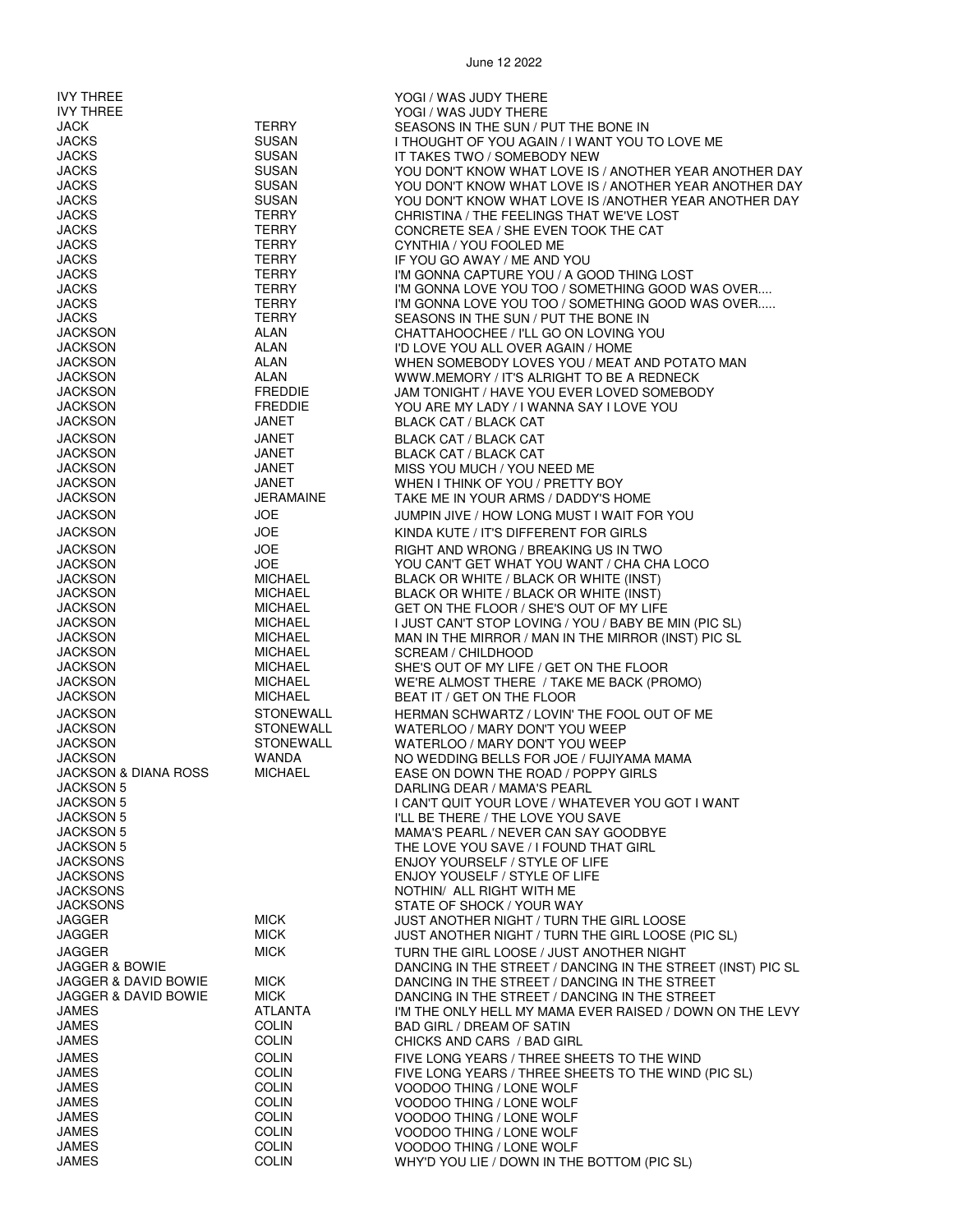| JAMES                                                  | <b>FREDDIE</b>               | EVERYBODY GET UP AND BOOGIE / EVERYBODY GET (BLUE VINYL)                          |
|--------------------------------------------------------|------------------------------|-----------------------------------------------------------------------------------|
| <b>JAMES</b>                                           | <b>FREDDIE</b>               | EVERBODY GET UP AND BOOGIE / EVERYBODY(INST) (BLUE VINYL)                         |
| JAMES                                                  | <b>JOHN</b>                  | SHE BOUGHT LOVE / SHE BOUGHT LOVE (PIC SL)                                        |
| JAMES                                                  | JONI                         | MY LAST DATE / I CAN'T GIVE YOU ANYTHING BUT LOVE                                 |
| <b>JAMES</b>                                           | <b>RICK</b>                  | DREAM MAKER / MARY JANE                                                           |
| <b>JAMES</b>                                           | <b>SONNY</b>                 | BORN TO BE WITH YOU // IN WAIKIKI                                                 |
| <b>JAMES</b><br><b>JAMES</b>                           | <b>SONNY</b><br><b>SONNY</b> | CARIBBEAN / EACH TIME I LOOK AT YOU                                               |
| <b>JAMES</b>                                           | <b>SONNY</b>                 | FOR RENT / MY STOLEN LOVE<br>IN THE JAILHOUSE NOW / AMAZING GRACE                 |
| JAMES                                                  | <b>SONNY</b>                 | NEED YOU / ON AND ON                                                              |
| <b>JAMES</b>                                           | <b>SONNY</b>                 | RUNNING BEAR / A MIDNIGHT MOOD                                                    |
| <b>JAMES</b>                                           | <b>SONNY</b>                 | RUNNING BEAR / A MIDNIGHT MOOD                                                    |
| <b>JAMES</b>                                           | <b>SONNY</b>                 | WHEN THE SNOW IS ON THE ROSES / LOVE IS A RAINBOW                                 |
| <b>JAMES</b>                                           | <b>SONNY</b>                 | YOUNG LOVE / HELLO OLD BROKEN HEART                                               |
| JAMES                                                  | <b>TOMMY</b>                 | BALL OF FIRE / MAKIN' GOOD TIME                                                   |
| JAMES                                                  | <b>TOMMY</b>                 | BITS AND PIECES / DRAGGIN THE LINE                                                |
| <b>JAMES</b>                                           | <b>TOMMY</b>                 | BITS AND PIECES / DRAGGIN' THE LINE                                               |
| JAMES                                                  | <b>TOMMY</b>                 | CELBRATION / THE LAST ONE TO KNOW                                                 |
| JAMES                                                  | <b>TOMMY</b>                 | GETTING TOGETHER / SAY I AM                                                       |
| <b>JAMES</b>                                           | <b>TOMMY</b>                 | GONE GONE GONE / I THINK WE'RE ALONE NOW                                          |
| <b>JAMES</b>                                           | <b>TOMMY</b><br><b>TOMMY</b> | HALFWAY TO HEAVEN / YOUR SO EASY TO LOVE                                          |
| <b>JAMES</b><br><b>JAMES</b>                           | <b>TOMMY</b>                 | I LIKE THE WAY / BABY I CAN'T TAKE IT NO MORE                                     |
| <b>JAMES</b>                                           | <b>TOMMY</b>                 | I LIKE THE WAY / BABY I CAN'T TAKE IT NO MORE (PROMO)<br>I LIKE THE WAY / MIRAGE  |
| JAMES                                                  | <b>TOMMY</b>                 | MONY MONY / CRYSTAL BLUE PERSUASION                                               |
| <b>JAMES</b>                                           | <b>TOMMY</b>                 | MONY MONY / ONE TWO THREE AND I FELL                                              |
| <b>JAMES</b>                                           | <b>TOMMY</b>                 | NOTHING TO HIDE / WALK A COUNTRY MILE                                             |
| JAMES                                                  | <b>TOMMY</b>                 | SOMEBODY CARES / DO UNTO ME                                                       |
| JAMES                                                  | <b>TOMMY</b>                 | SOMEBODY CARES / DO UNTO ME                                                       |
| JAMES                                                  | <b>TOMMY</b>                 | TALKIN' AND SIGNIFYIN' / COME TO ME                                               |
| JAN & DEAN                                             |                              | DEAD MAN'S CURVE / DRAG CITY                                                      |
| JAN & DEAN                                             |                              | LITTLE OLD LADY FROM PASADENA / I GET AROUND                                      |
| JAN AND KJELD                                          |                              | BANJO BOY / DONT RAISE A STORM                                                    |
| <b>JANKOWSKI</b>                                       | <b>HORST</b>                 | WALK IN THE BLACK FORREST / NOLA                                                  |
| JANZ                                                   | PAUL                         | BELIEVE IN ME / CLOSE MY EYES                                                     |
| JANZ                                                   | PAUL                         | GO TO PIECES / WAITING                                                            |
| <b>JANZ</b>                                            | PAUL                         | I WON'T CRY / ONE LAST LIE                                                        |
| JANZ                                                   | <b>PAUL</b>                  | ONE NIGHT IS ALL IT TAKES / ALIEN (PIC SL)                                        |
| JARREAU                                                | AL                           | MOONLIGHTING / MOONLIGHTING (PIC SL)                                              |
| JARREAU                                                | AL                           | THE CHRISTMAS SONG / OUR LOVE                                                     |
| <b>JASON AND THE SCORCHERS</b>                         |                              | GOLDEN BALL AND CHAIN (PROMO) PIC SL                                              |
| <b>JAY &amp; THE AMERICANS</b>                         |                              | SOME ENCHANTED EVENING / GIRL                                                     |
| JAY & THE AMERICANS<br><b>JAY &amp; THE AMERICANS</b>  |                              | SUNDAY AND ME / THROUGH THE DOORWAY<br>SUNDAY AND ME / THROUGH THIS DOORWAY       |
| JAY AND THE AMERICANS                                  |                              | THIS MAGIC MOMENT / NO, I DON'T KNOW HER                                          |
| <b>JEFFERSON</b>                                       | STARSHIP                     | PLAY ON LOVE / I WANT TO SEE ANOTHER WORLD                                        |
| JEFFERSON AIRPLANE                                     |                              | PRETTY AS YOU FEEL / WILD TURKEY                                                  |
| <b>JEFFERSON AIRPLANE</b>                              |                              | PRETTY AS YOU FEEL / WILD TURKEY                                                  |
| <b>JEFFERSON AIRPLANE</b>                              |                              | WHITE RABBIT / SOMEBODY TO LOVE                                                   |
| <b>JEFFERSON STARSHIP</b>                              |                              | BE MY LADY / OUT OF CONTOL                                                        |
| <b>JEFFERSON STARSHIP</b>                              |                              | COIUNT ON ME / SHOW YOURSELF                                                      |
| <b>JEFFERSON STARSHIP</b>                              |                              | JANE / FREEDOM AT POINT ZERO                                                      |
| <b>JEFFERSON STARSHIP</b>                              |                              | JANE / FREEDOM AT POINT ZERO                                                      |
| <b>JEFFERSON STARSHIP</b>                              |                              | LIGHT THE SKY ON FIRE / HYPERDRIVE                                                |
| <b>JEFFERSON STARSHIP</b>                              |                              | MIRACLES / AL GARIMASU                                                            |
| <b>JEFFERSON STARSHIP</b><br><b>JEFFERSON STARSHIP</b> |                              | MIRACLES / PLAY ON LOVE                                                           |
| <b>JENNINGS</b>                                        | <b>WAYLON</b>                | RUNAWAY / HOT WATER<br>DRINKIN' AND DREAMIN' / PROPHETS SHOW UP IN STRANGE PLACES |
| <b>JENNINGS</b>                                        | <b>WAYLON</b>                | GET NAKED WITH ME / JUST TO SATISFY YOU                                           |
| <b>JENNINGS</b>                                        | <b>WAYLON</b>                | I'M A RAMBLIN MAN / RAIN DAY WOMAN                                                |
| <b>JENNINGS</b>                                        | <b>WAYLON</b>                | LOVE OF THE COMMON PEOPLE / THE CH0KIN' KIND                                      |
| <b>JENNINGS</b>                                        | <b>WAYLON</b>                | RAINY DAY WOMAN / LET'S ALL HELP THE COWBOYS                                      |
| <b>JENNINGS</b>                                        | <b>WAYLON</b>                | THE WULRITZER PRIZE / LOOKIN' FOR A FEELING                                       |
| <b>JENNINGS</b>                                        | <b>WAYLON</b>                | SHINE / WHITE WATER                                                               |
| <b>JERRY &amp; JO'ANNE</b>                             |                              | DROP SOME SILVER IN THE JUKEBOX / TEDDY BEAR                                      |
| <b>JETS</b>                                            |                              | MAKE IT REAL / ALL TU                                                             |
| <b>JETS</b>                                            |                              | CROSS MY BROKEN HEART / BAD GUYS                                                  |
| <b>JETS</b>                                            |                              | MAKE IT REAL / ALLA TU/MAKE IT REAL                                               |
| <b>JETS</b>                                            |                              | MAKE IT REAL / MAKE IT REAL (PIC SL)                                              |
| <b>JETS</b>                                            |                              | ROCKET 2 U / OUR ONLY CHANCE (PIC SL)                                             |
| <b>JETT</b><br>JETT                                    | JOAN                         | I HATE MYSELF FOR LOVING YOU / LOVE IS PAIN                                       |
|                                                        | JOAN                         | I HATE MYSELF FOR LOVING YOU / LOVE IS PAIN                                       |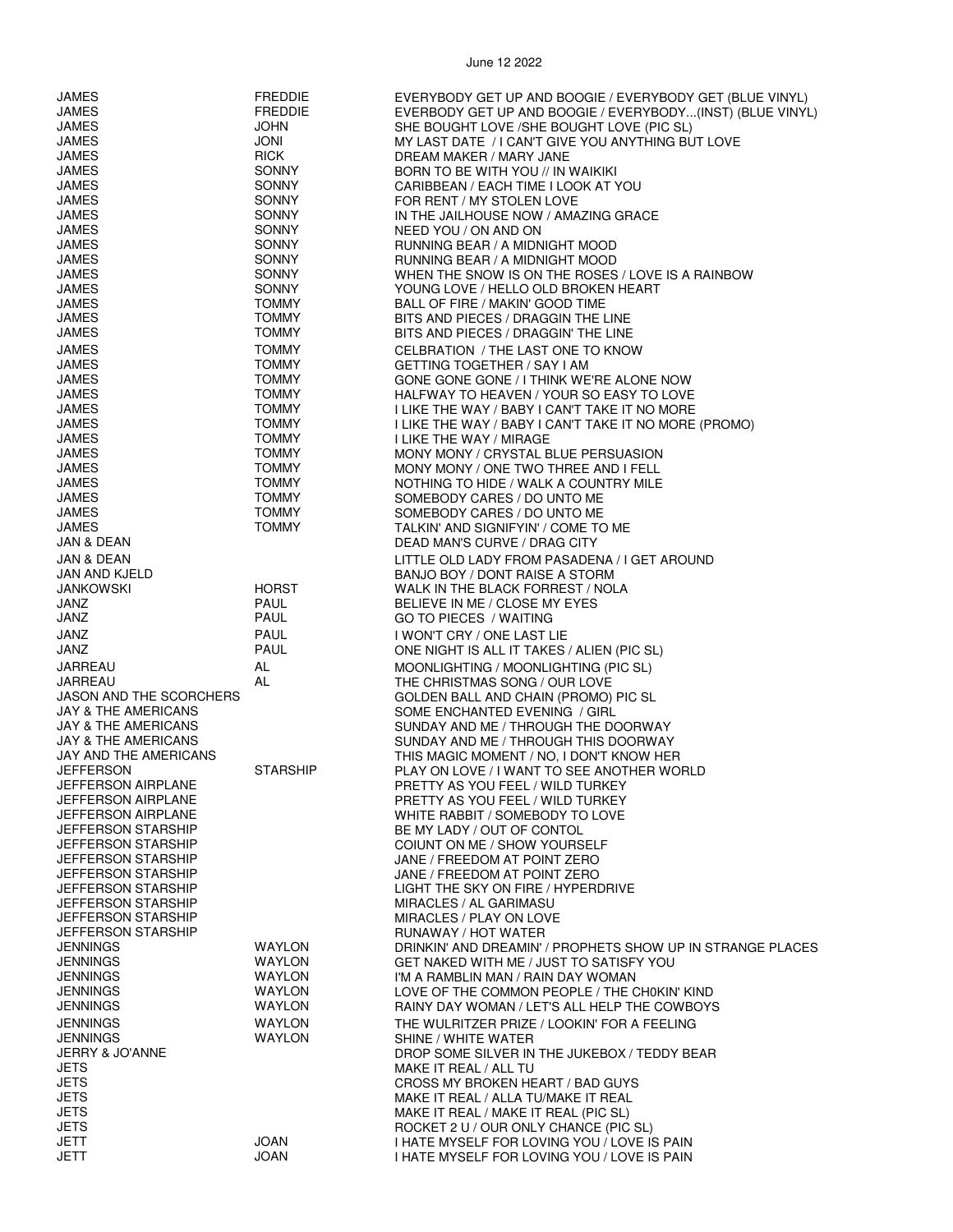| JETT                            | JOAN                         | I LOVE ROCK AND ROLL / YOU DON'T KNOW WHAT YOU'VE GOT                                                      |
|---------------------------------|------------------------------|------------------------------------------------------------------------------------------------------------|
| <b>JETT</b>                     | JOAN                         | I LOVE ROCK AND ROLL / YOU DON'T KNOW WHAT YOU'VE GOT                                                      |
| <b>JETT</b>                     | <b>JOAN</b>                  | I LOVE ROCK AND ROLL / YOU DON'T KNOW WHAT YOU'VE GOT                                                      |
| <b>JETT</b>                     | JOAN                         | I LOVE ROCK N ROLL / YOU DON'T KNOW WHAT YOU'VE GOT                                                        |
| JETT                            | <b>JOAN</b>                  | I LOVE ROCK 'N" ROLL / YOU DON'T KNOW WHAT YOU'VE GOT                                                      |
| <b>JETT</b>                     | JOAN                         | LIGHT OF DAY/ ROADRUNNER (PIC SL)                                                                          |
| JETT                            | <b>JOAN</b>                  | SHE'S LOST YOU / HAZY SHADE OF WINTER (BANGLES)                                                            |
| JETT                            | <b>JOAN</b>                  | SHE'S LOST YOU / HAZY SHADE OF WINTER (BANGLES)                                                            |
| <b>JEWTON</b><br><b>JIGGERS</b> | <b>JUICE</b>                 | LOVE'S BEEN A LITTLE HARD ON ME / EVER TRUE (PIC SL)                                                       |
| <b>JIGSAW</b>                   |                              | CLOSER EVERY DAY / ALMOST CONVINCED (PIC SL)<br>LOVE FIRE / MYSTIC HARMONY                                 |
| <b>JIGSAW</b>                   |                              | SKY HIGH / BRAND NEW LOVE AFFAIR                                                                           |
| <b>JIGSAW</b>                   |                              | SKY HIGH / BRAND NEW LOVE AFFAIR                                                                           |
| <b>JIGSAW</b>                   |                              | SKYHIGH / BRAND NEW LOVE AFFAIR                                                                            |
| <b>JIMMY CASTOR BUNCH</b>       |                              | THE BERTHA BUTT BOOGIE / BERTHA BUTT BOOGIE                                                                |
| <b>JIMMY CASTOR BUNCH</b>       |                              | TROGLODYTE / I PROMISE TO REMEMBER                                                                         |
| <b>JITTERS</b>                  |                              | CLOSER EVERYDAY / ALMOST CONVINCED (PIC SL)                                                                |
| <b>JITTERS</b>                  |                              | LAST OF THE RED HOT FOOLS / HARD AS NAILS                                                                  |
| <b>JITTERS</b>                  |                              | LAST OF THE RED HOT FOOLS / HARD AS NAILS                                                                  |
| JIVE BUNNY & THE MASTERMIXERS   |                              | SWING THE MOOD / GLENN MILLER MELODY                                                                       |
| <b>JOBOXERS</b>                 |                              | JUST GOT LUCKY / FORGET ME LOVE                                                                            |
| JOEL                            | <b>BILLY</b>                 | A MATTER OF TRUST / GETTING CLOSER                                                                         |
| <b>JOEL</b><br><b>JOEL</b>      | BILLY<br><b>BILLY</b>        | ALL FOR LEYNA / SOMETIMES A FANTASY<br>BABY GRAND / BIG MAN ON MULBERRY STREET                             |
| <b>JOEL</b>                     | <b>BILLY</b>                 | BALLAD OF BILLY THE KID / SHE' GOT A WAY (PIC SL)                                                          |
| <b>JOEL</b>                     | BILLY                        | BIG SHOT / ROOT BEER RAG                                                                                   |
| <b>JOEL</b>                     | BILLY                        | BIG SHOT / ROOT BEER RAG                                                                                   |
| <b>JOEL</b>                     | BILLY                        | DON'T ASK ME WHY / C'ETAIT TOI                                                                             |
| <b>JOEL</b>                     | <b>BILLY</b>                 | DON'T ASK ME WHY / C'ETAIT TOI                                                                             |
| JOEL                            | <b>BILLY</b>                 | HONESTY / THE MEXICAN CONNECTION                                                                           |
| <b>JOEL</b>                     | <b>BILLY</b>                 | I GO TO EXTREMES / WHEN IN ROME                                                                            |
| <b>JOEL</b>                     | BILLY                        | I GO TO EXTREMES / WHEN IN ROME                                                                            |
| JOEL                            | BILLY                        | JUST THE WAY YOU ARE / GET IT RIGHT THE FIRST TIME                                                         |
| <b>JOEL</b><br><b>JOEL</b>      | BILLY<br><b>BILLY</b>        | KEEPING THE FAITH / SHE'S RIGHT ON TIME                                                                    |
| <b>JOEL</b>                     | BILLY                        | MODERN WOMAN / MODERN WOMAN (PROMO)<br>MODERN WOMAN / SLEEPING WITH THE TELEVISION ON (PIC SL)             |
| <b>JOEL</b>                     | <b>BILLY</b>                 | MY LIFE / 52 ND STREET                                                                                     |
| <b>JOEL</b>                     | <b>BILLY</b>                 | MY LIFE / 52 ND STREET                                                                                     |
| <b>JOEL</b>                     | <b>BILLY</b>                 | MY LIFE / 52ND STREET                                                                                      |
| <b>JOEL</b>                     | <b>BILLY</b>                 | MY LIFE / 52ND STREET                                                                                      |
| <b>JOEL</b>                     | <b>BILLY</b>                 | SAY GOODBYE TO HOLLYWOOD / SUMMER HIGHLAND FALLS                                                           |
| <b>JOEL</b>                     | <b>BILLY</b>                 | SOMEWHERE ALONG THE LINE / WORST COMES TO WORST                                                            |
| <b>JOEL</b>                     | <b>BILLY</b>                 | TELL HER ABOUT IT / TELL HER ABOUT IT (PROMO)                                                              |
| <b>JOEL</b>                     | <b>BILLY</b>                 | THE ENTERTAINER / THE MEXICAN CONNECTION                                                                   |
| JOEL                            | <b>BILLY</b>                 | THE MEXICAN CONNECTION / THE ENTERTAINER                                                                   |
| <b>JOEL</b>                     | <b>BILLY</b>                 | YOU MAY BE RIGHT / CLOSE TO THE BORDERLINE                                                                 |
| <b>JOEL</b>                     | <b>BILLY</b>                 | YOU MAY BE RIGHT / CLOSE TO THE BORDERLINE                                                                 |
| <b>JOEL</b>                     | <b>BILLY</b>                 | YOU'RE ONLY HUMAN / SURPRISES                                                                              |
| <b>JOEL</b>                     | <b>BILLY</b>                 | YOU'RE ONLY HUMAN / SURPRISES                                                                              |
| <b>JOEL</b><br><b>JOEL</b>      | <b>BILLY</b><br><b>BILLY</b> | YOU'RE ONLY HUMAN / SURPRISES<br>WE DIDN'T START THE FIRE / HOUSE OF BLUE LIGHT                            |
| <b>JOHN</b>                     | <b>ELTON</b>                 | I DON'T WANNA GO ON WITH YOU LIKE THAT / ROPE AROUND A FOOL                                                |
| <b>JOHN</b>                     | <b>ELTON</b>                 | A WORD IN SPANISH / HEAVY TRAFFIC (PIC SL)                                                                 |
| <b>JOHN</b>                     | <b>ELTON</b>                 | BENNIE AND THE JETS / HARMONY                                                                              |
| <b>JOHN</b>                     | <b>ELTON</b>                 | CANDLE IN THE WIND (1987) / BENNIE & THE JETS                                                              |
| <b>JOHN</b>                     | <b>ELTON</b>                 | CANDLE IN THE WIND (1987) / SORRY SEEMS TO BE                                                              |
| <b>JOHN</b>                     | <b>ELTON</b>                 | CANDLE IN THE WIND (1987) / SORRY SEEMS TO BE                                                              |
| <b>JOHN</b>                     | <b>ELTON</b>                 | CANDLE IN THE WIND (1997) / SOMETHING ABOUT THE WAY                                                        |
| <b>JOHN</b>                     | <b>ELTON</b>                 | CANDLE IN THE WIND (1997) / SOMETHING ABOUT THE WAY                                                        |
| <b>JOHN</b><br><b>JOHN</b>      | <b>ELTON</b><br><b>ELTON</b> | CANDLE IN THE WIND (1997) / SOMETHING ABOUT THE WAY<br>CANDLE IN THE WIND (1997) / SOMETHING ABOUT THE WAY |
| <b>JOHN</b>                     | <b>ELTON</b>                 | CHAMELEON / BITE YOUR LIP                                                                                  |
| <b>JOHN</b>                     | <b>ELTON</b>                 | CHAMELEON / BITE YOUR LIP                                                                                  |
| <b>JOHN</b>                     | <b>ELTON</b>                 | CHAMELEON / BITE YOUR LIP                                                                                  |
| <b>JOHN</b>                     | <b>ELTON</b>                 | CHLOE / CHLOE (FANFARE)                                                                                    |
| <b>JOHN</b>                     | <b>ELTON</b>                 | CONQUER THE SUN / LITTLE JEANNIE                                                                           |
| <b>JOHN</b>                     | <b>ELTON</b>                 | CONQUER THE SUN / LITTLE JEANNIE                                                                           |
| <b>JOHN</b>                     | <b>ELTON</b>                 | CONQUER THE SUN / LITTLE JEANNIE                                                                           |
| <b>JOHN</b>                     | <b>ELTON</b>                 | CONQUER THE SUN / LITTLE JEANNIE                                                                           |
| <b>JOHN</b><br><b>JOHN</b>      | <b>ELTON</b><br><b>ELTON</b> | DANIEL / SKYLNE PIGEON<br>DON'T YA WANNA PLAY THIS GAME / CARTIER-WHITE MAN DANGER                         |
| <b>JOHN</b>                     | <b>ELTON</b>                 | DON'T YA WANNA PLAY THIS GAME/ CARTIER-WHITE MAN DANGER                                                    |
|                                 |                              |                                                                                                            |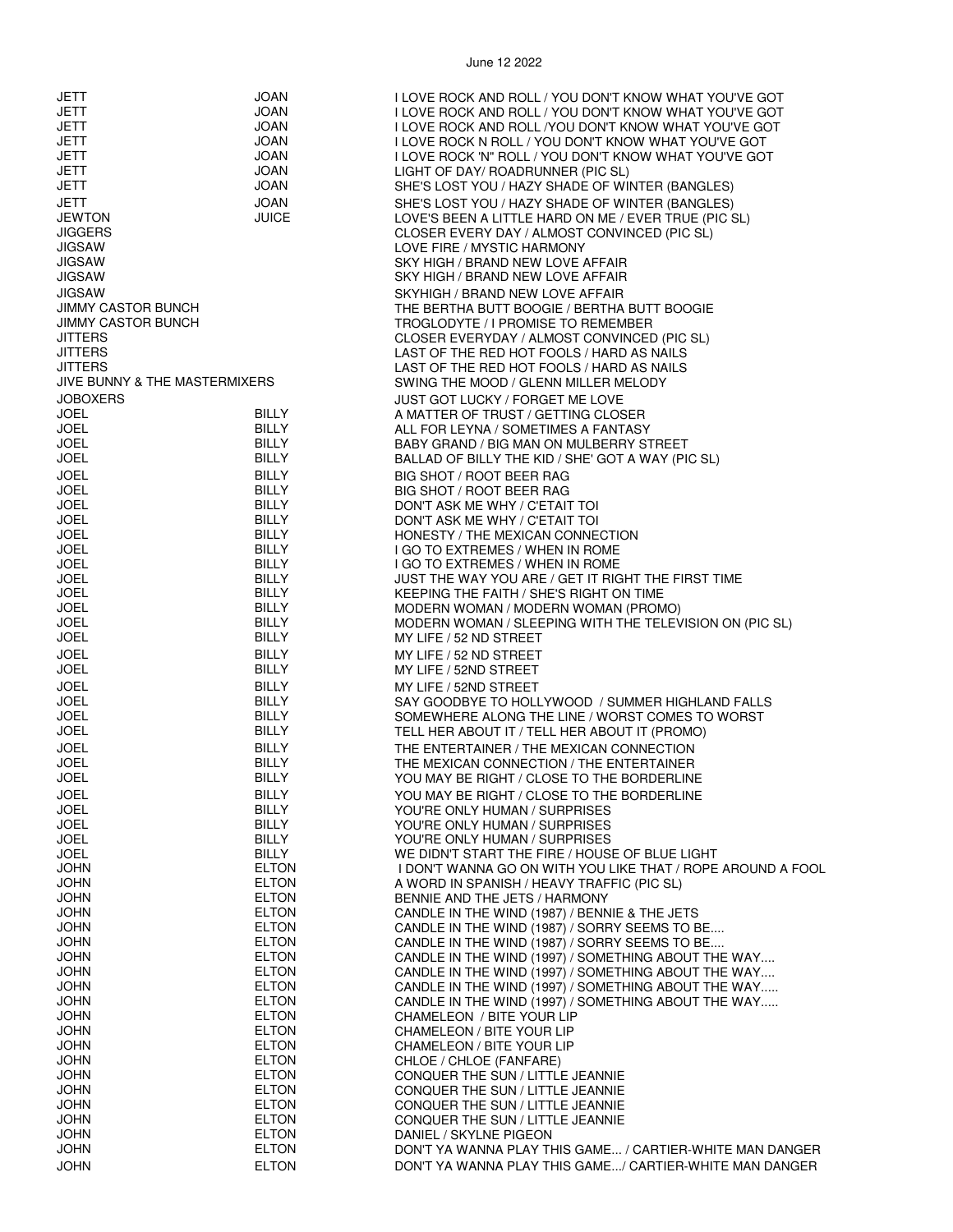JOHN ELTON DON'T YA WANNA PLAY THIS GAME.../ CARTIER-WHITE MAN DANGER JOHN ELTON EGO / FLINTSTONE BOY JOHN ELTON EGO / FLINTSTONE BOY FRIENDS / HONEY ROLL JOHN ELTON GROW SOME FUNK OF YOUR OWN / I FEEL LIKE A BULLET JOHN ELTON GROW SOME FUNK OF YOUR OWN / I FEEL LIKE A BULLET HOUSE OF CARDS / SOMEONE SAVED MY LIFE TONIGHT JOHN ELTON HOUSE OF CARDS / SOMEONE SAVED MY LIFE.... JOHN ELTON I CRY AT NIGHT / PART TIME LOVE JOHN ELTON I DON'T WANNA GO ON WITH YOU LIKE THAT / ROPE AROUND A FOOL I DON'T WANNA GO ON WITH YOU LIKE THAT / ROPE AROUND A FOOL JOHN ELTON I DON'T WANNA GO ON WITH YOU LIKE THAT / ROPE AROUND A FOOL JOHN ELTON I GUESS THAT'S WHY THEY CALL IT THE BLUES / THE RETREAT JOHN ELTON I GUESS THAT'S WHY THEY CALL IT THE BLUES / THE RETREAT JOHN ELTON IN NEON / IN NEON **ISLAND GIRL / SUGAR ON THE FLOOR** JOHN ELTON ISLAND GIRL / SUGAR ON THE FLOOR ISLAND GIRL / SUGAR ON THE FLOOR JOHN ELTON ISLAND GIRL / SUGAR ON THE FLOOR JOHN ELTON KISS THE BRIDE / CHOC ICE GOES MENTAL KISS THE BRIDE / CHOC ICE GOES MENTAL JOHN ELTON LONELY BOY / WHO WEARS THESE SHOES JOHN ELTON MAMA CAN'T BUY YOU LOVE / THREE WAY LOVE AFFAIR JOHN ELTON MAMA CAN'T BUY YOU LOVE / THREE WAY LOVE AFFAIR JOHN ELTON MAMA CAN'T BUY YOU LOVE / THREE-WAY LOVE AFFAIR (PIC SL) JOHN ELTON NIKITA / RESTLESS JOHN ELTON NIKITA / RESTLESS JOHN ELTON NIKITA / RESTLESS PART TIME LOVE / I CRY AT NIGHT JOHN ELTON PHILADELPHIA FREEDOM / I SAW HERE STANDING THERE PHILADELPHIA FREEDOM / I SAW HERE STANDING THERE JOHN ELTON PHILADELPHIA FREEDOM / I SAW HERE STANDING THERE JOHN ELTON PHILIDELPHIA FREEDOM / I SAW HER STANDING THERE SAD SONGS SAY SO MUCH / A SIMPLE MAN JOHN ELTON SONG FOR GUY / LOVESICK JOHN ELTON SORRY SEEM TO BE THE HARDEST WORD / SHOULDER HOLSTER JOHN ELTON SORRY SEEMS TO BE THE HARDEST WORD / SHOULDER HOLSTER JOHN ELTON SORRY SEEMS TO BE THE HARDEST WORD / SHOULDER HOLSTER JOHN ELTON WHO WEARS THESE SHOES / LONELY BOY JOHN ELTON WHO WEARS THESE SHOES / LONELY BOY JOHN ELTON WRAP HER UP / THE MAN WHO NEVER DIED (PIC SL) JOHN EVELYNE HONEY BUNNY & TEDDY / HONEY BUNNY & TEDDY JOHN ROBERT LONELY EYES / DANCE THE NIGHT AWAY EGO / FLINTSTONE BOY JOHN ELTON EGO / FLINTSTONE BOY JOHN ELTON GROW SOME FUNK OF YOUR OWN / I FEEL LIKE A BULLET GUESS THAT'S WHY THEY CALL IT THE BLUES / THE RETREAT JOHN ELTON HEALING HANDS / DANCING IN THE END ZONE JOHN ELTON HEALING HANDS / DANCING IN THE END ZONE JOHN ELTON KISS THE BRIDE / CHOC ICE GOES MENTAL JOHN ELTON LOVE SONG / LOVE SONG (PROMO) MAMA CAN'T BUY YOU LOVE / THREE WAY LOVE AFFAIR JOHN ELTON MAMA CAN'T BUY YOU LOVE / THREE WAY LOVE AFFAIR JOHN ELTON NIKITA / RESTLESS SAD SONG / A SIMPLE MAN (PROMO) JOHN ELTON VICTIM OF LOVE / STRANGERS JOHN ELTON VICTIM OF LOVE / STRANGERS JOHN ROBERT SAD EYES / AM I EVER GOING TO HOLD YOU AGAIN SAD EYES / AM I EVER GOING TO HOLD YOU AGAIN<br>JOHN & KIKI DEE TON FLITON DON'T GO BREAKING MY HEART /SNOW OUFFN JOHN & KIKI DEE ELTON DON'T GO BREAKING MY HEART /SNOW QUEEN OVER THE MOUNTAIN ACROSS THE SEA / MOCKINGBIRD (INEZ FOXX)<br>DOWN YONDER / SHEBA JOHNNY AND THE HURRICANES JOHNNY AND THE HURRICANES MR. LONELY / JA-DA JOHNNY HATES JAZZ SHATTERED DREAMS / MY SECRET GARDEN JOHNS SAMMY CHEVY VAN / HANG MY HEAD AND MOAN JOHNS SAMMY HANG MY HEAD AND MOAN / CHEVY VAN I LOVE THE WAY YOU LOVE ME / LET ME LOVE YOU JOHNSON MARV MARV AIN'T GONNA BE THAT WAY / ALL THE LOVE I'VE GOT<br>JOHNSON MARV MARV HAPPY DAYS / BABY BABY JOHNSON MARV HAPPY DAYS / BABY BABY **CRYING SHAME / TRUE LOVE** JOLSON AL CALIFORNIA, HERE I COME / ROCKABYE YOUR BABY WITH A DIXIE.... JONES DAVID LYNN VALLEY OF A THOUSAND YEARS / BONNIE JEAN GEORGE A GOOD YEAR FOR THE ROSES / LET A LITTLE LOVING COME IN GEORGE IT A LITTLE AND THE ROSES OF ALL (RECONNECTED BY LIF

JONES GEORGE LEAST OF ALL / BROWN TO BLUE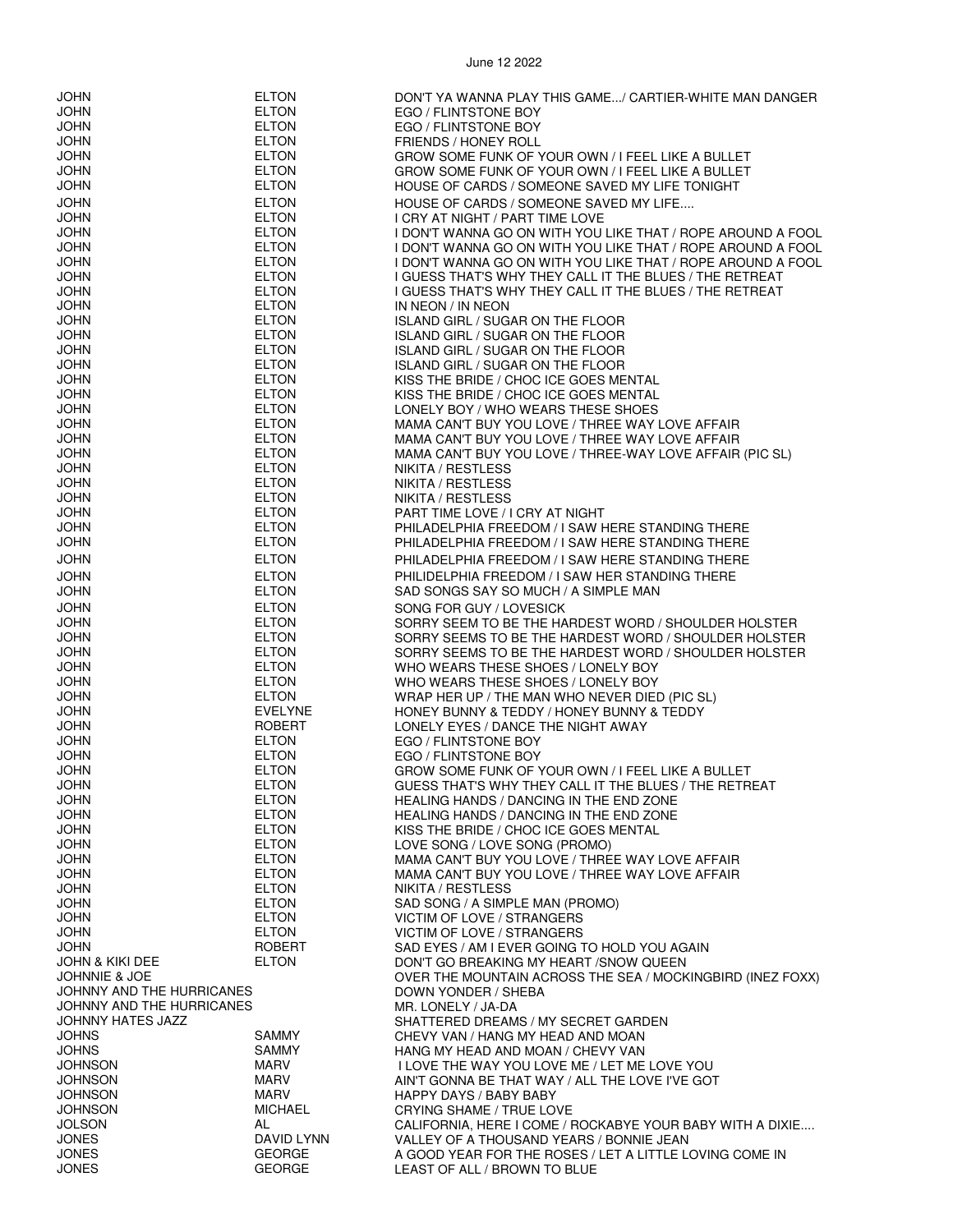| JONES<br><b>JONES</b>                                          | <b>GEORGE</b><br><b>GEORGE</b> | THESE DAYS / BABY, THERE'S NOTHING LIKE YOU<br>WHO'S GONNA FILL THEIR SHOES / WHOLE LOT OF TROUBLE |
|----------------------------------------------------------------|--------------------------------|----------------------------------------------------------------------------------------------------|
| <b>JONES</b>                                                   | <b>GEORGE</b>                  | IF THE DRINKIN' DON'T KILL ME/BROTHER TO THE BLUES                                                 |
| <b>JONES</b>                                                   | <b>HOWARD</b>                  | EVERLASTING LOVE / THE BRUTALITY OF FACT                                                           |
| <b>JONES</b>                                                   | <b>HOWARD</b>                  | EVERLASTING LOVE / THE BRUTALITY OF FACT                                                           |
| JONES                                                          | <b>HOWARD</b>                  | LIFE IN ONE DAY / LEARNING HOW TO LOVE                                                             |
| <b>JONES</b>                                                   | HOWARD                         | NO ONE IS TO BLAME / THE CHASE                                                                     |
| <b>JONES</b><br><b>JONES</b>                                   | <b>HOWARD</b><br>HOWARD        | NO ONE IS TO BLAME / THE CHASE<br>NO ONE IS TO BLAME / THE CHASE                                   |
| JONES                                                          | HOWARD                         | THE PRISONER / RUBBER MORALS                                                                       |
| JONES                                                          | <b>HOWARD</b>                  | YOU KNOW I LOVE YOU DON'T YOU / ROLL RIGHT UP                                                      |
| <b>JONES</b>                                                   | <b>HOWARD</b>                  | YOU KNOW I LOVE YOU DON'T YOU / ROLL RIGHT UP (PIC SL)                                             |
| <b>JONES</b>                                                   | JACK                           | THE RACE IS ON / I CAN'T BELIEVE I'M LOSING YOU                                                    |
| <b>JONES</b><br><b>JONES</b>                                   | <b>JIMMY</b>                   | <b>GOOD TIMIN' / MY PRECIOUS ANGEL</b>                                                             |
| <b>JONES</b>                                                   | <b>JIMMY</b><br><b>JIMMY</b>   | I JUST GO FOR YOU / THAT'S WHEN I CRIED<br>I TOLD YOU SO / YOU GOT IT                              |
| <b>JONES</b>                                                   | <b>JOE</b>                     | YOU TALK TOO MUCH / CALIFORNIA SUN                                                                 |
| <b>JONES</b>                                                   | <b>QUINCY</b>                  | ONE HUNDRED WAYS / VELAS                                                                           |
| JONES                                                          | <b>RICKIE LEE</b>              | CHUCK E'S IN LOVE / ON A SATURDAY AFTERNOON                                                        |
| <b>JONES</b><br><b>JONES</b>                                   | <b>TOM</b><br><b>TOM</b>       | DAUGHTER OF DARKNESS / TUPELO MISSISSIPPI FLASH<br>DELILAH / SMILE                                 |
| JONES                                                          | <b>TOM</b>                     | HELP YOURSELF / DAY BY DAY                                                                         |
| <b>JONES</b>                                                   | <b>TOM</b>                     | HELP YOURSELF / DAY BY DAY                                                                         |
| <b>JONES</b>                                                   | <b>TOM</b>                     | HELP YOURSELF / LOVE ME TONIGHT                                                                    |
| <b>JONES</b><br>JONES                                          | <b>TOM</b><br><b>TOM</b>       | SAY YOU'LL STAY UNTIL TOMORROW / LADY LAY<br>YOUNG NEW MEXICAN PUPPETEER / ALL THAT I NEED         |
| JONES & GENE PITNEY                                            | <b>GEORGE</b>                  | MY SHOES KEEP WALKING BACK TO YOU / I'VE GOT A NEW                                                 |
|                                                                |                                | <b>HEARTACHE</b>                                                                                   |
| <b>JONES &amp; JOHNNY PAYCHECK</b>                             | <b>GEORGE</b>                  | ALONG CAME JONES / YOU CAN HAVE HER                                                                |
| <b>JONES &amp; PAYCHECK</b><br><b>JONES &amp; TANYA TUCKER</b> | <b>GEORGE</b><br><b>GEORGE</b> | SMACK DAB IN THE MIDDLE / YOU BETTER MOVE ON                                                       |
| <b>JONES &amp; WYNETTE</b>                                     | <b>GEORGE</b>                  | GOLDEN RING WE'RE PUTTING IT BACK TOGETHER<br>GOLDEN RING / WE'RE PUTTING IT BACK TOGETHER         |
| JORDAN                                                         | SASS                           | DOUBLE TROUBLE / SO HARD                                                                           |
| JORDAN                                                         | <b>SASS</b>                    | SO HARD / DOUBLE TROUBLE                                                                           |
| <b>JORDAN</b>                                                  | <b>SASS</b>                    | SO HARD / DOUBLE TROUBLE                                                                           |
| <b>JORDAN</b><br>JOSH                                          | SASS                           | SO HARD / DOUBLE TROUBLE<br>WAS A SUNNY DAY / CAN YOU FEEL IT                                      |
| JOSHUA                                                         |                                | BOW DOWN TO THE DOLLAR / PEACE OF MIND                                                             |
| JOURNEY                                                        |                                | CHAIN REACTION / SEND HER MY LOVE                                                                  |
| JOURNEY                                                        |                                | DAYDREAM / LOVIN TOUCHIN SQUEEZIN                                                                  |
| JOURNEY                                                        |                                | DAYDREAM / LOVIN' TOUCHIN' SQUEEZIN                                                                |
| <b>JOURNEY</b><br>JOURNEY                                      |                                | I'LL BE ALRIGHT WITHOUT YOU / EYES OF A WOMAN<br>LITTLE GIRL / OPEN ARMS                           |
| JOURNEY                                                        |                                | SPACEMAN / NICKEL AND DIME                                                                         |
| JOURNEY                                                        |                                | SUZANNE / ASK THE LONELY (PIC SL)                                                                  |
| JOURNEY                                                        |                                | WALKS LIKE A LADY / PEOPLE AND PLACES                                                              |
| JOURNEY<br><b>JOURNEY</b>                                      |                                | WHEN YOU LOVE A WOMAN / MESSAGE OF LOVE<br>WHEN YOU LOVE A WOMAN /MESSAGE OF LOVE                  |
| <b>JOURNEY</b>                                                 |                                | WHY CAN'T THIS NIGHT GO ON FOREVER / POSITIVE TOUCH                                                |
| JR. WALKER & THE ALLSTARS                                      |                                | ROAD RUNNER / SHAKE AND FINGERPOP                                                                  |
| JR. WALKER & THE ALLSTARS                                      |                                | THESE EYES/ WHAT DOES IT TAKE TO WIN YOUR LOVE                                                     |
| <b>JUDDS</b>                                                   |                                | ROMPIN' STOMPIN' BLUES / BORN TO BE BLUE                                                           |
| <b>JUDDS</b><br><b>JUDDS</b>                                   |                                | CRY MYSELF TO SLEEP / DREAM CHASER<br>DON'T BE CRUEL / THE SWEETEST GIFT                           |
| <b>JUDDS</b>                                                   |                                | GIVE A LITTLE LOVE / WHY DON'T YOU BELIEVE ME                                                      |
| JUDDS                                                          |                                | MAYBE YOUR BABY'S GOT THE BLUES / YOUR BABY'S GONE                                                 |
| <b>JUDDS</b>                                                   |                                | ROCKIN' WITH THE RHYTHM OF THE RAIN / RIVER ROLL ON                                                |
| JUDDS                                                          |                                | ROMPIN' STOMPIN' BLUES / BORN TO BE BLUE                                                           |
| JUDDS<br>JUDDS                                                 |                                | ROMPIN' STOMPIN' BLUES / BORN TO BE BLUE<br>SLEEPLESS NIGHTS / ONE MAN WOMAN                       |
| JUDDS                                                          |                                | WHY NOT ME / LAZY COUNTRY EVENING                                                                  |
| <b>JUDDS</b>                                                   |                                | YOUNG LOVE / COW COW BOOGIE                                                                        |
| <b>JUDDS</b>                                                   |                                | YOUNG LOVE / COW COW BOOGIE                                                                        |
| <b>JUST US</b>                                                 |                                | <b>I CAN'T GROW PEACHES ON A CHERRY TREE / I CAN SAVE YOU</b>                                      |
| JUSTIS<br><b>JUSTIS</b>                                        | <b>BILL</b><br><b>BILL</b>     | RAUNCHY / MIDNIGHT MAN<br>THE STRANGER / COLLEGE MAN                                               |
| K.C.                                                           |                                | GIVE IT UP / UPTIGHT                                                                               |
| K.C. AND THE SUNSHINE BAND                                     |                                | I BETCHA DIDN'T KNOW THAT / PLEASE DON'T GO                                                        |
| K.C. AND THE SUNSHINE BAND                                     |                                | SHAKE YOUR BOOTIE / BOOGIE SHOES                                                                   |
| K.C. AND THE SUNSHINE BAND<br>K.C. AND THE SUNSHINE BAND       |                                | THAT'S THE WAY I LIKE IT / WHAT MAKES YOU HAPPY<br>THAT'S THE WAY I LIKE IT / SHAKE YOUR BOOTY     |
| K.C.& THE SUNSHINE BAND                                        |                                | BABY I LOVE YOU / KEEP IT COMIN' LOVE                                                              |
|                                                                |                                |                                                                                                    |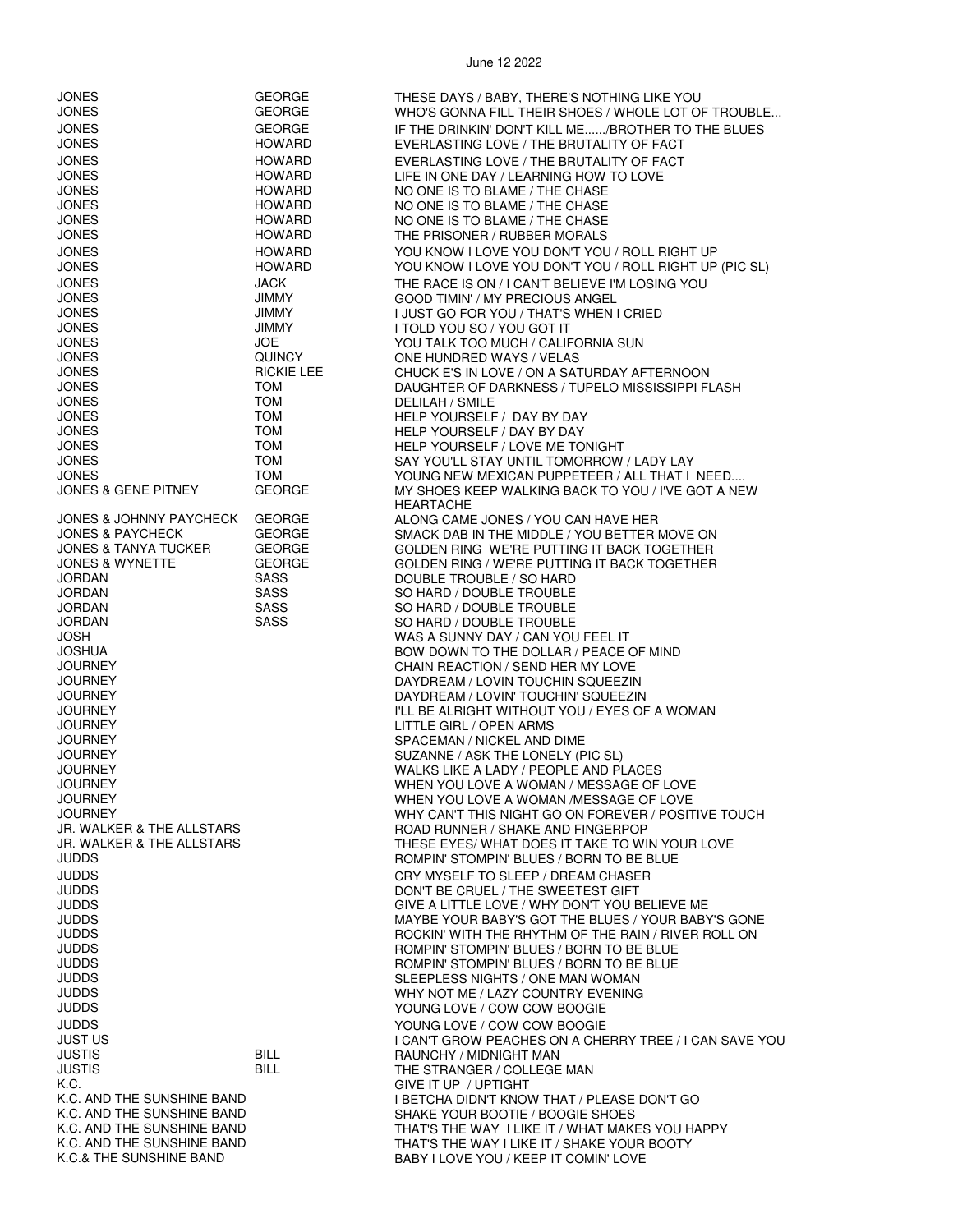KAEMPFERT BERT MR. SANDMAN / LONELY IS THE NAME KAEMPFERT BERT THAT HAPPY FEELING / TAKE ME KANE GANG MOTORTOWN / SPEND KANSAS DUST IN THE WIND / PARADOX KELLY & CELINE DION R. A CHANGEL I'M YOUR ANGEL / I'M YOUR ANGEL<br>II ST GOT PAID / IIIST GOT PAID / IIIST GOT PAID / IIIST GOT PAID / III KENNY G GOIN HOME / GOIN' HOME KENNY G SONGBIRD / WHAT DOES IT TAKE KENTUCKY HEADHUNTERS DUMAS WALKER / IT'S CHITLIN' TIME KIHN GREG JEOPARDY / FASCINATION KILLING JOKE SANITY / GOODBYE TO THE VILLAGE KING CAROLE LONGLIGHT (PROMO) KING CAROLE LOVELIGHT (PROMO)

K.C.& THE SUNSHINE BAND I'M YOUR BOOGIE MAN / WRAP YOUR ARMS AROUND ME WONDERLAND BY NIGHT / AFRIKAAN BEAT KAEMPFERT BERT BERT WONDERLAND BY NIGHT / DREAMING THE BLUES KAEMPFERT BERT WONDERLAND BY NIGHT / DREAMING THE BLUES KAEMPFERT BERT WONDERLAND BY NIGHT / DREAMING THE BLUES KALIN TWINS<br>KALIN TWINS CONNECT FOR THE REGINNING<br>CHEMY GOODNESS / IT'S ONLY THE BEGINNING OH MY GOODNESS / IT'S ONLY THE BEGINNING POINT OF KNOW RETURN / CLOSET CHRONICLES KANSAS ALL I WANTED / WE'RE NOT ALONE ANYMORE KANSAS ALL I WANTED / WE'RE NOT ALONE ANYMORE (PIC SL) KANSAS DUST IN THE WIND / PEOPLE OF THE SOUTH WIND THAT'S THE WAY / LOVE CALCULATOR (PIC SL) KATRINA & THE WAVES THAT'S THE WAY / LOVE CALCULATOR (PIC SL) IT THAT IT / I REALLY TAUGHT ME TO WATUSI KATRINA AND THE WAVES SUN SUN STREET / A MAN ONLY NEEDS ONE WOMAN (PIC SL) KATRINA AND THE WAVES WALKING ON SUNSHINE / GOING DOWN TO LIVERPOOL WALKING ON SUNSHINE / GOING DOWN TO LIVERPOOL KATRINA AND THE WAVES WALKING ON SUNSHINE / GOING DOWN TO LIVERPOOL KEITH<br>KELLY & CELINE DION R. THE RETTY LITTLE SHY ONE / TELL ME TO MY FACE<br>I'M YOUR ANGEL / I'M YOUR ANGEL / I'M YOUR ANGEL KEMP JOHNNY JUST GOT PAID / JUST GOT PAID (INST) HEAVEN'S JUST A SIN AWAY / LIVE AND LET DIE KENDALLS I'M ALREADY BLUE / I DON'T DRINK FROM THE RIVER KENDALLS I'M ALREADY BLUE / I DON'T DRINK FROM THE RIVER KENDALLS IT DON'T FEEL LIKE SINNIN' TO ME / TRY ME AGAIN LOVE IS A HURTIN' THING / I HAD A LOVELY TIME KENDALLS OLD FASHIONED LOVE / SWEET DESIRE KENDALLS SWEET DESIRE / OLD FASHIONED LOVE KENDALLS<br>KENNY KENNY BILL BILL DON'T MIND THE RAIN / DO YOU KNOW WHAT IT MEANS..... KENNY GEODY THE RAIN / DON'T MIND THE RAIN / DO YOU KNOW WHAT IT MEANS.....<br>RENNY GEORGE AND THE RAIN TO DON'T MAKE ME WAIT FOR LOVE / MIDNIGHT MOTION DON'T MAKE ME WAIT FOR LOVE / MIDNIGHT MOTION GOING HOME / GOING HOME KENNY G MIDNIGHT MOTION / DON'T MAKE ME WAIT FOR LOVE SONGBIRD / WHAT DOES IT TAKE SONGBIRD / WHAT DOES IT TAKE KENNY G<br>KENTUCKY HEADHUNTERS FOR LAST / SILLAD OF DAVY CROCKETT / SMOOTH<br>BALLAD OF DAVY CROCKETT / SMOOTH KENTUCKY HEADHUNTERS BALLAD OF DAVY CROCKETT / SMOOTH DIXIE FRIED / CELINA TENNESSEE KENTUCKY HEADHUNTERS OH LONESOME ME / MY DADDY WAS A MILKMAN KENTUCKY HEADHUNTERS OH LONESOME ME / MY DADDY WAS A MILKMAN KERSHAW NIK NOBODY KNOWS / ONE OF OUR FRUIT MACHINES IS MISSING KERSHAW SAMMY SAMMY EVERY THIRD MONDAY / DON'T GO NEAR THE WATER<br>KID CREOLE & THE COCONUTS ANNIE, I'M NOT YOUR DADDY / YOU HAD NO INTENTIO KID CREOLE & THE COCONUTS ANNIE, I'M NOT YOUR DADDY / YOU HAD NO INTENTION<br>CONLY GOD KNOWS WHY / AMERICAN BAD ASS KID ROCK ONLY GOD KNOWS WHY / AMERICAN BAD ASS KID ROCK ONLY GOD KNOWS WHY / AMERICAN BAD ASS KIHN GREG LOVE NEVER FAILS / TALKING TO MYSELF SAD SITUATION / LUCKY KIHN GREG GREG THE BREAK UP SONG / WHEN THE MUSIC STARTS BABY YOU'RE ALL I GOT/ BABY YOU'RE ALL I GOT KING AL THINK TWICE BEFORE YOU SPEAK / THE WINNER KING BEN E. DO IT IN THE NAME OF LOVE/ IMAGINATION HARD ROCK CAFE / TO KNOW THAT I LOVE YOU KING CAROLE HARD ROCK CAFE / TO KNOW THAT I LOVE YOU (PIC SL) JAZZMAN / JAZZMAN KING **CAROLE GAROLE SEEMS AND SEEM AT A CAROLE** A SALARY AND GO YOUR WAY I'LL GO MINE KING CAROLE NIGHTINGALE / NIGHTINGALE (PROMO) KING CAROLE ONE FINE DAY / RULERS OF THE WORLD KING CAROLE ONE FINE DAY / RULERS OF THE WORLD (PIC SL) KING CAROLE ONLY LOVE IS REAL / ONLY LOVE IS REAL (PROMO) KING CAROLE ONLY LOVE IS REAL / ONLY LOVE IS REAL (PROMO) ONY LOVE IS REAL / STILL HERE THINKING OF YOU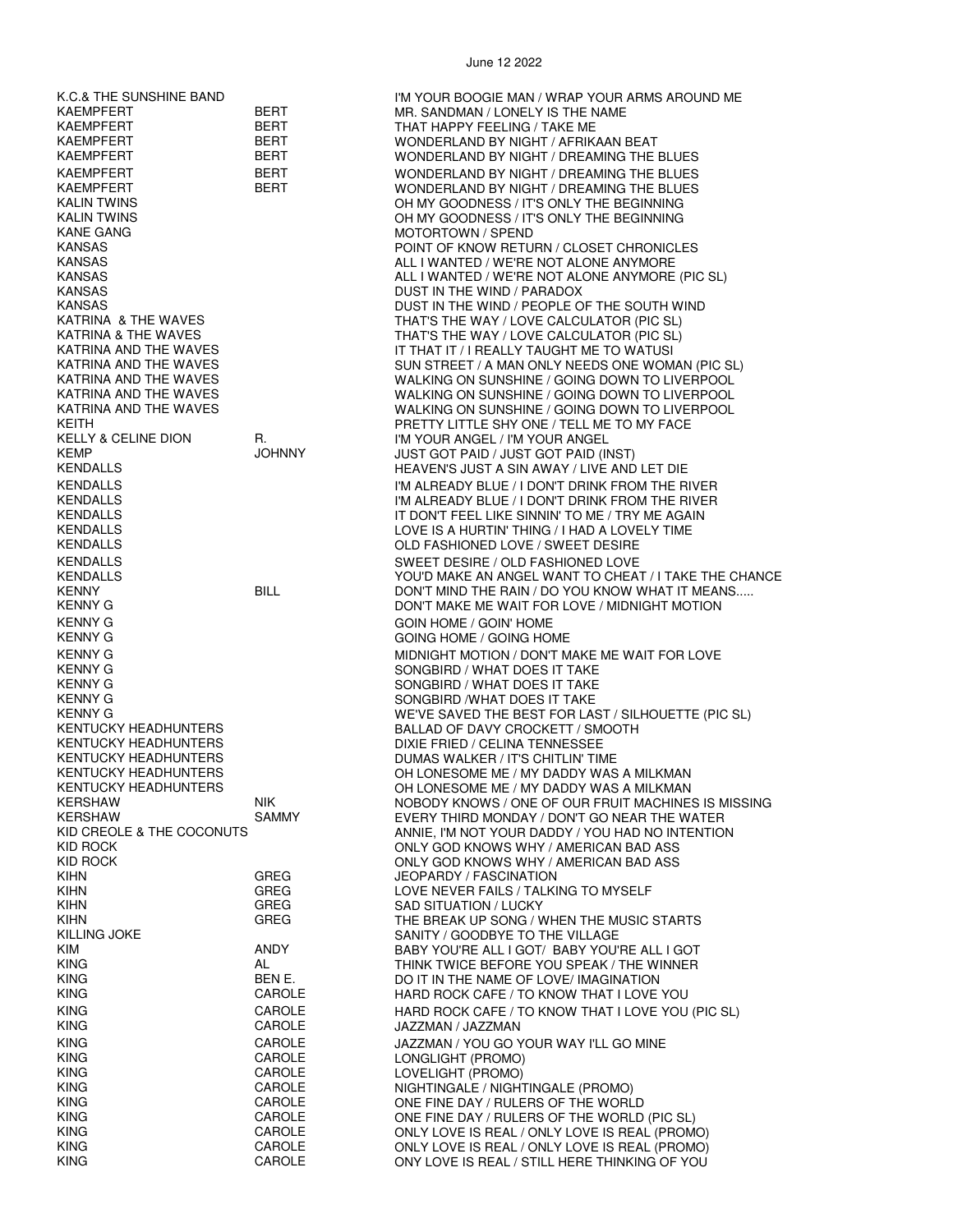| <b>KING</b>               | CAROLE           | SIMPLE THINGS (PROMO)                                      |
|---------------------------|------------------|------------------------------------------------------------|
| <b>KING</b>               | CAROLE           |                                                            |
|                           |                  | SOMEONE WHO BELIEVES IN YOU (PROMO)                        |
| <b>KING</b>               | CAROLE           | SWEET SEASONS / POCKET MONEY                               |
| <b>KING</b>               | <b>CAROLE</b>    | SWEET SEASONS / POCKEY MONEY                               |
| <b>KING</b>               | CAROLE           | THAT'S HOW THINGS GO DOWN / CORAZON                        |
| <b>KING</b>               | CAROLE           | HARD ROCK CAFE / (PROMO)                                   |
| <b>KING</b>               | <b>DON</b>       | RUNNING ON LOVE / LEAN ON JESUS                            |
| <b>KING</b>               | <b>DON</b>       | WE'RE WORTH WAITING FOR / DON'T GET AROUND MUCH            |
| KING CURTIS               |                  | I HEARD IT THRU THE GRAPEVINE/ WHITER SHADE OF PALE        |
| KING CURTIS               |                  | WHITER SHADE/TO SIR WITH LOVE/LIVE FOR LIFE/I WAS MADE (EP |
|                           |                  | (PR)                                                       |
| KING HARVEST              |                  | DANCING IN THE MOONLIGHT / MARTY AND THE CAPTAIN           |
| <b>KINGBEES</b>           |                  | SHAKE-BOP / FOLLOW YOUR HEART                              |
| <b>KINGS</b>              |                  | RIGHT BESIDE YOU / IF WE DON'T BELONG TOGETHER             |
|                           |                  |                                                            |
| <b>KINGS</b>              |                  | SHOULDA BEEN ME / IF WE DON'T BELONG TOGETHER              |
| <b>KINGSTON</b>           | <b>TONY</b>      | I AM A PREACHER / WHAT WE NEED                             |
| <b>KINGSTON TRIO</b>      |                  | M.T.A. / ALL MY SORROWS                                    |
| <b>KINGSTON TRIO</b>      |                  | TOM DOOLEY / RUBY RED                                      |
| <b>KINKS</b>              |                  | COME DANCING / NOISE                                       |
| <b>KINKS</b>              |                  | COME DANCING / NOISE (PIC SL)                              |
| <b>KINKS</b>              |                  | DON'T FORGET TO DANCE / YOUNG CONSERVATIVES                |
| <b>KINKS</b>              |                  | SLEEPWALKER / ALL THE KIDS ON THE STREET (HOLLYWOOD STARS) |
| <b>KINKS</b>              |                  | SUPERMAN / LOW BUDGET                                      |
| <b>KINKS</b>              |                  | YOYO / BETTER THINGS                                       |
| <b>KISS</b>               |                  | HARD LUCK WOMAN / MR. SPEED                                |
| <b>KISS</b>               |                  | HARD LUCK WOMAN / MR. SPEED                                |
| KIX.                      |                  | FEAR OF FLYING / WEREWOLF WALKING                          |
| <b>KLAATU</b>             |                  | CALLING OCCUPANTS / SUB-ROSA SUBWAY                        |
| <b>KLAATU</b>             |                  | JUICY LUICY / JUICY LUICY (PROMO)                          |
| KLAATU                    |                  | KNEE DEEP IN LOVE / DOG STAR                               |
| KLAATU                    |                  | KNEE DEEP IN LOVE / DOG STAR                               |
| KLAATU                    |                  | OLDER / DEAR CHRISTINE                                     |
| <b>KLAATU</b>             |                  | SUB-ROSA SUBWAY / CALLING OCCUPANTS                        |
| <b>KLYMAXX</b>            |                  | MAN SIZE LOVE / MAN SIZE LOVE                              |
| <b>KLYMAXX</b>            |                  |                                                            |
| <b>KNACK</b>              | <b>THE</b>       | SEXY / SEXY                                                |
| <b>KNACK</b>              |                  | PAY THE DEVIL / LITTLE CAL'S BIG MISTAKE                   |
|                           |                  | GOOD GIRLS DON'T / FRUSTRATED                              |
| <b>KNACK</b>              |                  | GOOD GIRLS DON'T / FRUSTRATED                              |
| <b>KNACK</b>              |                  | MY SHARONA / LET ME OUT                                    |
| <b>KNICKERBOCKERS</b>     |                  | LIES / THE YOUNGER GENERATION                              |
| <b>KNIGHT</b>             | <b>GLADYS</b>    | FOREVER YESTERDAY / FOREVER YESTERDAY                      |
| <b>KNIGHT</b>             | <b>GLADYS</b>    | MIDNIGHT TRAIN TO GEORIA / WINDOW RASIN' GRANNY            |
| <b>KNIGHT</b>             | JEAN             | MR. BIG STUFF / WHY I KEEP LIVING THESE MEMORIES           |
| <b>KNIGHT</b>             | <b>GLADYS</b>    | I CAN SEE CLEARLY NOW / I'VE GOT TO USE MY IMAGINATION     |
| KNIGHT & THE PIPS         | <b>GLADYS</b>    | IF I WERE YOUR WOMAN (PROMO)                               |
| <b>KNOCKOUTS</b>          |                  | DARLING LORRAINE / RIOT IN ROOM 3C                         |
| <b>KNOFLER</b>            | MARK             | STORYBOOK LOVE / STORYBOOK LOVE (PROMO) PIC SL             |
| KNOX                      | <b>BUDDY</b>     | STORM CLOUDS / LONG LONELY NIGHTS                          |
| KOOK & THE GANG           |                  | STONE LOVE / DANCE CHAMPION                                |
| KOOL & THE GANG           |                  | CELEBRATION / MORNING STAR                                 |
| KOOL & THE GANG           |                  | CHERISH / CHERISH (INST)                                   |
| KOOL & THE GANG           |                  | CHERISH / CHERISH (INST)                                   |
| KOOL & THE GANG           |                  | LADIES NIGHT / IF YOU FEEL LIKE DANCIN                     |
| <b>KRAVITZ</b>            | <b>LENNY</b>     | BELIEVE / FOR THE FIRST TIME                               |
| <b>KRAVITZ</b>            | <b>LENNY</b>     | BELIEVE / FOR THE FIRST TIME                               |
| <b>KRISTINE</b>           |                  | DEVIL WOMAN / SWEET TALKIN' DAN                            |
| <b>KRISTOFFERSON</b>      | <b>KRIS</b>      | HELP ME / WHY ME                                           |
| <b>KRISTOFFERSON</b>      | <b>KRIS</b>      | HELP ME / WHY ME                                           |
| KRISTOFFERSON             | <b>KRIS</b>      | LOVE PLEASE / SLOW DOWN                                    |
| <b>KULIS</b>              | <b>CHARLIE</b>   | RUNAWAY / WHEN I SEE HER                                   |
| <b>KUMAN</b>              | BOB.             | THE CHEATER / THE TEASER                                   |
|                           |                  |                                                            |
| LABELLE                   | PATTI            | LAST UNBROKEN HEART / MIAMI VICE THEME (JAN HAMMER)        |
| LABELLE                   |                  | LADY MARMALADE / SPACE CHILDREN                            |
| LADD                      | CHERYL           | THINK IT OVER / HERE IS A SONG                             |
| LAKE                      | GREG             | C'EST LA VIE / JEREMY BENDER (EMERSON LAKE & PALMER)       |
| <b>LAMBERT</b>            | <b>GLORIA</b>    | YOU AIN'T GONNA HURT ME ANYMORE / EACH TIME I HEAR         |
| LANE                      | <b>CRISTY</b>    | I JUST CAN'T STAY MARRIED TO YOU / RAINSONG                |
| LANG                      | K.D.             | ROSE GARDEN / HIGH TIME FOR A DETOUR                       |
| <b>LARSEN-FEITEN BAND</b> |                  | WHO'LL BE THE FOOL TONIGHT / FURTHER NOTICE                |
| <b>LARSON</b>             | <b>NICOLETTE</b> | LAST IN LOVE / RHUMBA GIRL                                 |
| LARSON                    | <b>NICOLETTE</b> | LOTTA LOVE / ANGELS REJOICED                               |
| <b>LARSON</b>             | <b>NICOLETTE</b> | LOTTA LOVE / ANGELS REJOICED                               |
| LASALLE                   | <b>DENISE</b>    | KEEP IT COMING / TRAPPED BY A THING CALLED LOVE            |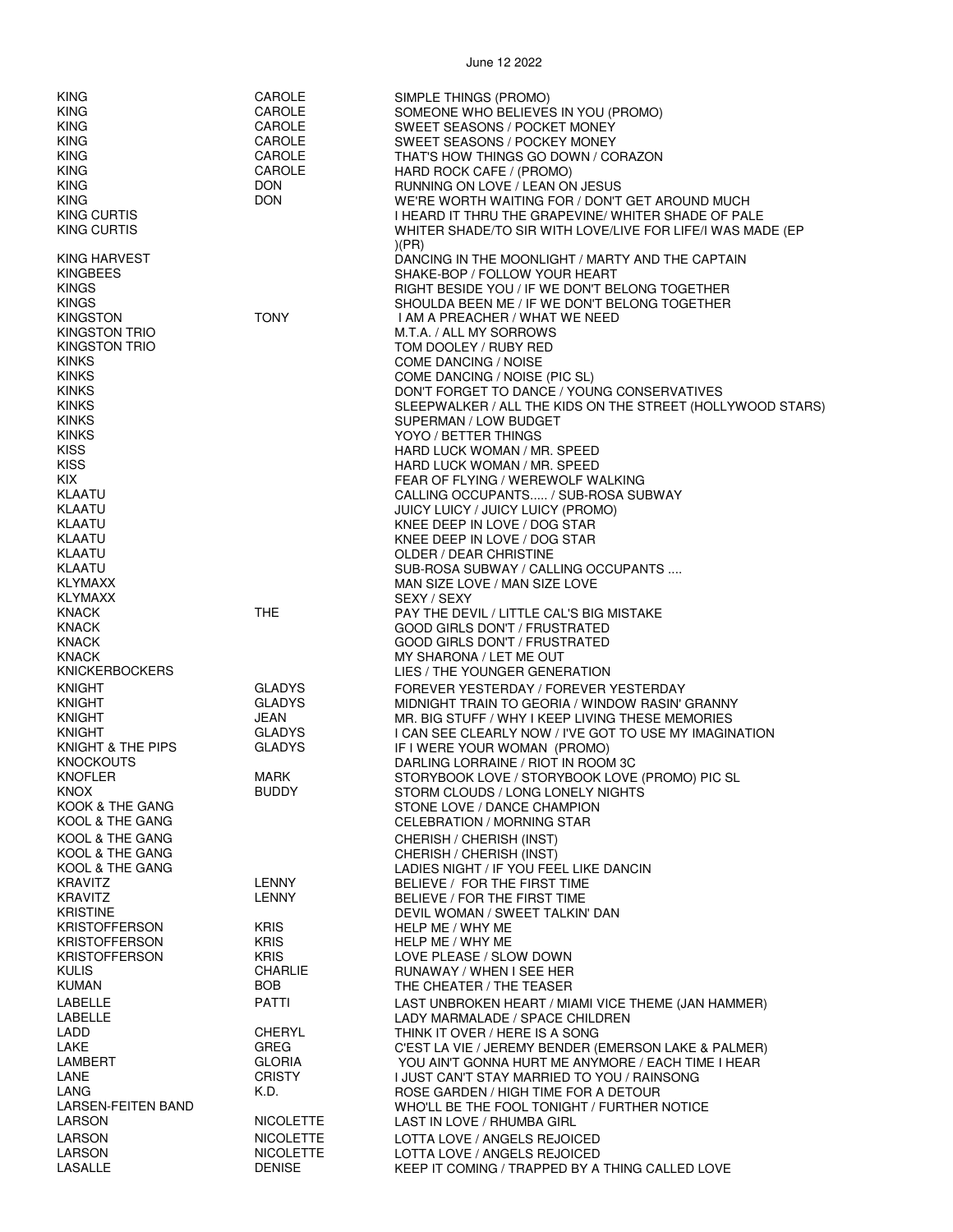| LAUGHLIN              | JOHN          | CHANGES IN THE WEATHER / ABILENE                                          |
|-----------------------|---------------|---------------------------------------------------------------------------|
| LAUPER                | <b>CYNDI</b>  | BOY BLUE / THE FARAWAY NEARBY                                             |
| LAUPER                | <b>CYNDI</b>  | GIRLS JUST WANT TO HAVE FUN / RIGHT TRACK WRONG TRAIN                     |
| LAUPER                | <b>CYNDI</b>  | I DROVE ALL NIGHT / MAYBE HE'LL KNOW                                      |
| LAUPER                | <b>CYNDI</b>  | I DROVE ALL NIGHT / MAYBE HE'LL KNOW                                      |
| LAUPER                | <b>CYNDI</b>  | I'LL KISS YOU / TIME AFTER TIME                                           |
| <b>LAUPER</b>         | <b>CYNDI</b>  | MONEY CHANGES EVERYTHING / MONEY CHANGES                                  |
| LAUPER                | <b>CYNDI</b>  | MY FIRST NIGHT WITHOUT YOU / UNABBREIATED LOVE                            |
| LAUPER                | <b>CYNDI</b>  | SHE BOP / WITNESS                                                         |
| LAUPER                | <b>CYNDI</b>  | SHE BOP / WITNESS                                                         |
| LAUPER                | <b>CYNDI</b>  | WHAT A THRILL / THE GOONIE ARE GOOD ENOUGH                                |
| <b>LAURIE</b>         | <b>LINDA</b>  | OOH, WHAT A LOVER / AMBROSE PT 5                                          |
| LAVENDER HILL MOB     |               | THE PARTY SONG / THE PARTY SONG                                           |
| LAVERNE & SHIRLEY     |               | CHAPEL OF LOVE / SIXTEEN REASONS                                          |
| <b>LAVOIE</b>         | DANIEL        | CITY BOY / NEVER BEEN TO NEW YORK                                         |
| LAWRENCE              | <b>STEVE</b>  | FOOTSTEPS/ YOU DIDN'T KNOW                                                |
| LAWRENCE              | <b>STEVE</b>  | GO AWAY LITTLE GIRL / IF YOU LOVE HER TELL HER SO                         |
| LAWRENCE              | <b>STEVE</b>  | GO AWAY LITTLE GIRL / MORE                                                |
| LAWRENCE              | EDDIE         | SPACE PHILOSOPHER / OUT OF THIS WORLD                                     |
| LAWRENCE              | EDDIE         | THE VISITOR / FIX YOUR WATCH                                              |
| <b>LED ZEPPELIN</b>   |               | TRAMPLED UNDER FOOT / BLACK COUNTRY WOMAN                                 |
| LEE                   | <b>BRENDA</b> | IT'S NEVER TOO LATE / YOU CAN DEPEND ON ME                                |
| LEE                   | <b>BRENDA</b> | SHE'LL NEVER KNOW / YOUR USED TO BE                                       |
| LEE                   | <b>BRENDA</b> | YOU CAN DEPEND ON ME / IT'S NEVER TOO LATE                                |
| LEE                   | <b>DICKEY</b> | ROCKY / 9,999,999 TEARS                                                   |
| LEE                   | <b>DICKEY</b> | SHE THINKS I STILL CARE / BABY BYE BYE                                    |
| <b>LEE</b>            | <b>JIMMY</b>  | I WONDER / MY DEAR LITTLE DOLL                                            |
| LEE                   | <b>JOHNNY</b> | FOOL FOR LOVE / NEVER LAY MY LOVIN' DOWN                                  |
| LEE                   | <b>JOHNNY</b> | LOOKING FOR LOVE / LYING EYES (EAGLES)                                    |
| LEE                   | LEAPY         | <b>GOOD MORNING / TERESA</b>                                              |
| LEE                   | LEAPY         | LITTLE ARROWS / TIME WILL TELL                                            |
| LEE                   | LEAPY         |                                                                           |
| LEE                   | LEAPY         | LITTLE ARROWS / TIME WILL TELL                                            |
| <b>LEE</b>            | <b>BRENDA</b> | LITTLE ARROWS / TIME WILL TELL                                            |
| LEE                   | <b>BRENDA</b> | COMING ON STRONG / YOU KEEP COMING BACK TO ME                             |
| LEFT BANKE            |               | FOOL #1/BREAK IT TO ME GENTLY<br>WALK AWAY RENE / I HAVEN'T GOT THE NERVE |
|                       |               |                                                                           |
| LEILAH AND JEORDIE    |               | THERE'S NO ONE QUITE LIKE GRANDMA / THERE'S NO ONE                        |
| <b>LEKAKIS</b>        | <b>PAUL</b>   | <b>BOOM BOOM / INSTRUMENTAL ROOM</b>                                      |
| <b>LEKAKIS</b>        | <b>PAUL</b>   | <b>BOOM BOOM / INSTRUMENTAL ROOM</b>                                      |
| <b>LENNON</b>         | <b>JOHN</b>   | #9 DREAM / WHAT YOU GOT                                                   |
| <b>LENNON</b>         | <b>JOHN</b>   | MOTHER / WHY                                                              |
| <b>LENNON</b>         | <b>JOHN</b>   | NOBODY TOLD ME / O SANITY                                                 |
| <b>LENNON</b>         | <b>JOHN</b>   | POWER TO THE PEOPLE / TOUCH ME                                            |
| <b>LENNON</b>         | <b>JOHN</b>   | STARTING OVER / KISS KISS KISS (PIC SL)                                   |
| <b>LENNON</b>         | <b>JOHN</b>   | WATCHING THE WHEELS / YES I'M YOUR ANGEL                                  |
| <b>LENNON</b>         | <b>JOHN</b>   | WATCHING THE WHEELS / YES, I'M YOUR ANGEL                                 |
| <b>LENNON</b>         | <b>JOHN</b>   | WATCHING THE WHEELS / YES, I'M YOUR ANGEL                                 |
| <b>LENNON</b>         | <b>JOHN</b>   | WATCHING THE WHEELS / YES, I'M YOUR ANGEL (PROMO)                         |
| <b>LENNON</b>         | <b>JOHN</b>   | WHATEVER GETS YOU THROUGH THE NIGHT / BEEF JERKY                          |
| <b>LENNON</b>         | <b>JOHN</b>   | WHATEVER GETS YOU THRU THE NIGHT / BEEF JERKY                             |
| <b>LENNON</b>         | <b>JOHN</b>   | WHATEVER GETS YOU THRU THE NIGHT / BEEF JERKY                             |
| <b>LENNON</b>         | <b>JOHN</b>   | WOMAN / BEAUTIFUL BOYS                                                    |
| <b>LENNON</b>         | <b>JOHN</b>   | WOMAN / BEAUTIFUL BOYS (PIC SL)                                           |
| <b>LENNON</b>         | JULIAN        | SECOND TIME / NOW YOU'RE IN HEAVEN                                        |
| <b>LENNON</b>         | JULIAN        | SUNDAY MORNING / YOU'RE THE ONE                                           |
| <b>LENNON</b>         | JULIAN        | TOO LATE FOR GOODBYES / LET ME BE                                         |
| <b>LENNON</b>         | JULIAN        | VALOTTE / WELL I DON'T KNOW (PROMO)                                       |
| <b>LENNON SISTERS</b> |               | SUMMER PARTY / THE CHILDRENS MARCHING SONG                                |
| <b>LENNOX</b>         | <b>ANNIE</b>  | LADIES OF THE CANYON / NO MORE I LOVE YOUS                                |
| LENNOX & AL GREEN     | ANNIE         | PUT A LITTLE LOVE IN YOUR HEART / A GREAT BIG PIECE OF LOVE               |
| LENNOX & AL GREEN     | ANNIE         | PUT A LITTLE LOVE IN YOUR HEART / GREAT BIG PIECE OF LOVE                 |
| <b>LEONARD</b>        | JAY           | I WAS WRONG / HAVE SOME POPCORN                                           |
| <b>LEONARD</b>        | JAY           | I WAS WRONG / HAVE SOME POPCORN                                           |
| <b>LEONETTI</b>       | TOMMY         | WALK, DON'T RUN / THREE HEARTACHES FOR A QUARTER                          |
| <b>LESTER</b>         | KETTY         | LOVE LETTERS / I'M A FOOL TO WANT YOU                                     |
| <b>LESTER</b>         | KITTY         | LOVE LETTERS / BUT NOT FOR ME                                             |
| LETTERMAN             |               | THE WAY YOU LOOK TONIGHT / THAT'S MY DESIRE                               |
| LETTERMEN             |               | COME BACK SILLY GIRL / A SONG FOR YOUNG LOVE                              |
| LETTERMEN             |               | COME BACK SILLY GIRL / A SONG FOR YOUNG LOVE                              |
| LETTERMEN             |               | GOIN' OUT OF MY HEAD-CAN'T TAKE MY EYES / I BELIEVE                       |
| LETTERMEN             |               | HANG ON SLOOPY / FOR LOVE                                                 |
| <b>LETTERMEN</b>      |               | HANG ON SLOOPY / FOR LOVE                                                 |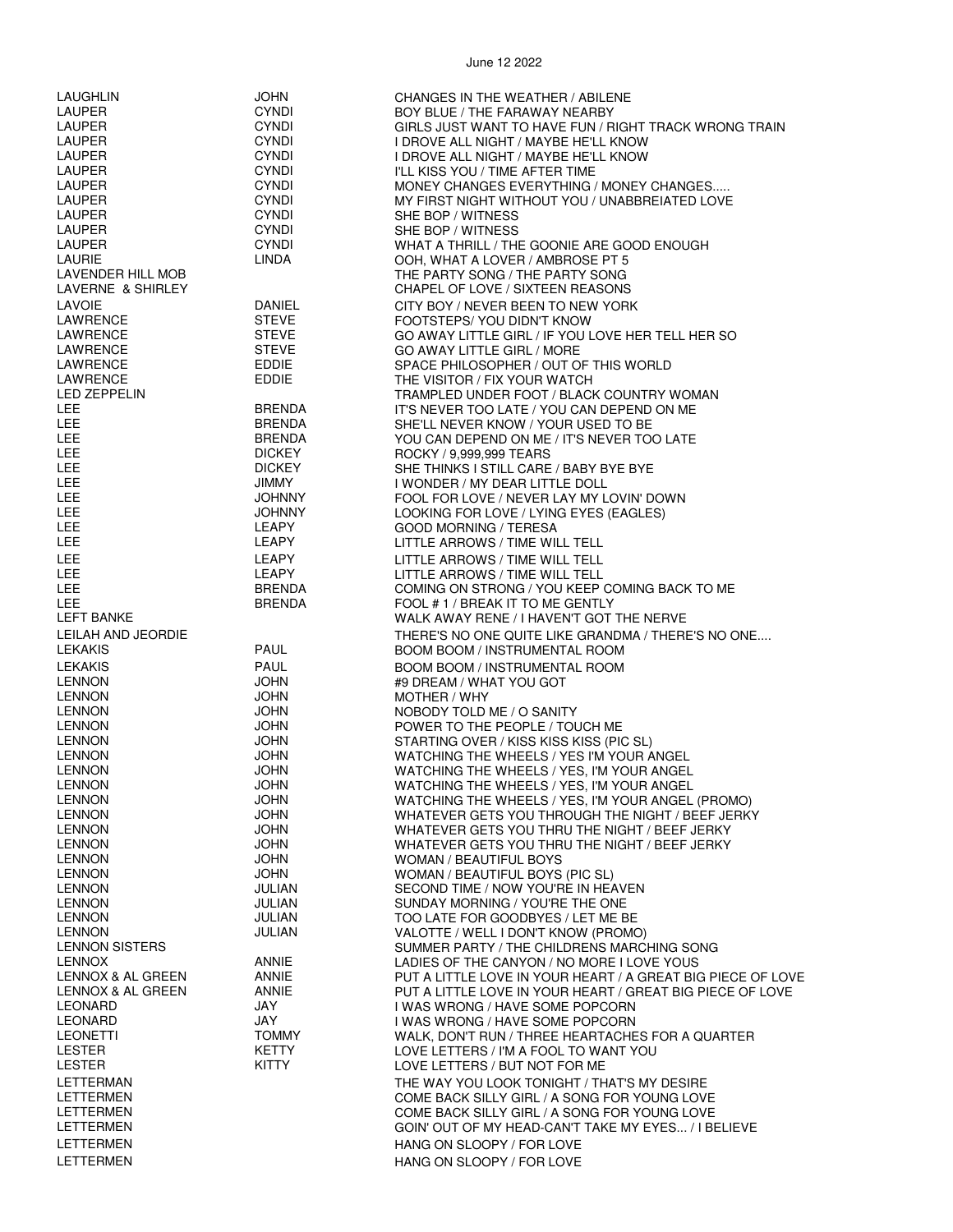| LETTERMEN                            |                                | LOVE LETTERS / I ONLY HAVE EYES FOR YOU                                                                      |
|--------------------------------------|--------------------------------|--------------------------------------------------------------------------------------------------------------|
| LETTERMEN                            |                                | NEVER MY LOVE / SHERRY DON'T GO                                                                              |
| LETTERMEN                            |                                | OUT OF MY HEAD-CAN'T TAKE MY EYES/ I BELIEVE                                                                 |
| <b>LETTERMEN</b>                     |                                | SHANGRI-LA / WHEN SUMMER ENDS                                                                                |
| LETTERMEN                            |                                | THAT'S MY DESIRE / THE WAY YOU LOOK TONIGHT                                                                  |
| LETTERMEN                            |                                | TRACES - MEMORIES / FOR ONCE IN A LIFETIME                                                                   |
| LEVEL 42                             |                                | RUNNING IN THE FAMILY DREAM CRAZY (PIC SL)                                                                   |
| LEVEL 42                             |                                | SOMETHING ABOUT YOU / COUP D'ETAT                                                                            |
| LEVEL 42                             |                                | SOMETHING ABOUT YOU / COUP D'ETAT (PIC SL POSTER)                                                            |
| LEVERT                               |                                | CASANOVA //THROWDOWN                                                                                         |
| LEWIS                                | GARY                           | EVERYBODY LOVES A CLOWN / TIME STANDS STILL                                                                  |
| <b>LEWIS</b>                         | GARY                           | SAVE YOUR HEART FOR ME /WITHOUT A WORD OF WARNING                                                            |
| LEWIS<br>LEWIS                       | GARY<br>GARY                   | SEALED WITH A KISS / SARA JANE                                                                               |
|                                      |                                | SHE'S JUST MY STYLE / I WON'T MAKE THAT MISTAKE AGAIN                                                        |
| LEWIS                                | GARY                           | SURE GONNA MISS HER / I DON'T WANNA SAY GOODNIGHT                                                            |
| <b>LEWIS</b>                         | <b>GARY</b><br>GARY            | THIS DIAMOND RING / HARD TO FIND                                                                             |
| LEWIS<br><b>LEWIS</b>                | HUEY                           | WHERE WILL THE WORDS COME FROM / MAY THE BEST MAN WIN                                                        |
| LEWIS                                | HUEY                           | HIP TO BE SQUARE / SOME OF MY LIES ARE TRUE<br>I KNOW WHAT I LIKE / FOREST FOR THE TREES (PIC SL)            |
| <b>LEWIS</b>                         | HUEY                           | JACOB'S LADDER / HEART OF ROCK AND ROLL (PIC SL)                                                             |
| LEWIS                                | <b>HUEY</b>                    | PERFECT WORLD / SLAMMIN' (PIC SL)                                                                            |
| <b>LEWIS</b>                         | HUEY                           | SMALL WORLD / SMALL WORLD (PIC SL)                                                                           |
| <b>LEWIS</b>                         | HUEY                           | STUCK WITH YOU / DON'T EVER TELL ME THAT YOU LOVE ME                                                         |
| LEWIS                                |                                | HUEY AND THE NEWS DOING IT ALL FOR MY BABY / NATURALLY (PROMO)                                               |
| <b>LEWIS</b>                         |                                | HUEY AND THE NEWS HEART OF ROCK AND ROLL (LIVE VERSION) / JACOBS LADDER                                      |
|                                      |                                | (PROMO)                                                                                                      |
| <b>LEWIS</b>                         |                                | HUEY AND THE NEWS HIP TO BE SQUARE / SOME OF MY LIES ARE TRUE                                                |
| <b>LEWIS</b>                         |                                | HUEY AND THE NEWS I WANT A NEW DRUG / FINALLY FOUND A HOME                                                   |
| <b>LEWIS</b>                         |                                | HUEY AND THE NEWS I WANT A NEW DRUG / FINALLY FOUND A HOME (PROMO)                                           |
| <b>LEWIS</b>                         |                                | HUEY AND THE NEWS IF THIS IS IT / CHANGE OF HEART                                                            |
| LEWIS<br>LEWIS                       |                                | HUEY AND THE NEWS IS THIS IT / CHANGE OF HEART<br>HUEY AND THE NEWS PERFECT WORLD / SLAMMIN'                 |
| <b>LEWIS</b>                         |                                | HUEY AND THE NEWS PERFECT WORLD / SLAMMIN' (PROMO)                                                           |
| <b>LEWIS</b>                         |                                | HUEY AND THE NEWS STUCK WITH YOU / DON'T EVER TELL ME THAT YOU LOVE ME                                       |
| <b>LEWIS</b>                         |                                | HUEY AND THE NEWS STUCK WITH YOU / DON'T EVER TELL ME THAT YOU LOVE ME (PIC SL)                              |
| <b>LEWIS</b>                         |                                | HUEY AND THE NEWS STUCK WITH YOU / DON'T EVER TELL ME(PIC SL)                                                |
| <b>LEWIS</b>                         | JERRY LEE                      | CHANTILLY LACE / THINK ABOUT IT DARLIN'                                                                      |
| LEWIS                                | JERRY LEE                      | CHANTILLY LACE / THINK ABOUT IT DARLIN'                                                                      |
| LEWIS                                | JERRY LEE                      | COLD COLD HEART / HELLO JOSEPHINE                                                                            |
| <b>LEWIS</b>                         | RAMSEY                         | HANG ON SLOOPY / MOVIN' EASY                                                                                 |
| <b>LEWIS</b>                         | BARBARA                        | SNAP YOUR FINGERS / PUPPY LOVE                                                                               |
| <b>LEWIS</b>                         | GARY                           | THIS DIAMOND RING / HARD TO FIND                                                                             |
| <b>LEWIS</b><br><b>LEWIS</b>         | JERRY LEE<br><b>JERRY LEE</b>  | ME AND BOBBY MCGEE / WOULD YOU TAKE ANOTHER CHANCE                                                           |
| <b>LEWIS</b>                         | JERRY LEE                      | SHE EVEN WOKE ME UP TO SAY GOODBYE / ECHOES<br>SOMETIMES A MEMORY AIN'T ENOUGH / I THINK I NEED TO PRAY      |
| LEYDEN                               | ZAR                            | BACKSTREET GIRL / DANGER ZONE (PIC SL)                                                                       |
| <b>LEYDEN ZAR</b>                    |                                | BACKSTREET GIRL / DANGER ZONE                                                                                |
| <b>LEYDEN ZAR</b>                    |                                | MONEY TALKS LOUD / MIRRORS                                                                                   |
| <b>LIEUTENANT PIGEON</b>             |                                | MOULDY OLD DOUGH / THE VILLIAN                                                                               |
| LIFE.                                |                                | HANDS OF THE CLOCK / AIN'T I TOLD YOU BEFORE                                                                 |
| <b>LIGHTFOOT</b>                     | <b>GORDON</b>                  | DAYLIGHT KATY / HANGDOG HOTEL ROOM                                                                           |
| <b>LIGHTFOOT</b>                     | <b>GORDON</b><br><b>GORDON</b> | HANGDOG HOTEL ROOM / DAYLIGHT KATY                                                                           |
| <b>LIGHTFOOT</b><br><b>LIGHTFOOT</b> | <b>GORDON</b>                  | IF YOU COULD READ MY MIND / POOL LITTLE ALLISON<br>IT'S WORTH BELIEVIN/ CAN'T DEPEND ON LOVE                 |
| <b>LIGHTFOOT</b>                     | <b>GORDON</b>                  | MAKE WAY FOR THE LADY / IF YOU NEED ME (PROMO)                                                               |
| <b>LIGHTFOOT</b>                     | <b>GORDON</b>                  | ME AND BOBBY MCGEE / THE PONY MAN                                                                            |
| <b>LIGHTFOOT</b>                     | <b>GORDON</b>                  | SUMMER SIDE OF LIFE / LOVE AND MAPLE SYRUP                                                                   |
| <b>LIGHTFOOT</b>                     | <b>GORDON</b>                  | ANYTHING FOR LOVE (PROMO)                                                                                    |
| <b>LIGHTFOOT</b>                     | <b>GORDON</b>                  | BLACK DAY IN JULY / PUSSYWILLOWS AND CATTAILS                                                                |
| <b>LIGHTFOOT</b>                     | <b>GORDON</b>                  | DAYLIGHT KATY / HANGDOG HOTEL ROOM                                                                           |
| <b>LIGHTFOOT</b>                     | <b>GORDON</b>                  | RACE AMONG THE RUINS / PROTOCOL                                                                              |
| <b>LIGHTFOOT</b>                     | <b>GORDON</b>                  | TALKING IN YOUR SLEEP / NOUS VIVON ENSEMBLE                                                                  |
| <b>LIGHTFOOT</b>                     | <b>GORDON</b>                  | TALKING IN YOUR SLEEP / NOUS VIVON ENSEMBLE                                                                  |
| <b>LIGHTHOUSE</b>                    |                                | EIGHT MILES HIGH / IF THERE EVER WAS A TIME                                                                  |
| <b>LIGHTHOUSE</b>                    |                                | I JUST WANNA BE YOUR FRIEND / 1849                                                                           |
| LIMAHL                               |                                | THE NEVER ENDING STORY / L'HISTOIRE SAN FIN                                                                  |
| <b>LINCOLNS</b><br><b>LINDEN</b>     |                                | UNDER BOARDWALK-SAT NITE AT THE MOVIES / HIGHER & HIGHER                                                     |
|                                      |                                |                                                                                                              |
|                                      | <b>KATHY</b>                   | THE TOUCH OF LOVE/IT'S JUST MY LUCK TO BE 15                                                                 |
| LINDSAY<br><b>LINDSAY</b>            | MARK<br>MARK                   | <b>BOOKENDS / PROBLEM CHILD</b><br>SOMETHING BIG / PRETTY PRETTY                                             |
| <b>LINDSEY</b><br>LIQUID SMOKE       | LA WANDA                       | PICKIN' WILD MOUNTAIN BERRIES / WE DON'T DESERVE EACH OTHER<br>DANCE DANCE DANCE / DANCE DANCE DANCE (PROMO) |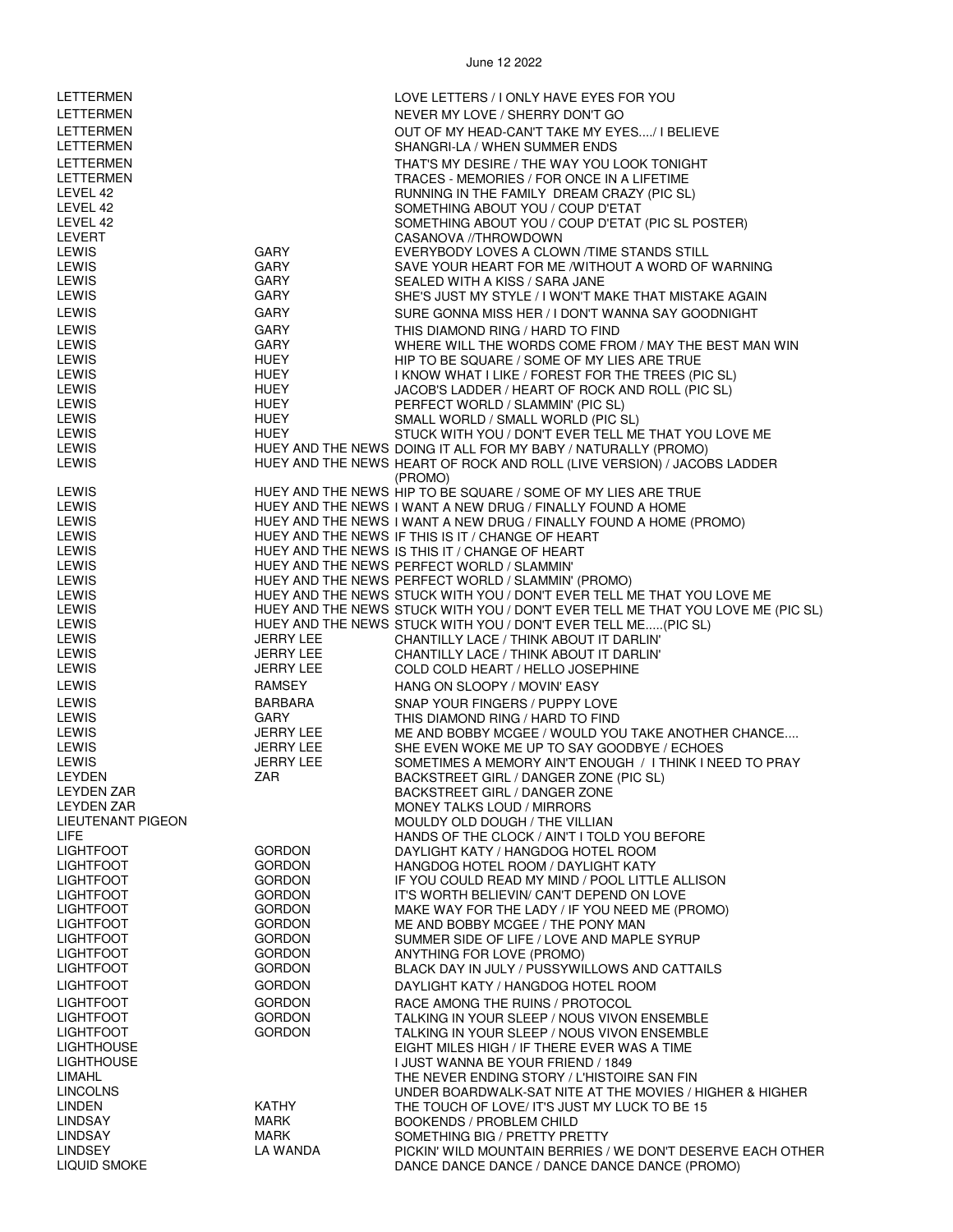LOVE AND ROCKETS<br>LOVE AND ROCKETS NO TO THE SO ALIVE / DREAM TIME<br>SO ALIVE / DREAM TIME

LITTLE RICHARD TUTTI FRUTTI / POWERFUL STUFF (FAB THUNDERBIRDS) LITTLE RICHARD GOOD GOLLY MISS MOLLY / HEY -HEY -HEY -HEY LITTLE RICHARD LUCILLE / SEND ME SOME LOVIN OH MY SOUL / TRUE FINE MAMA (MINT) LITTLE RIVER BAND CHANGED AND DIFFERENT / HAPPY ANNIVERSARY LITTLE RIVER BAND COOL CHANGE / MIDDLE MAN IT'S A LONG WAY HOME . / MEANWHILE LITTLE RIVER BAND LADY / TAKE ME HOME LITTLE RIVER BAND LOVE IS A BRIDGE / INSIDE STORY LITTLE RIVER BAND NIGHT OWLS / SUICIDE BOULEVARD NIGHT OWLS / SUICIDE BOULEVARD LITTLE RIVER BAND REMENISCING / SO MANY PATHS LITTLE RIVER BAND<br>LITTLE RIVER BAND LITTLE REMINISCING / SO MANY PATHS REMINISCING / SO MANY PATHS LITTLE RIVER BAND TAKE IT EASY ON ME / ORBIT ZERO REMENISCING / SO MANY PATHS LITTLE RIVER BAND THE NIGHT OWLS / SUICIDE BOULEVARDE GOD BLESSED TEXAS / CUTOFF JEANS LITTLE WILLIE JOHN UNIVERSITY OF A LOO YOU LOVE ME / HEARTBREAK IT'S HURTIN' ME<br>DO YOU LOVE ME / HEARTBREAK IT'S HURTIN' ME LITTLE WILLIE JOHN TALK TO ME TALK TO ME / SPASMS LITTLE WILLIE JOHN THERE'S A DIFFERENCE / SLEEP LITTLE WILLIE JOHN YOU HURT ME / WALK SLOW<br>LITTTLE RIVER BAND YOU AN ON YOUR MIND / ORBIT LITTTLE RIVER BAND<br>LOBO MAN ON YOUR MIND / ORBIT ZERO DON'T EXPECT ME TO BE YOUR FRIEND / A BIG RED KITE LOBO **DON'T EXPECT ME TO BE YOUR FRIEND** / BIG RED KITE LOBO HOLDIN' ON FOR DEAR LOVE / GUS, THE DANCING DOG HOW CAN I TELL HER / HOPE YOUR PROUD OF ME GIRL LOBO HOW CAN I TELL HER / HOPE YOU'RE PROUD OF ME GIRL LOBO I'D LOVE YOU TO WANT ME / AM I TRUE TO MYSELF IT SURE TOOK A LONG LONG TIME / RUNNING DEER LOBO ME AND YOU AND A DOG NAMED BOO / SHE DIDN'T DO MAGIC LOBO RINGS / I'M ONLY SLEEPING LOBO SHE DIDN'T DO MAGIC / AM I THE ONLY ONE LOBO STANDING AT THE END OF THE LINE / STONEY WHERE WERE YOU WHEN I WAS FALLING IN LOVE / I DON'T WANNA..... LOBO WOULD I STILL HAVE YOU / MORNING SUN LOCKLIN HANK PLEASE HELP ME I'M FALLING / YOU'RE THE REASON PLEASE COME TO BOSTON / LET ME GO NOW LOGGINS KENNY DANGER ZONE / I'M GONNA DO IT RIGHT LOGGINS KENNY DANGER ZONE / I'M GONNA DO IT RIGHT LOGGINS KENNY DON'T FIGHT IT / THE MORE WE TRY LOGGINS KENNY FOOTLOOSE / SWEAR YOUR LOVE LOGGINS KENNY FOREVER / AT LAST I'M ALRIGHT / I'M ALRIGHT LOGGINS **KENNY** I'M ALRIGHT / LEAD THE WAY LOGGINS KENNY NOBODY'S FOOL / I'M GONNA DO IT RIGHT (PIC SL) WILL IT LAST / THIS IT IT LOGGINS KENNY KENNY YOUR MAMA DON'T DANCE / GOLDEN RIBBONS LOGGINS & MESSINA MY MUSIC / A LONG SONG LOGGINS & MESSINA GUY TILL THE ENDS MEET<br>LOMBARDO GUY TILL THE OLD LANG SYNE / HOT TIME IN THE OLD LOMBARDO GUY AULD LANG SYNE / HOT TIME IN THE OLD TOWN TONIGHT LONDON LAURIE I GOTTA ROBE / JOSHUA LONESTAR YOU WALKED IN / KEYS TO MY HEART SUGAR SUGAR / THE COUCH LOOKING GLASS BRANDY / GOLDEN RAINBOW LOOKING GLASS JIMMY LOVES MARY-ANN / WOOLY EYES LOOKING GLASS WHO'S GONNA SING MY ROCK N ROLL SONG / SWEEET SOMETHING LOPEZ TRINI IF I HAD A HAMMER / LEMON TREE KANSAS CITY / LONESOME TRAVELLER LOPEZ TRINI LEMON TREE / PRETTY EYES BRING A LITTLE LOVIN' / MAKE IT LAST LOS INDIOS TABAJARAS MARIA ELENA / JUNGLE DREAM LOS LOBOS C'MON LET'S GO / OH MY HEAD LOS LOBOS COME ON LET'S GO (PROMO) LOS LOBOS COME ON LET'S GO / OOOH MY HEAD LOS LOBOS LA BAMBA / CHARLENA LA BAMBA / CHARLENA LOS LOBOS LA BAMBA / CHARLENA<br>LOU RAWLS LOU RAWLS LOU RAWLS LOU RAWLS LOU RAWLS<br>
LOUVIN BROTHERS<br>
LOUVIN BROTHERS

UNY BABY'S GONE / LORENE LOUVIN BROTHERS MY BABY'S GONE / LORENE<br>LOVE AND ROCKETS LOVE AND TALE TO TELL / EARTH S

SO ALIVE / DREAM TIME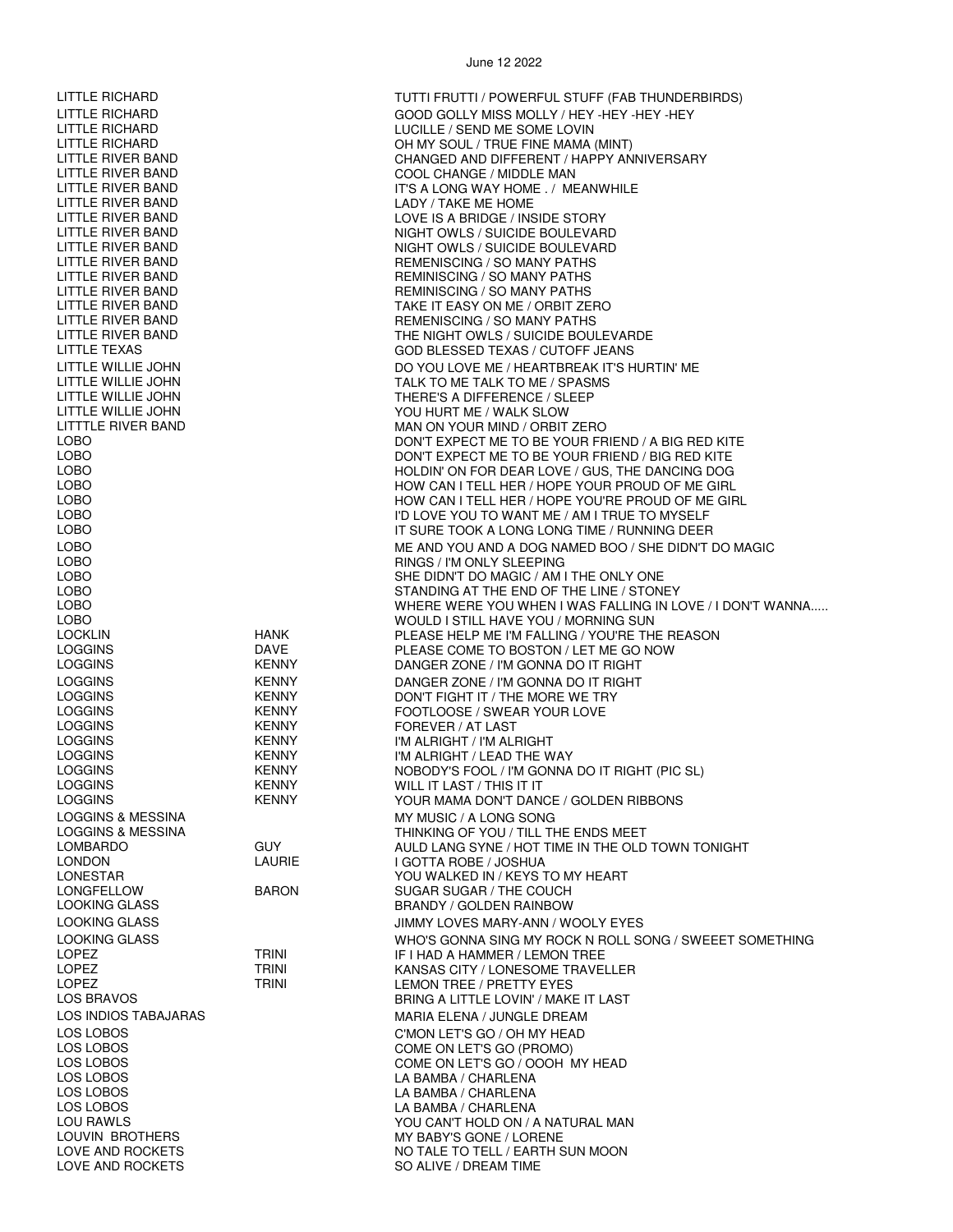| <b>LOVELESS</b>            | <b>PATTY</b>  | BLUE MEMORIES / YOU CAN'T RUN AWAY FROM YOUR HEART        |
|----------------------------|---------------|-----------------------------------------------------------|
| <b>LOVELESS</b>            | <b>PATTY</b>  | DON'T TOSS US AWAY (PROMO)                                |
| <b>LOVERBOY</b>            |               | HEAVEN IN YOUR EYES / FRIDAY NIGHT                        |
|                            |               |                                                           |
| <b>LOVERBOY</b>            |               | ALMOST PARADISE / STRIKE ZONE                             |
| <b>LOVERBOY</b>            |               | JUMP / TAKE ME TO THE TOP                                 |
| <b>LOVERBOY</b>            |               | JUMP / TAKE ME TO THE TOP                                 |
| <b>LOVERBOY</b>            |               | LOVE WILL RISE AGAIN / READ MY LIPS                       |
| <b>LOVERBOY</b>            |               | LOVE WILL RISE AGAIN / READ MY LIPS                       |
| <b>LOVERBOY</b>            |               | LOVIN' EVERY MINUTE OF IT / BULLET IN THE CHAMBER         |
|                            |               |                                                           |
| <b>LOVERBOY</b>            |               | LOVIN' EVERY MINUTE OF IT / BULLET IN THE CHAMBER         |
| <b>LOVERBOY</b>            |               | LOVIN' EVERY MINUTE OF IT / BULLET IN THE CHAMBER         |
| <b>LOVERBOY</b>            |               | LOVIN' EVERY MINUTE OF IT / BULLET IN THE CHAMBER         |
| <b>LOVERBOY</b>            |               | LOVIN' EVERY MINUTE OF IT / BULLET IN THE CHAMBER         |
| <b>LOVERBOY</b>            |               | LOVIN' EVERY MINUTE OF IT / BULLET IN THE CHAMBER         |
| <b>LOVERBOY</b>            |               | LOVIN' EVERY MINUTE OF IT / BULLET IN THE CHAMBER         |
| <b>LOVERBOY</b>            |               | ONE-SIDED LOVE AFFAR / IT'S NEVER EASY                    |
|                            |               |                                                           |
| <b>LOVERBOY</b>            |               | QUEEN OF THE BROKEN HEARTS / CHANCE OF A LIFETIME         |
| <b>LOVERBOY</b>            |               | THE KID IS HOT TONIGHT / TEENAGE OVERDOSE                 |
| <b>LOVERBOY</b>            |               | THE KID IS HOT TONIGHT / TEENAGE OVERDOSE                 |
| <b>LOVERBOY</b>            |               | THE KID IS HOT TONIGHT / TEENAGE OVERDOSE                 |
| <b>LOVERBOY</b>            |               | THIS COULD BE THE NIGHT / IT'S YOUR LIFE                  |
| <b>LOVERBOY</b>            |               | THIS COULD BE THE NIGHT / IT'S YOUR LIFE                  |
| <b>LOVERBOY</b>            |               | THIS COULD BE THE NIGHT / IT'S YOUR LIFE                  |
|                            |               |                                                           |
| <b>LOVERBOY</b>            |               | THIS COULD BE THE NIGHT /IT'S YOUR LIFE                   |
| <b>LOVERBOY</b>            |               | TOO HOT / WHEN IT'S OVER                                  |
| <b>LOVERBOY</b>            |               | TURN ME LOOSE / PRISSY PRISSY                             |
| <b>LOVERBOY</b>            |               | WHEN IT'S OVER / IT'S YOUR LIFE                           |
| <b>LOVERBOY</b>            |               | WHEN I'TS OVER / WHEN ITS OVER (PROMO PIC SL              |
| <b>LOVERBOY</b>            |               | STRIKE ZONE / ALMOST PARADISE (ANN WILSON & MIKE RENO)    |
| LOWE                       | <b>NICK</b>   | CRUEL TO BE KIND / ENDLESS GREY RIBBON                    |
| LOWE                       | <b>NICK</b>   | I KNEW THE BRIDE WHEN SHE USED TO ROCK'N'ROLL / LONG WALK |
| LOWE                       | <b>NICK</b>   | I KNEW THE BRIDE WHEN SHE USED TO ROCKNROLL / LONG WALK   |
| LUBA                       |               | ACT OF MERCY / BACK TO EMOTION                            |
|                            |               |                                                           |
| LUBA                       |               | EVERYTIME I SEE YOUR PICTURE / RAVEN'S EYES               |
| LUBA                       |               | EVERYTIME I SEE YOUR PICTURE / RAVEN'S EYES               |
| LUBA                       |               | HOW MANY / BETWEEN THE EARTH AND THE SKY                  |
| LUBA                       |               | STORM BEFORE THE CALM / PRIVATE WARS (PIC SL)             |
| LUBA                       |               | WHEN A MAN LOVES A WOMAN / SECRETS & SINS (PIC SL)        |
| LUBA                       |               | WHEN A MAN LOVES A WOMAN / SECRETS AND SINS               |
| LUBA                       |               | YOUNG GUNS / LET IT GO                                    |
| LULU                       |               | I COULD NEVER MISS YOU MORE THAN I DO / DANCE TO THE      |
| LULU                       |               | TO SIR WITH LOVE / THE BOAT THAT I ROW                    |
|                            |               |                                                           |
| LULU                       |               | YOU AND I / MORNING DEW                                   |
| LUMAN                      | <b>BOB</b>    | COME ON HOME AND SING THE BLUES / BIG B IG WORLD          |
| LUMAN                      | <b>BOB</b>    | HONKY TONK MAN / I AIN'T BUILT THAT WAY                   |
| LUMAN                      | <b>BOB</b>    | THE GREAT SNOW MAN / THE PIG LATIN SONG                   |
| LYMAN                      | ARTHUR        | TABOO / DAHIL SAYO                                        |
| M.A.R.R.S.                 |               | PUMP UP THE VOLUME / ANTINA                               |
| M.A.R.R.S.                 |               | PUMP UP THE VOLUME / ANTINA                               |
| M.C.MIKER "G" & DEJAY SVEN |               | HOLIDAY RAP / WHIMSICAL TOUCH                             |
| M.C.MIKER G & DEEJAY SVEN  |               | <b>HOLIDAY RAP / WHIMSICAL TOUCH</b>                      |
| M2M                        |               | MIRROR MIRROR / DON'T SAY YOU LOVE ME                     |
| <b>MACGREGOR</b>           | <b>BYRON</b>  | AMERICANS / AMERICA THE BEAUTIFUL                         |
| MACGREGOR                  | MARY          |                                                           |
|                            |               | TOWN BETWEEN TWO LOVERS / I JUST WANT TO LOVE YOU         |
| MACGREGOR                  | MARY          | TORN BETWEEN TWO LOVERS / I JUST WANT TO LOVE YOU         |
| MACGREGOR                  | MARY          | TORN BETWEEN TWO LOVERS / I JUST WANT TO LOVE YOU         |
| <b>MACK</b>                | <b>LONNIE</b> | MEMPHIS / THEN YOU CAN TELL ME GOODBYE (THE CASINOS)      |
| <b>MACK</b>                | WARNER        | FALLING IN LOVE / THAT'S MY HEART'S DESIRE                |
| <b>MAD ABOUT PLAID</b>     |               | PAINT ME A PICTURE / BROKEN HEARTS                        |
| <b>MADCATS</b>             |               | WOMAN'S GOT THE POWER OVER ME / WOMAN'S GOT               |
| <b>MADDOX</b>              | <b>JOHNNY</b> | GLAD RAG DOLL / FRENCHY                                   |
| <b>MADIGAN</b>             | <b>BETTY</b>  | MY SYMPHONY OF LOVE / DANCE EVERYONE DANCE                |
| <b>MADISON</b>             | DAN           | STRANGERS WHEN WE TOUCH / FEEL THE PRESSURE               |
| <b>MADNESS</b>             |               | IT MUST BE LOVE / CALLING CARDS (PROMO)                   |
| <b>MADNESS</b>             |               | OUR HOUSE / CARDIAC ARREST                                |
| <b>MADNESS</b>             |               | OUR HOUSE / CARDIAC ARREST (PROMO)                        |
| <b>MADONNA</b>             |               | LIVE TO TELL (PROMO)                                      |
| <b>MADONNA</b>             |               | LIVE TO TELL /LIVE TO TELL (INST)                         |
|                            |               |                                                           |
| <b>MADONNA</b>             |               | RAY OF LIGHT / HAS TO BE                                  |
| <b>MADONNA</b>             |               | ANGEL / ANGEL                                             |
| <b>MADONNA</b>             |               | ANGEL / ANGEL (PROMO)                                     |
| <b>MADONNA</b>             |               | CAUSIN A COMMOTION / JIMMY JIMMY                          |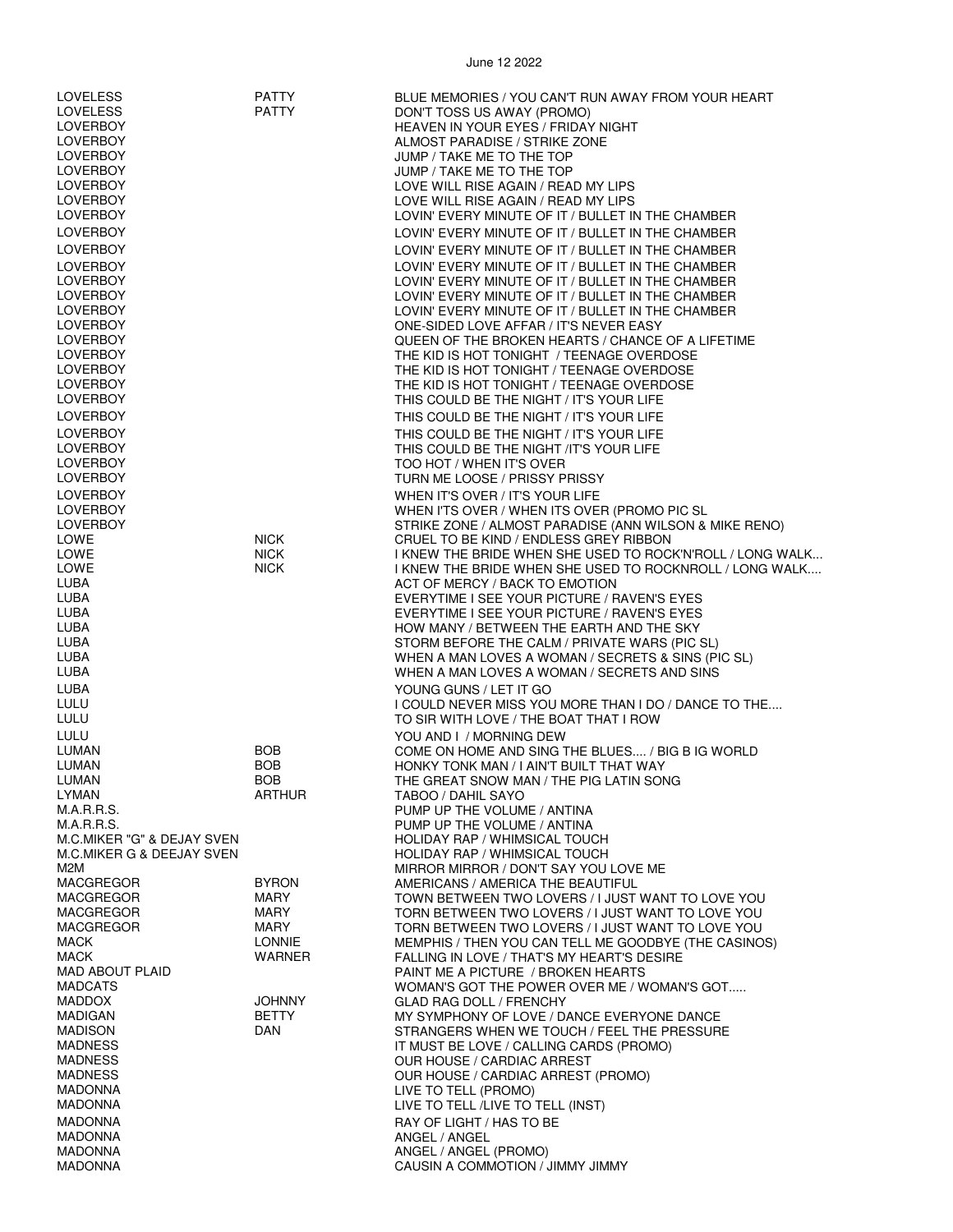MADONNA CAUSING A COMMOTION / JIMMY JIMMY MADONNA<br>MADONNA CHERISH / SUPERNATURAL<br>CRAZY FOR YOU (PROMO) MADONNA CRAZY FOR YOU / BERLIN MADONNA DRESS YOU UP / SHOO-BEE-DOO MADONNA FROZEN / SHANTI/ASHTANGHI MADONNA FROZEN / SHANTI/ASHTANGI MADONNA FROZEN / SHANTI/ASHTANGI MADONNA LA ISLA BONITA / LA ISLA BONITA MADONNA LIKE A VIRGIN / LIKE A VIRGIN MADONNA LIKE A VIRGIN / LUCKY STAR MADONNA<br>MATERIAL GIRL // ANGEL<br>MADONNA MADONNA MATERIAL GIRL // ANGEL MADONNA PAPA DON'T PREACH (PROMO) MADONNA RESCUE ME / RESCUE ME / RESCUE ME MADONNA RESCUE ME / RESCUE ME MADONNA RESCUE ME / RESCUE ME / RESCUE ME MADONNA RESCUE ME / RESCUE ME MADONNA<br>MADONNA RESCUE ME / RESCUE ME / RESCUE ME<br>RESCUE ME / RESCUE ME MADONNA RESCUE ME / RESCUE ME MADONNA TRUE BLUE / AIN'T NO BIG DEAL MADONNA WHITE HEAT / WHO'S THAT GIRL MADONNA WHO'S THAT GIRL / WHITE HEAT MAHOGANY RUSH<br>MAIN INGREDIENT MANUS SATISFY YOUR SOUL / BUDDY<br>MAGIC SHOES / SPINNING AR MANCHESTER MELISSA THIEF OF HEARTS (PROMO)

CRAZY FOR YOU (PROMO) MADONNA CRAZY FOR YOU / NO MORE WORD (BERLIN) FROZEN / SHANT/ASHTANGI JUSTIFY MY LOVE / EXPRESS YOURSELF MADONNA JUSTIFY MY LOVE / EXPRESS YOURSELF MADONNA JUSTIFY MY LOVE / EXPRESS YOURSELF MADONNA JUSTIFY MY LOVE / EXPRESS YOURSELF MADONNA JUSTIFY MY LOVE / EXPRESS YOURSELF LA ISLA BONITA / LA ISLA BONITA LIKE A PRAYER / ACT OF CONTRITION MADONNA LIKE A PRAYER / ACT OF CONTRITION<br>MADONNA LIKE A PRAYER / ACT OF CONTRITION MADONNA LIKE A PRAYER / ACT OF CONTRITION<br>MADONNA LIKE A PRAYER / ACT OF CONTRITITIO MADONNA<br>MADONNA LIKE A PRAYER / I LIKE A PRAYER / I LIKE A PRAYER / I LIKE A PRAYER / I LIKE A PRAYER / PROM MADONNA LIKE A PRAYER / LIKE A PRAYER (PROMO) LUCKY STAR / I KNOW IT /(PROMO) OPEN YOUR HEART (PROMO) MADONNA PAPA DON'T PREACH / PRETENDER RESCUE ME / RESCUE ME RESCUE ME / RESCUE ME SATISFY MY LOVE / EXPRESS YOURSELF MADONNA TRUE BLUE / AIN'T NO BIG DEAL (PROMO) WHO'S THAT GIRL / WHO'S THAT GIRL MAIN INGREDIENT MAGIC SHOES / SPINNING AROUND MAISONETTES HEARTACHE AVENUE / LAST ONE TO KNOW SOME HEARTS REACH HIGH / SOME HEARTS REACH HIGH MAKE A WISH FOUNDATION SOME HEARTS REACH HIGH / SOME HEARTS REACH HIGH (PIC SL) DREAM A LITTLE DREAM OF ME / MIDNIGHT VOYAGE MAMA CASS **MAKE YOUR OWN KIND OF MUSIC / LADY LOVE** MAMA CASS THE ST CLOSER BABY / ALL FOR ME MAMA CASS MOVE A LITTLE BIT CLOSER BABY / ALL FOR ME NEW WOLD COMING / BLOW ME A KISS (PROMO) MAMA CASS THE GOOD TIMES ARE COMING / WELCOME TO THE WORLD MAMA CASS WHEN IT DOESN'T WORK OUT / THAT SONG MAMA CASS WORDS OF LOVE / DANCING IN THE STREET MAMA CASS ELLIOT **THAT SONG / WHEN IT DOESN'T WORK OUT** MAMAS & THE PAPAS LOOK THRU MY WINDOW / ONCE WAS A TIME I THOUGHT MAMAS AND PAPAS STRAIGHT SHOOTER / TWELVE THIRTY MANCHESTER MELISSA BETTER DAYS / SING SING SING MANCHESTER MELISSA JUST YOU AND I / MY SWEET THING MANCHESTER MELISSA LIGHTS OF DAWN / FIRE IN THE MORNING MIDNIGHT BLUE / I GOT EYES MANCHESTER MELISSA MY BOYFRIEND'S BACK / LOOKING FOR THE PERFECT AAH WALK ON BY / WALK ON BY MANCHESTER MELISSA WE HAD THIS TIME / DON'T CRY OUT LOUD YOU SHOULD HEAR HOW SHE TALKS ABOUT YOU / LONG GOODBYES MANCHESTER MELISSA YOU SHOULD HEAR HOW SHE TALKS.../ LONG GOODBYES MANCINI HENRY MYSTERY MOVIE THEME / CADES COUNTY THEME WINDMILLS OF YOUR MIND / THEME FROM ROMEO AND JULIET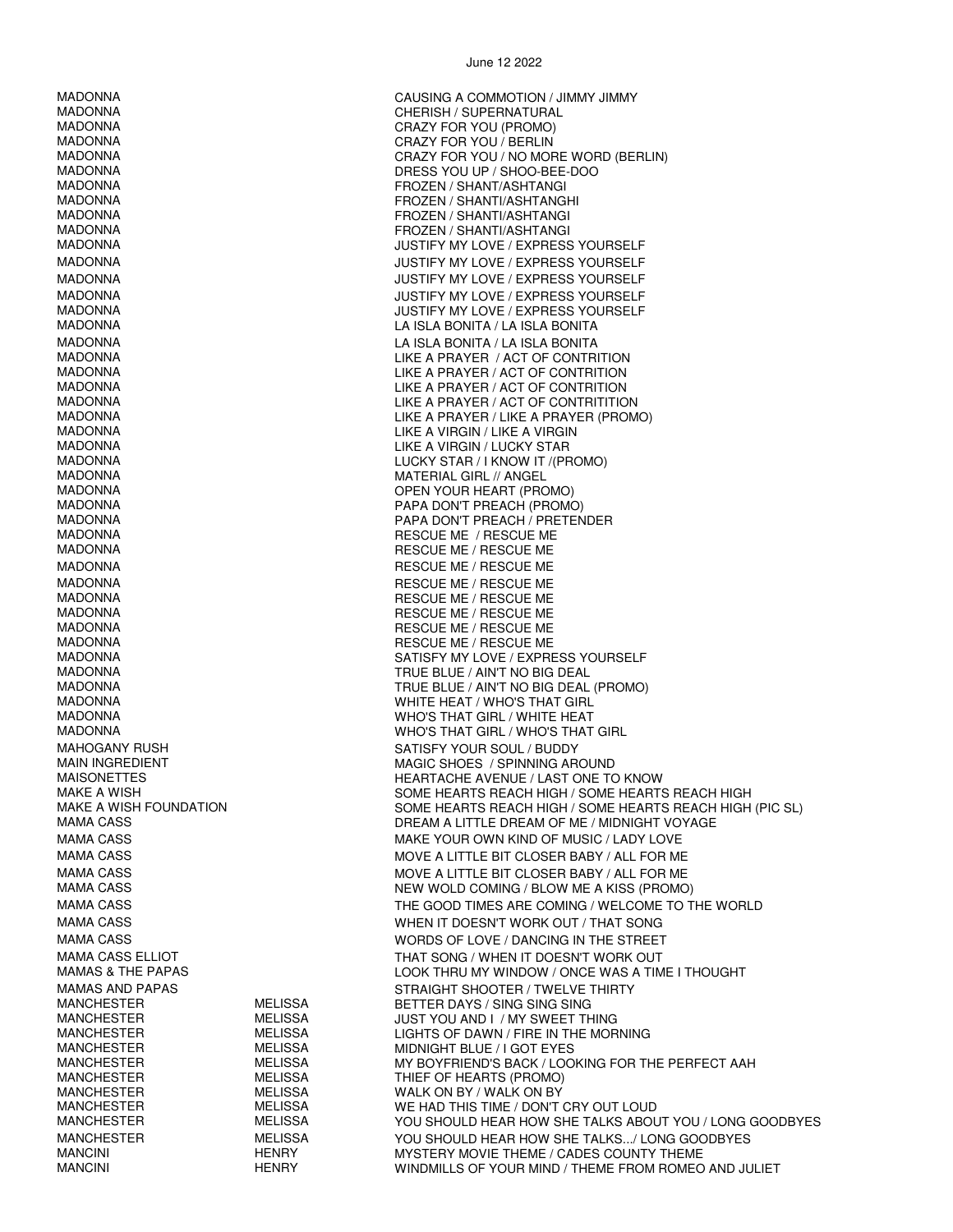| MANDRELL<br>MANDRELL<br><b>MANGIONNE</b>                                                     | <b>BARBARA</b><br><b>BARBARA</b><br><b>CHUCK</b> | I WAS COUNTRY WHEN COUNTRY WASN'T COOL / A WOMAN'S<br>I WAS COUNTRY WHEN COUNTRY WASN'T COOL / WOMAN'S RIGHT<br>FEELS SO GOOD / MAUI-WAUI |
|----------------------------------------------------------------------------------------------|--------------------------------------------------|-------------------------------------------------------------------------------------------------------------------------------------------|
| <b>MANHATTAN TRANSFER</b>                                                                    |                                                  | BOY FROM NEW YORK CITY / CONFIRMATION                                                                                                     |
| <b>MANHATTAN TRANSFER</b>                                                                    |                                                  | BOY FROM NEW YORK CITY / CONFIRMATION                                                                                                     |
| <b>MANHATTAN TRANSFER</b>                                                                    |                                                  | BOY FROM NEW YORK CITY / CONFIRMATION (PROMO)                                                                                             |
| <b>MANHATTAN TRANSFER</b>                                                                    |                                                  | OPERATOR / TUXEDO JUNCTION                                                                                                                |
| <b>MANILOW</b>                                                                               | <b>BARRY</b><br><b>BARRY</b>                     | I WRITE THE SONGS / A NICE BOY LIKE ME                                                                                                    |
| <b>MANILOW</b><br><b>MANILOW</b>                                                             | BARRY                                            | COULD IT BE MAGIC / I AM YOUR CHILD<br>I'M YOUR MAN / I'M YOUR MAN                                                                        |
| <b>MANILOW</b>                                                                               | <b>BARRY</b>                                     | TRYING TO GET THE FEELING AGAIN / BEAUTIFUL MAGIC                                                                                         |
| <b>MANN</b>                                                                                  | <b>HERBIE</b>                                    | <b>HIJACK / THE ORIENT EXPRESS</b>                                                                                                        |
| <b>MANN</b>                                                                                  | <b>HERBIE</b>                                    | THE LETTER / UP, NEGUIHNO (PROMO)                                                                                                         |
| <b>MANN</b>                                                                                  | <b>HERBIE</b>                                    | TO SIR WITH LOVE / HOLD BACK                                                                                                              |
| <b>MANN</b>                                                                                  | <b>HERBIE</b>                                    | UNCHAIN MY HEART / GLORY OF LOVE (PROMO)                                                                                                  |
| <b>MANN</b><br><b>MANN</b>                                                                   | <b>MANFRED</b><br><b>MANFRED</b>                 | BLINDED BY THE LIGHT / STARBIRD NO. 2<br>BLINDED BY THE LIGHT / STARBIRD NO 2                                                             |
| <b>MANN</b>                                                                                  | MANFRED                                          | BLINDED BY THE LIGHT / STARBIRD NO. 2                                                                                                     |
| <b>MANN</b>                                                                                  | <b>MANFRED</b>                                   | RUNNER / TO BANTUSTAN?                                                                                                                    |
| <b>MANONNA</b>                                                                               |                                                  | FROZEN / SHANTI/ASHTANGI                                                                                                                  |
| <b>MANONNA</b>                                                                               |                                                  | FROZEN / SHANTI/ASHTANGI                                                                                                                  |
| <b>MARCELS</b>                                                                               |                                                  | BLUE MOON / GOODBYE TO LOVE                                                                                                               |
| <b>MARDONES</b>                                                                              | <b>BENNY</b>                                     | INTO THE NIGHT / SHE'S SO FRENCH                                                                                                          |
| <b>MARDONES</b><br>MARIE AND REX                                                             | <b>BENNY</b>                                     | INTO THE NIGHT / SHE'S SO FRENCH                                                                                                          |
| <b>MARILLION</b>                                                                             |                                                  | I CAN'T SIT DOWN / MIRACLES<br>SUGAR MICE / TUX ON                                                                                        |
| MARKAY                                                                                       | <b>GRACE</b>                                     | SALLY GO 'ROUND THE ROSES / SONNY BOY                                                                                                     |
| <b>MARKETTS</b>                                                                              |                                                  | STOMPEDE / BALBOA BLUE                                                                                                                    |
| MARMALADE                                                                                    |                                                  | REFLECTIONS OF MY LIFE / RAINBOW                                                                                                          |
| <b>MARSHALL TUCKER BAND</b><br><b>MARSHALL TUCKER BAND</b>                                   |                                                  | HEARD IT IN A LOVE SONG / LIFE IN A SONG                                                                                                  |
| <b>MARSHALL TUCKER BAND</b>                                                                  |                                                  | HEARD IT IN A LOVE SONG / LIFE IN A SONG<br>HEARD IT IN A LOVE SONG / LIFE IN A SONG                                                      |
| MARTHA AND THE MUFFINS                                                                       |                                                  | WAS EZO / GIRL FAT                                                                                                                        |
| MARTHA AND THE MUFFINS                                                                       |                                                  | WHATEVER HAPPENED TO RADIO VALVE ROAD / DANCERARC                                                                                         |
| <b>MARTIN</b>                                                                                | <b>BOBBI</b>                                     | GIVE A WOMAN LOVE / GOING SOUTH                                                                                                           |
| <b>MARTIN</b><br><b>MARTIN</b>                                                               | <b>DEAN</b><br><b>DEAN</b>                       | <b>HOUSTON / BUMMING AROUND</b><br>I WILL / YOU'RE THE REASON I'M IN LOVE                                                                 |
| <b>MARTIN</b>                                                                                | <b>DEAN</b>                                      | IF / I LOVE THE WAY YOU SAY GOODNIGHT                                                                                                     |
| <b>MARTIN</b>                                                                                | <b>DEAN</b>                                      | IN THE MISTY MOONLIGHT / WALLPAPER ROSES (PROMO)                                                                                          |
| <b>MARTIN</b>                                                                                | <b>DEAN</b>                                      | LAY SOME HAPPINESS ON ME / THINK ABOUT ME                                                                                                 |
| <b>MARTIN</b><br><b>MARTIN</b>                                                               | <b>DEAN</b><br><b>DEAN</b>                       | LITTLE OL WINEDRINKER ME / I CAN'T HELP REMEMBERING LYOU                                                                                  |
| <b>MARTIN</b>                                                                                | <b>DEAN</b>                                      | LITTLE OLD WINEDRINKER ME / I CAN'T HELP REMEMBER YOU<br>REMEMBER ME I'M THE ONE WHO LOVES YOU / BORN TO LOSE                             |
| <b>MARTIN</b>                                                                                | <b>DEAN</b>                                      | SHADES / A MILLION AND ONE                                                                                                                |
| <b>MARTIN</b>                                                                                | <b>DEAN</b>                                      | SOMEWHERE THERE'S A SOMEONE / THAT OLD CLOCK ON THE WALL                                                                                  |
| <b>MARTIN</b>                                                                                | DEAN                                             | <b>VOLARE / OUT OF MY MIND</b>                                                                                                            |
| <b>MARTIN</b>                                                                                | <b>DEAN</b>                                      | VOLARE / OUT OF MY MIND                                                                                                                   |
| <b>MARTIN</b><br><b>MARTIN</b>                                                               | JANIS<br><b>JIMMY</b>                            | DRUGSTORE ROCK AND ROLL / WILL YOU, WILLYUM<br>ROCK HEARTS / I'LL NEVER TAKE NO FOR AN ANSWER                                             |
| <b>MARTIN</b>                                                                                | <b>MARYLN</b>                                    | NIGHT MOVES / WILDEST DREAMS                                                                                                              |
| <b>MARTIN</b>                                                                                | <b>RICKY</b>                                     | SHE'S ALL I EVER HAD / BELLA                                                                                                              |
| <b>MARTIN</b>                                                                                |                                                  | SHE'S ALL I EVER HAD / BELLA                                                                                                              |
| <b>MARTIN &amp; CHRISTINA AGUILLER.RICKY</b><br><b>MARTIN &amp; CHRISTINA AGUILLER.RICKY</b> |                                                  | NOBODY WANTS TO BE LONELY / NOBODY WANTS<br>NOBODY WANTS TO BE LONELY / NOBODY WANTS                                                      |
| <b>MARTINO</b>                                                                               | AL                                               | SPANISH EYES / MELODY OF LOVE                                                                                                             |
| <b>MARTINO</b>                                                                               | AL                                               | SPANISH EYES / MELODY OF LOVE                                                                                                             |
| <b>MARTINO</b>                                                                               | AL                                               | SPANISH EYES / MELODY OF LOVE                                                                                                             |
| <b>MARX</b><br><b>MARX</b>                                                                   | <b>RICHARD</b><br><b>RICHARD</b>                 | DON'T MEAN NOTHING / FLAME OF LOVE (PIC SL)<br><b>ENDLESS SUMMER NIGHTS / ANGELIA</b>                                                     |
| <b>MARX</b>                                                                                  | <b>RICHARD</b>                                   | <b>ENDLESS SUMMER NIGHTS / HAVE MERCY</b>                                                                                                 |
| <b>MARX</b>                                                                                  | <b>RICHARD</b>                                   | <b>ENDLESS SUMMER NIGHTS / HAVE MERCY</b>                                                                                                 |
| <b>MARX</b>                                                                                  | <b>RICHARD</b>                                   | ENDLESS SUMMER NIGHTS / HAVE MERCY                                                                                                        |
| <b>MARX</b><br><b>MARX</b>                                                                   | <b>RICHARD</b><br><b>RICHARD</b>                 | HOLD ON TO THE NIGHTS / LONELY HEART<br>SHOULD'VE KNOWN BETTER / RHYTHM OF LIFE                                                           |
| <b>MARY JANE GIRLS</b>                                                                       |                                                  | WALK LIKE A MAN / SHADOW LOVER                                                                                                            |
| MASHMAKHAN                                                                                   |                                                  | AS THE YEARS GO BY / DAYS WHEN WE ARE FREE                                                                                                |
| MASHMAKHAN                                                                                   |                                                  | AS THE YEARS GO BY / DAYS WHEN WE ARE FREE                                                                                                |
| <b>MASMAKHAN</b><br><b>MASTRO</b>                                                            | <b>JOHNNY</b>                                    | AS THE YEARS GO BY / DAYS WHEN WE ARE FREE<br>WE'VE TO TO TELL THEM MODEL GIRL                                                            |
| <b>MATHIS</b>                                                                                | <b>JOHNNY</b>                                    | CHANCE ARE / THE TWELFTH OF NEVER                                                                                                         |
| <b>MATHIS</b>                                                                                | <b>JOHNNY</b>                                    | IT'S NOT FOR ME TO SAY / WARM AND TENDER                                                                                                  |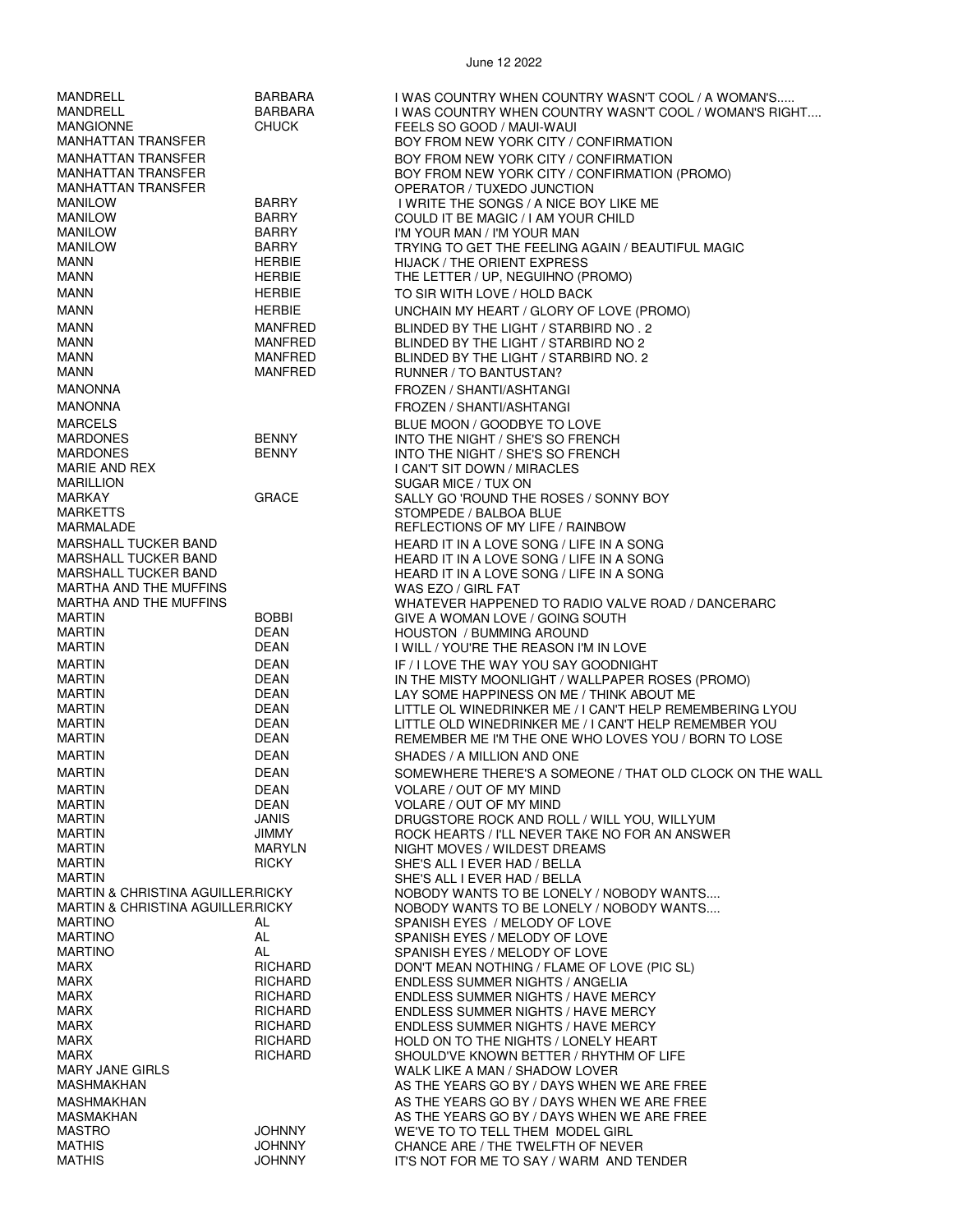| <b>MATHIS</b>                       | <b>JOHNNY</b>                    | IT'S NOT FOR ME TO SAY / WARM AND TENDER                                           |
|-------------------------------------|----------------------------------|------------------------------------------------------------------------------------|
| <b>MATHIS</b>                       | <b>JOHNNY</b>                    | WONDERFUL WONDERFUL/ WHEN SUNNY GETS BLUE                                          |
| <b>MATHIS</b>                       | <b>JOHNNY</b>                    | <b>VENUS / GINA</b>                                                                |
| <b>MATHIS</b>                       | <b>JOHNNY</b>                    |                                                                                    |
| <b>MATHIS</b>                       | <b>JOHNNY</b>                    | WONDERFUL WONDERFUL / WHEN SONNY GETS BLUE                                         |
| <b>MATTHEWS</b>                     | <b>IAN</b>                       | WONDERFUL WONDERFUL / WHEN SONNY GETS BLUE<br>SHAKE IT / STEALIN' HOME             |
| MATTHEWS' SOUTHERN COMFORT          |                                  | WOODSTOCK / BALLAD OF OBRAY RAMSEY                                                 |
| MATTHEW'S SOUTHERN COMFORT          |                                  | WOODSTOCK / BALLAD OF OBRAY RAMSEY                                                 |
| <b>MAURIAT</b>                      | <b>PAUL</b>                      |                                                                                    |
|                                     |                                  | LOVE IS BLUE / ALONE IN THE WORLD                                                  |
| <b>MAURIAT</b>                      | <b>PAUL</b>                      | LOVE IS BLUE / ALONE IN THE WORLD                                                  |
| <b>MAXI PRIEST</b>                  |                                  | WILD WORLD / ON AND ON                                                             |
| MAYALL                              | <b>JOHN</b><br>RAY               | DON'T WASTE MY TIME / DON'T PICK A FLOWER<br>HARMONY AND YOU AND ME / WILD COUNTRY |
| <b>MCAULEY</b><br><b>MCBRIDE</b>    | <b>BOB</b>                       | TREASURE SONG / STRAIGHT AHEAD                                                     |
|                                     |                                  |                                                                                    |
| <b>MCBRIDE</b>                      | <b>MARTINA</b>                   | I LOVE YOU / WHATEVER YOU SAY                                                      |
| <b>MCBRIDE</b><br><b>MCBRIDE</b>    | <b>MARTINA</b><br><b>MARTINA</b> | I LOVE YOU / WHATEVER YOU SAY                                                      |
| <b>MCBRIDE</b>                      | <b>MARTINA</b>                   | <b>I LOVE YOU / WHATEVER YOU SAY</b>                                               |
| <b>MCCALL</b>                       | C.W.                             | WHERE WOULD YOU BE / CONCRETE ANGEL<br>CONVOY / LONG LONESOME ROAD                 |
| <b>MCCALL</b>                       | C.W.                             | CONVOY / LONG LONESOME ROAD                                                        |
| <b>MCCANN</b>                       | <b>PETER</b>                     | RIGHT TIME OF THE NIGHT / DO YOU WANNA MAKE LOVE (PROMO)                           |
| <b>MCCANN</b>                       |                                  | DO YOU WANNA MAKE LOVE / RIGHT TIME OF THE NIGHT                                   |
| <b>MCCARTNEY</b>                    | <b>PAUL</b>                      | ANOTHER DAY / OH WOMAN OH WHY                                                      |
| <b>MCCARTNEY</b>                    | <b>PAUL</b>                      | ANOTHER DAY /OH WOMAN OH WHY                                                       |
| <b>MCCARTNEY</b>                    | <b>PAUL</b>                      | BAND ON THE RUN / NINETEEN HUNDRED EIGHTY FIVE                                     |
| <b>MCCARTNEY</b>                    | <b>PAUL</b>                      | BAND ON THE RUN / NINETEEN HUNDRED EIGHTY FIVE                                     |
| <b>MCCARTNEY</b>                    | <b>PAUL</b>                      | COMING UP (LIVE) 33 RPM RECORD SINGLE SIDED (PROMO)                                |
| <b>MCCARTNEY</b>                    | <b>PAUL</b>                      | COMING UP (ONE SIDED 33 1/3 RPM PROMO)                                             |
| <b>MCCARTNEY</b>                    | <b>PAUL</b>                      | COMING UP / COMING UP                                                              |
| <b>MCCARTNEY</b>                    | <b>PAUL</b>                      | COMING UP / COMING UP                                                              |
| <b>MCCARTNEY</b>                    | PAUL                             | COMING UP / COMING UP                                                              |
| <b>MCCARTNEY</b>                    | PAUL                             | COMING UP / COMING UP                                                              |
| <b>MCCARTNEY</b>                    | <b>PAUL</b>                      | COMING UP / COMING UP (LIVE) /- LUNCH BOX ODD SOX                                  |
| <b>MCCARTNEY</b>                    | <b>PAUL</b>                      | COMING UP / COMING UP (PIC SL)                                                     |
| <b>MCCARTNEY</b>                    | <b>PAUL</b>                      | COMING UP / LUNCH BOX - ODD SOX                                                    |
| <b>MCCARTNEY</b>                    | <b>PAUL</b>                      | COMING UP / LUNCH BOX - ODD SOX                                                    |
| <b>MCCARTNEY</b>                    | PAUL                             | EBONY & IVORY / RAINCLOUDS (PIC SL)                                                |
| <b>MCCARTNEY</b>                    | PAUL                             | EBONY AND IVORY / RAINCLOUDS                                                       |
| <b>MCCARTNEY</b>                    | PAUL                             | EBONY AND IVORY / RAINCLOUDS                                                       |
| <b>MCCARTNEY</b>                    | PAUL                             | EBONY AND IVORY / RAINCLOUDS                                                       |
| <b>MCCARTNEY</b>                    | PAUL                             | GET IT / TUG OF WAR                                                                |
| <b>MCCARTNEY</b>                    | PAUL                             | JUNIOR'S FARM / SALLY G                                                            |
| <b>MCCARTNEY</b>                    | <b>PAUL</b>                      | ONLY LOVE REMAINS / TOUGH ON A TIGHTROPE                                           |
| <b>MCCARTNEY</b><br>MCCARTNEY       | PAUL<br><b>PAUL</b>              | ONLY LOVE REMAINS / TOUGH ON A TIGHTROPE (PIC SL)<br>PRESS / IT'S NOT TRUE         |
| <b>MCCARTNEY</b>                    | <b>PAUL</b>                      |                                                                                    |
| <b>MCCARTNEY</b>                    | PAUL                             | PRESS / IT'S NOT TRUE<br>PRESS / IT'S NOT TRUE (PIC SL)                            |
| <b>MCCARTNEY</b>                    | <b>PAUL</b>                      | SAY SAY SAY / ODE TO A KOALA BEAR                                                  |
| <b>MCCARTNEY</b>                    | PAUL                             | SAY SAY SAY / ODE TO A KOALA BEAR                                                  |
| MCCARTNEY                           | PAUL                             | SAY SAY SAY / ODE TO A KOALA BEAR                                                  |
| <b>MCCARTNEY</b>                    | PAUL                             | SAY SAY SAY / ODE TO A KOALA BEAR                                                  |
| <b>MCCARTNEY</b>                    | PAUL                             | SPIES LIKE US / MY CARNIVAL                                                        |
| <b>MCCARTNEY</b>                    | PAUL                             | SPIES LIKE US / MY CARNIVAL                                                        |
| <b>MCCARTNEY</b>                    | <b>PAUL</b>                      | SPIES LIKE US / MY CARNIVAL (PIC SL)                                               |
| MCCARTNEY                           | <b>PAUL</b>                      | SPIES LIKE US / SPIES LIKE US                                                      |
| <b>MCCARTNEY</b>                    | PAUL                             | STRANGLEHOLD / ANGRY (PIC SL)                                                      |
| <b>MCCARTNEY</b>                    | <b>PAUL</b>                      | THIS GIRL IS MINE / CAN'T GET OUTTA THE RAIN                                       |
| <b>MCCARTNEY</b>                    | PAUL                             | UNCLE ALBERT-ADMIRAL HALSEY / TOO MANY PEOPLE                                      |
| <b>MCCARTNEY</b>                    | PAUL                             | WATERFALLS / CHECK MY MACHINE                                                      |
| <b>MCCARTNEY</b>                    | PAUL                             | WONDERFUL CHRISTMASTIME / RUDOLPH THE RED NOSE REGGAE                              |
| <b>MCCARTNEY</b>                    | <b>PAUL</b>                      | ANOTHER DAY / OH WOMAN OH WHY                                                      |
| <b>MCCARTNEY</b>                    | <b>PAUL</b>                      | HELEN WHEELS / COUNTRY DREAMER                                                     |
| <b>MCCARTNEY</b>                    | <b>PAUL</b>                      | MY BRAVE FACE / FLYING TO MY HOME                                                  |
| MCCOO & BILLY DAVIS, JR.            | <b>MARILYN</b>                   | YOU DON'T HAVE TO BE A STAR / WE GOT TO GET IT ON                                  |
| <b>MCCORMICK</b>                    | GAYLE                            | IF ONLY YOU BELIEVE / IT'S A CRYING SHAME                                          |
| <b>MCCOY</b>                        | <b>CHARLIE</b>                   | SHENANDOAH / JOHN HENRY                                                            |
| <b>MCCRAE</b>                       | <b>GEORGE</b>                    | ROCK YOUR BABY 1 / ROCK YOUR BABY 2                                                |
| <b>MCDANIEL</b>                     | MEL                              | BABY'S GOT HER BLUE JEANS ON / GUNFIGHTERS SONG                                    |
| <b>MCDANIELS</b><br><b>MCDONALD</b> | <b>GENE</b><br><b>MICHAEL</b>    | CHIP CHIP / ANOTHER TEAR FALLS<br>SWEET FREEDOM / THE FREEDOM EIGHTS (PIC SL)      |
| <b>MCDOWELL</b>                     | CARRIE                           | UH UH NO NO CASUAL SEX / UH UH NO NO CASUAL SEX                                    |
| <b>MCDOWELL</b>                     | CARRIE                           | UH UH, NO NO CASUAL SEX (PTS 1 AND 2) (PROMO)                                      |
|                                     |                                  |                                                                                    |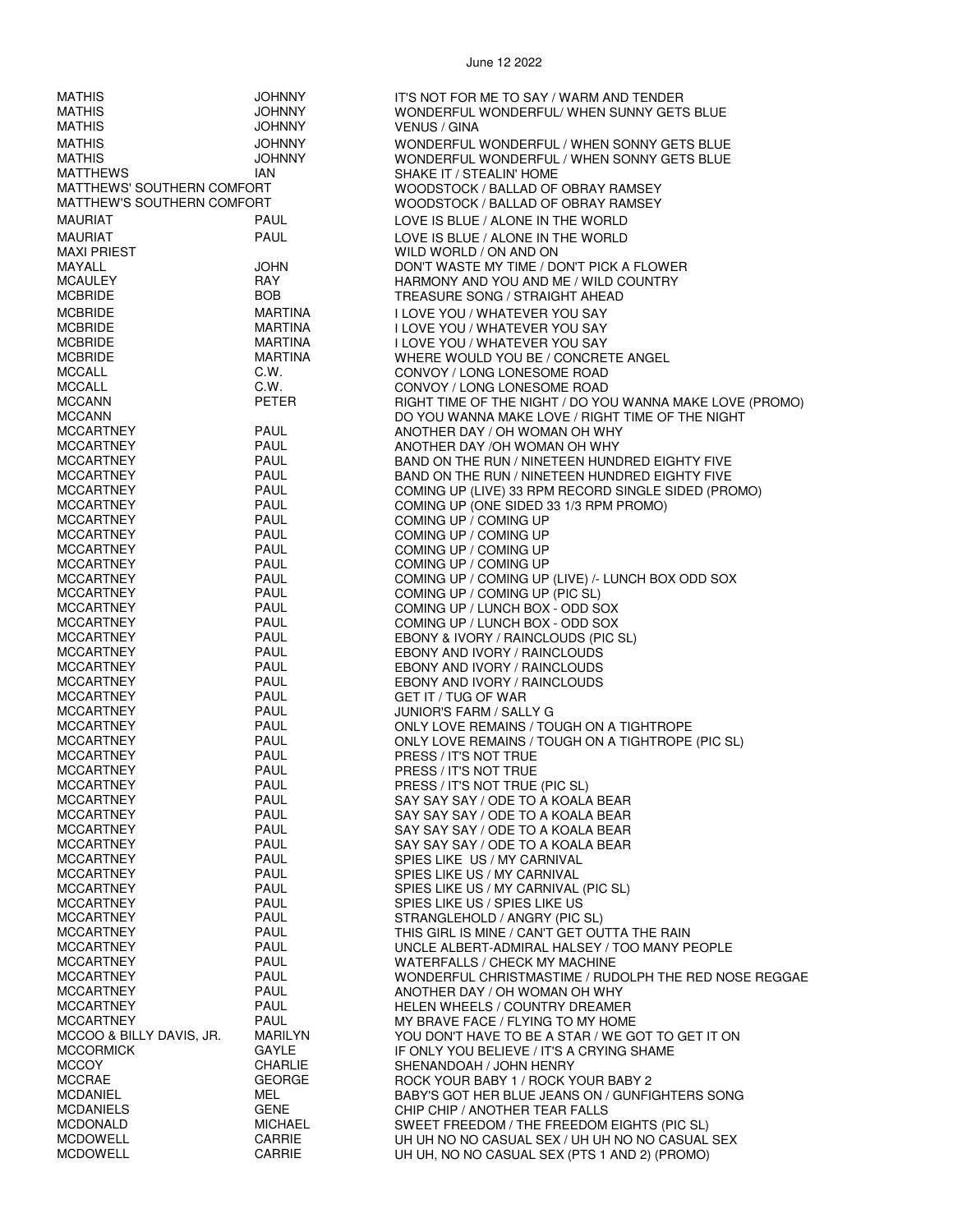MCDOWELL CARRIE WHEN A WOMAN LOVES A MAN / WHEN A WOMAN...(PROMO) MCDOWELL RONNIE OLDER WOMEN / NO BODY'S PERFECT MCDOWELL RONNIE THE KING IS GONE / WALKIN' THRU GEORGIA IN THE RAIN THE KING IS GONE/ WALKIN' THRU GEORGIA IN THE RAIN MCDOWELL RONNIE THE KING IS GONE/ WALKING THRU GEORGIA IN THE RAIN MCDOWELL RONNIE WATCHIN' GIRLS GO BY / GOOD TIME LOVIN MAN BAD LOVE / EVERY NIGHT MCENTIRE REBA CATHY'S CLOWN / (PROMO)<br>MCENTIRE REBA CATHY'S CLOWN / WALK ON MCENTIRE REBA CATHY'S CLOWN / WALK ON FOR MY BROKEN HEART / BOBBY MCENTIRE REBA NIGHT THE LIGHTS WENT OUT IN GEORGIA / ALL DRESSED UP MCENTIRE REBA NIGHT THE LIGHTS WENT OUT IN GEORGIA / ALL DRESSED UP.... DON'T WORRY, BE HAPPY / SIMPLE PLEASURES MCGOVERN MAUREEN THE MORNING AFTER / MIDNIGHT STORM<br>MCGRAW TIM TIM INDIAN OUTLAW / DON'T TAKE THE GIRL INDIAN OUTLAW / DON'T TAKE THE GIRL MCGRAW TIM TIM INDIAN OUTLAW / DON'T TAKE THE GIRL MCGUIRE **BARRY BARRY EVE OF DESTRUCTION / CHILD OF OUR TIMES** MCGUIRE SISTERS I'LL THINK OF YOU / SWEETIE PIE MAY YOU ALWAYS / ACHOO-CHA-CHA MCKENZIE SCOTT SAN FRANCISCO / WHAT'S THE DIFFERENCE MCLAIN CHARLY SLEEPING WITH THE RADIO ON / THAT'S ALL A WOMAN LIVES FOR<br>MCLAUCHLAN MURRAY FARMERS SONG / LOSE WE FARMERS SONG / LOSE WE MCLAUGHLAN MURRAY THE FARMER'S SONG / LOSE WE<br>MCLEAN DON DON CASTI FS IN THE AIR / CRAZY FYI MCLEAN DON CASTLES IN THE AIR / CRAZY EYES MCLEAN DON CRYING / GENESIS<br>MCLEAN DON CRYING / GFNESIS MCLEAN DON CRYING / GENESIS SMOKE GETS IN YOUR EYES / 1234 FIRE MCNAMARA ROBIN ROBIN LAY A LITTLE LOVIN' ON ME / I''LL TELL YOU TOMORROW MCPHATTER CLYDE LOVER PLEASE / SEA OF LOVE (PHIL PHILLIPS) YOU'LL BE THERE / ROCK AND CRY MCRAE GWEN GWEN ROCKIN' CHAIR / IT KEEPS ON RAINING<br>MEAD SISTER JANET THE LORDS PRAYER (PROMO) SISTER JANET THE LORDS PRAYER (PROMO)<br>SISTER JANET THE LORD'S PRAYER / BROTHI MEAD SISTER JANET THE LORD'S PRAYER / BROTHER SUN AND SISTER MOON<br>MEAT LOAF THREE AIN'T BAD FOR CRYING OUT LOUD / TWO OUT OF THREE AIN'T BAD MEAT LOAF FOR CRYING OUT LOUD / TWO OUT OF THREE AIN'T BAD MEAT LOAF FOR CRYING OUT LOUD / TWO OUT OF THREE AIN'T BAD MEAT LOAF FOR CRYING OUT LOUD / TWO OUT OF THREE AIN'T BAD MECO<br>MECO MECO MECO STAR WARS THEME / FUNK MECO STAR WARS THEME / FUNK NOTHING'S GONNA CHANGE MY LOVE FOR YOU / NOTHINGS....(INST) MELANIE DETROIT OR BUFFALO / WHEN YOU'RE DEAD AND GONE MELANIE SWEET MISERY / RECORD MACHINE MELLENCAMP JOHN GET A LEG UP ./ WHENEVER WE WANTED MELLENCAMP JOHN GET A LEG UP / WHATEVER WE WANTED MELLENCAMP JOHN GET A LEG UP / WHENEVER WE WANTED MELLENCAMP JOHN GET A LEG UP / WHENEVER WE WANTED MELLENCAMP JOHN GET A LEG UP / WHENEVER WE WANTED KE WEST INTERMEZZO / JUST ANOTHER DAY MELLENCAMP JOHN COUGAR CHERRY BOMB / SHAMA LAMA DING DONG (PIC SL) CRUMBLIN' DOWN / GOLDEN GATES MELLENCAMP JOHN COUGAR CRUMBLIN' DOWN / GOLDEN GATES JOHN COUGAR JACKIE BROWN / JACKIE BROWN<br>JOHN COUGAR LONELY OL' NIGHT / THE KIND OF MELLENCAMP JOHN COUGAR LONELY OL' NIGHT / THE KIND OF FELLA I AM (PIC SL) MELLENCAMP JOHN COUGAR PAPER IN FIRE / NEVER TOO OLD (PIC SL) MELLENCAMP JOHN COUGAR PINK HOUSES / AUTHORITY SONG POP SINGER / J.M.'S QUESTION MELLENCAMP JOHN COUGAR ROCK IN THE USA / UNDER THE BOARDWALK (PIC SL) MELLENCAMP JOHN COUGAR RUMBLESEAT / COLD SWEAT (PIC SL) SMALL TOWN / SMALL TOWN MELLENCAMP JOHN COUGAR RAVE ON / TUTTI FRUTTI (LITTLE RICHARD) MELLENCAMP JOHN COUGER CHERRY BOMB / SHAMA LAMA DING DONG MELLENCAMP JOHN COUGER GET A LEG UP ./ WHENEVER WE WANTED IF YOU DON'T KNOW ME BY NOW / I MISS YOU MELVIN HAROLD IF YOU DON'T KNOW ME BY NOW / LET ME INTO YOUR WORLD MELVIN HAROLD WHERE ARE ALL MY FRIENDS / LET IT BE YOU MEN AT WORK DOWN UNDER-BE GOOD JOHNNY / WHO CAN IT BE NOW EVERYTHING I NEED / SAIL TO YOU MEN AT WORK OVERKILL / OVERKILL (PROMO) MEN AT WORK OVERKILL / TIL THE MONEY RUNS OUT MEN AT WORK SHINTARO / IT'S A MISTAKE<br>MEN AT WORK SHINTARO / IT'S A MISTAKE WHO CAN IT BE NOW / DOWN UNDER-B GOOD JOHNNY-UNDER......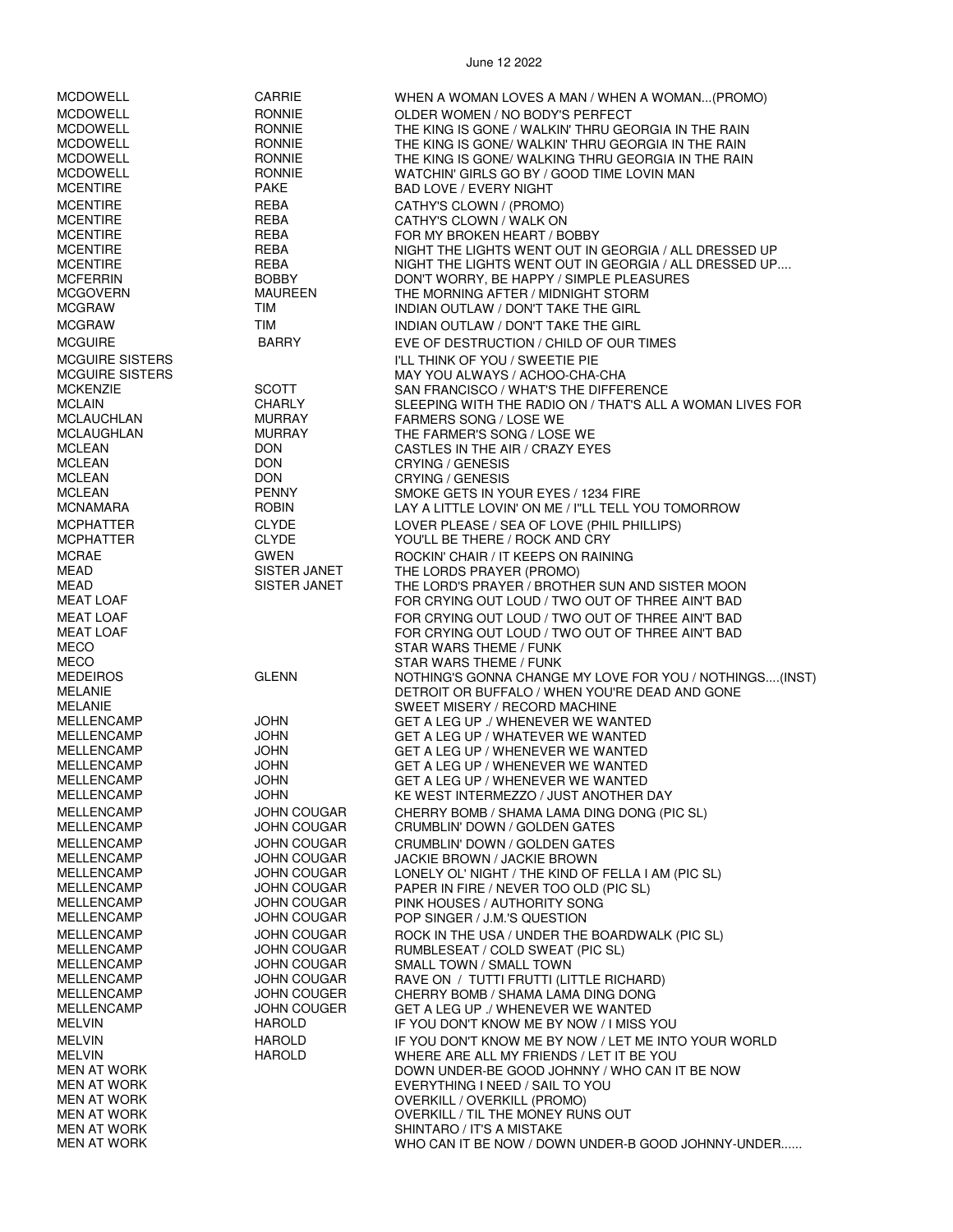MESSINA JO DEE BYE-BYE / I'M ALRIGHT MESSINA JO DEE BYE-BYE / I'M ALRIGHT MIAMI SOUND MACHINES MUCHO MONEY / CONGA MICHAEL GEORGE FAITH / HAND TO MOUTH MICHAEL MICHAEL MONKEY / MONKEY (PIC SL) MIDLER BETTE THE ROSE / STAY WITH ME MIDLER BETTE THE ROSE / STAY WITH ME MIDLER BETTE THE ROSE / STAY WITH ME MIKE & THE MECHANICS **SILENT RUNNING / PAR AVION** MIKE & THE MECHANICS TAKEN IN / A CALL TO ARMS MILLER ROGER DANG ME / CHUG-A-LUG

#### June 12 2022

MEN AT WORK WHO CAN IT BE NOW / DOWN UNDER-BE GOOD JOHNNY-UNDERGROUND MEN AT WORK TIL THE MONEY RUNS OUT / OVERKILL<br>MEN WITHOUT HATS TIL THE MONEY MEN / UNDERNEATH THE RAINBOY HEY MEN / UNDERNEATH THE RAINBOW MEN WITHOUT HATS **HEY MEN / UNDERNEATH THE RAINBOW** MEN WITHOUT HATS **HEY MEN / UNDERNEATH THE RAINBOW (PIC SL)** MEN WITHOUT HATS THE 21ST CENTURY / EVERYBODY'S SELLING SOMETHING<br>IN THE 21ST CENTURY / EVERYBODY'S SELLING SOMETHING IN THE 21ST CENTURY / EVERYBODY'S SELLING SOMETHING MEN WITHOUT HATS MOONBEAM / JENNY WORE BLACK MEN WITHOUT HATS MOON THE MOONBEAM / JENNY WORE BLACK MEN WITHOUT HATS POP GOES THE WORLD / THE END OF THE WORLD MEN WITHOUT HATS THE WORLD WITHOUT HATS POP GOES THE WORLD AND THE END OF THE WORLD MENT ON THE WORLD MENT OF THE WORLD AND MENT ON A SAFETY DANCE / CORORICCI (PROMO) MEN WITHOUT HATS SAFETY DANCE / CORORICCI (PROMO) THE SAFETY DANCE / COCORICCI (PROMO) MEN WITHOUT SADDLES MEN WITHOUT SADDLES (CLEAN) / MEN WITHOUT SADDLES (OBSCENE) MENDES SERGIO NEVER GONNA LET YOU GO / CARNIVAL LOVE KILLS / ROBOT DANCE (GIORGIO MORODER) (PIC SL) MERCURY FREDDIE THE GREAT PRETENDER / EXERCISES IN FREE LOVE THE GREAT PRETENDER / EXERCISES IN FREE LOVE FOREVER / THE MORNING'S COME MERCY LOVE CAN MAKE YOU HAPPY / FIRE BALL MESSINA JO DEE HEADS CAROLINA TAILS CALIFORNIA / WALK TO THE LIGHT MIAMA SOUND MACHINE WORDS GET IN THE WAY / MOVIES BAD BOY / SURRENDER PARADISE MIAMI SOUND MACHINE **Example 20 State 1 State State BAD BOY** / SURRENDER PARADISE MIAMI SOUND MACHINE FALLING IN LOVE (UH OH) / PRIMITIVE LOVE A DIFFERENT CORNER / A DIFFERENT CORNER (INST) MICHAEL GEORGE FAITH / HAND TO MOUTH (PIC SL) MICHAEL GEORGE FATHER FIGURE / FATHER FIGURE (INST ) PIC SL PLAYING FOR TIME / IF YOU WERE MY WOMAN MICHAEL & ARETHA FRANKLIN GEORGE I KNEW YOU WERE WAITING FOR ME / I KNEW....(INST) (PIC SL) MICHAELS LEE CAN I GET A WITNESS / YOU ARE WHAT YOU DO<br>MIDDLE OF THE ROAD CHIRPY CHIRPY CHIRPY CHEEP CHEEP / RAININ' AND PA CHIRPY CHIRPY CHEEP CHEEP / RAININ' AND PAINIIN' MIDLER BETTE WIND BENEATH MY WINGS / OH INDUSTRY STORYBOOK CHILDREN / EMPTY BED BLUES MIDLER BETTE UNDER THE BOARDWALK / OTTO TITSLING (PROMO\_ MIDLER BETTE WHEN A MAN LOVES A WOMAN / LOVE ME WITH A FEELING (PROMO) MIDLER BETTE YOU'RE MOVIN OUT TODAY / LET ME JUST FOLLOW BEHIND YOU'RE MOVING OUT TODAY/ JUST LET ME FOLLOW BEHIND BEDS ARE BURNING / GUNBARREL HIGHWAY MIDNIGHT OIL BLUE SKY MINE / WEDDING CAKE ISLAND BLUE SKY MINE / WEDDING CAKE ISLAND MIDNIGHT OIL THE DEAD HEART / KOSCIUSKO (PIC SL) AL I NEED IS A MIRACLE / YOU ARE THE ONE MIKE & THE MECHANICS NOBODY'S PERFECT / NOBODY KNOWS (PROMO) SEEING IS BELIEVEING / DON'T (PROMO) MIKE & THE MECHANICS TAKEN IN / A CALL TO ARMS (PROMO) THE LIVING YEARS / TOO MANY FRIENDS MIKE & THE MECHANICS THE LIVING YEARS / TOO MANY FIRIENDS MIKE & THE MECHANICS THE LIVING YEARS / TOO MANY FRIENDS MIKE & THE MECHANICS<br>MIKE & THE MECHANICS THE LIVING YEARS / TOO MANY FRIENDS THE LIVING YEARS / TOO MANY FRIENDS MILLER BRUCE LIFE IS A MIRAGE / ANNA MARIE MILLER GLENN IN THE MOOD / STRING OF PEARLS JODY SILVER THREADS GOLDEN NEEDLES /MELODY FOR ROBIN<br>MITCH MARCH FROM THE RIVER KWAL/HEY LITITLE BARY MILLER **MITCH MITCH MARCH FROM THE RIVER KWAI /HEY LITITLE BABY** MILLER NED NED FROM A JACK TO A KING / PARADE OF BROKEN HEARTS LITTLE GREEN APPLES / OUR LITTLE LOVE MILLER ROGER ME AND BOBBY MCGEE / I'M GONNA TEACH MY HEART..... WALKIN' IN THE SUNSHINE / HOME MILLER **ROGER WHERE HAVE ALL THE AVERAGE PEOPLE GONE** / BOEING 707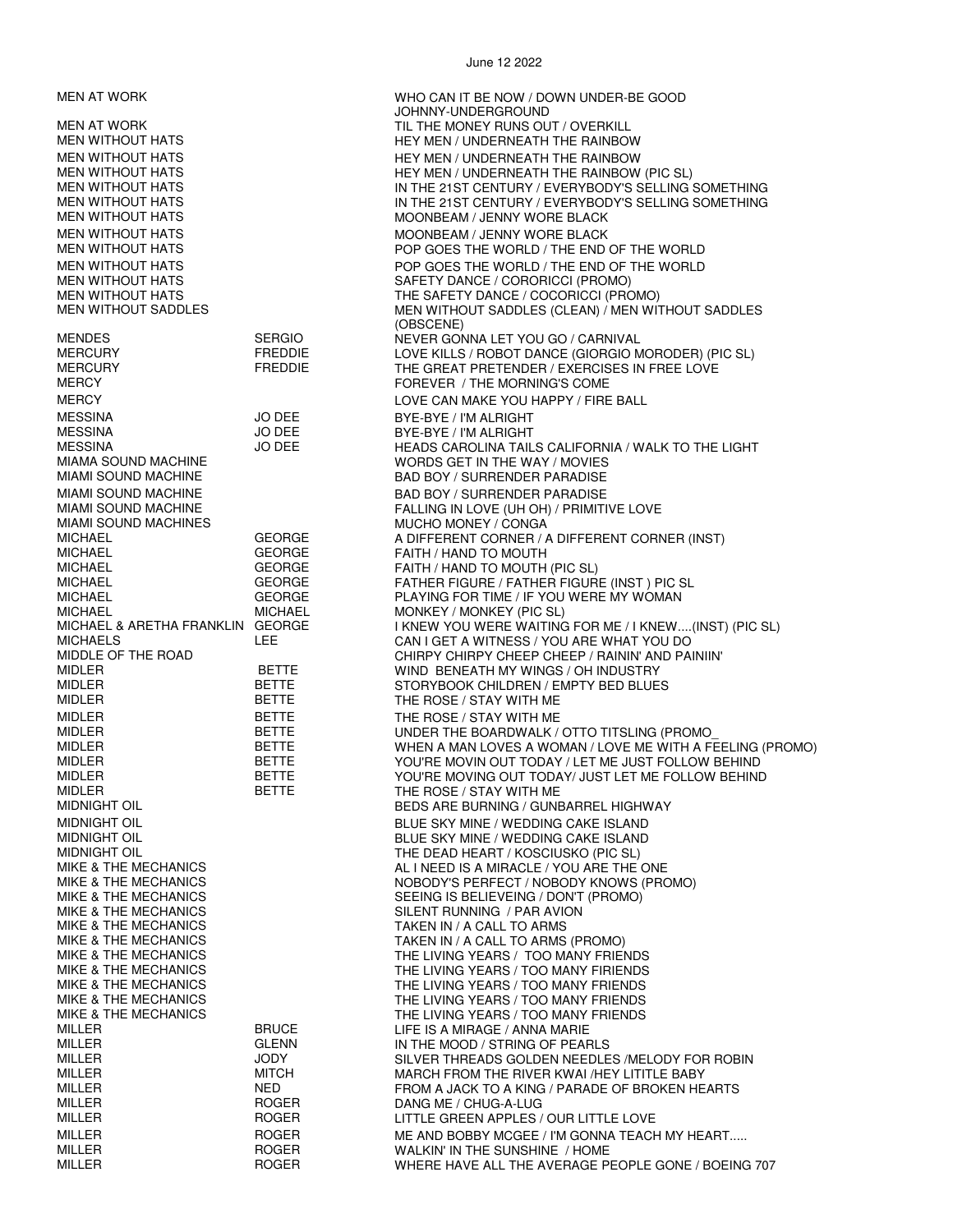| MILLER                                       | <b>STEVE</b>              | ABRACADABRA / GIVE IT UP                                                                                |
|----------------------------------------------|---------------------------|---------------------------------------------------------------------------------------------------------|
| <b>MILLER</b>                                | <b>STEVE</b>              | CIRCLE OF LOVE / CIRCLE OF LOVE (INST)                                                                  |
| MILLER                                       | <b>STEVE</b>              | FLY LIKE AN ANGEL / LOVIN' CUP                                                                          |
| <b>MILLER</b>                                | <b>STEVE</b>              | HEART LIKE A WHEEL / TRUE FINE LOVE                                                                     |
| <b>MILLER</b>                                | <b>STEVE</b>              | HEART LIKE A WHEEL / TRUE FINE LOVE                                                                     |
| MILLER                                       | <b>STEVE</b>              | HEART LIKE A WHEEL / TRUE FINE LOVE (TEST PRESSING)                                                     |
| MILLER                                       | <b>STEVE</b>              | LITTLE GIRL / DON'T LET NOBODY                                                                          |
| <b>MILLER</b>                                | <b>STEVE</b>              | LOVIN' CUP / FLY LIKE AN EAGLE                                                                          |
| <b>MILLER</b>                                | <b>STEVE</b>              | NOBODY BUT YOU BABY / MAELSTROM                                                                         |
| MILLER                                       | <b>STEVE</b>              | SWINGTOWN / = (PROMO)                                                                                   |
| <b>MILLER</b>                                | <b>STEVE</b>              | SWINGTOWN / WINTER TIME                                                                                 |
| MILLER                                       | <b>STEVE</b>              | YOUR CASH AIN'T NOTHIN' BUT TRASH / EVIL                                                                |
| <b>MILLI VANILLI</b><br><b>MILLI VANILLI</b> |                           | ALL OR NOTHING / DREAMS TO REMEMBER                                                                     |
| MILLI VANILLI                                |                           | BABY DON'T FORGET MY NUMBER / TOO MUCH MONKEY BUSINESS<br>BLAME IT ON THE RAIN / DANCE WITH A DEVIL     |
| <b>MILLI VANILLI</b>                         |                           | BLAME IT ON THE RAIN / DANCE WITH A DEVIL (PIC SL)                                                      |
| <b>MILLI VANILLI</b>                         |                           | GIRL YOU KNOW IT'S TRUE / MAGIC TOUCH (PIC SL)                                                          |
| MILLS                                        | <b>FRANK</b>              | MUSIC BOX DANCER / THE POET AND I                                                                       |
| <b>MILLS</b>                                 | <b>STEPHANIE</b>          | NEVER KNEW LOVE LIKE THIS BEFORE / STILL MINE                                                           |
| <b>MILLS</b>                                 | <b>STEPHANIE</b>          | NEVER KNEW LOVE LIKE THIS BEFORE / STILL MINE                                                           |
| <b>MILLS</b>                                 | <b>STEPHANIE</b>          | NEVER NEW LOVE LIKE THIS BEFORE / STILL MINE                                                            |
| <b>MILLS</b>                                 | <b>STEPHANIE</b>          | STILL MINE / NEVER KNEW LOVE LIKE THIS BEFORE                                                           |
| <b>MILLS BROTHERS</b>                        |                           | CAB DRIVER / FORTUOSITY                                                                                 |
| <b>MILLS BROTHERS</b>                        |                           | CAB DRIVER / FORUOSITY                                                                                  |
| <b>MILLS BROTHERS</b>                        |                           | CAB DRIVER / FORUOSITY                                                                                  |
| <b>MILLS BROTHERS</b>                        |                           | THE OL' RACE TRACK / BUT FOR LOVE                                                                       |
| <b>MILLS BROTHERS</b>                        |                           | YELLOW BIRD / PAPER DOLL                                                                                |
| <b>MILSAP</b>                                | <b>RONNIE</b>             | A WOMAN IN LOVE / STARTING TODAY                                                                        |
| <b>MILSAP</b>                                | <b>RONNIE</b>             | IN NO TIME AT ALL / GET IT UP                                                                           |
| <b>MILSAP</b>                                | <b>RONNIE</b>             | IT DON'T HURT TO DREAM / IT WAS ALMOST LIKE A SONG                                                      |
| <b>MILSAP</b>                                | <b>RONNIE</b>             | LET MY LOVE BE YOUR PILLOW / BUSY MAKIN' PLANS                                                          |
| <b>MILSAP</b><br>MILSAP                      | <b>RONNIE</b><br>RONNIE   | LET'S TAKE THE LONG WAY AROUND THE WORLD / NOT TRYING                                                   |
| <b>MILSAP</b>                                | <b>RONNIE</b>             | LOST IN THE FIFTIES TONIGHT / LOST IN THE FIFTIES TONIGHT<br>MY HEART / SILIENT NIGHT (AFTER THE FIGHT) |
| <b>MILSAP</b>                                | <b>RONNIE</b>             | SINCE I DON'T HAVE YOU / I AIN'T GONNA CRY NO MORE                                                      |
| <b>MILSAP</b>                                | <b>RONNIE</b>             | COWBOYS AND CLOWNS / MISERY LOVES COMPANY                                                               |
| MIND OVER MATTER                             |                           | LISTEN TO A BOY IN LOVE / TAKE IT AS IT COMES                                                           |
| <b>MINEO</b>                                 | SAL                       | START MOVIN' ' LOVE AFFAIR                                                                              |
| <b>MINEO</b>                                 | SAL                       | START MOVIN / LOVE AFFAIR                                                                               |
| MINGLEWOOD BAND                              |                           | AIN'T WHAT IT USED TO BE / HOOK LINE AND SINKER                                                         |
| <b>MINOGUE</b>                               | <b>KYLIE</b>              | THE LOCOMOTION / I'LL STILL BE LOVING YOU                                                               |
| <b>MINOGUE</b>                               | <b>KYLIE</b>              | THE LOCO-MOTION / I'LL STILL BE LOVING YOU                                                              |
| <b>MINOGUE</b>                               | KYLIE                     | THE LOCO-MOTION / I'LL STILL BE LOVING YOU                                                              |
| <b>MINOGUE</b>                               | <b>KYLIE</b>              | THE LOCO-MOTION / I'LL STILL BE LOVING YOU                                                              |
| <b>MINOGUE</b>                               | <b>KYLIE</b>              | THE LOCO-MOTION / I'LL STILL BE LOVING YOU                                                              |
| <b>MIRACLES</b>                              |                           | LOVE MACHINE PT 1 / NIGHT LIFE                                                                          |
| <b>MIRACLES</b>                              |                           | SHOP AROUND / WHO'S LOVIN' YOU                                                                          |
| <b>MITCHELL</b><br><b>MITCHELL</b>           | <b>GUY</b><br><b>JONI</b> | ROCK-A-BILLY / HOOT OWL                                                                                 |
| <b>MITCHELL</b>                              | JONI                      | <b>BIG YELLOW TAXI / RAINY NIGHT HOUSE</b><br>BLUE MOTEL ROOM / COYOTE                                  |
| <b>MITCHELL</b>                              | <b>JONI</b>               | IN FRANCE THEY KISS ON MAIN STREET / THE BOHO DANCE                                                     |
| <b>MITCHELL</b>                              | KIM                       | EASY TO TAME / CITY GIRL                                                                                |
| <b>MITCHELL</b>                              | KIM                       | FEEL IT BURN / DIARY FOR ROCK AND ROLL MEN                                                              |
| <b>MITCHELL</b>                              | KIM                       | <b>GO FOR SODA / CAROLINE</b>                                                                           |
| <b>MITCHELL</b>                              | KIM                       | <b>GO FOR SODA / CAROLINE</b>                                                                           |
| <b>MITCHELL</b>                              | KIM                       | PATIO LANTERNS / GET LUCKY                                                                              |
| <b>MITCHELL</b>                              | KIM                       | ROCK AND ROLL DUTY / MOOD STREET                                                                        |
| <b>MITCHELL</b>                              | KIM                       | ROCK AND ROLL DUTY / MOODSTREET                                                                         |
| <b>MITCHELL</b>                              | <b>KIM</b>                | ROCK AND ROLL DUTY / MOODSTREET                                                                         |
| <b>MITCHELL</b>                              | <b>RUSS</b>               | YOU CAN BE ANYTHING / WHEN YOU ARE TURNING                                                              |
| <b>MITCHUM</b>                               | ROBERT                    | THUNDER ROAD / MY HONEY'S LOVIN' ARMS                                                                   |
| <b>MITCHUM</b>                               | <b>ROBERT</b>             | THUNDER ROAD / MY HONEY'S LOVING ARMS                                                                   |
| <b>MITSOU</b>                                |                           | BYE BYE MON COWBOY / BYE BYE MON COWBOY (INST) (PIC SL)                                                 |
| <b>MITTOO</b>                                | <b>JACKIE</b>             | SOUL BIRD / WISHBONE                                                                                    |
| <b>MIXTURES</b>                              |                           | THE PUSHBIKE SONG / WHO LOVE YA                                                                         |
| <b>MODELS</b>                                |                           | <b>GET A HOLD OF YOUR LIFE / GINA</b>                                                                   |
| <b>MODELS</b><br>MOE & JOE                   |                           | HEART LIKE A WHEEL / YOU GAVE UP ON LOVE                                                                |
| MOLLY HATCHET                                |                           | WHEN IT COMES TO COWGIRLS / HOLDING THE BAG<br>BLOODY REUNION / POWER PLAY                              |
| <b>MONEY</b>                                 | EDDIE                     | BABY HOLD ON / SAVE A LITTLE ROOM IN YOUR HEART FOR ME                                                  |
| <b>MONEY</b>                                 | EDDIE                     | LET ME IN / FORGET ABOUT LOVE                                                                           |
| <b>MONEY</b>                                 | <b>EDDIE</b>              | LIFE FOR THE TAKING / MAYBE I'M A FOOL                                                                  |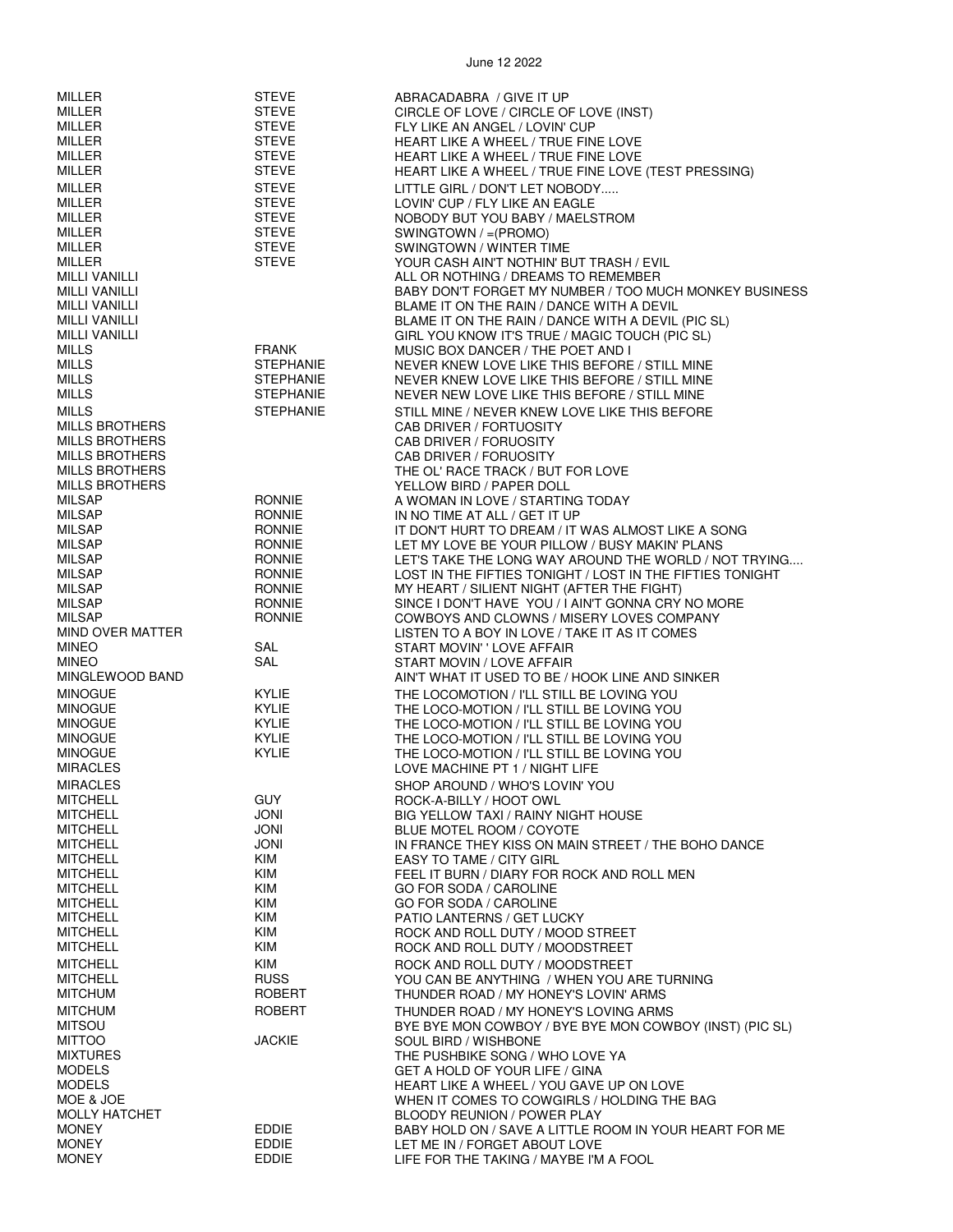| <b>MONEY</b>                                       | <b>EDDIE</b>                      | SAVE A LITTLE ROOM IN YOUR HEART/ BABY HOLD ON                                                       |
|----------------------------------------------------|-----------------------------------|------------------------------------------------------------------------------------------------------|
| <b>MONEY</b>                                       | EDDIE                             | THINK I'M IN LOVE / DRIVING ME CRAZY                                                                 |
| <b>MONEY</b><br><b>MONEY</b>                       | <b>EDDIE</b><br><b>EDDIE</b>      | WALK ON WATER / DANCING WITH MR. JITTERS (PIC SL)<br>SAVE A LITTLE ROOM IN YOUR HEART / BABY HOLD ON |
| <b>MONKEES</b>                                     |                                   | D.W. WASHBURN / IT'S NICE TO BE WITH YOU                                                             |
| <b>MONKEES</b>                                     |                                   | DAYDREAM BELIEVER / NOT YOUR STEPPING STONE                                                          |
| <b>MONKEES</b><br><b>MONKEES</b>                   |                                   | GOOD CLEAN FUN / MOMMY AND DADDY<br>LITTLE BIT ME LITTLE BIT YOU / GIRL I KNEW SOMEWHERE             |
| <b>MONKEES</b>                                     |                                   | OH MY MY / I LOVE YOU BETTER                                                                         |
| <b>MONKEES</b>                                     |                                   | THEME FROM "THE MONKEES" / THAT WAS THEN, THIS IS NOW                                                |
| <b>MONTE</b>                                       | LOU                               | LAZY MARY / ANGELIQUE                                                                                |
| <b>MONTENEGRO</b><br><b>MONTEZ</b>                 | <b>HUGO</b><br><b>CHRIS</b>       | FOR A FEW DOLLARS MORE / THE GENTLE RAIN<br>THE MORE I SEE YOU / THERE WILL NEVER BE ANOTHER YOU     |
| <b>MONTEZ</b>                                      | <b>CHRIS</b>                      | TIME AFTER TIME / KEEP TALKIN'                                                                       |
| <b>MONTGOMERY</b><br><b>MONTGOMERY</b>             | <b>JOHN MICHAEL</b><br><b>WES</b> | I SWEAR / DREAM ON TEXAS LADIES<br>WINDY / A DAY IN THE LIFE                                         |
| <b>MOODY BLUES</b>                                 |                                   | CANDLE OF LIFE / QUESTION                                                                            |
| <b>MOODY BLUES</b>                                 |                                   | <b>GEMENI DREAM / PAINTED SMILE</b>                                                                  |
| <b>MOODY BLUES</b>                                 |                                   | I KNOW YOU'RE OUT THERE SOMEWHERE / MIRACLE                                                          |
| <b>MOODY BLUES</b><br><b>MOODY BLUES</b>           |                                   | I KNOW YOU'RE OUT THERE SOMEWHERE / MIRACLE<br>I'M JUST A SINGER IN A ROCKNROLL BAND / FOR MY LADY   |
| <b>MOODY BLUES</b>                                 |                                   | NIGHTS IN WHITE SATIN / CITIES                                                                       |
| <b>MOODY BLUES</b>                                 |                                   | OTHER SIDE OF LIFE/ THE SPIRIT                                                                       |
| <b>MOODY BLUES</b><br><b>MOODY BLUES</b>           |                                   | PAINTED SMILE / GEMINI DREAM<br>SITTING AT THE WHEEL / GOING NOWHERE                                 |
| <b>MOODY BLUES</b>                                 |                                   | STEPPIN IN A SLIDE ZONE / I'LL BE LEVEL WITH YOU                                                     |
| <b>MOODY BLUES</b>                                 |                                   | THE STORY IN YOUR EYES / MELENCHOLY MAN                                                              |
| <b>MOODY BLUES</b><br><b>MOODY BLUES</b>           |                                   | THE VOICE / 22000 DAYS<br>THE VOICE / 22000 DAYS                                                     |
| <b>MOODY BLUES</b>                                 |                                   | THE VOICE / 22000 DAYS                                                                               |
| <b>MOODY BLUES</b>                                 |                                   | THE VOICE / 22000 DAYS                                                                               |
| <b>MOODY BLUES</b><br><b>MOODY BLUES</b>           |                                   | THE VOICE / 22000 DAYS<br>THE VOICE / 22000 DAYS                                                     |
| <b>MOODY BLUES</b>                                 |                                   | TUESDAY AFTERNOON / ANOTHER MORNING                                                                  |
| <b>MOODY BLUES</b>                                 |                                   | YOUR WILDEST DREAMS / TALKIN TALKIN                                                                  |
| <b>MOON MARTIN</b><br><b>MOON MARTIN</b>           |                                   | ROLENE / DANGEROUS<br>ROLENE / DANGEROUS                                                             |
| <b>MOORE</b>                                       | <b>DOROTHY</b>                    | MISTY BLUE / HERE IT IS (PROMO)                                                                      |
| <b>MORGAN</b><br><b>MORGAN</b>                     | DEBELAH<br><b>GEORGE</b>          | DANCE WITH ME / DANCE WITH ME                                                                        |
| <b>MORGAN</b>                                      | JANE                              | I'M IN LOVE AGAIN / IT WAS ALL IN YOUR MIND<br>IT'S NOT FOR ME TO SAY / AROUND THE WORLD             |
| MORGAN & SAMMY KERSHAW LORRIE                      |                                   | HE DRINKS TEQUILA / I FINALLY FOUND SOMEONE                                                          |
| MORGAN & SAMMY KERSHAW LORRIE<br><b>MORISSETTE</b> | <b>ALANIS</b>                     | I FINALLY FOUND SOMEONE / HE DRINKS TEQUILA<br>YOU LEARN / YOU OUTTA KNOW                            |
| <b>MORRIS MINOR &amp; THE MAJORS</b>               |                                   | STUTTER RAP / ANOTHER BORING "B" SIDE                                                                |
| MORRIS MINOR AND THE MAJORS                        |                                   | STUTTER RAP / ANOTHER BORING "B" SIDE                                                                |
| <b>MORRISETTE</b><br><b>MOTELS</b>                 | <b>ALANIS</b>                     | YOU LEARN / YOU OUTTA KNOW<br>REMEMBER THE NIGHTS / KILLING TIME                                     |
| <b>MOTHERLODE</b>                                  |                                   | WHEN I DIE / HARD LIFE                                                                               |
| MR. BIG                                            |                                   | TO BE WITH YOU / GREEN-TINTED SIXTIES MIND                                                           |
| MR. BIG<br>MR. BIG                                 |                                   | TO BE WITH YOU / GREEN-TINTED SIXTIES MIND<br>TO BE WITH YOU / GREEN-TINTED SIXTIES MIND             |
| MR. MISTER                                         |                                   | BROKEN WINGS / UNIFORM OF YOUTH                                                                      |
| MR. MISTER                                         |                                   | BROKEN WINGS / UNIFORM OF YOUTH                                                                      |
| MR. MISTER<br>MR. MISTER                           |                                   | BROKEN WINGS / UNIFORM OF YOUTH<br>IS IT LOVE / 32 (PIC SL)                                          |
| MR. MISTER                                         |                                   | KYRIE / RUN TO HER                                                                                   |
| MR. MISTER<br>MR. MISTER                           |                                   | KYRIE / RUN TO HER (PIC SL)<br>SOMETHING REAL / BARE MY SOUL                                         |
| <b>MULCAYS</b>                                     |                                   | PERFIDIA / LET ME CALL YOU SWEETHEART                                                                |
| <b>MULDAUR</b>                                     | <b>MARIA</b>                      | SAD EYES / WILD BIRD                                                                                 |
| MUNGO JERRY<br><b>MUNGO JERRY</b>                  |                                   | IN THE SUMMERTIME / SHE ROWED<br>IN THE SUMMERTIME / MIGHTY MAN                                      |
| <b>MUNRO</b>                                       | BEV                               | BABY SITTIN' WITH THE BLUES / NOTHING LIKE MY LOVE                                                   |
| <b>MURPHY</b>                                      | EDDIE                             | TIL THE MONEY'S GONE / LET'S GET WITH IT                                                             |
| <b>MURPHY</b><br><b>MURPHY</b>                     | <b>MICHAEL</b><br>WALTER          | CAROLINA IN THE PINES / WITHOUT MY LADY THERE<br>A FIFTH OF BEETHOVEN / CALIFORNIA STRUT             |
| <b>MURRAY</b>                                      | ANNE                              | COTTON JENNY / DESTINY                                                                               |
| <b>MURRAY</b><br><b>MURRAY</b>                     | ANNE<br>ANNE                      | COTTON JENNY / DESTINY                                                                               |
| <b>MURRAY</b>                                      | ANNE                              | DANNY'S SONG / DROWN ME<br>DAYDREAM BELIEVER / DO YOU THINK OF ME                                    |
| <b>MURRAY</b>                                      | ANNE                              | JUST ONE LOOK / SON OF A ROTTEN GAMBLER                                                              |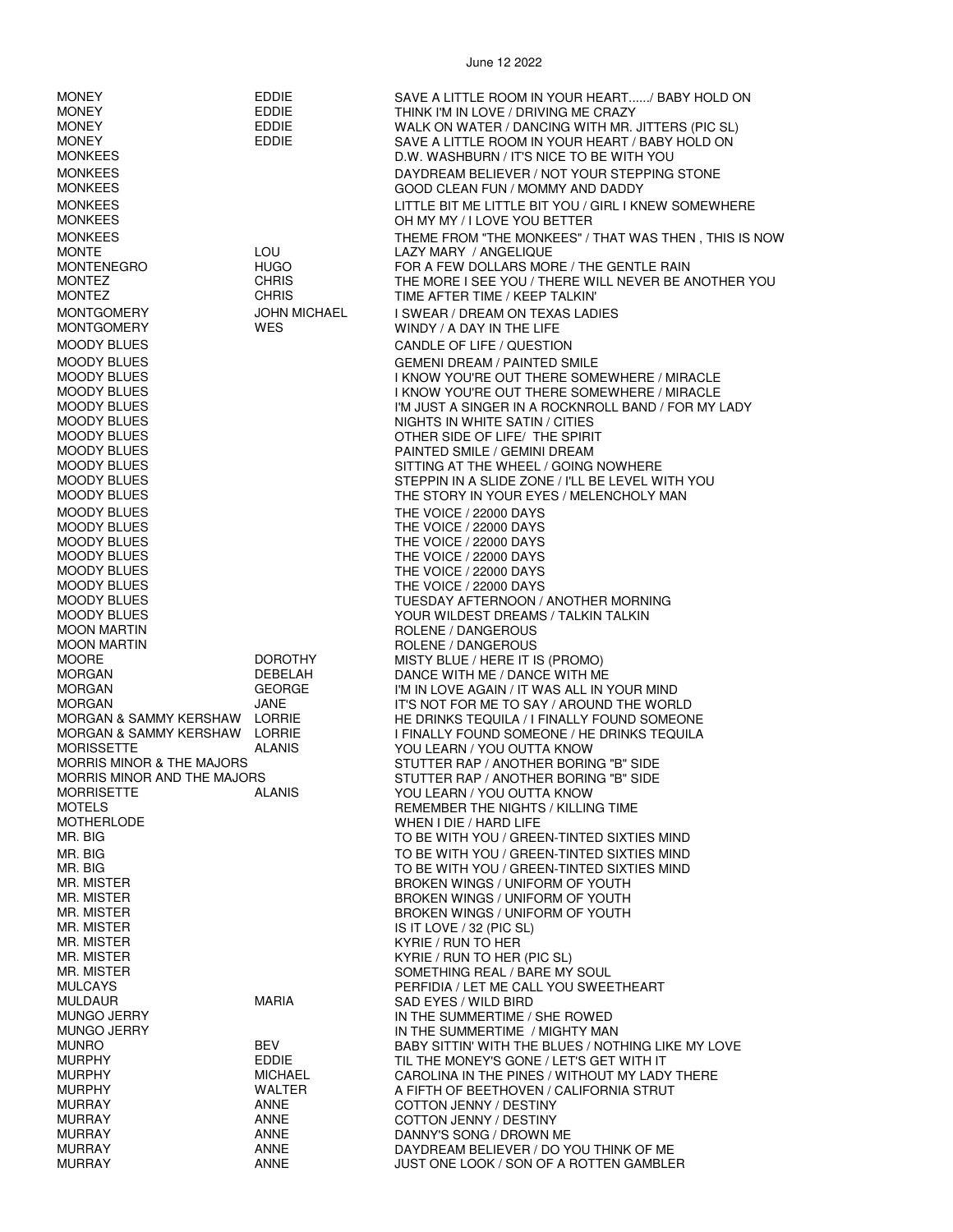| <b>MURRAY</b>                     | ANNE                 | PUT YOUR HAND IN THE HAND / IT TAKES TIME                    |
|-----------------------------------|----------------------|--------------------------------------------------------------|
| <b>MURRAY</b>                     | ANNE                 | PUT YOUR HAND IN THE HAND / IT TAKES TIME                    |
|                                   |                      |                                                              |
| <b>MURRAY</b>                     | ANNE                 | SING HIGH SING LOW / DAYS OF THE LOOKING GLASS               |
| <b>MURRAY</b>                     | ANNE                 | SNOWBIRD / RAIN                                              |
| <b>MURRAY</b>                     | ANNE                 | WALK RIGHT BACK / A MILLION MORE                             |
| <b>MURRAY</b>                     | ANNE                 |                                                              |
|                                   |                      | WALK RIGHT BACK / A MILLION MORE                             |
| <b>MURRAY</b>                     | ANNE                 | WHAT ABOUT ME / LET SUNSHINE HAVE IT'S DAY                   |
| <b>MURRAY</b>                     | ANNE                 | YOU NEEDED ME / I STILL WISH THE VERY BEST FOR YOU           |
|                                   |                      |                                                              |
| <b>MURRAY</b>                     | ANNE                 | YOU NEEDED ME / I STILL WISH THE VERY BEST                   |
| <b>MURRAY</b>                     | ANNE                 | YOU NEEDED ME / I STILL WISH                                 |
| <b>MURRAY</b>                     | ANNE                 | SNOWBIRD / COTTON JENNY                                      |
| <b>MURRAY</b>                     | ANNE                 | SNOWBIRD / RAIN                                              |
|                                   |                      |                                                              |
| <b>MURRAY</b>                     | ANNE                 | YOU NEEDED ME / YOU NEEDED ME (PROM0)                        |
| <b>MURRAY</b>                     | <b>BRUCE</b>         | DONT YA SAY IT / HEART STOP BEATING IN TIME                  |
| <b>MURRAY &amp; GENE MCLELLAN</b> | <b>ANNE</b>          | SHILO SONG (PROMO)                                           |
| <b>MUSIC EXPLOSION</b>            |                      | LITTLE BIT 0' SOUL / I SEE THE LIGHT                         |
|                                   |                      |                                                              |
| <b>MUSICAL YOUTH</b>              |                      | PASS THE DUTCHIE / GIVE LOVE A CHANCE                        |
| MY FAIR LADY                      |                      | 4 RECORDS - SOUNDTRACK                                       |
| <b>MYLES</b>                      | ALAHHAH              | STILL GOT THIS THING / KICK START MY HEART                   |
| <b>MYLES</b>                      |                      |                                                              |
|                                   | ALANNAH              | LOVE IS / ROCK THIS JOINT                                    |
| <b>MYLES</b>                      | ALANNAH              | STILL GOT THIS THING / KICK START MY HEART                   |
| <b>MYLES</b>                      | ALANNAH              | STILL GOT THIS THING / KICK START MY HEART                   |
| <b>MYLES</b>                      | ALANNAH              | STILL GOT THIS THING / KICK START MY HEART                   |
|                                   |                      |                                                              |
| <b>MYLES</b>                      | <b>BILLY</b>         | THE JOKER / HONEY BEE                                        |
| <b>MYLES AND LENNY</b>            |                      | YOU CAN GIVE IT ALL TO ME / DON'T COME CRYING TO ME          |
| <b>MYSNER</b>                     | <b>BILLY</b>         | LITTLE OL' ROCK'N'ROLL BAND / TURNED THE OTHER WAY           |
|                                   |                      |                                                              |
| NAKED EYES                        |                      | ALWAYS SOMETHING THERE TO REMIND ME / THE TIME IS NOW        |
| NAKED EYES                        |                      | ALWAYS SOMETHING THERE TO REMIND ME / TIME IS NOW            |
| NAKED EYES                        |                      | ALWAYS SOMETHING THERE TO REMIND ME / TIME IS NOW            |
|                                   |                      |                                                              |
| <b>NAKES EYES</b>                 |                      | THERE IS ALWAYS SOMETHING THERE TO REMIND ME / THE TIME      |
| <b>NASH</b>                       | <b>JOHNNY</b>        | CUPID / HOLD ME TIGHT                                        |
| <b>NASH</b>                       | <b>JOHNNY</b>        | CUPID / HOLD ME TIGHT                                        |
| <b>NASH</b>                       | <b>JOHNNY</b>        | DON'T TAKE AWAY YOUR LOVE / MOMENT OF WEAKNESS               |
|                                   |                      |                                                              |
| <b>NASH &amp; DAVID CROSBY</b>    | <b>GRAHAM</b>        | IMMIGRATION MAN / WHOLE CLOTH                                |
| NAZARETH                          |                      | HOLIDAY / SHIP OF DREAMS                                     |
| NAZARETH                          |                      | HOLIDAY / SHIP OF DREAMS                                     |
| NAZARETH                          |                      | I WANT TO DO EVERYTHING FOR YOU / I WANT TO DO               |
| NAZARETH                          |                      | THIS FLIGHT TONIGHT / GO DOWN FIGHTING                       |
|                                   |                      |                                                              |
| <b>NEAR</b>                       | <b>HOLLY</b>         | THE PROMISE / THE PROMISE (PIC SL)                           |
| <b>NEELY</b>                      | SAM                  | ROSALIE / TRY TO REASON WHY                                  |
| NEELY                             | SAM                  | YOU CAN HAVE HER / IT'S A FINE MORNING (PROMO)               |
| <b>NELSON</b>                     | <b>RICK</b>          | COME ON IN / EASY TO BE FREE                                 |
| <b>NELSON</b>                     | <b>RICK</b>          | FIRE BREATHIN' DRAGON / YOUR KIND OF LOVING                  |
|                                   |                      |                                                              |
| <b>NELSON</b>                     | <b>RICK</b>          | GARDEN PARTY / SO LONG MAMA                                  |
| <b>NELSON</b>                     | <b>RICK</b>          | GARDEN PARTY / SO LONG MAMA                                  |
| <b>NELSON</b>                     | <b>RICK</b>          | ROCK AND ROLL LADY / FADEAWAY                                |
| <b>NELSON</b>                     | <b>RICK</b>          | TRY / LOUISIANA BELLE                                        |
|                                   |                      |                                                              |
| <b>NELSON</b>                     | RICKY                | LONESOME TOWN / I GOT A FEELING                              |
| <b>NELSON</b>                     | <b>RICKY</b>         | MIGHTY GOOD / I WANNA BE LOVED                               |
| <b>NELSON</b>                     | <b>RICKY</b>         | STOOD UP / WAITING IN SCHOOL                                 |
| <b>NELSON</b>                     | <b>SANDY</b>         | BIRTH OF THE BEAT / DRUMS ARE MY BEAT                        |
| <b>NELSON</b>                     | <b>SANDY</b>         | LET THERE BE DRUMS / QUITE A BEAT                            |
|                                   |                      |                                                              |
| <b>NELSON</b>                     | WILLIE               | HONEYSUCKLE ROSE SOUNDTRACK (33 RPM EP) PIC SL. (PROMO)      |
| <b>NELSON</b>                     | WILLIE               | IF I WERE A PAINTING / NOTHING I CAN DO ABOUT IT NOW         |
| <b>NELSON</b>                     | WILLIE               | LAST THING I NEEDED FIRST THING THIS MORNING / OLD FORDS     |
| <b>NELSON</b>                     | WILLIE               | LAST THING I NEEDED FIRST THING OLD FORDS AND NATURAL        |
|                                   |                      |                                                              |
|                                   |                      | <b>STONE</b>                                                 |
| <b>NELSON</b>                     | WILLIE               | LET IT BE ME / PERMANTELY LONELY                             |
| <b>NELSON</b>                     | WILLIE               | OLD FRIENDS / WHEN A HOUSE IS NOT A HOME                     |
| <b>NELSON</b>                     | WILLIE               | ON THE ROAD AGAIN / JUMPIN' COTTON EYE JOE                   |
| <b>NELSON</b>                     | WILLIE               | ON THE ROAD AGAIN / TAKE THIS JOB AND SHOVE IT (J. PAYCHECK) |
|                                   |                      |                                                              |
| <b>NELSON</b>                     | WILLIE               | RAINY DAY BLUES / IF YOU CAN TOUCH HER AT ALL                |
| <b>NELSON</b>                     | WILLIE & J. IGLESIAS | TO ALL THE GIRLS I LOVED BEFORE / I DON'T WANT  (PIC SL)     |
| <b>NELSON</b>                     | WILLIE ET AL         | HUMAN CONDITON / HIGHWAYMAN                                  |
| <b>NELSON</b>                     |                      | LOVE AND AFFECTION / WILL YOU LOVE ME                        |
| <b>NELSON TRIO</b>                |                      |                                                              |
|                                   |                      | TOWN CRIER / ALL IN GOOD TIME                                |
| <b>NEON PHILHARMONIC</b>          |                      | SO GLAD YOU'RE A WOMAN / MAKIN' OUT BEST I CAN               |
| <b>NESMITH</b>                    | <b>MICHAEL</b>       | JOANNE / ONE ROSE                                            |
| <b>NETWORK</b>                    |                      | MAKING HEADLINES / I WISH I KNEW                             |
| <b>NEVELLE</b>                    | <b>AARON</b>         | TELL IT LIKE IT IS / BAREFOOTIN' (ROBERT PARKER)             |
|                                   |                      |                                                              |
| <b>NEVIL</b><br><b>NEVIL</b>      | ROBBIE               | SOMEBODY LIKE YOU / CAN I COUNT ON YOU                       |
|                                   | ROBBIE               | WOT'S IT TO YA / WOT'S IT TO YA (PIC SL)                     |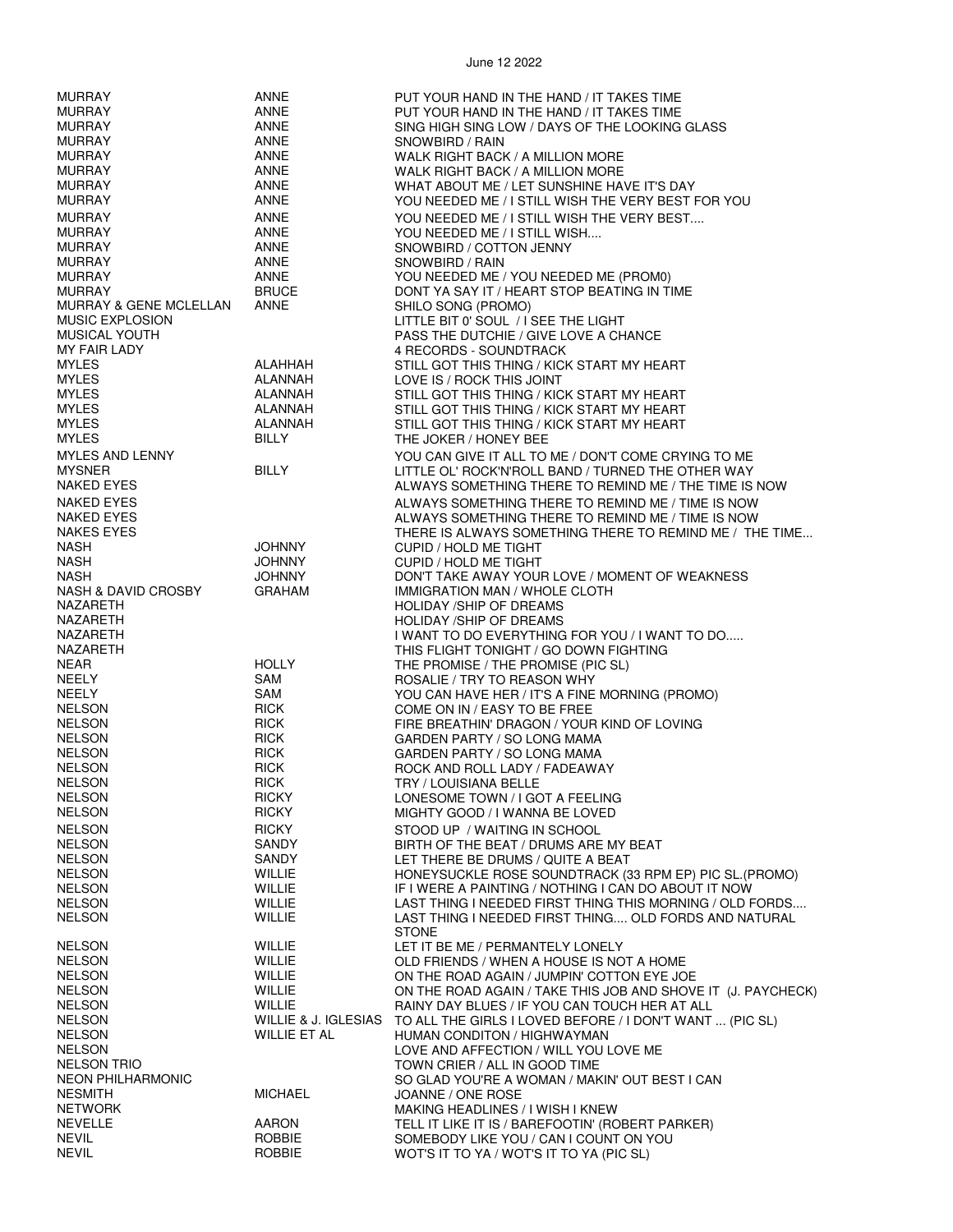| <b>NEVIL</b>                 | <b>BOBBY</b>  | WOT'S IT TO YA / WOT'S IT TO YA (PIC SL)                    |
|------------------------------|---------------|-------------------------------------------------------------|
| <b>NEW CHRISTY MINSTRELS</b> |               | CHIM CHIM CHEREE / THEY GOTTA QUIT KICKIN MY DOG AROUND     |
|                              |               |                                                             |
| <b>NEW CHRISTY MINSTRELS</b> |               | <b>GREEN GREEN / THE BANJO</b>                              |
| <b>NEW CHRISTY MINSTRELS</b> |               | <b>GREEN GREEN / TODAY</b>                                  |
| <b>NEW CHRISTY MINSTRELS</b> |               | <b>TODAY / MISS KATY CRUEL</b>                              |
| NEW KIDS ON THE BLOCK        |               | HANGING TOUGH / DIDN'T I                                    |
| <b>NEW KIDS ON THE BLOCK</b> |               | I'LL BE LOVING YOU / I'LL BE LOVING YOU (INST)              |
| NEW KIDS ON THE BLOCK        |               | THIS ONE'S FOR THE CHILDREN / FUNKY FUNKY XMAS              |
| NEW KIDS ON THE BLOCK        |               |                                                             |
|                              |               | VALENTINE GIRL / STEP BY STEP                               |
| NEW KIDS ON THE BLOCK        |               | YOU GOT IT (THE RIGHT STUFF) / YOU GOT IT (THE RIGHT STUFF) |
| NEW KIDS ON THE BLOCK        |               | YOU GOT IT / NEW KIDS ON THE BLOCK (PIC SL)                 |
| NEW KIDS ON THE BLOCK        |               | YOU GOT IT / YOU GOT IT                                     |
| <b>NEW MONKEES</b>           |               | WHAT I WANT / CORNER OF MY EYE                              |
| <b>NEW SEEKERS</b>           |               | BEAUTIFUL PEOPLE / WHEN THERE'S NO LOVE LEFT                |
| <b>NEW SEEKERS</b>           |               | CIRCLES / I CAN SAY YOU'RE BEAUTIFUL                        |
| <b>NEW SEEKERS</b>           |               | I'D LIKE TO TEACH THE WORLD TO SING / BOOM-TOWN             |
|                              |               |                                                             |
| <b>NEW SEEKERS</b>           |               | IT'S A BEAUTIFUL DAY / LOOK WHAT THEY'VE DONE TO MY SONG MA |
| <b>NEW SEEKERS</b>           |               | LIKE TO TEACH THE WORLD TO SONG / NICKEL SONG               |
| NEW SEEKERS                  |               | PINBALL WIZARD (SEE ME, FEEL ME) / COME SOFTLY TO ME        |
| <b>NEW SEEKERS</b>           |               | PINBALL WIZARD SEE ME FEEL ME / COME SOFTLY TO ME           |
| <b>NEW SEEKERS</b>           |               | THE NICKEL SONG / CINCINNATTI                               |
| <b>NEW SEEKERS</b>           |               | <b>TONIGHT / SWEET LOUISE</b>                               |
| NEW VAUDEVILLE BAND          |               | PEEK-A-BOO / AMY                                            |
| NEW VAUDEVILLE BAND          |               | WINCHESTER CATHEDRAL / WAIT FOR ME BABY                     |
| <b>NEW VENTURES</b>          |               | MOONLIGHT SERENADE / MOONLIGHT SERENADE                     |
|                              |               |                                                             |
| <b>NEWMAN</b>                | <b>RANDY</b>  | SHORT PEOPLE / OLD MAN ON THE FARM                          |
| <b>NEWMAN</b>                | <b>RANDY</b>  | SHORT PEOPLE / OLD MAN ON THE FARM                          |
| <b>NEWMAN</b>                | <b>RANDY</b>  | SHORT PEOPLE / OLD MAN ON THE FARM                          |
| <b>NEWSBOYS</b>              |               | BRING ME THE NEWS BOY / ALTERNATIVES                        |
| <b>NEWTON</b>                | <b>JUICE</b>  | ANGEL OF THE MORNING / HEADIN' FOR A HEARTACHE              |
| <b>NEWTON</b>                | <b>JUICE</b>  | ANGEL OF THE MORNING / HEADIN' FOR A HEARTACHE              |
| <b>NEWTON</b>                | <b>JUICE</b>  |                                                             |
|                              |               | ANGEL OF THE MORNING / HEADING FOR A HEARTACHE              |
| <b>NEWTON</b>                | <b>JUICE</b>  | ANGEL OF THE MORNING / HEADING FOR A HEARTACHE              |
| <b>NEWTON</b>                | <b>JUICE</b>  | BREAK IT TO ME GENTLY / BREAK IT TO ME GENTLY (PROMO)       |
| <b>NEWTON</b>                | <b>JUICE</b>  | CAN'T WAIT ALL NIGHT / RESTLESS HEART                       |
| <b>NEWTON</b>                | <b>JUICE</b>  | CHEAP LOVE / OLD FLAME                                      |
| <b>NEWTON</b>                | <b>JUICE</b>  | QUEEN OF HEARTS / RIVER OF LOVE                             |
| <b>NEWTON</b>                | <b>JUICE</b>  | QUEEN OF HEARTS / RIVER OF LOVE                             |
| <b>NEWTON</b>                | WAYNE         | DADDY DON'T YOU WALK SO FAST / WALKIN' IN THE SAND          |
| <b>NEWTON</b>                |               |                                                             |
|                              | WAYNE         | DREAMS OF THE EVERYDAY HOUSEWIFE / TIPS OF MY FINGERS       |
| <b>NEWTON</b>                | WAYNE         | RED ROSES FOR A BLUE LADY / ONE MORE MEMORY                 |
| <b>NEWTON</b>                | <b>JUICE</b>  | LOVE'S BEEN A LITTLE HARD ON ME / EVER TRUE                 |
| NEWTON-DAVIS                 | <b>BILLY</b>  | I CAN'T TAKE IT / TELL ME SOMETHING                         |
| NEWTON-JOHN                  | OLIVIA        | COME ON OVER / SMALL TALK AND PRIDE                         |
| NEWTON-JOHN                  | <b>OLIVIA</b> | COME ON OVER / SMALL TALK AND PRIDE                         |
| NEWTON-JOHN                  | OLIVIA        | DON'T STOP BELIEVING / GREENSLEEVES                         |
| NEWTON-JOHN                  | OLIVIA        | DON'T STOP BELIEVING / GREENSLEEVES                         |
| NEWTON-JOHN                  | <b>OLIVIA</b> | HAVE YOU EVER BEEN MELLOW / WATER UNDER THE BRIDGE          |
| NEWTON-JOHN                  | <b>OLIVIA</b> | HAVE YOU EVER BEEN MELLOW / WATER UNDER THE BRIDGE          |
| NEWTON-JOHN                  | <b>OLIVIA</b> |                                                             |
|                              |               | HE AIN'T HEAVY HE'S MY BROTHER / LET IT SHINE               |
| NEWTON-JOHN                  | OLIVIA        | <b>HEART ATTACK / STRANGER'S TOUCH</b>                      |
| NEWTON-JOHN                  | <b>OLIVIA</b> | <b>HEART ATTACK / STRANGER'S TOUCH</b>                      |
| NEWTON-JOHN                  | <b>OLIVIA</b> | HOPELESSLY DEVOTED TO YOU / LOVE IS A MANY SPENDOURED       |
| NEWTON-JOHN                  | OLIVIA        | HOPELESSLY DEVOTED TO YOU / LOVE IS A MANY                  |
| NEWTON-JOHN                  | <b>OLIVIA</b> | I HONESTLY LOVE YOU / HOME AIN'T HOME ANYMORE               |
| NEWTON-JOHN                  | <b>OLIVIA</b> | IF YOU LOVE ME LET ME KNOW / BROTHERLY LOVE                 |
| NEWTON-JOHN                  | <b>OLIVIA</b> |                                                             |
|                              |               | PHYSICAL / PHYSICAL (PROMO)                                 |
| NEWTON-JOHN                  | <b>OLIVIA</b> | PHYSICAL / THE PROMISE                                      |
| NEWTON-JOHN                  | <b>OLIVIA</b> | PHYSICAL / THE PROMISE                                      |
| NEWTON-JOHN                  | OLIVIA        | PHYSICAL / THE PROMISE                                      |
| NEWTON-JOHN                  | <b>OLIVIA</b> | PHYSICAL / THE PROMISE                                      |
| NEWTON-JOHN                  | <b>OLIVIA</b> | PHYSICAL / THE PROMISE                                      |
| NEWTON-JOHN                  | <b>OLIVIA</b> | PLEASE MR. PLEASE / AND IN THE MORNING                      |
| NEWTON-JOHN                  | <b>OLIVIA</b> | SUDDENLY / YOU MADE ME LOVE YOU                             |
| NEWTON-JOHN                  | <b>OLIVIA</b> | TIED UP / SILVERLY RAIN                                     |
|                              |               |                                                             |
| NEWTON-JOHN                  | <b>OLIVIA</b> | TWIST OF FATE / TAKE A CHANCE                               |
| NEWTON-JOHN                  | <b>OLIVIA</b> | XANADU / WHENEVER YOU'RE AWAY FROM ME                       |
| NEWTON-JOHN                  | <b>OLIVIA</b> | <b>HEART ATTACK / STRANGER'S TOUCH</b>                      |
| NEWTON-JOHN                  | <b>OLIVIA</b> | LET ME BE THERE / THEN MAYBE I'LL THINK OF YOU              |
| NEWTON-JOHN                  | <b>OLIVIA</b> | HAVE YOU EVER BEEN MELLOW / WATER UNDER THE BRIDGE          |
| NEWTON-JOHN                  | <b>OLIVIA</b> | HAVE YOU EVER BEEN MELLOW / WATER UNDER THE BRIDGE          |
| NEWTON-JOHN & JOHN TRAVOLTA  |               | SUMMER NIGHTS / ROCK AND ROLL PARTY QUEEN (LOUIS ST. LOUIS) |
|                              |               |                                                             |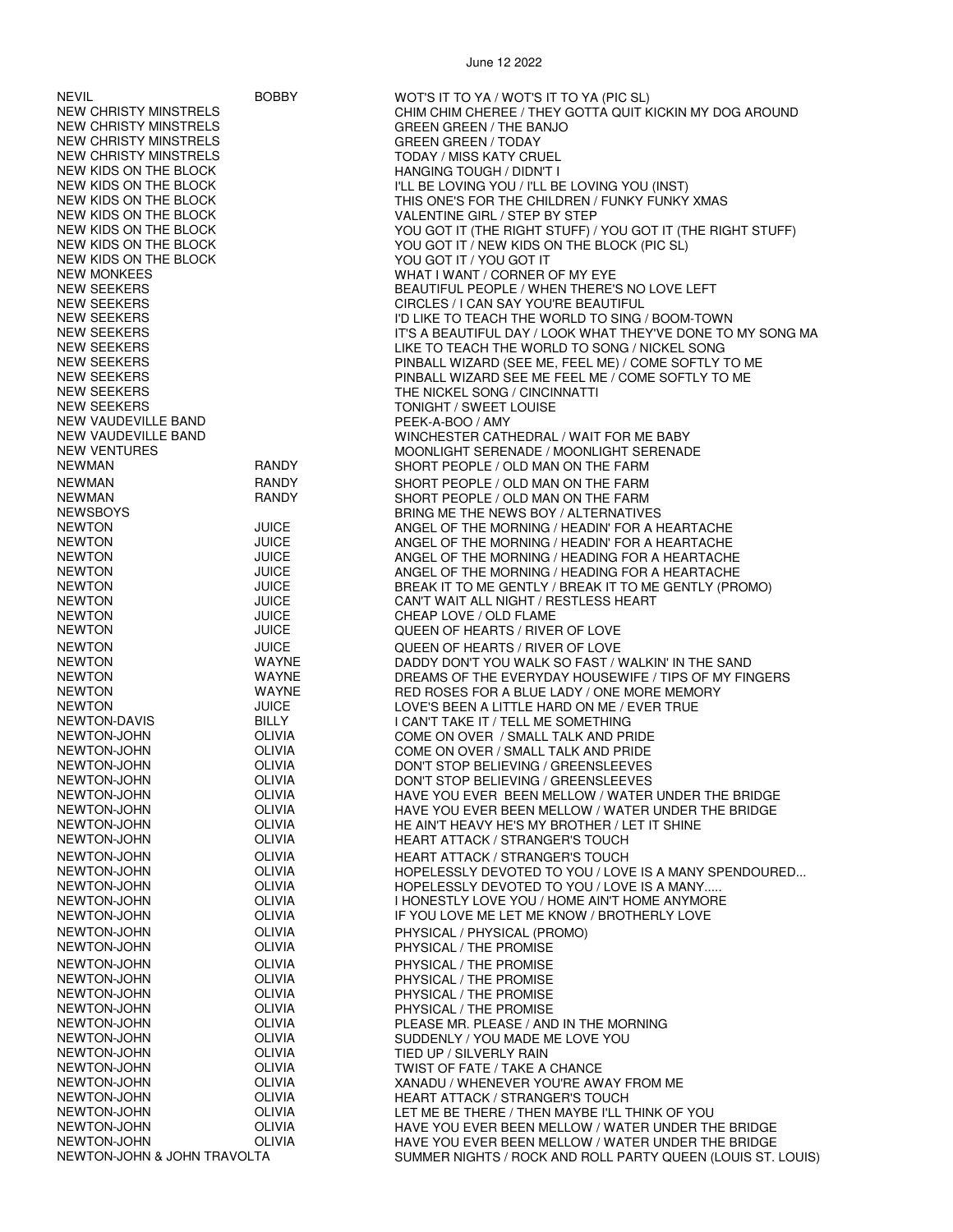| <b>NEWYORKERS</b>                                |                       | MISS FINE / DREAM A LITTLE DREAM                                                     |
|--------------------------------------------------|-----------------------|--------------------------------------------------------------------------------------|
| <b>NICKS</b>                                     | <b>STEVIE</b>         | ROOMS ON FIRE / ALICE (PROMO)                                                        |
| <b>NICKS</b>                                     | <b>STEVIE</b>         | STOP DRAGGIN' MY HEART AROUND (PROMO)                                                |
| <b>NICKS</b>                                     | <b>STEVIE</b>         | TALK TO ME / ONE MORE BIG TIME ROCK'N'ROLL STAR (PROMO)                              |
| <b>NICKS</b>                                     |                       | IMPERIAL HOTEL / HAS ANYONE EVER WRITTEN (PROMO)                                     |
| <b>NICKS</b>                                     |                       | NIGHTBIRD / GATE AND GARDEN                                                          |
| <b>NICKS</b>                                     | <b>STEVIE</b>         | STOP DRAGGIN/ MY HEART AROUND / KIND OF WOMAN                                        |
| <b>NIGHT</b>                                     |                       | HOT SUMMER NIGHTS / PARTY SHUFFLE                                                    |
| NIGHT / DOGGIN' AROUND                           |                       | NIGHT / DOGGIN' AROLNIGHT / DOGGIN' AROUND                                           |
| NIGHT RANGER                                     |                       | GOODBYE / SEVEN WISHES                                                               |
| NIGHT RANGER                                     |                       | SENTIMENTAL STREET / NIGHT MACHINE (PIC SL)                                          |
| NIGHT RANGER                                     |                       | SISTER CHRISTIAN / CHIPPIN' AWAY                                                     |
| NIGHT RANGERS                                    |                       | I DID IT FOR LOVE / WOMAN IN LOVE (PIC SL)                                           |
| <b>NIGHTINGALE</b>                               | <b>MAXINE</b>         | GOTTA BE THE ONE / CAN'T GET ENOUGH                                                  |
| NIGHTINGALE                                      | <b>MAXINE</b>         | RIGHT BACK WHERE WE STARTED FROM / BELIEVE IN                                        |
| <b>NILSSON</b>                                   |                       | AS TIME GOES BY / LULLABY IN RAGTIME                                                 |
| <b>NILSSON</b>                                   |                       | ME AND MY ARROW / ARE YOU SLEEPING                                                   |
| NITTY GRITTY DIRT BAND                           |                       | MR. BOJANGLES / HOUSE AT POOH CORNER                                                 |
| NITTY GRITTY DIRT BAND<br>NITTY GRITTY DIRT BAND |                       | OH WHAT A LOVE / AMERICA, MY SWEETHEART                                              |
| NITTY GRITTY DIRT BAND                           |                       | THE REST OF THE DREAM / SNOWBALLS<br>TRAVELLIN' MOOD / HOUSE AT POOH CORNER          |
| <b>NOBLE</b>                                     | <b>NICK</b>           | HALO OF LOVE / SWEET TREAT                                                           |
| <b>NOBLE</b>                                     | <b>NICK</b>           | HALO OF LOVE / SWEET TREAT                                                           |
| <b>NOEL</b>                                      |                       | OUT OF TIME / OUT OF TIME (PIC SL)                                                   |
| <b>NOLAN</b>                                     | <b>KENNY</b>          | I LIKE DREAMIN' / TIME AIN'T TIME ENOUGH                                             |
| <b>NOLAN</b>                                     | <b>KENNY</b>          | LOVE GROWS DEEP / TODAY I MET THE GIRL (PROMO)                                       |
| <b>NOLAN</b>                                     | <b>KENNY</b>          | MY EYES GET BLURRY / MONETTE                                                         |
| <b>NOLAN</b>                                     |                       | I LIKE WHAT YOU GIVE / SOMEBODY'S CRYING                                             |
| NORTHERN LIGHTS                                  |                       | TEARS ARE NOT ENOUGH / TEARS ARE NOT ENOUGH                                          |
| NORTHERN LIGHTS                                  |                       | TEARS ARE NOT ENOUGH / TEARS ARE NOT ENOUGH (INST) (PIC SL)                          |
| NORTHERN LIGHTS                                  |                       | TEARS ARE NOT ENOUGH / TEARS ARE NOT ENOUGH (PIC SL)                                 |
| NORTHERN PIKES                                   |                       | HOPES GO ASTRAY / HOLE IN THE GROUND                                                 |
| NORTHERN PIKES                                   |                       | LET'S PRETEND / DO YOU REALLY WANT ME                                                |
| NORTHERN PIKES                                   |                       | TEENLAND / HEARTACHE HEARTBREAKS                                                     |
| NORTHERN PIKES                                   |                       | TEENLAND / HEARTACHES HEARTBREAKS (PIC SL)                                           |
| NORTHERN PIKES                                   |                       | WAIT FOR ME / BETTER TWICE                                                           |
| NORTHERN PIKES                                   |                       | WAIT FOR ME / BETTER TWICE (PIC SL)                                                  |
| <b>NOVA</b>                                      | <b>ALDO</b>           | ALWAYS BE MINE (PROMO)                                                               |
| <b>NOVA</b><br><b>NOVA</b>                       | ALDO<br>ALDO          | BALL & CHAIN / HOT LOVE                                                              |
| <b>NOVA</b>                                      | <b>ALDO</b>           | FOOLIN' YOURSELF / SEE THE LIGHT<br>UNDER THE GUN / FANTASY                          |
| <b>NOVA</b>                                      |                       | YOU ARE THE LIGHT / LOVLINESS ABOUT YOU                                              |
| <b>NSYNC</b>                                     |                       | GIRLFRIEND / GIRLFRIEND                                                              |
| <b>NUMAN</b>                                     | GARY                  | CARS / METAL                                                                         |
| <b>NUMAN</b>                                     | GARY                  | METAL / CARS                                                                         |
| <b>NUMAN</b>                                     | GARY                  | RADIO HEART / MISTASAX VERSION 2 (PROMO)                                             |
| <b>NYLONS</b>                                    |                       | HAPPY TOGETHER / FACE IN THE CROWD                                                   |
| <b>NYLONS</b>                                    |                       | KISS HIM GOODBYE / IT'S WHAT THEY CALL MAGIC                                         |
| <b>NYLONS</b>                                    |                       | KISS HIM GOODBYE / IT'S WHAT THEY CALL MAGIC                                         |
| <b>NYLONS</b>                                    |                       | KISS HIM GOODBYE / IT'S WHAT THEY CALL MAGIC (PIC SL)                                |
| <b>NYLONS</b>                                    |                       | KISS HIM GOODBYE / KISS HIM GOODBYE (PROMO)                                          |
| <b>NYLONS</b>                                    |                       | SILHOUETTES / HEAVENLY BODIES                                                        |
| <b>NYLONS</b>                                    |                       | STEPPING STONE / THE STAR ARE OURS                                                   |
| <b>NYLONS</b>                                    |                       | STEPPING STONE / THE STARS ARE OURS                                                  |
| <b>NYLONS</b><br><b>NYLONS</b>                   |                       | UP THE LADDER TO THE ROOF / ROMANCE<br>WILDFIRE / ANOTHER NIGHT LIKE THIS (PIC SL)   |
| <b>NYLONS</b>                                    |                       | WILDFIRE / ANOTHER NIGHT LIKE THIS (PIC SL)                                          |
| <b>NYRO</b>                                      | LAURA                 | WEDDING BELL BLUES / STONEY END                                                      |
| OAK RIDE BOYS                                    |                       | FANCY FREE / HOW LONG HAS IT BEEN                                                    |
| OAK RIDGE BOYS                                   |                       | BEAUTIFUL YOU / READY TO TAKE MY CHANCES                                             |
| OAK RIDGE BOYS                                   |                       | BEAUTIFUL YOU / READY TO TAKE MY CHANCES                                             |
| OAK RIDGE BOYS                                   |                       | BOBBY SUE / LIVE IN LOVE                                                             |
| OAK RIDGE BOYS                                   |                       | EASY / YOU'RE THE ONE                                                                |
| OAK RIDGE BOYS                                   |                       | ELVIRA / A WOMAN LIKE YOU                                                            |
| OAK RIDGE BOYS                                   |                       | ELVIRA / A WOMAN LIKE YOU                                                            |
| OAK RIDGE BOYS                                   |                       | SOMETIMES THE RAIN WONT LET ME SLEEP / DREAM ON                                      |
| OAK RIDGE BOYS                                   |                       | TOUCH A HAND, MAKE A FRIEND / ONLY ONE I LOVE                                        |
| OAK RIDGE BOYS                                   |                       | TOUCH A HAND, MAKE A FRIEND / ONLY ONE I LOVE                                        |
| <b>OCASEK</b><br><b>OCEAN</b>                    | RIC-                  | EMOTION IN MOTION / EMOTION IN MOTION (PROMO)                                        |
| <b>OCEAN</b>                                     | BILLY<br><b>BILLY</b> | CARIBBEAN QUEEN / CARIBBEAN QUEEN<br>GET OUT OF MY DREAMS AND INTO MY CAR / SHOWDOWN |
| <b>OCEAN</b>                                     | BILLY                 | GET OUTTA MY DREAMS GET INTO MY CAR / SHOWDOWN                                       |
| <b>OCEAN</b>                                     | <b>BILLY</b>          | GET OUTTA MY DREAMS GET INTO MY CAR / SHOWDOWN (PIC SL)                              |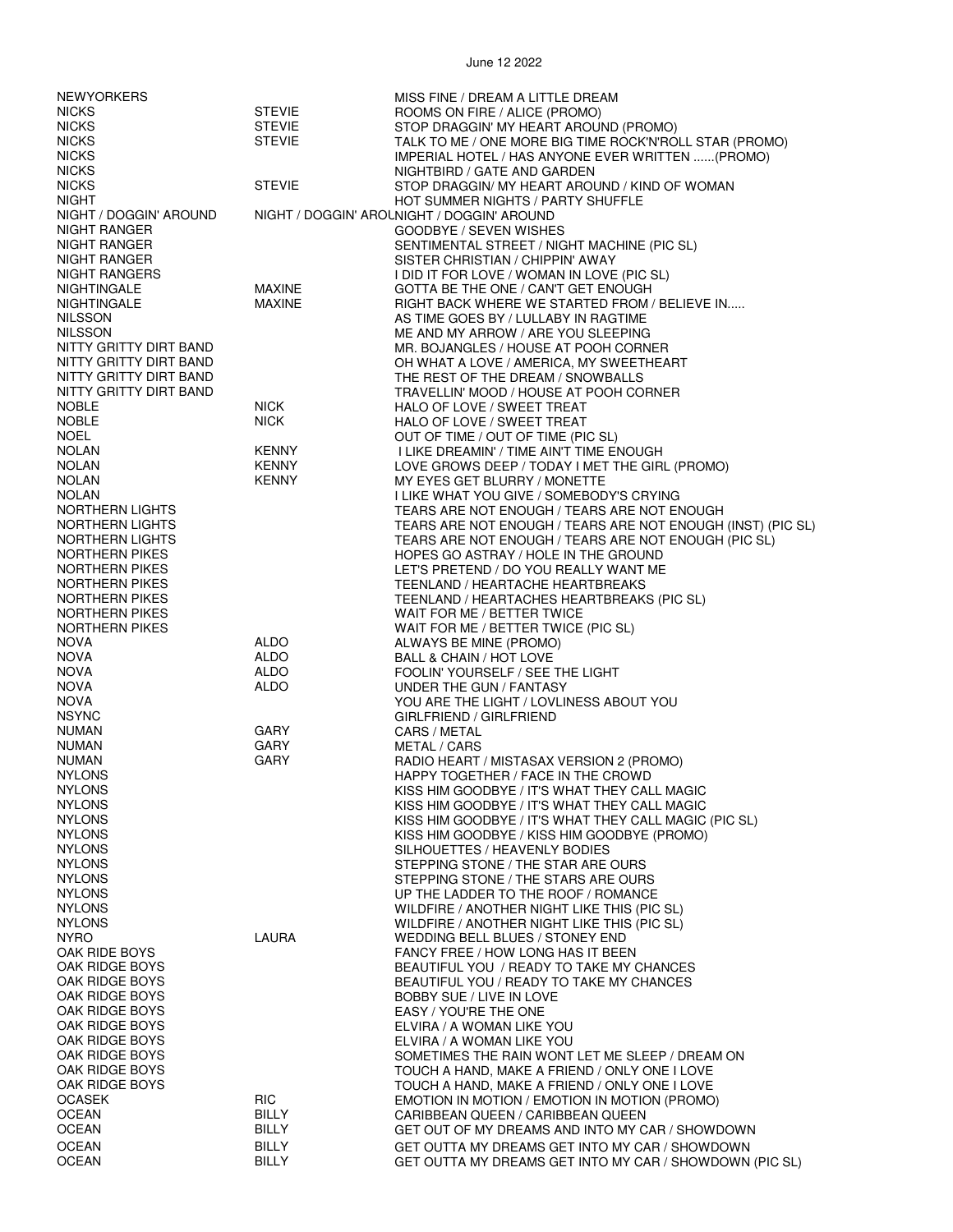OCEAN BILLY BILLY GET OUTTA MY DREAMS, GET INTO MY CAR / SHOWDOWN (PIC SL)<br>OCEAN BILLY LOVERBOY / LOVERBOY OCEAN BILLY LOVERBOY / LOVERBOY OCEAN BILLY LUCKY MAN / SUDDENLY<br>CCEAN BILLY THE COLOUR OF LOVE / THE COLOUR OF LOVE / IT'S NEVER TOO LATE TO TRY OCEAN BILLY BILLY THERE'LL BE SAD SONGS / IF I SHOULD LOSE YOU<br>OCEAN BILLY THERE'LL BE SAD SONGS / IF I SHOLILD LOSE YOU OCEAN BILLY THERE'LL BE SAD SONGS / IF I SHOULD LOSE YOU (PIC SL) THERE'LL BE SAD SONGS.... / IF I SHOULD LOSE YOU OCEAN BILLY BILLY WHEN THE GOING GETS TOUGH / WHEN THE GOING GET'S TOUGH / WORK OF THE GOING GET'S TOUGH (PIC SI OCEAN BILLY WHEN THE GOING GETS TOUGH.... / WHEN THE GOING (PIC SL) OCEAN BILLY WHEN THE GOING GETS TOUGH.... / WHEN THE GOING GETS TOUGH... YOU'RE RUNNING OUT OF FOOLS / LOVE REALLY HURTS.... OCEAN DEEP ENOUGH FOR ME / NO OTHER WOMAN<br>OCEAN DEEP ENOUGH FOR ME / NO OTHER WOMAN OCEAN PUT YOUR HAND IN THE HAND / TEAR DOWN THE FENCES<br>OCEAN BILLY DVERBOY / LOVERBOY OCEAN BILLY LOVERBOY / LOVERBOY<br>CCEAN BILLY YOU'RE RUNNING OUT C OCEAN BILLY YOU'RE RUNNING OUT OF FOOLS / LOVE REALLY HURTS.... EMPEROR'S NEW CLOTHES / WHAT DO YOU WANT O'CONNOR SINEAD NOTHING COMPARES 2 U / JUMP IN THE RIVER NOTHING COMPARES 2 U / JUMP IN THE RIVER O'CONNOR SINEAD NOTHING COMPARES 2U / JUMP IN THE RIVER O'CONNOR SINEAD NOTHING COMPARES TO U / JUMP IN THE RIVER MAGIC / CAN'T HELP MYSELF FROM LOVING YOU OCTAVIAN TELL ME WHY / GOOD FEELING TO KNOW O'DAY ALAN UNDERCOVER ANGEL / JUST YOU O'DAY ALAN UNDERCOVER ANGEL / JUST YOU O'HARA MARY MARGARET A NEW DAY / NOT BE ALRIGHT CHEWY CHEWY / FIREBIRD OHIO EXPRESS CHEWY CHEWY / FIREBIRD OHIO EXPRESS THE STATE OF THE YUMMY YUMMY YUMMY / DOWN AT LULU'S<br>TIRE / TOGETHER FIRE / TOGETHER O'JAYS BACK STABBERS / 992 ARGUEMENTS O'JAYS I LOVE MUSIC PT 1 / I LOVE MUSIC PT 2 O'JAYS LOVE TRAIN / TIME TO GET DOWN LOVE TRAIN / TIME TO GET DOWN O'JAYS THIS TIME BABY / USE TA BE MY GIRL O'KEEFE DANNY GOOD TIME CHARLIES GOT THE BLUES / SUNSHINE (EDWARDS) OLDFIELD MIKE ON HORSEBACK / THEME FROM OMMADAWN<br>O'I FARY CONFIDENT MINIMUM ON THE PIECES BACK (PROMO) PIC SI O'LEARY KIM PUT THE PIECES BACK (PROMO) PIC SL JEAN / GOOD MORNING STARSHINE OLIVER JEAN / THE ARRANGEMENT OLIVER SUNDAY MORNIN' / LET ME KISS YOU WITH A DREAM OLYMPICS SHIMMY LIKE KATE / WORKING HARD ONE HORSE BLUE CRY OUT FOR THE SUN / HOLD ALL YOUR HAPPINESS HOLD ME NOW / HOLD ME NOW (PROMO) ONE TO ONE TO ONE A LOVE SONG THE SOLD ME NOW / NOT A LOVE SONG<br>ONE TO ONE TO ONE A LOVE THERE WAS A TIME / WHERE'S THE ONE TO ONE THERE WAS A TIME / WHERE'S THE ANSWER<br>ONE TO ONE THERE WAS A TIME / WHERE'S THE ANSWER THERE WAS A TIME / WHERE'S THE ANSWER ONO YOKO NO, NO, NO / WILL YOU TOUCH ME OPUS LIVE IS LIFE / SHE LOVES YOU ORBISON ROY I'M A SOUTHERN MAN / BORN TO LOVE ME ORBISON ROY RIDE AWAY / WONDERING ORBISON ROY RUNNING SCARED / LOVE HURTS ORBISON ROY YOU GOT IT / CRYING (WITH K.D. LANG) **ORBISON ROY CONSIDER AND ROY ROY CONSIDER A VOLUGOT IT / CRYING (WITH K D LANG)** ORBISON ROY YOU GOT IT / CRYING (WITH K.D.LANG) ORBISON ROY YOU GOT IT / CRYING (WITH K.D. LANG) ORIGINAL CASTE<br>
ORIGINALS<br>
ORIGINALS ORIGINALS THE BELLS / I WILL WAIT FOR YOU ORLANDO & DAWN TONY CUPID / YOU'RE GROWIN' ON ME<br>ORLANDO & DAWN TONY CONY SING / SWEFT ON CANDY ORLANDO & DAWN TONY SING / SWEET ON CANDY DANCE WITH ME / ENDING OF A SONG ORLEANS LOVE TAKES TIME / ISN'T IT EASY ORLEANS LOVE TAKES TIME / ISN'T IT EASY ORLEANS STILL THE ONE / SIAM SAM ORLEANS STILL THE ONE / SIAM SAM ORLONS CROSSFIRE / IT'S NO BIG THING<br>COMOND COSMOND DONNIE CONNE CONVAY LITTLE GIRL / TIME TO GO AWAY LITTLE GIRL / TIME TO RIDE OSMOND DONNIE GO AWAY LITTLE GIRL / TIME TO RIDE OSMOND DONNIE SOLDIER OF LOVE / MY SECRET TOUCH (PIC SL) OSMOND DONNY GO AWAY LITTLE GIRL / SWEET AND INNOCENT OSMOND DONNY PUPPY LOVE / HEY GIRL OSMOND DONNY PUPPY LOVE / LET MY PEOPLE GO<br>OSMONDS OSMONDS ONE RAD APPI F / YO-YO

ALONE AGAIN NATURALLY / SAVE IT

OSMONDS ONE BAD APPLE / YO-YO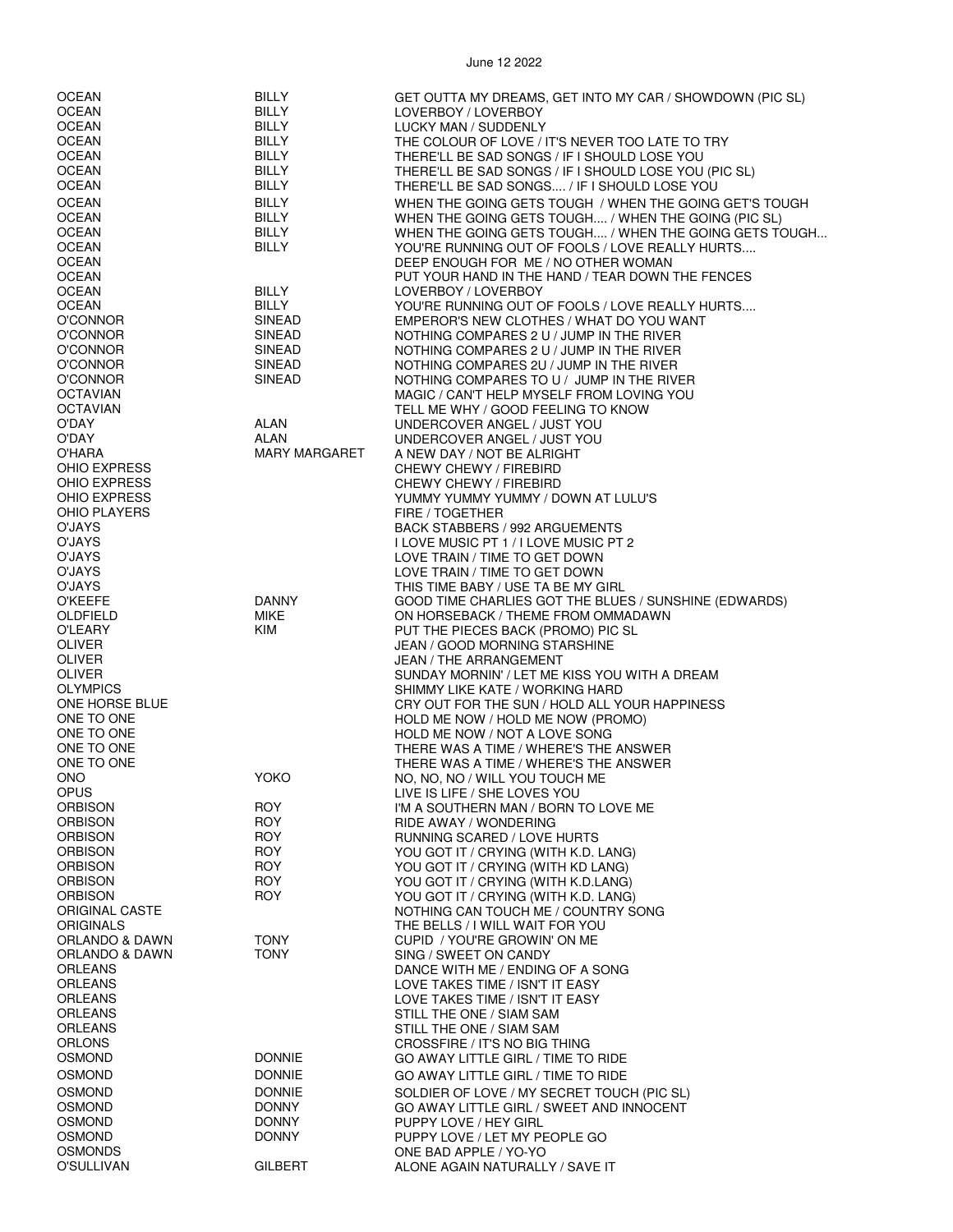|                                               |                | JUIT IL LULL                                                                                         |
|-----------------------------------------------|----------------|------------------------------------------------------------------------------------------------------|
| O'SULLIVAN                                    | GILBERT        | ALONE AGAIN NATURALLY / SAVE IT                                                                      |
| O'SULLIVAN                                    | <b>GILBERT</b> | ALONE AGAIN NATURALLY / SAVE IT                                                                      |
| O'SULLIVAN                                    | <b>GILBERT</b> | EVERYBODY KNOWS / OUT OF THE QUESTION                                                                |
| O'SULLIVAN                                    | <b>GILBERT</b> | GET DOWN / A VERY EXTRAORDINARY KIND OF GIRL                                                         |
| O'SULLIVAN                                    | <b>GILBERT</b> | GET DOWN / VERY EXTRAORDINARY SORT OF GIRL                                                           |
| O'SULLIVAN<br>OUTLAWS                         | <b>GILBERT</b> | GOOD COMPANY /OOH BABY<br>GHOST RIDERS IN THE SKY / DEVIL'S ROAD                                     |
| OVTAVIAN                                      |                | I CAN'T HELP MYSELF FROM LOVING YOU / MAGIC                                                          |
| <b>OWENS</b>                                  | <b>BUCK</b>    | ABOVE AND BEYOND / TIL THESE DREAMS COME TRUE                                                        |
| охо                                           |                | WHIRLY GIRL / IN THE STARS                                                                           |
| OZARK MOUNTAIN DAREDEVILS                     |                | JACKIE BLUE / JACKIE BLUE (PROMO)                                                                    |
| P.F.M.                                        |                | MR. NINE TIL FIVE / CELEBRATION                                                                      |
| PABLO CRUISE                                  |                | COOL LOVE / JENNY                                                                                    |
| <b>PABLO CRUISE</b>                           |                | JENNY / COOL LOVE                                                                                    |
| PABLO CRUISE<br>PABLO CRUISE                  |                | JENNY / COOL LOVE<br>WHATCHA GONNA DO / ATLANTA JUNE                                                 |
| PAGE                                          | PATTI          | THE BOY'S NIGHT OUT / THREE FOOLS                                                                    |
| PAGE                                          | PATTI          | YOU DON'T KNOW ME / MOST PEOPLE GET MARRIED                                                          |
| PAGLIARO                                      |                | I DON'T BELIEVE IT'S YOU / WHAT THE HELL I GOT                                                       |
| PALMER                                        | ROBERT         | ADDICTED TO LOVE / LET'S FALL IN LOVE TONIGHT                                                        |
| <b>PALMER</b>                                 | <b>ROBERT</b>  | BAD CASE OF LOVING YOU / LOVE CAN RUN FASTER                                                         |
| <b>PALMER</b>                                 | <b>ROBERT</b>  | BAD CASE OF LOVING YOU / LOVE CAN RUN FASTER                                                         |
| PALMER                                        | ROBERT         | LOOKING FOR CLUES / WOKE UP LAUGHING (PROMO)                                                         |
| <b>PALMER</b>                                 | ROBERT         | SIMPLY IRRESISTIBLE / NOVA (PIC SL)                                                                  |
| <b>PALMER</b>                                 | <b>ROBERT</b>  | SIMPLY IRRESTISTIBLE / NOVA                                                                          |
| PAPER LACE<br>PAPER LACE                      |                | NIGHT CHICAGO DIED / CAN YOU GET IT<br>NIGHT CHICAGO DIED / CAN YOU GET IT WHEN YOU WANT IT          |
| PAPER LACE                                    |                | SO WHAT IF I AM / HIMALAYAN LULLABLY                                                                 |
| PAPER LACE                                    |                | THE NIGHT CHICAGO DIED / BILLY DON'T BE A HERO                                                       |
| PAPER LACE                                    |                | SO WHAT IF I AM / HIMALYAN LULLABY                                                                   |
| PARACHUTE CLUB                                |                | AT THE FEET OF THE MOON / WALLS AND LAWS                                                             |
| PARACHUTE CLUB                                |                | LOVE IS FIRE / WAVES                                                                                 |
| PARACHUTE CLUB                                |                | RISE UP / TOBAGO STYLE                                                                               |
| PARCHUTE CLUB<br>PARKER JR                    | RAY            | LOVE IS FIRE / WAVES (PIC SL)                                                                        |
| PARR                                          | JOHN           | TWO PLACES AT THE SAME TIME / EVERYBODY MAKES MISTAKES<br>ST. ELMO'S FIRE / ONE LOVE (DAVID FOSTER)  |
| PARR                                          | <b>JOHN</b>    | ST. ELMO'S FIRE / ONE LOVE (DAVID FOSTER) (PIC SL)                                                   |
| <b>PARTON</b>                                 | <b>DOLLY</b>   | <b>HEARTBREAKER / SURE THING</b>                                                                     |
| <b>PARTON</b>                                 | <b>DOLLY</b>   | OLD FLAMES CAN'T HOLD A CANDLE / I KNEW YOU WHEN                                                     |
| <b>PARTON &amp; WAGONER</b>                   |                | IF YOU GO, I'LL FOLLOW YOU / HIDE ME AWAY                                                            |
| <b>PARTON &amp; WAGONER</b>                   |                | IF YOU GO, I'LL FOLLOW YOU / HIDE ME AWAY                                                            |
| PARTON, RONSTADT & HARRIS<br>PARTRIDGE FAMILY |                | THOSE MEMORIES OF YOU / MY DEAR COMPANION<br>I THINK I LOVE YOU / DOESN'T SOMEBODY WANT TO BE WANTED |
| PARTRIDGE FAMILY                              |                | I THINK I LOVE YOU / SOMEBODY WANTS TO LOVE YOU                                                      |
| PARTRIDGE FAMILY                              |                | I WOKE UP IN LOVE THIS MORNING / I'LL MEET YOU HALFWAY                                               |
| PAYCHECK                                      | <b>JOHNNY</b>  | ME AND THE IRS / GEORGIA IN A JUG                                                                    |
| PAYNE                                         | FREDA          | DEEPER AND DEEPER / UNHOOKED GENERATION                                                              |
| PAYOLAS                                       |                | EYES OF A STRANGER / EYES OF A STRANGER                                                              |
| PAYOLAS                                       |                | HERE'S THE WORLD / NEVER LEAVE THIS PLACE                                                            |
| PAYOLAS<br>PAYOLAS                            |                | I'M SORRY / YOU CAN'T WALK AWAY (PIC SL)                                                             |
| <b>PAYOLAS</b>                                |                | I'M SORRY / YOU CAN'T WALK AWAY (PIC SL)                                                             |
| PAYOLAS                                       |                | I'M SORRY / YOU CAN'T WALK AWAY (PIC SL)<br>STUCK IN THE RAIN / RHYTHM SLAVES                        |
| PAYOLAS                                       |                | WHERE IS THIS LOVE / I AM A CITY                                                                     |
| PAYOLAS                                       |                | WHERE IS THIS LOVE / I AM A CITY                                                                     |
| PAYOLAS                                       |                | WHERE IS THIS LOVE / I AM A CITY                                                                     |
| PAYOLAS                                       |                | WILD WEST / PERHAPS SOME DAY                                                                         |
| PEACHES                                       |                | READY AND WILLING / MY NUMBER ONE                                                                    |
| <b>PEACHES &amp; HERB</b>                     |                | REUNITED / EASY AS PIE                                                                               |
| PEACHES & HERB                                |                | REUNITED / EASY AS PIE                                                                               |
| <b>PEACHES &amp; HERB</b><br>PEACHES AND HERB |                | TWO LITTLE KIDS / WE'VE GOT LOVE ONE ANOTHER<br>LOVE IS STRANGE / IT'S TRUE I LOVE YOU               |
| PENATAR                                       | <b>PAT</b>     | DON'T WALK AWAY / LIFT EM ON UP (PROMO)                                                              |
| PENNY CANDY                                   |                | THE ROCKIN' LADY / WHY EACH NIGHT                                                                    |
| PEPPER TREE                                   |                | FROM A CANDLE / YOU'RE MY PEOPLE                                                                     |
| PERKINS                                       | CARL           | BLUE SUEDE SHOES / HONEY DON'T                                                                       |
| PERRY                                         | <b>STEVE</b>   | OH SHERRIE / DON'T TELL ME WHY YOU'RE LEAVING                                                        |
| PERRY                                         | <b>STEVE</b>   | SHE'S MINE / SHE'S MINE (PIC SL)                                                                     |
| PET SHOP BOYS<br>PET SHOP BOYS                |                | ALWAYS ON MY MIND / DO I HAVE TO                                                                     |
| PETER AND GORDON                              |                | SUBURBIA / JACK THE LAD<br>A WORLD WITHOUT LOVE / IF I WERE YOU                                      |
| PETER AND GORDON                              |                | THE JOKERS / RED CREAM AND VELVET                                                                    |
|                                               |                |                                                                                                      |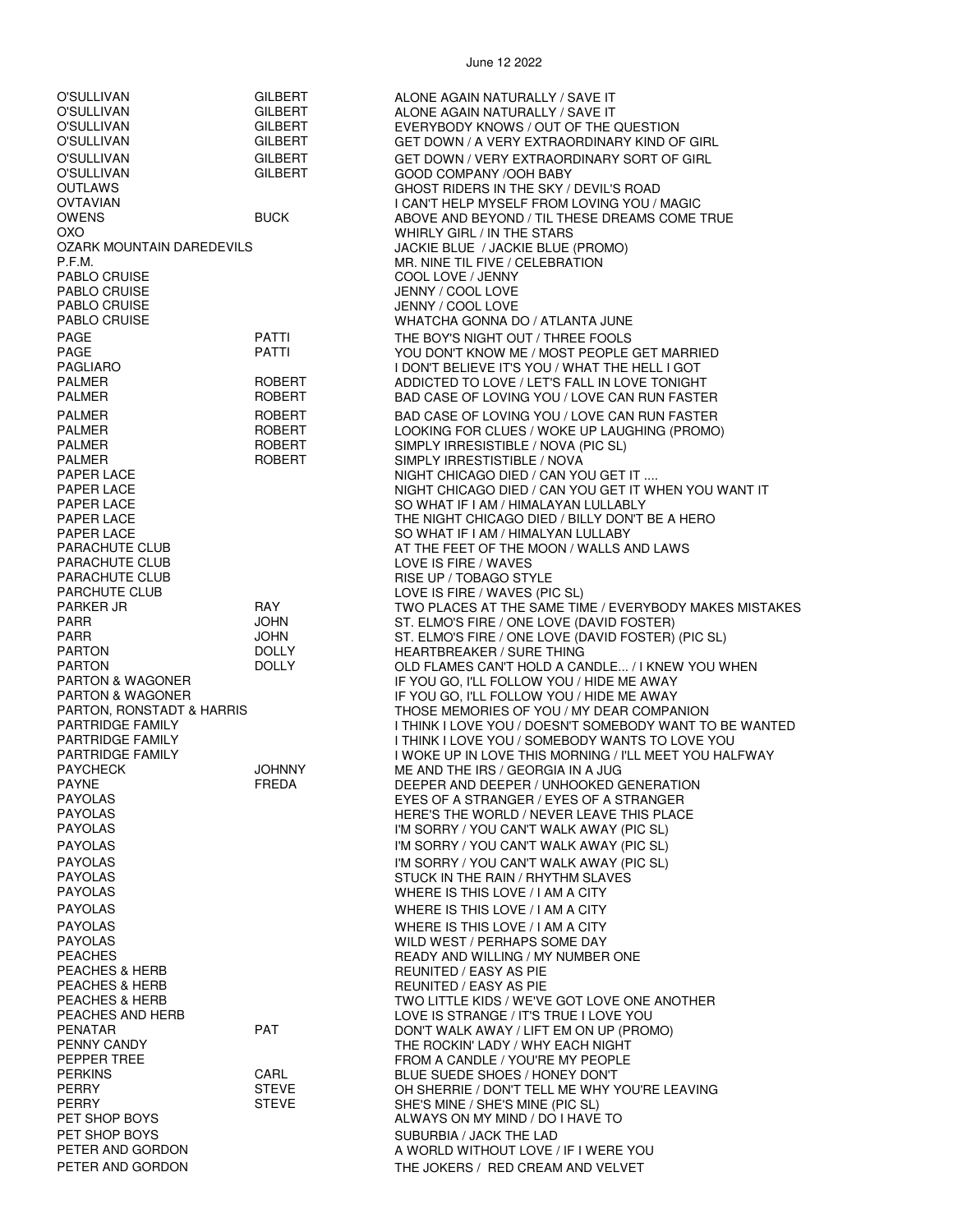| PETER AND GORDON<br>PETER AND GORDON<br>PETER PAUL AND MARY<br>PETER, PAUL & MARY<br>PETER, PAUL & MARY<br>PETERSON<br><b>PETTY</b><br><b>PETTY</b><br><b>PETTY</b><br><b>PETTY</b><br><b>PETTY</b><br><b>PETTY</b><br><b>PETTY</b><br><b>PETTY</b><br><b>PETTY</b><br>PHANTOM, ROCKER & SLICK<br><b>PHILLIPS</b><br><b>PHOTOGLO</b>                                                                                                                                                                                         | RAY<br><b>TOM</b><br><b>TOM</b><br><b>TOM</b><br><b>TOM</b><br><b>TOM</b><br><b>TOM</b><br><b>TOM</b><br><b>TOM</b><br><b>TOM</b><br>PHIL | TO SHOW I LOVE / YOU / START TRYING SOMEONE ELSE<br>SUNDAY FOR TEA / HURTIN' IS LOVIN'<br>500 MILES / SETTLE DOWN<br>LEAVING ON A JET PLANE / I DIG ROCK'N'ROLL MUSIC<br>LEAVING ON JET PLANE / DAY IS DONE<br><b>CORINA CORINA / PROMISES</b><br>CHANGE OF HEART / HEARTBREAKERS BEACH PARTY<br>I WON'T BACK DOWN / THE APARTMENT SONG<br>JAMMIN ME / MAKE THAT CONNECTION (PIC SL)<br>JAMMIN ME / MAKE THAT CONNECTION (PIC SL)<br>LET ME UP / ALL MIXED UP<br>THE WAITING / NIGHTWATCHMAN (PIC SL)<br>WALLS / WALLS<br>WALLS / WALLS<br>YOU GOT LUCKY / LONG AFTER DARK (PIC SL)<br>MEN WITHOUT SHAME / TIME IS ON MY HANDS (PIC SL)<br>SEA OF LOVE / JUELLA<br>WE WERE MEANT TO BE LOVERS / BEG, BORROW OR STEAL                                                                                                                                                                                                                                                                                                                                                                                                        |
|------------------------------------------------------------------------------------------------------------------------------------------------------------------------------------------------------------------------------------------------------------------------------------------------------------------------------------------------------------------------------------------------------------------------------------------------------------------------------------------------------------------------------|-------------------------------------------------------------------------------------------------------------------------------------------|-----------------------------------------------------------------------------------------------------------------------------------------------------------------------------------------------------------------------------------------------------------------------------------------------------------------------------------------------------------------------------------------------------------------------------------------------------------------------------------------------------------------------------------------------------------------------------------------------------------------------------------------------------------------------------------------------------------------------------------------------------------------------------------------------------------------------------------------------------------------------------------------------------------------------------------------------------------------------------------------------------------------------------------------------------------------------------------------------------------------------------|
| <b>PICKETT</b><br><b>PICKETTYWITCH</b><br>PILGRIM<br><b>PILOT</b><br>PILOT<br>PILTDOWN MEN<br>PILTDOWN MEN<br>PILTDOWN MEN<br>PINK FLOYD<br>PINK LADY<br><b>PIPKINS</b>                                                                                                                                                                                                                                                                                                                                                      | <b>WILSON</b><br><b>BILLY</b>                                                                                                             | FIRE AND WATER / PLEDGING MY LOVE<br>THAT SAME OLD FEELING / MAYBE WE'VE BEEN LOVING TOO LONG<br>GAME OF LET'S PRETEND / BLUENOSE WALTZ<br>MAGIC / JUST LET ME BE<br>MAGIC / JUST LET ME BE<br>BRONTOSAURUS STOMP / MCDONALD'S CAFE<br>GOODNIGHT MRS. FLINTSTONE / THE GREAT IMPOSTER<br>MCDONALD'S CAVE / BRONTOSAURUS STOMP<br>ANOTHER BRICK IN THE WALL / ONE OF MY TURNS<br>KISS IN THE DARK / WALK AWAY RENEE (PROMO)<br>GIMME DAT DING / TO LOVE YOU                                                                                                                                                                                                                                                                                                                                                                                                                                                                                                                                                                                                                                                                  |
| <b>PISTOR</b><br><b>PISTOR</b><br><b>PLANT</b><br><b>PLANT</b>                                                                                                                                                                                                                                                                                                                                                                                                                                                               | <b>NESTOR</b><br><b>NESTOR</b><br><b>ROBERT</b><br><b>ROBERT</b>                                                                          | WINESTONED PLOWBOY / 10 DAYS AFTER CHRISTMAS<br>10 DAYS AFTER CHRISTMAS / WINESTONED PLOWBOY<br>BURNING DOWN ONE SIDE / MOONLIGHT IN SAMOSA<br>I DIDN'T MEAN TO TURN YOU ON / GET IT THROUGH YOUR HEART(SM<br>HOL)                                                                                                                                                                                                                                                                                                                                                                                                                                                                                                                                                                                                                                                                                                                                                                                                                                                                                                          |
| <b>PLANT</b><br><b>PLANT</b><br><b>PLANT</b><br><b>PLANT</b><br><b>PLANT</b><br><b>PLANT</b><br><b>PLANT</b><br>PLASTIC ONO BAND<br>PLATINUM BLONDE<br>PLATINUM BLONDE<br>PLATINUM BLONDE<br>PLATINUM BLONDE<br>PLATINUM BLONDE<br><b>PLATTERS</b><br><b>PLATTERS</b><br><b>PLATTERS</b><br><b>PLATTERS</b><br><b>PLATTERS</b><br><b>PLATTERS</b><br><b>PLATTERS</b><br><b>PLATTERS</b><br><b>PLATTERS</b><br><b>PLATTERS</b><br><b>PLATTERS</b><br><b>PLATTERS</b><br><b>PLATTERS</b><br><b>PLATTERS</b><br><b>PLATTERS</b> | <b>ROBERT</b><br>ROBERT<br>ROBERT<br><b>ROBERT</b><br>ROBERT<br><b>ROBERT</b><br><b>ROBERT</b>                                            | IN THE MOOD / HORIZONTAL DEPARTURE<br>LITTLE BY LITTLE / TROUBLE YOUR MONEY<br>TALL COOL ONE / WHITE CLEAN AND NEAT<br>TALL COOL ONE / WHITE CLEAN AND NEAT<br>TALL COOL ONE / WHITE, CLEAN AND NEAT<br>TROUBLE YOUR MONEY / LITTLE BY LITTLE<br>TALL COOL ONE / WHITE CLEAN AND NEAT<br><b>GIVE PEACE A CHANCE / REMEMBER LOVE</b><br>CONTACT / TOUGH ENOUGH (PIC SL)<br>CRYING OVER YOU / IT AIN'T LOVE ANYWAY<br>CRYING OVER YOU / SOMEBODY SOMEWHERE<br>SITUATION CRITICAL / OUT OF TIME<br>SOMEBODY, SOMEWHERE / CRYING OVER YOU (PIC SL)<br><b>HELPLESS / INDIFFERENT</b><br>I WISH / IT'S RAINING OUTSIDE<br><b>INDIF'RENT / HELPLESS</b><br>IT WISH / IT'S RAINING OUTSIDE<br>IT'S RAINING OUTSIDE / I WISH<br>MY DREAM / I WANNA<br>RED SAILS IN THE SUNSET / SAD RIVER<br>REMEMBER WHEN / LOVE OF A LIFETIME<br>SMOKE GETS IN YOUR EYES / NO MATTER WHAT YOU ARE<br>THE FLYING PLATTERS (EP RECORD)<br>TO EACH HIS OWN / DOWN THE RIVER OF GOLDEN DREAMS<br>TWILIGHT TIME / OUT OF MY MIND<br>WHAT DOES IT MATTER / MY SECRET<br>YOU DON'T SAY / I'LL NEVER SMILE AGAIN<br>YOU DON'T SAY / I'LL NEVER SMILE AGAIN |
| <b>PLAYMATES</b><br><b>PLAYMATES</b><br><b>PLUMMER</b><br><b>PLUMMER</b><br><b>PLUMMER</b><br><b>PLUMMER</b><br><b>PLUMMER</b><br><b>PLUMMER</b><br><b>PLUMMER</b><br>PM.                                                                                                                                                                                                                                                                                                                                                    | <b>BRIAN</b><br><b>BRIAN</b><br><b>BRIAN</b><br><b>BRIAN</b><br><b>BRIAN</b><br><b>BRIAN</b><br><b>BRIAN</b>                              | JO-ANN / YOU CAN'T STOP ME FROM DREAMING<br>THE THING-A-MA-JIG / STAR LOVE<br>ALL DAY ALL NIGHT / ANXIETY<br>HOLE IN THE WALL / MONEY TALKS<br>HOLE IN THE WALL / MONEY TALKS<br>I'LL BE RIGHT THERE / DOWN AROUND THE HORN<br>LISA / THE KING OF THE JUNGLE<br>PAPER STAR / I'M AS GUILTY AS YOU<br>THE WIZARDS HAVE COME / NO QUESTIONS<br>PIECE OF PARADISE (PROMO) PIC SL                                                                                                                                                                                                                                                                                                                                                                                                                                                                                                                                                                                                                                                                                                                                               |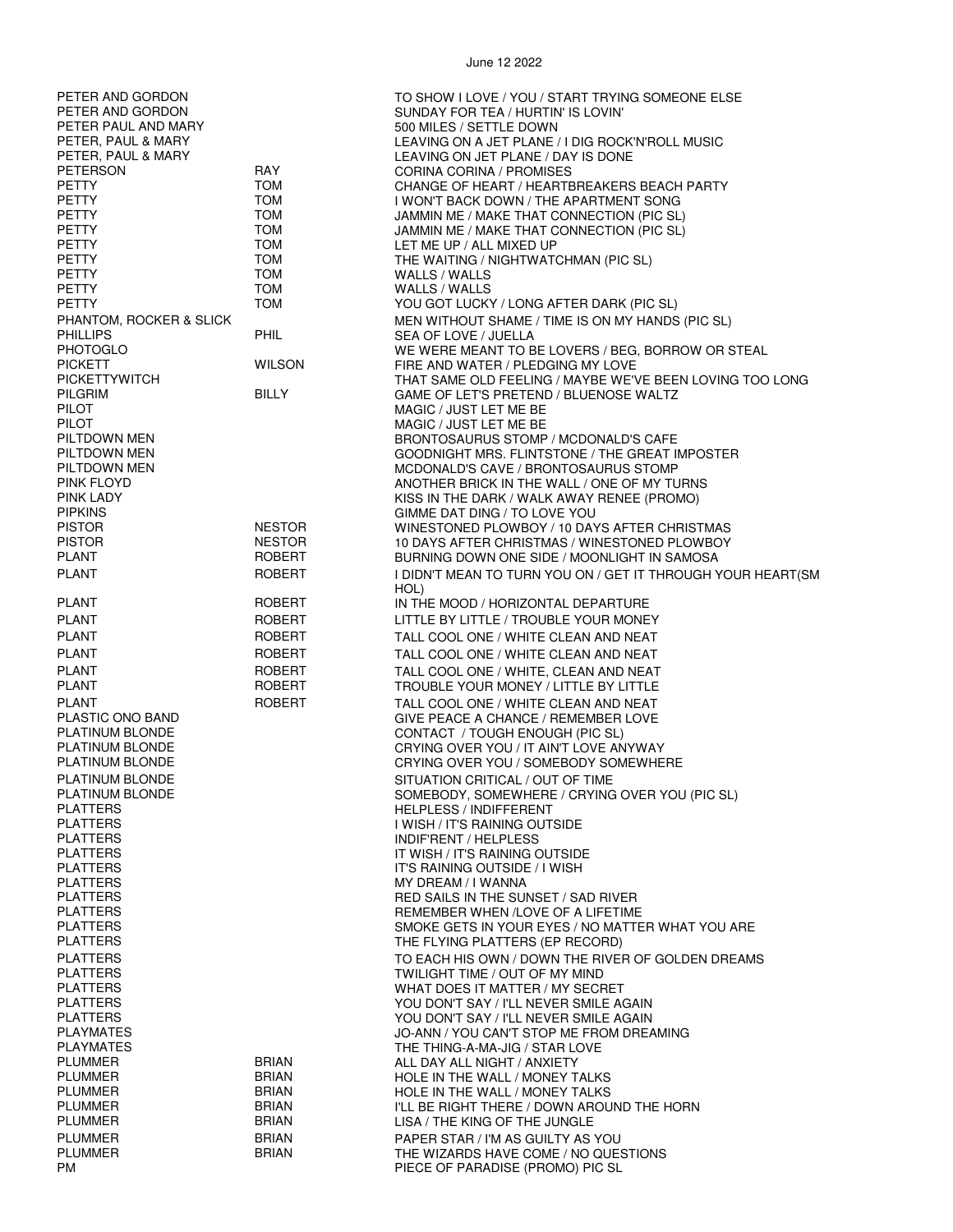| <b>POBI</b>                               |               | DANCE WITH ME / DANCE WITH ME                                                                     |
|-------------------------------------------|---------------|---------------------------------------------------------------------------------------------------|
| <b>POCO</b>                               |               | KEEP ON TRYING / GEORGIA BIND MY TIES                                                             |
| <b>POCO</b>                               |               | MIDNIGHT RIDE / A FOOL'S PARADISE                                                                 |
| <b>POCO</b>                               |               | NOTHING TO HIDE / IF IT WASN'T FOR YOU                                                            |
| <b>POINTER</b>                            | <b>ANITA</b>  | OVERNIGHT SUCCESS / LOVE ME LIKE YOU DO                                                           |
| <b>POINTER</b>                            | <b>BONNIE</b> |                                                                                                   |
| POINTER SISTERS                           |               | I WANNA MAKE IT / I CAN'T HELP MYSELF                                                             |
| POINTER SISTERS                           |               | AMERICAN MUSIC / I WANT TO DO IT WITH YOU                                                         |
| POINTER SISTERS                           |               | FAIRYTALE / LOVE IN THEM THERE HILLS                                                              |
|                                           |               | FIRE / LOVE IS LIKE A ROLLING STONE                                                               |
| POINTER SISTERS                           |               | FIRE / LOVE IS LIKE A ROLLING STONE                                                               |
| POINTER SISTERS<br><b>POINTER SISTERS</b> |               | HAPPINESS / LAY IT ON THE LINE                                                                    |
| POINTER SISTERS                           |               | HE'S SO SHY / MOVIN ON                                                                            |
|                                           |               | NEUTRON DANCE / TELEGRAPH YOUR LOVE                                                               |
| POINTER SISTERS                           |               | NEUTRON DANCE / TELEGRAPH YOUR LOVE                                                               |
| POINTER SISTERS                           |               | SLOW HAND / HOLDIN' OUT FOR LOVE (PROMO)                                                          |
| POINTER SISTERS                           |               | SLOW HAND / HOLDING OUT FOR LOVE                                                                  |
| POINTER SISTERS                           |               | WE'RE GONNA MAKE IT / SHOULD I DO IT                                                              |
| POINTER SISTERS                           |               | YES WE CAN / JADA                                                                                 |
| <b>POISON</b>                             |               | TALK DIRTY TO ME / WANT SOME NEED SOME                                                            |
| <b>POISON</b>                             |               | TALK DIRTY TO ME / WANT SOME NEED SOME                                                            |
| <b>POISON</b>                             |               | YOUR MAMA DON'T DANCE / LOOK WHAT THE CAT DRAGGED IN                                              |
| <b>POISON</b>                             |               | YOUR MAMA DON'T DANCE / LOOK WHAT THE CAT DRAGGED IN                                              |
| <b>POLICE</b>                             |               | SPIRITS IN THE MATERIAL WORLD / HUNGRY FOR YOU                                                    |
| <b>POLICE</b>                             |               | BRING ON THE NIGHT / WALKING ON THE MOON                                                          |
| <b>POLICE</b>                             |               | DE DO DO DO, DE DA DA DA                                                                          |
| <b>POLICE</b>                             |               | EVERY BREATH YOU TAKE / MURDER BY NUMBERS                                                         |
| <b>POLICE</b>                             |               | FRIENDS / DE DO DO DO, DE DA DA DA                                                                |
| <b>POLICE</b>                             |               | SECRET JOURNEY / DARKNESS                                                                         |
| <b>POLICE</b>                             |               | DE DO DO DO DO DE DA DA DA / FRIENDS                                                              |
| POLKA DOTS                                |               | PATHWAYS / LITTLE MOTHER POLKA                                                                    |
| POLKA PADRE                               |               | SOMEWHERE MY LOVE / PEANUTS                                                                       |
| <b>PONY -TAILS</b>                        |               | BORN TO LATE / COME ON JOEY, DANCE WITH ME                                                        |
| POPPY FAMILY                              |               | I WAS WONDERING / WHERE EVIL GROWS                                                                |
| POPPY FAMILY                              |               | ALL THE TEA IN CHINA / OCEAN                                                                      |
| POPPY FAMILY                              |               | <b>GOOD FRIENDS / TRYIN'</b>                                                                      |
| POP-TOPS                                  |               | MAMMY BLUE / ROAD TO FREEDOM                                                                      |
| <b>POSEY</b>                              | <b>SANDY</b>  | SINGLE GIRL / BORN A WOMAN                                                                        |
| <b>POSEY</b>                              | SANDY         | SO SAD TO WATCH GOOD LOVE GO BAD / SHE'S GOT YOU                                                  |
| <b>POSEY</b><br>POST                      | <b>DEBBIE</b> | SINGLE GIRL / BORN A WOMAN                                                                        |
| POST                                      | MIKE          | LOVE HURTS / ONE MORE TIME                                                                        |
| <b>POST</b>                               | MIKE          | THEME FROM HILL STREET BLUES / AARON'S TUNE (PIC SL)<br>THEME FROM MAGNUM P.I./ HILL STREET BLUES |
| POWDER BLUES                              |               | BOPPPIN' WITH THE BLUES / JUST A LITTLE                                                           |
| POWDER BLUES                              |               | DOIN' IT RIGHT / ROCKCHOPPER                                                                      |
| <b>POWDER BLUES</b>                       |               | DOIN' IT RIGHT / THE ROCKCHOPPER                                                                  |
| POWDER BLUES                              |               | HEAR THAT GUITAR RING / BUZZARD LUCK                                                              |
| POWDER BLUES                              |               | JOY RIDIN' / UNDERCOVER BLUES                                                                     |
| POWDER BLUES                              |               | LOVIN, KISSIN & HUGGIN / WILLPOWER                                                                |
| POWDER BLUES                              |               | THIRSTY EARS / NOTHIN' BUT A TEASE                                                                |
| POWDER BLUES                              |               | THIRSTY EARS / NOTHIN BUT A TEASE (PIC SL)                                                        |
| POWER OF LOVE                             |               | DEEE-LITE / DEEE-LITE                                                                             |
| POWER STATION                             |               | GET IT ON / GO TO ZERO (PIC SL)                                                                   |
| PRATT & MCCLAIN                           |               | HAPPY DAYS / CRUISIN' WITH THE FONZ                                                               |
| <b>PRESTON</b>                            | <b>BILLY</b>  | SPACE RACE / WE'RE GONNA MAKE IT (PROMO)                                                          |
| <b>PRESTON</b>                            | JOHNNY        | CHARMING BILLY /UP IN THE AIR                                                                     |
| <b>PRESTON</b>                            | <b>JOHNNY</b> | CRADLE OF LOVE / CITY OF TEARS                                                                    |
| <b>PRESTON</b>                            | JOHNNY        | FEELS SO FINE / I'M STARTING TO GO STEADY                                                         |
| <b>PRESTON</b>                            | <b>JOHNNY</b> | LEAVE MY KITTEN ALONE / TOKEN OF LOVE                                                             |
| <b>PRESTON</b>                            | JOHNNY        | RUNNING BEAR / MY HEART KNOWS                                                                     |
| <b>PRESTON</b>                            | <b>BILLY</b>  | WILL IT GO ROUND IN CIRCLES / BLACKBIRD                                                           |
| PRESTON EPPS                              |               | BLUE BONGO / BONGOLA                                                                              |
| <b>PRESTON EPPS</b>                       |               | BONGO ROCK / BONGO PARTY                                                                          |
| PRETENDERS                                |               | BRASS IN POCKET / SPACE INVADERS                                                                  |
| <b>PRETENDERS</b>                         |               | BRASS IN POCKET / SPACE INVADERS                                                                  |
| <b>PRETENDERS</b>                         |               | IF THERE WAS A MAN / INTO VIENNA (PROMO)                                                          |
| PRETENDERS                                |               | LOUIE LOUIE / IN THE STICKS                                                                       |
| <b>PRETENDERS</b>                         |               | MIDDLE OF THE ROAD / 2000 MILES                                                                   |
| <b>PRETENDERS</b>                         |               | STOP YOUR SOBBING / THE PHONE CALL                                                                |
| <b>PRICE</b>                              | ALAN          | POOR PEOPLE / O LUCKY MAN                                                                         |
| <b>PRICE</b>                              | <b>LLOYD</b>  | JUST CALL ME / WHO COULD HAVE TOLD YOU                                                            |
| <b>PRICE</b>                              | LLOYD         | WHERE WERE YOU ON OUR WEDDING DAY/ IS IT REALLY LOVE                                              |
| PRICE                                     | RAY           | HEY, GOOD LOOKIN' / A MANSION ON THE HILL                                                         |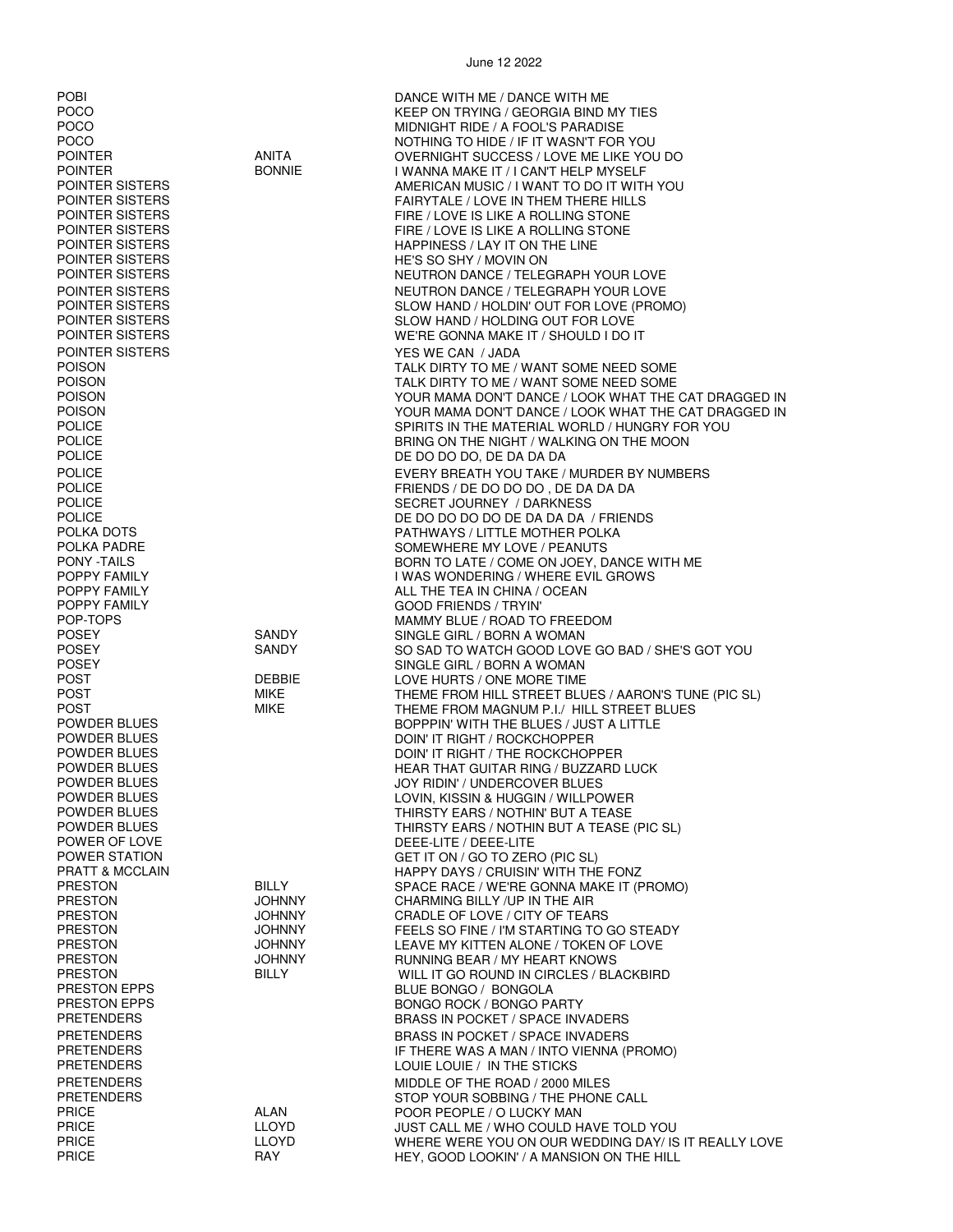| <b>PRIDE</b><br>PRIDE<br><b>PRIDE</b><br><b>PRIDE</b><br><b>PRINCE</b><br>PRISM<br><b>PRISM</b><br><b>PRISM</b><br><b>PRISM</b><br>PRIVATE EYE<br><b>PROCLAIMERS</b><br><b>PROCLAIMERS</b><br><b>PROCLAIMERS</b><br><b>PROCLAIMERS</b><br>PROCOL HAREM | CHARLEY<br><b>CHARLEY</b><br>CHARLEY<br><b>CHARLEY</b>                                    | KISS AN ANGEL GOOD MORNING / NO ONE COULD EVER TAKE ME<br>MISSISSIPPI COTTON PICKING DELTA TOWN / MARY GO ROUND<br>YOU'RE MY JAMAICA / LET ME HAVE A CHANCE<br>YOU WIN AGAIN / THERE'S A LITTLE BIT OF HANK IN ME<br>YOU GOT THE LOOK / HOUSEQUAKE<br>AMERICAN MUSIC / HIDEAWAY<br>COVER GIRL / ANOTHER WORLD<br>RAIN / HOLE IN PARADISE<br>TURN ON YOUR RADAR / TURN ON YOUR RADAR<br>GOOD GIRL GONE BAD / YOUR PLACE OR MINE<br>I'M GONNA BE (500 MILES) / BETTER DAYS (PROMO)<br>I'M ON MY WAY / LETTER TO AMERICA<br>I'M ON MY WAY / LETTER TO AMERICA<br>I'M ON MY WAY / LETTER TO AMERICA<br>WHITER SHADE OF PALE / LIME STREET BLUES |
|--------------------------------------------------------------------------------------------------------------------------------------------------------------------------------------------------------------------------------------------------------|-------------------------------------------------------------------------------------------|---------------------------------------------------------------------------------------------------------------------------------------------------------------------------------------------------------------------------------------------------------------------------------------------------------------------------------------------------------------------------------------------------------------------------------------------------------------------------------------------------------------------------------------------------------------------------------------------------------------------------------------------|
| <b>PRUITT</b><br><b>PRYSOCK</b><br>PSUEDO ECHO<br><b>PUCKETT</b>                                                                                                                                                                                       | <b>LEWIS</b><br><b>ARTHUR</b><br><b>GARY &amp; UNION GAP</b>                              | TIMBROOK / A FOOL OF ME<br>WORKING MAN'S PRAYER / NO MORE IN LIFE<br>FUNKYTOWN / LIES ARE NOTHING<br>LADY WILLPOWER / DAYLIGHT STRANGER                                                                                                                                                                                                                                                                                                                                                                                                                                                                                                     |
| <b>PUCKETT</b><br><b>PUCKETT</b><br><b>PUCKETT</b>                                                                                                                                                                                                     | <b>GARY &amp; UNION GAP</b><br><b>GARY &amp; UNION GAP</b><br><b>GARY &amp; UNION GAP</b> | LADY WILLPOWER / DAYLIGHT STRANGER<br>OVER YOU / IF THE DAY WOULD COME<br>OVER YOU / IF THE DAY WOULD COME                                                                                                                                                                                                                                                                                                                                                                                                                                                                                                                                  |
| <b>PUCKETT</b><br><b>PUCKETT</b>                                                                                                                                                                                                                       | <b>GARY &amp; UNION GAP</b><br><b>GARY</b>                                                | WOMAN WOMAN / DON'T MAKE PROMISES<br>LADY WILLPOWER / OVER YOU                                                                                                                                                                                                                                                                                                                                                                                                                                                                                                                                                                              |
| <b>PUCKETT</b><br>PUKKA ORCHESTRA<br><b>PURIFY</b>                                                                                                                                                                                                     | <b>GARY &amp; UNION GAP</b><br><b>JAMES &amp; BOBBY</b>                                   | OVER YOU / IF THE DAY WOULD COME<br>LISTEN TO THE RADIO / SPIES OF THE HEART<br>LET LOVE COME BETWEEN US / I DON'T WANT TO HAVE TO WAIT                                                                                                                                                                                                                                                                                                                                                                                                                                                                                                     |
| <b>QUARTERFLASH</b><br><b>QUARTO</b><br><b>QUATRO</b>                                                                                                                                                                                                  | SUZI<br>SUZI                                                                              | NOWHERE LEFT TO HIDE / TAKE ME TO HEART<br>SHE'S IN LOVE WITH YOU / STARLIGHT LADY<br>ALL SHOOK UP / GLYCERINE QUEEN                                                                                                                                                                                                                                                                                                                                                                                                                                                                                                                        |
| QUATRO<br>QUATRO<br><b>QUATRO &amp; CHRIS NORMAN</b>                                                                                                                                                                                                   | SUZI<br>SUZI<br>SUZI                                                                      | IF YOU CAN'T GIVE ME LOVE / NON-CITIZEN<br>YOUR MAMA WON'T LIKE ME / PETER PETER<br>STUMBLIN' IN / A STRANGER TO PARADISE                                                                                                                                                                                                                                                                                                                                                                                                                                                                                                                   |
| <b>QUATRO &amp; CHRIS NORMAN</b><br><b>QUATRO &amp; CHRIS NORMAN</b><br>QUEEN<br>QUEEN                                                                                                                                                                 | SUZI<br>SUZI                                                                              | STUMBLIN' IN / A STRANGER TO PARADISE<br>STUMBLIN' IN / A STRANGER TO PARADISE<br>A HUMAN BODY / PLAY THE GAME<br>A HUMAN BODY / PLAY THE GAME                                                                                                                                                                                                                                                                                                                                                                                                                                                                                              |
| <b>QUEEN</b><br><b>QUEEN</b><br><b>QUEEN</b>                                                                                                                                                                                                           |                                                                                           | CRAZY LITTLE THING CALLED LOVE / SPREAD YOUR WINGS<br>SHEER HEART ATTACK / SAVE ME<br>SOMEBODY TO LOVE / WHITE MAN                                                                                                                                                                                                                                                                                                                                                                                                                                                                                                                          |
| <b>QUEEN</b><br>R. KELLY & CELINE DION<br>R. KELLY & CELINE DION                                                                                                                                                                                       |                                                                                           | SOMEBODY TO LOVE / WHITE MAN<br>I'M YOUR ANGEL / I'M YOUR ANGEL<br>I'M YOUR ANGEL / I'M YOUR ANGEL                                                                                                                                                                                                                                                                                                                                                                                                                                                                                                                                          |
| R.E.M.<br>R.E.M.<br>R.E.M.<br>R.E.M.                                                                                                                                                                                                                   |                                                                                           | BITTERSWEET ME / UNDERTOW<br>LOSING MY RELIGION / ROTARY ELEVEN<br>SHINY HAPPY PEOPLE / FOURTY SECOND SONG<br>SHINY HAPPY PEOPLE / 40 SECOND SONG                                                                                                                                                                                                                                                                                                                                                                                                                                                                                           |
| R.E.O SPEEDWAGON<br>RABBITT<br>RABBITT                                                                                                                                                                                                                 | <b>EDDIE</b><br>EDDIE                                                                     | SWEET TIME / STILLNESS OF THE NIGHT<br>BBBBURNING WITH LOVE / 747<br>HEARTS ON FIRE / THE GIRL ON MY MIND                                                                                                                                                                                                                                                                                                                                                                                                                                                                                                                                   |
| RABBITT<br>RABBITT<br>RABBITT<br>RABBITT                                                                                                                                                                                                               | EDDIE<br><b>EDDIE</b><br><b>EDDIE</b><br><b>EDDIE</b>                                     | ON SECOND THOUGHT / ONLY ONE LOVE IN MY LIFE<br>SOMEONE COULD LOSE A HEART TONIGHT / RIVERS<br>STEP BY STEP / MY ONLY WISH (PROMO)<br>THE BEST YEAR OF MY LIFE / OVER THERE                                                                                                                                                                                                                                                                                                                                                                                                                                                                 |
| RABBITT<br>RABBITT<br>RABBITT                                                                                                                                                                                                                          | <b>EDDIE</b><br>EDDIE<br><b>EDDIE</b>                                                     | THE WANDERER / WORKIN' OUT<br>GONE TOO FAR / LOVELINE<br>GOTTA HAVE YOU / SINGING IN THE SUBWAY                                                                                                                                                                                                                                                                                                                                                                                                                                                                                                                                             |
| RABBITT<br>RABBITT                                                                                                                                                                                                                                     | EDDIE<br><b>EDDIE</b>                                                                     | I CAN'T HELP MYSELF / SHE LOVES ME LIKE SHE MEANS IT<br>SOMEONE COULD LOSE A HEART TONIGHT / RIVERS                                                                                                                                                                                                                                                                                                                                                                                                                                                                                                                                         |
| RABBITT<br>RAES<br>RAFERTY                                                                                                                                                                                                                             | <b>EDDIE</b><br><b>GERRY</b>                                                              | YOU MAKE LOVE BEAUTIFUL / WE CAN'T GO ON<br>QUE SERA SERA / ARE YOU THE BOY<br>BAKER STREET / CITY TO CITY                                                                                                                                                                                                                                                                                                                                                                                                                                                                                                                                  |
| RAFFERTY<br>RAFFERTY<br>RAFFERTY                                                                                                                                                                                                                       | <b>GERRY</b><br><b>GERRY</b><br><b>GERRY</b>                                              | BAKER STREET / BIG CHANGE IN THE WEATHER<br>BAKER STREET / CITY TO CITY<br>BAKER STREET/ CITY TO CITY                                                                                                                                                                                                                                                                                                                                                                                                                                                                                                                                       |
| RAFFERTY<br>RAFFERTY<br>RAFFERTY                                                                                                                                                                                                                       | <b>GERRY</b><br><b>GERRY</b><br><b>GERRY</b>                                              | RIGHT DOWN THE LINE / WAITING FOR THE DAY<br>RIGHT DOWN THE LINE / WAITING FOR THE DAY<br>HOME AND DRY/ MATTIES RAG                                                                                                                                                                                                                                                                                                                                                                                                                                                                                                                         |
| <b>RAIDERS</b><br>RAIDERS<br><b>RAIDERS</b>                                                                                                                                                                                                            |                                                                                           | ALL OVER YOU / SEABOARD LINE BOOGIE<br>BIRDS OF A FEATHER / THE TURKEY<br><b>INDIAN RESERVATION / TERRY'S TUNE</b>                                                                                                                                                                                                                                                                                                                                                                                                                                                                                                                          |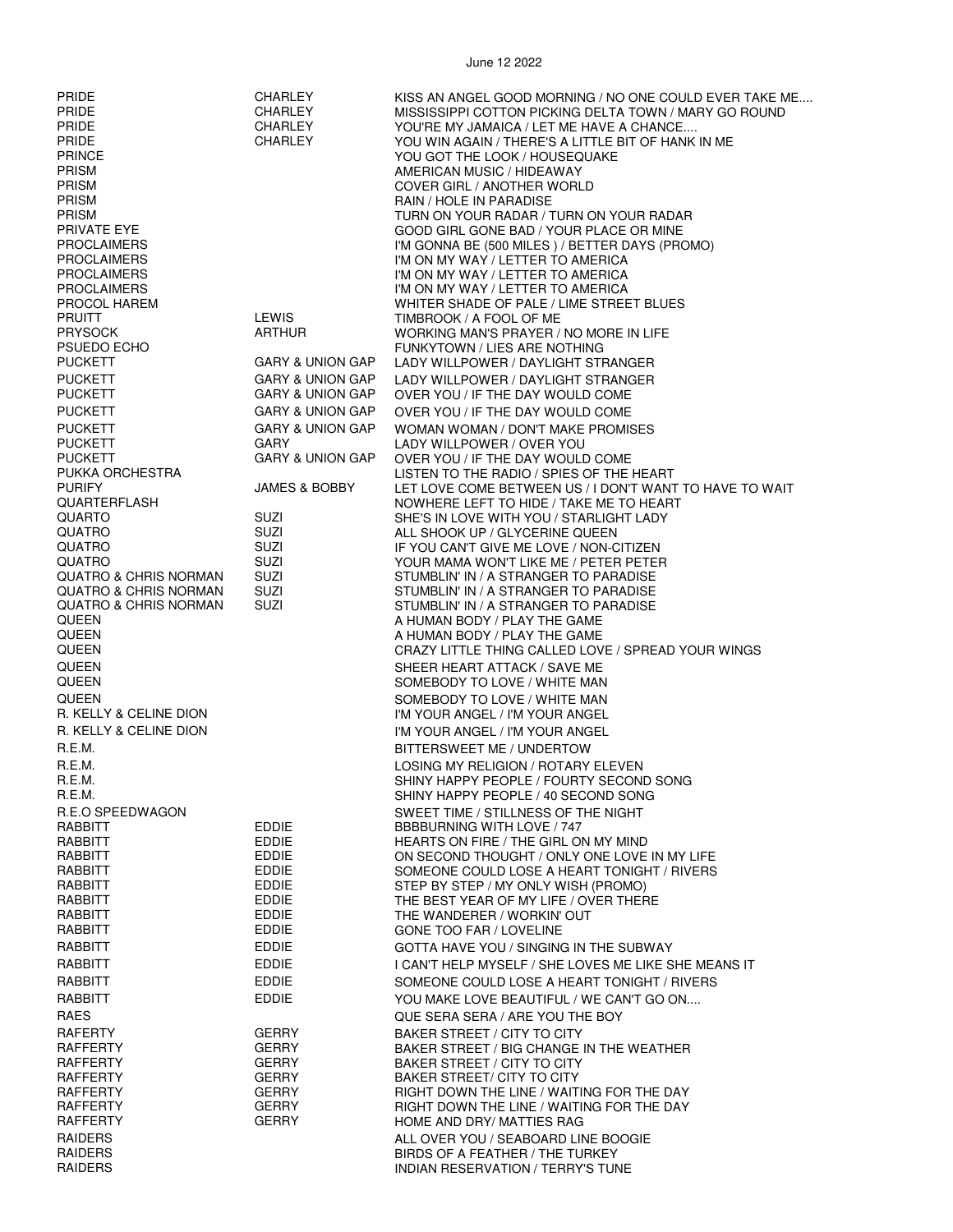| RAIDERS<br>RAINWATER<br>RALPH MARCO BAND                                                  | <b>MARVIN</b>                             | INDIAN RESERVATION / TERRY'S TUNE<br>THE MAJESTY OF LOVE / YOU MY DARLING YOU<br>BEAT THE SHUFFLE / PEANUT MAN                                                           |
|-------------------------------------------------------------------------------------------|-------------------------------------------|--------------------------------------------------------------------------------------------------------------------------------------------------------------------------|
| RAMSEY LEWIS TRIO<br>RANDOLPH<br>RARE EARTH                                               | <b>BOOTS</b>                              | THE IN CROWD / SOMETHING YOU GOT<br>PLAY ME SALES STIMULATOR / JOHNNY RIVERS<br>GET READY / I KNOW I'M LOSING YOU                                                        |
| RARE EARTH<br>RARE EARTH<br>RARE EARTH                                                    |                                           | HERE COMES THE NIGHT / BORN TO WANDER<br>I KNOW I'M LOSING YOU / WHEN JOANIE SMILES<br>KEEPIN' ME OUT OF THE STORM / LET ME BE YOUR SUNSHINE                             |
| <b>RASCALS</b><br><b>RASCALS</b><br><b>RASCALS</b>                                        |                                           | (PROMO)<br>CARRY ME BACK / REAL THING<br>HEAVEN / BABY I'M BLUE<br>HEAVEN / BABY, I'M BLUE                                                                               |
| <b>RASCALS</b><br>RAVEN<br>RAWLS                                                          | <b>EDDIE</b><br>LOU                       | PEOPLE GOT TO BE FREE / MY WORLD<br>I COULD USE ANOTHER YOU / FOLKS OUT ON THE ROAD<br>YOU'LL NEVER FIND ANOTHER LOVE LIKE MINE / LET'S FALL IN LOVE                     |
| RAY<br>RAYBURN<br><b>RAYDIO</b>                                                           | <b>JOHNNIE</b><br><b>MARGIE</b>           | JUST WALKIN' IN THE RAIN / WALKIN' MY BABY BACK HOME<br>I'M AVAILABLE / IF YOU WERE<br><b>GET DOWN / JACK AND JILL</b>                                                   |
| <b>RAYDIO</b><br><b>RAYDIO</b><br><b>RAYDIO</b>                                           |                                           | JACK AND JILL / GET DOWN<br>JACK AND JILL / GET DOWN                                                                                                                     |
| <b>REAL LIFE</b><br>REAVELY<br><b>REBELS</b>                                              | <b>BEN</b>                                | JACK AND JILL / GET DOWN<br>CATCH ME I'M FALLING/ EXPLODING BULLETS (PROMO)<br>BETTER LATE THAN NEVER / CHATANOOGA SHOE SHINE BOY<br>WILD WEEKEND / WILD WEEKEND CHA-CHA |
| <b>RED RIDER</b><br><b>RED RIDER</b><br><b>RED RIDER</b>                                  |                                           | <b>GOOD NEWS / AVENUE A</b><br>HUMAN RACE / SIGHTS ON YOU<br>NAPOLEON SHEDS HIS SKIN / WINNER TAKES ALL                                                                  |
| <b>REDBONE</b><br><b>REDBONE</b><br><b>REDDING</b>                                        | <b>GENE</b>                               | WITCH QUEEN OF NEW ORLEANS / CHANT: 13TH HOUR<br>WITCH QUEEN OF NEW ORLEANS / MAGGIE<br>WHAT DID I DO ON A SUNDAY MORNING / THIS HEART                                   |
| <b>REDDY</b><br><b>REDDY</b><br><b>REDDY</b>                                              | HELEN<br>HELEN<br>HELEN                   | AIN'T NO WAY TO TREAT A LADY / LONG TIME LOOKING<br>ANGIE BABY / I THINK I'LL WRITE A SONG<br>DELTA DAWN / IF WE COULD STILL BE FRIENDS                                  |
| <b>REDDY</b><br>REDDY<br><b>REDDY</b>                                                     | HELEN<br>HELEN<br><b>HELEN</b>            | I BELIEVE IN MUSIC / I DON'TKNOW HOW TO LOVE HIM<br>KEEP ON SINGING / YOU'RE MY HOME<br>LEAVE ME ALONE/ THE OLD FASHIONED WAY                                            |
| <b>REDDY</b><br><b>REDDY</b><br><b>REDDY</b>                                              | HELEN<br>HELEN<br>HELEN                   | SOMEWHERE IN THE NIGHT / TEN TO EIGHT<br>YOU AND ME AGAINST THE WORLD / LOVE SONG FOR JEFFERY<br>DELTA DAWN / IF WE COULD STILL BE FRIENDS                               |
| REDNEX<br>REED<br><b>REEVES</b>                                                           | <b>MICHAEL</b><br>JIM                     | COTTON EYE JOE / COTTON EYE JOE<br>VENUS IN BLUE JEANS / CLOSE TO CATHY<br>WELCOME TO MY WORLD / HAVE YOU EVER BEEN LONELY                                               |
| <b>REEVES</b><br><b>REGATTA</b><br><b>RENO</b>                                            | JIM<br><b>JACK</b>                        | WELCOME TO MY WORLD / HAVE YOU EVER BEEN LONELY<br>WHEREEVER YOU RUN / CONFIDENTIAL INFORMATION<br><b>BLUE / NINE STITCHES</b>                                           |
| <b>REO SPEEDWAGON</b><br><b>REO SPEEDWAGON</b><br><b>REO SPEEDWAGON</b>                   |                                           | IN MY DREAMS / OVER THE EDGE<br>BACK ON THE ROAD AGAIN / I DON'T WANT TO LOSE YOU<br>CAN'T FIGHT THIS FEELING / BREAK HIS SPELL                                          |
| <b>REO SPEEDWAGON</b><br><b>REO SPEEDWAGON</b><br><b>REO SPEEDWAGON</b>                   |                                           | FOLLOW MY HEART / KEEP ON LOVING YOU<br>HERE WITH ME / WHEREEVER YOU'RE GOING (PIC SL)<br>I DO WANNA KNOW / ROCK N' ROLL STAR                                            |
| <b>REO SPEEDWAGON</b><br><b>REO SPEEDWAGON</b><br><b>REO SPEEDWAGON</b>                   |                                           | I WISH YOU WERE THERE / DON'T LET HIM GO<br>IN MY DREAMS / OVER THE EDGE<br>IN MY DREAMS / OVER THE EDGE                                                                 |
| <b>REO SPEEDWAGON</b><br><b>REO SPEEDWAGON</b><br><b>REO SPEEDWAGON</b>                   |                                           | KEEP ON LOVING YOU / FOLLOW MY HEART<br>KEEP THE FIRE BURNIN' / I'LL FOLLOW YOU<br>KEEP THE FIRE BURNIN' / I'LL FOLLOW YOU                                               |
| <b>REO SPEEDWAGON</b><br><b>REO SPEEDWAGON</b><br><b>REO SPEEDWAGON</b><br>RESTLESS HEART |                                           | LIVE EVERY MOMENT / GOTTA FEEL MORE<br>TAKE IT ON THE RUN / SOMEONE TONIGHT<br>IN YOUR LETTER / SHAKIN' IT LOOSE<br>I'LL STILL BE LOVING YOU / VICTIM OF THE GAME        |
| <b>RESTLESS HEART</b><br><b>REVERE</b><br><b>REVERE</b><br><b>REVERE</b>                  | <b>PAUL</b><br><b>PAUL</b><br><b>PAUL</b> | NEW YORK, HOLD HER TIGHT (PROMO)<br>DON'T TAKE IT SO HARD / OBSERVATION FROM FLIGHT 285<br>GOOD THING / UNDECIDED MAN<br>HUNGRY / THERE SHE GOES                         |
| <b>REVERE</b><br><b>REYNOLDS</b><br><b>REYNOLDS</b>                                       | <b>PAUL</b><br>AN<br><b>BURT</b>          | LET ME / WE GOTTA ALL GET TOGETHER<br>WIND IN THE WILLOW / SAY I CAN COUNT ON YOU<br>LET'S DO SOMETHING CHEAP AND SUPERFICIAL / PICKIN' LONE                             |
| <b>REYNOLDS</b><br><b>REYNOLDS</b><br>RHYTHM HERITAGE                                     | <b>BURT</b><br><b>DEBBIE</b>              | LET'S DO SOMETHING CHEAP AND SUPERFICIAL / PICKIN' LONE<br><b>TAMMY / FRENCH HEELS</b><br>I WOULDN'T TREAT A DOG / THEME FROM SWAT                                       |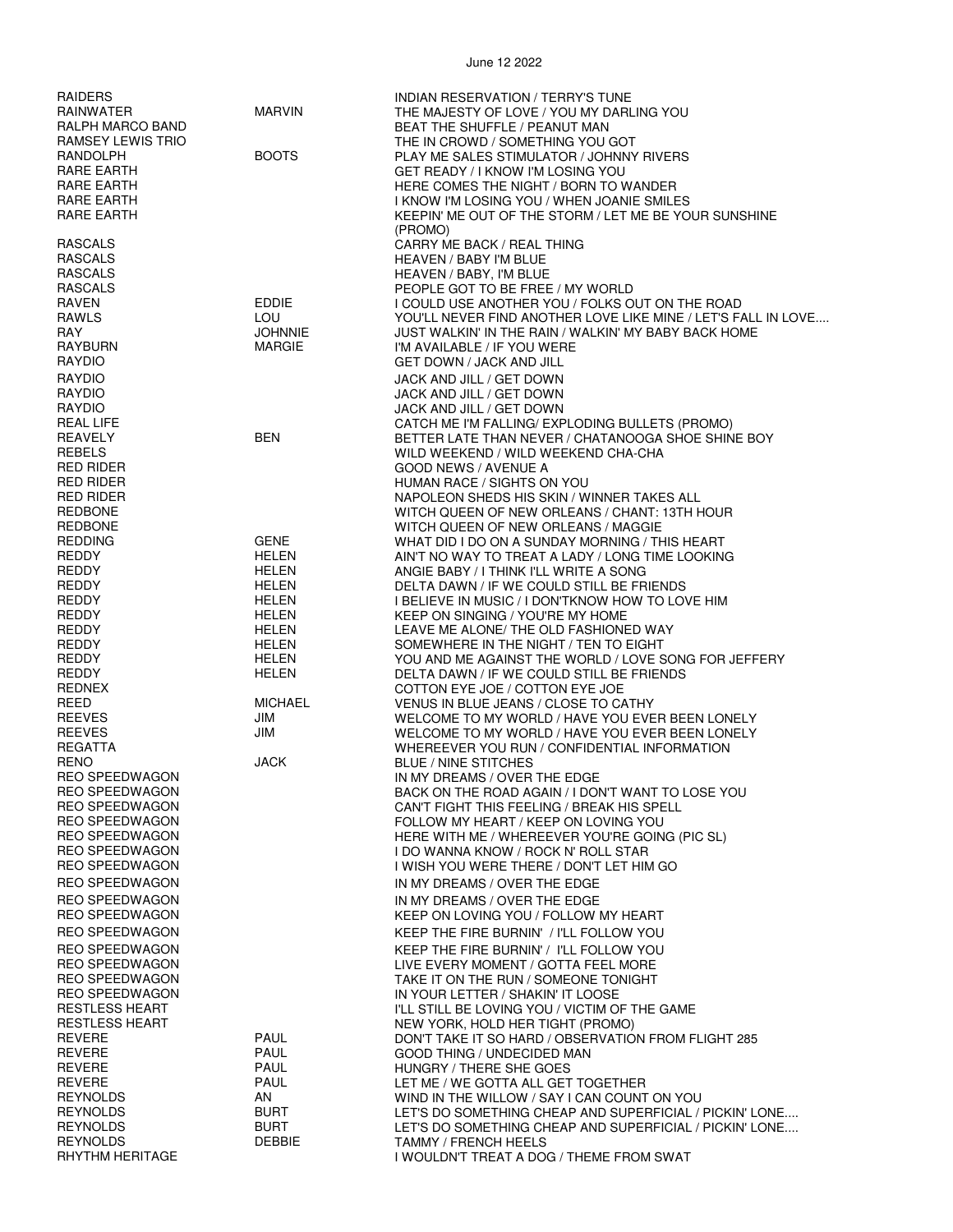| <b>RICH</b>                                                                  | CHARLIE                                        | A VERY SPECIAL LOVE SONG / I CAN'T EVEN DRINK IT AWAY                                                                                           |
|------------------------------------------------------------------------------|------------------------------------------------|-------------------------------------------------------------------------------------------------------------------------------------------------|
| <b>RICH</b>                                                                  | <b>CHARLIE</b>                                 | BEHIND CLOSED DOORS / A SUNDAY KIND OF WOMAN                                                                                                    |
| <b>RICH</b>                                                                  | <b>CHARLIE</b>                                 | DON'T TAKE ANY WOODEN NICKELS / CANADA                                                                                                          |
| <b>RICH</b>                                                                  | <b>CHARLIE</b>                                 | I DONT' SEE ME IN YOUR EYES / NO ROOM TO DANCE                                                                                                  |
| <b>RICH</b>                                                                  | <b>CHARLIE</b>                                 | ON MY KNEES / A MELLOW MELODY                                                                                                                   |
| <b>RICH</b>                                                                  | <b>CHARLIE</b>                                 | PUTTIN' IN OVERTIME AT HOME / GHOST OF ANOTHER MAN                                                                                              |
| <b>RICH</b>                                                                  | <b>CHARLIE</b>                                 | THERE WON'T BE ANYMORE / TURN AROUND AND FACE ME                                                                                                |
| <b>RICH</b>                                                                  | <b>CHARLIE</b>                                 | TO SING A LOVE SONG / ROLLIN' WITH THE FLOW                                                                                                     |
| <b>RICH</b>                                                                  | <b>CHARLIE</b>                                 | SCHOOL DAYS / GONNA BE WAITIN'                                                                                                                  |
| <b>RICHARD</b>                                                               | <b>CLIFF</b>                                   | A LITTLE IN LOVE / EVERYMAN                                                                                                                     |
| RICHARD                                                                      | <b>CLIFF</b>                                   | A LITTLE IN LOVE / EVERYMAN                                                                                                                     |
| RICHARD                                                                      | <b>CLIFF</b>                                   | DEVIL WOMAN / LOVE ON                                                                                                                           |
| RICHARD                                                                      | <b>CLIFF</b>                                   | DEVIL WOMAN / LOVE ON                                                                                                                           |
| <b>RICHARD</b>                                                               | <b>CLIFF</b>                                   | DYNAMITE / DREAMING                                                                                                                             |
| RICHARD                                                                      | <b>CLIFF</b>                                   | LIVING DOLL / APRON STRINGS                                                                                                                     |
| RICHARD                                                                      | <b>CLIFF</b>                                   | MY PRETTY ONE / LOVE YA (PIC SL)                                                                                                                |
| <b>RICHARD</b>                                                               | <b>CLIFF</b>                                   | WE DON'T TALK ANYMORE / ROCK AND ROLL JUVINILLE                                                                                                 |
| <b>RICHARD</b>                                                               | <b>CLIFF</b>                                   | DYNAMITE / DREAMING                                                                                                                             |
| RICHARD                                                                      | <b>CLIFF</b>                                   | WE DON'T TALK ANYMORE / ROCK AND ROLL JUVINILLE                                                                                                 |
| RICHARD & SARA BRIGHTMAN CLIFF<br><b>RICHIE</b><br><b>RICHIE</b>             | <b>LIONEL</b><br><b>LIONEL</b>                 | ALL I ASK OF YOU / PHANTOM OF THE OPERA OVERTURE (PIC SL)<br>ALL NIGHT LONG / WANDERING STRANGER<br>BALLERINA GIRL (PROMO)                      |
| <b>RICHIE</b>                                                                | <b>LIONEL</b>                                  | DEEP RIVER WOMAN / BALLERINA GIRL                                                                                                               |
| <b>RICHIE</b>                                                                | <b>LIONEL</b>                                  | DEEP RIVER WOMAN / BALLERINA GIRL                                                                                                               |
| <b>RICHIE</b>                                                                | <b>LIONEL</b>                                  | HELLO / YOU MEAN MORE TO ME                                                                                                                     |
| <b>RICHIE</b>                                                                | <b>LIONEL</b>                                  | LOVE WILL CONQUER ALL / THE ONLY ONE                                                                                                            |
| <b>RICHIE</b>                                                                | <b>LIONEL</b>                                  | MY LOVE / ROUND AND ROUND (PIC SL)                                                                                                              |
| <b>RICHIE</b>                                                                | <b>LIONEL</b>                                  | PENNY LOVER / TELL ME                                                                                                                           |
| <b>RICHIE</b>                                                                | <b>LIONEL</b>                                  | ROUND AND ROUND / MY LOVE                                                                                                                       |
| <b>RICHIE</b>                                                                | <b>LIONEL</b>                                  | RUNNING WITH THE NIGHT / YOU MEAN MORE TO ME                                                                                                    |
| <b>RICHIE</b>                                                                | <b>LIONEL</b>                                  | SAY YOU SAY ME / CAN'T SLOW DOWN                                                                                                                |
| <b>RICHIE</b>                                                                | <b>LIONEL</b>                                  | SAY YOU SAY ME / CAN'T SLOW DOWN                                                                                                                |
| <b>RICHIE</b>                                                                | LIONEL                                         | SAY YOU SAY ME / CAN'T SLOW DOWN                                                                                                                |
| <b>RICHIE</b>                                                                | <b>LIONEL</b>                                  | SAY YOU SAY ME / CAN'T SLOW DOWN                                                                                                                |
| <b>RICHIE</b>                                                                | <b>LIONEL</b>                                  | SAY YOU SAY ME / CAN'T SLOW DOWN (PIC SL)                                                                                                       |
| <b>RICHIE</b>                                                                | <b>LIONEL</b>                                  | SAY YOU, SAY ME / CAN'T SLOW DOWN                                                                                                               |
| <b>RICHIE</b>                                                                | <b>LIONEL</b>                                  | SE LA (PROMO)                                                                                                                                   |
| <b>RICHIE</b>                                                                | <b>LIONEL</b>                                  | STUCK ON YOU / ROUND AND ROUND                                                                                                                  |
| <b>RICHIE</b>                                                                | <b>LIONEL</b>                                  | TRULY / JUST PUT SOME LOVE IN YOUR HEART                                                                                                        |
| <b>RICHIE</b>                                                                | <b>LIONEL</b>                                  | YOU ARE / YOU EAN MORE TO ME (PIC SL)                                                                                                           |
| <b>RICHIE</b>                                                                | <b>LIONEL</b>                                  | YOU ARE / YOU MEAN MORE TO ME                                                                                                                   |
| <b>RICHIE</b>                                                                | <b>LIONEL</b>                                  | YOU ARE / YOU MEAN MORE TO ME (PIC SL)                                                                                                          |
| <b>RICHIE</b>                                                                | <b>LIONEL</b>                                  | YOU MEAN MORE TO ME / HELLO                                                                                                                     |
| RICHIE & DIANA ROSS<br>RIGHTEOUS BROTHERS<br>RIGHTEOUS BROTHERS              |                                                | ENDLESS LOVE / ENDLESS LOVE (INST)<br>DREAM ON / DR. ROCK AND ROLL<br>ROCK AND ROLL HEAVEN / I JUST WANNA BE ME                                 |
| <b>RILEY</b>                                                                 | JEANNIE C.                                     | HARPER VALLEY PTA / YESTERDAY ALL DAY LONG TODAY                                                                                                |
| <b>RIMES</b>                                                                 | LEANN                                          | BIG DEAL / LEAVINGS NOT LEAVING                                                                                                                 |
| <b>RIMES</b>                                                                 | LEANN                                          | COMMITMENT / LOOKING THROUGH YOUR EYES                                                                                                          |
| <b>RIMES</b>                                                                 | LEANN                                          | COMMITMENT / LOOKING THROUGH YOUR EYES                                                                                                          |
| <b>RIMES</b>                                                                 | LEANN                                          | LOOKING THROUGH YOUR EYES / COMMITMENT                                                                                                          |
| <b>RIOS</b>                                                                  | <b>MIGUEL</b>                                  | A SONG OF JOY / HIMNO A LA ALERGIA                                                                                                              |
| <b>RIOS</b>                                                                  | <b>MIGUEL</b>                                  | SOMEBODY WAITING / LIKE AN EAGLE                                                                                                                |
| <b>RIOT ONE</b><br>RITCHIE FAMILY<br><b>RITCHIE FAMILY</b><br>RITCHIE FAMILY |                                                | VOICES/MONEY / WHO GIVES A DAM/THAT'S LIFE (45 RPM E.P.)<br><b>BRAZIL / HOT TRIP</b><br><b>BRAZIL / HOT TRIP</b><br><b>BRAZIL / HOT TRIP</b>    |
| <b>RIVERS</b>                                                                | <b>JOHNNY</b>                                  | BLUE SUEDE SHOES / STORIES TO A CHILD                                                                                                           |
| <b>RIVERS</b>                                                                | <b>JOHNNY</b>                                  | BLUE SUEDE SHOES / STORIES TO A CHILD                                                                                                           |
| <b>RIVERS</b>                                                                | <b>JOHNNY</b>                                  | <b>CURIOUS MIND / ASHES AND SAND</b>                                                                                                            |
| <b>RIVERS</b>                                                                | <b>JOHNNY</b>                                  | HELP ME RHONDA / NEW LOVERS AND OLD FRIENDS                                                                                                     |
| <b>RIVERS</b>                                                                | <b>JOHNNY</b>                                  | HELP ME RHONDA / NEW LOVERS AND OLD FRIENDS                                                                                                     |
| <b>RIVERS</b>                                                                | <b>JOHNNY</b>                                  | HELP ME RHONDA / NEW LOVERS AND OLD FRIENDS                                                                                                     |
| <b>RIVERS</b>                                                                | <b>JOHNNY</b>                                  | MEMPHIS / IT WOULDN'T HAPPEN WITH ME                                                                                                            |
| <b>RIVERS</b>                                                                | <b>JOHNNY</b>                                  | MEMPHIS / IT WOULDN'T HAPPEN WITH ME                                                                                                            |
| <b>RIVERS</b>                                                                | <b>JOHNNY</b>                                  | PERMANENT CHANGE / THINK HIS NAME                                                                                                               |
| <b>RIVERS</b>                                                                | <b>JOHNNY</b>                                  | SLOW DANCIN/ OUTSIDE HELP                                                                                                                       |
| <b>RIVERS</b><br><b>RIVERS</b><br><b>ROBBINS</b>                             | <b>JOHNNY</b><br><b>JOHNNY</b><br><b>MARTY</b> | SWAYIN' TO THE MUSIC / OUTSIDE HELP<br>WHERE HAVE ALL THE FLOWERS GONE / BY THE TIME I GET TO<br><b>PHOENIX</b><br>EL PASO / A WHITE SPORT COAT |
| <b>ROBBINS</b>                                                               | <b>MARTY</b>                                   | EL PASO / A WHITE SPORT COAT                                                                                                                    |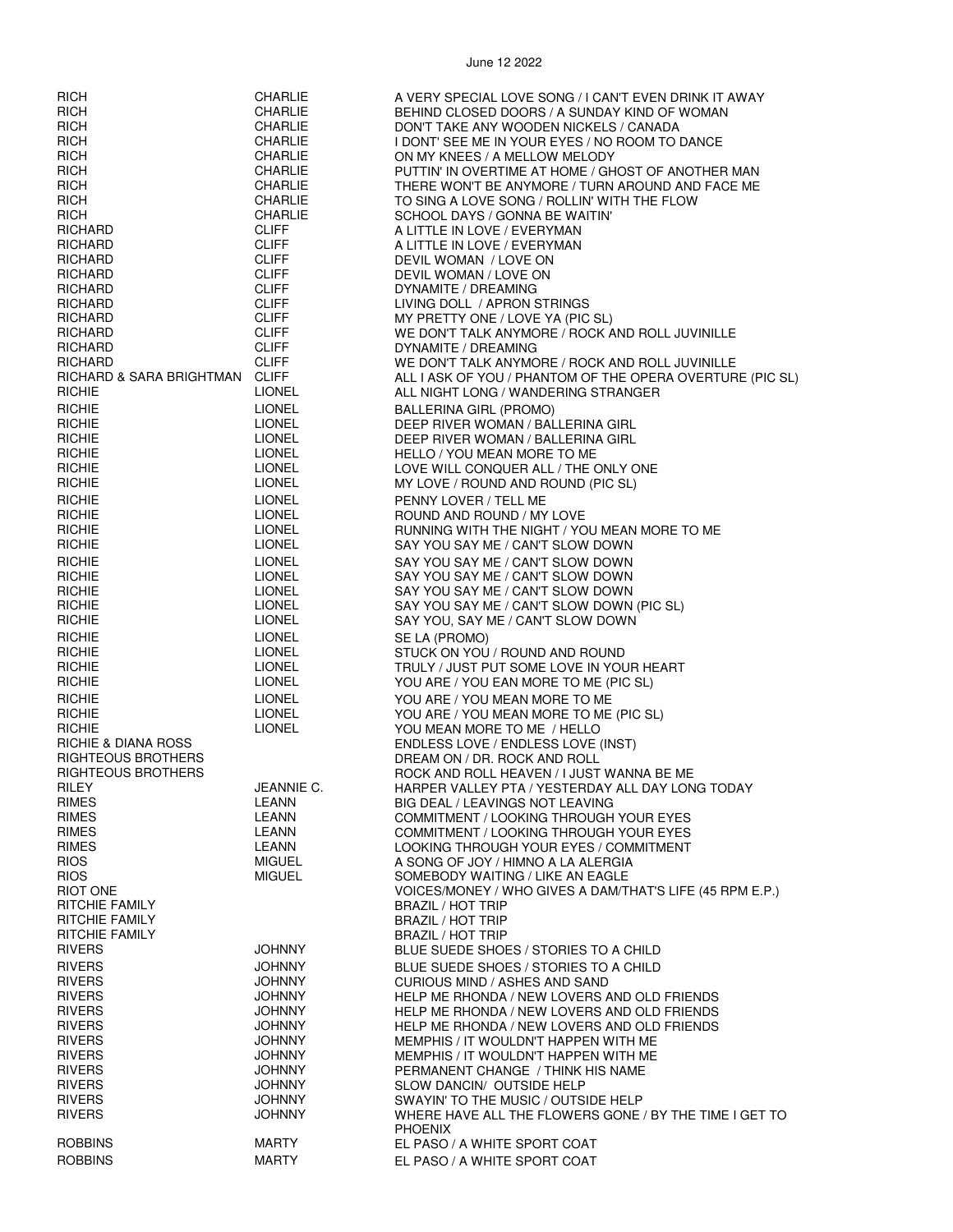| <b>ROBBINS</b>                 | <b>MARTY</b>  | EL PASO / A WHITE SPORTS COAT                              |
|--------------------------------|---------------|------------------------------------------------------------|
|                                |               |                                                            |
| <b>ROBBINS</b>                 | MARTY         | FIVE BROTHERS / RIDE COWBOY RIDE                           |
| <b>ROBBINS</b>                 | <b>MARTY</b>  | ONCE-A-WEEK DATE / THE STORY OF MY LIFE                    |
| <b>ROBBINS</b>                 | <b>MARTY</b>  |                                                            |
|                                |               | TEENAGE DREAM / PLEASE DON'T BLAME ME                      |
| <b>ROBBINS</b>                 | <b>MARTY</b>  | THE STORY OF MY LIFE / ONCE A WEEK DATE                    |
| <b>ROBBINS</b>                 | <b>MARTY</b>  | THE STORY OF MY LIFE / ONCE A WEEK DATE                    |
|                                |               |                                                            |
| <b>ROBBINS</b>                 | <b>MARTY</b>  | THE STORY OF MY LIFE / ONCE-A-WEEK DATE                    |
| <b>ROBERTS</b>                 | DAVID         | BOYS OF AUTUMN / WRONG SIDE OF THE TRACKS                  |
|                                |               |                                                            |
| <b>ROBERTS</b>                 | DAVID         | BOYS OF AUTUMN / WRONG SIDE OF THE TRACKS (PIC SL)         |
| <b>ROBERTSON</b>               | ROBBIE        | SOMEWHERE DOWN THE CRAZY RIVER / HELL'S HALF ACRE (PROMO)  |
| <b>ROBINSON</b>                | <b>FLOYD</b>  | <b>MAKIN LOVE / MY GIRL</b>                                |
|                                |               |                                                            |
| <b>ROBINSON</b>                | <b>SMOKEY</b> | BECAUSE OF YOU / GIRL, I'M STANDING THERE (PROMO)          |
| <b>ROBINSON</b>                | <b>SMOKEY</b> | BEING WITH YOU / WHAT'S IN YOUR LIFE FOR ME                |
| <b>ROBINSON</b>                | <b>SMOKEY</b> | LOVE DON'T GIVE NO REASON / LOVE DONT(PROMO) PIC SL        |
|                                |               |                                                            |
| <b>ROBINSON</b>                | <b>SMOKEY</b> | LOVE WILL SET YOU FREE / LOVE WILL SET YOU FREE            |
| <b>ROBINSON</b>                | <b>SMOKEY</b> | ONE HEARTBEAT / LOVE WILL SET YOU FREE (PIC SL)            |
| <b>ROBINSON</b>                | <b>SMOKEY</b> | ONE HEARTBEAT /LOVE WILL SET YOU FREE                      |
| <b>ROBINSON</b>                | <b>SMOKEY</b> |                                                            |
|                                |               | WHAT'S TOO MUCH / I'VE MADE LOVE TO YOU                    |
| <b>ROBINSON &amp; MIRACLES</b> | <b>SMOKEY</b> | THE TEARS OF A CLOWN / WHO'S GONNA TAKE THE BLAME          |
| ROBINSON & MIRACLES            | <b>SMOKEY</b> | YOU'VE REALLY GOT A HOLD ON ME / I'LL TRY SOMETHING NEW    |
| <b>ROCHRANE</b>                | TOM           | <b>BIG LEAGUE / VACATION</b>                               |
|                                |               |                                                            |
| ROCK AND HYDE                  |               | I WILL / WHAT CHILDREN SAY (PIC SL)                        |
| ROCK AND HYDE                  |               | TALK TO ME / HOW FAR WILL YOU GO                           |
| ROCK AND HYDE                  |               | TALK TO ME / HOW FAR WILL YOU GO (PIC SL)                  |
|                                |               |                                                            |
| <b>RODGERS</b>                 | <b>EILEEN</b> | TREASURE OF YOUR LOVE / A LITTLE BIT BLUER                 |
| <b>RODGERS</b>                 | JIMMIE        | BIMBOMBAY / YOU UNDERSTAND ME                              |
|                                |               |                                                            |
| <b>RODGERS</b>                 | JIMMIE        | CHILD OF CLAY / WHAT A STRANGE TOWN                        |
| <b>RODGERS</b>                 | <b>JIMMIE</b> | OH OH I'M FALLING IN LOVE AGAIN / LONG HOT SUMMER          |
| <b>RODGERS</b>                 | JIMMIE        | OH OH I'M FALLING IN LOVE AGAIN / LONG HOT SUMMER          |
|                                |               |                                                            |
| <b>RODGERS</b>                 | JIMMIE        | RAINBOW AT MIDNIGHT / RHUMBA BOOGIE                        |
| <b>RODGERS</b>                 | <b>JIMMY</b>  | BIMBOMBEY / YOU UNDERSTAND ME                              |
| <b>RODGERS</b>                 | <b>JIMMY</b>  | TAMMY/MOULIN ROUGE/LOVE LETTERS IN / HEY THERE EP RECORD   |
| <b>ROE</b>                     | <b>TOMMY</b>  | BAD NEWS DON'T FOLLOW ME / GLITTER AND GLEAM               |
|                                |               |                                                            |
| <b>ROE</b>                     | <b>TOMMY</b>  | DIZZY / THE YOU I NEED                                     |
| ROE                            | <b>TOMMY</b>  | DIZZY / THE YOU I NEED                                     |
| <b>ROE</b>                     | <b>TOMMY</b>  | GLITTER AND GLEAM / BAD NEWS                               |
|                                |               |                                                            |
| <b>ROE</b>                     | <b>TOMMY</b>  | STAGGER LEE / BACK STREETS AND ALLEYS                      |
| <b>ROE</b>                     | <b>TOMMY</b>  | WORKING CLASS HERO / SUN IN MY EYES                        |
| <b>ROGER</b>                   |               | I WANT TO BE YOUR MAN / I REALLY WANT TO BE YOUR MAN       |
|                                |               |                                                            |
| <b>ROGERS</b>                  | KENNY         | LUCILLE / TIL I GET IT RIGHT                               |
| <b>ROGERS</b>                  | <b>KENNY</b>  | DON'T FALL IN LOVE WITH A DREAMER / GOIN' HOME             |
| <b>ROGERS</b>                  | <b>KENNY</b>  | DON'T FALL IN LOVE WITH A DREAMER / GOING HOME TO THE ROCK |
| <b>ROGERS</b>                  | <b>KENNY</b>  |                                                            |
|                                |               | IF I KNEW THEN WHAT I KNOW NOW / MAYBE                     |
| <b>ROGERS</b>                  | <b>KENNY</b>  | LOVE THE WORLD AWAY / SAYING GOODBYE                       |
| <b>ROGERS</b>                  | <b>KENNY</b>  | LUCILLE / TILL I GET IT RIGHT                              |
| <b>ROGERS</b>                  | <b>KENNY</b>  | SHE BELIEVES IN ME / MORGANA JONES (PIC SL)                |
|                                |               |                                                            |
| ROGERS                         | <b>KENNY</b>  | SWEET MUSIC MAN / LADY                                     |
| <b>ROGERS</b>                  | <b>KENNY</b>  | SWEET MUSIC MAN / LYIN' AGAIN                              |
| <b>ROGERS</b>                  | <b>KENNY</b>  | <b>SWEET MUSIC MAN / LYIN' AGAIN</b>                       |
|                                |               |                                                            |
| <b>ROGERS</b>                  |               | KENNY& KIM CARNES WHAT ABOUT ME / THE REST OF LAST NIGHT   |
| ROGERS & DOLLY PARTON          | <b>KENNY</b>  | LOVE IS STRANGE / WALK AWAY                                |
| ROGERS & GLADYS KNIGHT         | <b>KENNY</b>  | IF I KNEW THEN WHAT I KNOW NOW / MAYBE                     |
|                                |               |                                                            |
| ROLLING STONES                 |               | ANGIE / SILVER TRAIN                                       |
| ROLLING STONES                 |               | ANGIE / SILVER TRAIN                                       |
| ROLLING STONES                 |               | DANCE LITTLE SISTER / AIN'T TOO PROUD TO BEG               |
| ROLLING STONES                 |               | DANDELIION/ WE LOVE YOU                                    |
|                                |               |                                                            |
| ROLLING STONES                 |               | DOO DOO DOO DOO (HEARTBREAKER) / DANCING WITH MR. D.       |
| ROLLING STONES                 |               | DOO DOO DOO DOO DOO / DANCING WITH MR. D.                  |
| ROLLING STONES                 |               | EMOTIONAL RESCUE / DOWN IN THE HOLE                        |
| ROLLING STONES                 |               | FOOL TO CRY / FOOL TO CRY (PROMO)                          |
|                                |               |                                                            |
| ROLLING STONES                 |               | <b>HANG FIRE / NEIGHBORS</b>                               |
| ROLLING STONES                 |               | HANG FIRE / NEIGHBOURS (PROMO)                             |
| ROLLING STONES                 |               | I DON'T KNOW WHY / TRY A LITTLE HARDER                     |
|                                |               |                                                            |
| ROLLING STONES                 |               | MISS YOU / FAR AWAY EYES                                   |
| ROLLING STONES                 |               | MISS YOU / FAR AWAY EYES                                   |
| ROLLING STONES                 |               | MIXED EMOTIONS / FANCY MAN BLUES                           |
|                                |               |                                                            |
| ROLLING STONES                 |               | <b>MIXED EMOTIONS / FANCY MAN BLUES</b>                    |
| ROLLING STONES                 |               | MIXED EMOTIONS / FANCY MAN BLUES                           |
| ROLLING STONES                 |               | <b>MIXED EMOTIONS / FANCY MAN BLUES</b>                    |
| ROLLING STONES                 |               | ROCK AND A HARD PLACE / COOK COOK BLUES                    |
|                                |               |                                                            |
| ROLLING STONES                 |               | ROCK AND A HARD PLACE / COOK COOK BLUES                    |
| ROLLING STONES                 |               | ROCK AND A HARD PLACE / COOK COOK BLUES                    |
|                                |               |                                                            |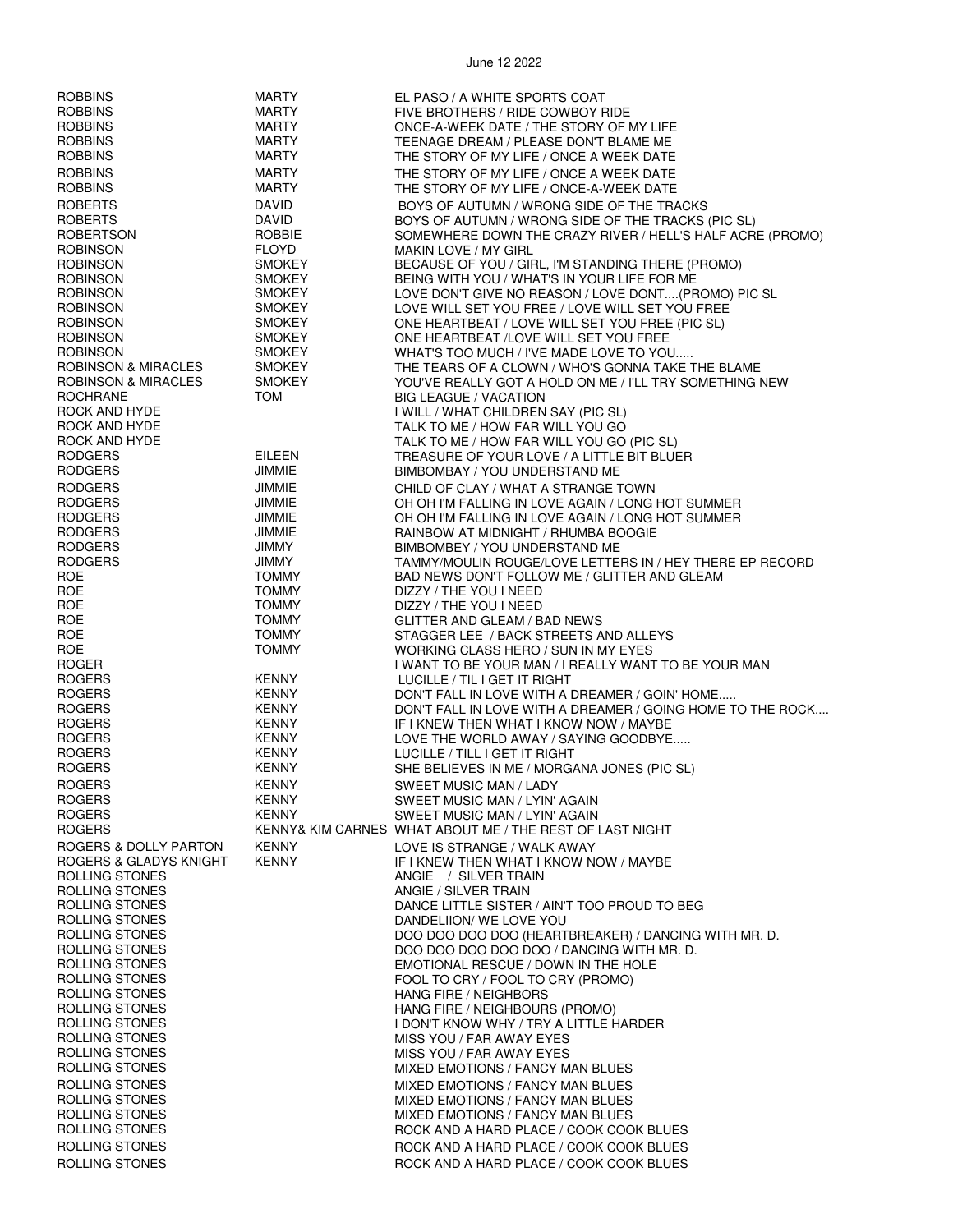| ROLLING STONES<br>ROLLING STONES<br>ROLLING STONES<br>ROLLING STONES<br>ROLLING STONES<br>ROMANTICS<br>ROMANTICS<br>ROMANTICS<br><b>RONDO</b> | <b>DON</b>                           | ROCK AND HARD PLACE / COOK COOK BLUES<br>SHE WAS HOT /THINK I'M GOING MAD<br>TUMBLING DICE / SWEET BLACK ANGEL<br>UNDERCOVER OF THE NIGHT / ALL THE WAY DOWN<br>WHITE LIGHTNIN//I WANNA GET ME A GUN<br>DO ME ANY WAY YOU WANNA / ONE IN A MILLION<br>I'M HIP / TALKING IN YOUR SLEEP<br>ONE IN A MILLION / TALKING IN YOUR SLEEP |
|-----------------------------------------------------------------------------------------------------------------------------------------------|--------------------------------------|-----------------------------------------------------------------------------------------------------------------------------------------------------------------------------------------------------------------------------------------------------------------------------------------------------------------------------------|
| RONDSTADT                                                                                                                                     | LINDA                                | FRIENDS / A HOOT AND A HOLLER<br>HOW DO I MAKE YOU / RAMBLER GAMBLER                                                                                                                                                                                                                                                              |
| RONSTADT<br>RONSTADT                                                                                                                          | <b>LINDA</b><br>LINDA                | BACK IN THE USA / WHITE RYTHYM AND BLUES (PIC SL)<br>BLUE BAYOU / OLD PAINT                                                                                                                                                                                                                                                       |
| RONSTADT                                                                                                                                      | LINDA                                | HOW DO I MAKE YOU / RAMBLER GAMBLER                                                                                                                                                                                                                                                                                               |
| RONSTADT<br>RONSTADT                                                                                                                          | LINDA<br>LINDA                       | HURTS SO BAD / JUSTINE<br>IT'S SO EASY / LO SIENTO MI VIDA                                                                                                                                                                                                                                                                        |
| RONSTADT                                                                                                                                      | LINDA                                | LOVE IS A ROSE / SILVER BLUE                                                                                                                                                                                                                                                                                                      |
| RONSTADT                                                                                                                                      | LINDA                                | OH BABY BABY / BLOWING AWAY                                                                                                                                                                                                                                                                                                       |
| RONSTADT<br>RONSTADT                                                                                                                          | LINDA<br>LINDA                       | ROSE IS A ROSE / SILVER BLUE<br>SOMEWHERE OUT THERE / SOMEWHERE OUT THERE                                                                                                                                                                                                                                                         |
| RONSTADT                                                                                                                                      | LINDA                                | SOMEWHERE OUT THERE / SOMEWHERE OUT THERE (INST)                                                                                                                                                                                                                                                                                  |
| RONSTADT                                                                                                                                      | LINDA                                | TUMBLING DICE / I WILL NEVER MARRY                                                                                                                                                                                                                                                                                                |
| RONSTADT<br>RONSTADT                                                                                                                          | LINDA<br>LINDA                       | YOU'RE NO GOOD / I CAN'T HELP IT<br>YOU'RE NO GOOD / I CAN'T HELP IT                                                                                                                                                                                                                                                              |
| RONSTADT                                                                                                                                      | LINDA                                | BACK IN THE U.S.A. / WHITE RHYTHM AND BLUES                                                                                                                                                                                                                                                                                       |
| RONSTADT                                                                                                                                      | LINDA                                | IT DOESN'T MATTER ANYMORE / WHEN WILL I BE LOVED                                                                                                                                                                                                                                                                                  |
| RONSTADT<br>RONSTADT                                                                                                                          | LINDA<br>LINDA                       | IT DOESN'T MATTER ANYMORE / WHEN WILL I BE LOVED<br>POOR POOR PITIFUL ME / SIMPLE MAN SIMPLE DREAM                                                                                                                                                                                                                                |
| RONSTADT                                                                                                                                      | LINDA                                | TUMBLIN' DICE / I WILL NEVER MARRY                                                                                                                                                                                                                                                                                                |
| RONSTADT<br>ROOFTOP SINGERS                                                                                                                   | LINDA                                | YOU'RE NO GOOD / I CAN'T HELP IT IF I'M STILL IN LOVE WITH YOU<br>WALK RIGHT IN / COOL WATER                                                                                                                                                                                                                                      |
| <b>ROSE</b>                                                                                                                                   | ANDY                                 | A ROSE AND A THORN / A WONDEROUS PLACE                                                                                                                                                                                                                                                                                            |
| ROSE GARDEN                                                                                                                                   |                                      | NEXT PLANE TO LONDON / ALLEY CAT (BENT FABRIC)                                                                                                                                                                                                                                                                                    |
| ROSE ROYCE<br>ROSE ROYCE                                                                                                                      |                                      | CAR WASH / WATER<br>I WANNA GET NEXT TO YOU / SUNRISE                                                                                                                                                                                                                                                                             |
| ROSE ROYCE                                                                                                                                    |                                      | SUNRISE / I WANNA GET NEXT TO YOU                                                                                                                                                                                                                                                                                                 |
| ROSE ROYCE                                                                                                                                    |                                      | SUNRISE / I WANNA GET NEXT TO YOU                                                                                                                                                                                                                                                                                                 |
| <b>ROSIE</b><br>ROSIE & THE ORIGINALS                                                                                                         |                                      | LONELY BLUE NIGHTS / WE'LL HAVE A CHANCE<br>ANGEL BABY / GIVE ME LOVE                                                                                                                                                                                                                                                             |
| <b>ROSS</b>                                                                                                                                   | <b>DIANA</b>                         | I COMING OUT / GIVE UP                                                                                                                                                                                                                                                                                                            |
| <b>ROSS</b>                                                                                                                                   | DIANA                                | MISSING YOU / WE ARE THE CHILDREN OF THE WORLD                                                                                                                                                                                                                                                                                    |
| <b>ROSS</b><br><b>ROSS</b>                                                                                                                    | DIANA<br>DIANA                       | SO CLOSE / FOOL FOR YOUR LOVE<br>UPSIDE DOWN / FRIEND TO FRIEND                                                                                                                                                                                                                                                                   |
| <b>ROSS</b>                                                                                                                                   | DIANA                                | WHY DO FOOLS FALL IN LOVE / THINK I'M IN LOVE                                                                                                                                                                                                                                                                                     |
| <b>ROSS</b>                                                                                                                                   | DIANA                                | CHAIN REACTION / MORE AND MORE                                                                                                                                                                                                                                                                                                    |
| <b>ROSS &amp; LIONEL RICHIE</b><br>ROTH                                                                                                       | DIANA<br>DAVID LEE                   | ENDLESS LOVE / ENDLESS LOVE (INST)<br>CALIFORNIA GIRLS / CALIFORNIA GIRLS                                                                                                                                                                                                                                                         |
| ROTH                                                                                                                                          | DAVID LEE                            | DAMN GOOD / SKYSCRAPER                                                                                                                                                                                                                                                                                                            |
| <b>ROTH</b>                                                                                                                                   | DAVID LEE                            | DAMN GOOD / SKYSCRAPER                                                                                                                                                                                                                                                                                                            |
| <b>ROTH</b><br><b>ROTH</b>                                                                                                                    | DAVID LEE<br>DAVID LEE               | <b>JUST A GIGILO / JUST A GIGILO</b><br>JUST A GIGILO-I AIN'T GOT NOBODY / JUST A GIGILO- I AIN'T                                                                                                                                                                                                                                 |
| ROTH                                                                                                                                          | DAVID LEE                            | JUST A GIGILO-I AIN'T GOT NOBODY / JUST A GIGILO-I AIN'T GOT<br><b>NOBODY</b>                                                                                                                                                                                                                                                     |
| <b>ROTH</b>                                                                                                                                   | DAVID LEE                            | JUST LIKE PARADISE / THE BOTTOM LINE                                                                                                                                                                                                                                                                                              |
| <b>ROTH</b><br><b>ROTH</b>                                                                                                                    | DAVID LEE<br>DAVID LEE               | <b>JUST LIKE PARADISE / THE BOTTOM LINE</b><br><b>JUST LIKE PARADISE / THE BOTTOM LINE</b>                                                                                                                                                                                                                                        |
| <b>ROTH</b>                                                                                                                                   | DAVID LEE                            | JUST LIKE PARADISE / THE BOTTOM LINE                                                                                                                                                                                                                                                                                              |
| <b>ROVERS</b>                                                                                                                                 |                                      | CHATTANOOGIE SHOE SHINE BOY / CLASS OF 69                                                                                                                                                                                                                                                                                         |
| <b>ROVERS</b><br><b>ROVERS</b>                                                                                                                |                                      | WASN'T THAT A PARTY / HERE'S TO THE HORSES<br>WASN'T THAT A PARTY / HERE'S TO THE HORSES                                                                                                                                                                                                                                          |
| <b>ROVERS</b>                                                                                                                                 |                                      | WASN'T THAT A PARTY / HERE'S TO THE HORSES                                                                                                                                                                                                                                                                                        |
| <b>ROVERS</b>                                                                                                                                 |                                      | WASN'T THAT A PARTY / HERE'S TO THE HORSES                                                                                                                                                                                                                                                                                        |
| <b>ROXETTE</b><br>ROXETTE                                                                                                                     |                                      | THE LOOK / SILVER BLUE<br>THE LOOK (UNPLUGGED) / SLEEPING IN MY CAR                                                                                                                                                                                                                                                               |
| <b>ROXETTE</b>                                                                                                                                |                                      | THE LOOK / SILVER BLUE                                                                                                                                                                                                                                                                                                            |
| <b>ROXETTE</b>                                                                                                                                |                                      | THE LOOK / SILVER BLUE                                                                                                                                                                                                                                                                                                            |
| <b>ROXETTE</b><br>ROXETTE                                                                                                                     |                                      | THE LOOK / SILVER BLUE<br>THE LOOK / SLEEPING IN MY CAR (YELLOW VIINYL)                                                                                                                                                                                                                                                           |
| <b>ROYAL</b>                                                                                                                                  | <b>BILLY JOE</b>                     | DOWN IN THE BOONDOCKS / OH WHAT A NIGHT                                                                                                                                                                                                                                                                                           |
| <b>ROYAL</b><br>ROYAL                                                                                                                         | <b>BILLY JOE</b><br><b>BILLY JOE</b> | IF THE JUKEBOX TOOK TEARDROPS / HOW COULD YOU LEAVE ME<br>I'LL PIN A NOTE ON YOUR PILLOW / A PLACE FOR THE                                                                                                                                                                                                                        |
| <b>ROYAL</b>                                                                                                                                  | <b>BILLY JOE</b>                     | HEARTACHE(PROMO)<br>IT KEEPS RIGHT ON A HURTIN' / LET IT RAIN                                                                                                                                                                                                                                                                     |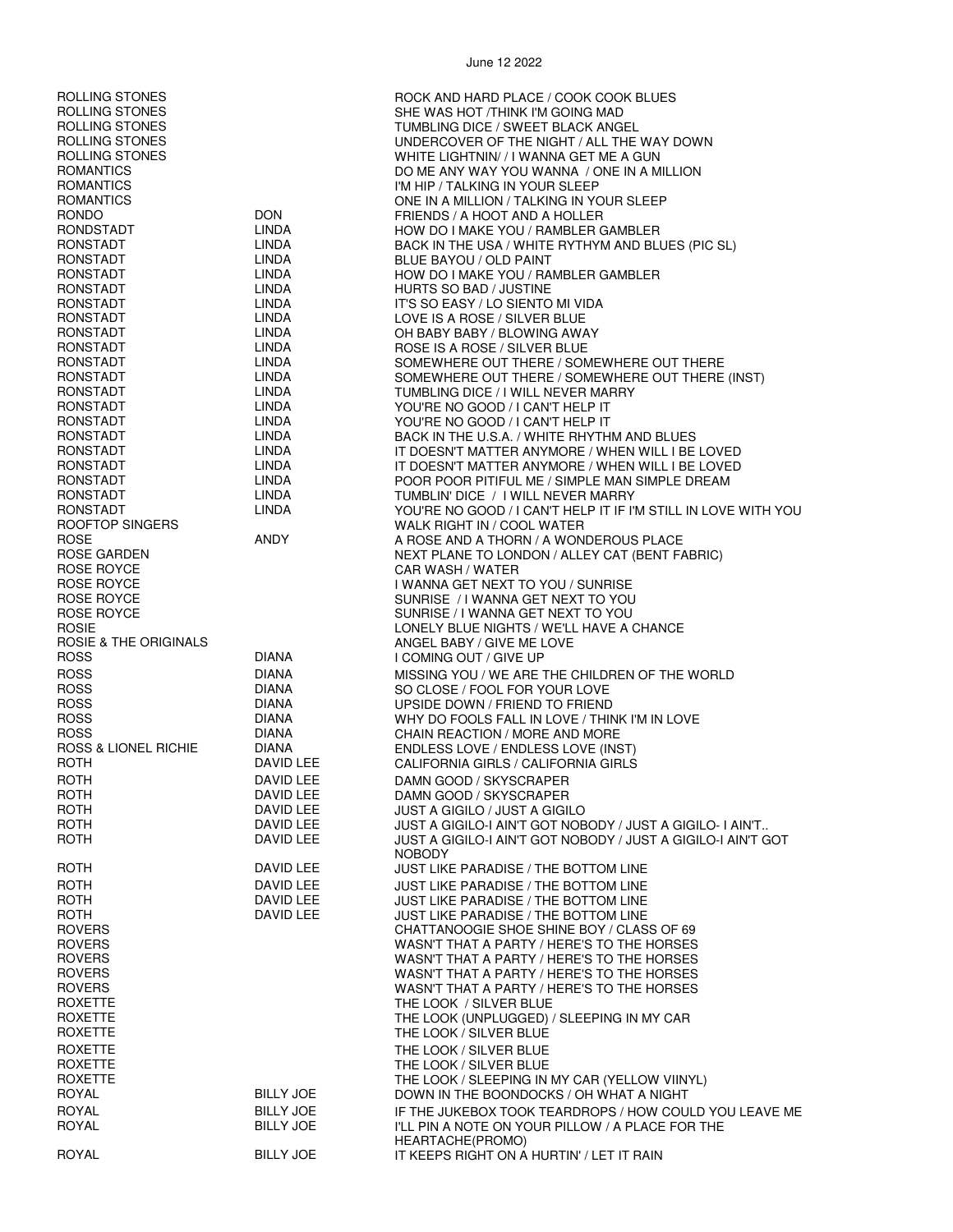| ROYAL                      | <b>BILLY JOE</b> | IT KEEPS RIGHT ON A HURTIN' / LET IT RAIN            |
|----------------------------|------------------|------------------------------------------------------|
| ROYAL GUARDSMEN            |                  | BIPLANE EVERMORE / BABY, LET'S WAIT                  |
| <b>ROYALTONES</b>          |                  | <b>TACOS / FLAMINGO EXPRESS</b>                      |
| <b>ROZUM</b>               | ALEX             | SO MUCH FOR LOVE / SO MUCH FOR LOVE (PROMO) PIC SL.  |
| <b>RUFUS</b>               |                  | CIRCLES / SWEET THING (PROMO)                        |
| <b>RUFUS</b>               |                  | YOU GOT THE LOVE / RAGS TO RUFUS                     |
| RUFUS AND CHACK KHAN       |                  | AIN'T NOBODY / SWEET THING (PROMO)                   |
| <b>RUNDGREN</b>            | TODD             | A DREAM GOES ON FOREVER / HEAVY METAL KIDS           |
| RUNDGREN                   | TODD             |                                                      |
|                            | <b>TODD</b>      | HELLO IT'S ME / COLD MORNING LIGHT                   |
| RUNDGREN                   |                  | I SAW THE LIGHT / MARLENE                            |
| <b>RUNT</b>                |                  | WE GOTTA GET YOU A WOMAN / BABY LETS SWING           |
| <b>RUSH</b>                | JENNIFER         | FLAMES OF PARADISE / CALL MY NAME                    |
| <b>RUSH</b>                | JENNIFER         | FLAMES OF PARADISE / CALL MY NAME (PIC SL)           |
| <b>RUSH</b>                | JENNIFER         | POWER OF LOVE / I SEE A SHADOW                       |
| <b>RUSH</b>                | JENNIFER         | POWER OF LOVE / I SEE A SHADOW                       |
| <b>RUSH</b>                | MERILEE          | ANGEL OF THE MORNING / REAP WHAT YOU SOW             |
| <b>RUSH</b>                |                  | TIME STAND STILL / HIGH WATER                        |
| <b>RUSH</b>                |                  | TIME STAND STILL / TIME STAND STILL (PIC SL)         |
| <b>RUSS</b>                | AL               | MEXICAN HAT ROCK / REMIND ME                         |
| <b>RUSSELL</b>             | <b>LEON</b>      | THIS MASQUERADE / TIGHTROPE                          |
| RYDELL                     | <b>BOBBY</b>     | FORGET HIM / HEY EVERYBODY                           |
| RYDELL                     | <b>BOBBY</b>     | <b>GOOD TIME BABY / CHERIE</b>                       |
| RYDELL                     | <b>BOBBY</b>     | <b>GROOVY TONIGHT / SWAY</b>                         |
| RYDELL                     | <b>BOBBY</b>     | THE FISH / THE THIRD HOUSE                           |
| RYDER                      | <b>MITCH</b>     | JENNY TAKE A RIDE / BABY JANE                        |
| S.O.S. BAND                |                  | JUST BE GOOD TO ME / JUST BE GOOD TO ME (INST)       |
| <b>SAD CAFE</b>            |                  | RUN HOME GIRL / FEEL LIKE DYING                      |
| SADE                       |                  | NEVER AS GOOD AS THE FIRST TIME / KEEP HANGING ON    |
| SAGA                       |                  | EASY WAY OUT / WHAT DO I KNOW                        |
| SAINTE-MARIE               | <b>BUFFY</b>     | <b>GENERATION / SWEET, FAST HOOKER BLUES</b>         |
| SAINTE-MARIE               | <b>BUFFY</b>     | STAR BOY / I CAN'T TAKE IT NO MORE                   |
| SAKAMATO                   | KYU              | SUKIYAKI / ANOKO NO                                  |
| SALLOC SISTERS             |                  |                                                      |
|                            |                  | WOODEN HEART / THE HAPPY WANDERER                    |
| SALT WATER TAFFY           |                  | FINDERS KEEPERS / HE'LL PAY                          |
| SAM THE SAM & THE PHAROAHS |                  | RED HOT / A LONG LONG WAY                            |
| SAM THE SHAM               |                  | HAIR ON MY CHINNY CHIN CHIN / THE OUT CROWD          |
| SAMI JO                    |                  | TELL ME A LIE / STAY WHERE YOU ARE                   |
| SANDPIPERS                 |                  | COME SATURDAY MORNING / PRETTY FLAMINGO              |
| SANDPIPERS                 |                  | GUANTANAMERA / WHAT MAKES YOU DREAM PRETTY GIRL      |
| <b>SANDS</b>               | JODIE            | MORE THAN ONLY FRIENDS / WITH ALL MY HEART           |
| <b>SANDS</b>               | <b>TOMMY</b>     | THAT'S LOVE / CROSSROADS                             |
| SANFORD/TOWNSEND BAND      |                  | SMOKE FROM A DISTANT FIRE / LOU                      |
| SANFORD-TOWNSEND BAND      |                  | SMOKE FROM A DISTANT FIRE / LOU                      |
| SANG                       | SAMANTHA         | EMOTION / WHEN LOVE IS GONE                          |
| SANTANA                    |                  | EVERYBODY'S TALKING / GUAJIRA                        |
| SANTANA                    |                  | EVERYBODY'S WATCHING / GUAJIRA                       |
| SANTANA                    |                  | EVIL WAYS / JINGO                                    |
| SANTANA                    |                  | HOLD ON / OXUN                                       |
| SANTANA                    |                  | LIGHTNING IN THE SKY / ALL I EVER WANTED             |
| SANTANA                    |                  | MARIA MARIA / SMOOTH                                 |
| SANTANA                    |                  | NOWHERE TO RUN / NUEVA YORK                          |
| SANTANA                    |                  | OYE COMO VA / SAMBA PA TI                            |
| SANTANA                    |                  | SMOOTH / MARIA MARIA                                 |
| SANTANA                    |                  | THE SENSITIVE KIND / AMERICAN GYPSY (PIC SL)         |
| SANTANA                    |                  | <b>VERACRUZ / MANDELA</b>                            |
| <b>SATTIN</b>              | <b>LONNIE</b>    | I THINK I GO, I THINK I STAY / WALK ALONG WITH KINGS |
| SAVAGE GARDEN              |                  | I KNEW I LOVED YOU / I KNEW I LOVED YOU              |
| SAVAGE GARDEN              |                  | I KNEW I LOVED YOU / I KNEW I LOVED YOU              |
| <b>SAVAGE GARDEN</b>       |                  | TO THE MOON AND BACK / MEMORIES ARE DESIGNED TO FADE |
|                            |                  |                                                      |
| SAVAGE GARDEN              |                  | TO THE MOON AND BACK / MEMORIES ARE DESIGNED TO FADE |
| SAVAGE GARDEN              |                  | TO THE MOON AND BACK / MEMORIES ARE DESIGNED TO FADE |
| SAVAGE GARDEN              |                  | TO THE MOON AND BACK / MEMORIES ARE DESIGNED TO FADE |
| SAVAGE GARDEN              |                  | TO THE MOON AND BACK/ MEMORIE ARE DESIGNED           |
| <b>SAVALAS</b>             | <b>TELLY</b>     | IF / RUBBAND BANDS & BITS OF STRING                  |
| SAVOY                      | <b>RONNIE</b>    | AND THE HEAVENS CRIED / THE BIG CHAIN                |
| SAYER                      | LEO              | EASY TO LOVE / HAUNTING ME                           |
| SAYER                      | LEO              | HOW MUCH LOVE / I HEAR THE LAUGHTER                  |
| SAYER                      | LEO.             | I HEAR THE LAUGHTER / HOW MUCH LOVE                  |
| SAYER                      | LEO.             | LI VING A FANTASY / ONLY FOOLING                     |
| SAYER                      | LEO              | LONG TALL GLASSES / IN MY LIFE                       |
| SAYER                      | LEO              | MORE THAN I CAN SAY / MILLIONAIRE                    |
| SAYER                      | LEO              | MORE THAN I CAN SAY / MILLIONAIRE                    |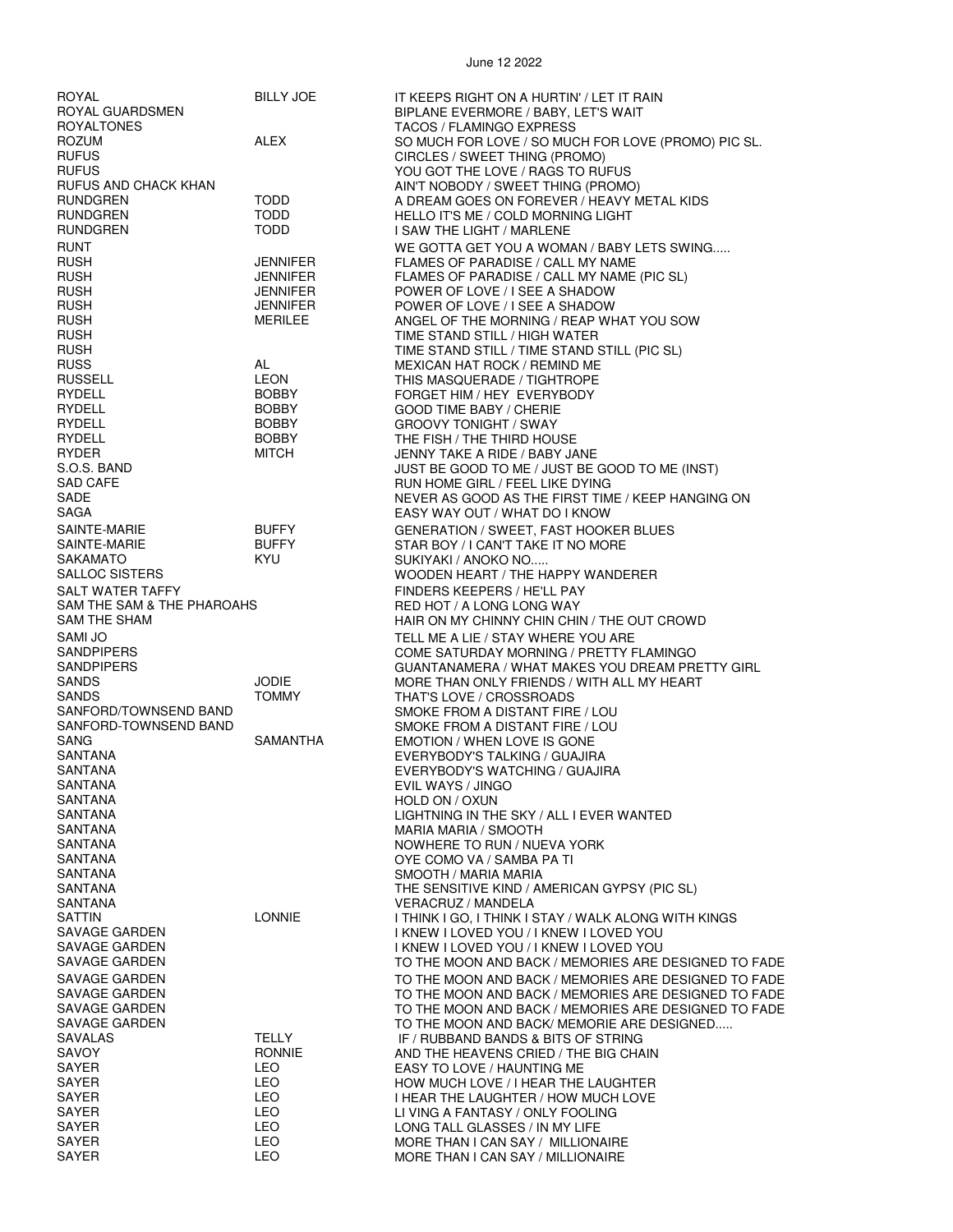| SAYER                     | LEO          | MORE THAN I CAN SAY / MILLIONAIRE                        |
|---------------------------|--------------|----------------------------------------------------------|
| SAYER                     | LEO          | MORE THAN I CAN SAY / MILLIONAIRE                        |
| SAYER                     | LEO          | THUNDER IN MY HEART / GET THE GIRL                       |
| SAYER                     | LEO          | WHEN I NEED YOU / I THINK WE FELL IN LOVE TOO FAST       |
| SAYER                     | LEO          | WHEN I NEED YOU // THINK WE FELL IN LOVE TOO FAST        |
| SAYER                     | LEO          | YOU MAKE ME FEEL LIKE DANCING / MAGDELENA                |
|                           |              |                                                          |
| SAYER                     | <b>LEO</b>   | YOU MAKE ME FEEL LIKE DANCING / MAGDELENA                |
| SAYER                     | LEO          | MORE THAN I CAN SAY MILLIONAIRE                          |
| <b>SCAGGS</b>             | <b>BOZ</b>   | CLAUDIA / WHAT'S NUMBER ONE                              |
| <b>SCAGGS</b>             | BOZ.         | DINAH FLO / MISS SUN                                     |
| <b>SCAGGS</b>             | <b>BOZ</b>   | DO LIKE YOU DO IN NEW YORK / JOJO                        |
| SCAGGS                    | <b>BOZ</b>   | DO LIKE YOU DO IN NEW YORK / JOJO                        |
| <b>SCAGGS</b>             | <b>BOZ</b>   | ISN'T IT TIME / BREAKDOWN DEAD AHEAD                     |
|                           |              |                                                          |
| <b>SCAGGS</b>             | <b>BOZ</b>   | ISN'T IT TIME / BREAKDOWN DEAD AHEAD                     |
| <b>SCAGGS</b>             | <b>BOZ</b>   | LOWDOWN / HARBOUR LIGHTS                                 |
| <b>SCAGGS</b>             | BOZ.         | MISS SUN / DINAH FLO                                     |
| <b>SCAGGS</b>             | <b>BOZ</b>   | WE'RE ALL ALONE / LIDO SHUFFLE                           |
| <b>SCAGGS</b>             | <b>BOZ</b>   | WE'RE ALL ALONE / LIDO SHUFFLE                           |
|                           |              |                                                          |
| <b>SCAGGS</b>             | BOZ          | WHAT CAN I SAY / WE'RE ALL ALONE                         |
| <b>SCARBURY</b>           | JOEY         | GREATEST AMERICAN HERO / LITTLE BIT OF US                |
| <b>SCARSBURY</b>          | JOEY         | THEME FROM GREATEST AMERICAN HERO / LITTLE BIT OF US     |
| <b>SCHILLING</b>          | PETER        | MAJOR TOM (COMING HOME) / MAJOR TOM (VOLLIG LOSGELOST)   |
| <b>SCHILLING</b>          | <b>PETER</b> | MAJOR TOM / MAJOR TOM                                    |
|                           |              |                                                          |
| <b>SCHWARTZ</b>           | EDDIE        | ALL OUR TOMORROWS / TONIGHT                              |
| <b>SCHWARTZ</b>           | <b>EDDIE</b> | ALL OUR TOMORROWS / TONIGHT                              |
| <b>SCORPIONS</b>          |              | ROCK YOU LIKE A HURRICANE / COMING HOME                  |
| <b>SCOTT</b>              | JACK         | BURNING BRIDGES / OH, LITTLE ONE                         |
| <b>SCOTT</b>              | JACK         | GOODBYE BABY / SAVE MY SOUL                              |
| <b>SCOTT</b>              | <b>JACK</b>  | IT ONLY HAPPENED YESTERDAY / COOL WATER                  |
|                           |              |                                                          |
| <b>SCOTT</b>              | <b>JACK</b>  | GOODBYE BABY / SAVE MY SOUL                              |
| <b>SCOTT</b>              | JACK         | WHAT IN THE WORLD'S COME OVER YOU / BABY, BABY           |
| <b>SCOTT</b>              | LINDA        | NEVER IN A MILLION YEARS / THROUGH THE SUMMER            |
| SEAL                      |              | CRAZY / SPARKLE                                          |
| SEALS                     | DAN          | BOP / IN SAN ANTONE                                      |
| <b>SEALS</b>              | <b>DAN</b>   | BOP / IN SAN ANTONE                                      |
|                           |              |                                                          |
| <b>SEALS</b>              | <b>DAN</b>   | BOP / IN SAN ANTONE                                      |
| <b>SEALS</b>              | <b>DAN</b>   | BOP / ONE FRIEND                                         |
| <b>SEALS</b>              | DAN          | SO EASY TO NEED / EVERYTHING THAT GLITTERS               |
| SEALS & CROFT             |              | <b>GET CLOSER / DON'T FAIL</b>                           |
| <b>SEALS &amp; CROFTS</b> |              | DIAMOND GIRL / WISDOM                                    |
| <b>SEALS &amp; CROFTS</b> |              | CASTLES IN THE SAND / GOLDEN RAINBOW                     |
|                           |              |                                                          |
| <b>SEALS &amp; CROFTS</b> |              | DIAMOND GIRL / WISDOM                                    |
| <b>SEALS &amp; CROFTS</b> |              | HUMMINGBIRD / SAY                                        |
| <b>SEALS &amp; CROFTS</b> |              | WE MAY NEVER PASS THIS WAY AGAIN / JESSICA               |
| <b>SEALS &amp; CROFTS</b> |              | WE MAY NEVER PASS THIS WAY AGAIN / JESSICA               |
| <b>SEARCHERS</b>          |              | GOODBYE MY LOVE / TILL I MET YOU                         |
| <b>SEBASTIAN</b>          | JOHN         | <b>WELCOME BACK / WARM BABY</b>                          |
| SEBASTIAN                 | <b>JOHN</b>  | WELCOME BACK / WARM BABY                                 |
| <b>SEBASTIAN</b>          |              |                                                          |
|                           | JOHN         | WELCOME BACK / WARM BABY                                 |
| SEBASTIAN                 | JOHN         | WELCOME BACK / WARM BABY                                 |
| SEDAKA                    | NEIL         | AMAILLO / THE LEAVING GAME                               |
| <b>SEDAKA</b>             | <b>NEIL</b>  | AMARILLO / THE LEAVING GAME                              |
| <b>SEDAKA</b>             | <b>NEIL</b>  | <b>BAD BLOOD / YOUR FAVOURITE ENTERTAINER</b>            |
| <b>SEDAKA</b>             | <b>NEIL</b>  | BAD BLOOD / YOUR FAVOURITE ENTERTAINER                   |
| SEDAKA                    | <b>NEIL</b>  | BAD BLOOD / YOUR FAVOURITE ENTERTAINER                   |
| SEDAKA                    | <b>NEIL</b>  | BREAKING UP IS HARD TO DO (ORIGINAL) / AS LONG AS I LIVE |
|                           | <b>NEIL</b>  |                                                          |
| SEDAKA                    |              | JEANNINE / RAINY JANE                                    |
| <b>SEDAKA</b>             | <b>NEIL</b>  | LAUGHTER IN THE RAIN / ENDLESSLY                         |
| SEDAKA                    | NEIL         | LAUGHTER IN THE RAIN / KIDDIO                            |
| SEDAKA                    | <b>NEIL</b>  | RUN SAMSON RUN / YOU MEAN EVERYTHING TO ME               |
| SEDAKA                    | <b>NEIL</b>  | THAT'S WHEN THE MUSIC TAKES ME / STANDING ON THE INSIDE  |
| <b>SEEKERS</b>            |              | A WORLD OF OUR OWN / SINNER MAN                          |
| <b>SEGER</b>              | <b>BOB</b>   |                                                          |
|                           |              | AMERICAN STORM / FORTUNATE SON                           |
| <b>SEGER</b>              | BOB          | <b>BLACK KNIGHT / KATMANDU</b>                           |
| SEGER                     | BOB          | EVEN NOW / LITTLE VICTORIES                              |
| <b>SEGER</b>              | <b>BOB</b>   | FIRE LAKE / LONG TWIN SILVER LINE                        |
| <b>SEGER</b>              | <b>BOB</b>   | FIRE LAKE / LONG TWIN SILVER LINE (PIC SL)               |
|                           |              |                                                          |
| <b>SEGER</b>              | <b>BOB</b>   | HORIZON BOP / HER STRUT                                  |
| <b>SEGER</b>              | <b>BOB</b>   | LIKE A ROCK / LIVING INSIDE MY HEART                     |
| SEGER                     | <b>BOB</b>   | LONG SONG COMIN' / GET OUT OF DENVER                     |
| <b>SEGER</b>              | <b>BOB</b>   | MIAMI / SOMEWHERE TONIGHT                                |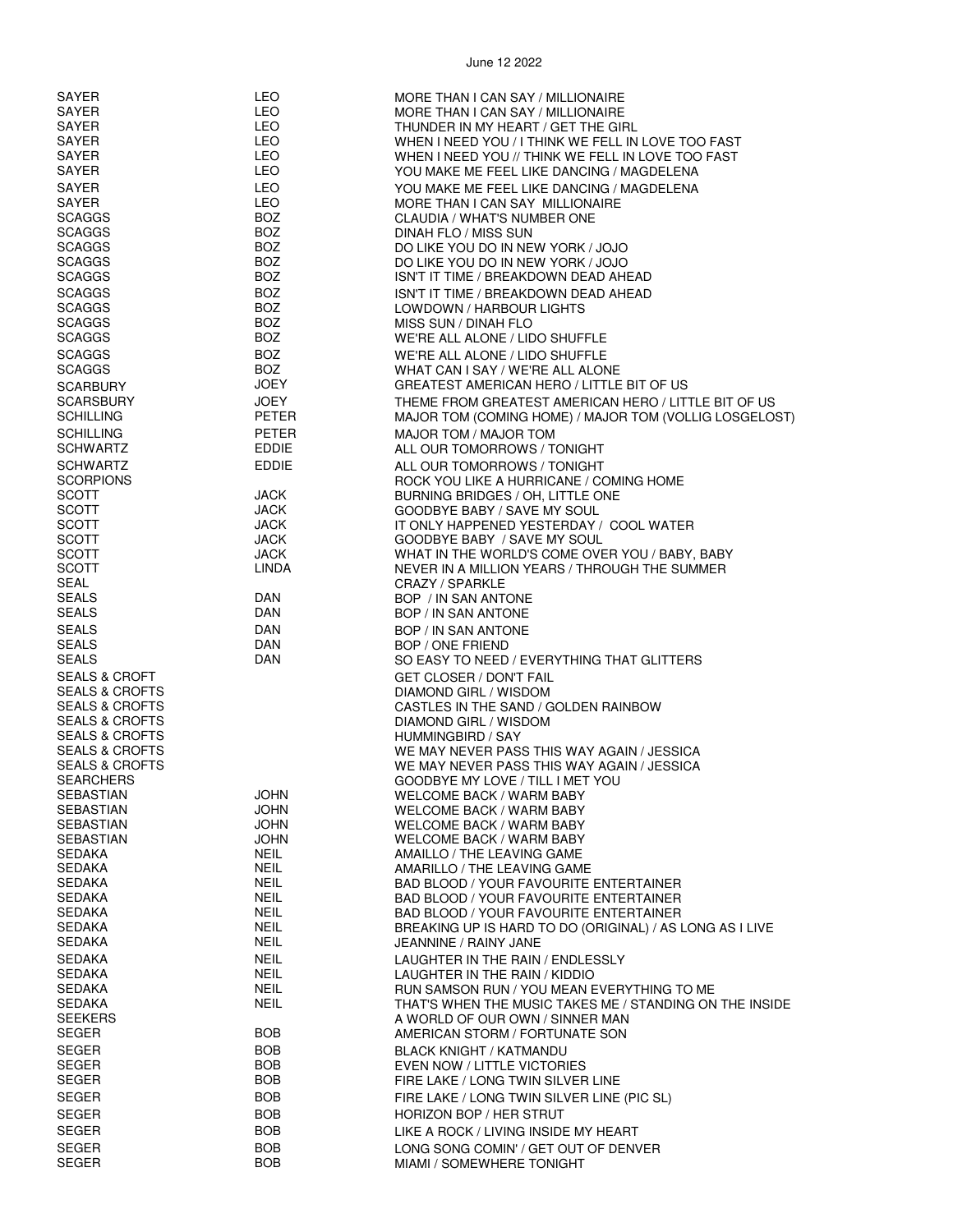| SEGER                      | <b>BOB</b>      | OLD TIME ROCK AND ROLL / SUNSPOT BABY                     |
|----------------------------|-----------------|-----------------------------------------------------------|
| <b>SEGER</b>               | <b>BOB</b>      | OLD TIME ROCK AND ROLL / TIL IT SHINES                    |
| SEGER                      | <b>BOB</b>      | OLD TIME ROCK AND ROLL / TIL IT SHINES                    |
|                            |                 |                                                           |
| <b>SEGER</b>               | <b>BOB</b>      | RAMBLIN GAMBLIN MAN / TALES OF LUCY BLUE                  |
| <b>SEGER</b>               | <b>BOB</b>      | ROLL ME AWAY / BOOMTOWN BLUES                             |
| <b>SEGER</b>               | BOB             | SHAKEDOWN / THE AFTERMATH                                 |
| <b>SEGER</b>               | <b>BOB</b>      | SHAKEDOWN / THE AFTERMATH                                 |
| <b>SEGER</b>               | <b>BOB</b>      | SHAKEDOWN / THE AFTERMATH (PIC SL)                        |
|                            |                 |                                                           |
| SEGER                      | <b>BOB</b>      | SHAME ON THE MOON /HOUSE BEHIND THE HOUSE                 |
| <b>SEGER</b>               | <b>BOB</b>      | UNDERSTANDING / EAST L.A.                                 |
| SEGER                      | <b>BOB</b>      | WE'VE GOT TONIGHT / AIN'T GOT NO MONEY                    |
| <b>SEMBELLO</b>            | <b>MICHAEL</b>  |                                                           |
|                            |                 | MANIAC / MANIAC (INST)                                    |
| <b>SEMBELLO</b>            | <b>MICHAEL</b>  | MANIAC / MANIAC (INST)                                    |
| <b>SERENDIPITY SINGERS</b> |                 | DON'T LET THE RAIN COME DOWN / FREEDOM'S STAR             |
| SERGEANT CRACKER'S BAND    |                 | EL BIMBO / GOLDEN MEMORIES                                |
| <b>SEVILLE</b>             | DAVID           | ALVIN'S HARMONICA / MEDIOCRE                              |
|                            |                 |                                                           |
| <b>SEVILLE</b>             | <b>DAVID</b>    | RAGTIME COWBOY JOE / FLIP SIDE                            |
| SEVILLE                    | DAVID           | RAGTIME COWBOY JOE / FLIP SIDE                            |
| <b>SEVILLE</b>             | DAVID           | THE BIRD ON MY HEAD / HEY THERE MOON                      |
| SHA NA NA                  |                 | JUST LIKE ROMEO AND JULIET / CIRCLES OF LOVE              |
| SHANNON                    | DEL             | RUNAWAY / JODY                                            |
| SHANNON                    | DEL             |                                                           |
|                            |                 | RUNAWAY / JODY                                            |
| SHANNON                    | DEL             | SEA OF LOVE / MIDNIGHT TRAIN (PROMO)                      |
| SHANNON                    | PAT             | HERE THEY COME AGAIN / RUN TO HIM                         |
| <b>SHAPIRO</b>             | <b>HELEN</b>    | I DON'T CARE / LITTLE MISS LONELY                         |
| SHARKEY                    | <b>FEARGAL</b>  | A GOOD HEART / ANGER IS HOLY                              |
| SHEILA E.                  |                 | THE WORLD IS HIGH / HOLD ME                               |
|                            |                 |                                                           |
| <b>SHELLS</b>              |                 | WHAT'S IN AN ANGELS EYES / BABY OH BABY                   |
| SHELPPARD                  | T.G.            | IT'S A BAD NIGHT FOR GOOD GIRLS / SOMEWHERE DOWN THE LINE |
| SHENADOAH                  |                 | TWO DOZEN ROSES / HARD COUNTRY                            |
| SHENANDOAH                 |                 | NEXT TO YOU NEXT TO ME / DADDY'S LITTLE MAN               |
| SHEPPARD                   | T.G.            |                                                           |
|                            |                 | I LOVED 'EM EVERY ONE / I COULD NEVER DREAM               |
| SHEREE                     |                 | BEFORE WE FALL / I DREAM ABOUT YOU (PIC SL)               |
| SHEREE                     |                 | WOMAN'S WORK / HEATACHE                                   |
| SHEREE                     |                 | WOMAN'S WORK/ HEARTACHE (PIC SL)                          |
| SHERMAN                    | ALLAN           | HELLO MUDDAH HELLO FADDUH / HERE'S TO THE CRABGRASS       |
| <b>SHERMAN</b>             | ALLAN           | MY SON THE VAMPIRE / I CAN'T DANCE                        |
|                            |                 |                                                           |
| SHERMAN                    | <b>BOBBY</b>    | JULIE, DO YOU LOVE ME / SPEND SOME TIME LOVIN' ME         |
| SHERMAN                    | <b>BOBBY</b>    | JULIE DO YA LOVE ME / SPEND SOME TIME LOVIN' ME           |
| SHERMAN                    | <b>MICHAEL</b>  | HALF A WORLD / R.I.P.                                     |
| <b>SHIRELLES</b>           |                 | BABY IT'S YOU / THE THINGS I WANT TO HEAR                 |
|                            |                 |                                                           |
| <b>SHIRELLES</b>           |                 | I MET HIM ON A SUNDAY / MY LOVE IS A CHARM                |
| <b>SHIRELLES</b>           |                 | SOLDIER BOY / LOVE IS A SWINGIN' THING                    |
| <b>SHOCKED</b>             | <b>MICHELLE</b> | WHEN I GROW UP (PROMO) PIC SL.                            |
| <b>SHOCKING BLUE</b>       |                 | MIGHTY JOE / I'M A WOMAN                                  |
| SIBERY                     | JANE            | ONE MORE COLOUR / THE EMPTY CITY (PIC SL)                 |
| SILVER                     |                 |                                                           |
|                            |                 | WHAM BAM SHANG-A-LANG / RIGHT ON TIME                     |
| SILVER CONVENTION          |                 | FLY ROBIN FLY / SON OF A GUN                              |
| SILVER CONVENTION          |                 | SON OF A GUN / FLY ROBIN FLY                              |
| SILVER CONVENTION          |                 | GET UP AND BOOGIE / I LIKE IT                             |
| <b>SIMMS</b>               | LU ANN          | THE CHA-LYPSO / I REMEMBER MARCELLINO                     |
| <b>SIMON</b>               | CARLEY          | HAVEN'T GOT TIME FOR THE PAIN / MIND ON MY MAN            |
| <b>SIMON</b>               | CARLEY          | YOU BELONG TO ME / IN A SMALL MOMENT (PROMO)              |
|                            |                 |                                                           |
| <b>SIMON</b>               | <b>CARLY</b>    | AFTER THE STORM / WATERFALL                               |
| SIMON                      | CARLY           | ALL I WANT IS YOU / YOU HAVE TO HURT                      |
| SIMON                      | CARLY           | <b>ANTICIPATION / THE GARDEN</b>                          |
| <b>SIMON</b>               | <b>CARLY</b>    | COMING AROUND AGAIN / ITSY BITSY SPIDER                   |
|                            |                 |                                                           |
| <b>SIMON</b>               | CARLY           | COMING AROUND AGAIN / ITSY BITSY SPIDER                   |
| <b>SIMON</b>               | <b>CARLY</b>    | LET THE RIVER RUN / TURN OF THE TIDE                      |
| <b>SIMON</b>               | CARLY           | NOBODY DOES IT BETTER / AFTER THE STORM                   |
| <b>SIMON</b>               | CARLY           | AS TIME GOES BY / STUFF THAT DREAMS ARE MADE OF           |
| <b>SIMON</b>               | CARLY           | GIVE ME ALL NIGHT / SLEIGHT OF HAND                       |
| <b>SIMON</b>               | CARLY           | STARDUST / JESSE                                          |
|                            |                 |                                                           |
| SIMON                      |                 | CARLY & JAMES TAYL(MOCKINGBIRD / GROWN UP                 |
| <b>SIMON</b>               | <b>JOE</b>      | DROWIN' IN THE SEA OF LOVE / LET ME BE THE ONE            |
| <b>SIMON</b>               | PAUL            | 50 WAYS TO LEAVE YOUR LOVER / SOME FOLKS LIVES            |
| <b>SIMON</b>               | PAUL            | 50 WAYS TO LEAVE YOUR LOVER / SOME LIVES ROLL EASY        |
| SIMON                      | PAUL            | 50 WAYS TO LEAVE YOUR LOVER / STILL CRAZY                 |
|                            |                 |                                                           |
| <b>SIMON</b>               | <b>PAUL</b>     | ALLERGIES / THINK TOO MUCH                                |
| <b>SIMON</b>               | <b>PAUL</b>     | AMERICAN TUNE / ONE MANS CEILING IS ANOTHER MANS FLOOR    |
| <b>SIMON</b>               | PAUL            | HAVE A GOOD TIME / STRANDED IN A LIMOUSINE                |
| <b>SIMON</b>               | PAUL            | KODACHROME / TENDERNESS                                   |
|                            |                 |                                                           |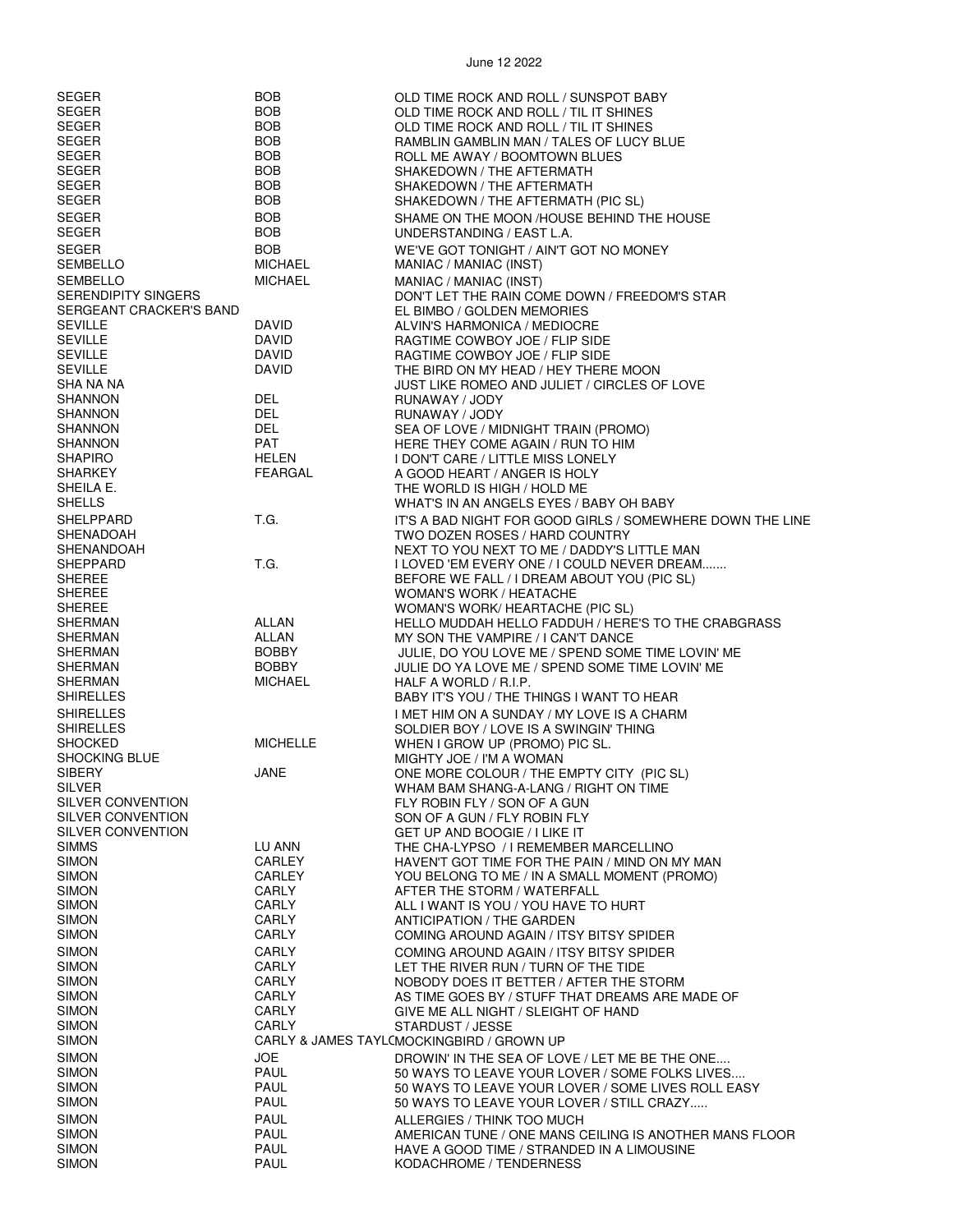| <b>SIMON</b>                 |  |
|------------------------------|--|
| SIMON                        |  |
|                              |  |
| SIMON                        |  |
| <b>SIMON</b>                 |  |
| <b>SIMON</b>                 |  |
|                              |  |
| SIMON                        |  |
| SIMON                        |  |
| SIMON                        |  |
| <b>SIMON</b>                 |  |
| SIMON                        |  |
|                              |  |
| <b>SIMON &amp; GARFUNKEL</b> |  |
| <b>SIMON &amp; GARFUNKEL</b> |  |
| SIMON & GARFUNKEL            |  |
| SIMON & GARFUNKEL            |  |
| SIMON & GARFUNKEL            |  |
|                              |  |
| <b>SIMON &amp; GARFUNKEL</b> |  |
| <b>SIMON &amp; GARFUNKEL</b> |  |
| SIMON & JAMES TAYLOR         |  |
| SIMON & PHOEBE SNOW          |  |
| SIMPLE MINDS                 |  |
|                              |  |
| SIMPLE MINDS                 |  |
| SIMPLE MINDS                 |  |
| SIMPLE MINDS                 |  |
| SIMPLE MINDS                 |  |
| SIMPLY RED                   |  |
| <b>SIMPLY RED</b>            |  |
|                              |  |
| SIMPLY RED                   |  |
| SIMPLY RED                   |  |
| SIMPLY RED                   |  |
| SIMPLY RED                   |  |
| SINATRA                      |  |
|                              |  |
| SINATRA                      |  |
| SINATRA & NANCY              |  |
| SISTER JANET MEAD            |  |
| SISTER JANET MEAD            |  |
| SISTER SLEDGE                |  |
| SISTER SLEDGE                |  |
| SISTER SLEDGE                |  |
|                              |  |
| SISTER SLEDGE                |  |
| SISTER SLEDGE                |  |
| SISTER SLEDGE                |  |
| SISTER SLEDGE                |  |
| skid Row                     |  |
| SKYLARK                      |  |
|                              |  |
| <b>SKYLINERS</b>             |  |
| <b>SKYLINERS</b>             |  |
| <b>SLATKIN</b>               |  |
| SLEDGE                       |  |
| <b>SLICK</b>                 |  |
| <b>SLY FOX</b>               |  |
| <b>SLY FOX</b>               |  |
|                              |  |
| SMITH                        |  |
| SMITH                        |  |
| SMITH                        |  |
| SMITH                        |  |
| SMITH                        |  |
|                              |  |
| SMITH                        |  |
| SMITH                        |  |
| SMOKIE                       |  |
| SNOW                         |  |
| SNOW                         |  |
| SOCCIA                       |  |
|                              |  |
| SOFFICI                      |  |
| SOMMERS                      |  |
| SONNY & CHER                 |  |
| <b>SONNY &amp; CHER</b>      |  |
| <b>SONNY &amp; CHER</b>      |  |
| <b>SONNY &amp; CHER</b>      |  |
| <b>SONNY &amp; CHER</b>      |  |
|                              |  |
| SONNY & CHER                 |  |
| SONNY & CHER                 |  |
| <b>SONNY &amp; CHER</b>      |  |

| SIMON                                  | PAUL                         | KODACHROME / TENDERNESS                                                                              |
|----------------------------------------|------------------------------|------------------------------------------------------------------------------------------------------|
| SIMON                                  | PAUL                         | LATE IN THE EVENING / HOW THE HEART APPROACHES                                                       |
| SIMON<br>SIMON                         | PAUL<br>PAUL                 | LATE IN THE EVENING / HOW THE HEART APPROACHES                                                       |
| SIMON                                  | <b>PAUL</b>                  | MOTHER AND CHILD REUNION / PARANOIA BLUES<br>MOTHER AND CHILD REUNION / PARANOIA BLUES               |
| SIMON                                  | PAUL                         | SLIP SLIDIN' AWAY / SOMETHING SO RIGHT                                                               |
| SIMON                                  | PAUL                         | STILL CRAZY AFTER ALL THESE YEARS / I DID IT FOR YOUR LOVE                                           |
| SIMON                                  | PAUL                         | STILL CRAZY AFTER ALL THESE YEARS / I DO IT FOR YOUR LOVE                                            |
| SIMON<br>SIMON                         | PAUL<br>PAUL                 | THE SOUND OF SILENCE / MOTHER & CHILD REUNIO<br>YOU CAN CALL ME AL /GUMBOOTS                         |
| SIMON & GARFUNKEL                      |                              | BRIDGE OVER TROUBLED WATER / CECELIA                                                                 |
| SIMON & GARFUNKEL                      |                              | CECILIA / THE ONLY LIVING BOY IN NEW YORK                                                            |
| SIMON & GARFUNKEL                      |                              | EL CONDOR PASA / WHY DON'T YOU WRITE ME                                                              |
| SIMON & GARFUNKEL<br>SIMON & GARFUNKEL |                              | EL CONDOR PASA / WHY DON'T YOU WRITE ME<br>MY LITTLE TOWN / RAG DOLL-YOU'RE KIND                     |
| SIMON & GARFUNKEL                      |                              | WAKE UP LITTLE SUSIE / (PROMO)                                                                       |
| SIMON & GARFUNKEL                      |                              | WHAT A WONDERFUL WORLD / WOODEN PLANES                                                               |
| SIMON & JAMES TAYLOR                   | CARLEY                       | MOCKINGBIRD / GROWNUP                                                                                |
| SIMON & PHOEBE SNOW<br>SIMPLE MINDS    | PAUL                         | GONE AT LAST / TAKE ME TO THE MARDI GRAS<br>ALIVE AND KICKING / ALIVE AND KICKING                    |
| SIMPLE MINDS                           |                              | ALIVE AND KICKING / ALIVE AND KICKING (INST( PIC SL                                                  |
| SIMPLE MINDS                           |                              | SANCTIFY YOURSELF / SANCTIFY YOURSELF (INST) PIC SL                                                  |
| SIMPLE MINDS                           |                              | SANCTIFY YOURSELF / SANCTIFY YOURSELF (INST) PIC SL                                                  |
| SIMPLE MINDS<br>SIMPLY RED             |                              | SANCTIFY YOURSELF / SANCTIFY YOURSELF (PIC SL)<br>IF YOU DON'T KNOW ME BY NOW / MOVE ON OUT          |
| SIMPLY RED                             |                              | IF YOU DON'T KNOW ME BY NOW / MOVE ON OUT                                                            |
| SIMPLY RED                             |                              | IF YOU DON'T KNOW ME BY NOW / MOVE ON OUT                                                            |
| SIMPLY RED<br>SIMPLY RED               |                              | INFIDELITY / LADY GODIVA'S ROOM<br>MAYBE SOMEDAY / BROKEN MAN                                        |
| SIMPLY RED                             |                              | TURN IT UP / IT'S ONLY LOVE (PROMO)                                                                  |
| SINATRA                                | FRANK                        | I BELIEVE I'M GONNA LOVE YOU / THE ONLY COUPLE ON THE FLOOR                                          |
| SINATRA<br>SINATRA & NANCY             | FRANK<br>FRANK               | SAME OLD SATURDAY NIGHT / FAIRY TALE                                                                 |
| SISTER JANET MEAD                      |                              | SOMETHING STUPID / GIVE HER LOVE<br>LORD'S PRAYER / TAKE MY HAND                                     |
| SISTER JANET MEAD                      |                              | THE LORD'S PRAYER / BROTHER SUN SISTER MOON                                                          |
| SISTER SLEDGE                          |                              | WE ARE FAMILY / EASIER TO LOVE                                                                       |
| SISTER SLEDGE<br>SISTER SLEDGE         |                              | FRANKIE / PEER PRESSURE<br>HE'S THE GREATEST DANCER / SOMEBODY LOVES ME                              |
| SISTER SLEDGE                          |                              | HE'S THE GREATEST DANCER / SOMEBODY LOVES ME                                                         |
| SISTER SLEDGE                          |                              | WE ARE FAMILY / EASIER TO LOVE                                                                       |
| SISTER SLEDGE<br>SISTER SLEDGE         |                              | WE ARE FAMILY / EASIER TO LOVE (PROMO)<br>WE ARE FAMILY // EASIER TO LOVE                            |
| skid Row                               |                              | 18 AND LIFE / MIDNIGHT-TORNADO                                                                       |
| SKYLARK                                |                              | THE WRITING'S ON THE WALL / WILDFLOWER                                                               |
| SKYLINERS<br>SKYLINERS                 |                              | IT HAPPENED TODAY / LONELY WAY<br>PENNIES FROM HEAVEN / I'LL BE SEEING YOU                           |
| SLATKIN                                | <b>FELIX</b>                 | THEME FROM THE SUNDOWNERS/ GAYTHERS GONE                                                             |
| SLEDGE                                 | PERCY                        | BLUE WATER / I'LL BE YOUR EVERYTHING                                                                 |
| SLICK<br>SLY FOX                       | <b>GRACE</b>                 | SEASONS / ANGEL OF NIGHT<br>LET'S GO ALL THE WAY / BONUS BEATS                                       |
| SLY FOX                                |                              | LET'S GO ALL THE WAY / BONUS BEATS                                                                   |
| SMITH                                  | O.C.                         | FRIEND LOVER WOMAN WIFE / I TAUGHT HER EVERYTHING                                                    |
| SMITH<br>SMITH                         | <b>RAY</b><br><b>REX</b>     | PUT YOUR ARMS AROUND ME HONEY / MARIA ELENA<br>YOU TAKE MY BREATH AWAY / BETTER THAN IT'S EVER BEEN  |
| SMITH                                  | <b>REX</b>                   | YOU TAKE MY BREATHE AWAY / BETTER THAN                                                               |
| SMITH                                  |                              | BABY, IT'S YOU / THE WEIGHT                                                                          |
| SMITH<br>SMITH                         | <b>REX</b><br><b>REX</b>     | YOU TAKE MY BREATH AWAY / BETTER THAN IT'S EVER BEEN                                                 |
| SMOKIE                                 |                              | YOU TAKE MY BREATH AWAY / BETTER THAN IT'S EVER BEEN<br>LIVING NEXT DOOR TO ALICE / WHEN MY BACK WAS |
| SNOW                                   | HANK                         | I'VE BEEN EVERYWHERE / MY NOVA SCOTIA HOME                                                           |
| SNOW                                   | <b>PHOEBE</b><br><b>GINO</b> | POETRY MAN / EITHER OR BOTH                                                                          |
| SOCCIA<br>SOFFICI                      | <b>PIERO</b>                 | LOVE TH ONE YOU'RE WITH / LOVE THE ONE YOU'RE WITH<br>VALLEY OF MY HEART / THAT'S THE WAY WITH LOVE  |
| SOMMERS                                | <b>JOANIE</b>                | ONE BOY / I'LL NEVER BE FREE                                                                         |
| SONNY & CHER                           |                              | A COWBOY'S WORK IS NEVER DONE / SOMEBODY                                                             |
| SONNY & CHER<br>SONNY & CHER           |                              | A COWBOY'S WORK IS NEVER DONE / SOMEBODY<br>ALL I EVER NEED IS YOU                                   |
| SONNY & CHER                           |                              | BECAUSE YOU'RE MINE / HELLO                                                                          |
| SONNY & CHER                           |                              | CRYSTAL CLEAR MUDDY WATERS / WHEN YOU SAY LOVE                                                       |
| SONNY & CHER<br>SONNY & CHER           |                              | I GOT YOU BABE / YOU GOTTA HAVE A THING OF YOUR OWN<br>THE BEAT GOES ON / LOVE DON'T COME            |
| SONNY & CHER                           |                              | WHAT NOW MY LOVE / I LOOK FOR YOU                                                                    |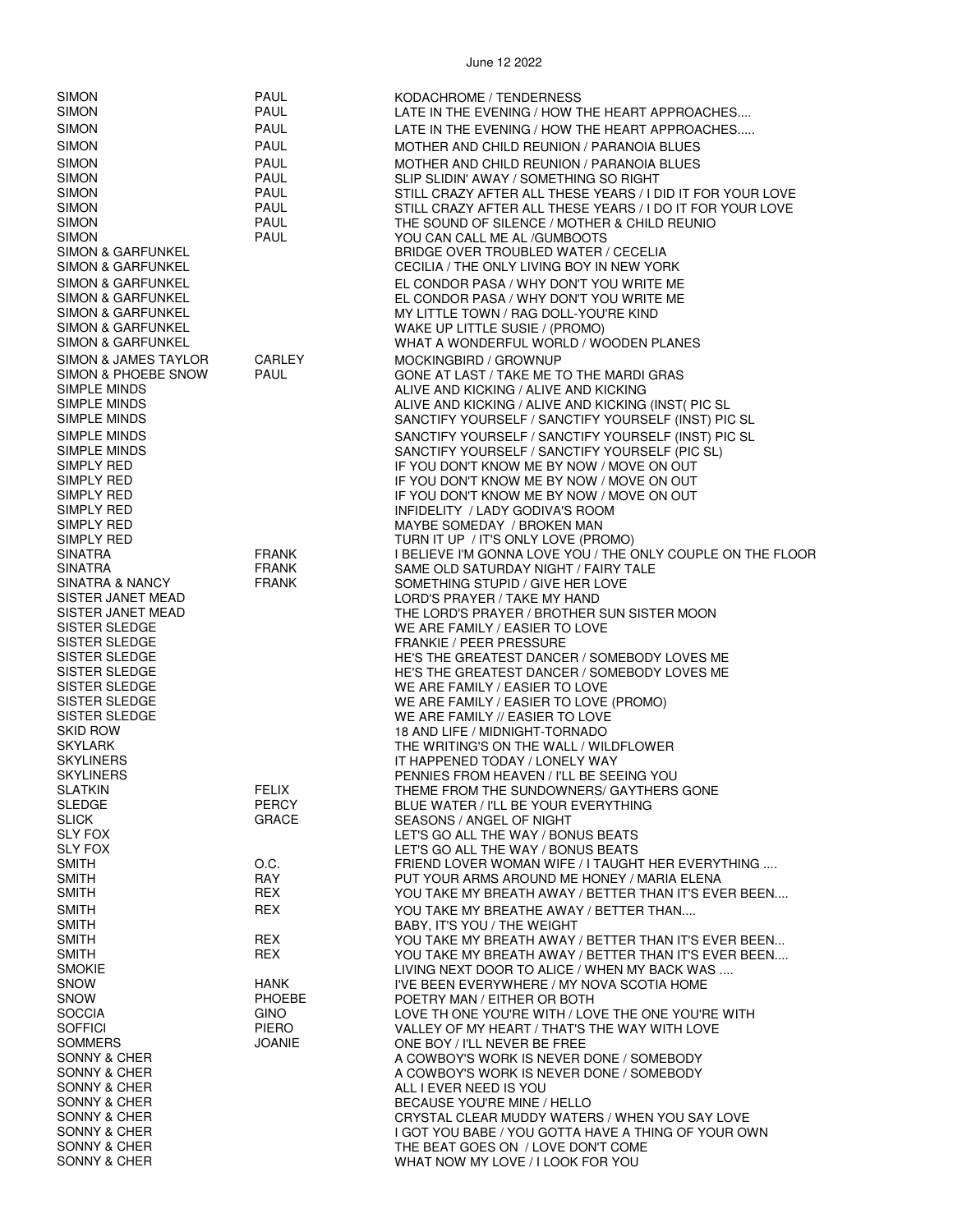SORTA QRACKERS BAND DANCE LITTLE BIRD / IN REVERSE

STAFFORD JIM WILDWOOD WEED / THE LAST CHANCE

STAFFORD **JIM** JIM WILDWOOD WEED / THE LAST CHANT

#### SOUL JIMMY IF YOU WANNA BE HAPPY / DON'T RELEASE ME DON'T GIVE UP ON US / BLACK BEAN SOUP SOUNDS OF SUNSHINE **LOVE MEANS YOU NEVER HAVE SO SAY..../ LINDA THE UNTOUCHABLE** SOUTH JOE GAMES PEOPLE PLAY / MIRROR OF YOUR MIND SOUTH JOE GAMES PEOPLE PLAY /MIRROR OF YOUR MIND SOUTH JOE SOUTH JURPLE PEOPLE EATER MEETS WITCH DOCTOR / MY FONDEST...<br>SOF SOUTH A MALK A MILE IN MY SHOES / SHELTER SOUTH JOE JOE WALK A MILE IN MY SHOES / SHELTER<br>SOUTH JOE WAI K A MILE IN MY SHOFS / SHEI TFR SOUTH JOE WALK A MILE IN MY SHOES / SHELTER SOUTHERN PACIFIC NEW SHADE OF BLUE / JUST HANG ON (PROMO) WHAT'S IT GONNA TAKE /MIDNIGHT HIDEAWAY SPANKY & OUR GANG SUNDAY WILL NEVER BE THE SAME / LAZY DAY SPANKY AND OUR GANG SULLIE JOST AND SUNDAY WILL NEVER BE THE SAME / DISTANCE SPEARS SPEARS BILLIE JO I WILL SURVIVE / RAINY DAYS AND STORMY NIGHTS SPEARS BRITTANY FROM THE BOTTOM OF MY BROKEN HEART / YOU DRIVE ME CRAZY SPECTOR RONNIE TRY SOME BUY SOME / TANDOORI CHICKEN SPENCER RICHARDS MAMA'S SONG / SAY GOODBYE TO DADDY SPENCER DAVIS GROUP THE SPENCER DAVIS GROUP IT A MAN A MAN / I CAN'T GET ENOUGH OF IT<br>ITODAY GLUCCO, TOMORROW THE WO SPENCER DAVIS GROUP TODAY GLUCCO, TOMORROW THE WORLD/DON'T YOU LET IT.....<br>SPICE SPICE SWEET TALKIN' WOMAN / STRAWBERRY WINE SPIN DOCTORS HOW COULD YOU WANT HIM ... / HARD TO EXIST SPIN DOCTORS HOW COULD YOU WANT HIM ... / HARD TO EXIST SPINNER PIPE DREAM / CUPID CUPID / PIPEDREAM SPINNERS CUPID-I LOVED YOU FOR A LONG TIME / PIPE DREAM SPINNERS GAMES PEOPLE PLAY / I DON'T WANT TO LOSE YOU<br>I'VE LOVED YOU FOR A LONG TIME / PIPEDREAM SPINNERS IN A LONG TIME / PIPEDREAM SPINNERS IN A LONG TIME AND SPINNERS THE RUBBERBAND MAN / NOW THAT WE'RE TOG SPINNERS THE RUBBERBAND MAN / NOW THAT WE'RE TOGETHER **I GOT A LINE ON YOU / SHE SMILES** SPLIT ENZ I GOT YOU / DOUBLE HAPPY SPLIT ENZ I GOT YOU / DOUBLE HAPPY SPLIT ENZ I GOT YOU / DOUBLE HAPPY SPLIT ENZ ONE STEP AHEAD / CLUMSY SPLIT ENZ<br>SPOONS ONE STEP AHEAD / CLUMSY<br>REIDGES OVER ROBDERS / BRIDGES OVER BORDERS / WALK ACROSS THE WATER (PIC SL) SPOONS RODEO / RADIO HEAVEN SPOONS WATERLINE / WATERLINE (PIC SL) SPRINGFIELD DUSTY A BRAND NEW ME / BED CASE OF THE BLUES DUSTY WISHIN' AND HOPIN' / DO RE MI<br>RICK AFFAIR OF THE HEART / I IKE FA SPRINGFIELD RICK AFFAIR OF THE HEART / LIKE FATHER, LIKE SON (PIC SL) BOP TIL YOU DROP ./ TAXI DANCING SPRINGFIELD RICK CELEBRATE YOUTH / STRANGER IN THE HOUSE SPRINGFIELD RICK DON'T TALK TO STRANGERS / TONIGHT SPRINGFIELD RICK I'VE DONE EVERYTHING FOR YOU / RED HOT AND BLUE LOVE JESSE'S GIRL / CARRY ME AWAY SPRINGFIELD RICK JESSIE'S GIRL / CARRY ME AWAY **JESSIE'S GIRL / CARRY ME AWAY** SPRINGFIELD RICK LOVE IS ALRIGHT TONIGHT / EVERYBODYS GIRL SPRINGFIELD RICK LOVE IS ALRIGHT TONIGHT / EVERYBODY'S GIRL SPRINGFIELD RICK LOVE IS ALRIGHT TONIGHT / EVERYBODY'S GIRL LOVE IS ALRIGHT TONIGHT / EVRYBODY'S GIRL SPRINGFIELD RICK LOVE SOMEBODY / THE GREAT LOST ART OF CONVERSATION ROCK OF LIFE / LANGUAGE OF LOVE (PIC SL) SPRINGFIELD RICK STATE OF THE HEART / POWER OF LOVE SPRINGFIELD DUSTY WINDMILLS OF YOUR MIND / I DON'T WANT TO HEAR IT.... SPRINGFIELD RICK HUMAN TOUCH / ALYSON BETTER DAYS / HUMAN TOUCH SPRINGSTEEN BRUCE BRILLIANT DISQUISE / LUCKY MAN SPRINGSTEEN BRUCE HUMAN TOUCH / BETTER DAYS SPRINGSTEEN BRUCE HUMAN TOUCH / BETTER DAYS<br>SPRINGSTEEN BRUCE I'M GOIN' DOWN/ JANIE DON'T Y SPRINGSTEEN BRUCE I'M GOIN' DOWN/ JANIE DON'T YOU LOSE HEART<br>SPRINGSTEEN BRUCE I'M GOING DOWN / JANIE. DON'T LOSE HEART I'M GOING DOWN / JANIE, DON'T LOSE HEART SPRINGSTEEN BRUCE PINK CADILLAC / DANCING IN THE DARK SPRINGSTEEN BRUCE PINK CADILLAC / DANCING IN THE DARK<br>SQUEEZE PIC SL) SQUEEZE HOURGLASS / WEDDING BELLS (PIC SL) SQUEEZE PRETTY ONE / ANOTHER NAIL IN MY HEART CHRISTMAS IS THE TIME / MY KINDA LOVER STAFFORD JIM JIM SPIDERS & SNAKES / UNDECIDED

WILDWOOD WEED / THE LAST CHANT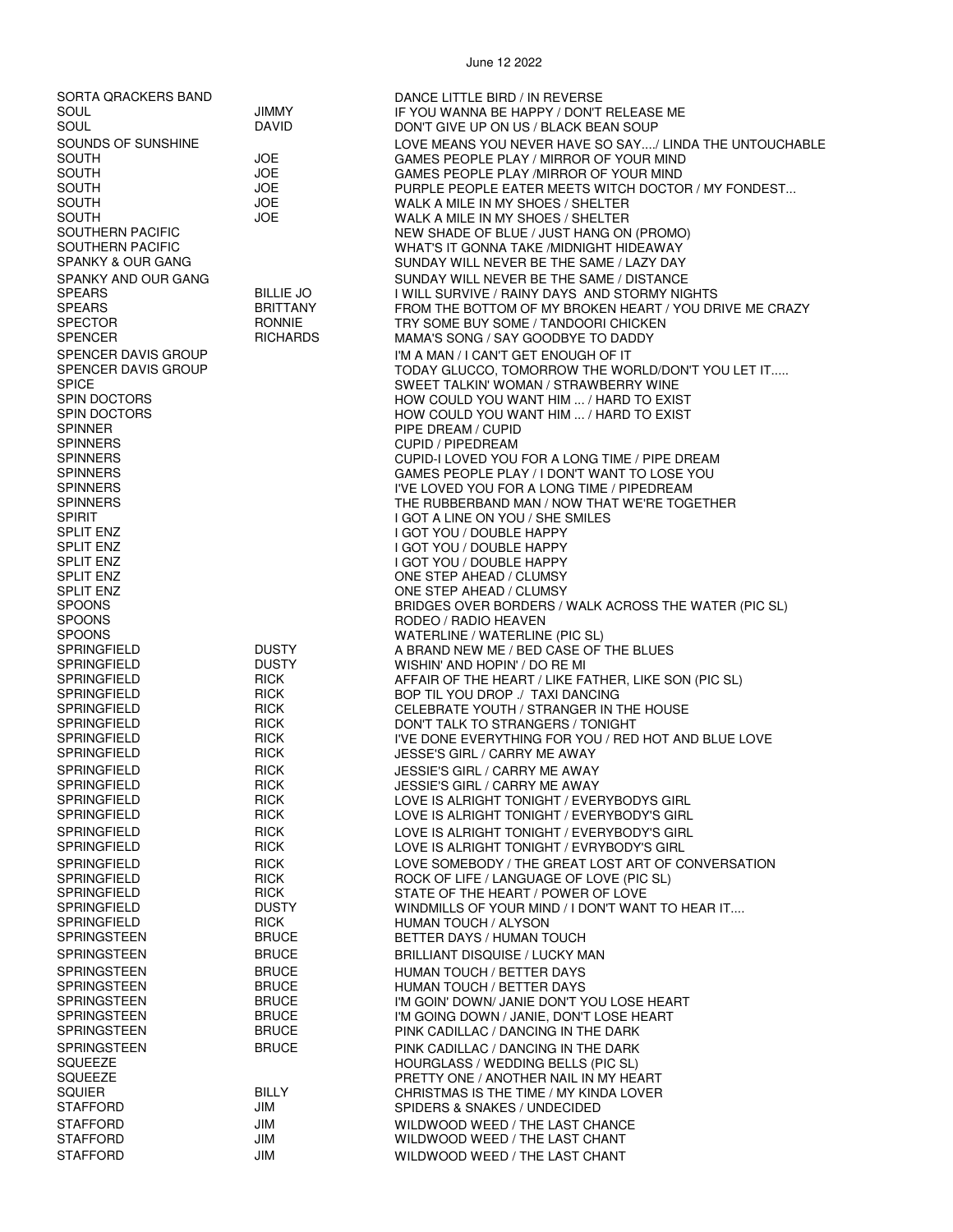| STAFFORD                                    | JIM                          | YOUR BULLDOG DRINKS CHAMPAGNE / A REAL GOOD TIME                                                |
|---------------------------------------------|------------------------------|-------------------------------------------------------------------------------------------------|
| STAFFORD                                    | <b>TERRY</b>                 | I'LL TOUCH A STAR / SUSPICION                                                                   |
| <b>STAFFORD</b>                             | <b>TERRY</b>                 | I'LL TOUCH A STAR / SUSPICION                                                                   |
| <b>STAGECOACH</b><br><b>STALLONE</b>        | <b>FRANK</b>                 | CALIFORNIA / KEY TO MY HEART                                                                    |
| STAMPEDERS                                  |                              | FAR FROM OVER / WAKING UP<br>DEVIL YOU / BLUE SUEDE SHOES (PROMO)                               |
| STAMPEDERS                                  |                              | DEVIL YOU / GIANT IN THE STREETS                                                                |
| STAMPEDERS                                  |                              | DEVIL YOU / GIANT IN THE STREETS                                                                |
| STAMPEDERS                                  |                              | DEVIL YOU / GIANT IN THE STREETS                                                                |
| <b>STAMPEDERS</b>                           |                              | HIT THE ROAD JACK / HARD LOVIN' WOMAN                                                           |
| STAMPEDERS<br><b>STAMPEDERS</b>             |                              | JOHNNY LIGHTNING / TODAY IS THE BEGINNING<br>MONDAY MORNING CHOO CHOO / THEN CAME THE WHITE MAN |
| STAMPEDERS                                  |                              | MONDAY MORNING CHOO CHOO / THEN CAME THE WHITE MAN                                              |
| <b>STAMPEDERS</b>                           |                              | NEW ORLEANS / SUMMER IN THE CITY                                                                |
| <b>STAMPEDERS</b>                           |                              | OH MY LADY / MINSTREL GYPSY                                                                     |
| STAMPEDERS                                  |                              | OH MY LADY / NO DESTINATION                                                                     |
| STAMPEDERS<br><b>STAMPEDERS</b>             |                              | PLAYIN IN THE BAND / ROCK AND ROLL LINE<br>RAMONA / RUNNIN' OUT OF TIME                         |
| STAMPEDERS                                  |                              | RUNNING WILD / RIDE IN THE WIND                                                                 |
| STAMPEDERS                                  |                              | SAN DIEGO / SALLY ANN                                                                           |
| <b>STAMPEDERS</b>                           |                              | SAN DIEGO / SALLY ANN                                                                           |
| <b>STAMPEDERS</b>                           |                              | SWEET LOVE BANDIT / LET IT BEGIN                                                                |
| STAMPEDERS<br>STANSFIELD                    | <b>LISA</b>                  | SWEET LOVE BANDIT / LET IT BEGIN                                                                |
| STAPLE SINGERS                              |                              | ALL AROUND THE WORLD / AFFECTION<br>LET'S DO IT AGAIN / AFTER SEX                               |
| <b>STAPLE SINGERS</b>                       |                              | LET'S DO IT AGAIN / AFTER SEX                                                                   |
| <b>STARBUCK</b>                             |                              | I GOT TO KNOW / THE SLOWER YOU GO                                                               |
| <b>STARBUCK</b>                             |                              | MOONLIGHT FEELS RIGHT / LASH LARUE                                                              |
| STARBUCK<br><b>STARBUCK</b>                 |                              | <b>MOONLIGHT FEELS RIGHT / LASH LARUE</b><br><b>MOONLIGHT FEELS RIGHT / LASH LARUE</b>          |
| STARLAND VOCAL BAND                         |                              | AFTERNOON DELIGHT / STARLAND                                                                    |
| STARR                                       | ATLANTIC                     | ALWAYS / ALWAYS (INST)                                                                          |
| STARR                                       | <b>ERROLL</b>                | ANGEL / FOR THE LOVE OF MONEY                                                                   |
| <b>STARR</b>                                | ERROLL                       | HOLDING OUT FOR YOU / THE KEY PT 2                                                              |
| STARR                                       | <b>RINGO</b>                 | A DOSE OF ROCK AND ROLL / CRYIN'                                                                |
| <b>STARR</b><br>STARR                       | <b>RINGO</b><br><b>RINGO</b> | HEY BABY / LADY GAYE<br>IT DON'T COME EASY / EARLY 1970                                         |
| STARR                                       | <b>RINGO</b>                 | WINGS / JUST A DREAM                                                                            |
| STARS ON 45                                 |                              | MEDLEY / STARS ON 45                                                                            |
| STARS ON 45                                 |                              | STARS ON 45 / MEDLEY                                                                            |
| STARS ON 45<br>STARS ON 45                  |                              | STARS ON 45 / MEDLEY<br>STARS ON 45 / MEDLEY 2                                                  |
| <b>STARSHIP</b>                             |                              | BEFORE I GO / CUT YOU DOWN TO SIZE                                                              |
| <b>STARSHIP</b>                             |                              | IT'S NOT OVER TIL IT'S OVER / BABYLON                                                           |
| STARSHIP                                    |                              | NOTHING'S GONNA STOP US NOW / LAYIN' IN ON THE LINE                                             |
| <b>STARSHIP</b>                             |                              | NOTHING'S GONNA STOP US NOW / LAYIN' IT ON THE LINE                                             |
| <b>STARSHIP</b>                             |                              | NOTHINGS GONNA STOP US NOW / LAYING IT ON THE LINE                                              |
| <b>STARSHIP</b><br><b>STATLER BROTHERS</b>  |                              | SARA / HEARTS OF THE WORLD (PIC SL)<br>CARRY ME BACK / I WISH I COULD BE                        |
| STATLER BROTHERS                            |                              | CHARLOTTE'S WEB / ONE LESS DAY TO GO                                                            |
| <b>STATLER BROTHERS</b>                     |                              | DO YOU REMEMBER THESE / SINCE THEN                                                              |
| STATLER BROTHERS                            |                              | FLOWERS ON THE WALL / BILLY CHRISTIAN                                                           |
| <b>STATLER BROTHERS</b><br>STATLER BROTHERS |                              | HOW TO BE A COUNTY STAR / A LITTLE FURTHER DOWN THE ROAD                                        |
| STEALERS WHEEL                              |                              | THE CLASS OF '57 / EVERY TIME I TRUST A GAL<br>STAR / WHAT MORE COULD YOU WANT                  |
| <b>STEALERS WHEEL</b>                       |                              | STUCK IN THE MIDDLE WITH YOU / JOSE                                                             |
| STEAM                                       |                              | NA NA HEY HEY KISS HIM GOODBYE / DON'T STOP LOVIN ME                                            |
| <b>STEELY DAN</b>                           |                              | BLACK FRIDAY / THROW BACK THE LITTLE ONES (PROMO)                                               |
| <b>STEELY DAN</b><br><b>STEELY DAN</b>      |                              | <b>HEY NINETEEN / BODHISATTVA</b><br>PEG / I GOT THE NEWS                                       |
| <b>STEELY DAN</b>                           |                              | RICKI DON'T LOSE THAT NUMBER / ANY MAJOR DUDE                                                   |
| STEELY DAN                                  |                              | RIKKI DON'T LOSE THAT NUMBER / ANY MAJOR DUDE                                                   |
| <b>STEIN</b>                                | LOU                          | GOT A MATCH / WHO SLAMMED THE DOOR                                                              |
| <b>STEPPENWOLF</b>                          |                              | FOR MADMEN ONLY / RIDE WITH ME                                                                  |
| <b>STEPPENWOLF</b><br><b>STEPPENWOLF</b>    |                              | HEY LAWDY MAMA / TWISTED<br>MONSTER / BERRY RIDES AGAIN                                         |
| <b>STEPPENWOLF</b>                          |                              | MONSTER / BERRY RIDES AGAIN                                                                     |
| <b>STEPPENWOLF</b>                          |                              | MONSTER / BERRY RIDES AGAIN                                                                     |
| STEPPENWOLF                                 |                              | MORNING BLUE / GET INTO THE WIND                                                                |
| <b>STEPPENWOLF</b>                          |                              | RIDE WITH ME / FOR MADMEN ONLY                                                                  |
| <b>STEPPENWOLF</b><br><b>STEPPENWOLF</b>    |                              | SCREAMING NIGHT HOG / SPIRITUAL FANTASY<br>SNOW BLIND FRIEND / HIPPO STOMP                      |
|                                             |                              |                                                                                                 |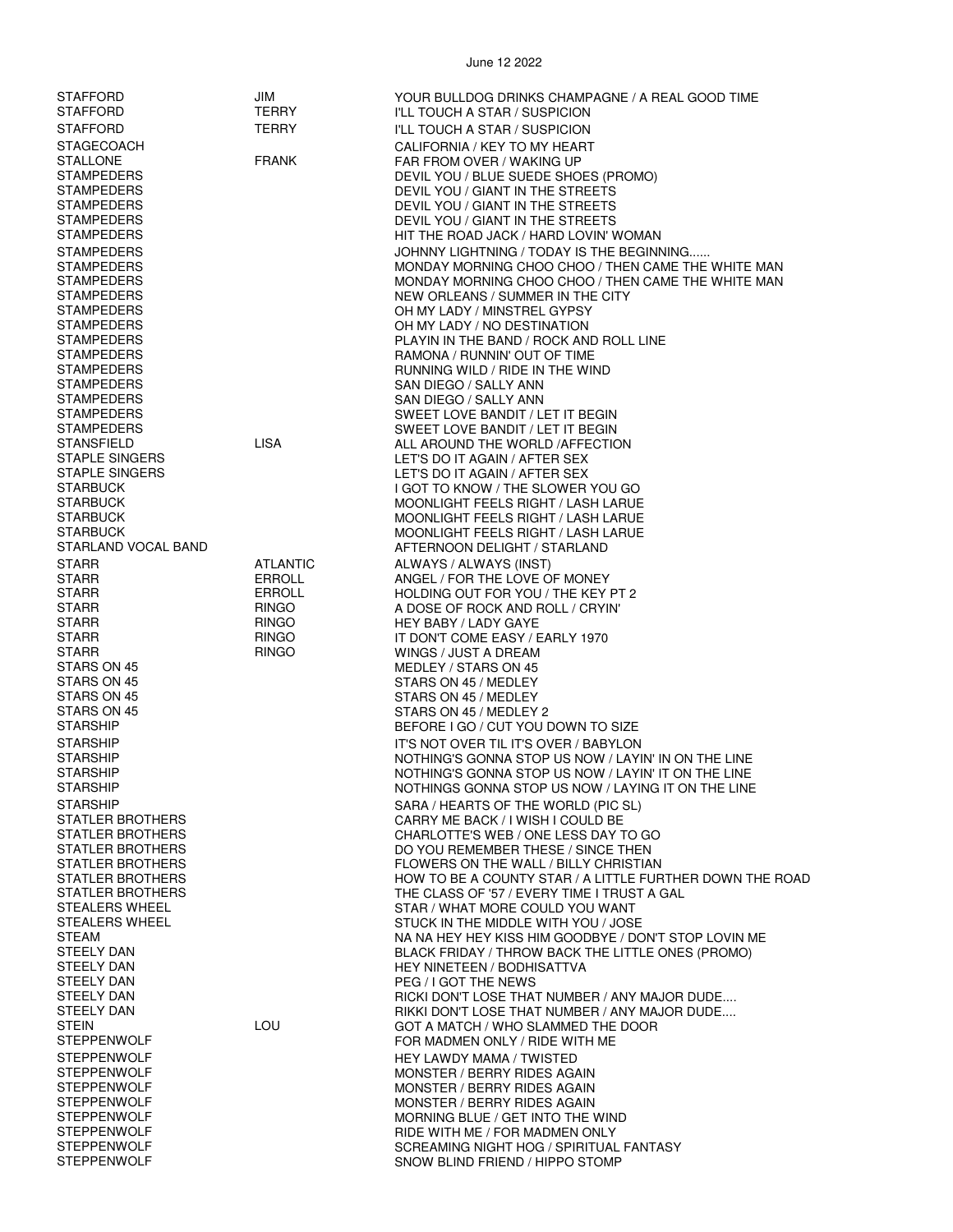| <b>STEPPENWOLF</b>               |                            | WHO NEEDS YA / EARSCHPLITTENLOUDENBOOMER                            |
|----------------------------------|----------------------------|---------------------------------------------------------------------|
| <b>STEVENS</b>                   | CAT                        | ANOTHER SATURDAY NIGHT / HOME IN THE SKY                            |
| <b>STEVENS</b>                   | CAT                        | ANOTHER SATURDAY NIGHT / HOME IN THE SKY                            |
| <b>STEVENS</b>                   | CAT                        | TWO FINE PEOPLE / TWO FINE PEOPLE (PROMO)                           |
| <b>STEVENS</b><br><b>STEVENS</b> | <b>DODIE</b><br><b>RAY</b> | YES, I'M LONESOME TONIGHT / TOO YOUNG<br>A MAMA AND A PAPA / MELT   |
| <b>STEVENS</b>                   | RAY                        | EVERYBODY NEEDS A RAINBOW / INSIDE                                  |
| <b>STEVENS</b>                   | <b>RAY</b>                 | EVERYBODY NEEDS A RAINBOW / INSIDE                                  |
| <b>STEVENS</b>                   | RAY                        | EVERYTHING IS BEAUTIFUL / A BRIGHTER DAY                            |
| <b>STEVENS</b>                   | RAY                        | GET CRAZY WITH ME / DIXIE HUMMINGBIRD                               |
| <b>STEVENS</b>                   | RAY                        | HAVE A LITTLE TALK WITH MYSELF / ALL MY TRIALS                      |
| <b>STEVENS</b>                   | RAY                        | MISSISSIPPI SQUIRREL REVIVIAL / NED NOSTRIL                         |
| <b>STEVENS</b>                   | <b>RAY</b>                 | THE STREAK / YOU'VE GOT THE MUSIC INSIDE                            |
| <b>STEVENS</b>                   | <b>RAY</b>                 | TURN YOUR RADIO ON / LOVING YOU ON PAPER                            |
| <b>STEVENS</b>                   | RAY                        | WOULD JESUS WEAR A ROLEX / COOL DOWN WILLARD                        |
| <b>STEVENS</b>                   | RAY                        | WOULD JESUS WEAR A ROLEX /COOL DOWN WILLIARD                        |
| <b>STEVENS</b><br><b>STEVENS</b> | RAY<br><b>SHAKIN'</b>      | THE STREAK / YOU'VE GOT THE MUSIC INSIDE                            |
| STEVIE B.                        |                            | YOU DRIVE ME CRAZY / BABY YOU'RE A CHILD<br>IN MY EYES / IN MY EYES |
| STEVIE B.                        |                            | IN MY EYES / IN MY EYES                                             |
| <b>STEWART</b>                   | AL                         | ALMOST LUCY / TIME PASSAGES                                         |
| <b>STEWART</b>                   | AL                         | KING OF PORTUGAL / KING OF PORTUGAL                                 |
| <b>STEWART</b>                   | AL                         | ON THE BORDER / FLYING SORCERY                                      |
| <b>STEWART</b>                   | AL                         | ON THE BORDER /ON THE BORDER (PROMO)                                |
| <b>STEWART</b>                   | AL                         | TIME PASSAGES / ALMOST LUCKY                                        |
| <b>STEWART</b>                   | AL                         | TIME PASSAGES / ALMOST LUCY                                         |
| <b>STEWART</b>                   | AL                         | TIME PASSAGES / ALMOST LUCY                                         |
| <b>STEWART</b>                   | AL                         | YEAR OF THE CAT / BROADWAY HOTEL                                    |
| <b>STEWART</b>                   | AMI                        | KNOCK ON WOOD / WHEN YOU ARE BEAUTIFUL                              |
| <b>STEWART</b>                   | AMI                        | KNOCK ON WOOD / WHEN YOU ARE BEAUTIFUL                              |
| <b>STEWART</b>                   | AMI                        | KNOCK ON WOOD / WHEN YOU ARE BEAUTIFUL                              |
| <b>STEWART</b>                   | AMI                        | KNOCK ON WOOD / WHEN YOU ARE BEAUTIFUL                              |
| <b>STEWART</b><br><b>STEWART</b> | <b>JOHN</b><br><b>JOHN</b> | GOLD / COMIN' OUT OF NOWHERE                                        |
| STEWART                          | <b>JOHN</b>                | GOLD / COMIN' OUT OF NOWHERE<br>GOLD / COMIN/ OUT OF NOWHERE        |
| <b>STEWART</b>                   | <b>JOHN</b>                | GOLD /COMIN' OUT OF NOWHERE                                         |
| <b>STEWART</b>                   | <b>JOHN</b>                | LOST HER IN THE SUN / 18 WHEELS                                     |
| <b>STEWART</b>                   | <b>JOHN</b>                | MIDNIGHT WIND / SOMEWHERE DOWN THE LINE                             |
| <b>STEWART</b>                   | LARRY                      | ALRIGHT ALREADY / THE BOY DOWN THE ROAD                             |
| <b>STEWART</b>                   | <b>ROD</b>                 | AIN'T LOVE A BITCH / LAST SUMMER                                    |
| <b>STEWART</b>                   | <b>ROD</b>                 | BETTER OFF DEAD / PASSION                                           |
| <b>STEWART</b>                   | <b>ROD</b>                 | BETTER OFF DEAD / PASSION                                           |
| <b>STEWART</b>                   | <b>ROD</b>                 | BETTER OFF DEAD / PASSION                                           |
| <b>STEWART</b>                   | <b>ROD</b>                 | DA YA THINK I'M SEXY / SCARRED AND SCARED                           |
| <b>STEWART</b>                   | <b>ROD</b>                 | DO YA THINK I'M SEXY / SCARRED AND SCARED                           |
| <b>STEWART</b>                   | <b>ROD</b>                 | DO YA THINK I'M SEXY / SCARRED AND SCARED                           |
| <b>STEWART</b>                   | <b>ROD</b>                 | DOWNTOWN TRAIN / THE KILLING OF GEORGIE                             |
| STEWART                          | <b>ROD</b>                 | DOWNTOWN TRAIN / THE KILLING OF GEORGIE                             |
| STEWART                          | <b>ROD</b>                 | DOWNTOWN TRAIN / THE KILLING OF GEORGIE                             |
| <b>STEWART</b>                   | <b>ROD</b>                 | DOWNTOWN TRAIN / THE KILLING OF GEORGIE                             |
| STEWART                          | <b>ROD</b>                 | DOWNTOWN TRAIN / THE KILLING OF GEORGIE                             |
| STEWART                          | <b>ROD</b>                 | DYANMITE / CRAZY ABOUT HER                                          |
| <b>STEWART</b>                   | <b>ROD</b>                 | FIRST CUT IS THE DEEPEST / THE BALLTRAP                             |
| STEWART                          | <b>ROD</b>                 | FIRST CUT IS THE DEEPEST / THE BALLTRAP                             |
| <b>STEWART</b>                   | <b>ROD</b>                 | FOREVER YOUNG / DAYS OF RAGE                                        |
| STEWART                          | <b>ROD</b>                 | FOREVER YOUNG / DAYS OF RAGE (PROMO)                                |
| STEWART                          | <b>ROD</b>                 | FOREVER YOUNG / FOREVER YOUNG (PROMO)                               |
| <b>STEWART</b>                   | <b>ROD</b>                 | I KNOW I'M LOSING YOU / MANDOLIN WIND                               |
| STEWART                          | <b>ROD</b>                 | <b>INFATUATION / THREE TIME LOSER</b>                               |
| <b>STEWART</b>                   | <b>ROD</b>                 | LOST IN YOU / ALMOST ILLEGAL                                        |
| <b>STEWART</b>                   | <b>ROD</b>                 | LOST IN YOU / ALMOST ILLEGAL                                        |
| STEWART<br>STEWART               | <b>ROD</b><br><b>ROD</b>   | LOST IN YOU / ALMOST ILLEGAL<br>LOST PARGUAYS / ANGEL               |
| STEWART                          | <b>ROD</b>                 | LOVE TOUCH / HEART IS ON THE LINE                                   |
| <b>STEWART</b>                   | <b>ROD</b>                 | LOVE TOUCH / HEART IS ON THE LINE                                   |
| STEWART                          | <b>ROD</b>                 | LOVE TOUCH / HEART IS ON THE LINE (PIC SL)                          |
| <b>STEWART</b>                   | <b>ROD</b>                 | LOVE TOUCH / LOVE TOUCH (PROMO)                                     |
| STEWART                          | <b>ROD</b>                 | MAGGIE MAY / REASON TO BELIEVE                                      |
| STEWART                          | <b>ROD</b>                 | MOTOWN SONG / SWEET SOUL MUSIC                                      |
| <b>STEWART</b>                   | <b>ROD</b>                 | MOTOWN SONG / SWEET SOUL MUSIC                                      |
| STEWART                          | <b>ROD</b>                 | MOTOWN SONG / SWEET SOUL MUSIC                                      |
| STEWART                          | <b>ROD</b>                 | MOTOWN SONG / SWEET SOUL MUSIC                                      |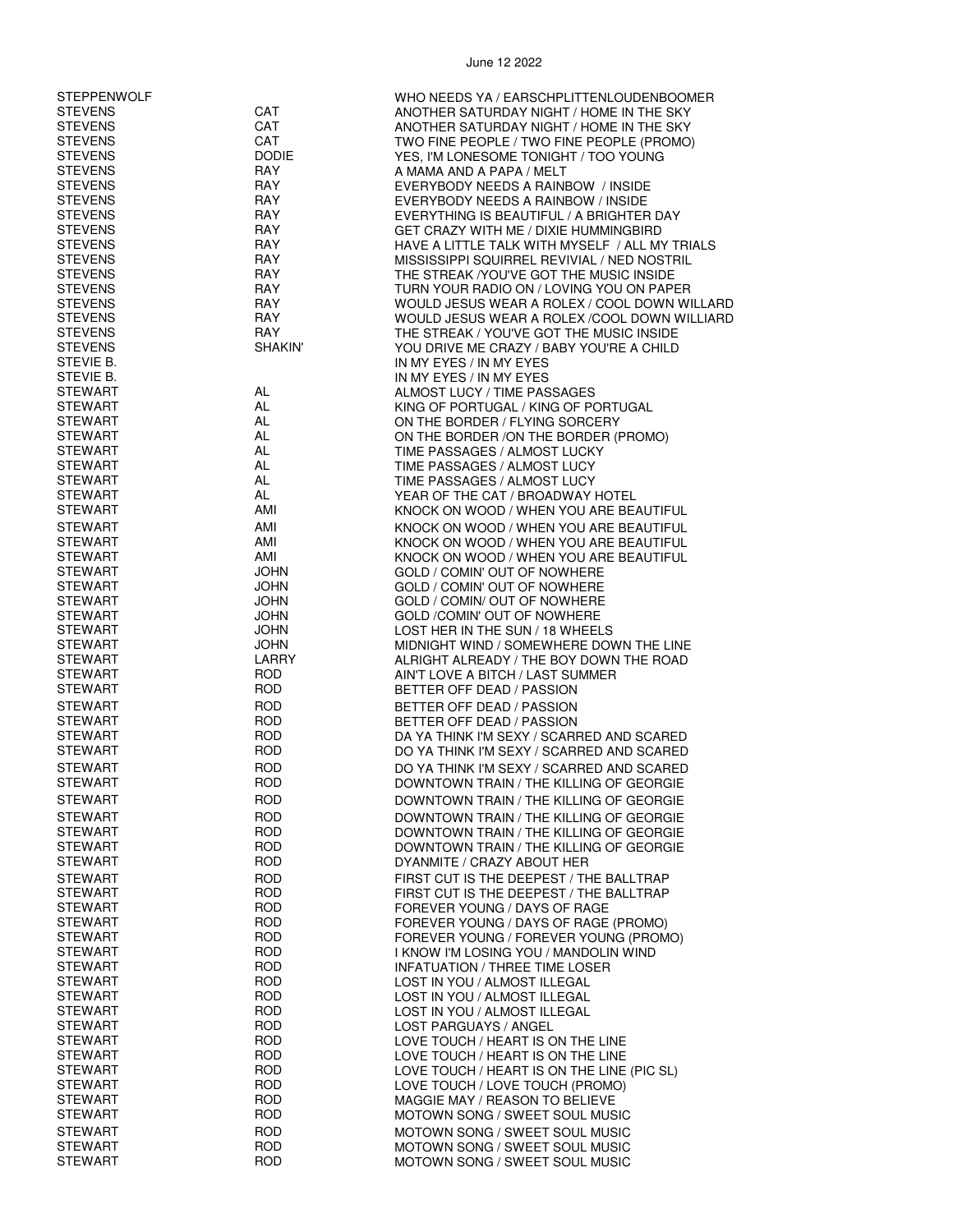| <b>STEWART</b>        | <b>ROD</b>     | MY HEART CAN'T TELL ME NO / THE WILD HORSE                    |
|-----------------------|----------------|---------------------------------------------------------------|
| <b>STEWART</b>        | <b>ROD</b>     |                                                               |
|                       |                | OHH LA LA / A NIGHT LIKE THIS                                 |
| <b>STEWART</b>        | <b>ROD</b>     | OOH LA LA / A NIGHT LIKE THIS                                 |
| <b>STEWART</b>        | <b>ROD</b>     | OOH LA LA / A NIGHT LIKE THIS                                 |
| <b>STEWART</b>        | <b>ROD</b>     | OOH LA LA / A NIGHT LIKE THIS                                 |
| <b>STEWART</b>        | <b>ROD</b>     | PASSION / PASSION (PROMO)                                     |
| <b>STEWART</b>        | ROD            | READY NOW / BABY JANE (PROMO)                                 |
| <b>STEWART</b>        | <b>ROD</b>     | THE MOTOWN SONG / SWEET SOUL MUSIC                            |
|                       |                |                                                               |
| <b>STEWART</b>        | <b>ROD</b>     | THE MOTOWN SONG / SWEET SOUL MUSIC                            |
| <b>STEWART</b>        | <b>ROD</b>     | THE MOTOWN SONG / SWEET SOUL MUSIC                            |
| <b>STEWART</b>        | ROD            | THE OLD HEART OF MINE / YOU'RE IN MY HEART                    |
| <b>STEWART</b>        | <b>ROD</b>     | THIS OLD HEART OF MINE / YOU'RE IN MY HEART                   |
| <b>STEWART</b>        | <b>ROD</b>     | THIS OLD HEART OF MINE / YOU'RE IN MY HEART                   |
| <b>STEWART</b>        | <b>ROD</b>     | THIS OLD HEART OF MINE / YOU'RE IN MY HEART                   |
| <b>STEWART</b>        | <b>ROD</b>     | THIS OLD HEART OF MINE / YOU'RE IN MY HEART                   |
| <b>STEWART</b>        | <b>ROD</b>     | THIS OLD HEART OF MINE / YOU'RE IN MY HEART                   |
| <b>STEWART</b>        | <b>ROD</b>     | TONIGHT'S THE NIGHT / FOOL FOR YOU                            |
| <b>STEWART</b>        | <b>ROD</b>     | TONIGHT'S THE NIGHT / FOOL FOR YOU                            |
| STEWART               | <b>ROD</b>     |                                                               |
|                       |                | YOUNG TURKS / SONNY                                           |
| <b>STEWART</b>        | ROD            | YOU'RE IN MY HEART / THIS OLD HEART OF MINE                   |
| <b>STEWART</b>        | <b>ROD</b>     | YOU'RE IN MY HEART / THIS OLD HEART OF MINE                   |
| <b>STEWART</b>        | <b>ROD</b>     | YOU'RE IN MY HEART / THIS OLD HEART OF MINE                   |
| <b>STEWART</b>        | <b>ROD</b>     | YOU'RE IN MY HEART / YOU GOT A NERVE                          |
| <b>STEWART</b>        | <b>ROD</b>     | YOU'RE IN MY HEART / YOU GOT A NERVE                          |
| <b>STILLS</b>         | <b>STEPHEN</b> | LOVE THE ONE YOU'RE WITH / TO A FLAME                         |
| <b>STING</b>          |                | AT THIS TIME / I MISS YOU KATE                                |
|                       |                |                                                               |
| <b>STING</b>          |                | BE STILL MY BEATING HEART / (PROMO)                           |
| <b>STING</b>          |                | BE STILL MY BEATING HEART / GHOST IN THE STRAND               |
| <b>STING</b>          |                | DESERT ROSE / AFTER THE RAIN HAS FALLEN                       |
| <b>STING</b>          |                | DESERT ROSE / AFTER THE RAIN HAS FALLEN                       |
| <b>STING</b>          |                | ENGLISHMAN IN NEW YORK (PROMO)                                |
| <b>STING</b>          |                | <b>FRAGILE / FRAGILIDAD</b>                                   |
| <b>STING</b>          |                | IF YOU LOVE SOMEBODY / ANOTHER DAY (YEL VINYL) (PIC SL)       |
| <b>STING</b>          |                | WE'LL BE TOGETHER / CONVERSATION WITH A DOG                   |
| <b>STING</b>          |                | WE'LL BE TOGETHER / CONVERSATION WITH A DOG (PIC SL)          |
| <b>STING</b>          |                | ALL THE TIME / I MISS YOU KATE                                |
| <b>STING</b>          |                | FORTRESS AROUND YOUR HEART / CONSIDER ME GONE                 |
| <b>STITES</b>         | <b>GARRY</b>   |                                                               |
|                       |                | A GIRL LIKE YOU / HEY LITTLE GIRL                             |
| STITES                | <b>GARRY</b>   | STARRY EYED / WITHOUT YOUR LOVE                               |
| <b>STITES</b>         | <b>GARY</b>    | HEY LITTLE GIRL / A GIRL LIKE YOU                             |
| <b>STONE</b>          | <b>DOUG</b>    | JUKEBOX WITH A COUNTRY SONG / REMEMBER THE RIDE               |
| <b>STONEBOLT</b>      |                | CRYING AGAIN TONIGHT / PLEASE PLEASE ME                       |
| <b>STONEBOLT</b>      |                | I WILL STILL LOVE YOU / STAY IN LINE                          |
| <b>STONEBOLT</b>      |                | I WILL STILL LOVE YOU / STAY IN LINE                          |
| <b>STONEBOLT</b>      |                | I WILL STILL LOVE YOU / STAY IN LINE                          |
| <b>STONEBOLT</b>      |                | OUTRUN THE SUN / JUVINILLE AMERICAN PRINCESS                  |
| <b>STONEBOLT</b>      |                | PRICE OF LOVE / LET IT ALL GO                                 |
| <b>STONEBOLT</b>      |                | STAY IN LINE / I WILL STILL LOVE YOU                          |
| <b>STONEBOLT</b>      |                | WAS IT YOU / LOVE STRUCK                                      |
| <b>STORIES</b>        |                | <b>BROTHER LOUIE / CHANGES HAVE BEGUN</b>                     |
| <b>STORIES</b>        |                | <b>BROTHER LOUIE / CHANGES HAVE BEGUN</b>                     |
| <b>STORM</b>          | <b>BILLY</b>   | TONIGHT I'LL BE STAYING WITH YOU / COAL MINE                  |
| <b>STORM</b>          | GALE           | DARK MOON / A LITTLE TOO LATE                                 |
| <b>STORM TRIO</b>     |                | WONDERFUL LOVER / MA MA ROCK AND ROLL                         |
| <b>STRAIGHT EIGHT</b> |                | HEARTBREAKER I IDOLIZE YOU (PIC SL)                           |
| <b>STRAIGHT LINES</b> |                | ROANE / SHE'S A ROUNDER                                       |
| <b>STRAIT</b>         | <b>GEORGE</b>  | LOVE WITHOUT END, AMEN / TOO MUCH OF TOO LITTLE               |
| <b>STRAIT</b>         | <b>GEORGE</b>  |                                                               |
|                       |                | THE CHILL OF AN EARLY FALL / HER ONLY BAD HABIT IS ME         |
| <b>STRAIT</b>         | <b>GEORGE</b>  | YOU KNOW ME BETTER THAN THAT / BABY BLUE                      |
| STRANGE ADVANCE       |                | THE SECOND THAT I SAW YOU / ONCE CHANCE IN A MILLION (PIC SL) |
| <b>STRANGELOVES</b>   |                | I WANT CANDY / ITS ABOUT MY BABY                              |
| STRAY CATS            |                | SEXY & 17 / LOOKIN' BETTER EVERY BEER                         |
| <b>STRAY CATS</b>     |                | ROCK THIS TOWN / YOU CAN'T HURRY LOVE                         |
| <b>STRAY CATS</b>     |                | SHE'S SEXY & 17 / LOOKING BETTER EVERY BEER                   |
| <b>STREETHEART</b>    |                | DON'T LOOK AT ME / PEOPLE TAKIN' PIECES OF ME                 |
| <b>STREETHEART</b>    |                | DRAGGIN' YOU DOWN / HIGHWAY ISOLATION                         |
| <b>STREETHEART</b>    |                | DRAGGIN' YOU DOWN / HIGHWAY ISOLATION                         |
| <b>STREETHEART</b>    |                | DRAGGIN' YOU DOWN / HIGHWAY ISOLATION (PROMO)                 |
| <b>STREETHEART</b>    |                | DRAGGIN' YOU DOWN / HIGHWAY ISOLATION (PROMO)                 |
| <b>STREETHEART</b>    |                | HEAR COMES THE NIGHT / FIGHT TO SURVIVE (PROMO)               |
| <b>STREETHEART</b>    |                | HERE COMES THE NIGHT / FIGHT TO SURVIVE (PIC SL)              |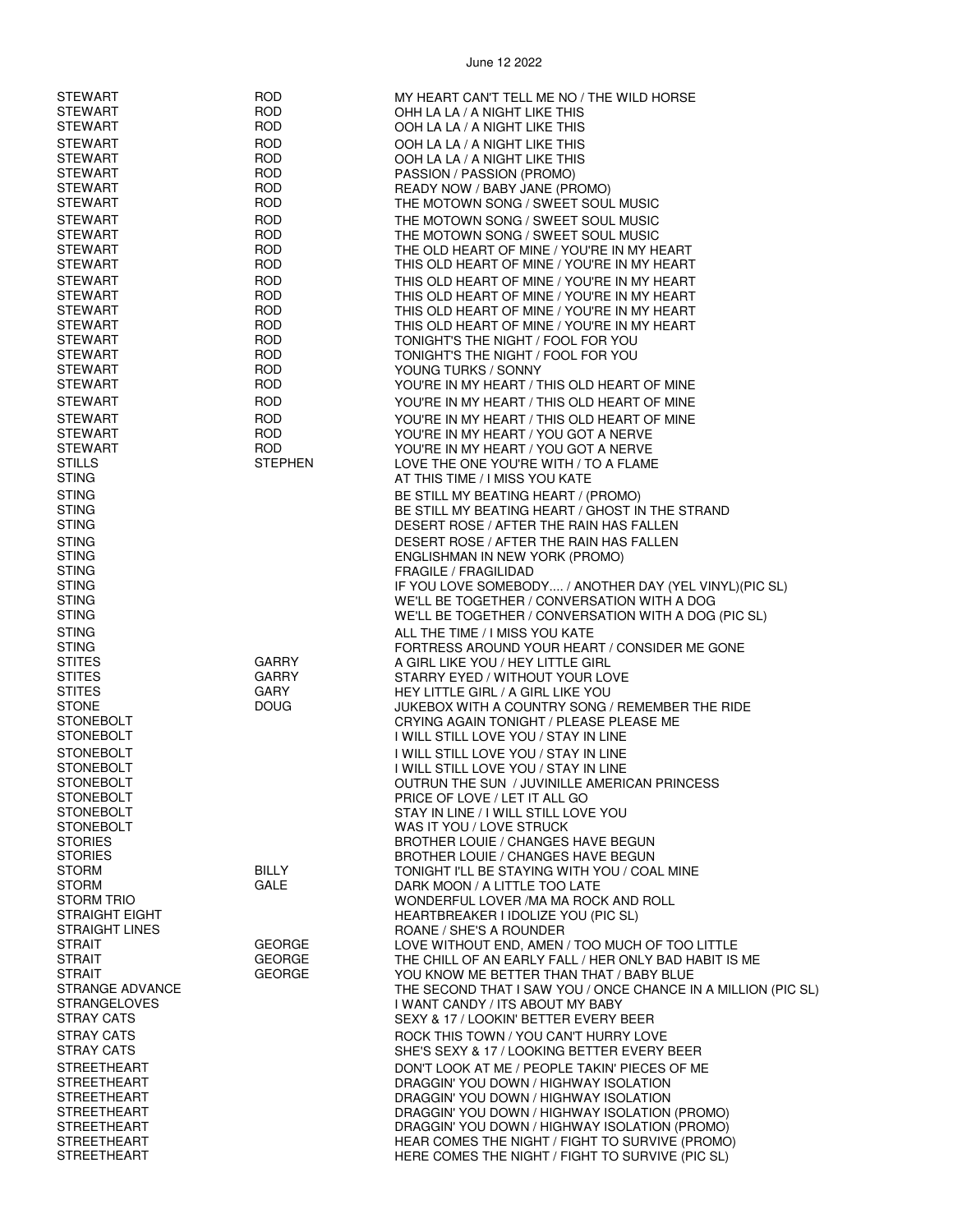| STREETHEART        |                            | JOKES ON YOU / 500 MILES (PROMO)                           |
|--------------------|----------------------------|------------------------------------------------------------|
| <b>STREETHEART</b> |                            | LOOK AT ME / PEOPLE TAKING PIECES OF ME                    |
| <b>STREETHEART</b> |                            | LOOK IN YOUR EYES / I AIN'T IN NO HURRY                    |
| <b>STREETHEART</b> |                            | TEENAGE RAGE / DRUGSTORE DANCER                            |
| <b>STREETHEART</b> |                            | TIN SOLDIER / SOLD OUT                                     |
|                    |                            |                                                            |
| STREISAND          | BARBARA                    | WET / NO MORE TEARS                                        |
| <b>STREISAND</b>   | <b>BARBRA</b>              | SECOND HAND ROSE / PEOPLE                                  |
| <b>STREISAND</b>   | BARBRA                     | SEND IN THE CLOWNS / BEING ALIVE                           |
| <b>STREISAND</b>   | BARBRA                     | THE WAY WE WERE / ALL IN LOVE IS FAIR                      |
| STREISAND          | BARBRA                     | THE WAY WE WERE / WHAT ARE YOU DOING THE REST OF YOUR LIFE |
| STREISAND          | <b>BARBRA</b>              | WET / NO MORE TEARS (PIC SL)                               |
| <b>STREISAND</b>   | <b>BARBRA &amp; SEDAKA</b> | YOU DON'T BRING ME FLOWERS / YOU DON'T                     |
| STRING-A-LONGS     |                            | PANIC BUTTON / BRASS BUTTONS                               |
| STRING-A-LONGS     |                            | WHEELS / AM I ASKING TOO MUCH                              |
| STRING-A-LONGS     |                            | WHEELS / AM I ASKNG TOO MUCH                               |
| <b>STRONG</b>      | <b>BARRETT</b>             | MONEY (THAT'S WHAT I WANT) / OH I APPOLIGIZE               |
| <b>STRUNK</b>      | JED                        | DAISY A DAY / NEXT DOOR NEIGHBOR'S KID                     |
| <b>STRUNK</b>      | JED                        | DAISY A DAY / THE SEARCHERS                                |
| <b>STRUNK</b>      | JED                        | PAMELA BROWN / THEY'RE TEARING DOWN ANTTOWN                |
| <b>STRYPER</b>     |                            | HONESTLY / SING ALONG SONG                                 |
| <b>STYLISTICS</b>  |                            | YOU MAKE ME FEEL BRAND NEW / ONLY FOR THE CHILDREN         |
| STYX               |                            | BABE / I'M OK                                              |
|                    |                            |                                                            |
| <b>STYX</b>        |                            | BABE / I'M OK                                              |
| <b>STYX</b>        |                            | BABE / I'M OK                                              |
| <b>STYX</b>        |                            | I'M OK / BABE                                              |
| STYX               |                            | JENNIFER / JENNIFER                                        |
| <b>STYX</b>        |                            | LORELEI / MIDNIGHT RIDE                                    |
| <b>STYX</b>        |                            | MIDNIGHT RIDE / LORELEI                                    |
| <b>STYX</b>        |                            | QUEEN OF SPADES / SING FOR THE DAY                         |
| <b>STYX</b>        |                            | ROCKIN' THE PARADISE / DON'T LET IT END                    |
| STYX               |                            | SING FOR THE DAY / RENEGADE                                |
| <b>STYX</b>        |                            | THE BEST OF TIMES / LIGHTS                                 |
| <b>STYX</b>        |                            | THE BEST OF TIMES / LIGHTS (PIC SL)                        |
| <b>STYX</b>        |                            | WHY ME / LIGHTS                                            |
| STYX               |                            | WHY ME / LIGHTS                                            |
| STYX               |                            | YOU NEED LOVE / YOU BETTER ASK                             |
| <b>SUAVE</b>       |                            |                                                            |
|                    |                            | MY GIRL / MY GIRL (PIC SL)                                 |
| SUGAR AND SPICE    |                            | CRUEL WAR / NOT TO RETURN                                  |
| SUGAR RAY          |                            | EVERY MORNING / EVEN TOUGH                                 |
| SUGARLOAF          |                            | DON'T CALL US, WE'LL CALL YOU / TEXAS TWO-LANE             |
| <b>SUGARLOAF</b>   |                            | DON'T CALL US, WE'LL CALL YOU / TEXAS TWO-LANE             |
| <b>SUGARLOAF</b>   |                            | DON'T CALL US, WE'LL CALL YOU / TEXAS TWO-LANE             |
| <b>SUGARLOAF</b>   |                            | DON'T CALL US, WE'LL CALL YOU / TEXAS TWO-LANE             |
| SUGARLOAF          |                            | TEXAS TWO-LANE / DON'T CALL US, WE'LL CALL YOU             |
| SUMMER             | <b>DONNA</b>               | HEAVEN KNOWS / ONLY ONE MAN                                |
| SUMMER             | <b>DONNA</b>               | <b>HEAVEN KNOWS / ONLY ONE MAN</b>                         |
| <b>SUMMER</b>      | <b>DONNA</b>               | HEAVEN KNOWS / ONLY ONE MAN                                |
| SUMMER             | <b>DONNA</b>               | HOT STUFF / JOURNEY TO THE CENTRE OF YOUR HEART            |
| <b>SUMMER</b>      | <b>DONNA</b>               | I FEEL LOVE / I FEEL LOVE (PROMO)                          |
| SUMMER             | <b>DONNA</b>               | MACARTHUR PARK / ONCE UPON A TIME                          |
| <b>SUMMER</b>      | <b>DONNA</b>               | ON THE RADIO / THERE WILL ALWAYS BE A YOU                  |
| <b>SUMMER</b>      | <b>DONNA</b>               | SHE WORKS HARD FOR THE MONEY / I DO BELIEVE                |
| <b>SUMMER</b>      | <b>DONNA</b>               | SPRING REPRISE / WINTER MELODY                             |
| <b>SUMMER</b>      | <b>DONNA</b>               | THE WANDERER / STOP ME                                     |
| <b>SUMMER</b>      | <b>DONNA</b>               | THE WANDERER / STOP ME                                     |
| <b>SUMMER</b>      | <b>DONNA</b>               | I FEEL LOVE / CAN'T WE JUST SIT DOWN                       |
|                    | <b>HENRY LEE</b>           |                                                            |
| SUMMER             |                            | <b>HEY BABY / SOMETHING IS MISSING</b>                     |
| <b>SUMMER</b>      | <b>HENRY LEE</b>           | I WISH I HAD A GIRL / WING TIP SHOES                       |
| <b>SUMMER</b>      | <b>DONNA</b>               | HOT STUFF / JOURNEY TO THE CENTRE OF YOUR HEART            |
| <b>SUMMER</b>      | <b>DONNA</b>               | THE WANDERER / STOP ME (PIC SL)                            |
| <b>SUMMERS</b>     | <b>DONNA</b>               | THE WANDERER / STOP ME (PROMO)                             |
| SUNSHINE COMPANY   |                            | LOOK HERE COMES THE SUN / IT'S SUNDAY                      |
| SUPERTRAMP         |                            | CRAZY / FROM NOW ON                                        |
| SUPERTRAMP         |                            | DREAMER / DREAMER (PROMO)                                  |
| <b>SUPERTRAMP</b>  |                            | DREAMER / FROM NOW ON                                      |
| <b>SUPERTRAMP</b>  |                            | DREAMER / FROM NOW ON                                      |
| <b>SUPERTRAMP</b>  |                            | GOODBYE STRANGER / EVEN IN THE QUIETEST MOMENTS            |
| SUPERTRAMP         |                            | GOODBYE STRANGER / LOGICAL SONG                            |
| SUPERTRAMP         |                            | LADY / LADY (PROMO)                                        |
| <b>SUPERTRAMP</b>  |                            | MY KIND OF LADY / KNOW WHO YOU ARE                         |
| <b>SUPERTRAMP</b>  |                            | THE LOGICAL SONG / JUST ANOTHER NERVOUS WRECK              |
| <b>SUPREMES</b>    |                            | HE'S MY MAN / GIVE OUT, BUT DON'T GIVE UP (PROMO)          |
| <b>SUPREMES</b>    |                            | NOTHING BUT A HEARTACHE / HE HOLDS HIS OWN                 |
|                    |                            |                                                            |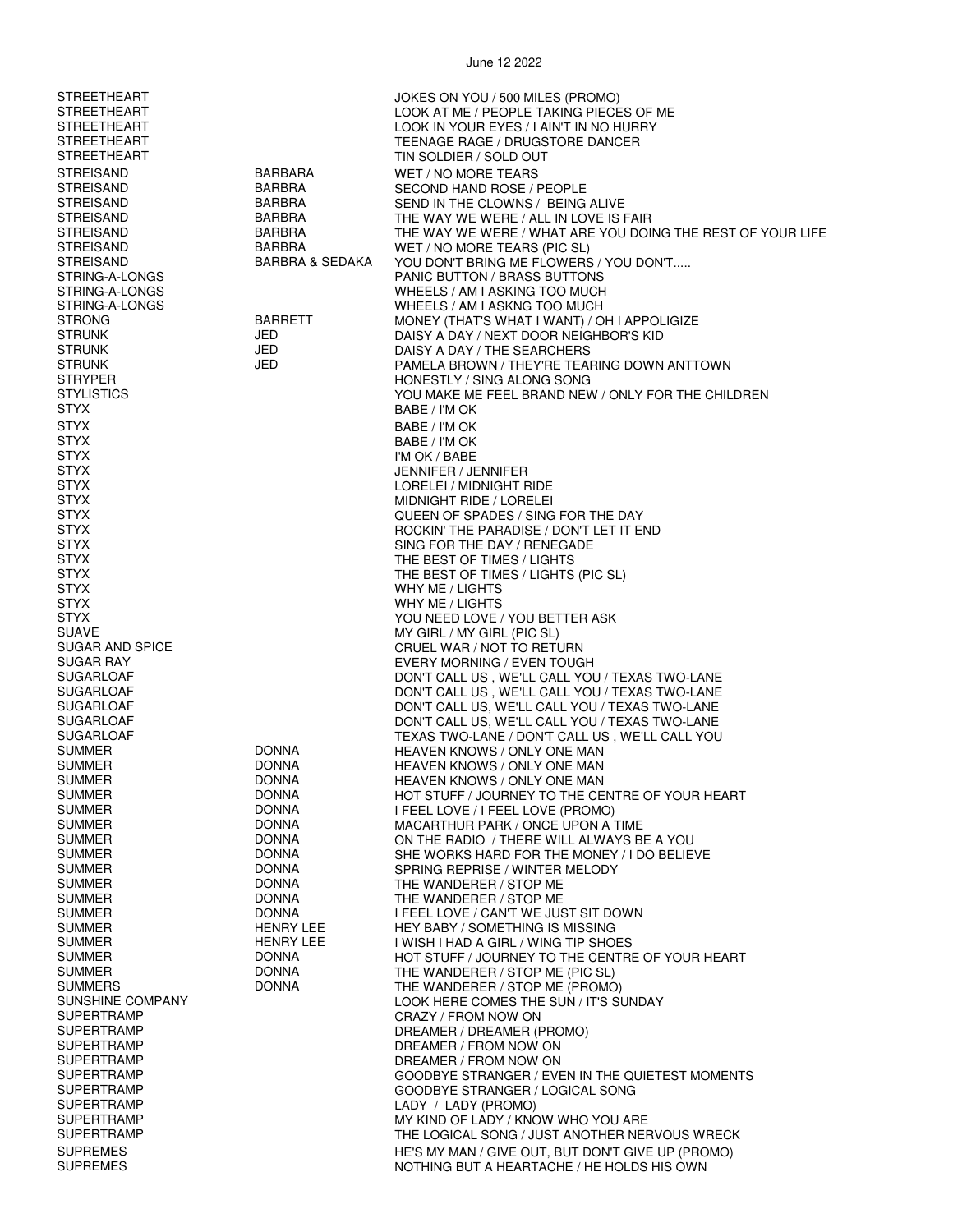SURFACE HAPPY / LET'S TRY AGAIN SURFARIS WIPE OUT / I'M A HOG FOR YOU SWAN BILLY DELLY VANESSA / NUMBER ONE<br>SWAY HANDS UP / HANDS UP SWAY HANDS UP / HANDS UP SWEET ACTION / MEDUSSA SWEET BALLROOM BLITZ / RESTLESS SWINGOUT SISTER **BREAKOUT / DIRTY MONEY** SYLVERS BOOGIE FEVER / FREE STYLE SYLVERS BOOGIE FEVER / FREE STYLE SYLVIA MY THING / PILLOW TALK SYRINX TORCH THE SYRINX TO SAFET THE SYRINX TO SYRINX THE LIGHT OF THE LIGHT OF THE LIGHT OF THE LIGHT OF THE LIGHT OF THE LIGHT OF THE LIGHT OF THE LIGHT OF THE LIGHT OF THE LIGHT OF THE LIGHT OF THE LIGHT OF THE LIGHT OF SYRINX TILLICUM / MELINA'S TOUCH T.REX TELEGRAM SAM / CADILLAC TARRY MICHAEL ROSALIE / JUST A FEELING TAYLOR ANDY TAKE IT EASY / ANGEL EYES TAYLOR JAMES HARD TIMES /SUMMER'S HERE TAYLOR JAMES SUNNY ROAD / COUNTRY SKIES TAYLOR JAMES SUNNY SKIES / COUNTRY ROAD TAYLOR TAYLOR R. DEAN TAOS NEW MEXICO / SHADOW TEARS FOR FEARS

June 12 2022

SUPREMES<br>SUPREMES SUPREMES SUPREMES SUPREMES SUPREMES SUPREMES SUPREMES<br>SUPREMES & FOUR TOPS THE WAY YOU DO THE THINGS YOU DO / I'LL TRY SOMETHING NEW RIVER DEEP MOUNTAIN HIGH (PROMO) SURVIVOR AMERICAN HEARTBEAT /SILVE GIRL BURNING HEART / FEELS LIKE LOVE SURVIVOR BURNING HEART / FEELS LIKE LOVE EYE OF THE TIGER / TAKE YOU ON A SATURDAY SURVIVOR EYE OF THE TIGER / TAKE YOU ON A SATURDAY EYE OF THE TIGER / TAKE YOU ON A SATURDAY SURVIVOR EYE OF THE TIGER / TAKE YOU ON A SATURDAY SURVIVOR EYE OF THE TIGER / THANK YOU ON A SATURDAY SURVIVOR HIGH ON YOU / IT'S THE SINGER, NOT THE SONG SURVIVOR HOW MUCH LOVE / BACKSTREET LOVE AFFAIR SURVIVOR IT'S THE SINGER NOT THE SONG / THE SEARCH IS OVER SUTHERLAND BROS & QUIVE BILLY ARMS OF MARY / LOVE ON THE MOON<br>SWAN ARMS OF A WOMAN IN LOW SWAN BILLY BILLY I CAN HELP / WAYS OF A WOMAN IN LOVE<br>SWAN BILLY VANESSA / NUMBER ONE I WANT HER / I WANT HER SWEET SERVICE SOMETHE RUN / BURN ON THE FLAME<br>FOX ON THE RUN / BURN ON THE FLAME<br>FITTLE WILLY / MAN FROM MECCA SWEET LITTLE WILLY / MAN FROM MECCA SWEETHEARTS OF THE RODEO<br>SINCE I FOUND YOU / CHOSEN FEW<br>SINCE I FOUND YOU / CHOSEN FEW SWEETHEARTS OF THE RODEO SINCE I FOUND YOU / CHOSEN FEW<br>SWING OUT SISTER SWING ON SINCE I FOUND WAITING GAME / WAITING GAME (PI SWING OUT SISTER GAME / WAITING GAME / WAITING GAME (PIC SL)<br>SWING OUT SISTER GAME IN THE SERVER BLUE / KALEIDOSCOPE AFFAIR FOREVER BLUE / KALEIDOSCOPE AFFAIR SWING OUT SISTER<br>
SWINGING BLUE JEANS
SWINGING BLUE JEANS
SWINGING BLUE JEANS
SWINGING BLUE JEANS
SWINGING BLUE JEANS
SPORTER AFFAIR (PIC SL) HIPPY HIPPY SHAKE / NOW I MUST GO BOOGIE FEVER / FREE STYLE SYLVIA NOBODY / I'LL MAKE IT RIGHT WITH YOU NOBODY / I'LL MAKE IT RIGHT WITH YOU THEME FROM S.W.A.T. / THEME FROM S.W.A.T. T.H.P. ORCHESTRA THEME FROM SWAT / THEME FROM SWAT / THEME FROM SWAT<br>T.REX TALKING HEADS TAKE ME TO THE RIVER / THANK YOU FOR SENDING ME AN ANGEL<br>TARRAGLIA TARRAGLIA GOOD MORNING STARSHINE / CLASSICAL GAS TARRIERS LAST NIGHT I HAD THE STRANGEST DREAM / RIDE UP<br>TARRY TARRY TARRY MICHAEL ROSALIE / JUST A FEFLING TAVARES HEAVEN MUST BE MISSIN AN ANGEL PARTS 1 & 2 TAVARES TAVARES A MINUTE / I HOPE SHE CHOSES ME<br>TAYLOR TAYLOR ANDY TAKE IT EASY / ANGEL EYES BELIEVE IT OR NOT / HER TOWN TOO TAYLOR **GALLACTER SERVICES** JAMES HANDY MAN / BARTENDER'S BLUES TAYLOR JAMES HOW SWEET IT IS TO BE LOVED BY YOU / SARAH MARIA **MEXICO / GORILLA** TAYLOR JAMES NEVER DIE YOUNG / VALENTINES DAY TAYLOR JAMES SHOWER THE PEOPLE / I CAN DREAM OF YOU DISCO LADY / YOU'RE THE BEST IN THE WORLD TEARS FOR FEARS FOR THE SHELTER / WE ARE BROKEN (PIC SL)<br>TEARS FOR FEARS TEARS TEARS AND THE SEEDS OF LOVE / TEARS ROI TEARS FOR FEARS TO REASURE THE SOWING THE SEEDS OF LOVE / TEARS ROLL DOWN<br>TEARS FOR FEARS TO REASURE THE PAST (PIC SLI TEARS FOR FEARS TO REASE THE PAST (PIC SL) WOMAN IN CHAINS / AWAYS IN THE PAST (PIC SL)<br>TEAZE THE PAST OF THE PASS ON THE PAST AND CHROME / BOYS NITE OUT TEAZE TEAZE TEAZE TEAZE TEAZE TEAZE TEAZE TEAZE TEAZE TEAZE TEAZE TEAZE TEAZE TEAZE TEAZE TEAZE TEAZE TEAZE TE<br>TEAZE TEAZE TEAZE TEAZE TEAZE TEAZE TEAZE TEAZE TEAZE TEAZE TEAZE TEAZE TEAZE TEAZE TEAZE TEAZE TEAZE TEAZE TE YOUNG & RECKLESS / LOOSE CHANGE TECHNIQUES<br>TEDDY AND THE CONTINENTALS TERM TICK TICK TICK TOCK / EV'RYBODY PONY TEDDY AND THE CONTINENTALS<br>TEE SET MA BELLE AMI / ANGELS COMING IN MA BELLE AMI / ANGELS COMING IN THE HOLY NIGHT TEE SET<br>TEEGARDEN & VAN WINKLE TEEGARDEN ASSESSED ON TO A GOD TO VE AND ROCK AND ROIT / WORK ME TOMORR GOD, LOVE AND ROCK AND ROLL / WORK ME TOMORROW TEEGARDEN & VANWINKLE GOD LOVE ROCK AND ROLL / WORK ME TOMORROW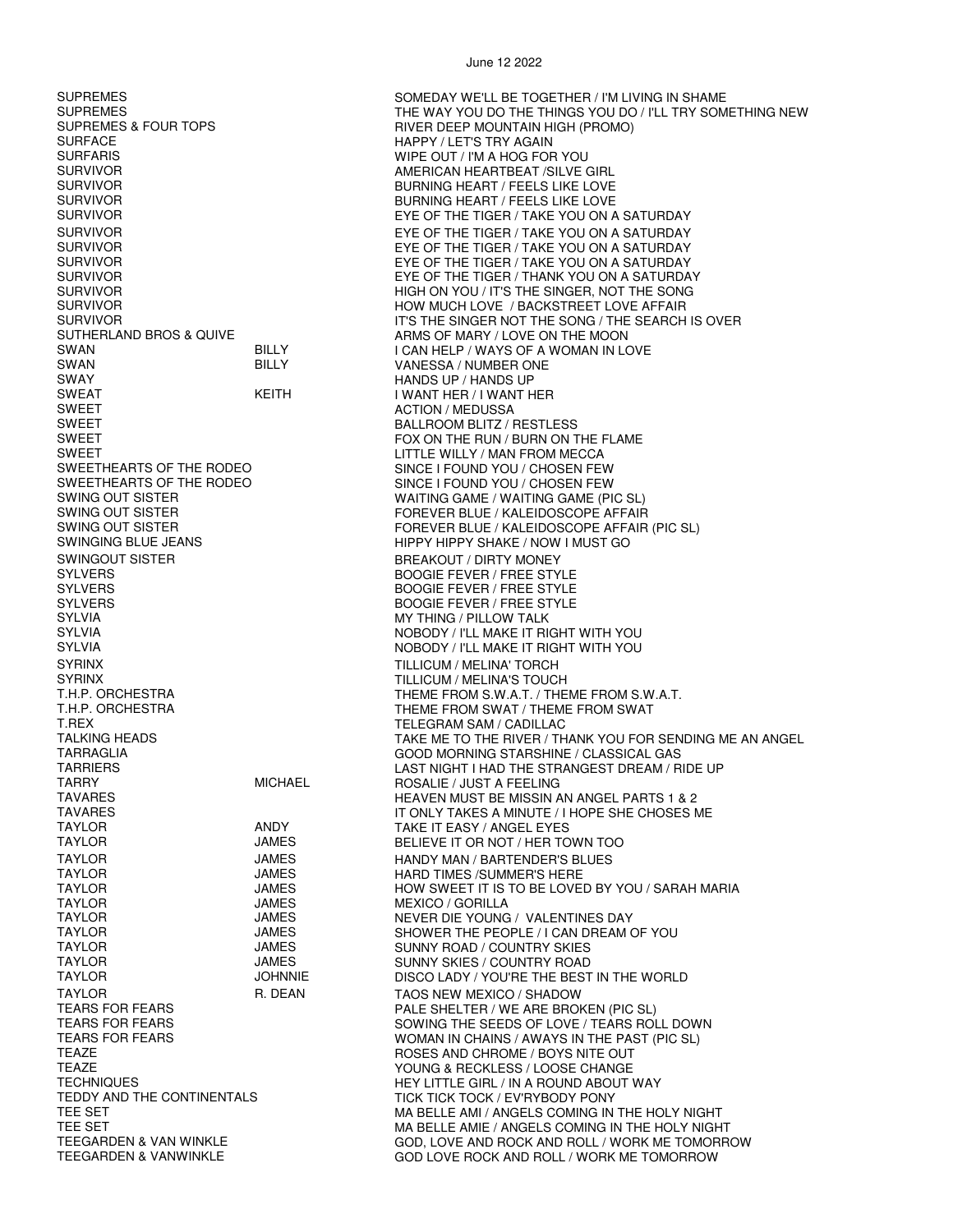| <b>TEENAGE HEAD</b><br><b>TEMPO</b>            |                    | LET'S SHAKE / I WANNA LOVE YOU<br>NINO & APRIL STEVEN! DEEP PURPLE / I'VE BEEN CARRYING A TORCH |
|------------------------------------------------|--------------------|-------------------------------------------------------------------------------------------------|
| <b>TEMPO &amp; APRIL STEVENS</b>               | <b>NINO</b>        | WHISPERING / TWEEDLE DEE                                                                        |
| <b>TEMPOS</b>                                  |                    | SEE YOU IN SEPTEMBER / BLESS YOU MY LOVE                                                        |
| <b>TEMPTATIONS</b>                             |                    | PAPA WAS A ROLLING STONE / PAPA WAS A ROLLING STONE                                             |
| <b>TEMPTATIONS</b><br>THE BOX                  |                    | PAPA WAS A ROLLING STONE / PLASTIC MAN<br>TELLING A STORY / CRYING OUT LOUD FOR LOVE            |
| THE CATS                                       |                    | TIME MACHINE / BE MY DAY                                                                        |
| THE WAITING                                    |                    | GIVING IT UP / THE KEY OF LOVE                                                                  |
| <b>THIN LIZZY</b>                              |                    | DO ANYTHING YOU WANT TO / JUST THE TWO OF US                                                    |
| THIRTY EIGHT SPECIAL<br><b>THOMAS</b>          | B.J.               | SECOND CHANCE / COMIN' DOWN TONIGHT<br>ANOTHER SOMEBODY DONE SOMEBODY WRONG / HELP ME MAKE IT   |
| <b>THOMAS</b>                                  | B.J.               | ANOTHER SOMEBODY DONE SOMEBODY WRONG SONG / CITY BOYS                                           |
| <b>THOMAS</b>                                  | B.J.               | BURNIN' A HOLE IN MY MIND / LONG AGO TOMORROW                                                   |
| <b>THOMAS</b>                                  | B.J.               | BURNIN' A HOLE IN MY MIND / LONG AGO TOMORROW                                                   |
| <b>THOMAS</b>                                  | B.J.               | DON'T WORRY BABY / MY LOVE                                                                      |
| <b>THOMAS</b><br><b>THOMAS</b>                 | B.J.<br>B.J.       | RAINDROPS KEEP FALLING ON MY HEAD / MAMA<br>WENDY / MAMA                                        |
| <b>THOMAS</b>                                  | B.J.               | I JUST CAN'T HELP BELIEVING / SEND MY PICTURE                                                   |
| <b>THOMAS</b>                                  | B.J.               | I'M SO LONESOME I COULD CRY / ROCK AND ROLL LULLABY                                             |
| <b>THOMAS</b>                                  | IAN                | HOLD ON / FREEFALL & STARDUST                                                                   |
| <b>THOMAS</b><br><b>THOMAS</b>                 | IAN<br>IAN         | I REALLY LOVE YOU / STILL HERE                                                                  |
| <b>THOMAS</b>                                  | IAN                | LET THE STONE ROLL / LEVITY<br>LIARS / SEE US WHEN YOU CAN                                      |
| <b>THOMAS</b>                                  | IAN                | PAINTED LADIES / WILL YOU STILL LOVE ME                                                         |
| <b>THOMAS</b>                                  | IAN                | RIDERS ON DARK HORSES/ I'LL DO YOU RIGHT                                                        |
| <b>THOMAS</b><br><b>THOMPSON</b>               | IAN                | RIGHT BEFORE YOUR EYES / DON'T WANT TO LOVE YOU                                                 |
| <b>THOMPSON</b>                                | HANK<br><b>SUE</b> | SQUAWS ALONG THE YUKON / HUMPTY DUMPTY HEART<br>NORMAN / NEVER LOVE AGAIN                       |
| <b>THOMPSON</b>                                | <b>SUE</b>         | TWO-TIMED ME ONE TIME TOO OFTEN / PAIR OF BROKEN HEARTS                                         |
| <b>THOMPSON TWINS</b>                          |                    | DOCTOR DOCTOR / NURSE SHARK                                                                     |
| <b>THOMPSON TWINS</b>                          |                    | HOLD ME NOW / LET LOVING START                                                                  |
| <b>THOMPSON TWINS</b><br><b>THOMPSON TWINS</b> |                    | HOLD ME NOW / LET LOVING START<br>KING FOR A DAY / ROLL OVER                                    |
| <b>THOMPSON TWINS</b>                          |                    | LAY YOUR HANDS ON ME / THE LEWIS CAROL                                                          |
| <b>THOMPSON TWINS</b>                          |                    | NOTHING TO LOSE / NOTHING IN COMMON                                                             |
| <b>THOMPSON TWINS</b>                          | <b>GEORGE</b>      | THE LEWIS CAROL / LAY YOUR HANDS ON ME                                                          |
| <b>THOROGOOD</b><br>THREE DEGREES              |                    | WILLIE & THE HAND JIVE / I DRINK ALONE<br>WHEN WILL I SEE YOU AGAIN / YEAR OF DECISION          |
| THREE DOG NIGHT                                |                    | BLACK AND WHITE / FREEDOM FOR THE STALLION                                                      |
| THREE DOG NIGHT                                |                    | CELEBRATE / FEELING ALRIGHT                                                                     |
| THREE DOG NIGHT<br>THREE DOG NIGHT             |                    | EASY TO BE HARD / DRAMING ISN'T GOOD FOR YOU<br>EASY TO BE HARD / DREAMING ISN'T GOOD FOR YOU   |
| THREE DOG NIGHT                                |                    | EASY TO BE HARD / DREAMING ISN'T GOOD FOR YOU                                                   |
| THREE DOG NIGHT                                |                    | EASY TO BE HARD / DREAMING ISN'T GOOD                                                           |
| THREE DOG NIGHT                                |                    | ELI'S COMING / CELEBRATE                                                                        |
| THREE DOG NIGHT<br>THREE DOG NIGHT             |                    | GOING IN CIRCLES / THE FAMILY OF MAN<br>JOY TO THE WORLD / I CAN HEAR YOU CALLING               |
| THREE DOG NIGHT                                |                    | LET ME SERENADE YOU / STORYBOOK FEELING                                                         |
| THREE DOG NIGHT                                |                    | LIAR / CAN'T GET ENOUGH OF IT                                                                   |
| THREE DOG NIGHT                                |                    | MAMA TOLD ME / ROCK & ROLL WIDOW                                                                |
| THREE DOG NIGHT<br>THREE DOG NIGHT             |                    | OLD FASHIONED LOVE SONG / JAM<br>ONE MAN BAND / IT AIN'T EASY                                   |
| THREE DOG NIGHT                                |                    | OUT IN THE COUNTRY / GOOD TIME LIVING                                                           |
| THREE DOG NIGHT                                |                    | SURE AS I'M SITTIN' HERE / ANYTIME BABE                                                         |
| THREE DOG NIGHT<br>THREE DOG NIGHT             |                    | SURE AS I'M SITTING HERE / ANYTIME BABE                                                         |
| THREE DOG NIGHT                                |                    | THE FAMILY OF MAN / GOING IN CIRCLES<br>THE SHOW MUST GO ON / ON THE WAY BACK HOME              |
| THREE DOG NIGHT                                |                    | ELI'S COMING / CIRCLE FOR A LANDING                                                             |
| THREE DOG NIGHT                                |                    | MAMA TOLD ME NOT TO COME / ROCK & ROLL WIDOW                                                    |
| THREE DOG NIGHT<br>THREE DOG NIGHT             |                    | TIL THE WORLD ENDS / YO TE QUIERO HABLAR (PROMO)<br>WRITINGS ON THE WALL / PIECES OF APRIL      |
| <b>THUNDER</b>                                 |                    | DIRTY LOVE / GIRL'S GOING OUT OF HER HEAD                                                       |
| <b>THUNDER</b>                                 |                    | DIRTY LOVE / GIRL'S GOING OUT OF HER HEAD                                                       |
| <b>THUNDER</b>                                 |                    | DIRTY LOVE / GIRL'S GOING OUT OF HER HEAD                                                       |
| <b>THUNDERMUG</b>                              |                    | AFRICA / HELP FATHER SUN                                                                        |
| <b>TIFFANY</b><br><b>TIFFANY</b>               |                    | ALL THIS TIME / CAN'T STOP A HEARTBEAT<br>COULD'VE BEEN / THE HEART OF LOVE                     |
| <b>TIFFANY</b>                                 |                    | COULD'VE BEEN / THE HEART OF LOVE                                                               |
| <b>TIFFANY</b>                                 |                    | DANNY / NO RULES (PROMO)                                                                        |
| <b>TIFFANY</b><br><b>TIFFANY</b>               |                    | I THINK WE'RE ALONE NOW / NO RULES                                                              |
| <b>TIFFANY</b>                                 |                    | I THINK WE'RE ALONE NOW / NO RULES<br>I THINK WE'RE ALONE NOW / NO RULES                        |
|                                                |                    |                                                                                                 |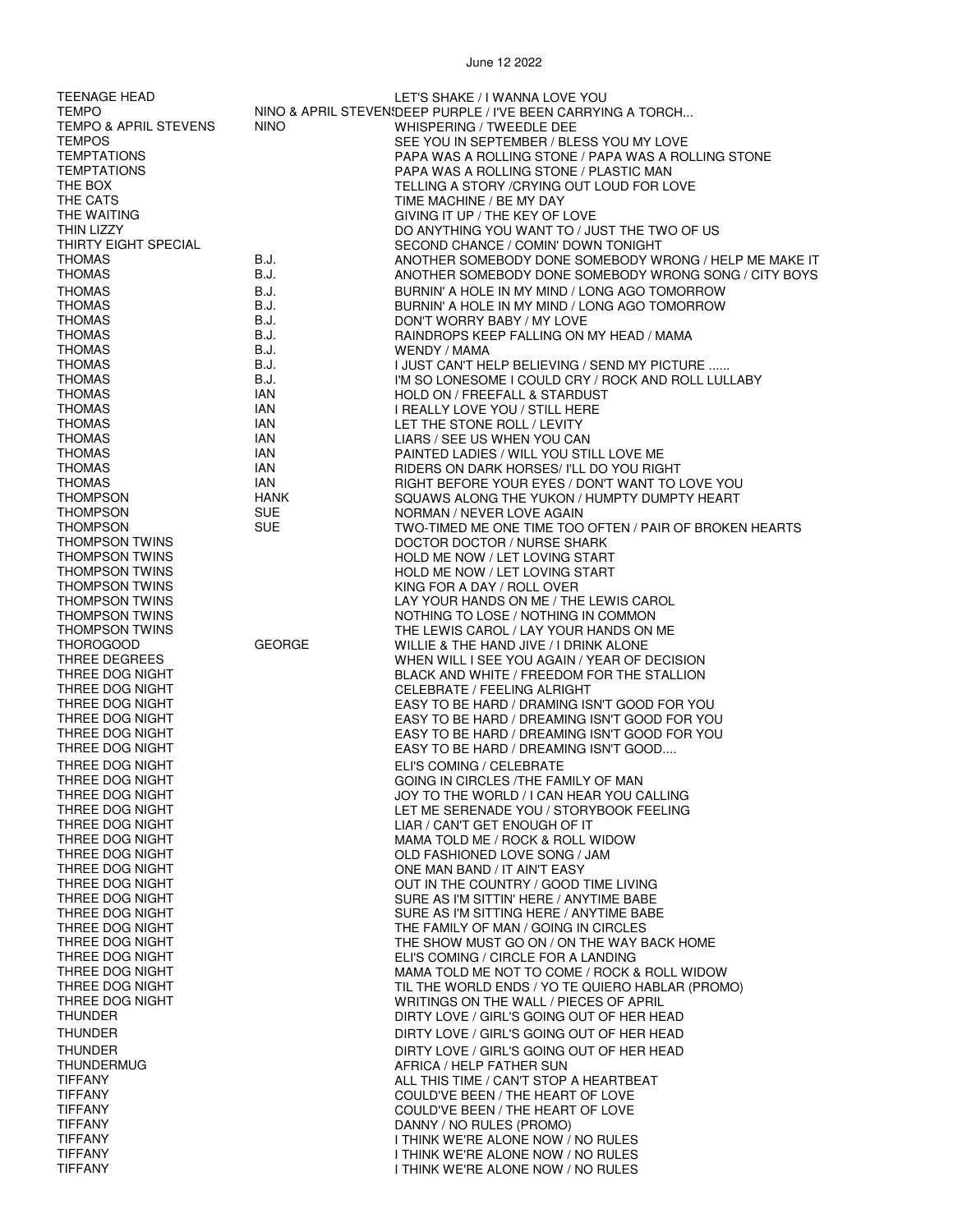| TIL TUESDAY             |                | COMING UP CLOSE / ANGELS NEVER CALL                         |
|-------------------------|----------------|-------------------------------------------------------------|
| <b>TILLIS</b>           | MEL            | AIN'T NO CALIFORNIA / WHAT COMES NATURAL TO A FOOL          |
| <b>TILLIS</b>           | MEL.           | LOVE REVIVAL / GATOR BAR                                    |
|                         |                |                                                             |
| <b>TILLOTSON</b>        | <b>JOHNNY</b>  | HEARTACHES BY THE NUMBER / YOUR MEM'RY COMES ALONG          |
| <b>TILLOTSON</b>        | <b>JOHNNY</b>  | TEARS ON MY PILLOW / REMEMBER WHEN                          |
| <b>TILLOTSON</b>        | <b>JOHNNY</b>  | WORRY / SUFF'RING FROM A HEARTACHE                          |
| TIMBUK 3                |                | THE FUTURES SO BRIGHTSHADES / I'LL DO ALL RIGHT             |
| TIN TIN                 |                | TOAST AND MARMALADE FOR TEA / MANAHATTAN WOMAN              |
| <b>TINY TIM</b>         |                | TIP TOE THRU THE TULIPS WITH ME / FILL YOUR HEART           |
| <b>TOBIAS</b>           | <b>KEITH</b>   | DANCER / LOVE LIGHT                                         |
| <b>TOBIAS</b>           |                |                                                             |
|                         | <b>KEN</b>     | DREAM # 2 / I'M GOING HOME                                  |
| <b>TOBIAS</b>           |                | I JUST WANT TO MAKE MUSIC / DOUBLE CROSS WOMAN              |
| TODD                    | <b>NICK</b>    | FOREVER AND A DAY / TOO MUCH ROSITA                         |
| <b>TODD</b>             | <b>NICK</b>    | PLAYTHING / THE HONEY SONG                                  |
| <b>TODD</b>             | <b>NICK</b>    | PLAYTHING / THE HONEY SONG                                  |
| <b>TODD</b>             | <b>SWEENY</b>  | ROXY ROLLER / THE KILT                                      |
| <b>TOKENS</b>           |                | THE LIONS SLEEPS TONIGHT / TINA                             |
|                         |                |                                                             |
| <b>TOKENS</b>           |                | TONIGHT I FELL IN LOVE / I'LL ALWAYS LOVE YOU               |
| TOMLINSON               | <b>MALCOLM</b> | CELEBRATE IT / ERICA LEIGH                                  |
| TONE LOC                |                | WILD THING / LOC'D AFTER DARK                               |
| TONE LOC                |                | WILD THING / LOC'D AFTER DARK                               |
| TONE LOC                |                | WILD THING / LOC'ED AFTER DARK                              |
| <b>TORNADOS</b>         |                | <b>TELSTAR / JUNGLE FEVER</b>                               |
| <b>TORNADOS</b>         |                |                                                             |
|                         |                | TELSTAR / JUNGLE FEVER                                      |
| <b>TOROK</b>            | <b>MICHAEL</b> | CARRIBBEAN / HOOCHY KOOCHY HENRY                            |
| <b>TORONTO</b>          |                | ALL I NEED / THE ME GENERATION                              |
| <b>TORONTO</b>          |                | DELIRIOUS / 5035                                            |
| <b>TORONTO</b>          |                | DON'T WALK AWAY / WHY CAN'T WE TALK                         |
| <b>TORONTO</b>          |                | GET IT ON CREDIT / WHY CAN'T WE TALK                        |
| <b>TORONTO</b>          |                | ENOUGH IS ENOUGH / MASTER OF DISQUISE                       |
|                         |                |                                                             |
| <b>TORONTO</b>          |                | SILVER SCREEN / SILVER SCREEN (PROMO) PIC SL                |
| TOTO                    |                | CAN'T STAND IT ANY LONGER / WITHOUT YOUR LOVE               |
| <b>TOTO</b>             |                | HOLD THE LINE / TAKIN' IT BACK                              |
| <b>TOTO</b>             |                | HOLD THE LINE / TAKING IT BACK                              |
| <b>TOTO</b>             |                | HYDRA / 99                                                  |
| <b>TOTO</b>             |                | HYDRA / 99                                                  |
| <b>TOTO</b>             |                |                                                             |
|                         |                | HYDRA / 99                                                  |
| <b>TOTO</b>             |                | HYDRA / 99                                                  |
| <b>TOTO</b>             |                | I WON'T HOLD YOU BACK (PROMO)                               |
| <b>TOTO</b>             |                | I'LL BE OVER YOU / IN A WORD (PIC SL)                       |
| <b>TOTO</b>             |                | I'LL SUPPLY THE LOVE / YOU ARE THE FLOWER                   |
| <b>TOTO</b>             |                | IN A WORD / I'LL BE OVER YOU                                |
| <b>TOTO</b>             |                | PAMELA / THE SEVENTH ONE                                    |
|                         |                |                                                             |
| <b>TOTO</b>             |                | STRAIGHT FOR THE HEART / THE SEVENTH ONE                    |
| <b>TOTO</b>             |                | I'LL SUPPLY THE LOVE / YOU ARE THE FLOWER                   |
| <b>TOTO</b>             |                | MAKE BELIEVE/ WE MADE IT                                    |
| <b>TOULOUSE</b>         |                | IT ALWAYS HAPPENS THIS WAY / ON A RIEN A PERDRE             |
| <b>TOWNSEND</b>         | ED             | I LOVE EVERYTHING ABOUT YOU / STAY WITH ME                  |
| TOWNSEND & RONNIE LANE  | <b>PETE</b>    | MY BABY GIVES IT AWAY / APRIL FOOL                          |
| <b>TOWNSHEND</b>        |                |                                                             |
|                         | PETE           | LET MY LOVE OPEN THE DOOR / AND I MOVED                     |
| <b>TOYO</b>             |                | LOLA / LOLA                                                 |
| <b>T'PAU</b>            |                | CHINA IN YOUR HAND / NO SENSE OF PRIDE                      |
| <b>TRAMMPS</b>          |                | DISCO INFERNO / YOU TOUCH MY HOT LINE                       |
| <b>TRANSVISION VAMP</b> |                | TELL THAT GIRL TO SHUT UP / GOD SAVE THE ROYALTIES (PIC SL) |
| <b>TRASHMEN</b>         |                |                                                             |
|                         |                | BIRD DANCE BEAT / A-BONE                                    |
| <b>TRAVERS</b>          | <b>MARY</b>    | FOLLOW ME / I GUESS HE'D RATHER BE IN COLORADO              |
| <b>TRAVIS</b>           | RANDY          | DIGGIN UP BONES / THERE'LL ALWAYS BE A HONKY TONK           |
| <b>TRAVIS</b>           | RANDY          | FOREVER AND EVER AMEN / PROMISES                            |
| <b>TRAVIS</b>           | <b>RANDY</b>   | FOREVER AND EVER AMEN / PROMISES                            |
| <b>TRAVIS</b>           | RANDY          | HARD ROCK BOTTOM OF YOUR HEART / WHEN YOUR WORLD            |
| <b>TRAVIS</b>           | RANDY          | HARD ROCK BOTTOM OF YOUR HEART / WHEN YOUR WORLD            |
|                         |                |                                                             |
| <b>TRAVIS</b>           | RANDY          | HEROS AND FRIENDS / SHOPPING FOR DRESSES                    |
| <b>TRAVIS</b>           | RANDY          | IF I DIDN'T HAVE YOU / I TOLD YOU SO                        |
| <b>TRAVIS</b>           | RANDY          | PROMISES / WRITTEN IN STONE                                 |
| <b>TRAVIS</b>           | RANDY          | ROCK HARD BOTTOM OF YOUR HEART / WHEN YOUR WORLD            |
| <b>TRAVIS</b>           | RANDY          | WHITE CHRISTMAS MAKES ME BLUE / PRETTY PAPER                |
| <b>TRAVIS</b>           | <b>RANDY</b>   | WRITTEN IN STONE / PROMISES                                 |
| <b>TRAVIS</b>           | RANDY          |                                                             |
|                         |                | FOREVER AND EVER, AMEN / PROMISES                           |
| <b>TRAVIS</b>           | <b>RANDY</b>   | FOREVER TOGETHER / THIS DAY WAS MADE FOR YOU AND ME         |
| <b>TRAVIS</b>           | RANDY          | PROMISES/ WRITTEN IN STONE                                  |
| TRAVOLA & NEWTON-JOHN   |                | YOU'RE THE ONE THAT I WANT / ALONE AT A DRIVE-IN MOVIE      |
| <b>TRAVOLTA</b>         | <b>JOHN</b>    | GREASED LIGHTNING / ROCK N ROLL IS HERE TO STAY (SHA NA NA) |
| <b>TRAVOLTA</b>         | <b>JOHN</b>    | YOU'RE THE ONE THAT I WANT / ALONE AT A DRIVE IN MOVIE      |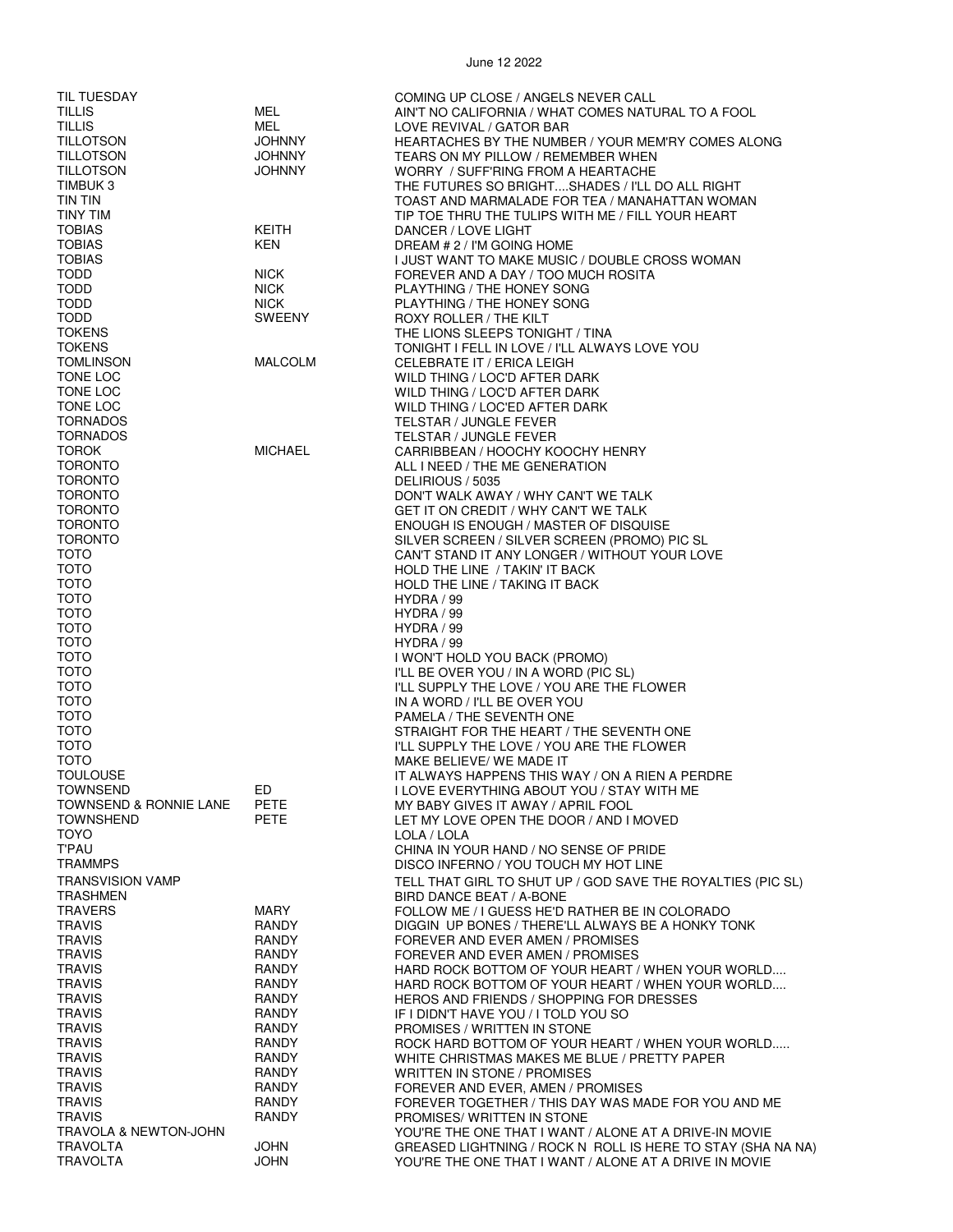| <b>TRAVOLTA</b>                   | JOHN             | GREASED LIGHTNIN' / ROCK AND ROLL IS HERE TO STAY        |
|-----------------------------------|------------------|----------------------------------------------------------|
| TRAVOLTA                          | JOHN             | GREASED LIGHTNING / ROCK AND ROLL IS HERE TO STAY        |
|                                   |                  |                                                          |
| TRAVOLTA - NEWTON JOHN            |                  | SUMMER NIGHTS / ROCK N ROLL PARTY QUEEN (LOUIS ST LOUIS) |
| <b>TRAVOLTA &amp; NEWTON-JOHN</b> |                  | SUMMER NIGHTS / ROCK AND ROLL PARTY QUEEN                |
| TRAVOLTA & OLIVIA NEWTON-J(JOHN   |                  | SUMMER NIGHTS / ROCK AND ROLL PARTY QUEEN                |
| TRAVOLTA & OLIVIA NEWTON-JOHN     |                  | SUMMER NIGHTS / ROCK AND ROLL PARTY QUEEN                |
| <b>TREMELOES</b>                  |                  | SILENCE IS GOLDEN / HERE COMES MY BABY                   |
| <b>TRITT</b>                      | <b>TRAVIS</b>    | ANYMORE / IT'S ALL ABOUT TO CHANGE                       |
| TRITT                             | <b>TRAVIS</b>    | BURNING LOVE / SUSPICIOUS MINDS (DWIGHT YOAKAM)          |
| <b>TRITT</b>                      | <b>TRAVIS</b>    | HERE'S A QUARTER CALL SOMEONE WHO CARES / IF HELL HAD A  |
|                                   |                  |                                                          |
|                                   |                  | JUKEBOX                                                  |
| <b>TRITT</b>                      | <b>TRAVIS</b>    | HERE'S A QUARTER CALL SOMEONE WHO CARES / IF HELL HAD    |
| <b>TRITT</b>                      | <b>TRAVIS</b>    | HERE'S A QUARTER CALL SOMEONE WHO CARES / IF HELL HAD    |
| TRITT                             | <b>TRAVIS</b>    | HERE'S A QUARTER, CALL SOMEONE WHO CARES / IF HELL HAD A |
|                                   |                  | <b>JUKEBOX</b>                                           |
| <b>TRITT</b>                      | <b>TRAVIS</b>    | LORD HAVE MERCY ON THE WORKIN MAN / LORD                 |
| <b>TRITT</b>                      | <b>TRAVIS</b>    | LORD HAVE MERCY ON THE WORKING MAN / LORD HAVE           |
| <b>TRITT</b>                      | <b>TRAVIS</b>    | LORD HAVE MERCY ON THE WORKING MAN / LORD HAVE           |
| <b>TRITT</b>                      | <b>TRAVIS</b>    | THE WHISKEY AIN'T WORKIN' / BIBLE BELT                   |
| <b>TRITT</b>                      | <b>TRAVIS</b>    |                                                          |
|                                   |                  | THE WHISKEY AINT WORKIN / BIBLE BELT                     |
| <b>TRITT</b>                      | <b>TRAVIS</b>    | THE WHISKEY AIN'T WORKIN/ BIBLE BELT                     |
| <b>TRITT</b>                      | <b>TRAVIS</b>    | THE WHISKY AINT WORKIN' / BIBLE BELT                     |
| <b>TRIUMPH</b>                    |                  | A WORLD OF FANTASY / TOO MUCH THINKING                   |
| <b>TRIUMPH</b>                    |                  | HOBO / GOT TO GET YOU BACK IN MY LIFE                    |
| <b>TRIUMPH</b>                    |                  | LAY IT ON THE LINE / AMERICAN GIRLS                      |
| <b>TRIUMPH</b>                    |                  | LET THE LIGHT SHINE ON ME / LONG TIME GONE               |
| <b>TRIUMPH</b>                    |                  | LET THE LIGHT SHINE ON ME / LONG TIME GONE (PIC SL)      |
| <b>TRIUMPH</b>                    |                  | ROCKY MOUNTAIN WAY / LITTLE TEXAS SHAKER                 |
| <b>TRIUMPH</b>                    |                  |                                                          |
|                                   |                  | WHAT'S ANOTHER DAY OF ROCK AND ROLL / LET ME GET         |
| <b>TROGGS</b>                     |                  | GOOD VIBRATIONS / PUSH IT UP TO ME                       |
| <b>TROGGS</b>                     |                  | WITH A GIRL LIKE YOU / I WANT YOU                        |
| <b>TROOPER</b>                    |                  | ARE YOU STILL MY BABY / LEGEND                           |
| <b>TROOPER</b>                    |                  | BABY WONCA PLEASE COME HOME / ROLLER RINK                |
| <b>TROOPER</b>                    |                  | BOY WITH A BEAT / \$100,000.00                           |
| <b>TROOPER</b>                    |                  | BOY WITH A BEAT / \$100,000.00                           |
|                                   |                  |                                                          |
| <b>TROOPER</b>                    |                  | BOY WITH A BEAT / \$100,000.00                           |
| <b>TROOPER</b>                    |                  | BOY WITH A BEAT / \$100,000.00                           |
| <b>TROOPER</b>                    |                  | BOY WITH A BEAT / \$100,000.00                           |
| <b>TROOPER</b>                    |                  | BOY WITH A BEAT / \$100,000.00                           |
| <b>TROOPER</b>                    |                  | BOY WITH A BEAT / \$100,000.00                           |
| <b>TROOPER</b>                    |                  | COULD'VE BEEN ME / DIG A LITTLE DEEPER                   |
| <b>TROOPER</b>                    |                  | GOOD CLEAN FUN / IT'S BEEN A LONG TIME                   |
| <b>TROOPER</b>                    |                  | JANINE / JANINE (PROMO)                                  |
|                                   |                  |                                                          |
| <b>TROOPER</b>                    |                  | JANINE / LIVE FROM THE MOON                              |
| <b>TROOPER</b>                    |                  | JANINE / LIVE FROM THE MOON                              |
| <b>TROOPER</b>                    |                  | LIVE FROM THE MOON / THE MOMENT THAT IT TAKES            |
| <b>TROOPER</b>                    |                  | LIVE FROMT THE MOON / JANINE                             |
| <b>TROOPER</b>                    |                  | ONLY A FOOL / LOOKING FOR TROUBLE                        |
| <b>TROOPER</b>                    |                  | <b>READY / I MISS YOU ALREADY</b>                        |
| <b>TROOPER</b>                    |                  | REAL CANADIANS / GO AHEAD AND SUE ME                     |
| <b>TROOPER</b>                    |                  | REAL CANADIANS / GO AHEAD AND SUE ME                     |
|                                   |                  |                                                          |
| TU                                |                  | STAY WITH ME / TIME WILL TELL                            |
| TU                                |                  | STAY WITH ME / TIME WILL TELL (PIC SL)                   |
| TU                                |                  | STAY WITH ME / TIME WILL TELL (PIC SL)                   |
| TU                                |                  | THE LANGUAGE OF LOVE / REMOTE CONTROL                    |
| TU                                |                  | TIME WILL TELL / STAY WITH ME                            |
| <b>TUBES</b>                      |                  | SHE'S A BEAUTY / HAPPY TO COME                           |
| <b>TUCKEER</b>                    | TANYA            | WHAT'S YOUR MAMA'S NAME / RAINY GIRL                     |
| <b>TUCKER</b>                     | <b>SOPHIE</b>    |                                                          |
|                                   |                  | THE OLD THEY GET THE YOUNG THEY WANT THEM / YOU'VE GOT   |
| <b>TUCKER</b>                     | TANYA            | I WON'T TAKE LESS THAN YOUR LOVE / HEARTBREAKER          |
| <b>TUCKER</b>                     | <b>TANYA</b>     | SOME KIND OF TROUBLE / OH WHAT IT DID TO ME              |
| <b>TUCKER</b>                     | <b>TANYA</b>     | SOME KIND OF TROUBLE / OH WHAT YOU DID TO ME             |
| <b>TUCKER</b>                     | TANYA            | SOME KIND OF TROUBLE /OH WHAT IT DID TO ME               |
| <b>TUCKER</b>                     | <b>TANYA</b>     | THE SERENADE THAT WE PLAYED / SAN ANTONIO STROLL         |
| <b>TUCKER</b>                     | TANYA            | WALKING SHOES / THIS HEART OF MINE                       |
| <b>TUCKER</b>                     | TANYA            | YOU ARE SO BEAUTIFUL / ALMOST PERSUADED                  |
| <b>TULL</b>                       | <b>JETHRO</b>    | BUNGLE IN THE JUNGLE / BACK-DOOR ANGELS                  |
| <b>TULL</b>                       | <b>JETHRO</b>    | SAID SHE WAS A DANCER / DOGS IN THE MIDWINTER            |
|                                   |                  |                                                          |
| <b>TULL</b>                       | <b>JETHRO</b>    | THE WITCHE'S PROMISE / TEACHER                           |
| <b>TURNER</b>                     | IKE & TINA       | BABY GET IT ON / BABY GET IT ON                          |
| <b>TURNER</b>                     | <b>JESSE LEE</b> | SHAKE BABY SHAKE / THE LITTLE SPACE GIRL                 |
| <b>TURNER</b>                     | TINA             | BACK WHERE YOU STARTED / PARADISE IS HERE                |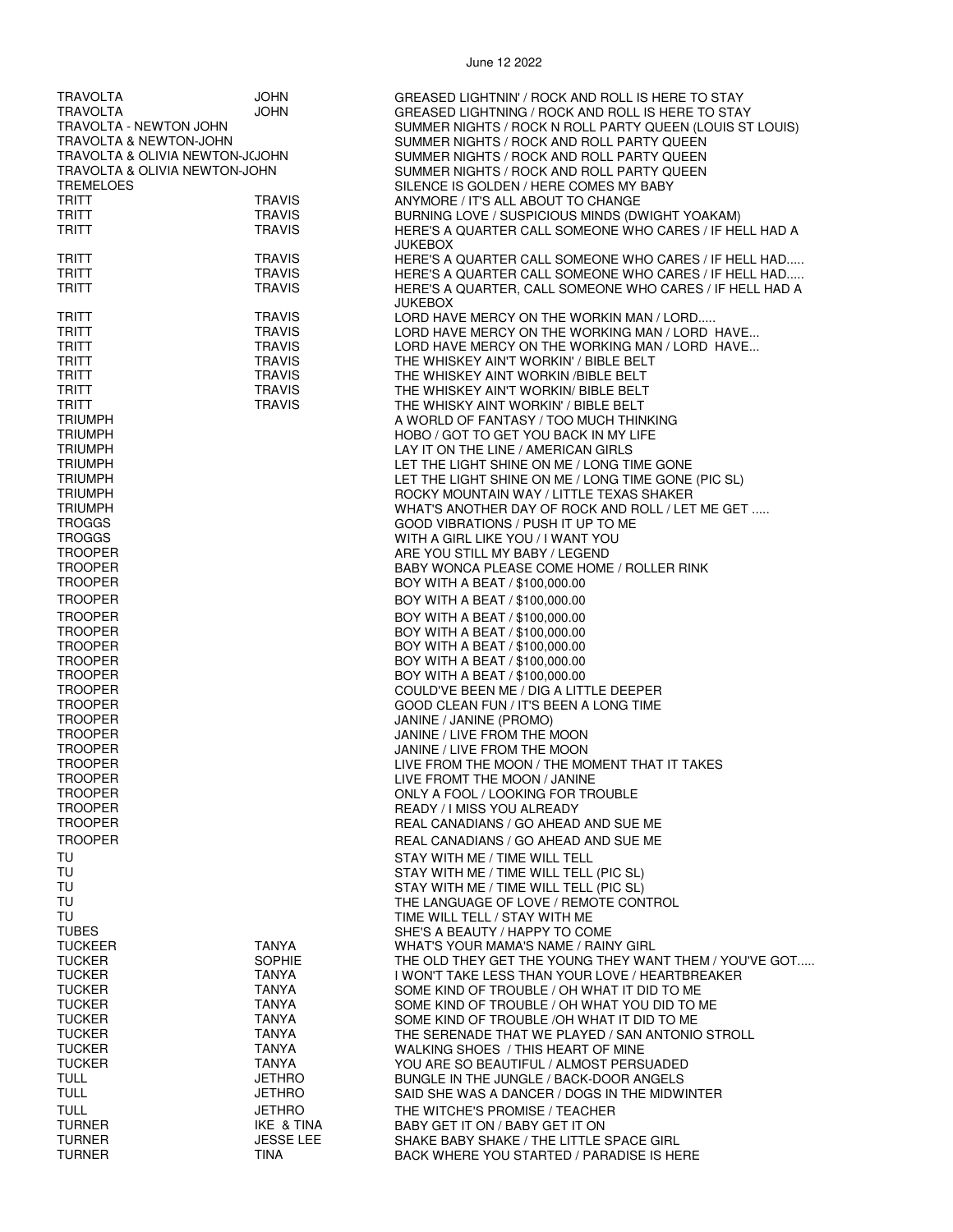| <b>TURNER</b>                    | <b>TINA</b>      | BETTER BE GOOD TO ME / WHEN I WAS YOUNG                   |
|----------------------------------|------------------|-----------------------------------------------------------|
| <b>TURNER</b>                    | <b>TINA</b>      | BETTER BE GOOD TO ME / WHEN I WAS YOUNG                   |
|                                  |                  |                                                           |
| <b>TURNER</b>                    | <b>TINA</b>      | I DON'T WANNA FIGHT / TINA'S WISH                         |
| <b>TURNER</b>                    | <b>TINA</b>      | ON SILENT WINGS / WHEN THE HEARTACHE IS OVER              |
| <b>TURNER</b>                    | <b>TINA</b>      | STEAMY WINDOWS (PROMO) PIC SL                             |
|                                  |                  |                                                           |
| <b>TURNER</b>                    | <b>TINA</b>      | STEAMY WINDOWS / STEAMY WINDOWS (PROMO)                   |
| <b>TURNER</b>                    | <b>TINA</b>      | TYPICAL MALE / DON'T TURN AROUND (PIC SL)                 |
|                                  |                  |                                                           |
| <b>TURNER</b>                    | <b>TINA</b>      | WE DON'T NEED ANOTHER HERO / WE DON'T NEED ANOTHER HERO   |
| <b>TURNER</b>                    | <b>TINA</b>      | WE DONT' NEED ANOTHER HERO / WE DONT'(PIC SL)             |
| <b>TURNER</b>                    | <b>TINA</b>      | WHAT YOU GET IS WHAT YOU SEE / WHAT YOU GET               |
|                                  |                  |                                                           |
| <b>TURNER</b>                    | <b>TINA</b>      | WHAT'S LOVE GOT TO DO WITH IT / WHAT YOU GET              |
| <b>TURNER</b>                    | <b>TINA</b>      | WHAT'S LOVE GOT TO DO WITH IT / ROCK AND ROLL WIDOW       |
|                                  |                  |                                                           |
| <b>TURNER</b>                    | <b>TITUS</b>     | SOUND OFF / ME AND MY LONELY TELEPHONE                    |
| <b>TWAIN</b>                     | <b>SHANIA</b>    | DON'T BE STUPID / IF IT DON'T TAKE TWO                    |
| <b>TWAIN</b>                     |                  |                                                           |
|                                  | <b>SHANIA</b>    | DON'T BE STUPID / IF IT DON'T TAKE TWO                    |
| <b>TWAIN</b>                     | <b>SHANIA</b>    | FROM THIS MOMENT ON / FROM THIS MOMENT ON                 |
| <b>TWAIN</b>                     | <b>SHANIA</b>    | FROM THIS MOMENT ON / FROM THIS MOMENT ON                 |
|                                  |                  |                                                           |
| <b>TWAIN</b>                     | <b>SHANIA</b>    | FROM THIS MOMENT ON / FROM THIS MOMENT ON                 |
| <b>TWAIN</b>                     | <b>SHANIA</b>    | IF YOU'RE NOT IN IT FOR LOVE I'M OUTTA HERE / WOMAN IN ME |
|                                  |                  |                                                           |
| <b>TWAIN</b>                     | <b>SHANIA</b>    | IF YOU'RE NOT IN IT FOR LOVE I'M OUTTA HERE / WOMAN IN ME |
| <b>TWAIN</b>                     | <b>SHANIA</b>    | I'M OUTTA HERE / THE WOMAN IN ME                          |
|                                  |                  |                                                           |
| <b>TWAIN</b>                     | <b>SHANIA</b>    | ROCK THIS COUNTRY / I'M HOLDING ON TO LOVE                |
| <b>TWAIN</b>                     | <b>SHANIA</b>    | ROCK THIS COUNTRY / I'M HOLDING ON TO LOVE                |
| <b>TWAIN</b>                     | <b>SHANIA</b>    | ROCK THIS COUNTRY / I'M HOLDING ON TO LOVE                |
|                                  |                  |                                                           |
| <b>TWAIN</b>                     | <b>SHANIA</b>    | ROCK THIS COUNTRY / I'M HOLDING ON TO LOVE                |
| <b>TWAIN</b>                     | <b>SHANIA</b>    | THE WOMAN IN ME NEEDS THE MAN IN YOU / I'M OUTTA HERE     |
| <b>TWAIN</b>                     | <b>SHANIA</b>    | WHOSE BED HAVE YOUR BOOTS BEEN UNDER / ANY MAN OF MINE    |
|                                  |                  |                                                           |
| <b>TWAIN</b>                     | <b>SHANIA</b>    | YOU WIN MY LOVE / HOME AINT WHERE HIS HEART IS            |
| <b>TWAIN</b>                     | <b>SHANIA</b>    | YOU WIN MY LOVE / HOME AIN'T WHERE HIS HEART IS           |
| <b>TWAIN</b>                     | <b>SHANIA</b>    |                                                           |
|                                  |                  | YOU WIN MY LOVE / HOME AIN'T WHERE HIS HEART IS           |
| <b>TWAIN</b>                     | <b>SHANIA</b>    | YOU WIN MY LOVE / HOME AIN'T WHERE THE HEART IS           |
| <b>TWAIN</b>                     | <b>SHANIA</b>    | YOU WIN MY LOVE / HOME AIN'T WHERE THE HEART IS           |
|                                  |                  |                                                           |
| <b>TWISTED SISTER</b>            |                  | WE'RE NOT GONNA TAKE IT / YOU CAN'T STOP ROCK/N/ROLL      |
| <b>TWITTY</b>                    | <b>CONWAY</b>    |                                                           |
|                                  |                  | BETWEEN BLUE EYES AND JEANS / BABY'S GONE                 |
| <b>TWITTY</b>                    | <b>CONWAY</b>    | HAPPY BIRTHDAY DARLIN / HEAVY TEARS                       |
| <b>TWITTY</b>                    | <b>CONWAY</b>    | <b>HELLO DARLIN / HEARTACHE TONIGHT</b>                   |
|                                  |                  |                                                           |
| <b>TWITTY</b>                    | <b>CONWAY</b>    | IT'S ONLY MAKE BELIEVE / LONELY BLUE BOY                  |
| <b>TWITTY</b>                    | CONWAY           | THE GAMES THAT DADDIES PLAY / THERE'S MORE LOVE           |
| <b>TWITTY</b>                    | CONWAY           | TIGHT FITTIN' JEANS / I MADE YOU A WOMAN                  |
|                                  |                  |                                                           |
| <b>TWITTY</b>                    | <b>CONWAY</b>    | TIGHT FITTIN' JEANS / I MADE YOU A WOMAN                  |
| <b>TWITTY</b>                    | <b>CONWAY</b>    | YOU'RE THE REASON OUR KIDS ARE UGLY / FROM SEVEN TIL TEN  |
|                                  |                  |                                                           |
| <b>TWITTY</b>                    | CONWAY & L. LYNN | HIT THE ROAD JACK / IT'S TRUE LOVE                        |
| <b>TWITTY &amp; LORETTA LYNN</b> | CONWAY           | YOU'RE THE REASON OUR KIDS ARE UGLY / FROM SEVEN TIL TEN  |
|                                  |                  |                                                           |
| <b>TYLER</b>                     | <b>BONNIE</b>    | IT'S A HEARTACHE / IT'S ABOUT TIME                        |
| <b>TYLER</b>                     | <b>BONNIE</b>    | IT'S A HEARTACHE / IT'S ABOUT TIME                        |
| <b>TYLER</b>                     | <b>BONNIE</b>    | IT'S A HEARTACHE / IT'S ABOUT TIME                        |
|                                  |                  |                                                           |
| <b>TYSON</b>                     | IAN              | BEVERLY / FADED BLUE                                      |
| <b>TYSON</b>                     | IAN              | HALF MILE OF HELL / ONE JUMP AHEAD OF THE DEVIL           |
|                                  | <b>SYLVIA</b>    |                                                           |
| <b>TYSON</b>                     |                  | SLEEP ON MY SHOULDER / BLIND LEADING THE BLIND            |
| U2                               |                  | ANGEL OF HARLEM / ROOM AT THE HEARTBREAK HOTEL            |
| U2                               |                  | STARING AT THE SUN / NORTH AND SOUTH OF THE RIVER         |
|                                  |                  |                                                           |
| U2                               |                  | STARING AT THE SUN / NORTH AND SOUTH OF THE RIVER         |
| <b>UB40</b>                      |                  | CAN'T HELP FALLING IN LOVE / JUNGLE LOVE                  |
| <b>UB40</b>                      |                  | CAN'T HELP FALLING IN LOVE / JUNGLE LOVE                  |
|                                  |                  |                                                           |
| <b>UB40</b>                      |                  | PLEASE DON'T MAKE ME CRY / SUFFERIN'                      |
| <b>UB40</b>                      |                  | PLEASE DONT MAKE ME CRY / SUFFERIN/                       |
| <b>UB40</b>                      |                  | RED RED WINE / I WANT PEOPLE                              |
|                                  |                  |                                                           |
| <b>ULRICH</b>                    | <b>SHARI</b>     | SAVE IT / ALONE WITH ME (PIC SL)                          |
| <b>UNCLE KRACKER</b>             |                  | FOLLOW ME / YEAH YEAH YEAH                                |
|                                  |                  |                                                           |
| UNDERGROUND SUNSHINE             |                  | BIRTHDAY / ALL I WANT IS YOU                              |
| UNDISPUTED TRUTH                 |                  | SMILING FACES SOMETIMES / YOU MAKE YOUR OWN HEAVEN        |
| <b>UNION</b>                     |                  | MAINSTREET USA / INVITIATION                              |
|                                  |                  |                                                           |
| <b>UNION GAP</b>                 |                  | WOMAN WOMAN / YOUNG GIRL                                  |
| <b>UNION GAP</b>                 |                  | WOMAN WOMAN / DON'T MAKE PROMISES                         |
| UNKNOWN ARTIST                   |                  | SPELLING ON THE STONE / SPELLING ON THE STONE             |
|                                  |                  |                                                           |
| USA FOR AFRICA                   |                  | WE ARE THE WORLD / GRACE (PIC SL)                         |
| <b>USA FOR AFRICA</b>            |                  | WE ARE THE WORLD / GRACE (PIC SL)                         |
|                                  |                  |                                                           |
| VAL HALEN                        |                  | PRETTY WOMAN / HAPPY TRAILS                               |
| <b>VALDY</b>                     |                  | A GOOD SONG / MM MM MM MM                                 |
| VALDY                            |                  | DIRTY OLD MAN / DIRTY OLD MAN (PROMO)                     |
|                                  |                  |                                                           |
| VALDY                            |                  | DREAM THE NIGHT AWAY / LEAVING AIN'T THE ONLY WAY TO GO   |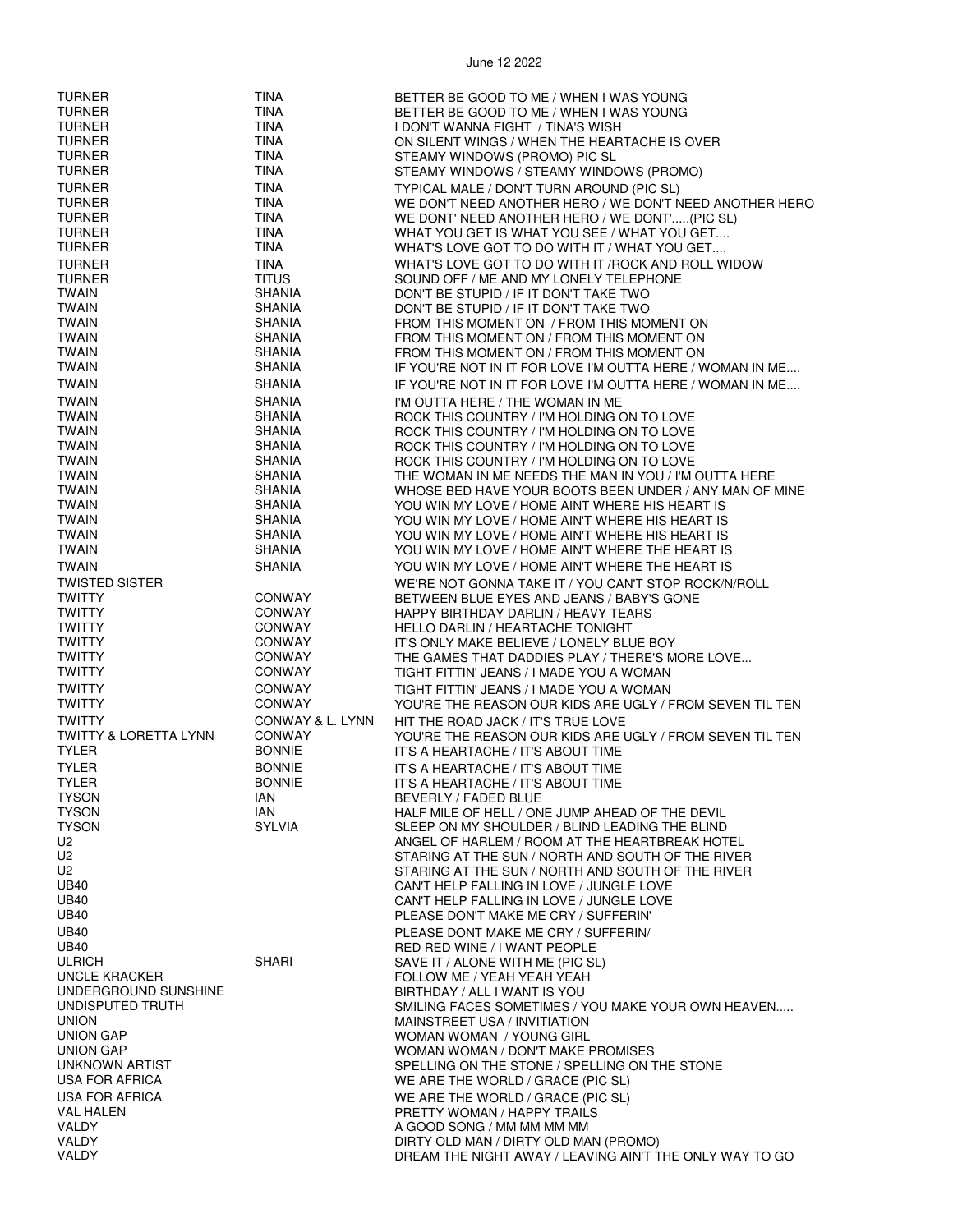| VALDY                  |                                  | FAMILY GATHERING / E.P RECORD - 4 SONGS (PIC SL) PROMO                                          |
|------------------------|----------------------------------|-------------------------------------------------------------------------------------------------|
| <b>VALDY</b>           |                                  | ROCK AND ROLL SONG / HELLO MR. RECORD MAN                                                       |
| VALDY                  |                                  | ROCK AND ROLL SONG / RENAISSANCE                                                                |
| VALDY                  |                                  | SIMPLE LIFE / SIMPLE LIFE (PROMO)                                                               |
| <b>VALENS</b>          | <b>RITCHIE</b>                   |                                                                                                 |
|                        |                                  | THAT'S MY LITTLE SUSIE / IN A TURKISH TOWN                                                      |
| <b>VALENTINO</b>       | DANNY                            | BIOLOGY / A MILLION TEARS                                                                       |
| VALLI                  | <b>FRANKIE</b>                   | <b>FALLEN ANGEL / CARRIE</b>                                                                    |
| <b>VALLI</b>           | <b>FRANKIE</b>                   | <b>GREASE / GREASE</b>                                                                          |
| <b>VALLI</b>           | <b>FRANKIE</b>                   | <b>GREASE / GREASE</b>                                                                          |
| VALLI<br>VALLI         | <b>FRANKIE</b><br><b>FRANKIE</b> | GREASE / GREASE (INST)                                                                          |
| VALLI                  | <b>FRANKIE</b>                   | GREASE / GREASE (INST)<br>MY EYES ADORED YOU / WATCH WHERE YOU WALK                             |
|                        |                                  |                                                                                                 |
| <b>VALLI</b>           | <b>FRANKIE</b>                   | SWEARIN' TO GOD / WHY                                                                           |
| VALLI<br>VALLI         | <b>FRANKIE</b><br>JUNE           | WHERE DID WE GO WRONG / DOCTOR DANCE                                                            |
| VAN HALEN              |                                  | APPLE GREEN / OH WHY<br>WHEN IT'S LOVE / CABO WABO                                              |
| VAN HALEN              |                                  | DANCE THE NIGHT AWAY / OUT OF LOVE AGAIN                                                        |
| VAN HALEN              |                                  | DREAMS / JUDGEMENT DAY                                                                          |
|                        |                                  |                                                                                                 |
| VAN HALEN              |                                  | DREAMS / JUDGEMENT DAY                                                                          |
| <b>VAN HALEN</b>       |                                  | DREAMS / JUDGEMENT DAY                                                                          |
| VAN HALEN              |                                  | DREAMS / JUDGEMENT DAY                                                                          |
| VAN HALEN<br>VAN HALEN |                                  | DREAMS / JUDGEMENT DAY                                                                          |
| VAN HALEN              |                                  | FEELS SO GOOD / SUCKER IN A THREE PIECE (PROMO)<br>FINISH WHAT YA STARTED / SUCKER IN A 3 PIECE |
| VAN HALEN              |                                  | JUMP / HOUSE OF PAIN                                                                            |
| VAN HALEN              |                                  | PRETTY WOMAN / HAPPY TRAILS (PIC SL)                                                            |
| <b>VAN HALEN</b>       |                                  | TOP OF THE WORLD / POUNDCAKE                                                                    |
| VAN HALEN              |                                  | WHY CAN'T THIS BE LOVE / GET UP                                                                 |
| VAN HALEN              |                                  | WHY CAN'T THIS BE LOVE / GET UP                                                                 |
| VAN MCCOY              |                                  | THE HUSTLE / HEY GIRL COME AND GET IT                                                           |
| VAN MCCOY              |                                  | THE HUSTLE / HEY GIRL, COME AND GET IT                                                          |
| <b>VAN MORRISON</b>    |                                  | DOMINO / SWEET JANNIE                                                                           |
| <b>VAN MORRISON</b>    |                                  | IRISH HEARTBEAT / (PROMO)                                                                       |
| VAN MORRISON           |                                  | ORANGEFIELD / THESE ARE THE DAYS                                                                |
| <b>VAN MORRISON</b>    |                                  | TUPELO HONEY / STARTING A NEW LIFE                                                              |
| <b>VAN MORRISON</b>    |                                  | WILD NIGHT / WHEN THAT EVENING SUN GOES DOWN                                                    |
| VAN SHELTON            | <b>RICKY</b>                     | CRIME OF PASSION / DON'T WE ALL HAVE THE RIGHT                                                  |
| <b>VAN SHELTON</b>     | <b>RICKY</b>                     | FROM A JACK TO A KING / THE PICTURE                                                             |
| VAN SHELTON            | <b>RICKY</b>                     | LIVING PROOF / LIVING PROOF (PROMO)                                                             |
| VANDROSS               | LUTHER                           | ANY LOVE / ANY LOVE (INST)                                                                      |
| <b>VANDROSS</b>        | LUTHER                           | HERE AND NOW / COME BACK                                                                        |
| VANELLI                | <b>GINO</b>                      | HOW MUCH / JUST A MOTION AWAY                                                                   |
| VANELLI                | <b>GINO</b>                      | HURTS TO BE IN LOVE / HERE SHE COMES (PIC SL)                                                   |
| <b>VANGELIS</b>        |                                  | CHARIOTS OF FIRE / ERIC'S THEME                                                                 |
| <b>VANILLA FUDGE</b>   |                                  | SHOTGUN / GOOD GOOD LOVIN/                                                                      |
| VANILLI                | MILLI                            | BLAME IT ON THE RAIN / DANCE WITH A DEVIL (PIC SL)                                              |
| <b>VANITY FARE</b>     |                                  | EARLY IN THE MORNING / YOU MADE ME LOVE YOU                                                     |
| <b>VANITY FARE</b>     |                                  | HITCHIN' A RIDE / MAN CHILD                                                                     |
| VANNELLI               | GENO<br>GENO                     | <b>BLACK CARS / IMAGINATION</b><br>DOWN WITH LOVE / PERSONA NON GRATA                           |
| VANNELLI<br>VANNELLI   | <b>GENO</b>                      | THE SUREST THINGS CAN CHANGE / I JUST WANNA STOP                                                |
|                        |                                  |                                                                                                 |
| VANNELLI               | <b>GENO</b>                      | WILD HORSES / SHAPE ME LIKE A MAN                                                               |
| <b>VANNELLI</b>        | <b>GINO</b>                      | HURTS TO BE IN LOVE / HERE SHE COMES                                                            |
| VANNELLI               | <b>GINO</b>                      | I JUSST WANNA STOP / THE SUREST THINGS CAN CHANGE                                               |
| VANNELLI               | <b>GINO</b>                      | I JUST WANNA STOP / THE SUREST THINGS CAN CHANGE                                                |
| VANNELLI               | <b>GINO</b>                      | LIVING INSIDE MYSELF / STAY WITH ME                                                             |
| VANNELLI               | <b>GINO</b>                      | PERSONA NON GRATA / DOWN WITH LOVE                                                              |
| VANNELLI               | <b>GINO</b>                      | WILD HORSES / SHAPE ME LIKE A MAN                                                               |
| VANNELLI               | <b>GINO</b>                      | WILD HORSES / SHAPE ME LIKE A MAN (PIC SL)                                                      |
| VANNELLI               | <b>GINO</b>                      | WILD HORSES / SHAPE ME LIKE A MAN (PIC SL)                                                      |
| VANNELLIE              | <b>GINO</b>                      | I JUST WANNA STOP / THE SUREST THINGS CAN CHANGE                                                |
| <b>VAUGHHN</b>         | BILLY                            | A SWIINGIN' SAFARI / INDIAN LOVE CALL                                                           |
| <b>VAUGHN</b>          | <b>BILLY</b>                     | MEXICAN PEARLS / WOODPECKER                                                                     |
| <b>VAUGHN</b>          | BILLY                            | MICHELLE / ELAINE                                                                               |
| VAUGHN                 | BILLY                            | RAUNCHY / SAIL ALONG SILVERY MOON                                                               |
| <b>VAUGHN</b>          | SARAH                            | PADRE / SPIN LITTLE BOTTLE                                                                      |
| VEE                    | <b>BOBBY</b>                     | COME BACK WHEN YOU GROW UP / SWAHILI SERENADE                                                   |
| VEE                    | <b>BOBBY</b>                     | RUBBER BALL / EVERYDAY                                                                          |
| VEE                    | <b>BOBBY</b>                     | RUN TO HIM / WALKIN' WITH MY ANGEL                                                              |
| VEE                    | <b>BOBBY</b>                     | STAYIN' IN / MORE THAN I CAN SAY                                                                |
| <b>VEGA</b>            | <b>SUZANNE</b>                   | LUKA / NIGHT VISION                                                                             |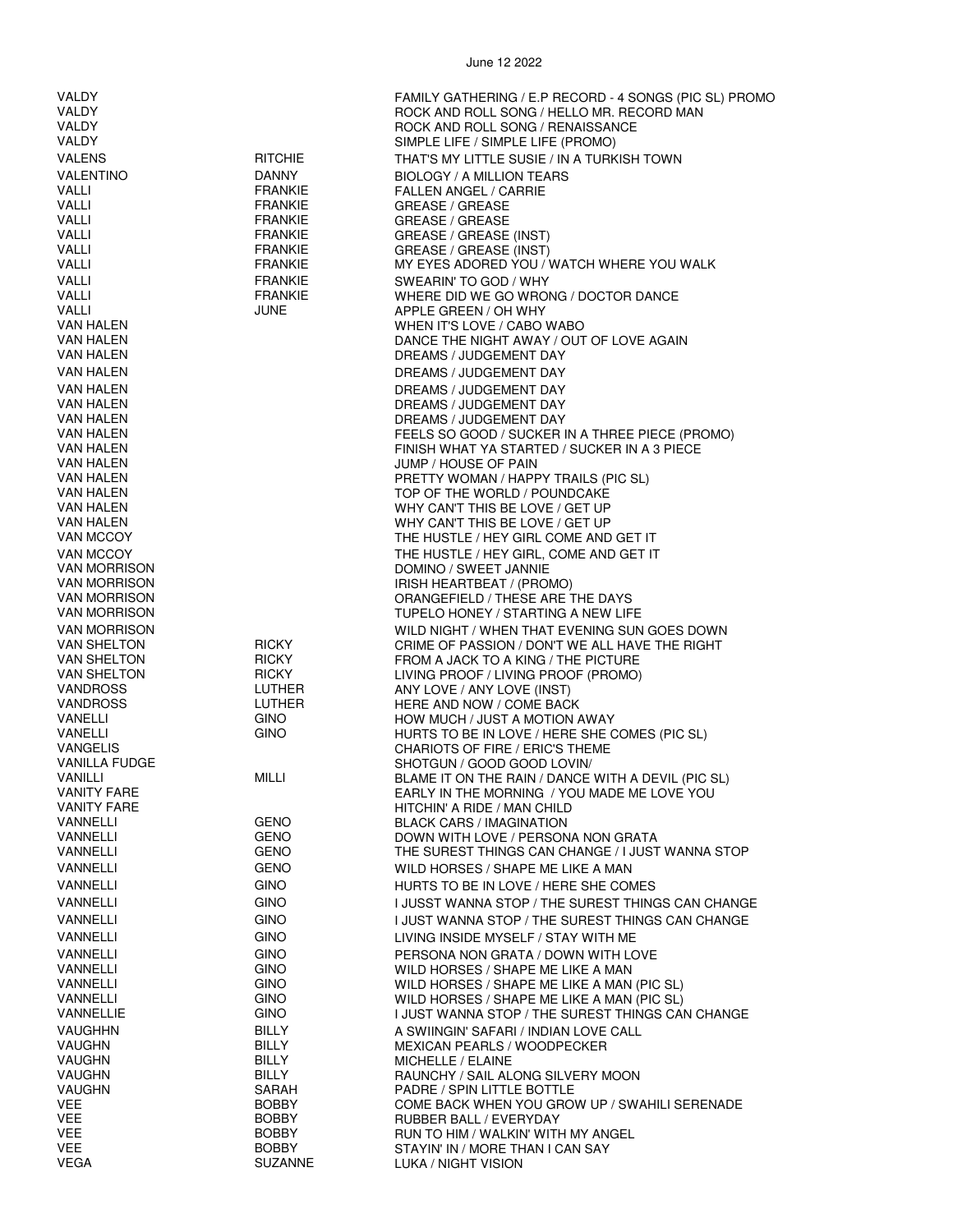| VEGA                                  | <b>SUZANNE</b>                 | LUKA / NIGHT VISION                                                                          |
|---------------------------------------|--------------------------------|----------------------------------------------------------------------------------------------|
| VEGA                                  | <b>SUZANNE</b>                 | SOLITUDE STANDING / TOM'S DINER                                                              |
| <b>VELVETS</b>                        |                                | SPRING FEVER / TONIGHT COULD BE THE NIGHT                                                    |
| <b>VENTURES</b>                       |                                | HAWAII FIVE-O / SOUL BREEZE                                                                  |
| <b>VENTURES</b><br><b>VERA</b>        | <b>BILLY</b>                   | NO TRESPASSING / PERFIDIA<br>AT THIS MOMENT / I CAN TAKE CARE OF MYSELF                      |
| <b>VERA</b>                           | BILLY                          | AT THIS MOMENT / PEANUT BUTTER                                                               |
| VERA                                  | <b>BILLY</b>                   | AT THIS MOMENT / PEANUT BUTTER                                                               |
| <b>VERA</b>                           | <b>BILLY</b>                   | AT THIS MOMENT / PEANUT BUTTER                                                               |
| <b>VERA &amp; JUDY CLAY</b>           | <b>BILLY</b>                   | COUNTRY GIRL -CITY MAN / SO GOOD TO BE TOGETHER                                              |
| <b>VERNE</b>                          | LARRY                          | ABDUL'S PARTY / TUBBY TILLIE                                                                 |
| <b>VERNE</b>                          | LARRY                          | ABUL'S PARTY / TUBBY TILLIE                                                                  |
| <b>VERNE</b>                          | LARRY                          | MR. CUSTER / MISTER LIVINGSTONE                                                              |
| <b>VERNE</b>                          | LARRY                          | MR. CUSTER / OKEEFENOKEE TWO STEP                                                            |
| <b>VIDEOS</b>                         |                                | TRICKLE TRICKLE / MOONGLOW YOU KNOW                                                          |
| <b>VIDEOS</b><br><b>VILLAGE PEOPE</b> |                                | TRICKLE TRICKLE / MOONGLOW YOU KNOW                                                          |
| <b>VILLAGE PEOPLE</b>                 |                                | READY FOR THE '80'S / SLEAZY<br>Y.M.C.A. / THE WOMEN                                         |
| <b>VILLAGE PEOPLE</b>                 |                                | IN THE NAVY / MANHATTAN WOMAN                                                                |
| <b>VILLAGE PEOPLE</b>                 |                                | FIVE O'CLOCK IN THE MORNING / FOOD FIGHT                                                     |
| <b>VILLAGE STOMPERS</b>               |                                | WASHINGTON SQUARE / TURKISH DELIGHT                                                          |
| <b>VINCENT</b>                        | <b>GENE</b>                    | I GOT A BABY / WALKIN' HOME FROM SCHOOL                                                      |
| <b>VINCENT</b>                        | <b>GENE</b>                    | I GOT IT / DANCE TO THE BOP                                                                  |
| <b>VINTON</b>                         | <b>BOBBY</b>                   | I LOVE HOW YOU LOVE ME / LITTLE BAREFOOT BOY                                                 |
| <b>VINTON</b>                         | <b>BOBBY</b>                   | JUST AS MUCH AS EVER / ANOTHER MEMORY                                                        |
| <b>VINTON</b>                         | <b>BOBBY</b>                   | RAIN RAIN GO AWAY / OVER AND OVER                                                            |
| <b>VINTON</b>                         | <b>BOBBY</b>                   | SEALED WITH A KISS / ALL MY LIFE                                                             |
| <b>VINTON</b>                         | <b>BOBBY</b>                   | SEALED WITH A KISS / ALL MY LIFE                                                             |
| <b>VINTON</b><br><b>VINTON</b>        | <b>BOBBY</b>                   | SEALED WITH A KISS / EV'RY DAY OF MY LIFE                                                    |
| <b>VINTON</b>                         | <b>BOBBY</b><br><b>BOBBY</b>   | SEALED WITH A KISS / EV'RY DAY OF MY LIFE<br>TAKE GOOD CARE OF MY BABY / HALFWAY TO PARADISE |
| <b>VINTON</b>                         | <b>BOBBY</b>                   | TO KNOW YOU IS TO LOVE YOU / THE BEAT OF MY HEART                                            |
| <b>VINTON</b>                         | <b>BOBBY</b>                   | WOODEN HEART / POLKA POSE                                                                    |
| <b>VISCOUNTS</b>                      |                                | NIGHT TRAIN / SUMMERTIME                                                                     |
| <b>VISCOUNTS</b>                      |                                | SUMMERTIME / NIGHT TRAIN                                                                     |
| <b>VOGUES</b>                         |                                | MY SPECIAL ANGEL / I KEEP IT HID                                                             |
| <b>VOGUES</b>                         |                                | MY SPECIAL ANGEL / I KEEP IT HID                                                             |
| <b>VOGUES</b>                         |                                | SINCE I DON'T HAVE YOU / I KNOW YOU AS A WOMAN                                               |
| <b>VOGUES</b>                         |                                | TURN AROUND LOOK AT ME / THEN                                                                |
| <b>VOXPOPPERS</b><br><b>WADE</b>      | ADAM                           | WISHING FOR YOUR LOVE / THE LAST DRAG<br>TAKE GOOD CARE OF HER / SLEEPY TIME GAL             |
| <b>WADE</b>                           | ADAM                           | TEENAGE MONA LISA / WHY DO WE HAVE TO WAIT SO LONG                                           |
| WAINWRIGHT                            | <b>LOUDON</b>                  | DEAD SKUNK / NEEDLESS TO SAY                                                                 |
| WAINWRIGHT                            | <b>LOUDON</b>                  | DEAD SKUNK / NEEDLESS TO SAY                                                                 |
| WAINWRIGHT                            | <b>LOUDON</b>                  | DEAD SKUNK / NEEDLESS TO SAY                                                                 |
| <b>WAITE</b>                          | <b>JOHN</b>                    | DON'T LOSE ANY SLEEP / WILD ONE                                                              |
| <b>WAITE</b>                          | <b>JOHN</b>                    | IF ANYBODY HAD A HEART /JUST LIKE LOVERS                                                     |
| WAITE                                 | <b>JOHN</b>                    | MISSING YOU / FOR YOUR LOVE                                                                  |
| <b>WAITE</b>                          | <b>JOHN</b>                    | THESE TIMES ARE HARD FOR LOVERS / WILD ONE (PIC SL)                                          |
| WAKELIN<br><b>WAKELIN</b>             | <b>JOHNNY</b><br><b>JOHNNY</b> | <b>BANG THE DRUM / BLACK SUPERMAN</b><br><b>BANG THE DRUM / BLACK SUPERMAN</b>               |
| WALDMAN                               | <b>WENDY</b>                   | THE EASY WAY OUT / THE LONGEST SUMMER                                                        |
| WALLACE                               | <b>JERRY</b>                   | IN THEMISTY MOONLIGHT / EVEN THE BAD TIMES ARE GOOD                                          |
| WALLACE                               | <b>JERRY</b>                   | WITH THIS RING / HOW THE TIME FLIES                                                          |
| WALSH                                 | JOE                            | ALL NIGHT LONG / ORANGE BLOSOM SPECIAL                                                       |
| WALSH                                 | JOE.                           | ALL NIGHT LONG / ORANGE BLOSSOM SPECIAL                                                      |
| WANG CHUNG                            |                                | BETRAYAL / LET'S GO                                                                          |
| WANG CHUNG                            |                                | EVERYBODY HAVE FUN TONIGHT / FUN TONIGHT                                                     |
| <b>WANG CHUNG</b>                     |                                | LET'S GO / BETRAYAL                                                                          |
| <b>WANG CHUNG</b>                     |                                | PRAYING TO A NEW GOD / TALL TREES IN A BLUE SKY                                              |
| <b>WANG CHUNG</b>                     |                                | TALL TREES IN A BLUE SKY / PRAYING TO A NEW GOD                                              |
| WANG CHUNG                            |                                | TO LIVE AND DIE IN L.A. / BLACK BLUE WHITE                                                   |
| <b>WANG CHUNG</b>                     |                                | TO LIVE AND DIE IN L.A. / BLACK BLUE WHITE                                                   |
| <b>WANG CHUNG</b>                     |                                | TO LIVE AND DIE IN L.A. / BLACK BLUE WHITE                                                   |
| WAR<br>WAR                            |                                | BEETLES IN THE BOG / THE CISCO KID<br>THE CISCO KID / BEETLES IN THE BOG                     |
| WAR                                   |                                | WHY CAN'T WE BE FRIENDS / IN MAZATLAN                                                        |
| WARD                                  | ANITA                          | RING MY BELL / IF I COULD FEEL THE OLD FEELING AGAIN                                         |
| WARD                                  | <b>BILLY</b>                   | STARDUST / LUCINDA                                                                           |
| WARD                                  | <b>CHRISTOPHER</b>             | MAYBE YOUR HEART / DREAMBOAT                                                                 |
| WARD                                  | <b>CHRISTOPHER</b>             | ONCE IN A LONG TIME / DANCE AWAY                                                             |
| WARD                                  | <b>CHRISTOPHER</b>             | SO LONG BABY JANE / MAINSTREET KID                                                           |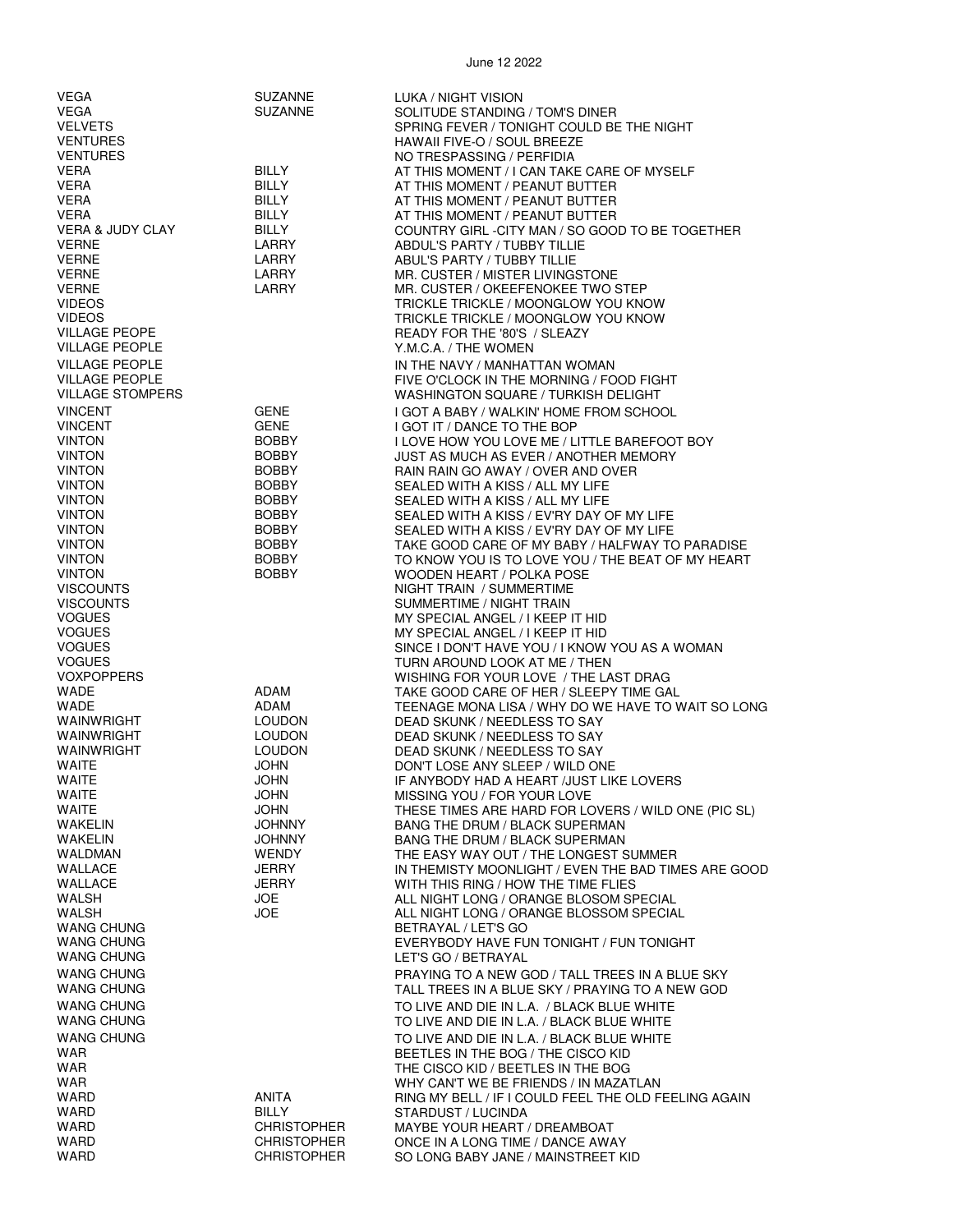| WARD                                 | <b>CHRISTOPHER</b>  | WHAT KIND OF LOVE / TWO CAN PLAY                             |
|--------------------------------------|---------------------|--------------------------------------------------------------|
| <b>WARINER</b>                       | <b>STEVE</b>        | THERE FOR AWHILE / WHY DO THE HEROS DIE SO YOUNG             |
| <b>WARNES</b>                        | <b>JENNIFER</b>     | BIRD ON A WIRE / CAME SO FAR FOR BEAUTY                      |
| <b>WARNES</b>                        | <b>JENNIFER</b>     | I KNOW A HEARTACHE WHEN I SEE ONE / FRANKIE IN THE RAIN      |
|                                      |                     |                                                              |
| <b>WARNES</b>                        | <b>JENNIFER</b>     | I'M DREAMING / DON'T LEAD ME ON                              |
| <b>WARNES</b>                        | <b>JENNIFER</b>     | NIGHTS ARE FOREVER / THEME FROM TWILIGHT ZONE (KICK THE CAN) |
| <b>WARNES</b>                        | <b>JENNIFER</b>     | RIGHT TIME OF THE NIGHT / DADDY DON'T GO                     |
| <b>WARNES</b>                        | <b>JENNIFER</b>     | WHEN THE FEELING COMES AROUND / SHOT THROUGH THE HEART       |
| WARRANT                              |                     | IN THE STICKS / HEAVEN                                       |
| WARREN                               | <b>DOUG</b>         | IF THE WORLD DON'T END TOMORROW / AROUN                      |
|                                      |                     |                                                              |
| WARREN                               | <b>DOUG</b>         | IF THE WORLD DON'T END TOMORROW / AROUND MIDNIGHT            |
| <b>WARWICK</b>                       | <b>DIONNE</b>       | ALL THE TIME / DEJA VU                                       |
| <b>WARWICK</b>                       | <b>DIONNE</b>       | DO YOU KNOW THE WAY TO SAN JOSE / LET ME BE LONELY           |
| <b>WARWICK</b>                       | <b>DIONNE</b>       | EASY LOVE / WE NEVER SAID GOODBYE                            |
| <b>WARWICK</b>                       | <b>DIONNE</b>       | I DON'T NEED ANOTHER LOVE / HEARTBREAKER                     |
| WARWICK                              | <b>DIONNE</b>       | I DON'T NEED ANOTHER LOVE / HEARTBREAKER                     |
|                                      |                     |                                                              |
| <b>WARWICK</b>                       | <b>DIONNE</b>       | I'LL NEVER LOVE THIS WAY AGAIN / IN YOUR EYES                |
| <b>WARWICK</b>                       | <b>DIONNE</b>       | LOVE POWER / IN A WORLD SUCH AS THIS                         |
| <b>WARWICK</b>                       | <b>DIONNE</b>       | TAKE GOOD CARE OF YOU AND ME / HEARTBREAK OF LOVE            |
| <b>WARWICK</b>                       | <b>DIONNE</b>       | THAT'S WHAT FRIENDS ARE FOR / TWO SHIPS PASSING              |
| WARWICK                              | <b>DIONNE</b>       | WHAT THE WORLD NEEDS NOW IS LOVE / I'LLNEVER FALL IN LOVE    |
| WARWICK & HOWARD HEWETT DIONNE       |                     | ANOTHER CHANCE TO LOVE / CRY ON ME                           |
|                                      |                     |                                                              |
| WAS NOT WAS                          |                     | SPY IN THE HOUSE OF LOVE / DAD I'M IN JAIL                   |
| <b>WASHINGTON</b>                    | <b>DINAH</b>        | UNFORGETABLE / NOTHING IN THE WORLD                          |
| <b>WASHINGTON &amp; BROOK BENTOI</b> |                     | A ROCKIN' GOOD WAY / I BELIEVE                               |
| WATERFRONT                           |                     | NATURE OF LOVE / NATURE OF LOVE /(PIC SL)                    |
| WATLEY                               | JODY                | PRIVATE LIFE / FRIENDS                                       |
| WATLEY                               | JODY                | REAL LOVE / REAL LOVE (INST)                                 |
|                                      |                     |                                                              |
| WATLEY                               | JODY                | MOST OF ALL / MOST OF ALL (PIC SL)                           |
| <b>WATSON</b>                        | <b>GENE</b>         | PAPER ROSIE / DON'T LOOK AT ME                               |
| <b>WAY</b>                           | <b>BRYAN</b>        | GOOD LOVIN' WOMAN / AINT IT FUNNY                            |
| WAYLON & JESSI                       |                     | WILD SIDE OF LIFE- IT WASN'T GOD WHO MADE / I'LL BE ALRIGHT  |
| <b>WAYNE</b>                         | <b>BOBBY</b>        | TIP TOES / BOBBIES BOOGIE # 1                                |
| WEATHERLY                            | JIM                 | I'LL STILL LOVE YOU / MY FIRST DAY WITHOUT HER               |
|                                      |                     |                                                              |
| WEBBER                               | <b>ANDREW LLOYD</b> | THEMES AND VARIATIONS / VARIATION 16                         |
| <b>WEBSTER</b>                       | MAX                 | LET GO THE LINE / MOON VOICES                                |
| WEBSTER                              | <b>MAX</b>          | LET GO THE LINE / MOON VOICES                                |
| WEDNESDAY                            |                     | HERE TODAY GONE TOMORROW / WHAT'S ON MY MIND                 |
| WEDNESDAY                            |                     | LAST KISS / WITHOUT YOU                                      |
|                                      |                     |                                                              |
| WEDNESDAY                            |                     | ROSES ARE RED / TELL LAURA I LOVE HER                        |
| WEISSBERG                            | <b>ERIC</b>         | DUALING BANJOS / END OF A DREAM                              |
| WELCH                                | <b>BOB</b>          | HOT LOVE, COLD WORLD / SENTIMENTAL LADY                      |
| <b>WELCH</b>                         | <b>BOB</b>          | HOT LOVE COLD WORLD / SENTINMENTAL LADY (PIC SL)             |
| <b>WELCH</b>                         | <b>BOB</b>          | <b>OUTSKIRTS / EBONY EYES</b>                                |
| <b>WELCH</b>                         | <b>BOB</b>          | SOMETHING STRONG / PRECIOUS LOVE                             |
|                                      |                     |                                                              |
| <b>WELCH</b>                         | <b>LENNY</b>        | BREAKING UP IS HARD TO DO / GET MOMMY TO COME BACK HOME      |
| WELK                                 | LAWRENCE            | CALCUTTA / YELLOW BIRD                                       |
| WELK                                 | LAWRENCE            | BABY ELEPHANT WALK / THEME FROM BROTHERS GRIMM               |
| <b>WENDY AND LISA</b>                |                     | WATERFALL / THE LIFE                                         |
| WET WET WET                          |                     | LOVE IS ALL AROUND / GOODNIGHT GIRL                          |
| WET WET WET                          |                     | LOVE IS ALL AROUND / GOODNIGHT GIRL                          |
| WET WET WET                          |                     | LOVE IS ALL AROUND / GOODNIGHT GIRL                          |
| WET WET WET                          |                     |                                                              |
|                                      |                     | LOVE IS ALL AROUND / GOODNIGHT GIRL                          |
| WET WET WET                          |                     | SWEET LITTLE MYSTERY / I CAN GIVE YOU EVERYTHING             |
| <b>WET WILLIE</b>                    |                     | COUNTY SIDE OF LIFE / DON'T WAIT TOO LONG                    |
| <b>WET WILLIE</b>                    |                     | WEEKEND / MR. STREAMLINE                                     |
| WHAM                                 |                     | CARELESS WHISPER / CARELESS WHISPER                          |
| WHAM                                 |                     | FREEDOM / HEARTBEAT                                          |
| <b>WHAM</b>                          |                     |                                                              |
| <b>WHAM</b>                          |                     |                                                              |
|                                      |                     | I'M YOUR MAN / DO IT RIGHT (PIC SL)                          |
| WHAM                                 |                     | THE EDGE OF HEAVEN / BLUE                                    |
|                                      |                     | THE EDGE OF HEAVEN /BLUE (PIC SL)                            |
| WHAM                                 |                     | WAKE ME UP BEFORE YOU GO GO / WAKE ME                        |
| <b>WHITE</b>                         | <b>BARRY</b>        | I'M GONNA LOVE YOU JUST A LITTLE MORE / I'M GONNA LOVE       |
|                                      |                     |                                                              |
| <b>WHITE</b>                         | <b>BARRY</b>        | YOU'RE THE FIRST , LAST, EVERYTHING / MORE THAN              |
|                                      |                     | ANYTHING(PROMO)                                              |
| <b>WHITE</b>                         | <b>BARRY</b>        | ANYTHING YOU WANT ME TO / I'D DO ANYTHING YOU WANT ME TO     |
| <b>WHITE</b>                         | <b>TONY</b>         | SPIRITS IN THE WINE / BIG WINDOW                             |
| <b>WHITE LION</b>                    |                     | LADY OF THE VALLEY / WHEN THE CHILDREN CRY                   |
| <b>WHITE PLAINS</b>                  |                     | MY BABY LOVES LOVIN' / SHOW ME YOUR HAND                     |
| <b>WHITE PLAINS</b>                  |                     | MY BABY LOVES LOVIN' / SHOW ME YOUR HAND                     |
| <b>WHITE SNAKE</b>                   |                     | CHILDREN OF THE NIGHT / HERE I GO AGAIN                      |
| <b>WHITE SNAKE</b>                   |                     | CHILDREN OF THE NIGHT / HERE I GO AGAIN                      |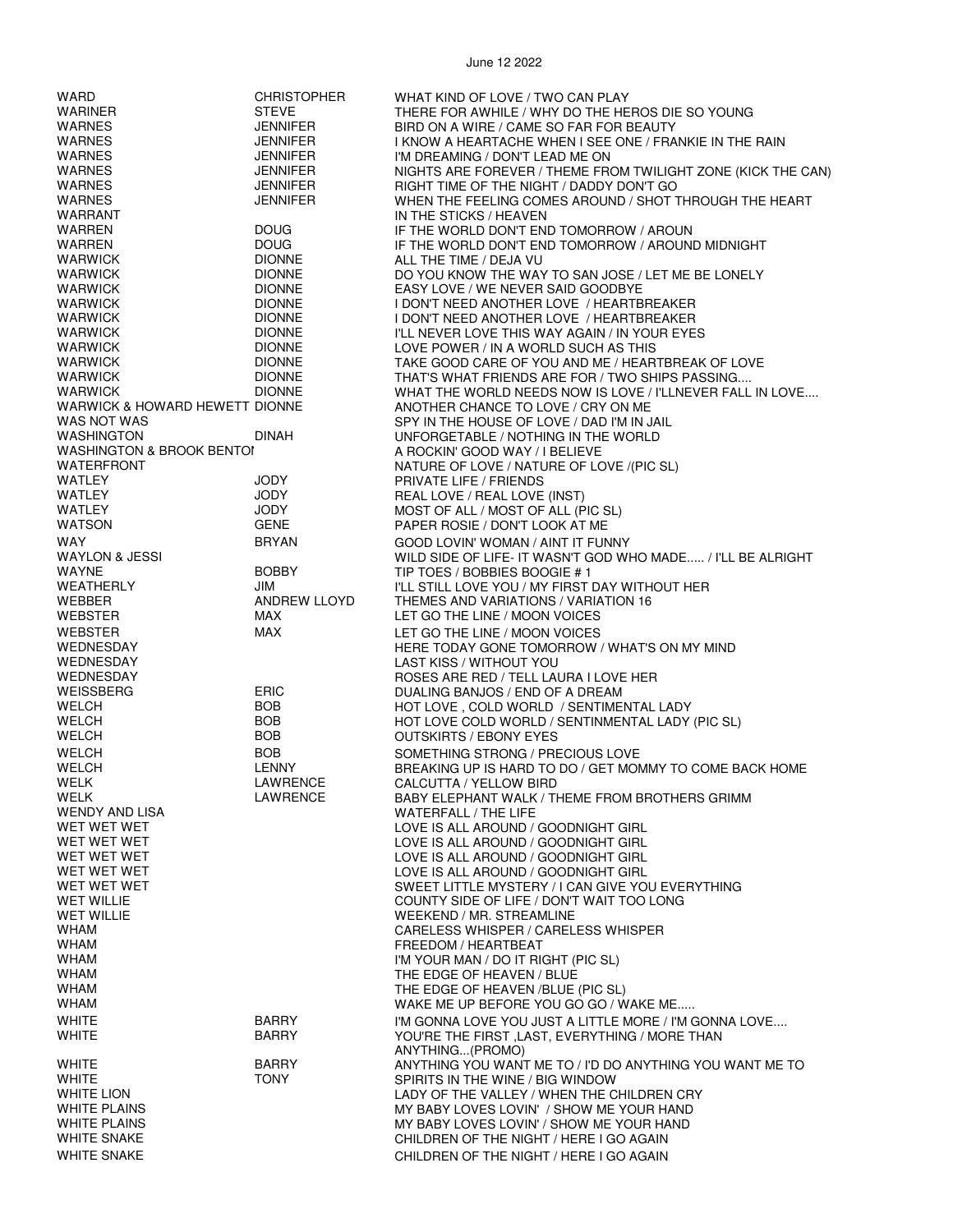| <b>WHITE SNAKE</b><br><b>WHITE SNAKE</b><br><b>WHITESNAKE</b> |                              | HERE I GO AGAIN / CHILDREN OF THE NIGHT<br>HERE I GO AGAIN / CHILDREN OF THE NIGHT<br>IS THIS LOVE / BAD BOYS |
|---------------------------------------------------------------|------------------------------|---------------------------------------------------------------------------------------------------------------|
| WHITESNAKE                                                    |                              | IS THIS LOVE / BAD BOYS                                                                                       |
| WHITING<br>WHITING                                            | MARGARET<br>MARGARET         | LIFE GOES ON AND ON / BY NOW                                                                                  |
| <b>WHITING</b>                                                | MARGARET                     | ONLY LOVE CAN BREAK A HEART / WHERE DO I STAND<br>THE WHEEL OF HURT / NOTHING LASTS FOREVER (PROMO)           |
| WHITTAKER                                                     | <b>ROG</b>                   | STEEL MEN / AFTER THE LAUGHTER                                                                                |
| <b>WHO</b>                                                    | THE.                         | ATHENA / IT'S YOUR TURN                                                                                       |
| <b>WHO</b>                                                    | <b>THE</b>                   | ATHENA / IT'S YOUR TURN                                                                                       |
| <b>WHO</b>                                                    | <b>THE</b>                   | LONG LIVE ROCK / MY WIFE                                                                                      |
| <b>WHO</b>                                                    | THE                          | LOVE, REIGN OVER ME / WATER                                                                                   |
| <b>WHO</b>                                                    | THE                          | SEE ME FEEL ME / OVERTURE FROM TOMMY                                                                          |
| <b>WHO</b>                                                    | <b>THE</b>                   | SUMMERTIME BLUES / HEAVEN AND HELL                                                                            |
| <b>WHO</b>                                                    | <b>THE</b>                   | THE REAL ME / I'M ONE                                                                                         |
| <b>WHO</b>                                                    | THE.                         | YOU BETTER YOU BET / THE QUIET ONE                                                                            |
| <b>WIEDLIN</b><br><b>WIEDLIN</b>                              | JANE<br>JANE                 | RUSH HOUR / THE END OF LOVE<br>RUSH HOUR / THE END OF LOVE (PIC SL)                                           |
| <b>WIEDLIN</b>                                                | JANE                         | RUSH HOUR / THE END OF LOVE (PIC SL)                                                                          |
| <b>WILCOX</b>                                                 | DAVID                        | LAYIN' PIPE / FIRE IN MY BONES                                                                                |
| <b>WILCOX</b>                                                 | <b>HARLOW</b>                | GROOVY GRUBWORM / MOOSE TROT                                                                                  |
| <b>WILD CHERRY</b>                                            |                              | PLAY THAT FUNKY MUSIC / THE LADY WANTS YOUR MONEY                                                             |
| WILD WEEDS                                                    |                              | AND WHEN SHE SMILES / PAINT AND POWDER LADIES NO. 2                                                           |
| WILDE<br>WILDE                                                | <b>COLEMAN</b><br><b>KIM</b> | IT DOESN'T MATTER / IT DOESN'T MATTER (INST) (PIC SL)                                                         |
| WILDER                                                        | MATTHEW                      | YOU CAME / TELL ME WHERE YOU ARE<br>BREAK MY STRIDE / BREAK MY STRIDE (PROMO)                                 |
| <b>WILDER</b>                                                 | MATTHEW                      | BREAK MY STRIDE / I WAS THERE                                                                                 |
| WILL TO POWER                                                 |                              | BABY I LOVE YOUR WAY / ANTI-SOCIAL                                                                            |
| WILL TO POWER                                                 |                              | I'M NOT IN LOVE / FLY BIRD                                                                                    |
| <b>WILLIAMS</b>                                               | ANDY                         | A FOOL NEVER LEARNS / CHARADE                                                                                 |
| <b>WILLIAMS</b>                                               | <b>ANDY</b>                  | ARE YOU SINCERE / BE MINE TONIGHT                                                                             |
| WILLIAMS<br><b>WILLIAMS</b>                                   | ANDY<br>ANDY                 | BABY DOLL / SINCE I FOUND MY BABY<br>BUTTERFLY / I LIKE YOUR KIND OF LOVE (SM HOLE)                           |
| WILLIAMS                                                      | ANDY                         | CAN'T GET USED TO LOSING YOU / HOPELESS                                                                       |
| WILLIAMS                                                      | ANDY                         | DEAR HEART / EMILY                                                                                            |
| WILLIAMS                                                      | ANDY                         | LAST TANGO IN PARIS / I'LL NEVER BE THE SAME                                                                  |
| <b>WILLIAMS</b>                                               | ANDY                         | MUSIC TO WATCH GIRLS BY / IN THE ARMS OF LOVE                                                                 |
| <b>WILLIAMS</b><br>WILLIAMS                                   | ANDY<br>ANDY                 | MUSIC TO WATCH GIRLS BY / THE FACE I LOVE                                                                     |
| WILLIAMS                                                      | ANDY                         | THE BILBAO SONG / HOW WONDERFUL TO KNOW<br>YOU DON'T WANT MY LOVE / DON'T GO TO STRANGERS                     |
| <b>WILLIAMS</b>                                               | ANDY                         | YOUR HAND YOUR HEART YOUR LOVE / PROMISE ME LOVE                                                              |
| <b>WILLIAMS</b>                                               | <b>BILLY</b>                 | SIT RIGHT DOWN AND WRITE MYSELF A LETTER / DATE WITH BLUES                                                    |
| WILLIAMS                                                      | <b>DON</b>                   | LAY DOWN BESIDE ME / I WOULD LIKE TO SEE YOU AGAIN                                                            |
| <b>WILLIAMS</b>                                               | <b>DON</b>                   | TULSA TIME / WHEN I'M WITH YOU                                                                                |
| WILLIAMS<br>WILLIAMS                                          | LARRY<br><b>MASON</b>        | BONY MARONIE / YOU BUG ME BABY (MINT)<br>CLASSICAL GAS / LONG TIME BLUES                                      |
| WILLIAMS                                                      | MAURICE                      | ALWAYS / I REMEMBER                                                                                           |
| WILLIAMS                                                      | <b>MAURICE</b>               | STAY / SHE'S LIKE THE WIND (PATRICK SWAYZE)                                                                   |
| <b>WILLIAMS</b>                                               | <b>VANESSA</b>               | THE RIGHT STUFF / THE RIGHT STUFF                                                                             |
| <b>WILLIAMS JR</b>                                            | HANK                         | ALL MY ROWDY FRIEND ARE COMING OVER TONIGHT / VIDEO BLUES                                                     |
| <b>WILLIAMS JR</b>                                            | <b>HANK</b>                  | HOG WILD / WILD THING                                                                                         |
| WILLIAMS JR<br><b>WILLIE &amp; THE WALKERS</b>                | HANK                         | THIS AIN'T DALLAS / I REALLY LIKE GIRLS<br>(ALONE) IN MY ROOM / POOR JANIE                                    |
| <b>WILLIS</b>                                                 | <b>BRUCE</b>                 | RESPECT YOURSELF / FUN TIME (PIC SL)                                                                          |
| <b>WILLIS</b>                                                 | <b>BRUCE</b>                 | UNDER THE BOARDWALK / JACKPOT                                                                                 |
| <b>WILLIS</b>                                                 | <b>CHUCK</b>                 | C. C. RIDER / EASE THE PAIN                                                                                   |
| <b>WILLIS</b>                                                 | <b>BRUCE</b>                 | YOUNG BLOOD / FLIRTING WITH DISASTER                                                                          |
| <b>WILSON</b><br><b>WILSON</b>                                | AL<br>ANN                    | SHOW AND TELL / LISTEN TO ME                                                                                  |
| <b>WILSON</b>                                                 | ANN                          | BEST MAN IN THE WORLD / BEST MAN(INST)<br>THE BEST MAN IN THE WORLD / THE BEST MAN IN THE WORLD (INST)        |
| <b>WILSON</b>                                                 | <b>BRIAN</b>                 | LOVE AND MERCY / LOVE AND MERCY (PROMO)                                                                       |
| <b>WILSON</b>                                                 | <b>DANNY</b>                 | MARY'S PRAYER / MONKEY'S SHINEY DAY (PIC SL)                                                                  |
| <b>WILSON</b>                                                 | <b>JACKIE</b>                | MY EMPTY ARMS / THE TEAR OF THE YEAR                                                                          |
| <b>WILSON</b>                                                 | <b>JACKIE</b>                | MY EMPTY ARMS / THE TEAR OF THE YEAR                                                                          |
| <b>WILSON</b>                                                 | <b>JACKIE</b>                | THAT'S WHY / LOVE IS ALL                                                                                      |
| <b>WILSON</b><br><b>WILSON</b>                                | JACKIE<br>JACKIE             | THE WAY I AM / MY HEART BELONGS TO ONLY YOU<br>YOUR LOVE KEEPS LIFTING ME HIGHER / WHISPERS                   |
| <b>WILSON</b>                                                 | <b>NORRO</b>                 | ONLY YOU / HEY MISTER                                                                                         |
| <b>WILSON</b>                                                 | <b>SHANICE</b>               | BABY TELL ME CAN YOU DANCE / SUMMER LOVE                                                                      |
| WILSON & ROBIN ZANDER                                         |                              | SURRENDER TO ME / TEQUILA DREAMS (DAVE GRUSIN)                                                                |
| WINCHESTER                                                    | <b>JESSE</b>                 | I WANT TO MEAN SOMETHING TO YOU / IF I WERE FREE                                                              |
| <b>WINCHESTER</b><br><b>WINCHESTER</b>                        | <b>JESSE</b><br><b>JESSE</b> | I WANT TO MEAN SOMETHING TO YOU / IF I WERE FREE<br>IF ONLY / SAY WHAT                                        |
|                                                               |                              |                                                                                                               |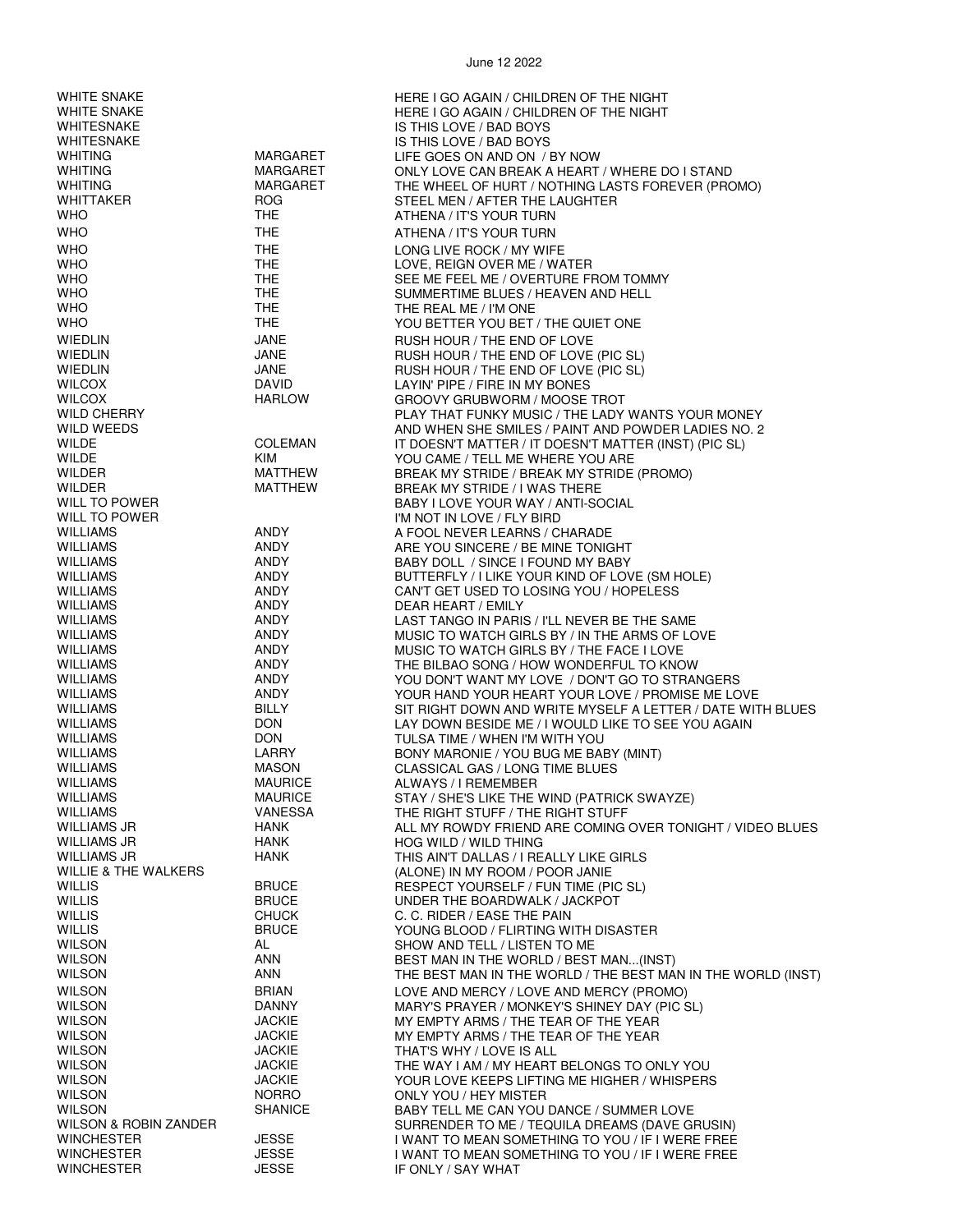| <b>WINCHESTER</b><br>WINGFIELD<br><b>WINGS</b><br><b>WINGS</b><br><b>WINGS</b> | <b>JESSE</b><br>PETE           | SURE ENOUGH / BABY BLUE (PROMO)<br>EIGHTEEN WITH A BULLET / SHADOW OF A DOUBT (PROMO)<br>HI HI HI / C MOON<br>ARROW THROUGH ME / OLD SIAM SIR<br>ARROW THRU ME / OLD SIAM, SIR |
|--------------------------------------------------------------------------------|--------------------------------|--------------------------------------------------------------------------------------------------------------------------------------------------------------------------------|
| <b>WINGS</b>                                                                   |                                | BEWARE MY LOVE / LET 'EM IN                                                                                                                                                    |
| <b>WINGS</b>                                                                   |                                | GETTING CLOSER / SPIN IT ON                                                                                                                                                    |
| <b>WINGS</b>                                                                   |                                | GETTING CLOSER / SPIN ON IT                                                                                                                                                    |
| <b>WINGS</b><br><b>WINGS</b>                                                   |                                | HI HI HI / C'MON<br>I'VE HAD ENOUGH (PROMO)                                                                                                                                    |
| <b>WINGS</b>                                                                   |                                | LET EM IN / BEWARE MY LOVE                                                                                                                                                     |
| <b>WINGS</b>                                                                   |                                | LISTEN TO WHAT THE MAN SAID / LISTEN TO WHAT THE MAN SAID                                                                                                                      |
| <b>WINGS</b>                                                                   |                                | (PROMO)<br>LIVE AND LET DIE / I LIE AROUND                                                                                                                                     |
| WINGS                                                                          |                                | LIVE AND LET DIE / I LIE AROUND                                                                                                                                                |
| <b>WINGS</b>                                                                   |                                | MARY HAD A LITTLE LAMB / LITTLE WOMAN LOVE                                                                                                                                     |
| <b>WINGS</b>                                                                   |                                | MULL OF KINTYRE / GIRLS' SCHOOL                                                                                                                                                |
| <b>WINGS</b><br><b>WINGS</b>                                                   |                                | MY LOVE / THE MESS<br>MY LOVE / THE MESS                                                                                                                                       |
| <b>WINGS</b>                                                                   |                                | MY LOVE/ THE MESS                                                                                                                                                              |
| <b>WINGS</b>                                                                   |                                | SILLY LOVE SONGS / COOK OF THE HOUSE                                                                                                                                           |
| <b>WINGS</b>                                                                   |                                | SPIN IT ON / GETTING CLOSER                                                                                                                                                    |
| WINGS<br><b>WINGS</b>                                                          |                                | SPING ON IT / GETTING CLOSER<br>WITH A LITTLE LUCK / BACKWARDS TRAVELLER - CUFF LINK                                                                                           |
| <b>WINGS</b>                                                                   |                                | ARROW THRU ME / OLD SIAM SIR                                                                                                                                                   |
| <b>WINWOOD</b>                                                                 | <b>STEVE</b>                   | HIGHER LOVE / AND I GO                                                                                                                                                         |
| <b>WINWOOD</b>                                                                 | <b>STEVE</b>                   | HIGHER LOVE / AND I GO (PIC SL)                                                                                                                                                |
| <b>WINWOOD</b>                                                                 | <b>STEVE</b>                   | HIGHER LOVE / AND I GO (PIC SL)                                                                                                                                                |
| <b>WINWOOD</b><br><b>WINWOOD</b>                                               | <b>STEVE</b><br><b>STEVE</b>   | HIGHER LOVE / AND I GO (PROMO)<br>ONE AND ONLY MAN / ALWAYS                                                                                                                    |
| <b>WINWOOD</b>                                                                 | <b>STEVE</b>                   | ROCK WITH IT / THE MORNING SIDE (PIC SL)                                                                                                                                       |
| <b>WINWOOD</b>                                                                 | <b>STEVE</b>                   | THE FINER THINGS / NIGHT TRAIN                                                                                                                                                 |
| <b>WINWOOD</b>                                                                 | <b>STEVE</b>                   | THE FINER THINGS / NIGHT TRAIN (PIC SL)                                                                                                                                        |
| <b>WINWOOD</b>                                                                 | <b>STEVE</b>                   | VALERIE / TALKING BACK TO THE NIGHT                                                                                                                                            |
| <b>WINWOOD</b><br><b>WINWOOD</b>                                               | <b>STEVE</b><br><b>STEVE</b>   | VALERIE / VALERIE (PROMO)                                                                                                                                                      |
| <b>WINWOOD</b>                                                                 | <b>STEVE</b>                   | WHILE YOU SEE A CHANCE / VACANT CHAIR<br>WHILE YOU SEE A CHANCE / VACANT CHAIR                                                                                                 |
| <b>WINWOOD</b>                                                                 | <b>STEVE</b>                   | YOUR SILENCE IS YOUR SONG / YOUR SILENCE (INST) PIC SL                                                                                                                         |
| <b>WISHBONE</b>                                                                |                                | FIRST SIGN OF LOVE / MAKE ME BELIEVE IN YOU                                                                                                                                    |
| <b>WISHBONE</b>                                                                |                                | YOU'RE GONNA MISS ME / RIVERBOAT                                                                                                                                               |
| <b>WITHERS</b><br><b>WITNESS INC</b>                                           | <b>BILL</b>                    | LEAN ON ME / BETTER OFF DEAD<br>JEZEBEL (NOISY) / NOT YOU GIRL                                                                                                                 |
| WITNESS INC.                                                                   |                                | I PUT A SPELL ON YOU / HARLEM LADY                                                                                                                                             |
| <b>WOLF</b>                                                                    | <b>PETER</b>                   | COME AS YOU ARE / THICK AS THIEVES (PIC SL)                                                                                                                                    |
| WOLF                                                                           | <b>PETER</b>                   | LIGHTS OUT / POOR GIRL'S HEART                                                                                                                                                 |
| <b>WOLF</b>                                                                    | PETER                          | CAN'T GET STARTED / MAMA SAID (PIC SL)                                                                                                                                         |
| <b>WOMACK</b><br><b>WONDER</b>                                                 | <b>BOBBY</b><br><b>STEVIE</b>  | LOOKING FOR A LOVE / LET IT HANG OUT                                                                                                                                           |
| <b>WONDER</b>                                                                  | <b>STEVIE</b>                  | DON'T YOU WORRY ABOUT A THING / DON'T YOU WORRY(PROMO)<br>FOR ONCE IN MY LIFE / ANGIE GIRL                                                                                     |
| <b>WONDER</b>                                                                  | <b>STEVIE</b>                  | FOR ONCE IN MY LIFE / YOU MET YOUR MATCH                                                                                                                                       |
| <b>WONDER</b>                                                                  | <b>STEVIE</b>                  | I AINT GONNA STAND FOR IT / KNOCKS ME OFF OF MY FEET                                                                                                                           |
| <b>WONDER</b><br>WONDER                                                        | <b>STEVIE</b><br><b>STEVIE</b> | I JUST CALLED TO SAY I LOVE YOU / I JUST CALLED (INST)<br>I JUST CALLED TO SAY I LOVE YOU / I JUST CALLED (INST)                                                               |
| <b>WONDER</b>                                                                  | <b>STEVIE</b>                  | I JUST CALLED TO SAY I LOVE YOU / I JUST CALLED (INST)                                                                                                                         |
| <b>WONDER</b>                                                                  | <b>STEVIE</b>                  | I JUST CALLED TO SAY I LOVE YOU / I JUST CALLED (INST)                                                                                                                         |
| <b>WONDER</b>                                                                  | <b>STEVIE</b>                  | I WISH / YOU AND I                                                                                                                                                             |
| <b>WONDER</b><br><b>WONDER</b>                                                 | <b>STEVIE</b><br><b>STEVIE</b> | I WISH / YOU AND I<br>MY EYES DON'T CRY / MY EYES DON'T CRY (INST)                                                                                                             |
| <b>WONDER</b>                                                                  | <b>STEVIE</b>                  | PART TIME LOVER / PART TIME LOVER                                                                                                                                              |
| <b>WONDER</b>                                                                  | <b>STEVIE</b>                  | PART TIME LOVER / PART TIME LOVER                                                                                                                                              |
| <b>WONDER</b>                                                                  | <b>STEVIE</b>                  | SEND ONE YOUR LOVE / SEND ONE YOUR LOVE                                                                                                                                        |
| <b>WONDER</b><br>WONDER                                                        | <b>STEVIE</b><br><b>STEVIE</b> | THAT GIRL / ALL I DO<br>THAT GIRL / ALL I DO                                                                                                                                   |
| <b>WONDER</b>                                                                  | <b>STEVIE</b>                  | YESTER-ME, YESTER-YOU, YESTERDAY / I'D BE A FOOL                                                                                                                               |
| <b>WONDER</b>                                                                  | <b>STEVIE</b>                  | YOU ARE THE SUNSHINE OF MY LIFE / HIGHER GROUND                                                                                                                                |
| <b>WONDER</b>                                                                  | <b>STEVIE</b>                  | YOU HAVEN'T DONE NOTHIN' / BIG BROTHER                                                                                                                                         |
| <b>WONDER</b>                                                                  | <b>STEVIE</b>                  | PART TIME LOVER / PART TIME LOVER                                                                                                                                              |
| WONDER & MICHAEL JACKSON STEVIE<br><b>WOOLEY</b>                               | SHEB                           | GET IT / GET IT (INSTR)<br>THE PURPLE PEOPLE EATER / I CAN'T BELIEVE YOU'RE MINE                                                                                               |
| <b>WORTH</b>                                                                   | <b>MARION</b>                  | SHAKE ME I RATTLE, SQUEEZE ME I CRY / TENNESSEE TEARDROPS                                                                                                                      |
| <b>WRIGHT</b>                                                                  | <b>CHELY</b>                   | SHUT UP AND DRIVE / EMMA JEAN'S GUITAR                                                                                                                                         |